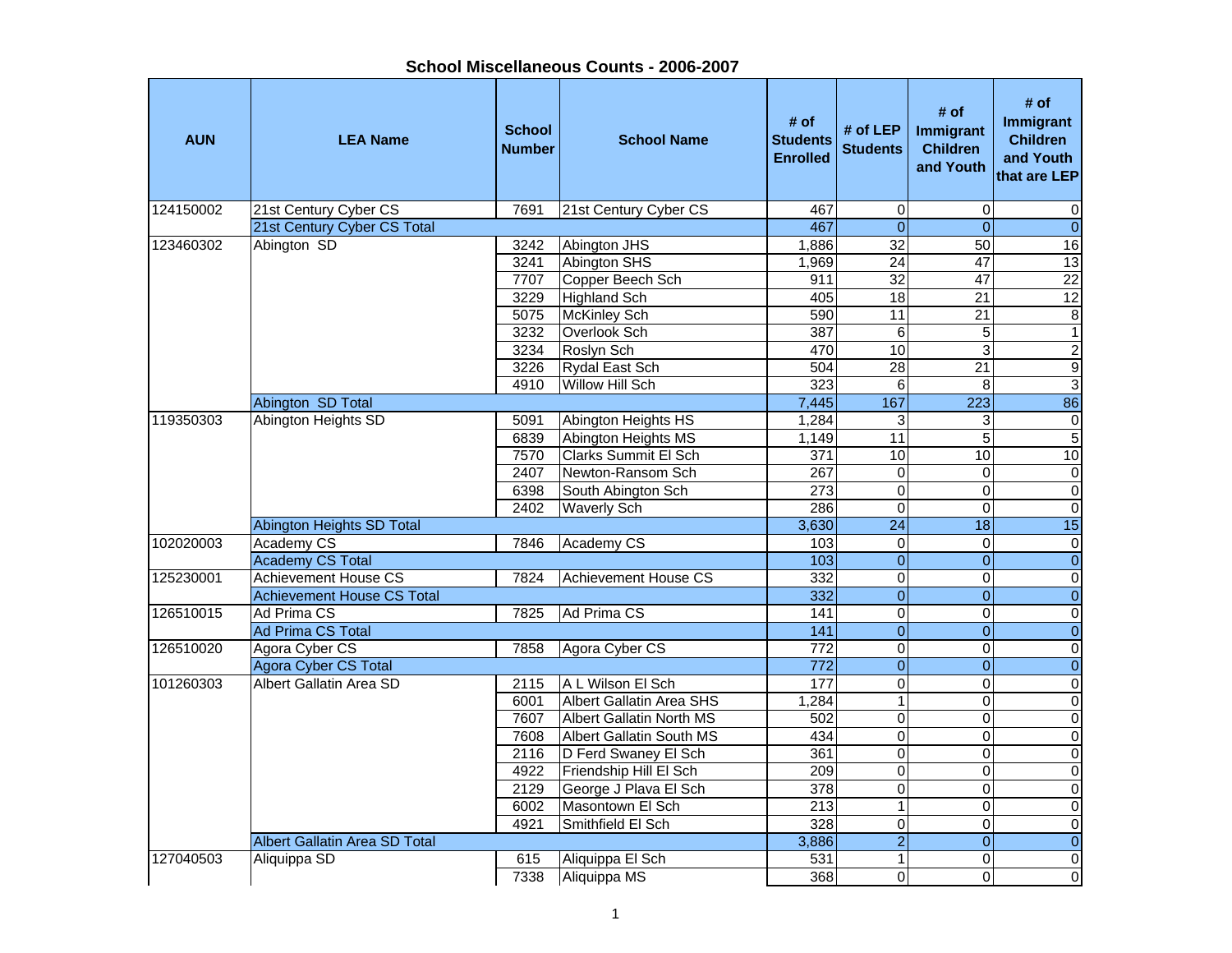| <b>AUN</b> | <b>LEA Name</b>                   | <b>School</b><br><b>Number</b> | <b>School Name</b>            | # of<br><b>Students</b><br><b>Enrolled</b> | # of $LEP$<br><b>Students</b> | # of<br>Immigrant<br><b>Children</b><br>and Youth | # of<br>Immigrant<br><b>Children</b><br>and Youth<br>that are LEP |
|------------|-----------------------------------|--------------------------------|-------------------------------|--------------------------------------------|-------------------------------|---------------------------------------------------|-------------------------------------------------------------------|
|            |                                   | 6554                           | Aliquippa SHS                 | 386                                        | $\mathbf{1}$                  | $\mathbf 0$                                       | 0                                                                 |
|            | <b>Aliquippa SD Total</b>         |                                |                               | 1,285                                      | $\overline{2}$                | $\overline{0}$                                    | $\overline{0}$                                                    |
| 103020603  | Allegheny Valley SD               | 5296                           | Acmetonia Primary Sch         | 321                                        | $\overline{2}$                | $\Omega$                                          | $\overline{0}$                                                    |
|            |                                   | $\overline{24}$                | Colfax Upper El Sch           | 252                                        | $\overline{0}$                | $\Omega$                                          | $\overline{0}$                                                    |
|            |                                   | 29                             | Springdale JSHS               | 601                                        | 1                             | $\Omega$                                          | $\overline{0}$                                                    |
|            | <b>Allegheny Valley SD Total</b>  |                                |                               | 1,174                                      | $\overline{3}$                | $\overline{0}$                                    | $\overline{0}$                                                    |
| 106160303  | Allegheny-Clarion Valley SD       | 7467                           | Allegheny-Clarion Valley Elem | 428                                        | $\overline{0}$                | $\overline{0}$                                    | $\overline{0}$                                                    |
|            |                                   | 4664                           | Allegheny-Clarion Valley HS   | 490                                        | $\overline{0}$                | $\mathbf 0$                                       | $\boldsymbol{0}$                                                  |
|            | Allegheny-Clarion Valley SD Total |                                |                               | 918                                        | $\overline{0}$                | $\overline{0}$                                    | $\overline{0}$                                                    |
| 121390302  | <b>Allentown City SD</b>          | 2790                           | Central El Sch                | 754                                        | 160                           | 13                                                | 13                                                                |
|            |                                   | 7102                           | <b>Cleveland El Sch</b>       | 351                                        | 65                            | 8                                                 | $\bf 8$                                                           |
|            |                                   | 2792                           | Francis D Raub MS             | 1,131                                      | 115                           | 43                                                | 43                                                                |
|            |                                   | 2791                           | Harrison-Morton MS            | 774                                        | 63                            | $\overline{18}$                                   | 18                                                                |
|            |                                   | 2768                           | Hiram W Dodd El Sch           | 717                                        | 122                           | 33                                                | 33                                                                |
|            |                                   | 2773                           | Jackson El Sch                | 422                                        | 60                            | 13                                                | 13                                                                |
|            |                                   | 2774                           | Jefferson El Sch              | 805                                        | 81                            | 14                                                | $\overline{0}$                                                    |
|            |                                   | 2775                           | Lehigh Park El Sch            | 248                                        | $\overline{24}$               | $\overline{8}$                                    | $\overline{8}$                                                    |
|            |                                   | 7131                           | Lincoln Early Chld Ctr        | 489                                        | 66                            | $\overline{5}$                                    | $\overline{5}$                                                    |
|            |                                   | 2795                           | Louis E Dieruff HS            | 2,058                                      | 149                           | $\overline{71}$                                   | 71                                                                |
|            |                                   | 2777                           | McKinley El Sch               | 244                                        | 56                            | 8                                                 | 8                                                                 |
|            |                                   | 2778                           | Midway Manor Early Chld Ctr   | 324                                        | 33                            | $\overline{7}$                                    | $\boldsymbol{7}$                                                  |
|            |                                   | 2779                           | Mosser El Sch                 | 541                                        | 97                            | $\overline{7}$                                    | $\overline{7}$                                                    |
|            |                                   | 2780                           | Muhlenberg El Sch             | 554                                        | 57                            | $\overline{9}$                                    | $\overline{9}$                                                    |
|            |                                   | 2781                           | <b>Ritter El Sch</b>          | 531                                        | 45                            | $\overline{12}$                                   | 12                                                                |
|            |                                   | 2782                           | Roosevelt El Sch              | 532                                        | 86                            | $\overline{9}$                                    | $\overline{9}$                                                    |
|            |                                   | 6448                           | Sheridan El Sch               | 700                                        | 96                            | 13                                                | 13                                                                |
|            |                                   | 2793                           | South Mountain MS             | 1,286                                      | 104                           | $\overline{30}$                                   | 30                                                                |
|            |                                   | 4929                           | <b>Trexler MS</b>             | 1,116                                      | 104                           | 25                                                | 25                                                                |
|            |                                   | 2785                           | Union Terrace El Sch          | 691                                        | 91                            | $\overline{25}$                                   | $\overline{25}$                                                   |
|            |                                   | 2786                           | Washington El Sch             | 531                                        | 102                           | 14                                                | $\overline{14}$                                                   |
|            |                                   | 2794                           | <b>William Allen HS</b>       | 3,705                                      | 277                           | 127                                               | 127                                                               |
|            | <b>Allentown City SD Total</b>    |                                |                               | 18,504                                     | 2,053                         | 512                                               | 498                                                               |
| 126512990  | Alliance for Progress CS          | 7543                           | Alliance for Progress CS      | 305                                        | 0                             | 0                                                 | $\mathbf 0$                                                       |
|            | Alliance for Progress CS Total    |                                |                               | 305                                        | $\mathbf 0$                   | $\overline{0}$                                    | $\overline{0}$                                                    |
| 108070502  | Altoona Area SD                   | 913                            | Altoona Area HS               | 1,921                                      | $\mathbf{1}$                  | $\overline{0}$                                    | $\boldsymbol{0}$                                                  |
|            |                                   | 891                            | Baker El Sch                  | 289                                        | $\overline{0}$                | $\overline{0}$                                    | $\overline{0}$                                                    |
|            |                                   | 912                            | D S Keith JHS                 | 935                                        | $\mathbf 1$                   | $\mathbf 0$                                       | $\pmb{0}$                                                         |
|            |                                   | 908                            | Irving El Sch                 | 317                                        | $\mathbf{1}$                  | $\Omega$                                          | $\pmb{0}$                                                         |
|            |                                   | 895                            | Juniata El Sch                | 478                                        | 1                             | $\mathbf{1}$                                      | $\mathbf{1}$                                                      |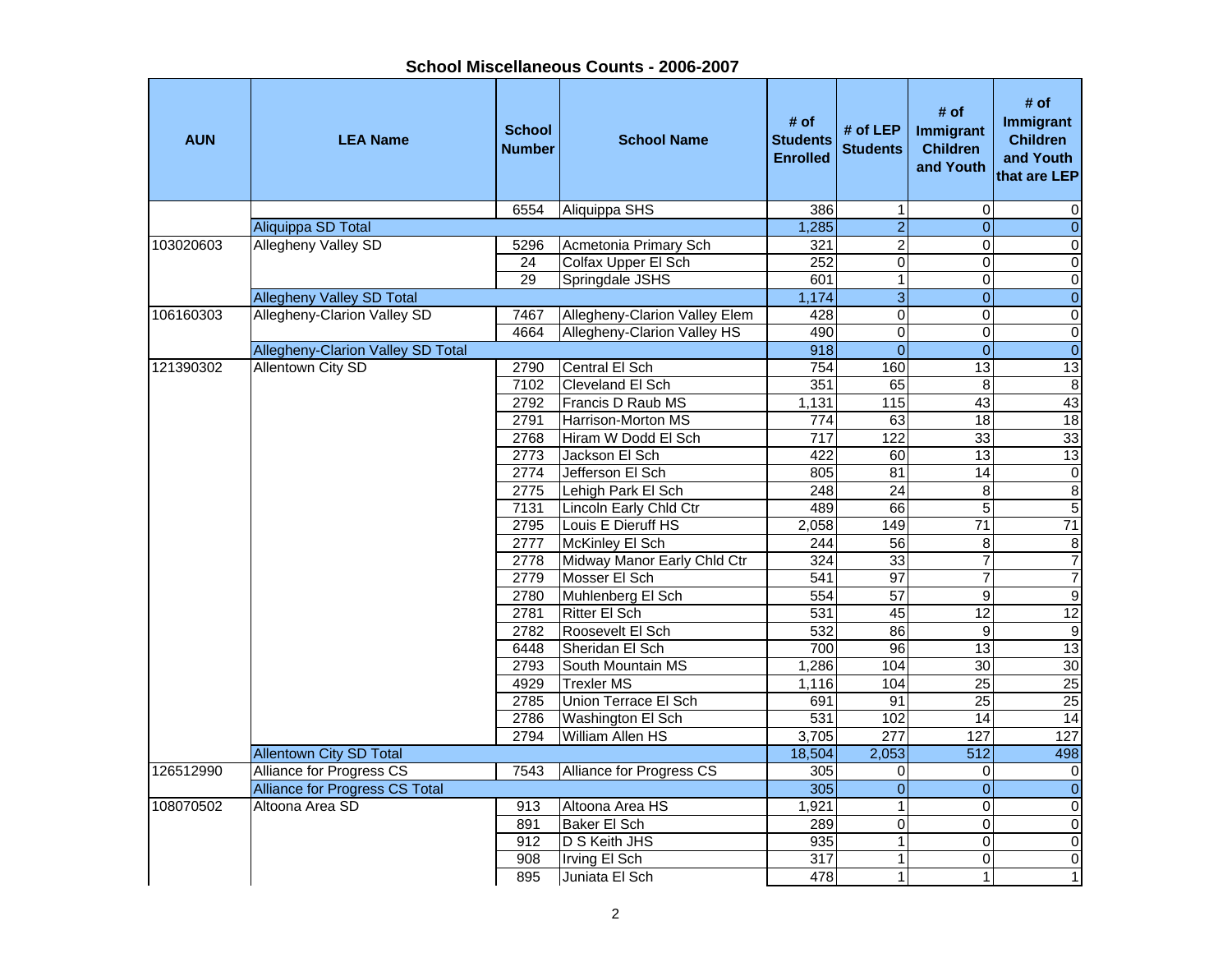| <b>AUN</b> | <b>LEA Name</b>                          | <b>School</b><br><b>Number</b> | <b>School Name</b>               | # of<br><b>Students</b><br><b>Enrolled</b> | # of LEP<br><b>Students</b> | # of<br>Immigrant<br><b>Children</b><br>and Youth | # of<br>Immigrant<br><b>Children</b><br>and Youth<br>that are LEP |
|------------|------------------------------------------|--------------------------------|----------------------------------|--------------------------------------------|-----------------------------|---------------------------------------------------|-------------------------------------------------------------------|
|            |                                          | 930                            | Juniata Gap El Sch               | 560                                        | 1                           | 0                                                 | 0                                                                 |
|            |                                          | 7425                           | <b>Kimmel Alternative School</b> | 81                                         | $\overline{0}$              | $\overline{0}$                                    | $\overline{0}$                                                    |
|            |                                          | 933                            | Logan El Sch                     | $\overline{518}$                           | $\mathbf 1$                 | 0                                                 | $\overline{0}$                                                    |
|            |                                          | 7199                           | Mowrie A Ebner El Sch            | 428                                        | $\overline{1}$              | $\mathbf{1}$                                      | $\overline{1}$                                                    |
|            |                                          | 909                            | Penn-Lincoln El Sch              | 419                                        | $\overline{1}$              | $\mathbf{1}$                                      | $\mathbf{1}$                                                      |
|            |                                          | 902                            | Pleasant Valley El Sch           | 512                                        | $\overline{\mathsf{o}}$     | 0                                                 | $\overline{0}$                                                    |
|            |                                          | 911                            | <b>Theodore Roosevelt JHS</b>    | 1,014                                      | $\overline{1}$              | $\mathbf{1}$                                      | $\overline{1}$                                                    |
|            |                                          | 6708                           | Washington-Jefferson El Sch      | 387                                        | $\mathbf 0$                 | 0                                                 | $\overline{0}$                                                    |
|            |                                          | 5302                           | Wright El Sch                    | 340                                        | $\pmb{0}$                   | 0                                                 | $\overline{0}$                                                    |
|            | Altoona Area SD Total                    |                                |                                  | 8,199                                      | $\overline{9}$              | $\overline{4}$                                    | $\overline{4}$                                                    |
| 127040703  | Ambridge Area SD                         | 6555                           | Ambridge Area HS                 | 960                                        | 3                           | 0                                                 | $\overline{0}$                                                    |
|            |                                          | 633                            | Ambridge Area JHS                | 475                                        | $\overline{1}$              | $\overline{0}$                                    | $\overline{0}$                                                    |
|            |                                          | 629                            | Economy El Sch                   | 650                                        | $\overline{0}$              | $\overline{0}$                                    | $\overline{0}$                                                    |
|            |                                          | 661                            | <b>Highland El Sch</b>           | 556                                        | $\overline{2}$              | 0                                                 | $\overline{0}$                                                    |
|            |                                          | 632                            | <b>State Street El Sch</b>       | 284                                        | $\overline{0}$              | $\overline{0}$                                    | $\overline{0}$                                                    |
|            | Ambridge Area SD Total                   |                                |                                  | 2,925                                      | $6 \overline{6}$            | $\mathbf 0$                                       | $\overline{0}$                                                    |
| 113380303  | Annville-Cleona SD                       | 2725                           | <b>Annville Cleona JSHS</b>      | 799                                        | $\overline{4}$              | 3                                                 | $\overline{3}$                                                    |
|            |                                          | 2724                           | Annville El Sch                  | 347                                        | $\overline{1}$              | $\overline{0}$                                    | $\overline{0}$                                                    |
|            |                                          | 2723                           | Cleona El Sch                    | 227                                        | $\overline{5}$              | 3                                                 | $\overline{3}$                                                    |
|            |                                          | 2722                           | North Annville El Sch            | 246                                        | $\overline{5}$              | $\overline{0}$                                    | $\overline{0}$                                                    |
|            | Annville-Cleona SD Total                 |                                |                                  | 1,619                                      | $\overline{15}$             | $6\phantom{a}$                                    | $\overline{6}$                                                    |
| 114060503  | Antietam SD                              | 820                            | Antietam MS/HS                   | 555                                        | 11                          | 0                                                 | $\mathbf 0$                                                       |
|            |                                          | 5205                           | Mt Penn El Sch                   | 387                                        | $\overline{20}$             | $\overline{0}$                                    | $\overline{0}$                                                    |
|            |                                          | 7838                           | Mt Penn Primary Ctr              | 179                                        | 13                          | 0                                                 | $\overline{0}$                                                    |
|            | <b>Antietam SD Total</b>                 |                                |                                  | 1,121                                      | 44                          | $\overline{\mathbf{0}}$                           | $\overline{0}$                                                    |
| 128030603  | Apollo-Ridge SD                          | 7787                           | Apollo-Ridge Elem Sch            | 680                                        | $\overline{2}$              | $\mathbf{1}$                                      | $\overline{1}$                                                    |
|            |                                          | 2320                           | Apollo-Ridge HS                  | 444                                        | $\overline{3}$              | 3                                                 | $\overline{3}$                                                    |
|            |                                          | 6570                           | Apollo-Ridge MS                  | 378                                        | $\overline{0}$              | $\overline{0}$                                    | $\overline{0}$                                                    |
|            | <b>Apollo-Ridge SD Total</b>             |                                |                                  | 1,502                                      | $\overline{5}$              | $\overline{4}$                                    | $\overline{4}$                                                    |
| 126513190  | Architecture and Design CHS              | 7578                           | Architecture and Design CHS      | 493                                        | 11                          | 17                                                | $\overline{3}$                                                    |
|            | <b>Architecture and Design CHS Total</b> |                                |                                  | 493                                        | 11                          | $\overline{17}$                                   | $\overline{3}$                                                    |
| 128030852  | Armstrong SD                             | 569                            | Dayton El Sch                    | 315                                        | $\mathbf 1$                 | $\mathbf 0$                                       | $\overline{0}$                                                    |
|            |                                          | 6574                           | Elderton El Sch                  | 268                                        | $\pmb{0}$                   | $\mathbf{1}$                                      | $\overline{0}$                                                    |
|            |                                          | 582                            | <b>Elderton JSHS</b>             | 351                                        | $\mathsf 0$                 | 0                                                 | $\mathbf 0$                                                       |
|            |                                          | 6575                           | Ford City JSHS                   | 784                                        | 0                           | 0                                                 | $\overline{0}$                                                    |
|            |                                          | 6572                           | <b>Kittanning JHS</b>            | 368                                        | 0                           | 0                                                 | $\overline{0}$                                                    |
|            |                                          | 596                            | <b>Kittanning SHS</b>            | 673                                        | $\overline{1}$              | $\overline{0}$                                    | $\overline{0}$                                                    |
|            |                                          | 580                            | Kittanning Twp El Sch            | 250                                        | $\mathbf{1}$                | 1                                                 | $\mathbf{1}$                                                      |
|            |                                          | 5002                           | Lenape El Sch                    | 784                                        | $\Omega$                    | $\overline{0}$                                    | $\overline{0}$                                                    |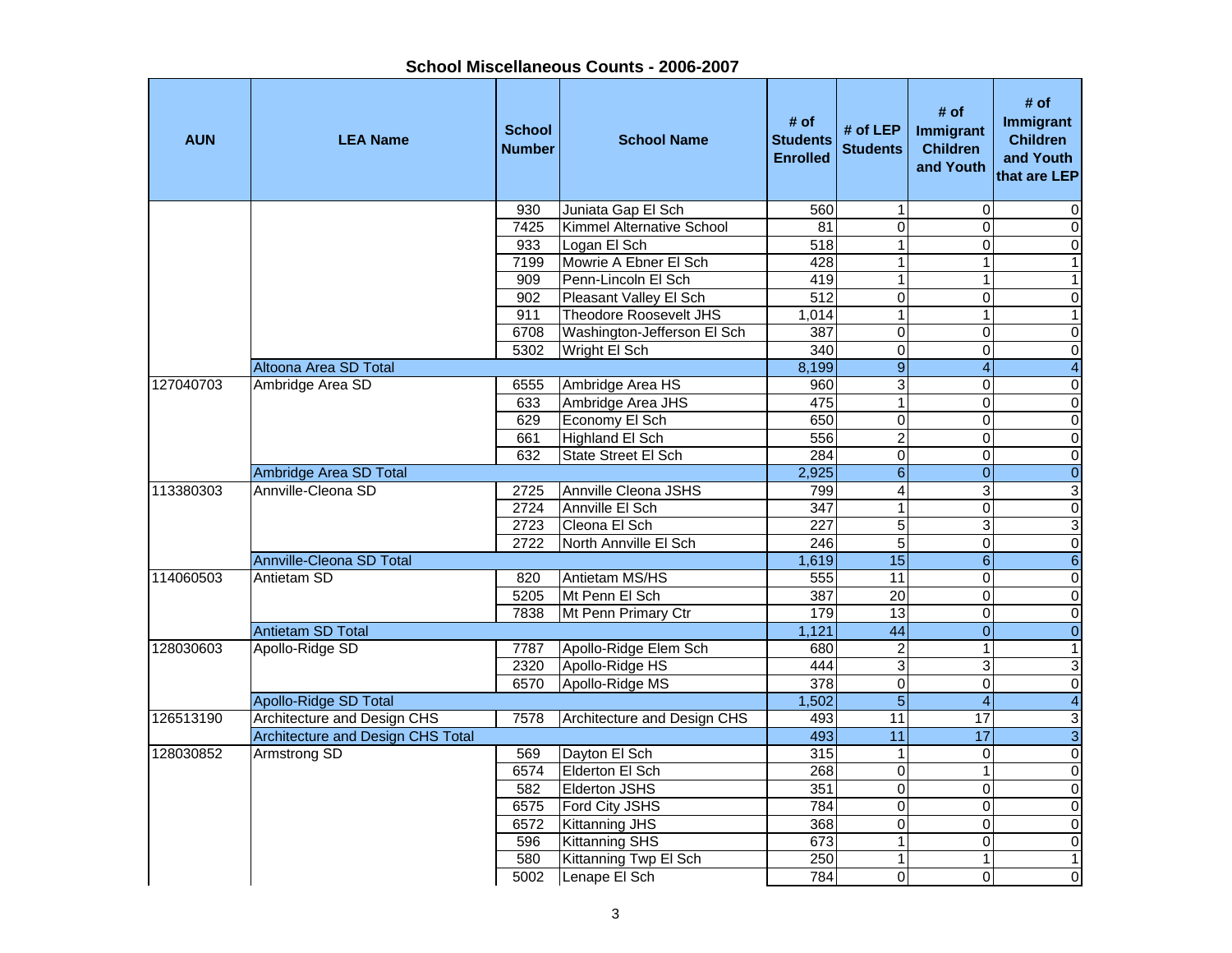| <b>AUN</b> | <b>LEA Name</b>                 | <b>School</b><br><b>Number</b> | <b>School Name</b>                | # of<br><b>Students</b><br><b>Enrolled</b> | # of $LEP$<br><b>Students</b> | # of<br>Immigrant<br><b>Children</b><br>and Youth | # of<br><b>Immigrant</b><br><b>Children</b><br>and Youth<br>that are LEP |
|------------|---------------------------------|--------------------------------|-----------------------------------|--------------------------------------------|-------------------------------|---------------------------------------------------|--------------------------------------------------------------------------|
|            |                                 | 6577                           | Shannock Valley El Sch            | 409                                        | $\boldsymbol{0}$              | 1                                                 | 0                                                                        |
|            |                                 | 7896                           | West Hills Intermediate Sch       | 528                                        | $\overline{2}$                | 1                                                 | $\mathbf{1}$                                                             |
|            |                                 | 7895                           | <b>West Hills Primary Sch</b>     | 651                                        | 4                             | $\Omega$                                          | $\pmb{0}$                                                                |
|            |                                 | 7640                           | <b>West Shamokin JSHS</b>         | 650                                        | $\overline{0}$                | $\Omega$                                          | $\pmb{0}$                                                                |
|            | <b>Armstrong SD Total</b>       |                                |                                   | 6,031                                      | $\overline{9}$                | $\overline{4}$                                    | $\overline{2}$                                                           |
| 117080503  | Athens Area SD                  | 958                            | Athens Area HS                    | 615                                        | $\overline{2}$                | $\Omega$                                          | $\overline{0}$                                                           |
|            |                                 | 4918                           | Audrielle Lynch-Ellen Bustin El S | 593                                        | $\overline{1}$                | 0                                                 | $\overline{\mathsf{o}}$                                                  |
|            |                                 | 972                            | Gladys Burnham El Sch             | 129                                        | $\mathbf 0$                   | $\mathbf 0$                                       | $\overline{0}$                                                           |
|            |                                 | 6732                           | Harlan Rowe JHS                   | 415                                        | $\overline{1}$                | $\mathbf 0$                                       | $\overline{\mathsf{o}}$                                                  |
|            |                                 | 6362                           | Harriet Child El Sch              | 106                                        | $\mathsf 0$                   | 0                                                 | $\pmb{0}$                                                                |
|            |                                 | 7211                           | <b>SRUMS</b>                      | 344                                        | $\overline{1}$                | $\Omega$                                          | $\pmb{0}$                                                                |
|            |                                 | 952                            | Sheshequin-Ulster El Sch          | $\overline{211}$                           | $\overline{0}$                | $\Omega$                                          | $\pmb{0}$                                                                |
|            | <b>Athens Area SD Total</b>     |                                |                                   | 2,413                                      | $\overline{5}$                | $\Omega$                                          | $\overline{0}$                                                           |
| 109530304  | Austin Area SD                  | 6221                           | Austin Area El Sch                | 123                                        | $\overline{2}$                | $\overline{0}$                                    | $\overline{\mathsf{o}}$                                                  |
|            |                                 | 6222                           | <b>Austin Area JSHS</b>           | 123                                        | $\overline{0}$                | $\overline{0}$                                    | $\overline{\mathsf{o}}$                                                  |
|            | <b>Austin Area SD Total</b>     |                                |                                   | 246                                        | $\overline{2}$                | $\mathbf{0}$                                      | $\overline{0}$                                                           |
| 101630504  | Avella Area SD                  | 4165                           | Avella Area JSHS                  | 343                                        | $\overline{0}$                | $\Omega$                                          | $\overline{\mathsf{o}}$                                                  |
|            |                                 | 7098                           | Avella El Center                  | 360                                        | $\overline{0}$                | 0                                                 | $\overline{\mathsf{o}}$                                                  |
|            | Avella Area SD Total            |                                |                                   | 703                                        | $\overline{0}$                | $\Omega$                                          | $\overline{0}$                                                           |
| 124150003  | Avon Grove CS                   | 7721                           | Avon Grove CS                     | 1,060                                      | $\overline{9}$                | $\mathbf{1}$                                      | $\mathbf{1}$                                                             |
|            | <b>Avon Grove CS Total</b>      |                                |                                   | 1,060                                      | $\overline{9}$                | $\overline{1}$                                    | $\overline{1}$                                                           |
| 124150503  | Avon Grove SD                   | 1367                           | Avon Grove HS                     | 1,755                                      | 50                            | $\overline{21}$                                   | 19                                                                       |
|            |                                 | 1365                           | Avon Grove Intrmd Sch             | 1,616                                      | 76                            | 33                                                | $\overline{26}$                                                          |
|            |                                 | 5216                           | Fred S Engle MS                   | 900                                        | $\overline{29}$               | $\overline{21}$                                   | $\overline{20}$                                                          |
|            |                                 | 7323                           | Penn London El Sch                | 1,111                                      | 134                           | 48                                                | $\overline{27}$                                                          |
|            | <b>Avon Grove SD Total</b>      |                                |                                   | 5,382                                      | 289                           | 123                                               | $\overline{92}$                                                          |
| 103020753  | Avonworth SD                    | 34                             | Avonworth El Sch                  | 644                                        | $\overline{15}$               | $\mathbf{1}$                                      | $\mathbf{1}$                                                             |
|            |                                 | 5199                           | Avonworth HS                      | 403                                        | $\mathbf{1}$                  | $\Omega$                                          | $\overline{\mathsf{o}}$                                                  |
|            |                                 | 7669                           | <b>Avonworth MS</b>               | 309                                        | $\overline{\mathbf{4}}$       | 0                                                 | $\overline{\mathsf{o}}$                                                  |
|            | <b>Avonworth SD Total</b>       |                                |                                   | 1,356                                      | $\overline{20}$               | $\overline{1}$                                    | $\overline{1}$                                                           |
| 110141003  | <b>Bald Eagle Area SD</b>       | 1335                           | <b>Bald Eagle Area JSHS</b>       | 993                                        | $\overline{0}$                | $\mathbf 0$                                       | $\overline{0}$                                                           |
|            |                                 | 1333                           | Howard El Sch                     | $\frac{115}{115}$                          | $\overline{0}$                | $\Omega$                                          | $\overline{\mathsf{o}}$                                                  |
|            |                                 | 1334                           | Mountaintop Area El Sch           | 237                                        | $\overline{0}$                | $\mathbf 0$                                       | $\overline{\mathsf{o}}$                                                  |
|            |                                 | 1331                           | Port Matilda El Sch               | 177                                        | $\overline{0}$                | $\mathbf 0$                                       | $\mathbf 0$                                                              |
|            |                                 | 1330                           | Wingate El Sch                    | 450                                        | $\mathbf 0$                   | 0                                                 | $\pmb{0}$                                                                |
|            | <b>Bald Eagle Area SD Total</b> |                                |                                   | 1,972                                      | $\mathbf 0$                   | $\overline{0}$                                    | $\overline{0}$                                                           |
| 103021102  | Baldwin-Whitehall SD            | 50                             | <b>Baldwin SHS</b>                | 1,575                                      | 42                            | $\overline{25}$                                   | $\overline{25}$                                                          |
|            |                                 | 6787                           | <b>Harrison MS</b>                | 960                                        | $\overline{28}$               | $\overline{17}$                                   | 17                                                                       |
|            |                                 | $\overline{37}$                | <b>McAnnulty El Sch</b>           | 464                                        | 9                             | 3                                                 | 3                                                                        |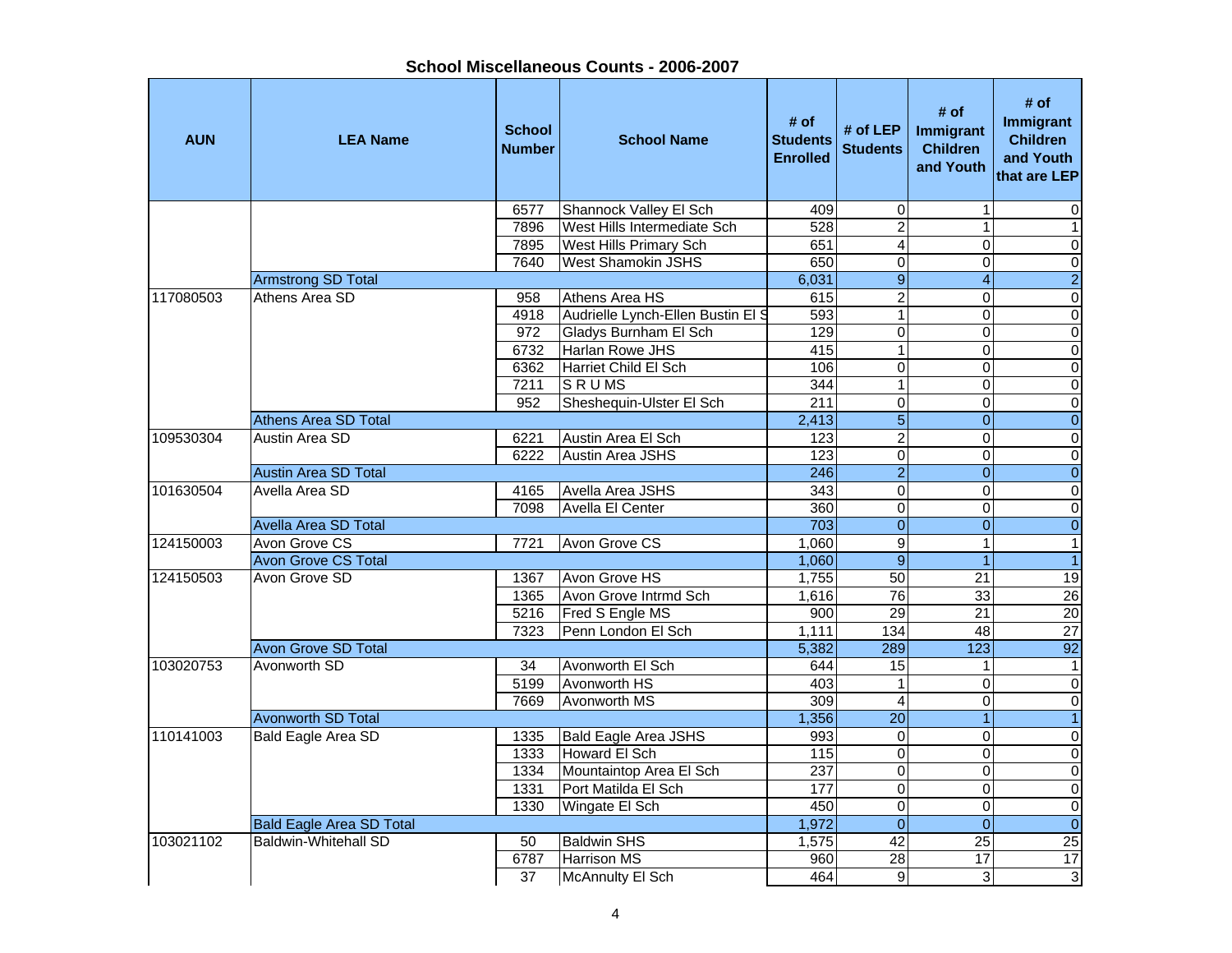| <b>AUN</b> | <b>LEA Name</b>                      | <b>School</b><br><b>Number</b> | <b>School Name</b>             | # of<br><b>Students</b><br><b>Enrolled</b> | # of $LEP$<br><b>Students</b> | # of<br>Immigrant<br><b>Children</b><br>and Youth | # of<br>Immigrant<br><b>Children</b><br>and Youth<br>that are LEP |
|------------|--------------------------------------|--------------------------------|--------------------------------|--------------------------------------------|-------------------------------|---------------------------------------------------|-------------------------------------------------------------------|
|            |                                      | 5194                           | Paynter El Sch                 | 659                                        | 71                            | $\overline{47}$                                   | 47                                                                |
|            |                                      | 48                             | <b>Whitehall El Sch</b>        | 523                                        | 8                             | $\overline{4}$                                    | $\overline{4}$                                                    |
|            | <b>Baldwin-Whitehall SD Total</b>    |                                |                                | 4,181                                      | 158                           | $\overline{96}$                                   | 96                                                                |
| 120480803  | Bangor Area SD                       | 3434                           | Bangor Area HS                 | 1,223                                      | 7                             | 5                                                 | 5                                                                 |
|            |                                      | 5257                           | <b>Bangor Area MS</b>          | 594                                        | $\overline{3}$                | $\mathbf{1}$                                      | $\overline{1}$                                                    |
|            |                                      | 7301                           | DeFranco El Sch                | 825                                        | $\overline{1}$                | $\Omega$                                          | $\overline{0}$                                                    |
|            |                                      | 5099                           | Five Points El Sch             | 755                                        | $\overline{2}$                | $\overline{2}$                                    | $\mathbf{1}$                                                      |
|            |                                      | 3430                           | Washington El Sch              | 220                                        | 1                             | $\mathbf 0$                                       | 0                                                                 |
|            | <b>Bangor Area SD Total</b>          |                                |                                | 3,617                                      | $\overline{14}$               | $\overline{8}$                                    | $\overline{7}$                                                    |
| 118400001  | <b>Bear Creek Community CS</b>       | 7827                           | <b>Bear Creek Community CS</b> | 340                                        | 0                             | $\mathsf 0$                                       | 0                                                                 |
|            | <b>Bear Creek Community CS Total</b> |                                |                                | 340                                        | $\overline{0}$                | $\Omega$                                          | $\mathbf 0$                                                       |
| 127040001  | Beaver Area Academic CS              | 7847                           | Beaver Area Academic CS        | $\overline{47}$                            | $\overline{1}$                | $\Omega$                                          | $\overline{0}$                                                    |
|            | Beaver Area Academic CS Total        |                                |                                | 47                                         | $\overline{1}$                | $\overline{0}$                                    | $\overline{0}$                                                    |
| 127041203  | Beaver Area SD                       | 7386                           | Beaver Area MS                 | 325                                        | $\overline{0}$                | $\overline{0}$                                    | $\overline{0}$                                                    |
|            |                                      | 640                            | <b>Beaver Area SHS</b>         | 656                                        | 1                             | $\Omega$                                          | $\pmb{0}$                                                         |
|            |                                      | 639                            | College Square El Sch          | 372                                        | 4                             | 0                                                 | $\overline{0}$                                                    |
|            |                                      | 7823                           | Dutch Ridge El Sch             | 695                                        | $\overline{0}$                | $\overline{0}$                                    | 0                                                                 |
|            | <b>Beaver Area SD Total</b>          |                                |                                | 2,048                                      | $\overline{5}$                | $\Omega$                                          | $\overline{0}$                                                    |
| 108051003  | <b>Bedford Area SD</b>               | 7545                           | <b>Bedford El Sch</b>          | 829                                        | 4                             | $\mathbf 0$                                       | 0                                                                 |
|            |                                      | 7021                           | <b>Bedford MS</b>              | 443                                        | $\overline{0}$                | $\Omega$                                          | $\overline{0}$                                                    |
|            |                                      | 726                            | Bedford SHS                    | 640                                        | $\overline{0}$                | $\mathbf 0$                                       | $\overline{0}$                                                    |
|            |                                      | 742                            | <b>Hyndman MSHS</b>            | 211                                        | $\pmb{0}$                     | $\mathbf 0$                                       | $\overline{0}$                                                    |
|            |                                      | 741                            | Hyndman/Londonderry El Sch     | 210                                        | $\overline{0}$                | $\mathbf 0$                                       | $\overline{0}$                                                    |
|            | <b>Bedford Area SD Total</b>         |                                |                                | 2,333                                      | $\overline{\mathcal{A}}$      | $\mathbf{0}$                                      | $\mathbf 0$                                                       |
| 107650603  | Belle Vernon Area SD                 | 4930                           | <b>Belle Vernon Area HS</b>    | 1,023                                      | $\overline{2}$                | $\Omega$                                          | $\overline{0}$                                                    |
|            |                                      | 4329                           | <b>Bellmar MS</b>              | $\overline{342}$                           | $\overline{0}$                | $\Omega$                                          | 0                                                                 |
|            |                                      | 4328                           | Marion El Sch                  | 607                                        | $\overline{6}$                | $\Omega$                                          | $\overline{0}$                                                    |
|            |                                      | 4325                           | Rostraver El Sch               | 596                                        | $\overline{9}$                | $\overline{0}$                                    | $\overline{0}$                                                    |
|            |                                      | 4330                           | <b>Rostraver MS</b>            | 318                                        | $\overline{0}$                | $\Omega$                                          | $\overline{0}$                                                    |
|            | <b>Belle Vernon Area SD Total</b>    |                                |                                | 2,886                                      | 17                            | $\mathbf{0}$                                      | $\overline{0}$                                                    |
| 110141103  | Bellefonte Area SD                   | 1343                           | <b>Bellefonte Area HS</b>      | 1,070                                      | $\,6$                         | $\Omega$                                          | $\overline{0}$                                                    |
|            |                                      | 1342                           | <b>Bellefonte Area MS</b>      | $\overline{743}$                           | 3                             | 1                                                 | $\overline{1}$                                                    |
|            |                                      | 1341                           | <b>Bellefonte El Sch</b>       | 414                                        | $\overline{2}$                | $\overline{2}$                                    | $\overline{c}$                                                    |
|            |                                      | 1339                           | Benner El Sch                  | 193                                        | $\overline{2}$                | $\overline{2}$                                    | $\overline{2}$                                                    |
|            |                                      | 1340                           | Marion-Walker El Sch           | $\overline{327}$                           | $\mathbf{1}$                  | 1                                                 | $\overline{1}$                                                    |
|            |                                      | 6229                           | Pleasant Gap El Sch            | 268                                        | $\overline{20}$               | 14                                                | 14                                                                |
|            | <b>Bellefonte Area SD Total</b>      |                                |                                | 3,015                                      | $\overline{34}$               | $\overline{20}$                                   | $\overline{20}$                                                   |
| 108071003  | Bellwood-Antis SD                    | 7144                           | <b>Bellwood Antis MS</b>       | 414                                        | 1                             | $\mathbf 0$                                       | $\overline{0}$                                                    |
|            |                                      | 917                            | Bellwood-Antis HS              | 450                                        | 0                             | $\Omega$                                          | $\overline{\mathsf{o}}$                                           |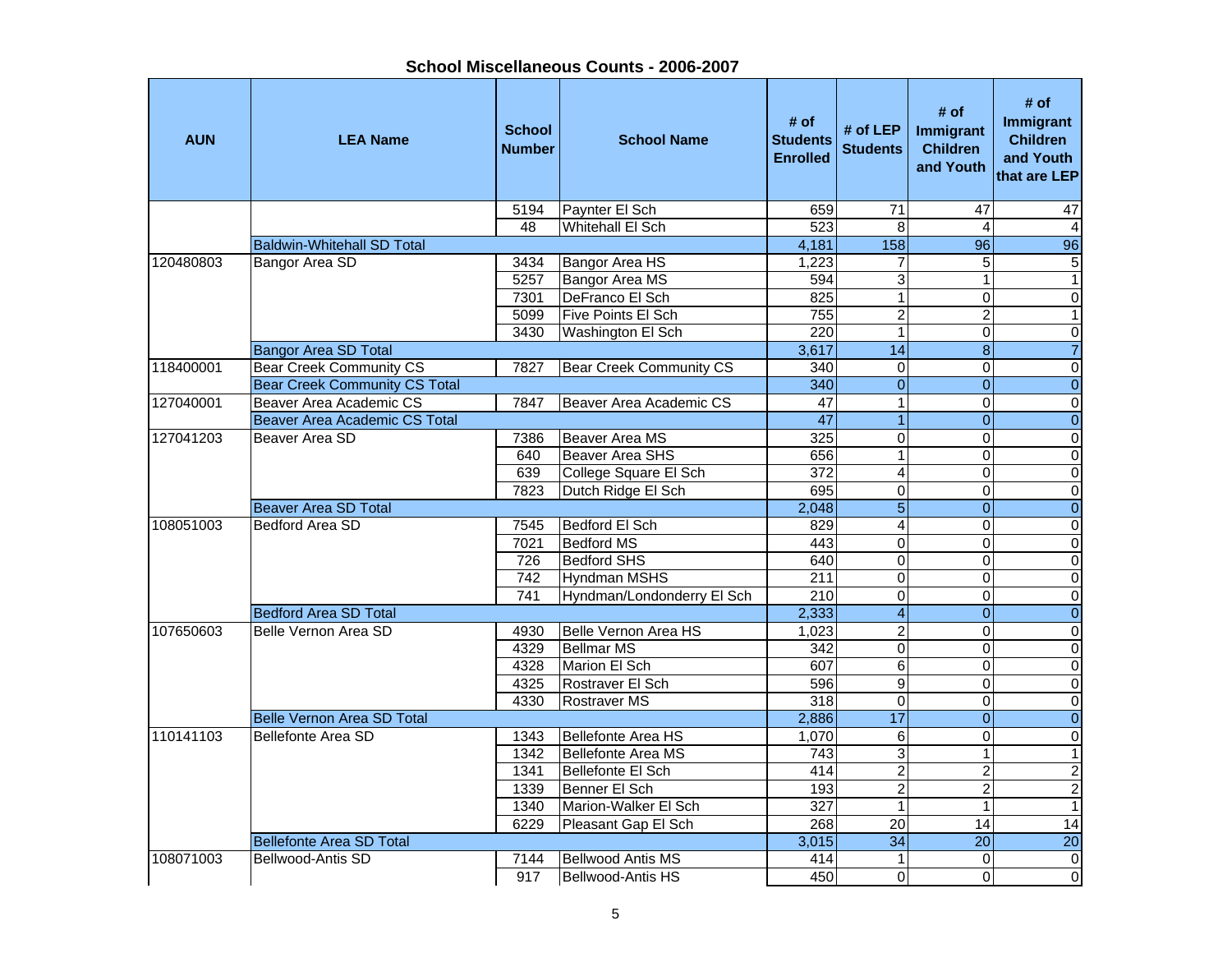| <b>AUN</b> | <b>LEA Name</b>                       | <b>School</b><br><b>Number</b> | <b>School Name</b>               | # of<br><b>Students</b><br><b>Enrolled</b> | # of $LEP$<br><b>Students</b> | # of<br>Immigrant<br><b>Children</b><br>and Youth | # of<br>Immigrant<br><b>Children</b><br>and Youth<br>that are LEP |
|------------|---------------------------------------|--------------------------------|----------------------------------|--------------------------------------------|-------------------------------|---------------------------------------------------|-------------------------------------------------------------------|
|            |                                       | 914                            | Lewis M Myers El Sch             | 482                                        | $\boldsymbol{2}$              | $\mathbf 0$                                       | 0                                                                 |
|            | <b>Bellwood-Antis SD Total</b>        |                                |                                  | 1,346                                      | $\overline{3}$                | $\overline{0}$                                    | $\overline{0}$                                                    |
| 126510010  | <b>Belmont CS</b>                     | 7750                           | <b>Belmont CS</b>                | $\overline{376}$                           | $\overline{0}$                | $\mathbf 0$                                       | $\overline{0}$                                                    |
|            | <b>Belmont CS Total</b>               |                                |                                  | 376                                        | $\overline{0}$                | $\overline{0}$                                    | $\overline{0}$                                                    |
| 122091002  | <b>Bensalem Township SD</b>           | 5211                           | <b>Belmont Hills El Sch</b>      | 654                                        | 8                             | $\bf 8$                                           | $\overline{\mathbf{8}}$                                           |
|            |                                       | 4675                           | Benjamin Rush El Sch             | 434                                        | $\overline{72}$               | $\overline{72}$                                   | 72                                                                |
|            |                                       | 5116                           | <b>Bensalem Twp HS</b>           | 2,020                                      | 93                            | $\overline{76}$                                   | 76                                                                |
|            |                                       | 6451                           | Cecelia Snyder MS                | 434                                        | 43                            | 43                                                | 43                                                                |
|            |                                       | 1006                           | Cornwells El Sch                 | 520                                        | 8                             | 8                                                 | $\overline{\mathbf{8}}$                                           |
|            |                                       | 7030                           | Robert K Shafer MS               | 533                                        | $\mathbf 0$                   | $\Omega$                                          | $\boldsymbol{0}$                                                  |
|            |                                       | 6896                           | Russell C Struble El Sch         | 544                                        | $\overline{17}$               | 17                                                | 17                                                                |
|            |                                       | 1008                           | Samuel K Faust El Sch            | 505                                        | 105                           | $\overline{75}$                                   | 75                                                                |
|            |                                       | 6788                           | Valley El Sch                    | 420                                        | $\overline{2}$                | 2                                                 | $\overline{2}$                                                    |
|            | <b>Bensalem Township SD Total</b>     |                                |                                  | 6,064                                      | 348                           | 301                                               | 301                                                               |
| 116191004  | Benton Area SD                        | 1594                           | Appleman El Sch                  | 400                                        | $\mathbf{1}$                  | $\Omega$                                          | $\mathbf 0$                                                       |
|            |                                       | 1595                           | <b>Benton Area MSHS</b>          | $\overline{371}$                           | $\mathbf{1}$                  | $\mathbf{1}$                                      | $\mathbf{1}$                                                      |
|            | <b>Benton Area SD Total</b>           |                                |                                  | $\overline{771}$                           | $\overline{2}$                | $\overline{1}$                                    | $\overline{1}$                                                    |
| 101630903  | <b>Bentworth SD</b>                   | 7494                           | Bentworth El Ctr                 | 604                                        | $\overline{1}$                | $\mathbf{1}$                                      | $\overline{1}$                                                    |
|            |                                       | 4189                           | <b>Bentworth MS</b>              | 180                                        | $\overline{0}$                | $\overline{0}$                                    | $\overline{\mathsf{o}}$                                           |
|            |                                       | 4188                           | <b>Bentworth SHS</b>             | 391                                        | $\overline{1}$                | $\mathbf{1}$                                      | $\pmb{0}$                                                         |
|            | <b>Bentworth SD Total</b>             |                                |                                  | 1,175                                      | $\overline{2}$                | $\overline{2}$                                    | $\overline{1}$                                                    |
| 108561003  | <b>Berlin Brothersvalley SD</b>       | 6206                           | Berlin Brothersvalley El Sch     | 369                                        | $\overline{8}$                | $\mathbf{3}$                                      | $\ensuremath{\mathsf{3}}$                                         |
|            |                                       | 7645                           | <b>Berlin Brothersvalley MS</b>  | 307                                        | $\overline{2}$                | 0                                                 | $\mathbf 0$                                                       |
|            |                                       | 6207                           | <b>Berlin Brothersvalley SHS</b> | 302                                        | $\overline{2}$                | $\Omega$                                          | $\overline{0}$                                                    |
|            | <b>Berlin Brothersvalley SD Total</b> |                                |                                  | 978                                        | $\overline{12}$               | $\overline{3}$                                    | $\overline{3}$                                                    |
| 112011103  | <b>Bermudian Springs SD</b>           | 7302                           | Bermudian Springs El Sch         | 815                                        | 56                            | $\overline{24}$                                   | $\overline{18}$                                                   |
|            |                                       | 3                              | <b>Bermudian Springs HS</b>      | 697                                        | 23                            | 6                                                 | $\overline{\mathbf{4}}$                                           |
|            |                                       | 6921                           | <b>Bermudian Springs MS</b>      | 650                                        | $\overline{9}$                | $\overline{5}$                                    | $\mathbf{1}$                                                      |
|            | <b>Bermudian Springs SD Total</b>     |                                |                                  | 2,162                                      | $\overline{88}$               | $\overline{35}$                                   | $\overline{23}$                                                   |
| 116191103  | <b>Berwick Area SD</b>                | 1605                           | <b>Berwick Area HS</b>           | 985                                        | $\overline{13}$               | $\overline{4}$                                    | $\overline{4}$                                                    |
|            |                                       | 6808                           | <b>Berwick Area MS</b>           | 872                                        | 14                            | $\overline{2}$                                    | $\overline{2}$                                                    |
|            |                                       | 1602                           | Fourteenth Street El Sch         | $\overline{243}$                           | $\overline{2}$                | $\mathbf 0$                                       | $\overline{0}$                                                    |
|            |                                       | 6349                           | Nescopeck El Sch                 | 276                                        | $\mathbf{1}$                  | $\mathbf 0$                                       | $\overline{\mathsf{o}}$                                           |
|            |                                       | 1604                           | Orange Street El Sch             | 394                                        | $\overline{12}$               | 0                                                 | $\overline{\mathsf{o}}$                                           |
|            |                                       | 1597                           | Salem El Sch                     | 468                                        | 10                            | 3                                                 | ω                                                                 |
|            | <b>Berwick Area SD Total</b>          |                                |                                  | 3,238                                      | $\overline{52}$               | $\overline{9}$                                    | $\overline{9}$                                                    |
| 103021252  | <b>Bethel Park SD</b>                 | 4802                           | Abraham Lincoln El Sch           | 343                                        | $\mathbf{1}$                  | $\Omega$                                          | $\pmb{0}$                                                         |
|            |                                       | 7326                           | Benjamin Franklin El Sch         | 426                                        | $\mathbf{1}$                  | $\mathbf 0$                                       | $\pmb{0}$                                                         |
|            |                                       | 55                             | Bethel Memorial El Sch           | 335                                        | $\overline{3}$                | 3                                                 | $\overline{3}$                                                    |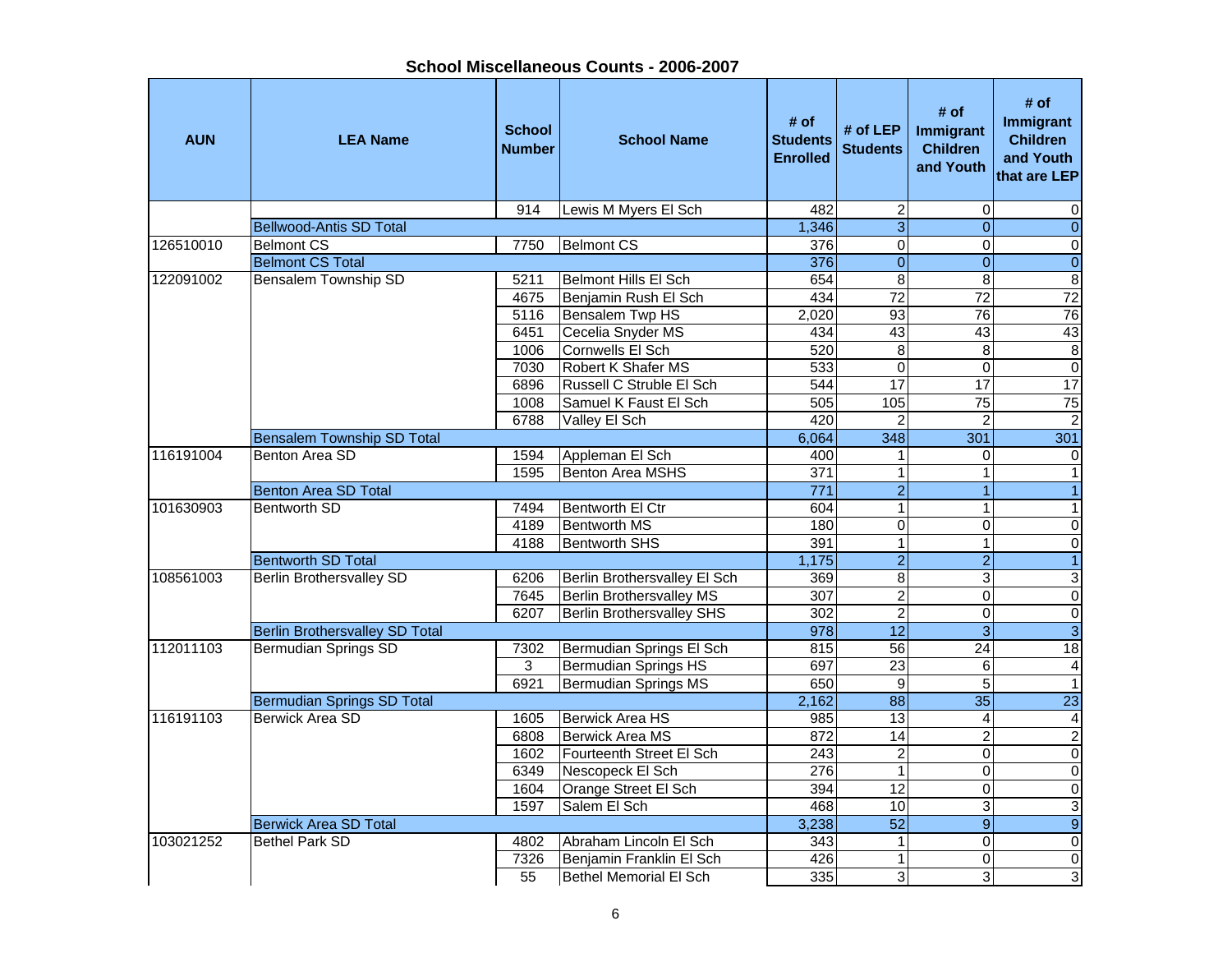| <b>AUN</b> | <b>LEA Name</b>                       | <b>School</b><br><b>Number</b> | <b>School Name</b>       | # of<br><b>Students</b><br><b>Enrolled</b> | # of LEP<br><b>Students</b> | # of<br><b>Immigrant</b><br><b>Children</b><br>and Youth | # of<br>Immigrant<br><b>Children</b><br>and Youth<br>that are LEP |
|------------|---------------------------------------|--------------------------------|--------------------------|--------------------------------------------|-----------------------------|----------------------------------------------------------|-------------------------------------------------------------------|
|            |                                       | 62                             | <b>Bethel Park SHS</b>   | 1,797                                      | 5                           | 4                                                        |                                                                   |
|            |                                       | 4902                           | George Washington El Sch | 338                                        | $\mathbf{1}$                | 0                                                        | $\pmb{0}$                                                         |
|            |                                       | 61                             | Independence MS          | 776                                        | $\overline{2}$              | $\overline{c}$                                           | $\overline{c}$                                                    |
|            |                                       | 7327                           | Neil Armstrong 5-6 MS    | 782                                        | 3                           | 0                                                        | $\overline{0}$                                                    |
|            |                                       | 60                             | William Penn El Sch      | 182                                        | $\overline{2}$              | $\mathbf{1}$                                             | $\overline{1}$                                                    |
|            | <b>Bethel Park SD Total</b>           |                                |                          | 4,979                                      | $\overline{18}$             | 10                                                       | 10                                                                |
| 120481002  | Bethlehem Area SD                     | 5063                           | Asa Packer El Sch        | 425                                        | $\overline{35}$             | 16                                                       | $\overline{12}$                                                   |
|            |                                       | 3464                           | <b>Broughal MS</b>       | 594                                        | 110                         | 30                                                       | $\overline{24}$                                                   |
|            |                                       | 3436                           | Calypso El Sch           | 290                                        | 24                          | $\overline{c}$                                           | $\frac{2}{6}$                                                     |
|            |                                       | 3453                           | <b>Clearview El Sch</b>  | 383                                        | $\overline{38}$             | 8                                                        |                                                                   |
|            |                                       | 6722                           | Donegan El Sch           | 581                                        | 214                         | 14                                                       | 13                                                                |
|            |                                       | 4956                           | East Hills MS            | 1,215                                      | 46                          | $\overline{36}$                                          | 15                                                                |
|            |                                       | 3456                           | lFarmersville El Sch     | 576                                        | $\overline{25}$             | $\overline{7}$                                           | $\overline{4}$                                                    |
|            |                                       | 6723                           | Fountain Hill El Sch     | 683                                        | 139                         | 8                                                        | $\overline{6}$                                                    |
|            |                                       | 4957                           | Freedom HS               | 2,033                                      | $\Omega$                    | $\overline{0}$                                           | $\overline{0}$                                                    |
|            |                                       | 3458                           | Freemansburg El Sch      | 385                                        | 81                          | 7                                                        | $\overline{7}$                                                    |
|            |                                       | 3449                           | lGovernor Wolf El Sch    | 451                                        | 33                          | 11                                                       | $\overline{8}$                                                    |
|            |                                       | 3459                           | Hanover El Sch           | 286                                        | 19                          | 7                                                        | $\frac{3}{3}$                                                     |
|            |                                       | 3442                           | James Buchanan El Sch    | 283                                        | 18                          | 4                                                        |                                                                   |
|            |                                       | 3465                           | <b>Liberty HS</b>        | 3,010                                      | 158                         | 113                                                      | 66                                                                |
|            |                                       | 3443                           | Lincoln El Sch           | 390                                        | 71                          | 12                                                       | 10                                                                |
|            |                                       | 3454                           | Marvine El Sch           | 305                                        | 97                          | 5                                                        |                                                                   |
|            |                                       | 3455                           | Miller Heights El Sch    | 508                                        | $\overline{22}$             | 10                                                       | $\frac{3}{6}$                                                     |
|            |                                       | 3463                           | Nitschmann MS            | 911                                        | 1                           | 19                                                       | $\overline{0}$                                                    |
|            |                                       | 3462                           | Northeast MS             | 815                                        | 70                          | 27                                                       | 14                                                                |
|            |                                       | 3452                           | Spring Garden El Sch     | 531                                        | 35                          | 18                                                       | 14                                                                |
|            |                                       | 6633                           | Thomas Jefferson El Sch  | 307                                        | $\overline{37}$             | $\overline{8}$                                           | $\overline{6}$                                                    |
|            |                                       | 6634                           | William Penn El Sch      | 247                                        | 19                          | 3                                                        | $\overline{3}$                                                    |
|            | <b>Bethlehem Area SD Total</b>        |                                |                          | 15,209                                     | 1,292                       | 365                                                      | 225                                                               |
| 101631003  | Bethlehem-Center SD                   | 6975                           | Bethlehem-Center El Sch  | 605                                        | 0                           | 0                                                        | $\pmb{0}$                                                         |
|            |                                       | 5267                           | Bethlehem-Center MS      | 314                                        | $\overline{0}$              | 0                                                        | $\overline{0}$                                                    |
|            |                                       | 4181                           | Bethlehem-Center SHS     | 455                                        | 0                           | 0                                                        | $\overline{0}$                                                    |
|            | Bethlehem-Center SD Total             |                                |                          | 1,374                                      | $\overline{0}$              | $\overline{0}$                                           | $\overline{0}$                                                    |
| 127041503  | Big Beaver Falls Area SD              | 649                            | Beaver Falls Area SHS    | 605                                        | $\mathsf 0$                 | 0                                                        | $\pmb{0}$                                                         |
|            |                                       | 648                            | Beaver Falls MS          | 431                                        | $\mathsf 0$                 | $\Omega$                                                 | $\overline{0}$                                                    |
|            |                                       | 650                            | Big Beaver El Sch        | 322                                        | 0                           | 0                                                        | $\overline{0}$                                                    |
|            |                                       | 642                            | Central El Sch           | 427                                        | $\overline{1}$              | $\overline{0}$                                           | $\overline{0}$                                                    |
|            | <b>Big Beaver Falls Area SD Total</b> |                                |                          | 1,785                                      | $\overline{1}$              | $\mathbf 0$                                              | $\overline{0}$                                                    |
| 115210503  | <b>Big Spring SD</b>                  | 1677                           | <b>Big Spring HS</b>     | 1,016                                      | 3                           | $\overline{2}$                                           | $\overline{2}$                                                    |

**School Miscellaneous Counts - 2006-2007**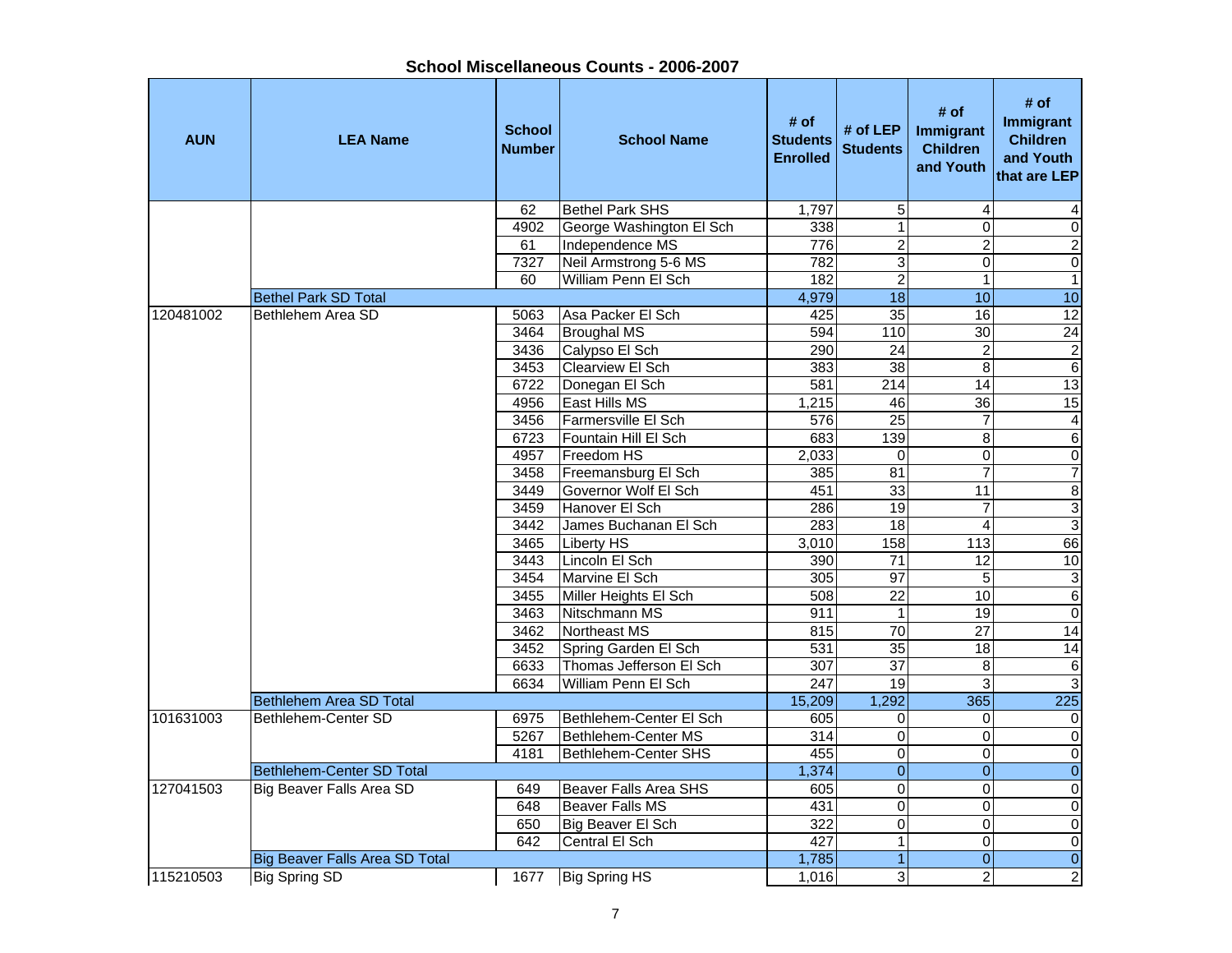| School Miscellaneous Counts - 2006-2007 |  |
|-----------------------------------------|--|
|-----------------------------------------|--|

| <b>AUN</b> | <b>LEA Name</b>                       | <b>School</b><br><b>Number</b> | <b>School Name</b>               | # of<br><b>Students</b><br><b>Enrolled</b> | # of LEP<br><b>Students</b> | # of<br>Immigrant<br><b>Children</b><br>and Youth | # of<br>Immigrant<br><b>Children</b><br>and Youth<br>that are LEP |
|------------|---------------------------------------|--------------------------------|----------------------------------|--------------------------------------------|-----------------------------|---------------------------------------------------|-------------------------------------------------------------------|
|            |                                       | 6326                           | <b>Big Spring MS</b>             | 752                                        | 5                           | 1                                                 |                                                                   |
|            |                                       | 1672                           | Frankford El Sch                 | 117                                        | $\mathbf 0$                 | $\Omega$                                          | $\mathbf 0$                                                       |
|            |                                       | 1674                           | Mifflin El Sch                   | 113                                        | $\mathbf 0$                 | $\Omega$                                          | 0                                                                 |
|            |                                       | 1676                           | Newville El Sch                  | 401                                        | $\overline{0}$              | $\Omega$                                          | $\mathsf{O}\xspace$                                               |
|            |                                       | 7355                           | Oak Flat El Sch                  | 475                                        | 3                           | 1                                                 | $\mathbf{1}$                                                      |
|            |                                       | 1675                           | Plainfield El Sch                | 280                                        | $\overline{2}$              | 1                                                 | $\mathbf{1}$                                                      |
|            | <b>Big Spring SD Total</b>            |                                |                                  | 3,154                                      | $\overline{13}$             | 5 <sup>1</sup>                                    | $\sqrt{5}$                                                        |
| 127041603  | <b>Blackhawk SD</b>                   | 6707                           | <b>Blackhawk HS</b>              | 1,135                                      | $\pmb{0}$                   | $\mathbf 0$                                       | $\pmb{0}$                                                         |
|            |                                       | 7127                           | Blackhawk Intermediate Sch       | 596                                        | $\mathbf 0$                 | 0                                                 | $\mathbf 0$                                                       |
|            |                                       | 6558                           | <b>Highland MS</b>               | 426                                        | $\mathbf 0$                 | $\Omega$                                          | $\pmb{0}$                                                         |
|            |                                       | 6559                           | Northwestern Primary Sch         | 346                                        | $\overline{0}$              | 0                                                 | $\overline{\mathsf{o}}$                                           |
|            |                                       | 6560                           | Patterson Primary Sch            | 204                                        | $\overline{0}$              | 0                                                 | $\pmb{0}$                                                         |
|            | <b>Blackhawk SD Total</b>             |                                |                                  | 2,707                                      | $\boldsymbol{0}$            | $\overline{0}$                                    | $\pmb{0}$                                                         |
| 108110603  | <b>Blacklick Valley SD</b>            | 6828                           | <b>Blacklick Valley El Ctr</b>   | 346                                        | $\overline{0}$              | $\Omega$                                          | $\overline{\mathsf{o}}$                                           |
|            |                                       | 5135                           | <b>Blacklick Valley JSHS</b>     | 333                                        | $\overline{0}$              | $\overline{0}$                                    | $\overline{\mathbf{o}}$                                           |
|            | <b>Blacklick Valley SD Total</b>      |                                |                                  | 679                                        | $\overline{0}$              | $\overline{0}$                                    | $\overline{0}$                                                    |
| 128321103  | <b>Blairsville-Saltsburg SD</b>       | 7418                           | <b>Blairsville El Sch</b>        | 477                                        | $\overline{0}$              | $\mathbf 0$                                       | $\overline{0}$                                                    |
|            |                                       | 2317                           | <b>Blairsville MS</b>            | 301                                        | $\overline{0}$              | $\Omega$                                          | $\overline{\mathsf{o}}$                                           |
|            |                                       | 4706                           | <b>Blairsville SHS</b>           | 445                                        | $\overline{0}$              | $\overline{0}$                                    | $\overline{\mathsf{o}}$                                           |
|            |                                       | 2352                           | Saltsburg El Sch                 | 406                                        | $\overline{0}$              | 0                                                 | $\mathbf 0$                                                       |
|            |                                       | 2353                           | Saltsburg MS/HS                  | 410<br>2,039                               | $\mathbf 0$                 | $\Omega$                                          | $\pmb{0}$                                                         |
|            | <b>Blairsville-Saltsburg SD Total</b> |                                |                                  |                                            | $\overline{0}$              | $\overline{0}$                                    | $\overline{0}$                                                    |
| 116191203  | <b>Bloomsburg Area SD</b>             | 1610                           | Beaver-Main El Sch               | 103                                        | $\overline{0}$              | $\mathbf 0$                                       | $\pmb{0}$                                                         |
|            |                                       | 1612                           | Bloomsburg Area HS               | 504                                        | 8                           | 0                                                 | $\mathbf 0$                                                       |
|            |                                       | 1611                           | <b>Bloomsburg Area MS</b>        | 434                                        | $\overline{5}$              | $\mathbf 0$                                       | $\overline{\mathsf{o}}$                                           |
|            |                                       | 1606                           | Memorial El Sch                  | 439                                        | $\overline{8}$              | 0                                                 | $\overline{0}$                                                    |
|            |                                       | 1608                           | W W Evans Memorial El Sch        | 253                                        | $\pmb{0}$                   | $\mathbf 0$                                       | $\overline{0}$                                                    |
|            | <b>Bloomsburg Area SD Total</b>       |                                |                                  | 1,733                                      | $\overline{21}$             | $\overline{0}$                                    | $\overline{0}$                                                    |
| 129540803  | <b>Blue Mountain SD</b>               | 4659                           | <b>Blue Mountain East El Sch</b> | 720                                        | $\overline{9}$              | $\bf 8$                                           | $\overline{5}$                                                    |
|            |                                       | 7419                           | Blue Mountain El Cressona Sch    | 243                                        | $\overline{1}$              | $\overline{1}$                                    | $\overline{\mathbf{o}}$                                           |
|            |                                       | 3891                           | <b>Blue Mountain HS</b>          | 1,005                                      | $\overline{4}$              | 3                                                 | $\overline{3}$                                                    |
|            |                                       | 5263                           | <b>Blue Mountain MS</b>          | $\overline{721}$                           | $\overline{2}$              | $\overline{c}$                                    | $\overline{2}$                                                    |
|            |                                       | 3887                           | Blue Mountain West El Sch        | 326                                        | $\overline{1}$              | $\mathbf{1}$                                      | $\overline{1}$                                                    |
|            | <b>Blue Mountain SD Total</b>         |                                |                                  | 3,015                                      | $\overline{17}$             | 15                                                | $\overline{11}$                                                   |
| 119581003  | <b>Blue Ridge SD</b>                  | 6891                           | Blue Ridge El Sch                | 534                                        | $\mathbf 0$                 | 0                                                 | $\pmb{0}$                                                         |
|            |                                       | 4034                           | Blue Ridge HS                    | 430                                        | $\overline{0}$              | $\mathbf 0$                                       | $\overline{\mathsf{o}}$                                           |
|            |                                       | 7400                           | <b>Blue Ridge MS</b>             | 268                                        | $\mathsf 0$                 | 0                                                 | $\overline{\mathsf{o}}$                                           |
|            | <b>Blue Ridge SD Total</b>            |                                |                                  | 1,232                                      | $\overline{0}$              | $\overline{0}$                                    | $\overline{0}$                                                    |
| 114060753  | Boyertown Area SD                     | 6804                           | Boyertown Area JHS-East          | 894                                        | 3                           | $\Omega$                                          | $\pmb{0}$                                                         |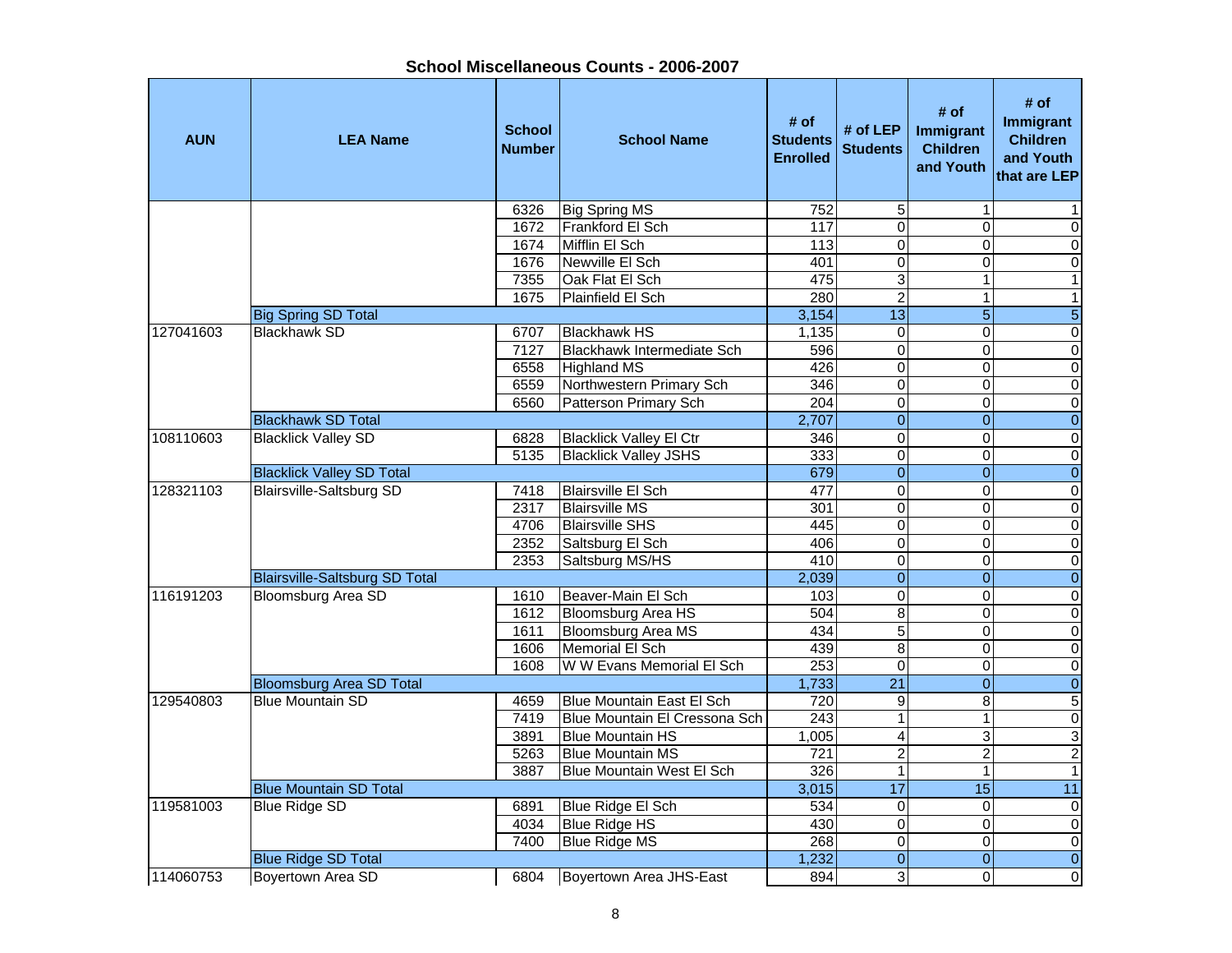| <b>AUN</b> | <b>LEA Name</b>                   | <b>School</b><br><b>Number</b> | <b>School Name</b>            | # of<br><b>Students</b><br><b>Enrolled</b> | # of LEP<br><b>Students</b> | # of<br>Immigrant<br><b>Children</b><br>and Youth | # of<br>Immigrant<br><b>Children</b><br>and Youth<br>that are LEP |
|------------|-----------------------------------|--------------------------------|-------------------------------|--------------------------------------------|-----------------------------|---------------------------------------------------|-------------------------------------------------------------------|
|            |                                   | 6305                           | Boyertown Area JHS-West       | 805                                        | 0                           | 0                                                 | $\Omega$                                                          |
|            |                                   | 6306                           | <b>Boyertown Area SHS</b>     | 1.716                                      | $\overline{2}$              | 0                                                 | $\overline{0}$                                                    |
|            |                                   | 6307                           | <b>Bovertown El Sch</b>       | 689                                        | $\overline{6}$              | 0                                                 | $\mathbf 0$                                                       |
|            |                                   | 762                            | Colebrookdale El Sch          | 284                                        | 0                           | 0                                                 | $\mathbf 0$                                                       |
|            |                                   | 763                            | Earl El Sch                   | 293                                        | $\overline{0}$              | 0                                                 | $\overline{0}$                                                    |
|            |                                   | $\overline{754}$               | Gilbertsville El Sch          | 696                                        | $\pmb{0}$                   | 0                                                 | $\overline{0}$                                                    |
|            |                                   | 755                            | New Hanover-Upper Frederick E | 733                                        | $\overline{0}$              | 0                                                 | $\overline{0}$                                                    |
|            |                                   | 761                            | Pine Forge El Sch             | 279                                        | $\mathbf 0$                 | 0                                                 | $\mathbf 0$                                                       |
|            |                                   | 766                            | Washington El Sch             | 658                                        | $\mathsf 0$                 | 0                                                 | $\overline{0}$                                                    |
|            | <b>Boyertown Area SD Total</b>    |                                |                               | 7,047                                      | $\overline{11}$             | $\overline{0}$                                    | $\overline{0}$                                                    |
| 109420803  | <b>Bradford Area SD</b>           | 4691                           | <b>Bradford Area HS</b>       | 1,053                                      | 0                           | 0                                                 | $\overline{0}$                                                    |
|            |                                   | 3092                           | Floyd C Fretz MS              | 682                                        | $\overline{0}$              | $\overline{0}$                                    | $\overline{0}$                                                    |
|            |                                   | 7037                           | George Blaisdell El Sch       | 569                                        | $\overline{0}$              | 0                                                 | $\overline{0}$                                                    |
|            |                                   | 7281                           | School Street El Sch          | 531                                        | $\overline{0}$              | 0                                                 | $\overline{0}$                                                    |
|            | <b>Bradford Area SD Total</b>     |                                |                               | 2,835                                      | $\overline{0}$              | $\overline{0}$                                    | $\overline{0}$                                                    |
| 114060853  | Brandywine Heights Area SD        | 6308                           | <b>Brandywine Heights HS</b>  | 678                                        | 0                           | 0                                                 | $\pmb{0}$                                                         |
|            |                                   | 6309                           | <b>Brandywine Heights MS</b>  | 609                                        | 0                           | 0                                                 | $\overline{0}$                                                    |
|            |                                   | 768                            | District-Topton El Sch        | 410                                        | $\mathbf{1}$                | 0                                                 | $\overline{0}$                                                    |
|            |                                   | 769                            | Longswamp El Sch              | 112                                        | $\Omega$                    | 0                                                 | $\overline{0}$                                                    |
|            |                                   | 770                            | <b>Rockland Center El Sch</b> | $\frac{115}{115}$                          | $\mathsf 0$                 | 0                                                 | $\overline{0}$                                                    |
|            | Brandywine Heights Area SD Total  |                                |                               | 1,924                                      | $\overline{1}$              | $\overline{0}$                                    | $\overline{0}$                                                    |
| 103021453  | <b>Brentwood Borough SD</b>       | 7342                           | <b>Brentwood MS</b>           | 294                                        | 0                           | 0                                                 | $\mathbf 0$                                                       |
|            |                                   | 70                             | <b>Brentwood SHS</b>          | 485                                        | $\overline{0}$              | $\overline{0}$                                    | $\overline{0}$                                                    |
|            |                                   | 69                             | Elroy Avenue El Sch           | 303                                        | $\mathsf 0$                 | 0                                                 | $\overline{0}$                                                    |
|            |                                   | 68                             | Moore Sch                     | 219                                        | $\overline{\mathsf{o}}$     | $\overline{0}$                                    | $\overline{0}$                                                    |
|            | <b>Brentwood Borough SD Total</b> |                                |                               | 1,301                                      | $\overline{0}$              | $\overline{0}$                                    | $\overline{0}$                                                    |
| 122091303  | <b>Bristol Borough SD</b>         | 1014                           | <b>Bristol HS</b>             | 382                                        | $\overline{7}$              | $\Omega$                                          | $\overline{0}$                                                    |
|            |                                   | 7743                           | <b>Bristol MS</b>             | 204                                        | $\overline{5}$              | $\overline{0}$                                    | $\overline{0}$                                                    |
|            |                                   | 1013                           | Snyder-Girotti El Sch         | 670                                        | 18                          | 0                                                 | $\overline{0}$                                                    |
|            | <b>Bristol Borough SD Total</b>   |                                |                               | 1,256                                      | $\overline{30}$             | $\overline{0}$                                    | $\overline{0}$                                                    |
| 122091352  | <b>Bristol Township SD</b>        | 5305                           | <b>Armstrong MS</b>           | 521                                        | $\overline{0}$              | 0                                                 | $\overline{0}$                                                    |
|            |                                   | 1021                           | Barton El Sch                 | 516                                        | $\overline{11}$             | 0                                                 | $\overline{0}$                                                    |
|            |                                   | 1015                           | Buchanan El Sch               | 441                                        | $\pmb{0}$                   | 0                                                 | $\overline{0}$                                                    |
|            |                                   | 1017                           | Devine El Sch                 | 411                                        | $\mathsf 0$                 | 0                                                 | $\mathbf 0$                                                       |
|            |                                   | 1020                           | Emerson El Sch                | 360                                        | 0                           | $\overline{0}$                                    | $\overline{0}$                                                    |
|            |                                   | 1018                           | Fitch El Sch                  | 332                                        | $\mathsf 0$                 | 0                                                 | $\overline{0}$                                                    |
|            |                                   | 7451                           | <b>Franklin MS</b>            | 366                                        | $\overline{0}$              | $\overline{0}$                                    | $\overline{0}$                                                    |
|            |                                   | 1023                           | Lafayette El Sch              | 355                                        | 0                           | 0                                                 | $\overline{0}$                                                    |
|            |                                   | 1024                           | Lincoln El Sch                | 348                                        | 49                          | $\overline{22}$                                   | $\overline{22}$                                                   |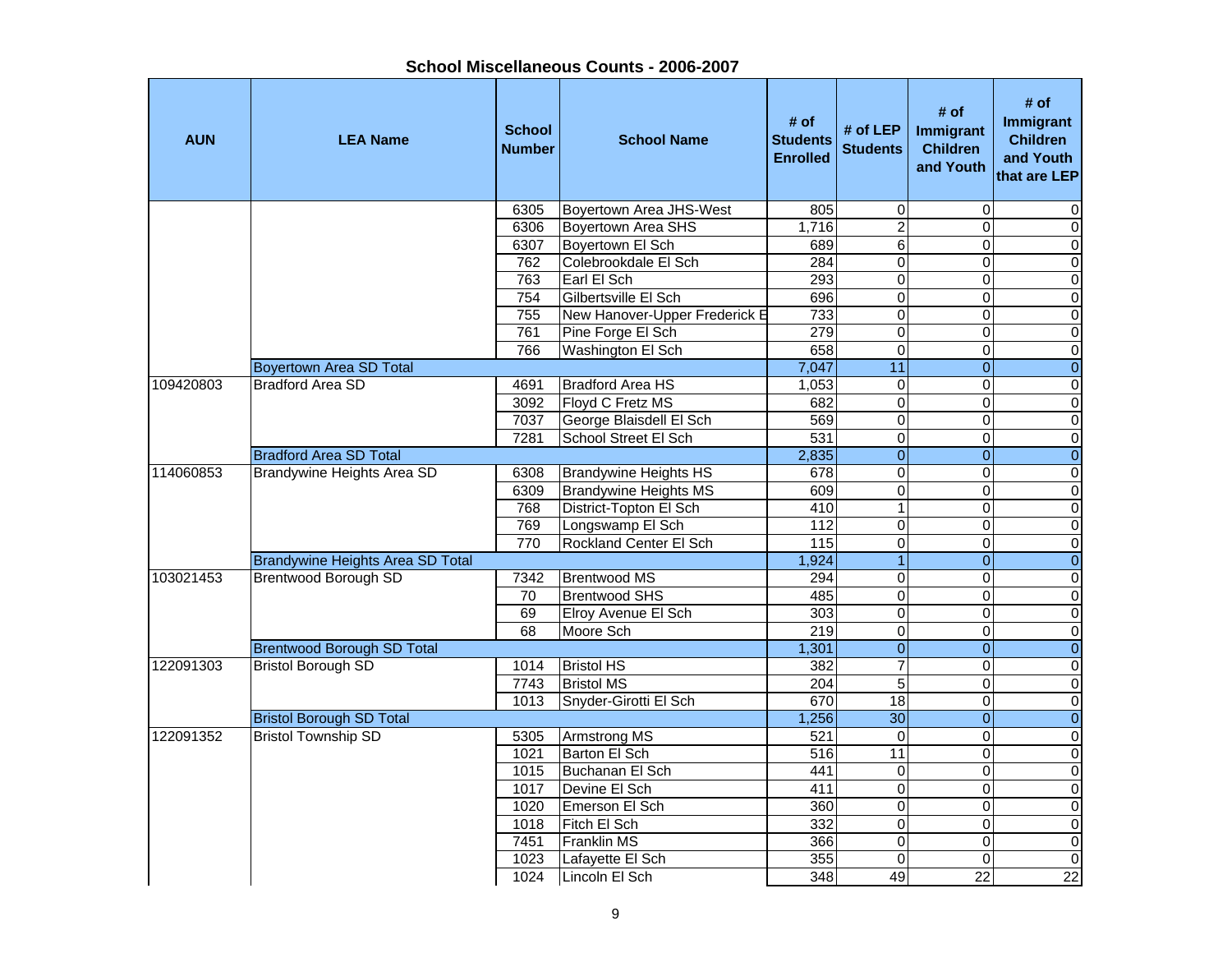**School Miscellaneous Counts - 2006-2007**

| <b>AUN</b> | <b>LEA Name</b>                                     | <b>School</b><br><b>Number</b> | <b>School Name</b>                       | # of<br><b>Students</b><br><b>Enrolled</b> | # of $LEP$<br><b>Students</b> | # of<br>Immigrant<br><b>Children</b><br>and Youth | # of<br>Immigrant<br><b>Children</b><br>and Youth<br>that are LEP |
|------------|-----------------------------------------------------|--------------------------------|------------------------------------------|--------------------------------------------|-------------------------------|---------------------------------------------------|-------------------------------------------------------------------|
|            |                                                     | 1022                           | Maple Shade El Sch                       | 310                                        | $\overline{30}$               | $\overline{21}$                                   | 21                                                                |
|            |                                                     | 1027                           | Roosevelt MS                             | 574                                        | 41                            | $\overline{35}$                                   | $\overline{35}$                                                   |
|            |                                                     | 1029                           | <b>Truman SHS</b>                        | 1,449                                      | $\overline{72}$               | 46                                                | 46                                                                |
|            |                                                     | 1025                           | Washington El Sch                        | 357                                        | 61                            | 18                                                | 18                                                                |
|            | <b>Bristol Township SD Total</b>                    |                                |                                          | 6,340                                      | 264                           | 142                                               | 142                                                               |
| 106330703  | <b>Brockway Area SD</b>                             | 5148                           | Brockway Area Elementary Sch             | 551                                        | $\mathbf 0$                   | 0                                                 | $\pmb{0}$                                                         |
|            |                                                     | 2362                           | <b>Brockway Area JSHS</b>                | $\overline{542}$                           | $\mathbf 0$                   | 0                                                 | $\overline{0}$                                                    |
|            | <b>Brockway Area SD Total</b><br>Brookville Area SD |                                |                                          | 1,093                                      | $\overline{0}$                | $\boldsymbol{0}$<br>$\mathbf{1}$                  | $\overline{0}$                                                    |
| 106330803  |                                                     | 6162<br>5231                   | <b>Brookville JSHS</b>                   | 881                                        | $\mathbf 0$<br>$\mathbf{1}$   | $\mathbf{1}$                                      | $\pmb{0}$                                                         |
|            |                                                     | 6163                           | Hickory Grove El Sch<br>Northside El Sch | 540<br>134                                 | $\overline{0}$                | $\Omega$                                          | $\pmb{0}$<br>$\overline{\mathsf{o}}$                              |
|            |                                                     | 2368                           | Pinecreek El Sch                         | 236                                        | $\mathbf{1}$                  | 0                                                 | $\pmb{0}$                                                         |
|            | <b>Brookville Area SD Total</b>                     |                                |                                          | 1,791                                      | $\overline{2}$                | $\overline{2}$                                    | $\overline{0}$                                                    |
| 101260803  | <b>Brownsville Area SD</b>                          | 4818                           | <b>Brownsville Area HS</b>               | 562                                        | $\overline{0}$                | $\overline{0}$                                    | $\overline{0}$                                                    |
|            |                                                     | 2154                           | <b>Brownsville Area MS</b>               | 444                                        | $\overline{\mathsf{o}}$       | $\Omega$                                          | $\overline{\mathsf{o}}$                                           |
|            |                                                     | 2153                           | Cardale El Sch                           | 315                                        | $\pmb{0}$                     | 0                                                 | $\overline{\mathsf{o}}$                                           |
|            |                                                     | 4725                           | Central El Sch                           | $\overline{213}$                           | $\overline{0}$                | $\Omega$                                          | $\overline{0}$                                                    |
|            |                                                     | 5145                           | Cox-Donahey El Sch                       | 349                                        | $\mathbf 0$                   | 0                                                 | $\overline{0}$                                                    |
|            | <b>Brownsville Area SD Total</b>                    |                                |                                          | 1,883                                      | $\overline{0}$                | $\overline{\mathbf{o}}$                           | $\overline{0}$                                                    |
| 122093460  | <b>Bucks County Montessori CS</b>                   | 7670                           | <b>Bucks County Montessori CS</b>        | 178                                        | $\mathbf 0$                   | 0                                                 | $\pmb{0}$                                                         |
|            | <b>Bucks County Montessori CS Total</b>             |                                |                                          | $\frac{1}{178}$                            | $\mathbf 0$                   | $\Omega$                                          | $\boldsymbol{0}$                                                  |
| 122091457  | <b>Bucks County Technical High School</b>           | 1030                           | <b>Bucks County Technical High Sd</b>    | 1,480                                      | $\pmb{0}$                     | $\Omega$                                          | $\pmb{0}$                                                         |
|            | <b>Bucks County Technical High School Total</b>     |                                |                                          | 1,480                                      | $\overline{0}$                | $\Omega$                                          | $\boldsymbol{0}$                                                  |
| 101631203  | <b>Burgettstown Area SD</b>                         | 7477                           | Burgettstown El Ctr                      | 842                                        | $\mathbf 0$                   | $\Omega$                                          | $\pmb{0}$                                                         |
|            |                                                     | 4195                           | Burgettstown MS/HS                       | 811                                        | $\mathbf 0$                   | 0                                                 | $\pmb{0}$                                                         |
|            | <b>Burgettstown Area SD Total</b>                   |                                |                                          | 1,653                                      | $\overline{0}$                | $\overline{0}$                                    | $\overline{0}$                                                    |
| 107650703  | <b>Burrell SD</b>                                   | 4333                           | Bon Air El Sch                           | 501                                        | 3                             | 0                                                 | $\overline{0}$                                                    |
|            |                                                     | 4340                           | <b>Burrell HS</b>                        | 712                                        | $\overline{0}$                | $\Omega$                                          | $\overline{0}$                                                    |
|            |                                                     | 4339                           | <b>Charles A Huston MS</b>               | 494                                        | $\overline{0}$                | 0                                                 | $\overline{0}$                                                    |
|            |                                                     | 4336                           | <b>Stewart El Sch</b>                    | 374                                        | $\overline{3}$                | $\mathbf 0$                                       | $\overline{0}$                                                    |
|            | <b>Burrell SD Total</b>                             |                                |                                          | 2,081                                      | $\overline{6}$                | $\mathbf{0}$                                      | $\overline{0}$                                                    |
| 104101252  | <b>Butler Area SD</b>                               | 1135                           | Broad St Sch                             | 278                                        | $\overline{5}$                | 3                                                 | $\overline{2}$                                                    |
|            |                                                     | 6690                           | Butler Area IHS                          | 1,344                                      | $\overline{5}$                | $\overline{c}$                                    | $\overline{2}$                                                    |
|            |                                                     | 6119                           | <b>Butler Area JHS</b>                   | 1,278                                      | $\overline{c}$                | 0                                                 | $\mathbf 0$                                                       |
|            |                                                     | 1147                           | <b>Butler Area SHS</b>                   | 1,335                                      | $\mathbf{1}$                  | $\mathbf{1}$                                      | $\mathbf{1}$                                                      |
|            |                                                     | 1137                           | Center Avenue Sch                        | 227                                        | 9                             | $\Omega$                                          | $\pmb{0}$                                                         |
|            |                                                     | 1148                           | Center Twp Sch                           | $\overline{747}$                           | $\mathbf 0$                   | $\Omega$                                          | $\pmb{0}$                                                         |
|            |                                                     | 1149                           | Clearfield El Sch                        | 247                                        | 0                             | $\mathbf 0$                                       | $\pmb{0}$                                                         |
|            |                                                     | 1150                           | Connoquenessing El Sch                   | 296                                        | $\overline{0}$                | $\overline{2}$                                    | O                                                                 |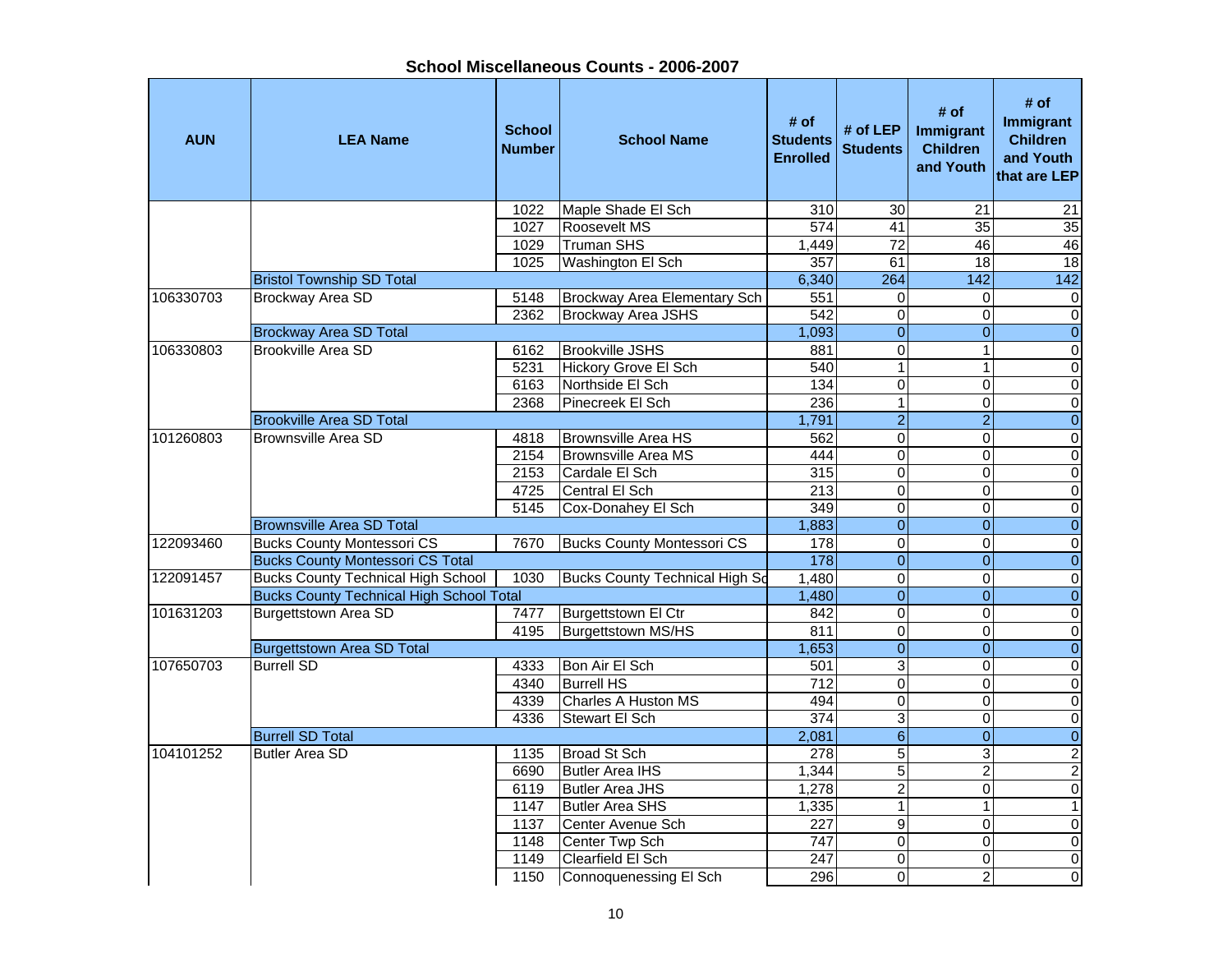| School Miscellaneous Counts - 2006-2007 |  |
|-----------------------------------------|--|
|-----------------------------------------|--|

| <b>AUN</b> | <b>LEA Name</b>                     | <b>School</b><br><b>Number</b> | <b>School Name</b>               | # of<br><b>Students</b><br><b>Enrolled</b> | # of $LEP$<br><b>Students</b> | # of<br>Immigrant<br><b>Children</b><br>and Youth | # of<br>Immigrant<br><b>Children</b><br>and Youth<br>that are LEP |
|------------|-------------------------------------|--------------------------------|----------------------------------|--------------------------------------------|-------------------------------|---------------------------------------------------|-------------------------------------------------------------------|
|            |                                     | 1134                           | Emily Brittain El Sch            | 423                                        | $\overline{\mathbf{c}}$       | $\overline{2}$                                    | 1                                                                 |
|            |                                     | 1138                           | Mcquistion El Sch                | 506                                        | $\overline{1}$                | $\Omega$                                          | $\mathbf 0$                                                       |
|            |                                     | 1143                           | Meridian Sch                     | 454                                        | $\mathbf 0$                   | 0                                                 | $\pmb{0}$                                                         |
|            |                                     | 1142                           | Northwest Sch                    | 457                                        | $\overline{\mathsf{o}}$       | $\overline{0}$                                    | $\overline{\mathbf{o}}$                                           |
|            |                                     | 1165                           | Oakland Twp Sch                  | 298                                        | $\overline{\mathsf{o}}$       | $\mathbf 0$                                       | $\overline{\mathsf{o}}$                                           |
|            |                                     | 1184                           | Summit El Sch                    | 262                                        | $\overline{0}$                | $\mathbf 0$                                       | $\overline{0}$                                                    |
|            | <b>Butler Area SD Total</b>         |                                |                                  | 8,152                                      | $\overline{25}$               | 10                                                | $\sigma$                                                          |
| 101631503  | California Area SD                  | 7221                           | California Area El Sch           | 415                                        | 0                             | $\mathbf 0$                                       | $\overline{\mathsf{o}}$                                           |
|            |                                     | 6939                           | California Area MS               | 231                                        | $\overline{0}$                | $\overline{0}$                                    | $\overline{\mathsf{o}}$                                           |
|            |                                     | 4203                           | California Area SHS              | 334                                        | $\mathsf 0$                   | 0                                                 | $\pmb{0}$                                                         |
|            | California Area SD Total            |                                |                                  | 980                                        | $\overline{0}$                | $\overline{0}$                                    | $\overline{0}$                                                    |
| 108111203  | Cambria Heights SD                  | 7347                           | Cambria Heights El Sch           | 613                                        | $\overline{2}$                | 0                                                 | $\pmb{0}$                                                         |
|            |                                     | 1199                           | Cambria Heights MS               | $\overline{379}$                           | $\overline{1}$                | $\Omega$                                          | $\overline{0}$                                                    |
|            |                                     | 5212                           | Cambria Heights SHS              | 502                                        | $\overline{0}$                | 0                                                 | $\overline{\mathsf{o}}$                                           |
|            | Cambria Heights SD Total            |                                |                                  | 1,494                                      | $\overline{3}$                | $\overline{0}$                                    | $\overline{0}$                                                    |
| 109122703  | <b>Cameron County SD</b>            | 1299                           | <b>Cameron County JSHS</b>       | 458                                        | $\pmb{0}$                     | $\mathbf 0$                                       | $\overline{\mathsf{o}}$                                           |
|            |                                     | 1298                           | Woodland El Sch                  | 421                                        | $\overline{0}$                | $\Omega$                                          | $\overline{\mathsf{o}}$                                           |
|            | <b>Cameron County SD Total</b>      |                                |                                  | 879                                        | $\mathbf 0$                   | $\overline{0}$                                    | $\overline{0}$                                                    |
| 115211003  | Camp Hill SD                        | 7509                           | Camp Hill MS                     | 261                                        | $\overline{2}$                | $\overline{c}$                                    | $\overline{2}$                                                    |
|            |                                     | 1682                           | Camp Hill SHS                    | 372                                        | $\mathbf{1}$                  | $\mathbf{1}$                                      | $\mathbf{1}$                                                      |
|            |                                     | 1678                           | Hoover El Sch                    | 285                                        | $\overline{5}$                | 3                                                 | $\overline{c}$                                                    |
|            |                                     | 1680                           | Schaeffer El Sch                 | 234                                        | $\overline{\mathbf{4}}$       | 5                                                 | $\overline{\mathbf{c}}$                                           |
|            | Camp Hill SD Total                  |                                |                                  | 1,152                                      | $\overline{12}$               | 11                                                | $\overline{7}$                                                    |
| 101631703  | Canon-McMillan SD                   | 4211                           | Borland Manor El Sch             | 264                                        | $\mathbf{1}$                  | $\mathbf{1}$                                      | $\mathbf{1}$                                                      |
|            |                                     | 4217                           | Canon-McMillan SHS               | 1,458                                      | $\overline{4}$                | $\Omega$                                          | $\overline{\mathsf{o}}$                                           |
|            |                                     | 7217                           | Canonsburg MS                    | 699                                        | $\overline{2}$                | $\Omega$                                          | $\overline{\mathsf{o}}$                                           |
|            |                                     | 4205                           | Cecil El Sch                     | 236                                        | $\pmb{0}$                     | $\Omega$                                          | $\overline{0}$                                                    |
|            |                                     | 7216                           | Cecil Intrmd Sch                 | 357                                        | $\overline{0}$                | $\Omega$                                          | $\overline{0}$                                                    |
|            |                                     | 4207                           | First Street El Sch              | 228                                        | $\mathbf 1$                   | 1                                                 | $\mathbf{1}$                                                      |
|            |                                     | 4938                           | Hills-Hendersonville El Sch      | 221                                        | $\overline{3}$                | $\overline{2}$                                    | $\overline{2}$                                                    |
|            |                                     | 4210                           | Muse El Sch                      | 232                                        | $\overline{0}$                | $\Omega$                                          | $\overline{\mathsf{o}}$                                           |
|            |                                     | 7764                           | North Strabane Intrmd Sch        | 334                                        | $\overline{0}$                | $\Omega$                                          | $\overline{0}$                                                    |
|            |                                     | 4937                           | South Central El                 | 408                                        | $\overline{8}$                | 5                                                 | 5                                                                 |
|            |                                     | 4214                           | Wylandville El Sch               | 184                                        | $\mathbf 0$                   | $\mathbf 0$                                       | ${\bf 0}$                                                         |
|            | Canon-McMillan SD Total             |                                |                                  | 4,621                                      | 19                            | $\overline{9}$                                    | $\overline{9}$                                                    |
| 117081003  | Canton Area SD                      | 5303                           | Canton Area El Sch               | 566                                        | $\mathbf 0$                   | $\Omega$                                          | $\pmb{0}$                                                         |
|            |                                     | 988                            | Canton JSHS                      | $\overline{573}$                           | $\overline{0}$                | 0                                                 | $\overline{\mathsf{o}}$                                           |
|            | <b>Canton Area SD Total</b>         |                                |                                  | 1,139                                      | $\overline{0}$                | $\overline{0}$                                    | $\overline{0}$                                                    |
| 121131507  | Carbon Career & Technical Institute | 4870                           | Carbon Career & Technical Instit | 294                                        | $\mathbf 0$                   | $\Omega$                                          | $\overline{\mathsf{o}}$                                           |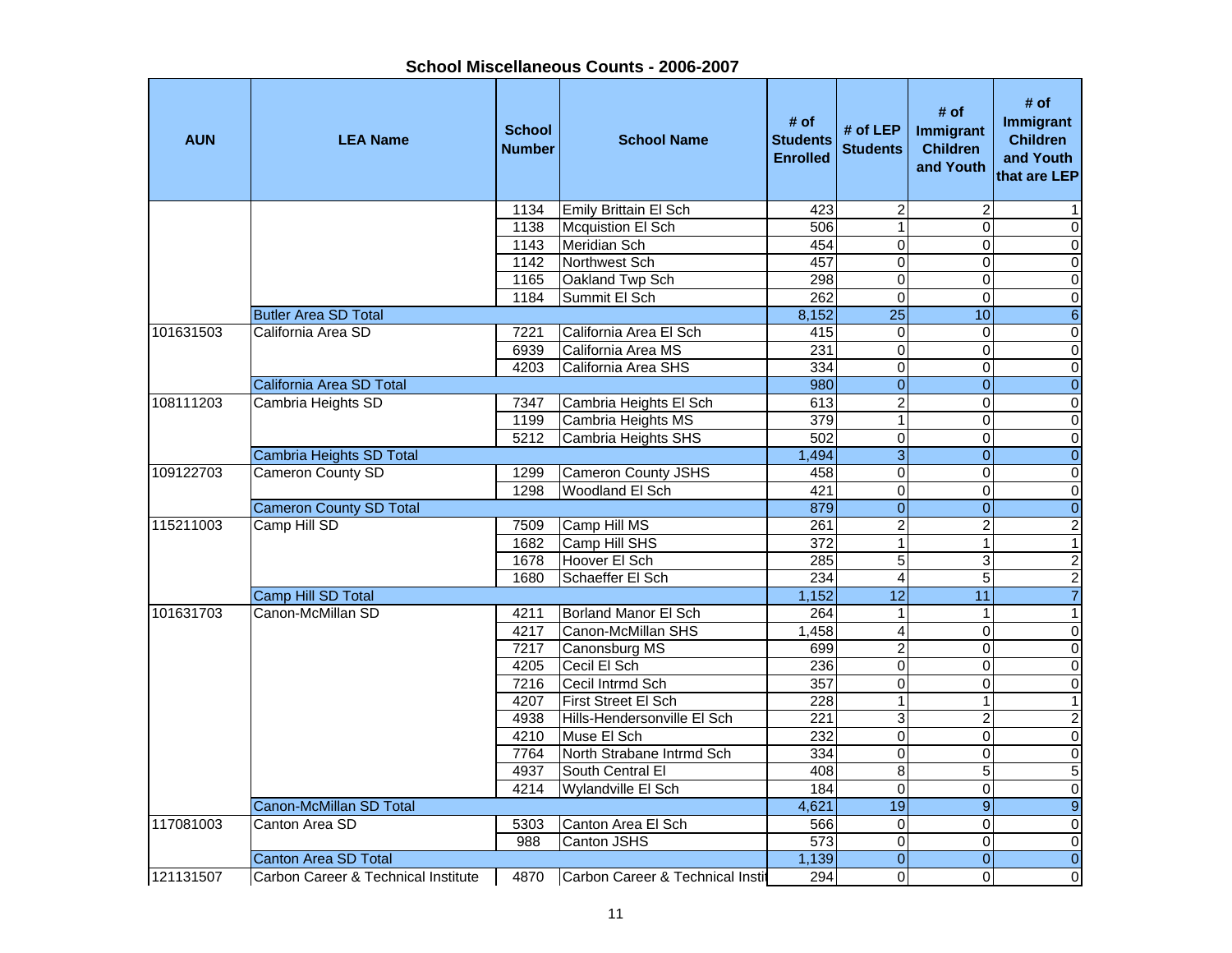| <b>AUN</b> | <b>LEA Name</b>                           | <b>School</b><br><b>Number</b> | <b>School Name</b>            | # of<br><b>Students</b><br><b>Enrolled</b> | # of LEP<br><b>Students</b> | # of<br>Immigrant<br><b>Children</b><br>and Youth | # of<br>Immigrant<br><b>Children</b><br>and Youth<br>that are LEP |
|------------|-------------------------------------------|--------------------------------|-------------------------------|--------------------------------------------|-----------------------------|---------------------------------------------------|-------------------------------------------------------------------|
|            | Carbon Career & Technical Institute Total |                                |                               | 294                                        | $\mathbf 0$                 | $\mathbf{0}$                                      | $\mathbf 0$                                                       |
| 119351303  | Carbondale Area SD                        | 2420                           | Carbondale Area JSHS          | 746                                        | $\overline{2}$              | $\mathbf 0$                                       | $\pmb{0}$                                                         |
|            |                                           | 7457                           | Carbondale El Sch             | 731                                        | $\overline{3}$              | $\overline{c}$                                    | $\overline{0}$                                                    |
|            | <b>Carbondale Area SD Total</b>           |                                |                               | 1,477                                      | $\overline{5}$              | $\overline{2}$                                    | $\overline{0}$                                                    |
| 102023180  | <b>Career Connections CHS</b>             | 7577                           | <b>Career Connections CHS</b> | 337                                        | $\overline{0}$              | 0                                                 | $\overline{0}$                                                    |
|            | <b>Career Connections CHS Total</b>       |                                |                               | 337                                        | $\overline{0}$              | $\overline{0}$                                    | $\overline{0}$                                                    |
| 115211103  | Carlisle Area SD                          | 1692                           | Bellaire El Sch               | 390                                        | 13                          | $\overline{14}$                                   | 10                                                                |
|            |                                           | 1694                           | Carlisle Area HS              | 1,625                                      | $\overline{27}$             | 21                                                | $\overline{20}$                                                   |
|            |                                           | 1689                           | <b>Crestview El Sch</b>       | 479                                        | $\overline{\mathbf{4}}$     | $\overline{7}$                                    | $\overline{3}$                                                    |
|            |                                           | 1691                           | Hamilton El Sch               | 319                                        | 16                          | 14                                                | 12                                                                |
|            |                                           | 7011                           | Lamberton MS                  | 562                                        | $\mathbf 0$                 | 2                                                 | $\overline{0}$                                                    |
|            |                                           | 1683                           | Letort El Sch                 | 181                                        | $\overline{2}$              | 3                                                 | $\frac{2}{8}$                                                     |
|            |                                           | 1690                           | Mooreland El Sch              | 283                                        | 10                          | 11                                                |                                                                   |
|            |                                           | 1686                           | Mt Holly Springs El Sch       | 247                                        | $\pmb{0}$                   | 0                                                 | $\overline{0}$                                                    |
|            |                                           | 1687                           | North Dickinson El Sch        | 236                                        | $\mathbf 0$                 | $\Omega$                                          | $\overline{0}$                                                    |
|            |                                           | 7010                           | <b>Wilson MS</b>              | 572                                        | $\overline{26}$             | $\overline{18}$                                   | 17                                                                |
|            | <b>Carlisle Area SD Total</b>             |                                |                               | 4,894                                      | 98                          | 90                                                | 72                                                                |
| 103021603  | Carlynton SD                              | 79                             | <b>Carlynton JSHS</b>         | 736                                        | $\overline{c}$              | 4                                                 | $\overline{\mathbf{c}}$                                           |
|            |                                           | $\overline{77}$                | Carnegie El Sch               | 435                                        | $\overline{6}$              | 6                                                 | $\overline{6}$                                                    |
|            |                                           | 78                             | Crafton El Sch                | $\overline{377}$                           | $\overline{0}$              | $\mathbf{1}$                                      | $\overline{0}$                                                    |
|            | <b>Carlynton SD Total</b>                 |                                |                               | 1,548                                      | $\overline{8}$              | $\overline{11}$                                   | $\overline{8}$                                                    |
| 101301303  | Carmichaels Area SD                       | 7315                           | Carmichaels Area El Ctr       | 583                                        | 0                           | $\mathbf 0$                                       | $\overline{0}$                                                    |
|            |                                           | 7112                           | Carmichaels Area JSHS         | 555                                        | $\overline{0}$              | $\mathbf 0$                                       | $\overline{0}$                                                    |
|            | Carmichaels Area SD Total                 |                                |                               | 1,138                                      | $\overline{0}$              | $\overline{0}$                                    | $\overline{0}$                                                    |
| 121391303  | Catasauqua Area SD                        | 2797                           | Catasauqua MS                 | 530                                        | 10                          | 2                                                 | $\overline{2}$                                                    |
|            |                                           | 2798                           | Catasaugua SHS                | 555                                        | $\overline{3}$              | 1                                                 | $\overline{1}$                                                    |
|            |                                           | 6593                           | Francis H Sheckler El Sch     | 591                                        | 20                          | $\mathbf{1}$                                      | $\overline{1}$                                                    |
|            | Catasauqua Area SD Total                  |                                |                               | 1,676                                      | $\overline{33}$             | $\overline{4}$                                    | $\overline{4}$                                                    |
| 122092002  | Centennial SD                             | 1039                           | Davis El Sch                  | 340                                        | $\overline{0}$              | 5                                                 | $\overline{0}$                                                    |
|            |                                           | 7271                           | <b>Klinger MS</b>             | 666                                        | $\overline{0}$              | $\mathbf 0$                                       | $\overline{0}$                                                    |
|            |                                           | 1034                           | Leary El Sch                  | 388                                        | $\overline{0}$              | 0                                                 | $\overline{0}$                                                    |
|            |                                           | 7274                           | Log College MS                | 749                                        | 38                          | 21                                                | 18                                                                |
|            |                                           | 1038                           | Longstreth El Sch             | 385                                        | 0                           | 4                                                 | $\overline{0}$                                                    |
|            |                                           | 5007                           | McDonald El Sch               | 635                                        | 109                         | 42                                                | 42                                                                |
|            |                                           | 4676                           | Stackpole El Sch              | 431                                        | 0                           | 4                                                 | $\pmb{0}$                                                         |
|            |                                           | 1040                           | William Tennent HS            | 2,047                                      | 34                          | 19                                                | 19                                                                |
|            |                                           | 5210                           | Willow Dale El Sch            | 498                                        | 54                          | 1                                                 | $\mathbf{1}$                                                      |
|            | <b>Centennial SD Total</b>                |                                |                               | 6,139                                      | 235                         | 96                                                | 80                                                                |
| 127041903  | Center Area SD                            | 5003                           | Center Area MS                | 470                                        | $\Omega$                    | $\Omega$                                          | $\overline{0}$                                                    |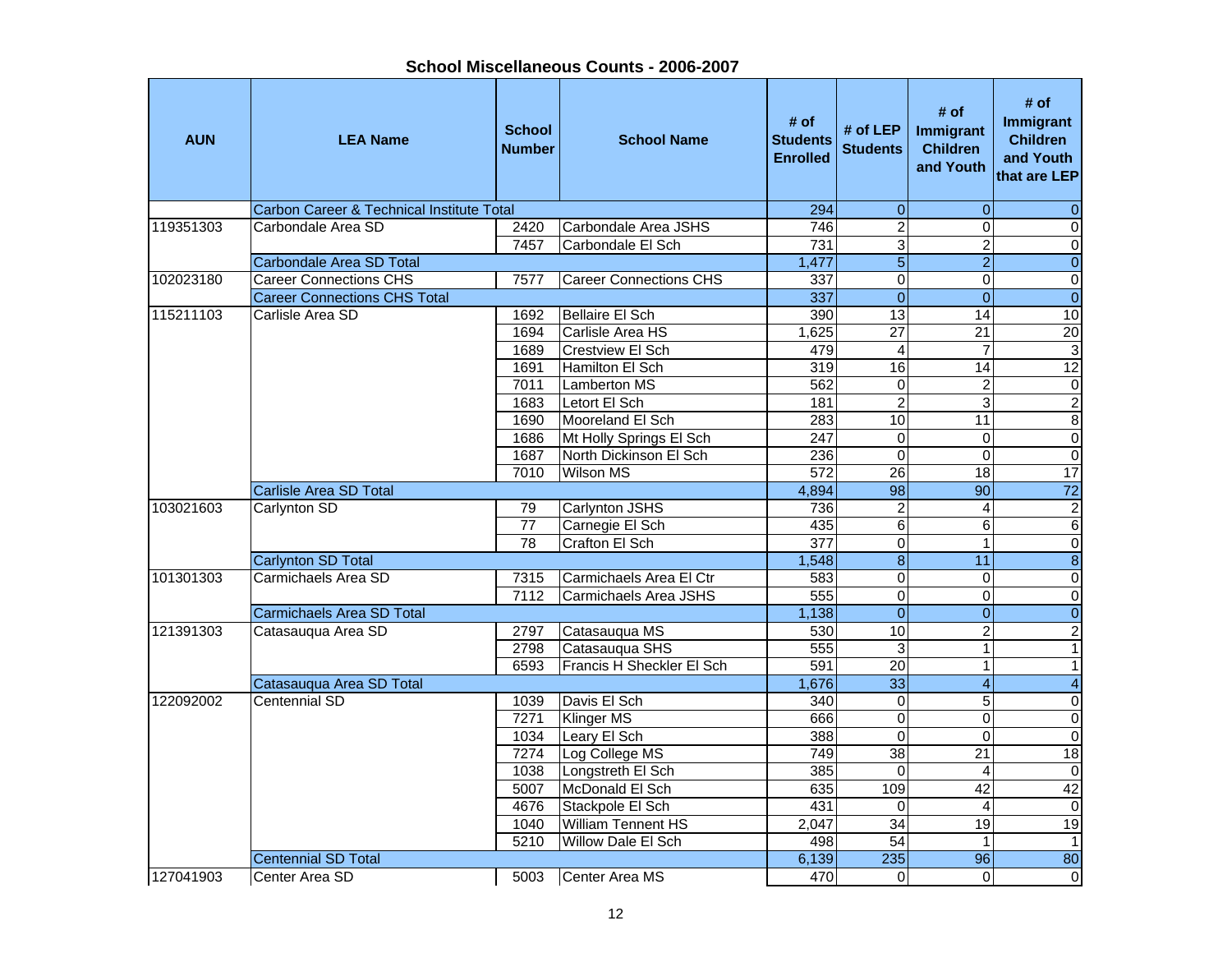| <b>AUN</b> | <b>LEA Name</b>                                   | <b>School</b><br><b>Number</b> | <b>School Name</b>               | # of<br><b>Students</b><br><b>Enrolled</b> | # of LEP<br><b>Students</b> | # of<br>Immigrant<br><b>Children</b><br>and Youth | # of<br>Immigrant<br><b>Children</b><br>and Youth<br>that are LEP |
|------------|---------------------------------------------------|--------------------------------|----------------------------------|--------------------------------------------|-----------------------------|---------------------------------------------------|-------------------------------------------------------------------|
|            |                                                   | 654                            | Center Area SHS                  | 648                                        | $\mathbf 0$                 | $\Omega$                                          | 0                                                                 |
|            |                                                   | 5300                           | <b>Todd Lane El Sch</b>          | 769                                        | 7                           | $\Omega$                                          | $\mathbf 0$                                                       |
|            | <b>Center Area SD Total</b>                       |                                |                                  | 1,887                                      | $\overline{7}$              | $\mathbf{0}$                                      | $\overline{0}$                                                    |
| 124151607  | Center for Arts & Technology                      | 7293                           | Center for Arts & Technology-Pio | 314                                        | $\overline{3}$              | 3                                                 | 3                                                                 |
|            | Center for Arts & Technology Total                |                                |                                  | 314                                        | $\overline{3}$              | $\overline{3}$                                    | $\overline{3}$                                                    |
| 122090001  | Center for Student Learning CS at Pen             | 7726                           | Center for Student Lrng CS Penr  | 101                                        | $\overline{0}$              | 0                                                 | $\overline{0}$                                                    |
|            | Center for Student Learning CS at Pennsbury Total |                                |                                  | 101                                        | $\overline{0}$              | $\Omega$                                          | $\overline{0}$                                                    |
| 122092102  | <b>Central Bucks SD</b>                           | 4683                           | <b>Barclay El Sch</b>            | 650                                        | 16                          | 15                                                | 15                                                                |
|            |                                                   | 7796                           | Bridge Valley El Sch             | 957                                        | $\boldsymbol{0}$            | $\overline{\mathbf{c}}$                           | $\pmb{0}$                                                         |
|            |                                                   | 1044                           | Buckingham El Sch                | 428                                        | $\mathbf 0$                 | $\Omega$                                          | $\mathbf 0$                                                       |
|            |                                                   | 1081                           | Butler El Sch                    | 804                                        | $\mathbf 0$                 | $\Omega$                                          | $\pmb{0}$                                                         |
|            |                                                   | 5133                           | <b>Central Bucks HS-East</b>     | 1,514                                      | $\overline{0}$              | $\overline{3}$                                    | $\overline{0}$                                                    |
|            |                                                   | 7790                           | Central Bucks HS-South           | 1,774                                      | $\overline{0}$              | $\overline{6}$                                    | $\overline{0}$                                                    |
|            |                                                   | 1043                           | <b>Central Bucks HS-West</b>     | 1,455                                      | 18                          | $\overline{15}$                                   | 15                                                                |
|            |                                                   | 7435                           | Cold Spring El Sch               | 1,007                                      | $\overline{0}$              | $\Omega$                                          | $\overline{\mathsf{o}}$                                           |
|            |                                                   | 4852                           | Doyle El Sch                     | 501                                        | $\overline{0}$              | $\mathbf{1}$                                      | $\overline{\mathbf{o}}$                                           |
|            |                                                   | 1048                           | Gayman El Sch                    | 562                                        | $\overline{0}$              | 0                                                 | $\overline{0}$                                                    |
|            |                                                   | 7653                           | Groveland El Sch                 | 1,156                                      | 12                          | $\overline{12}$                                   | 12                                                                |
|            |                                                   | 5307                           | <b>Holicong MS</b>               | 1,128                                      | $\mathbf 0$                 | 1                                                 | $\pmb{0}$                                                         |
|            |                                                   | 7520                           | Jamison El Sch                   | 840                                        | $\mathbf 0$                 | $\overline{c}$                                    | $\mathbf 0$                                                       |
|            |                                                   | 1047                           | Kutz El Sch                      | 547                                        | $\mathbf 0$                 | $\Omega$                                          | $\pmb{0}$                                                         |
|            |                                                   | 1041                           | Lenape MS                        | 845                                        | 20                          | 18                                                | 18                                                                |
|            |                                                   | 1057                           | Linden El Sch                    | 487                                        | $\mathbf 0$                 | $\Omega$                                          | $\pmb{0}$                                                         |
|            |                                                   | 7654                           | Mill Creek El Sch                | 1,182                                      | $\overline{0}$              | $\mathbf 0$                                       | $\pmb{0}$                                                         |
|            |                                                   | 5306                           | Pine Run El Sch                  | 565                                        | $\overline{0}$              | $\mathbf{1}$                                      | $\overline{\mathsf{o}}$                                           |
|            |                                                   | 1042                           | <b>Tamanend MS</b>               | 813                                        | $\overline{0}$              | $\mathbf{0}$                                      | $\overline{0}$                                                    |
|            |                                                   | 1131                           | <b>Titus El Sch</b>              | 593                                        | $\overline{0}$              | 0                                                 | $\overline{\mathsf{o}}$                                           |
|            |                                                   | 7715                           | <b>Tohickon MS</b>               | 1,084                                      | $\overline{0}$              | 0                                                 | $\pmb{0}$                                                         |
|            |                                                   | 4678                           | <b>Unami MS</b>                  | 976                                        | $\overline{0}$              | 0                                                 | $\pmb{0}$                                                         |
|            |                                                   | 1132                           | <b>Warwick El Sch</b>            | 447                                        | $\boldsymbol{0}$            | $\Omega$                                          | $\pmb{0}$                                                         |
|            | <b>Central Bucks SD Total</b>                     |                                |                                  | 20,315                                     | 66                          | $\overline{76}$                                   | $\overline{60}$                                                   |
| 108111303  | Central Cambria SD                                | 6646                           | Cambria El Sch                   | 520                                        | $\mathbf 0$                 | $\Omega$                                          | $\pmb{0}$                                                         |
|            |                                                   | 1208                           | Central Cambria HS               | 639                                        | 3                           | $\Omega$                                          | $\pmb{0}$                                                         |
|            |                                                   | 1202                           | Central Cambria MS               | 433                                        | $\overline{2}$              | $\Omega$                                          | $\overline{\mathsf{o}}$                                           |
|            |                                                   | 1205                           | Jackson El Sch                   | 264                                        | $\mathbf{1}$                | $\mathbf 0$                                       | $\pmb{0}$                                                         |
|            | Central Cambria SD Total                          |                                |                                  | 1,856                                      | $\overline{6}$              | $\mathbf{0}$                                      | $\overline{0}$                                                    |
| 116191503  | Central Columbia SD                               | 7201                           | Central Columbia El Sch          | 704                                        | $\overline{2}$              | $\Omega$                                          | $\overline{\mathsf{o}}$                                           |
|            |                                                   | 5390                           | Central Columbia MS              | $\overline{721}$                           | 0                           | $\Omega$                                          | $\pmb{0}$                                                         |
|            |                                                   | 1619                           | Central Columbia SHS             | 707                                        | $\overline{0}$              | $\overline{0}$                                    | $\overline{0}$                                                    |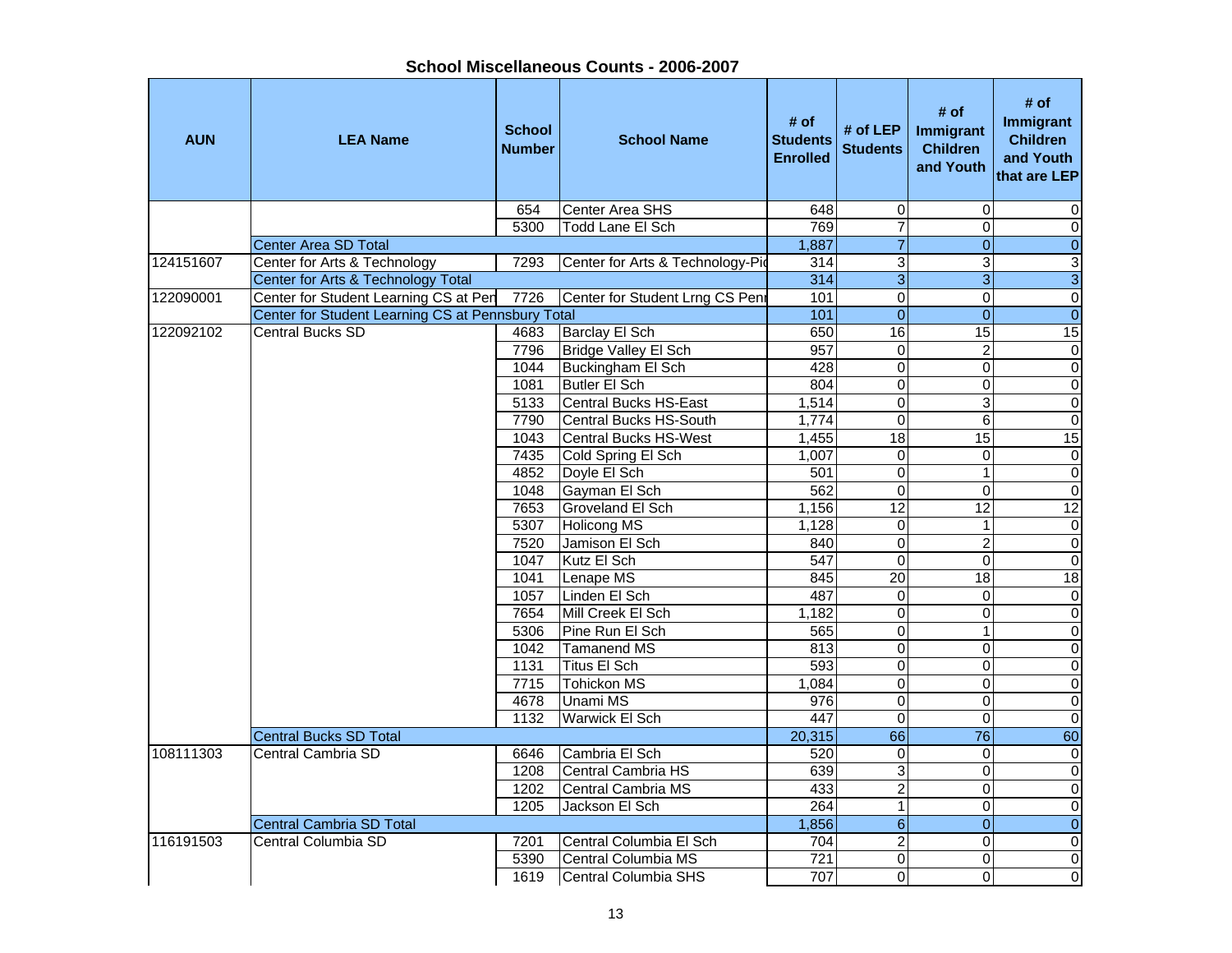| <b>AUN</b> | <b>LEA Name</b>                                        | <b>School</b><br><b>Number</b> | <b>School Name</b>                           | # of<br><b>Students</b><br><b>Enrolled</b> | # of LEP<br><b>Students</b>                | # of<br>Immigrant<br><b>Children</b><br>and Youth | # of<br>Immigrant<br><b>Children</b><br>and Youth<br>that are LEP |
|------------|--------------------------------------------------------|--------------------------------|----------------------------------------------|--------------------------------------------|--------------------------------------------|---------------------------------------------------|-------------------------------------------------------------------|
|            | <b>Central Columbia SD Total</b>                       |                                |                                              | 2,132                                      | $\overline{2}$                             | $\Omega$                                          | $\overline{0}$                                                    |
| 115221402  | <b>Central Dauphin SD</b>                              | 1744                           | Central Dauphin East MS                      | 508                                        | $\overline{41}$                            | 12                                                | $\overline{12}$                                                   |
|            |                                                        | 1746                           | <b>Central Dauphin East SHS</b>              | 1,653                                      | $\frac{111}{111}$                          | $\overline{42}$                                   | 42                                                                |
|            |                                                        | 7820                           | Central Dauphin MS                           | 810                                        | 6                                          | 1                                                 | $\mathbf{1}$                                                      |
|            |                                                        | 1745                           | <b>Central Dauphin SHS</b>                   | 1,920                                      | $\overline{0}$                             | $\overline{0}$                                    | $\overline{0}$                                                    |
|            |                                                        | 1812                           | Chamber Hill El Sch                          | 182                                        | $\overline{\mathsf{o}}$                    | 0                                                 | $\overline{0}$                                                    |
|            |                                                        | 7306                           | Lawnton El Sch                               | 298                                        | $\overline{0}$                             | $\overline{0}$                                    | $\overline{0}$                                                    |
|            |                                                        | 1777                           | Linglestown El Sch                           | 436                                        | $\mathsf 0$                                | 0                                                 | $\overline{0}$                                                    |
|            |                                                        | 6783                           | Linglestown MS                               | 491                                        | 10                                         | 4                                                 | $\overline{3}$                                                    |
|            |                                                        | 1791                           | Middle Paxton El Sch<br>Mountain View El Sch | $\overline{277}$                           | $\mathsf 0$                                | 0                                                 | $\overline{0}$                                                    |
|            |                                                        | 1782                           |                                              | 416<br>626                                 | $\mathsf 0$<br>$\overline{32}$             | 0<br>$\overline{32}$                              | $\overline{0}$<br>32                                              |
|            |                                                        | 1781<br>1795                   | North Side El Sch<br>Paxtang El Sch          | 252                                        | 36                                         | $\overline{18}$                                   | 18                                                                |
|            |                                                        | 1778                           | Paxtonia El Sch                              | 628                                        | $\pmb{0}$                                  | $\mathbf 0$                                       | $\overline{0}$                                                    |
|            |                                                        | 1779                           | Phillips El Sch                              | 382                                        | 40                                         | 28                                                | 28                                                                |
|            |                                                        | 1811                           | Rutherford El Sch                            | $\overline{348}$                           | $\overline{21}$                            | 6                                                 | $\overline{6}$                                                    |
|            |                                                        | 1780                           | South Side El Sch                            | 641                                        | 46                                         | $\overline{7}$                                    | $\overline{7}$                                                    |
|            |                                                        | 1742                           | Swatara MS                                   | 385                                        | 13                                         | 10                                                | 10                                                                |
|            |                                                        | 5320                           | <b>Tri-Community El Sch</b>                  | 484                                        | 40                                         | 1                                                 | $\mathbf{1}$                                                      |
|            |                                                        | 1817                           | West Hanover El Sch                          | 358                                        | $\mathbf 0$                                | 0                                                 | $\overline{0}$                                                    |
|            | <b>Central Dauphin SD Total</b>                        |                                |                                              | 11,095                                     | 396                                        | 161                                               | 160                                                               |
| 111291304  | <b>Central Fulton SD</b>                               | 2248                           | McConnellsburg El Sch                        | 539                                        | $\mathbf{1}$                               | 0                                                 | $\pmb{0}$                                                         |
|            |                                                        | 6252                           | McConnellsburg HS                            | 314                                        | $\overline{0}$                             | $\overline{0}$                                    | $\overline{0}$                                                    |
|            |                                                        | 7734                           | McConnellsburg MS                            | 201                                        | $\mathsf 0$                                | 0                                                 | $\overline{0}$                                                    |
|            | <b>Central Fulton SD Total</b>                         |                                |                                              | 1,054                                      | $\overline{1}$                             | $\overline{0}$                                    | $\overline{0}$                                                    |
| 101301403  | Central Greene SD                                      | 6010                           | <b>Miller MS</b>                             | 520                                        | 0                                          | 0                                                 | $\overline{0}$                                                    |
|            |                                                        | 2269                           | Perry El Sch                                 | 107                                        | $\overline{0}$                             | 0                                                 | $\overline{0}$                                                    |
|            |                                                        | 7476                           | Waynesburg Central El School                 | 812                                        | $\overline{3}$                             | $\overline{0}$                                    | $\overline{0}$                                                    |
|            |                                                        | 5118                           | <b>Waynesburg Central HS</b>                 | 708                                        | $\mathbf 1$                                | $\overline{0}$                                    | $\overline{0}$                                                    |
|            | <b>Central Greene SD Total</b>                         |                                |                                              | 2,147                                      | $\overline{4}$                             | $\overline{\mathbf{0}}$                           | $\overline{0}$                                                    |
| 108070001  | Central PA Digital Learning Foundation                 | 7720                           | Central PA Digital Lrng Foundati             | 167                                        | $\overline{\mathsf{o}}$                    | $\overline{0}$                                    | $\overline{0}$                                                    |
|            | <b>Central PA Digital Learning Foundation CS Total</b> |                                |                                              | 167                                        | $\overline{0}$                             | $\overline{0}$                                    | $\overline{\mathbf{0}}$                                           |
| 112671303  | Central York SD                                        | 4545                           | Central York HS                              | 1,613                                      | $\overline{14}$                            | $\overline{7}$                                    | $\overline{5}$                                                    |
|            |                                                        | 4544                           | <b>Central York MS</b>                       | 871                                        | 15                                         | $\overline{5}$                                    | 5                                                                 |
|            |                                                        | 4537                           | Hayshire El Sch                              | 595                                        | $\overline{13}$                            | $\overline{5}$                                    | $\overline{1}$                                                    |
|            |                                                        | 4540<br>4539                   | North Hills El Sch                           | 556<br>535                                 | 18                                         | $\overline{5}$<br>$\overline{7}$                  | 5                                                                 |
|            |                                                        | 7696                           | Roundtown El Sch                             | 701                                        | $\overline{\mathbf{4}}$<br>$\overline{13}$ |                                                   | $\overline{3}$<br>$\overline{2}$                                  |
|            |                                                        | 5088                           | Sinking Springs El Sch<br>Stony Brook El Sch | 544                                        | $\overline{6}$                             | 4<br>3                                            | $\overline{1}$                                                    |
|            |                                                        |                                |                                              |                                            |                                            |                                                   |                                                                   |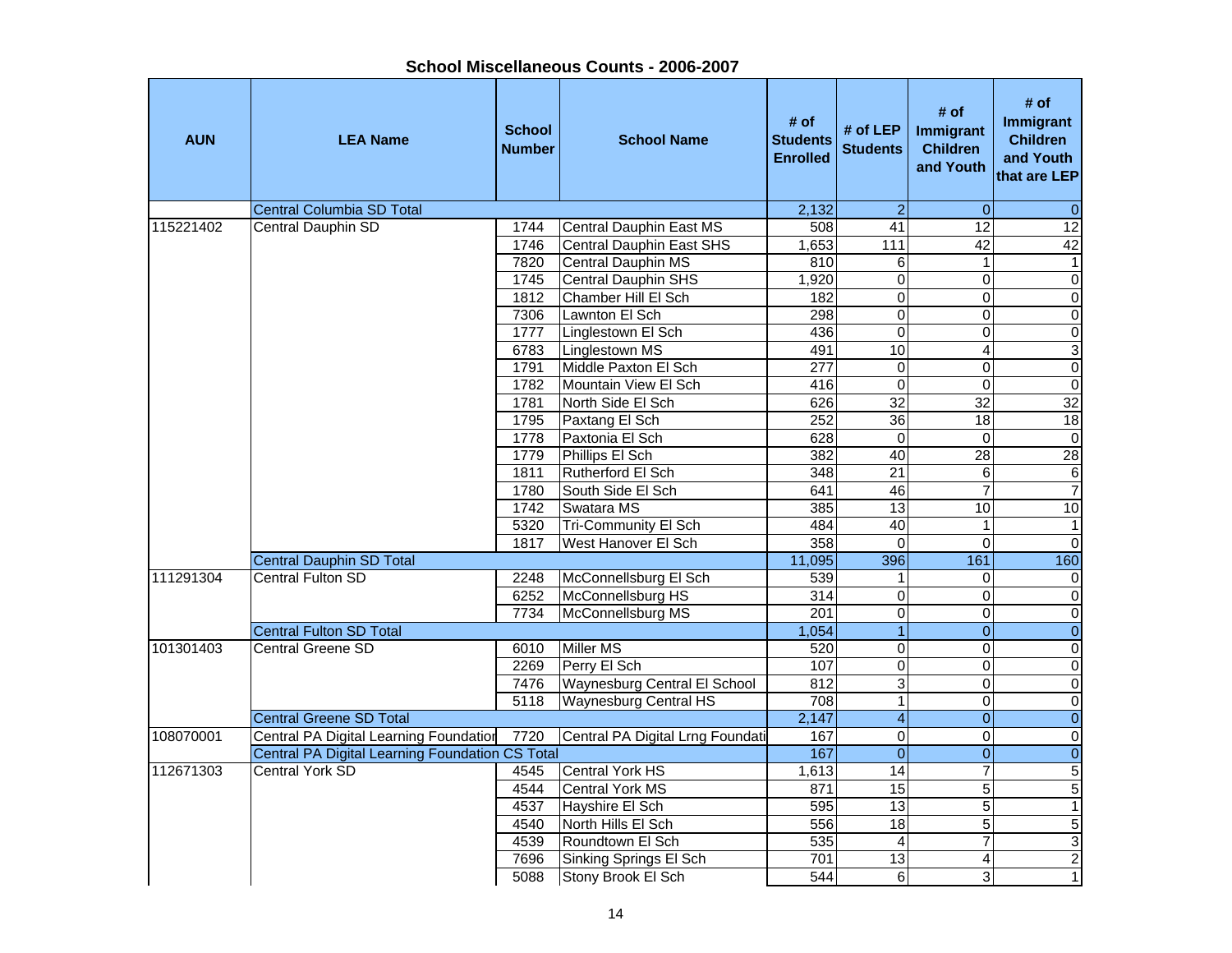**AUN LEA Name School NumberI**<br> **School Name** Students<br> **Enrolled # of LEP** # of # of # of **#** of **Immigrant**<br>d Students Children and Youth # of<br> **Immigrant**<br>
Children<br>
Children<br>
and Youth<br>
that are LEP **Central York SD Total 6 22 36 22 36 224 36 225 36 36 226 36 227 36 227 36 36 227 36 227 36 227 36 227 36 227 36 237 36 237 36 237 36 237 36 237 36 237 36 237 36 237 36 237 36 237 36 237 36 237 36 237 36 237 36 237 36 237** 110143060 Centre Learning Community CS | 7552 Centre Learning Community CS | 100 | 1 | 1 | 1 Centre Learning Community CS Total 100 1 1 1 112281302 Chambersburg Area SD 2192 Buchanan El Sch 273 12 0 0 0 6615 Chambersburg Area MS 1,310 51 19 19 2191 Chambersburg Area SHS | 1,894 27 9 9 9 2193 Coldbrook El Sch 151 3 0 0 0 2210 Duffield El Sch 79 1 0 04825 Falling Spring El Sch | 264 10 2 | 0 2190 Faust JHS 1,351 27 10 10 6273 Fayetteville El Sch 255 7 0 0 2198 Gordy El Sch 131 18 7 7 7<br>2208 Grandview El Sch 236 8 3 3 2208 Grandview El Sch 1980 236 3 2215 Guilford Hills El Sch 1 287 15 1 1 1 1 6274 Hamilton Heights El Sch 500 4 0 0 6275 King Street El Sch | 112 51 8 8 2225 Lurgan El Sch 236 2 1 1 1 6276 | Marion El Sch | 136 | 12 | 0 | 0 | 2212 New Franklin El Sch | 106 1 | 0 0 0 0 2209 Scotland El Sch (397 9 1 1 1 1 6277 Sharpe El Sch 177 17 17 5 5 2216 South Hamilton El Sch 309 3 0 02196 Stevens El Sch 273 77 13  $13$ Chambersburg Area SD Total **8,477** 355 79 77 101631803 Charleroi SD 7258 Charleroi Area El Ctr 730 0 0 04715 Charleroi Area HS 612 0 0  $\overline{0}$ 7157 Charleroi Area MS 407 0 0 0Charleroi SD Total 1,649 0 0 0 103021752 Chartiers Valley SD 6706 Chartiers Valley HS 1,182 7 7 7 7415 Chartiers Valley Intrmd School 743 10 10 10 10 94 Chartiers Valley MS 783 9 9 9 7445 Chartiers Valley Primary Sch 749 43 43 43 Chartiers Valley SD Total 3,457 69 69 69 101631903 Chartiers-Houston SD 4234 Allison Park El Sch 582 3 0 04235 Chartiers-Houston JSHS 599 0 0 0Chartiers-Houston SD Total 1,181 3 0 0 123461302 Cheltenham Township SD 5250 Cedarbrook MS 705 6 6 6 3250 Cheltenham El Sch 365 0 0 0 $\overline{11}$ 3260 Cheltenham HS 1,656 11 11 11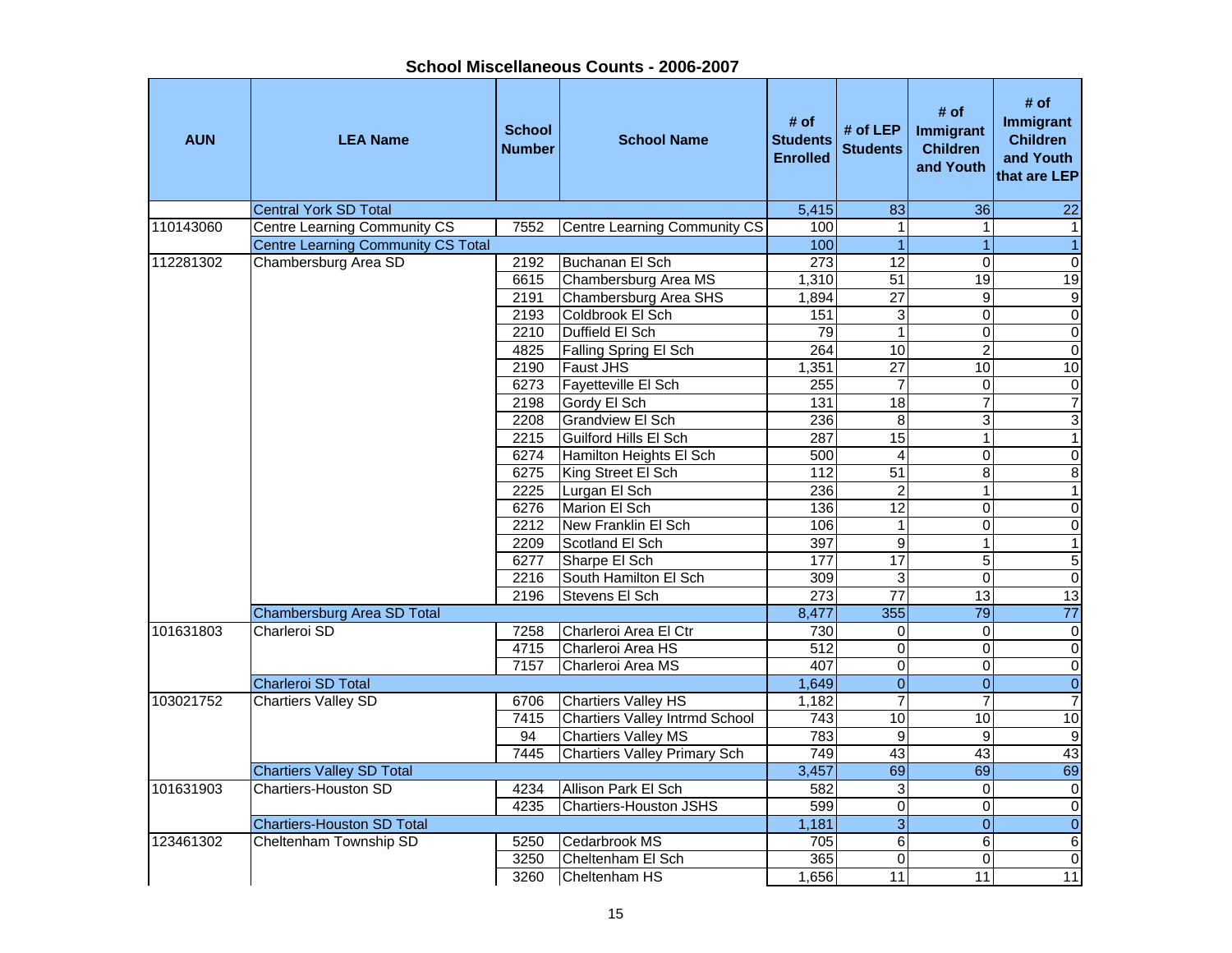| School Miscellaneous Counts - 2006-2007 |  |
|-----------------------------------------|--|
|-----------------------------------------|--|

| <b>AUN</b> | <b>LEA Name</b>                           | <b>School</b><br><b>Number</b> | <b>School Name</b>            | # of<br><b>Students</b><br><b>Enrolled</b> | # of $LEP$<br><b>Students</b> | # of<br>Immigrant<br><b>Children</b><br>and Youth | # of<br>Immigrant<br><b>Children</b><br>and Youth<br>that are LEP |
|------------|-------------------------------------------|--------------------------------|-------------------------------|--------------------------------------------|-------------------------------|---------------------------------------------------|-------------------------------------------------------------------|
|            |                                           | 3257                           | <b>Elkins Park Sch</b>        | 656                                        | $\,6$                         | 6                                                 | 6                                                                 |
|            |                                           | 3256                           | Glenside El Sch               | 333                                        | $\mathbf 0$                   | $\Omega$                                          | $\pmb{0}$                                                         |
|            |                                           | 3252                           | Myers El Sch                  | 407                                        | $\overline{0}$                | $\mathbf 0$                                       | $\overline{\mathsf{o}}$                                           |
|            |                                           | 3255                           | Wyncote El Sch                | 386                                        | 40                            | 40                                                | 40                                                                |
|            | <b>Cheltenham Township SD Total</b>       |                                |                               | 4,508                                      | 63                            | 63                                                | 63                                                                |
| 124152880  | Chester Co Family Academy CS              | 7514                           | Chester Co Family Academy CS  | 56                                         | 5                             | $\mathbf 0$                                       | $\pmb{0}$                                                         |
|            | <b>Chester Co Family Academy CS Total</b> |                                |                               | $\overline{56}$                            | $\overline{5}$                | $\overline{0}$                                    | $\overline{0}$                                                    |
| 125232950  | <b>Chester Community CS</b>               | 7539                           | <b>Chester Community CS</b>   | 2,025                                      | $\overline{23}$               | $\overline{2}$                                    | $\overline{2}$                                                    |
|            | <b>Chester Community CS Total</b>         |                                |                               | 2,025                                      | $\overline{23}$               | $\overline{2}$                                    | $\overline{2}$                                                    |
| 125231232  | Chester-Upland SD                         | 6492                           | Chester HS                    | 1,615                                      | $\overline{47}$               | 5                                                 | $\overline{5}$                                                    |
|            |                                           | 6491                           | Columbus El Sch               | 780                                        | $\frac{1}{112}$               | 19                                                | 19                                                                |
|            |                                           | 1958                           | Main Street Sch               | 328                                        | $\overline{4}$                | 4                                                 | $\overline{4}$                                                    |
|            |                                           | 6499                           | <b>Smedley MS</b>             | 500                                        | 39                            | 3                                                 | ىن                                                                |
|            |                                           | 1829                           | Stetser El Sch                | $\overline{277}$                           | 3                             | $\overline{0}$                                    | $\boldsymbol{0}$                                                  |
|            |                                           | 1842                           | Toby Farms Sch                | 547                                        | 4                             | $\mathbf{1}$                                      | $\mathbf{1}$                                                      |
|            |                                           | 7911                           | Wetherill Prep Acad Comm Serv | 148                                        | $\Omega$                      | $\Omega$                                          | $\overline{0}$                                                    |
|            | <b>Chester-Upland SD Total</b>            |                                |                               | 4,195                                      | 209                           | $\overline{32}$                                   | $\overline{32}$                                                   |
| 108051503  | Chestnut Ridge SD                         | 730                            | Chestnut Ridge Central El Sch | 402                                        | $\mathbf{1}$                  | $\mathbf 0$                                       | $\overline{\mathsf{o}}$                                           |
|            |                                           | 729                            | Chestnut Ridge MS             | 498                                        | $\pmb{0}$                     | $\mathbf 0$                                       | $\overline{0}$                                                    |
|            |                                           | 732                            | Chestnut Ridge SHS            | 599                                        | $\overline{0}$                | $\mathbf 0$                                       | $\overline{\mathsf{o}}$                                           |
|            |                                           | 731                            | New Paris Center El Sch       | 259                                        | $\mathbf 0$                   | 0                                                 | $\mathbf 0$                                                       |
|            | <b>Chestnut Ridge SD Total</b>            |                                |                               | 1,758                                      | $\overline{1}$                | $\pmb{0}$                                         | $\overline{0}$                                                    |
| 125231303  | Chichester SD                             | 1843                           | Boothwyn El Sch               | 260                                        | $\overline{7}$                | $\overline{4}$                                    | $\overline{c}$                                                    |
|            |                                           | 7276                           | Chichester MS                 | 1,144                                      | 10                            | $\overline{11}$                                   | $\overline{7}$                                                    |
|            |                                           | 1849                           | Chichester SHS                | 1,239                                      | 5                             | 5                                                 | $\overline{3}$                                                    |
|            |                                           | 5322                           | Hilltop El Sch                | 362                                        | 11                            | 11                                                | $\sigma$                                                          |
|            |                                           | 1847                           | Linwood El Sch                | 326                                        | $\overline{2}$                | $\overline{c}$                                    | $\overline{1}$                                                    |
|            |                                           | 1893                           | Marcus Hook El Sch            | 264                                        | $\overline{0}$                | $\overline{0}$                                    | $\overline{0}$                                                    |
|            | <b>Chichester SD Total</b>                |                                |                               | 3,595                                      | $\overline{35}$               | $\overline{33}$                                   | 19                                                                |
| 126513160  | <b>Christopher Columbus CS</b>            | 7575                           | Christopher Columbus CS       | 807                                        | $\mathbf 0$                   | $\Omega$                                          | $\overline{\mathsf{o}}$                                           |
|            | <b>Christopher Columbus CS Total</b>      |                                |                               | 807                                        | $\overline{0}$                | $\Omega$                                          | $\overline{0}$                                                    |
| 102020001  | <b>City CHS</b>                           | 7727                           | <b>City CHS</b>               | 507                                        | $\overline{0}$                | $\Omega$                                          | $\overline{0}$                                                    |
|            | <b>City CHS Total</b>                     |                                |                               | 507                                        | $\overline{0}$                | $\mathbf{0}$                                      | $\overline{0}$                                                    |
| 103021903  | <b>Clairton City SD</b>                   | 7371                           | <b>Clairton El Sch</b>        | 396                                        | $\overline{0}$                | $\Omega$                                          | $\overline{\mathsf{o}}$                                           |
|            |                                           | 7156                           | <b>Clairton HS</b>            | 260                                        | $\mathbf 0$                   | $\mathbf 0$                                       | $\pmb{0}$                                                         |
|            |                                           | 7370                           | <b>Clairton MS</b>            | 220                                        | $\overline{\mathsf{o}}$       | $\mathbf 0$                                       | $\overline{\mathsf{o}}$                                           |
|            | <b>Clairton City SD Total</b>             |                                |                               | 876                                        | $\overline{0}$                | $\overline{0}$                                    | $\overline{0}$                                                    |
| 106161203  | <b>Clarion Area SD</b>                    | 5217                           | Clarion Area El Sch           | 472                                        | $\pmb{0}$                     | $\mathbf 0$                                       | $\pmb{0}$                                                         |
|            |                                           | 1475                           | <b>Clarion Area JSHS</b>      | 458                                        | $\overline{\mathsf{o}}$       | $\Omega$                                          | $\overline{\mathsf{o}}$                                           |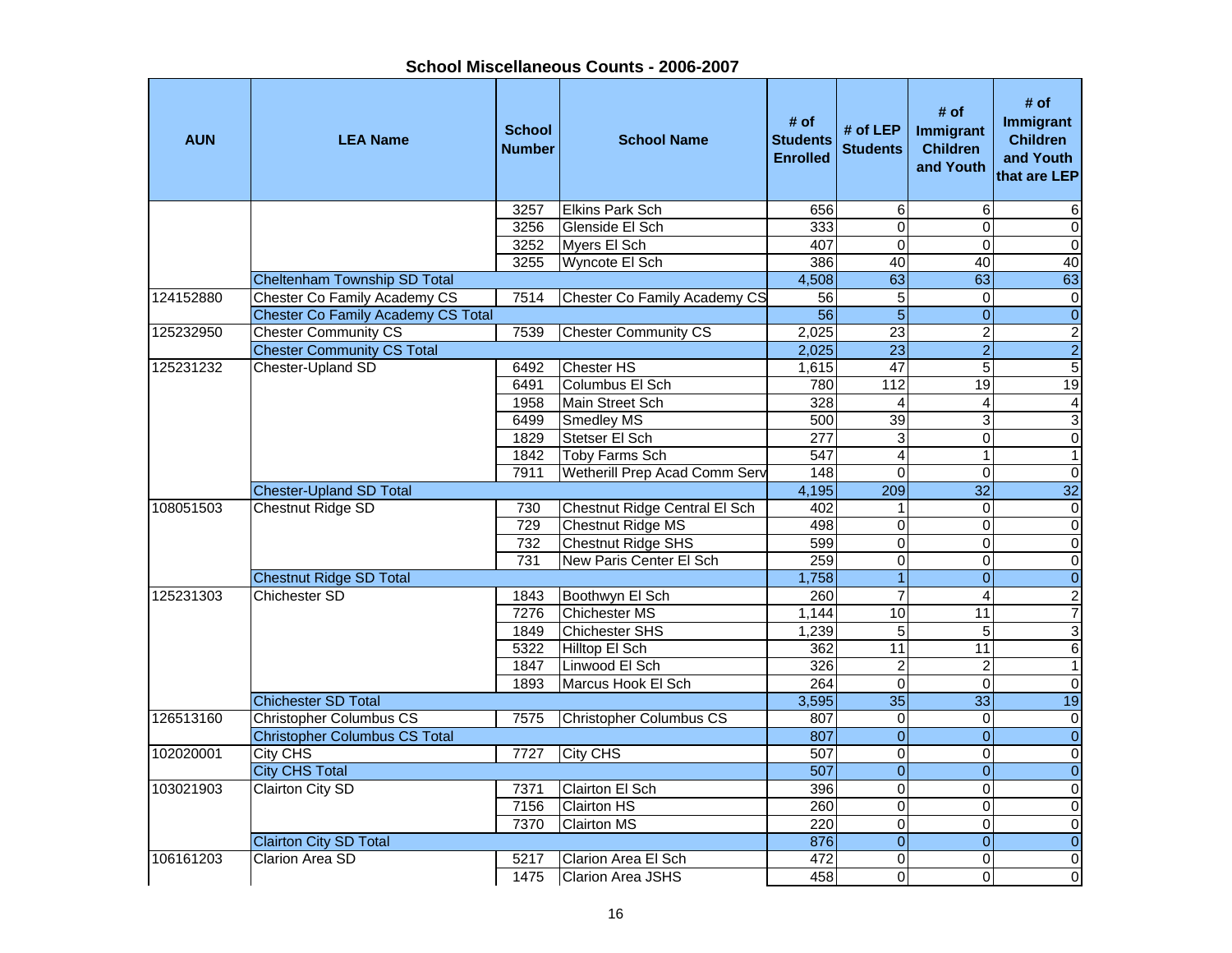**School Miscellaneous Counts - 2006-2007**

| <b>AUN</b> | <b>LEA Name</b>                        | <b>School</b><br><b>Number</b> | <b>School Name</b>          | # of<br><b>Students</b><br><b>Enrolled</b> | # of LEP<br><b>Students</b> | # of<br>Immigrant<br><b>Children</b><br>and Youth | # of<br><b>Immigrant</b><br><b>Children</b><br>and Youth<br>that are LEP |
|------------|----------------------------------------|--------------------------------|-----------------------------|--------------------------------------------|-----------------------------|---------------------------------------------------|--------------------------------------------------------------------------|
|            | <b>Clarion Area SD Total</b>           |                                |                             | 930                                        | $\mathbf 0$                 | $\mathbf{0}$                                      | $\mathbf{0}$                                                             |
| 106161703  | Clarion-Limestone Area SD              | 1480                           | Clarion-Limestone Area JSHS | 531                                        | $\mathbf 0$                 | $\Omega$                                          | $\mathbf 0$                                                              |
|            |                                        | 1479                           | Clarion-Limestone El Sch    | 553                                        | 1                           | $\Omega$                                          | $\mathbf 0$                                                              |
|            | <b>Clarion-Limestone Area SD Total</b> |                                |                             | 1,084                                      | $\overline{1}$              | $\Omega$                                          | $\overline{0}$                                                           |
| 108071504  | Claysburg-Kimmel SD                    | 7374                           | Claysburg-Kimmel El Sch     | 502                                        | $\mathbf{1}$                | $\mathbf{1}$                                      | $\mathbf{1}$                                                             |
|            |                                        | 921                            | Claysburg-Kimmel HS         | 432                                        | $\overline{2}$              | $\overline{2}$                                    | $\mathbf{1}$                                                             |
|            | Claysburg-Kimmel SD Total              |                                |                             | 934                                        | $\overline{3}$              | $\overline{3}$                                    | $\overline{2}$                                                           |
| 110171003  | <b>Clearfield Area SD</b>              | 1507                           | Bradford Twp El Sch         | 169                                        | $\mathbf 0$                 | $\mathbf 0$                                       | $\pmb{0}$                                                                |
|            |                                        | 1521                           | Centre El Sch               | 183                                        | $\overline{0}$              | $\overline{0}$                                    | $\overline{\mathbf{o}}$                                                  |
|            |                                        | 6236                           | Clearfield Area HS          | $\overline{985}$                           | $\overline{2}$              | $\overline{0}$                                    | $\mathbf 0$                                                              |
|            |                                        | 6649                           | Clearfield Area MS          | 837                                        | $\overline{0}$              | $\overline{0}$                                    | $\overline{\mathsf{o}}$                                                  |
|            |                                        | 7537                           | Clearfield El Sch           | 449                                        | 3                           | $\overline{0}$                                    | $\overline{\mathsf{o}}$                                                  |
|            |                                        | 7761                           | Girard-Goshen El Sch        | 95                                         | $\overline{0}$              | $\Omega$                                          | $\overline{0}$                                                           |
|            | <b>Clearfield Area SD Total</b>        |                                |                             | 2,718                                      | $\overline{5}$              | $\overline{0}$                                    | $\overline{0}$                                                           |
| 124151902  | Coatesville Area SD                    | 1376                           | Caln El Sch                 | 536                                        | 42                          | 13                                                | $\overline{13}$                                                          |
|            |                                        | 5012                           | Coatesville Area SHS        | 1,094                                      | 17                          | $\overline{13}$                                   | 11                                                                       |
|            |                                        | 1385                           | Coatesville IHS             | 1,239                                      | $\overline{33}$             | $\overline{6}$                                    | $\overline{6}$                                                           |
|            |                                        | 1374                           | East Fallowfield El Sch     | 287                                        | $\mathbf 0$                 | 0                                                 | $\overline{0}$                                                           |
|            |                                        | 1377                           | Friendship El Sch           | 419                                        | $\overline{41}$             | $\overline{21}$                                   | $\overline{21}$                                                          |
|            |                                        | 6472                           | Gordon EL Sch               | 259                                        | 51                          | 29                                                | 29                                                                       |
|            |                                        | 1375                           | Kings Highway El Sch        | 511                                        | $\pmb{0}$                   | $\mathbf 0$                                       | $\pmb{0}$                                                                |
|            |                                        | 6473                           | North Brandywine MS         | 536                                        | $\mathbf 0$                 | $\mathbf 0$                                       | $\overline{\mathsf{o}}$                                                  |
|            |                                        | 1370                           | Rainbow El Sch              | 639                                        | 43                          | 14                                                | $\overline{14}$                                                          |
|            |                                        | 7334                           | Reeceville El Sch           | 439                                        | $\mathbf 0$                 | $\mathbf 0$                                       | $\pmb{0}$                                                                |
|            |                                        | 7767                           | <b>Scott MS</b>             | 489                                        | 43                          | 3                                                 | $\overline{3}$                                                           |
|            |                                        | 6474                           | South Brandywine MS         | 597                                        | $\overline{17}$             | 9                                                 | $\overline{7}$                                                           |
|            | <b>Coatesville Area SD Total</b>       |                                |                             | 7,045                                      | 287                         | 108                                               | 104                                                                      |
| 113361303  | Cocalico SD                            | 2510                           | Adamstown El Sch            | 432                                        | $\overline{22}$             | 3                                                 | 3                                                                        |
|            |                                        | 6289                           | Cocalico MS                 | 862                                        | $\overline{19}$             | 4                                                 | $\overline{\mathbf{4}}$                                                  |
|            |                                        | 6290                           | Cocalico SHS                | 1,190                                      | 6                           | $\Omega$                                          | $\overline{0}$                                                           |
|            |                                        | 2506                           | Denver El Sch               | 482                                        | $\overline{3}$              | 0                                                 | $\pmb{0}$                                                                |
|            |                                        | 5053                           | Reamstown El Sch            | 484                                        | $\overline{25}$             | $\Omega$                                          | $\overline{\mathsf{o}}$                                                  |
|            |                                        | 2508                           | Schoeneck El Sch            | 110                                        | $\mathbf 0$                 | 0                                                 | $\overline{\mathsf{o}}$                                                  |
|            | <b>Cocalico SD Total</b>               |                                |                             | 3,560                                      | $\overline{75}$             | $\overline{7}$                                    | $\overline{7}$                                                           |
| 124153320  | Collegium CS                           | 7628                           | Collegium CS                | 941                                        | 105                         | 22                                                | $\overline{21}$                                                          |
|            | <b>Collegium CS Total</b>              |                                |                             | 941                                        | 105                         | $\overline{22}$                                   | $\overline{21}$                                                          |
| 123461602  | Colonial SD                            | 7143                           | Colonial El Sch             | 668                                        | $\overline{9}$              | $\overline{7}$                                    | $\overline{7}$                                                           |
|            |                                        | 5077                           | <b>Colonial MS</b>          | 1,071                                      | $\overline{7}$              | 3                                                 | $\overline{3}$                                                           |
|            |                                        | 3261                           | Conshohocken El Sch         | 114                                        | $\overline{5}$              | $\mathbf{1}$                                      | $\overline{\phantom{a}}$                                                 |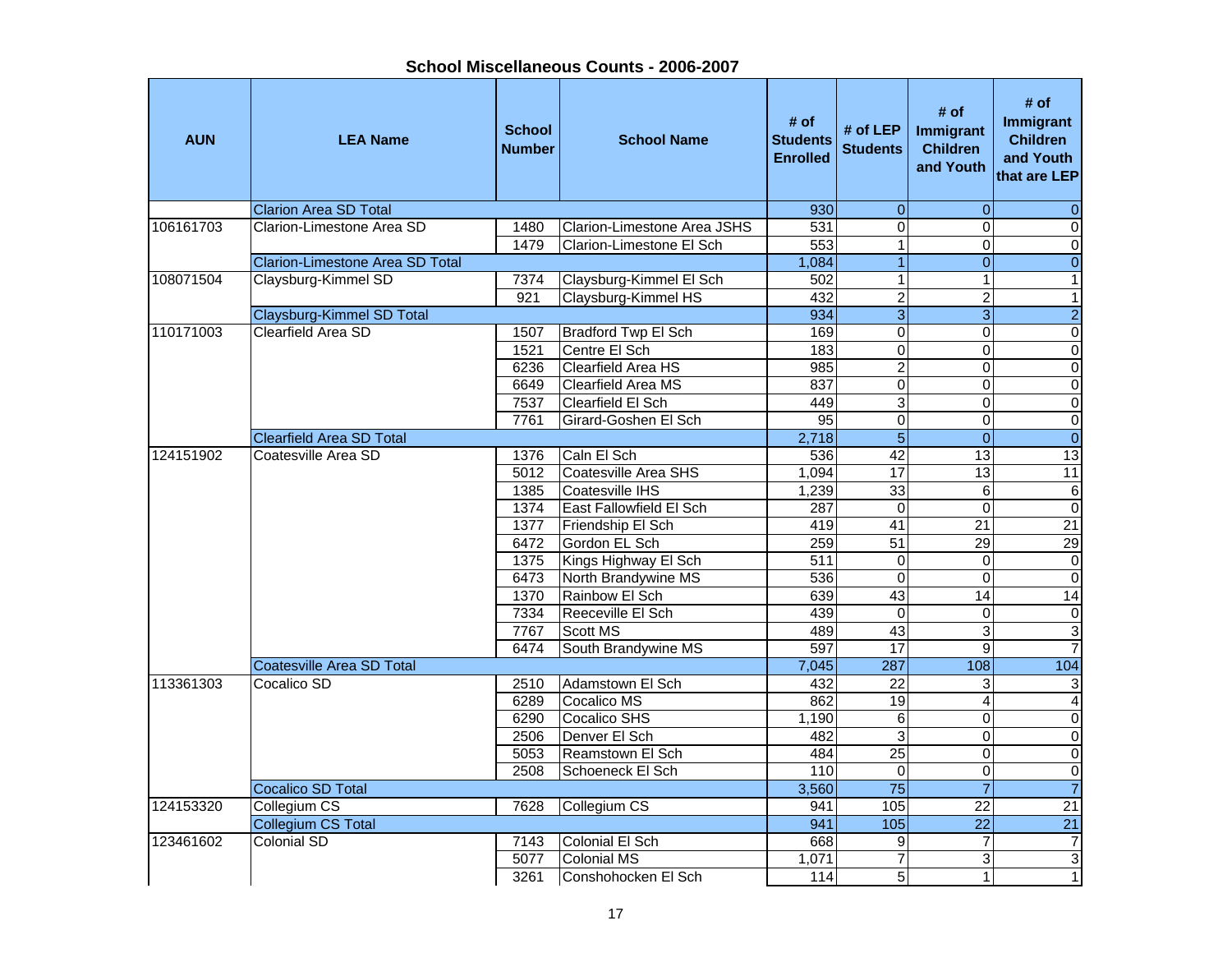**School Miscellaneous Counts - 2006-2007**

| <b>AUN</b> | <b>LEA Name</b>                                  | <b>School</b><br><b>Number</b> | <b>School Name</b>             | # of<br><b>Students</b><br><b>Enrolled</b> | # of LEP<br><b>Students</b> | # of<br>Immigrant<br><b>Children</b><br>and Youth | # of<br>Immigrant<br><b>Children</b><br>and Youth<br>that are LEP |
|------------|--------------------------------------------------|--------------------------------|--------------------------------|--------------------------------------------|-----------------------------|---------------------------------------------------|-------------------------------------------------------------------|
|            |                                                  | 4711                           | Plymouth El Sch                | 430                                        | 12                          | $\overline{2}$                                    | 2                                                                 |
|            |                                                  | 3333                           | <b>Plymouth-Whitemarsh SHS</b> | 1,543                                      | 11                          | 10                                                | Θ                                                                 |
|            |                                                  | 3332                           | Ridge Park El Sch              | $\overline{318}$                           | 10                          | ω                                                 | $\overline{2}$                                                    |
|            |                                                  | 3411                           | Whitemarsh El Sch              | 406                                        | $\overline{4}$              | $\Omega$                                          | $\overline{\mathsf{o}}$                                           |
|            | <b>Colonial SD Total</b>                         |                                |                                | 4,550                                      | $\overline{58}$             | 26                                                | $\overline{24}$                                                   |
| 113361503  | Columbia Borough SD                              | 2515                           | Columbia JSHS                  | 693                                        | 6                           | $\overline{4}$                                    | $\overline{3}$                                                    |
|            |                                                  | 7056                           | Park El Sch                    | 450                                        | $\overline{13}$             | 6                                                 | $\overline{\mathbf{A}}$                                           |
|            |                                                  | 2514                           | Taylor El Sch                  | 288                                        | $\pmb{0}$                   | $\Omega$                                          | $\overline{\mathsf{o}}$                                           |
|            | Columbia Borough SD Total                        |                                |                                | 1,431                                      | 19                          | 10                                                | $\overline{7}$                                                    |
| 116191757  | Columbia-Montour AVTS                            | 5178                           | Columbia-Montour AVTS          | 673                                        | $\mathbf 0$                 | $\Omega$                                          | $\pmb{0}$                                                         |
|            | Columbia-Montour AVTS Total                      |                                |                                | 673                                        | $\overline{0}$              | $\overline{\mathbf{O}}$                           | $\overline{0}$                                                    |
| 104431304  | Commodore Perry SD                               | 6122                           | Commodore Perry JSHS           | 317                                        | $\mathbf 0$                 | $\Omega$                                          | $\pmb{0}$                                                         |
|            |                                                  | 7450                           | Commodore Perry Sch            | 292                                        | $\overline{0}$              | $\Omega$                                          | $\overline{0}$                                                    |
|            | <b>Commodore Perry SD Total</b>                  |                                |                                | 609                                        | $\overline{0}$              | $\overline{0}$                                    | $\overline{0}$                                                    |
| 115220002  | <b>Commonwealth Connections Academy</b>          | 7774                           | Commonwealth Connections Aca   | 1,449                                      | $\overline{0}$              | $\mathbf 0$                                       | $\pmb{0}$                                                         |
|            | <b>Commonwealth Connections Academy CS Total</b> |                                |                                | 1,449                                      | $\overline{0}$              | $\mathbf{0}$                                      | $\overline{0}$                                                    |
| 126512840  | Community Academy of Philadelphia Q              | 7510                           | Community Academy of Philade   | 1,202                                      | 40                          | $\mathbf 0$                                       | $\overline{\mathsf{o}}$                                           |
|            | Community Academy of Philadelphia CS Total       |                                |                                | 1,202                                      | 40                          | $\overline{0}$                                    | $\overline{0}$                                                    |
| 108561803  | Conemaugh Township Area SD                       | 3977                           | Conemaugh Twp Area Intrmd So   | 296                                        | 0                           | $\mathbf 0$                                       | $\overline{\mathsf{o}}$                                           |
|            |                                                  | 3978                           | Conemaugh Twp Area JSHS        | 579                                        | $\overline{0}$              | $\Omega$                                          | $\overline{\mathsf{o}}$                                           |
|            |                                                  | 3976                           | Conemaugh Twp Area Primary \$  | 214                                        | $\mathbf{1}$                | $\Omega$                                          | $\pmb{0}$                                                         |
|            | Conemaugh Township Area SD Total                 |                                |                                | 1,089                                      | $\overline{1}$              | $\Omega$                                          | $\overline{0}$                                                    |
| 108111403  | Conemaugh Valley SD                              | 5213                           | Conemaugh Valley El Sch        | 370                                        | $\mathbf{1}$                | $\Omega$                                          | $\pmb{0}$                                                         |
|            |                                                  | 5136                           | Conemaugh Valley JSHS          | 443                                        | $\overline{0}$              | $\Omega$                                          | $\pmb{0}$                                                         |
|            |                                                  | 1218                           | East Taylor El Sch             | 183                                        | $\mathbf 0$                 | 0                                                 | $\pmb{0}$                                                         |
|            | <b>Conemaugh Valley SD Total</b>                 |                                |                                | 996                                        | $\overline{1}$              | $\overline{0}$                                    | $\overline{0}$                                                    |
| 113361703  | Conestoga Valley SD                              | 2517                           | Brownstown El Sch              | 400                                        | $\overline{20}$             | $\mathbf 0$                                       | $\overline{0}$                                                    |
|            |                                                  | 2531                           | Conestoga Valley MS            | 628                                        | 19                          | $\overline{5}$                                    | $\overline{4}$                                                    |
|            |                                                  | 2532                           | Conestoga Valley SHS           | 1,303                                      | $\overline{21}$             | $\overline{9}$                                    | $\overline{9}$                                                    |
|            |                                                  | 5113                           | Fritz El Sch                   | 563                                        | $\overline{23}$             | 6                                                 | $6 \overline{}$                                                   |
|            |                                                  | 2522                           | Leola El Sch                   | 409                                        | 42                          | 5                                                 | $\overline{5}$                                                    |
|            |                                                  | 2523                           | Penn Johns El Sch              | 37                                         | $\mathbf 0$                 | $\Omega$                                          | $\overline{0}$                                                    |
|            |                                                  | 2521                           | Smoketown El Sch               | 640                                        | $\overline{24}$             | 11                                                | 10                                                                |
|            | Conestoga Valley SD Total                        |                                |                                | 3,980                                      | 149                         | 36                                                | $\overline{34}$                                                   |
| 112011603  | Conewago Valley SD                               | 6268                           | Conewago Twp El Sch            | 554                                        | 12                          | 10                                                | $\,6$                                                             |
|            |                                                  | 7822                           | Conewago Valley Intrmd Sch     | 872                                        | 51                          | 15                                                | 15                                                                |
|            |                                                  | 6267                           | New Oxford El Sch              | $\overline{572}$                           | $\overline{34}$             | 23                                                | $\bf 8$                                                           |
|            |                                                  | 6898                           | New Oxford MS                  | 604                                        | 10                          | 9                                                 | $\mathbf{1}$                                                      |
|            |                                                  | 17                             | New Oxford SHS                 | 1,279                                      | 11                          | 12                                                | $\overline{2}$                                                    |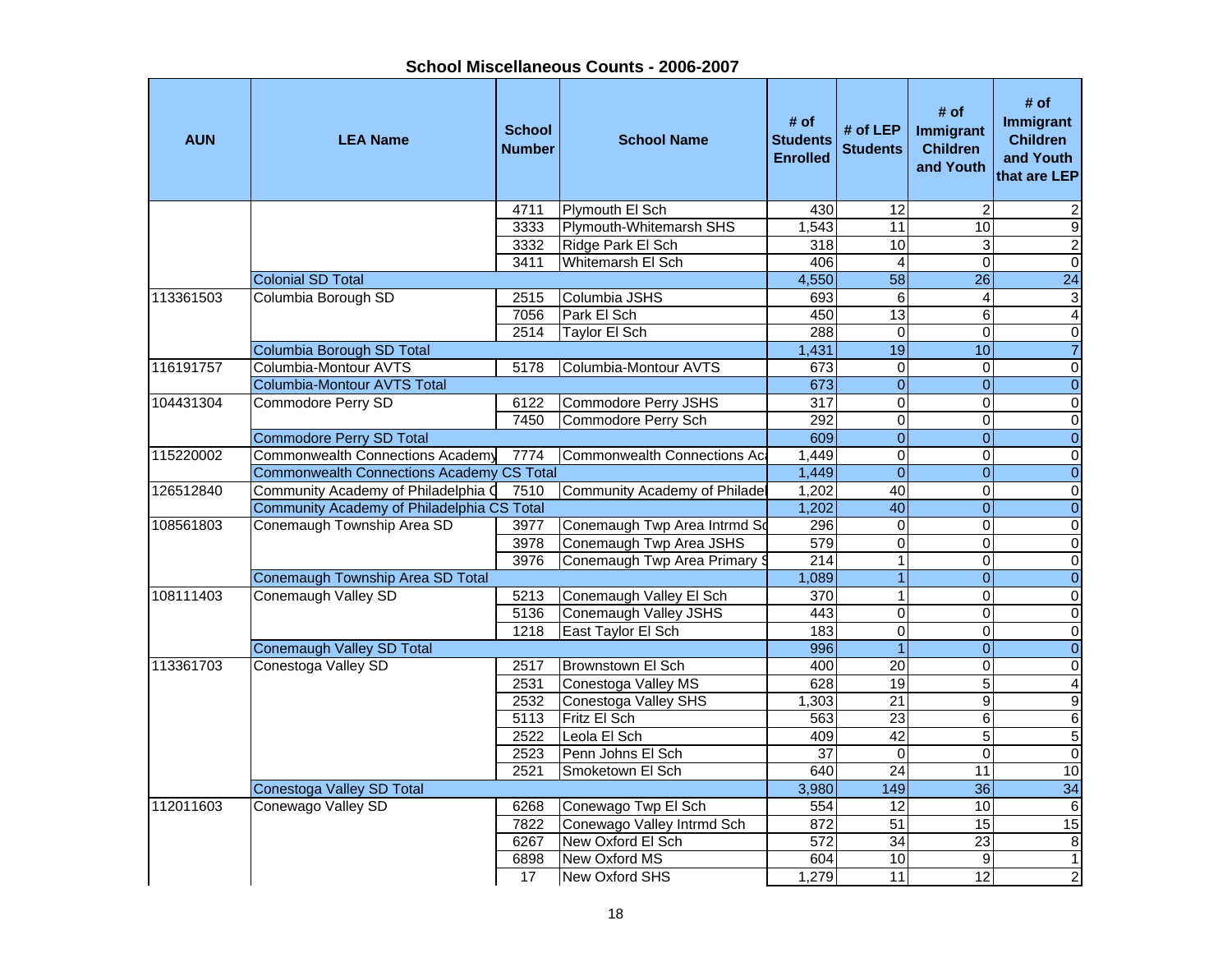| <b>AUN</b> | <b>LEA Name</b>                    | <b>School</b><br><b>Number</b> | <b>School Name</b>            | # of<br><b>Students</b><br><b>Enrolled</b> | # of LEP<br><b>Students</b> | # of<br>Immigrant<br><b>Children</b><br>and Youth | # of<br>Immigrant<br><b>Children</b><br>and Youth<br>that are LEP |
|------------|------------------------------------|--------------------------------|-------------------------------|--------------------------------------------|-----------------------------|---------------------------------------------------|-------------------------------------------------------------------|
|            | Conewago Valley SD Total           |                                |                               | 3,881                                      | 118                         | 69                                                | 32                                                                |
| 105201033  | Conneaut SD                        | 7110                           | Alice Schafer El Sch          | 462                                        | $\Omega$                    | $\Omega$                                          | $\pmb{0}$                                                         |
|            |                                    | 1637                           | Conneaut Lake HS              | 559                                        | 0                           | $\mathbf 0$                                       | $\overline{0}$                                                    |
|            |                                    | 6132                           | Conneaut Lake-Sadsbury El Sch | 473                                        | 0                           | 0                                                 | $\overline{0}$                                                    |
|            |                                    | 6133                           | Conneaut Valley El Sch        | $\overline{372}$                           | $\mathsf 0$                 | 0                                                 | $\overline{0}$                                                    |
|            |                                    | 1639                           | Conneaut Valley HS            | 359                                        | $\mathbf{1}$                | $\mathbf 0$                                       | $\overline{0}$                                                    |
|            |                                    | 1644                           | Linesville HS                 | 513                                        | $\overline{0}$              | 0                                                 | $\overline{0}$                                                    |
|            | Conneaut SD Total                  |                                |                               | 2,738                                      | $\overline{1}$              | $\mathbf{0}$                                      | $\overline{\mathbf{0}}$                                           |
| 101261302  | Connellsville Area SD              | 2097                           | <b>Bullskin El Sch</b>        | 442                                        | $\mathbf 0$                 | 0                                                 | $\overline{\mathsf{o}}$                                           |
|            |                                    | 5047                           | Clifford N Pritts El Sch      | 282                                        | $\mathbf 0$                 | $\mathbf 0$                                       | $\overline{0}$                                                    |
|            |                                    | 5228                           | Connellsville Area SHS        | 1,323                                      | $\mathbf 0$                 | 0                                                 | $\overline{\mathsf{o}}$                                           |
|            |                                    | 2105                           | Connellsville JHS East        | 793                                        | $\mathsf 0$                 | $\mathbf 0$                                       | $\overline{0}$                                                    |
|            |                                    | 2113                           | Connellsville JHS West        | 560                                        | $\mathbf{1}$                | 1                                                 | $\overline{0}$                                                    |
|            |                                    | 2103                           | Connellsville Twp El Sch      | 132                                        | 0                           | 0                                                 | $\overline{\mathsf{o}}$                                           |
|            |                                    | 2107                           | Dunbar Boro El Sch            | 220                                        | 0                           | $\mathbf 0$                                       | $\overline{0}$                                                    |
|            |                                    | 5048                           | Dunbar Twp El Sch             | 636                                        | 1                           | $\mathbf 0$                                       | $\overline{0}$                                                    |
|            |                                    | 4819                           | South Side El Sch             | 289                                        | 1                           | 0                                                 | $\overline{0}$                                                    |
|            |                                    | 2172                           | Springfield El Sch            | 326                                        | $\mathbf 0$                 | 0                                                 | $\overline{\mathsf{o}}$                                           |
|            |                                    | 4939                           | Zachariah Connell El Sch      | 413                                        | $\overline{0}$              | $\mathbf 0$                                       | $\overline{0}$                                                    |
|            | <b>Connellsville Area SD Total</b> |                                |                               | 5,416                                      | 3                           | $\overline{1}$                                    | $\overline{0}$                                                    |
| 114061103  | Conrad Weiser Area SD              |                                | Conrad Weiser East El Sch     | 555                                        | $\overline{12}$             | $\overline{c}$                                    |                                                                   |
|            |                                    | 7284<br>777                    | <b>Conrad Weiser HS</b>       |                                            |                             |                                                   | $\frac{2}{6}$                                                     |
|            |                                    |                                | <b>Conrad Weiser MS</b>       | 1,066<br>922                               | 8<br>16                     | 8                                                 | $\overline{4}$                                                    |
|            |                                    | 7651                           |                               |                                            | $\overline{7}$              | $\overline{\mathbf{4}}$                           | $\overline{3}$                                                    |
|            |                                    | 5203                           | Conrad Weiser West El Sch     | 459                                        |                             | 3                                                 | 15                                                                |
|            | <b>Conrad Weiser Area SD Total</b> |                                |                               | 3,002                                      | 43                          | 17                                                |                                                                   |
| 103022103  | Cornell SD                         | 6944                           | Cornell El Sch                | 323                                        | $\mathbf{1}$                | 0                                                 | $\overline{\mathbf{o}}$                                           |
|            |                                    | 6945                           | Cornell JHS                   | 191                                        | 0                           | $\mathbf 0$                                       | $\overline{0}$                                                    |
|            |                                    | 6946                           | <b>Cornell SHS</b>            | 164                                        | $\overline{2}$              | $\overline{c}$                                    | $\frac{2}{8}$                                                     |
|            | <b>Cornell SD Total</b>            |                                |                               | 678                                        | $\overline{3}$              | $\overline{2}$                                    |                                                                   |
| 113381303  | Cornwall-Lebanon SD                | 4800                           | Cedar Crest HS                | 1,633                                      | $\overline{37}$             | 9                                                 |                                                                   |
|            |                                    | 6301                           | <b>Cedar Crest MS</b>         | 1,148                                      | 31                          | $\mathbf 0$                                       | $\overline{0}$                                                    |
|            |                                    | 6302                           | Cornwall El Sch               | 513                                        | 9                           | 0                                                 | $\overline{0}$                                                    |
|            |                                    | 2728                           | Ebenezer El Sch               | 638                                        | $\overline{7}$              |                                                   |                                                                   |
|            |                                    | 2729                           | South Lebanon El Sch          | 452                                        | $\overline{18}$             | 0                                                 | $\overline{0}$                                                    |
|            |                                    | 7300                           | Union Canal El Sch            | 431                                        | $\overline{28}$             |                                                   | 1                                                                 |
|            | Cornwall-Lebanon SD Total          |                                |                               | 4,815                                      | 130                         | 11                                                | 10                                                                |
| 105251453  | Corry Area SD                      | 1997                           | Columbus El Sch               | 244                                        | $\mathbf 0$                 | 0                                                 | $\overline{0}$                                                    |
|            |                                    | 1996                           | Concord El Sch                | 241                                        | 0                           | 0                                                 | $\overline{0}$                                                    |
|            |                                    | 1994                           | Conelway El Sch               | 242                                        | 0                           | 0                                                 | $\overline{0}$                                                    |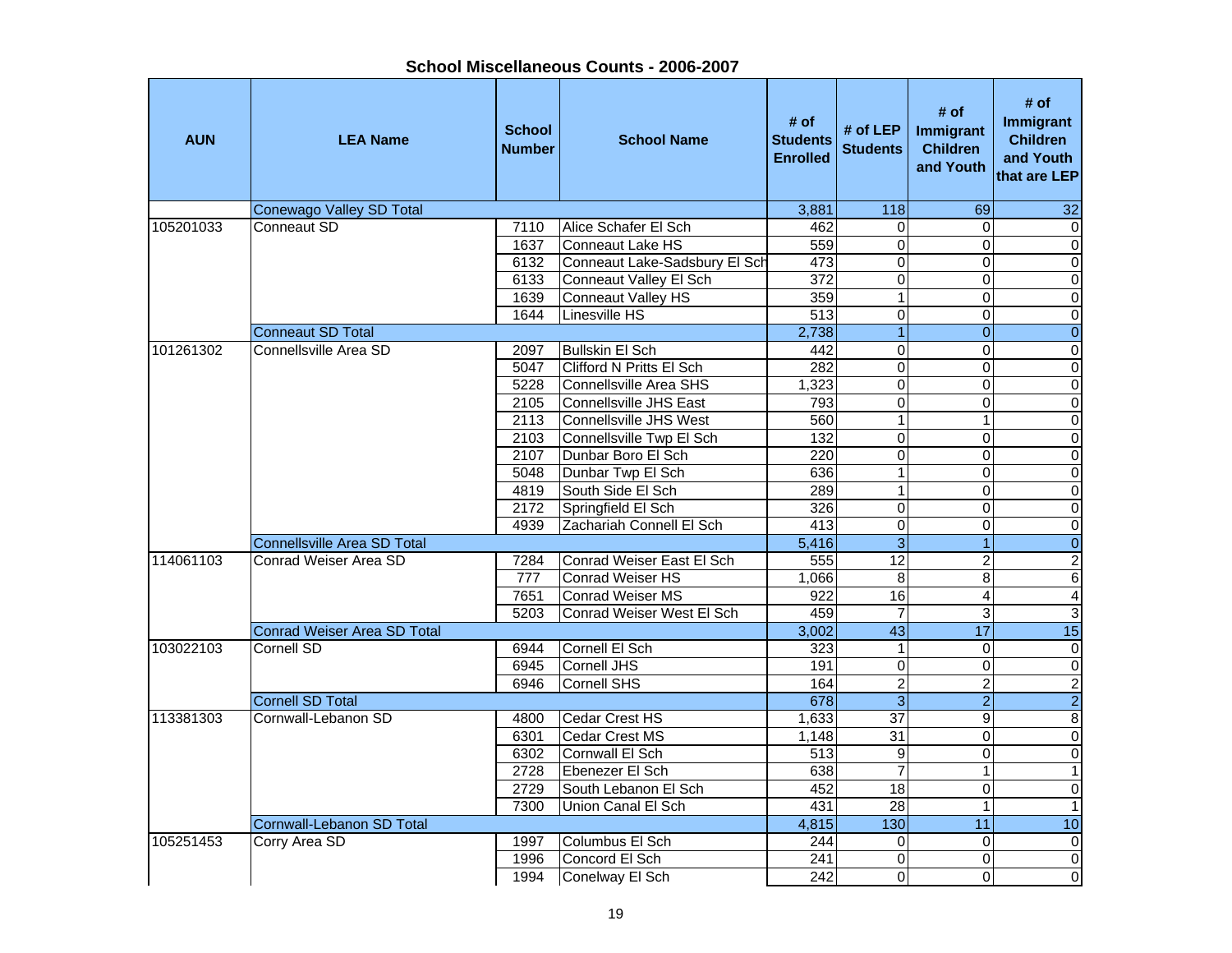| School Miscellaneous Counts - 2006-2007 |  |
|-----------------------------------------|--|
|-----------------------------------------|--|

Ŧ

| <b>AUN</b> | <b>LEA Name</b>                  | <b>School</b><br><b>Number</b> | <b>School Name</b>           | # of<br><b>Students</b><br><b>Enrolled</b> | # of $LEP$<br><b>Students</b> | # of<br>Immigrant<br><b>Children</b><br>and Youth | # of<br><b>Immigrant</b><br><b>Children</b><br>and Youth<br>that are LEP |
|------------|----------------------------------|--------------------------------|------------------------------|--------------------------------------------|-------------------------------|---------------------------------------------------|--------------------------------------------------------------------------|
|            |                                  | 1998                           | Corry Area HS                | 831                                        | $\boldsymbol{0}$              | $\mathbf 0$                                       | 0                                                                        |
|            |                                  | 7793                           | Corry Area MS                | 424                                        | $\overline{1}$                | $\Omega$                                          | $\pmb{0}$                                                                |
|            |                                  | 6141                           | Sparta El Sch                | 140                                        | $\overline{0}$                | 0                                                 | $\overline{\mathsf{o}}$                                                  |
|            |                                  | 1993                           | Wright El Sch                | 281                                        | $\overline{2}$                | 0                                                 | $\pmb{0}$                                                                |
|            | Corry Area SD Total              |                                |                              | $\overline{2,}403$                         | $\overline{3}$                | $\pmb{0}$                                         | $\boldsymbol{0}$                                                         |
| 109531304  | <b>Coudersport Area SD</b>       | 3868                           | Coudersport Area El Sch      | 477                                        | $\overline{1}$                | $\Omega$                                          | $\overline{\mathsf{o}}$                                                  |
|            |                                  | 3869                           | <b>Coudersport Area JSHS</b> | 459                                        | $\mathbf 1$                   | 0                                                 | $\pmb{0}$                                                                |
|            | <b>Coudersport Area SD Total</b> |                                |                              | 936                                        | $\overline{2}$                | $\overline{0}$                                    | $\overline{0}$                                                           |
| 122092353  | Council Rock SD                  | 1088                           | <b>IChurchville El Sch</b>   | 677                                        | 16                            | $\mathbf{1}$                                      | $\pmb{0}$                                                                |
|            |                                  | 5096                           | Council Rock HS North        | 2,303                                      | $\overline{23}$               | $\overline{13}$                                   | 13                                                                       |
|            |                                  | 7749                           | Council Rock HS South        | 2,137                                      | $\overline{21}$               | 8                                                 | $\bf 8$                                                                  |
|            |                                  | 1086                           | Goodnoe El Sch               | 701                                        | $\overline{20}$               | 3                                                 | 3                                                                        |
|            |                                  | 7208                           | Hillcrest El Sch             | 550                                        | $\overline{31}$               | 3                                                 | $\overline{3}$                                                           |
|            |                                  | 4680                           | Holland El Sch               | 524                                        | $\overline{7}$                | $\mathbf{1}$                                      | $\overline{1}$                                                           |
|            |                                  | 6833                           | <b>Holland MS</b>            | 683                                        | 10                            | 10                                                | 10                                                                       |
|            |                                  | 7657                           | Maureen M Welch El Sch       | 710                                        | $\overline{19}$               | $\mathbf 1$                                       | $\overline{1}$                                                           |
|            |                                  | 7432                           | Newtown El Sch               | 784                                        | $\overline{29}$               | 29                                                | 29                                                                       |
|            |                                  | 6453                           | Newtown MS                   | 861                                        | $\overline{14}$               | 6                                                 | $\,6$                                                                    |
|            |                                  | 1087                           | Richboro El Sch              | 525                                        | $\overline{13}$               | $\overline{\mathbf{c}}$                           | $\overline{2}$                                                           |
|            |                                  | 6454                           | <b>Richboro MS</b>           | 522                                        | $\mathbf{1}$                  | 0                                                 | $\mathbf 0$                                                              |
|            |                                  | 5308                           | Rolling Hills El Sch         | 463                                        | 18                            | 3                                                 | $\overline{3}$                                                           |
|            |                                  | 1130                           | Sol Feinstone El Sch         | 798                                        | $\overline{\mathbf{4}}$       | $\Omega$                                          | $\mathbf 0$                                                              |
|            |                                  | 1133                           | Wrightstown El Sch           | 361                                        | 10                            | 10                                                | $\pmb{0}$                                                                |
|            | <b>Council Rock SD Total</b>     |                                |                              | 12,599                                     | 236                           | 90                                                | 79                                                                       |
| 106611303  | Cranberry Area SD                | 4098                           | <b>Cranberry Area JSHS</b>   | 660                                        | $\mathbf 0$                   | $\Omega$                                          | $\overline{0}$                                                           |
|            |                                  | 6595                           | <b>Cranberry El Sch</b>      | 481                                        | $\overline{0}$                | 0                                                 | $\overline{\mathsf{o}}$                                                  |
|            |                                  | 4095                           | Pinegrove El Sch             | 86                                         | $\overline{0}$                | 0                                                 | $\overline{\mathsf{o}}$                                                  |
|            |                                  | 4094                           | Rockland El Sch              | 81                                         | $\overline{0}$                | $\mathbf 0$                                       | $\overline{0}$                                                           |
|            | <b>Cranberry Area SD Total</b>   |                                |                              | 1,308                                      | $\overline{0}$                | $\mathbf{0}$                                      | $\overline{0}$                                                           |
| 105201352  | <b>Crawford Central SD</b>       | 5037                           | Cochranton El Sch            | 444                                        | $\overline{1}$                | $\mathbf 0$                                       | $\pmb{0}$                                                                |
|            |                                  | 1632                           | Cochranton JSHS              | 452                                        | $\mathbf 1$                   | 0                                                 | $\overline{\mathbf{o}}$                                                  |
|            |                                  | 1645                           | East End El Sch              | 308                                        | 4                             | 1                                                 | $\pmb{0}$                                                                |
|            |                                  | 1651                           | First District El Sch        | 315                                        | $\mathbf 0$                   | 0                                                 | $\mathbf 0$                                                              |
|            |                                  | 1654                           | Meadville Area SHS           | 1,025                                      | $\mathbf{1}$                  | $\mathbf{1}$                                      | $\pmb{0}$                                                                |
|            |                                  | 1653                           | Meadville MS                 | 515                                        | 5                             | 3                                                 | $\pmb{0}$                                                                |
|            |                                  | 1650                           | Neason Hill El Sch           | $\overline{317}$                           | $\overline{0}$                | $\Omega$                                          | $\overline{\mathsf{o}}$                                                  |
|            |                                  | 6135                           | Second District El Sch       | 245                                        | $\overline{2}$                | 1                                                 | $\overline{0}$                                                           |
|            |                                  | 7194                           | West End El Sch              | 464                                        | 0                             | $\mathbf 0$                                       | $\overline{\mathsf{o}}$                                                  |
|            | <b>Crawford Central SD Total</b> |                                |                              | 4,085                                      | $\overline{14}$               | $\overline{6}$                                    | $\overline{0}$                                                           |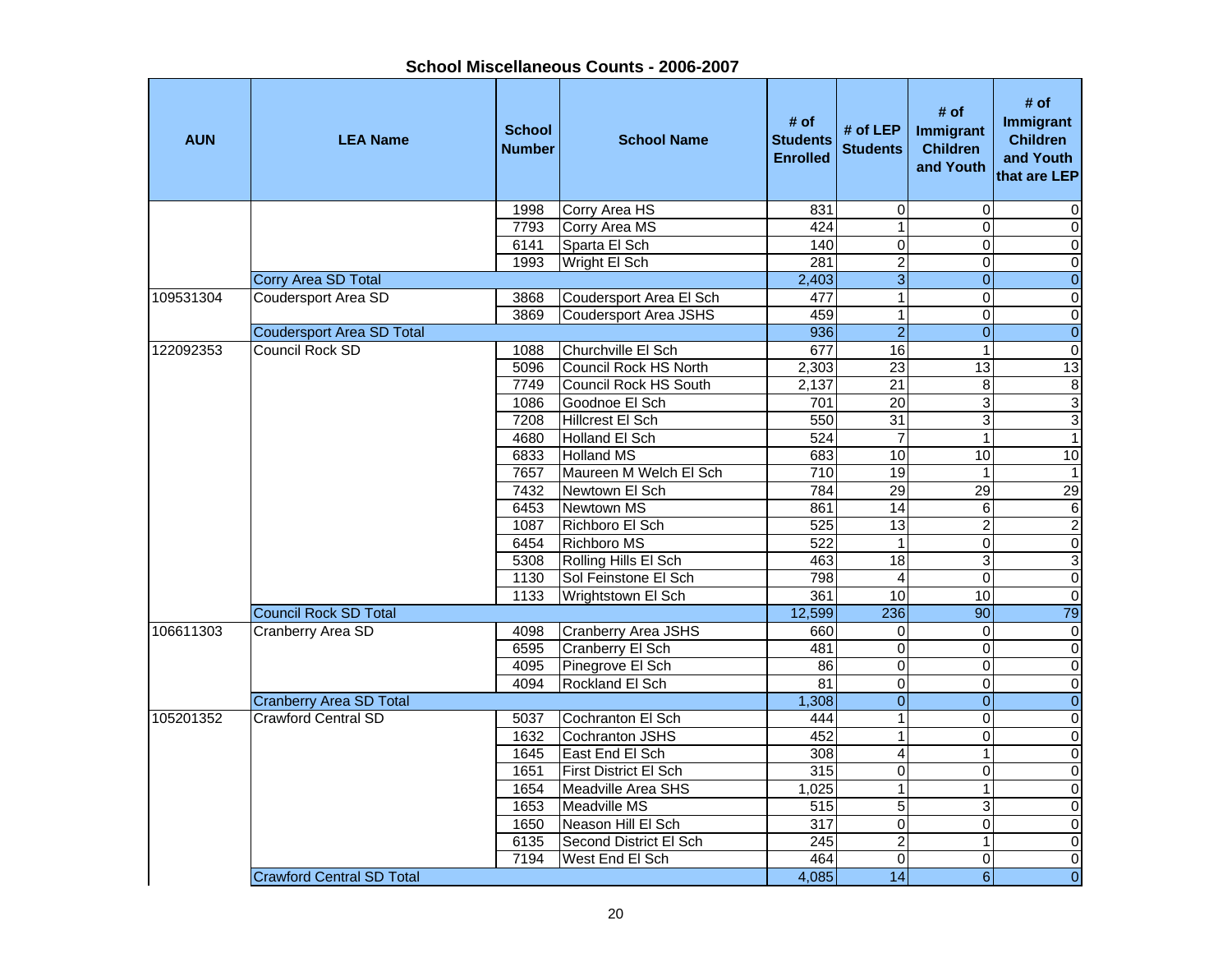**AUN LEA Name School NumberI**<br> **School Name** Students<br> **Enrolled # of LEP** # of # of # of **#** of **Immigrant**<br>d Students Children and Youth # of<br> **Immigrant**<br>
Children<br>
Children<br>
and Youth<br>
that are LEP 118401403 |Crestwood SD | 2860 |Crestwood HS | 1,082| 3| 0| 0 7655 Crestwood MS 527 2 1 12858 Fairview El Sch 735 22 6  $\,6$ 5341 Rice El Sch 782 5 1 1Crestwood SD Total 3,126 32 8 8 112673300 Crispus Attucks Youthbuild CS 7624 Crispus Attucks Youthbuild CS 7 0 0 0 0 0 0 0 0 0 0 0 0 0 0 0 0 0 Crispus Attucks Youthbuild CS Total 87 0 0 0 115211603 Cumberland Valley SD 1701 Cumberland Valley HS 12,569 12 11 11 11 6714 Eagle View MS 1,034 11 9 4849 Good Hope MS 796 0 0 0 1700 Green Ridge El Sch 1992 - 1700 Green Ridge El Sch 1992 - 1892 - 1892 - 1893 - 1894 - 1892 - 1894 - 1894 - 1<br>1992 - 1894 - 1894 - 1894 - 1894 - 1894 - 1894 - 1894 - 1894 - 1894 - 1894 - 1894 - 1894 - 1894 - 1894 - 1894 5020 Hampden El Sch (642 21 7 7 7 7 1697 Middlesex El Sch 406 0 0 01698 Monroe El Sch (and a compared a compared a compared a compared a compared a compared a compared a compare 1696 Shaull El Sch 449 0 0 01699 Silver Spring El Sch 478 16 7 7 1695 Sporting Hill El Sch | 508 | 2 | 0 | 0 Cumberland Valley SD Total **7,736** 65 34 30 110171803 Curwensville Area SD 6238 Curwensville Area El Sch 547 0 0 01529 Curwensville Area JSHS 591 0 0 06613 Penn-Grampian El Sch 89 0 0 0 Curwensville Area SD Total 1,227 0 0 0 118401603 Dallas SD 2868 Dallas El Sch 747 1 0 05150 Dallas MS 692 1 6150 0  $\overline{\mathsf{o}}$ 2869 Dallas SHS 870 2 1 17596 Wycallis El Sch 445 3 0 0 Dallas SD Total 2,754 7 1 1 112671603 Dallastown Area SD | 6598 Dallastown Area MS 1.485 24 l 14 l 8 l 4553 |Dallastown Area SHS | 1,830 | 28 | 17 | 13 4546 Dallastown El Sch 249 4 2 24701 Leaders Heights El Sch | 274 0 0 0 0 0 4547 Loganville-Springfield El Sch | 592 | 2 | 1 1 1 4551 Ore Valley El Sch (1980 12 12 5 4 4549 York Twp El Sch (669 21 8 8 8 Dallastown Area SD Total **6,879 81 and 5,879 81 and 5,879 91** 47 36 114061503 Daniel Boone Area SD 17729 Amity Intrmd Ctr 1652 3 0 0 0 781 Amity Primary Ctr 492 2 0 0 7272 Birdsboro El Ctr 504 1 0 0 0 4810 Daniel Boone Area HS 1,204 0 0 0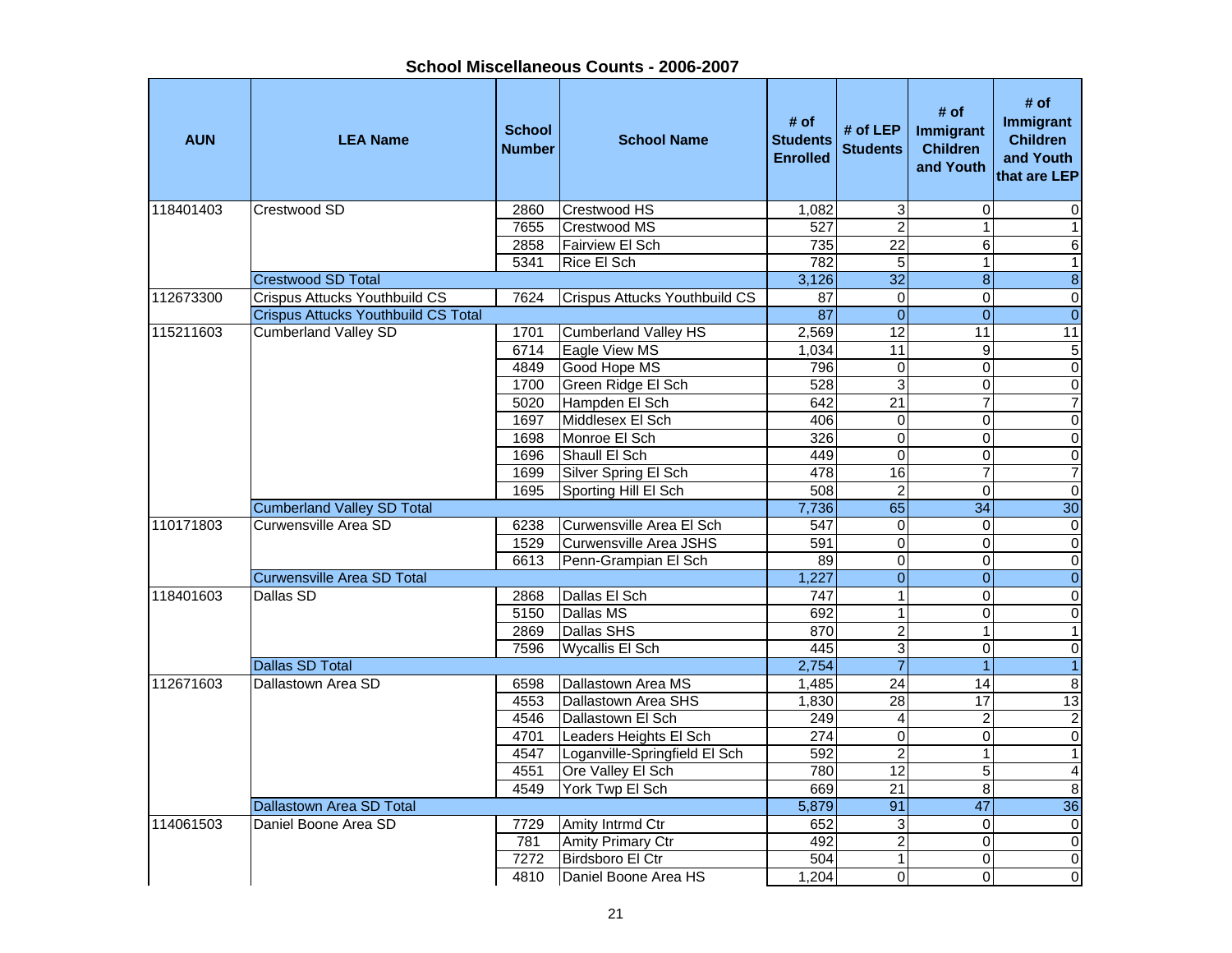| <b>AUN</b> | <b>LEA Name</b>                 | <b>School</b><br><b>Number</b> | <b>School Name</b>            | # of<br><b>Students</b><br><b>Enrolled</b> | # of LEP<br><b>Students</b> | # of<br>Immigrant<br><b>Children</b><br>and Youth | # of<br>Immigrant<br><b>Children</b><br>and Youth<br>that are LEP |
|------------|---------------------------------|--------------------------------|-------------------------------|--------------------------------------------|-----------------------------|---------------------------------------------------|-------------------------------------------------------------------|
|            |                                 | 7544                           | Daniel Boone Area MS          | 907                                        | $\boldsymbol{2}$            | $\mathbf 0$                                       | 0                                                                 |
|            |                                 | 780                            | Monocacy Kdg Ctr              | 118                                        | $\overline{0}$              | 0                                                 | $\mathbf 0$                                                       |
|            | Daniel Boone Area SD Total      |                                |                               | 3,877                                      | $\overline{8}$              | $\overline{0}$                                    | $\overline{0}$                                                    |
| 116471803  | Danville Area SD                | 3424                           | Danville Area MS              | 623                                        | $\mathbf{1}$                | $\overline{2}$                                    | $\overline{0}$                                                    |
|            |                                 | 3425                           | Danville Area SHS             | 833                                        | $\mathbf{1}$                | $\overline{2}$                                    | $\overline{1}$                                                    |
|            |                                 | 6846                           | Danville El Sch               | 238                                        | $\overline{5}$              | $\overline{2}$                                    | $\overline{2}$                                                    |
|            |                                 | 4833                           | Liberty-Valley El Sch         | 436                                        | $\overline{0}$              | $\mathbf 0$                                       | $\overline{0}$                                                    |
|            |                                 | 3419                           | Mahoning-Cooper El Sch        | 195                                        | $\mathbf{1}$                | 0                                                 | $\mathbf 0$                                                       |
|            |                                 | 3421                           | Riverside El Sch              | 173                                        | $\overline{0}$              | $\mathbf 0$                                       | $\overline{0}$                                                    |
|            | Danville Area SD Total          |                                |                               | 2,498                                      | $\overline{8}$              | $6 \overline{6}$                                  | $\overline{3}$                                                    |
| 115221607  | Dauphin County AVTS             | 5278                           | Dauphin County AVTS           | 963                                        | 3                           | $\mathsf 0$                                       | $\boldsymbol{0}$                                                  |
|            | Dauphin County AVTS Total       |                                |                               | 963                                        | $\overline{3}$              | $\overline{0}$                                    | $\overline{0}$                                                    |
| 103022253  | Deer Lakes SD                   | 511                            | Curtisville Pri Ctr           | 458                                        | 3                           | $\mathsf 0$                                       | $\mathbf 0$                                                       |
|            |                                 | $\overline{513}$               | Deer Lakes HS                 | 637                                        | $\overline{0}$              | $\overline{0}$                                    | $\overline{0}$                                                    |
|            |                                 | 7595                           | Deer Lakes MS                 | 470                                        | $\overline{0}$              | $\Omega$                                          | $\overline{0}$                                                    |
|            |                                 | 6695                           | East Union Intrmd Sch         | 432                                        | 0                           | $\Omega$                                          | $\overline{0}$                                                    |
|            | Deer Lakes SD Total             |                                |                               | 1,997                                      | $\overline{3}$              | $\mathbf{0}$                                      | $\overline{0}$                                                    |
| 126513470  | Delaware Valley CHS             | 7671                           | Delaware Valley CHS           | 615                                        | $\overline{0}$              | $\overline{0}$                                    | $\overline{0}$                                                    |
|            | Delaware Valley CHS Total       |                                |                               | 615                                        | $\overline{0}$              | $\mathbf{0}$                                      | $\overline{0}$                                                    |
| 120522003  | Delaware Valley SD              | 7162                           | Delaware Valley El Sch        | 648                                        | $\overline{5}$              | 1                                                 | $\overline{1}$                                                    |
|            |                                 | 5261                           | Delaware Valley HS            | 1,925                                      | 6                           | 5                                                 | $\overline{5}$                                                    |
|            |                                 | 3865                           | Delaware Valley MS            | 439                                        | $\mathbf{1}$                | $\mathbf{1}$                                      | $\overline{1}$                                                    |
|            |                                 | 3864                           | Dingman-Delaware El Sch       | 661                                        | 4                           | $\overline{2}$                                    | $\overline{2}$                                                    |
|            |                                 | 7408                           | Dingman-Delaware MS           | 757                                        | 3                           | 3                                                 | $\overline{3}$                                                    |
|            |                                 | 7625                           | Dingman-Delaware Primary Sch  | 658                                        | 11                          | $\overline{1}$                                    | $\overline{1}$                                                    |
|            |                                 | 3866                           | Shohola El Sch                | 722                                        | $\mathbf 3$                 | $\mathbf{1}$                                      | $\overline{1}$                                                    |
|            | <b>Delaware Valley SD Total</b> |                                |                               | 5,810                                      | 33                          | 14                                                | 14                                                                |
| 107651603  | Derry Area SD                   | 4351                           | Derry Area MS                 | 594                                        | $\mathbf{1}$                | $\mathbf 0$                                       | $\overline{0}$                                                    |
|            |                                 | 4352                           | <b>Derry Area SHS</b>         | $\overline{948}$                           | $\mathbf{1}$                | $\mathbf 0$                                       | $\overline{0}$                                                    |
|            |                                 | 6927                           | <b>Grandview El Sch</b>       | 814                                        | $\pmb{0}$                   | $\mathsf 0$                                       | $\overline{0}$                                                    |
|            |                                 | 4344                           | Loyalhanna El Sch             | 107                                        | $\overline{0}$              | $\mathbf 0$                                       | $\overline{0}$                                                    |
|            |                                 | 4346                           | New Derry El Sch              | 110                                        | $\pmb{0}$                   | $\mathsf 0$                                       | $\overline{0}$                                                    |
|            | Derry Area SD Total             |                                |                               | 2,573                                      | $\overline{2}$              | $\overline{0}$                                    | $\overline{0}$                                                    |
| 115221753  | Derry Township SD               | 7731                           | Hershey Early Childhood Ctr   | 478                                        | 18                          | $\Omega$                                          | $\mathbf 0$                                                       |
|            |                                 | 4801                           | <b>Hershey HS</b>             | 1,167                                      | 10                          | $\overline{0}$                                    | $\mathbf 0$                                                       |
|            |                                 | 7186                           | Hershey Intrmd El Sch         | 542                                        | 6                           | $\mathbf 0$                                       | $\mathbf 0$                                                       |
|            |                                 | 6678                           | <b>Hershey MS</b>             | 853                                        | 6                           | 0                                                 | $\pmb{0}$                                                         |
|            |                                 | 1749                           | <b>Hershey Primary El Sch</b> | 480                                        | 9                           | 0                                                 | $\mathbf 0$                                                       |
|            | <b>Derry Township SD Total</b>  |                                |                               | 3,520                                      | 49                          | $\overline{0}$                                    | $\overline{0}$                                                    |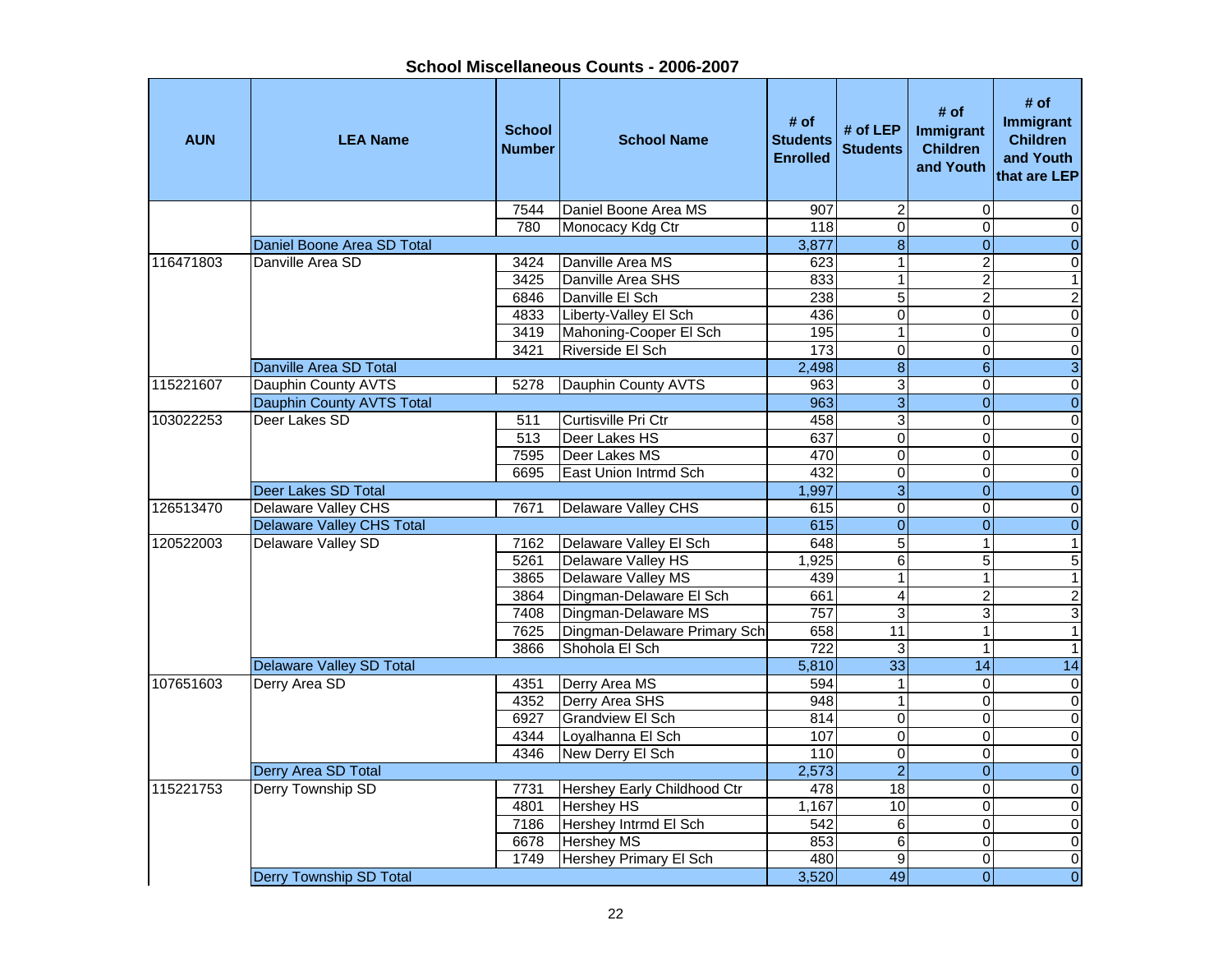**School Miscellaneous Counts - 2006-2007**

| <b>AUN</b> | <b>LEA Name</b>                                      | <b>School</b><br><b>Number</b> | <b>School Name</b>              | # of<br><b>Students</b><br><b>Enrolled</b> | # of $LEP$<br><b>Students</b> | # of<br>Immigrant<br><b>Children</b><br>and Youth | # of<br>Immigrant<br><b>Children</b><br>and Youth<br>that are LEP |
|------------|------------------------------------------------------|--------------------------------|---------------------------------|--------------------------------------------|-------------------------------|---------------------------------------------------|-------------------------------------------------------------------|
| 126510011  | <b>Discovery Charter School</b>                      | 7775                           | <b>Discovery Charter School</b> | 488                                        | $\mathbf 0$                   | $\mathbf 0$                                       | 0                                                                 |
|            | <b>Discovery Charter School Total</b>                |                                |                                 | 488                                        | $\overline{0}$                | $\mathbf{0}$                                      | $\pmb{0}$                                                         |
| 113362203  | Donegal SD                                           | 7165                           | Donegal MS                      | 662                                        | 12                            | 3                                                 | 3                                                                 |
|            |                                                      | 2539                           | Donegal SHS                     | 898                                        | $\overline{15}$               | 6                                                 | 6                                                                 |
|            |                                                      | 7786                           | Donegal Springs El Sch          | 692                                        | $\overline{31}$               | 14                                                | $\overline{14}$                                                   |
|            |                                                      | 6291                           | Maytown El Sch                  | 273                                        | $\mathbf 0$                   | $\mathbf 0$                                       | $\pmb{0}$                                                         |
|            |                                                      | 5234                           | <b>Riverview El Sch</b>         | 278                                        | $\overline{0}$                | $\Omega$                                          | $\overline{0}$                                                    |
|            | Donegal SD Total                                     |                                |                                 | 2,803                                      | $\overline{58}$               | 23                                                | $\overline{23}$                                                   |
| 112671803  | Dover Area SD                                        | 4554                           | Dover Area El Sch               | 326                                        | $\overline{2}$                | $\mathbf{1}$                                      | $\mathbf{1}$                                                      |
|            |                                                      | 4558                           | Dover Area HS                   | 1,075                                      | $\overline{\mathbf{4}}$       | $\mathbf 0$                                       | $\mathbf 0$                                                       |
|            |                                                      | 6283                           | Dover Area Intrmd Sch           | 602                                        | $\overline{6}$                | $\mathbf 0$                                       | $\pmb{0}$                                                         |
|            |                                                      | 4555                           | Kralltown El Sch                | 110                                        | $\overline{0}$                | $\Omega$                                          | $\overline{0}$                                                    |
|            |                                                      | 4557                           | Leib El Sch                     | 533                                        | 4                             | 1                                                 | $\mathbf{1}$                                                      |
|            |                                                      | 7555                           | North Salem El Sch              | 574                                        | 6                             | 1                                                 | $\mathbf{1}$                                                      |
|            |                                                      | 4556                           | Weigelstown El Sch              | 441                                        | $\overline{8}$                | $\Omega$                                          | 0                                                                 |
|            | <b>Dover Area SD Total</b>                           |                                |                                 | 3,661                                      | $\overline{30}$               | $\overline{3}$                                    | $\overline{3}$                                                    |
| 124152003  | Downingtown Area SD                                  | 1391                           | Beaver Creek El Sch             | 509                                        | 20                            | 1                                                 | $\overline{1}$                                                    |
|            |                                                      | 7266                           | <b>Bradford Hgts El Sch</b>     | 456                                        | $\overline{9}$                | $\mathbf{1}$                                      | $\mathbf{1}$                                                      |
|            |                                                      | 1431                           | Brandywine-Wallace El Sch       | 586                                        | 3                             | $\mathbf 0$                                       | $\pmb{0}$                                                         |
|            |                                                      | 7517                           | Downington MS                   | 1,211                                      | $\overline{14}$               | $\overline{\mathbf{4}}$                           | $\overline{4}$                                                    |
|            |                                                      | 7759                           | Downingtown HS East Campus      | 1,899                                      | 9                             | $\overline{c}$                                    | $\overline{2}$                                                    |
|            |                                                      | 1387                           | Downingtown HS West Campus      | 1,813                                      | 6                             | 0                                                 | $\overline{0}$                                                    |
|            |                                                      | 5011                           | East Ward El Sch                | 597                                        | 16                            | 5                                                 | $\overline{5}$                                                    |
|            |                                                      | 6476                           | Lionville El Sch                | $\overline{574}$                           | 5                             | 4                                                 | $\overline{4}$                                                    |
|            |                                                      | 7516                           | Lionville MS                    | 1,451                                      | $\overline{9}$                | 5                                                 | $\overline{5}$                                                    |
|            |                                                      | 1432                           | Pickering Valley El Sch         | 645                                        | $\overline{4}$                | 3                                                 | $\overline{3}$                                                    |
|            |                                                      | 7265                           | Shamona Creek El Sch            | 673                                        | $\overline{11}$               | 6                                                 | 6                                                                 |
|            |                                                      | 6621                           | Uwchlan Hills El Sch            | 606                                        | $\overline{\mathbf{4}}$       | 1                                                 | $\overline{1}$                                                    |
|            |                                                      | 6477                           | West Bradford El Sch            | 580                                        | 3                             | 1                                                 | $\mathbf{1}$                                                      |
|            | Downingtown Area SD Total                            |                                |                                 | 11,600                                     | $\overline{113}$              | 33                                                | 33                                                                |
| 107653040  | Dr Robert Ketterer CS<br>Dr Robert Ketterer CS Total | 7550                           | Dr Robert Ketterer CS           | $\overline{208}$<br>208                    | $\Omega$                      | $\Omega$                                          | $\pmb{0}$                                                         |
|            |                                                      |                                |                                 |                                            | $\overline{0}$                | $\mathbf{0}$                                      | $\overline{0}$                                                    |
| 106172003  | Dubois Area SD                                       | 2385                           | C G Johnson El Sch              | 331                                        | 0<br>$\overline{1}$           | $\mathbf 0$                                       | $\pmb{0}$                                                         |
|            |                                                      | 1541                           | Dubois Area MS                  | 1.047                                      |                               | $\Omega$                                          | $\overline{0}$                                                    |
|            |                                                      | 6156                           | Dubois Area SHS                 | 1,353                                      | 4                             | 1                                                 | $\mathbf 0$                                                       |
|            |                                                      | 6919                           | <b>Highland Street El Sch</b>   | 122                                        | $\overline{\mathsf{o}}$       | $\mathbf 0$<br>$\mathbf 0$                        | $\boldsymbol{0}$                                                  |
|            |                                                      | 6157                           | Juniata El Sch                  | 354                                        | $\overline{0}$                |                                                   | $\overline{0}$<br>$\overline{0}$                                  |
|            |                                                      | 1530<br>1532                   | Luthersburg El Sch              | 169<br>384                                 | 0<br>0                        | 0<br>$\Omega$                                     | O                                                                 |
|            |                                                      |                                | Oklahoma El Sch                 |                                            |                               |                                                   |                                                                   |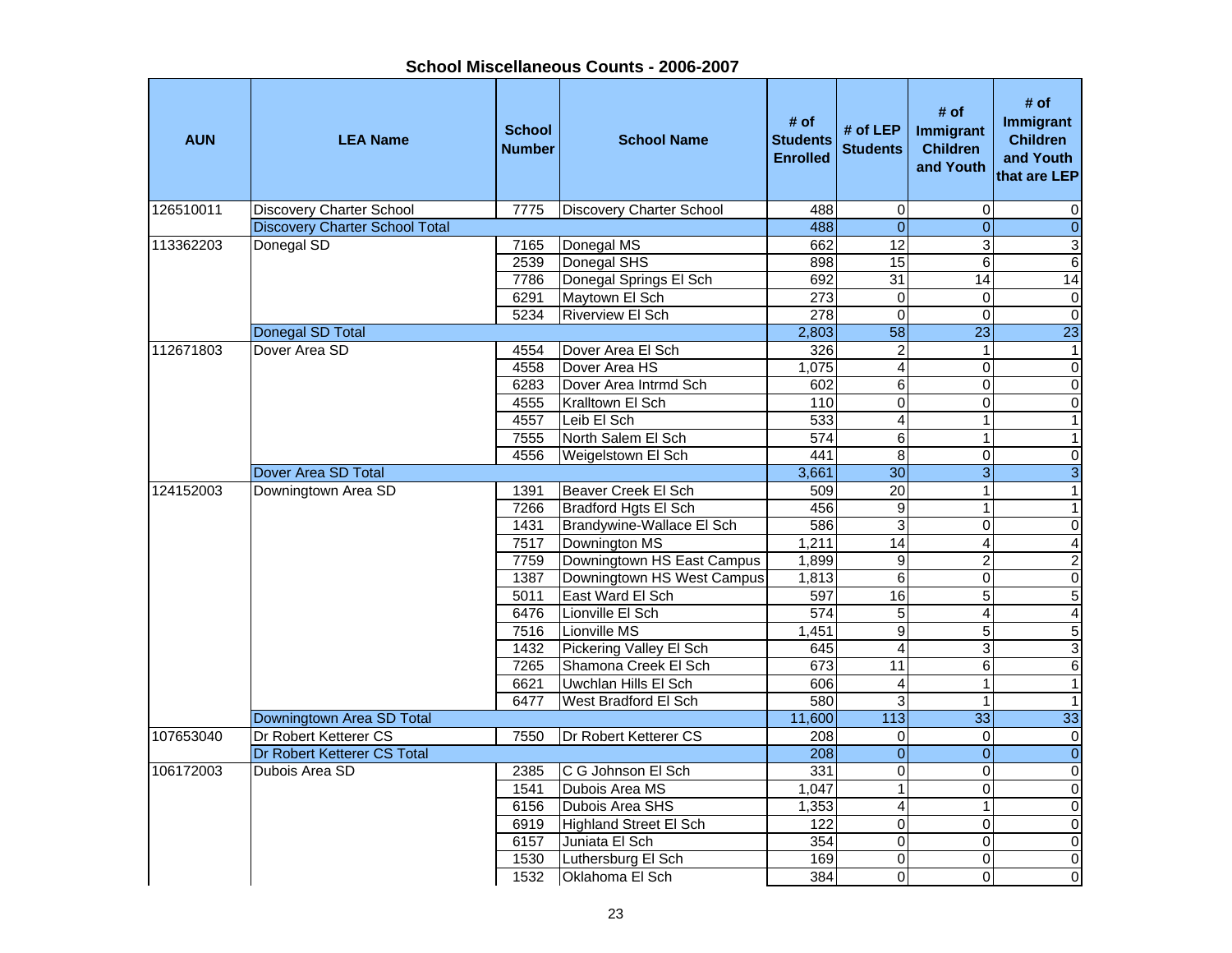**School Miscellaneous Counts - 2006-2007**

| <b>AUN</b> | <b>LEA Name</b>                | <b>School</b><br><b>Number</b> | <b>School Name</b>                | # of<br><b>Students</b><br><b>Enrolled</b> | # of $LEP$<br><b>Students</b> | # of<br>Immigrant<br><b>Children</b><br>and Youth | # of<br><b>Immigrant</b><br><b>Children</b><br>and Youth<br>that are LEP |
|------------|--------------------------------|--------------------------------|-----------------------------------|--------------------------------------------|-------------------------------|---------------------------------------------------|--------------------------------------------------------------------------|
|            |                                | 1540                           | Penfield El Sch                   | 104                                        | 0                             | $\mathbf 0$                                       | 0                                                                        |
|            |                                | 2389                           | Sykesville El Sch                 | 88                                         | $\overline{0}$                | $\Omega$                                          | $\mathbf 0$                                                              |
|            |                                | 6918                           | Wasson Avenue El Sch              | $\overline{314}$                           | $\overline{0}$                | $\Omega$                                          | $\pmb{0}$                                                                |
|            | <b>Dubois Area SD Total</b>    |                                |                                   | 4,266                                      | $\overline{5}$                |                                                   | $\boldsymbol{0}$                                                         |
| 119352203  | Dunmore SD                     | 6591                           | Dunmore El Ctr                    | 832                                        | $\overline{\mathbf{c}}$       | 0                                                 | $\pmb{0}$                                                                |
|            |                                | 2429                           | Dunmore HS                        | 607                                        | $\overline{3}$                | $\Omega$                                          | $\overline{0}$                                                           |
|            |                                | 7712                           | Dunmore MS                        | 267                                        | $\overline{0}$                | $\overline{0}$                                    | $\overline{\mathsf{o}}$                                                  |
|            | <b>Dunmore SD Total</b>        |                                |                                   | 1,706                                      | $\overline{5}$                | $\overline{0}$                                    | $\overline{0}$                                                           |
| 103022503  | Duquesne City SD               | 7908                           | Duquesne Consolidated Sch         | 714                                        | $\mathbf{1}$                  | $\Omega$                                          | $\overline{\mathsf{o}}$                                                  |
|            | <b>Duquesne City SD Total</b>  |                                |                                   | $\overline{714}$                           | $\overline{1}$                | $\overline{0}$                                    | $\overline{0}$                                                           |
| 103022803  | East Allegheny SD              | 5193                           | East Allegheny JSHS               | 943                                        | 6                             | $\overline{0}$                                    | $\pmb{0}$                                                                |
|            |                                | 542                            | <b>Green Valley Primary Sch</b>   | 367                                        | $\overline{3}$                | 0                                                 | $\overline{\mathsf{o}}$                                                  |
|            |                                | 6100                           | Westinghouse El Sch               | 527                                        | $\overline{2}$                | $\mathbf 0$                                       | $\pmb{0}$                                                                |
|            | <b>East Allegheny SD Total</b> |                                |                                   | 1,837                                      | 11                            | $\overline{0}$                                    | $\overline{0}$                                                           |
| 117412003  | East Lycoming SD               | 3021                           | Carl G Renn El Sch                | 240                                        | $\mathbf 0$                   | $\Omega$                                          | $\pmb{0}$                                                                |
|            |                                | 3018                           | George A Ferrell El Sch           | 139                                        | $\overline{0}$                | $\mathbf 0$                                       | $\pmb{0}$                                                                |
|            |                                | 6364                           | Hughesville JSHS                  | 859                                        | $\overline{0}$                | $\Omega$                                          | $\overline{0}$                                                           |
|            |                                | 3019                           | Joseph C Ashkar El Sch            | 470                                        | $\overline{3}$                | $\overline{2}$                                    | $\overline{2}$                                                           |
|            | East Lycoming SD Total         |                                |                                   | 1,708                                      | $\overline{3}$                | $\overline{2}$                                    | $\overline{2}$                                                           |
| 121392303  | East Penn SD                   | 2799                           | Alburtis El Sch                   | 503                                        | 19                            | $6\phantom{a}$                                    | $\overline{2}$                                                           |
|            |                                | 2809                           | Emmaus HS                         | 2,783                                      | 10                            | $\overline{13}$                                   | 8                                                                        |
|            |                                | 7560                           | Eyer MS                           | 751                                        | $\overline{\mathbf{4}}$       | $\,6$                                             | $\overline{4}$                                                           |
|            |                                | 2808                           | Jefferson El Sch                  | 279                                        | 15                            | $\overline{12}$                                   | $\overline{5}$                                                           |
|            |                                | 2802                           | Lincoln El Sch                    | 418                                        | $\overline{c}$                | $\mathbf 0$                                       | $\mathbf 0$                                                              |
|            |                                | 2803                           | Lower Macungie El Sch             | 360                                        | 20                            | $\overline{7}$                                    | 5                                                                        |
|            |                                | 7559                           | Lower Macungie MS                 | 1.149                                      | 17                            | 16                                                | 6                                                                        |
|            |                                | 2804                           | Macungie El Sch                   | 543                                        | 12                            | 8                                                 | 4                                                                        |
|            |                                | 5239                           | Shoemaker El Sch                  | 670                                        | $\overline{9}$                | 6                                                 | $\overline{2}$                                                           |
|            |                                | 4827                           | Wescosville El Sch                | $\overline{573}$                           | $\overline{27}$               | 10                                                | $\overline{5}$                                                           |
|            | East Penn SD Total             |                                |                                   | 8,029                                      | $\overline{135}$              | 84                                                | 41                                                                       |
| 115212503  | East Pennsboro Area SD         | 5220                           | East Pennsboro Area MS            | 848                                        | 18                            | $\overline{9}$                                    | G)                                                                       |
|            |                                | 1707                           | East Pennsboro Area SHS           | 939                                        | 17                            | $\overline{7}$                                    | $\overline{7}$                                                           |
|            |                                | 1705                           | East Pennsboro El Sch             | 633                                        | 16                            | 16                                                | 11                                                                       |
|            |                                | 4850                           | West Creek Hills El Sch           | 498                                        | $\overline{13}$               | 5                                                 | $\sqrt{5}$                                                               |
|            | East Pennsboro Area SD Total   |                                |                                   | 2,918                                      | 64                            | 37                                                | 32                                                                       |
| 120452003  | East Stroudsburg Area SD       | 7536                           | <b>Bushkill El Sch</b>            | 646                                        | 30                            | $\mathbf{3}$                                      | $\sqrt{2}$                                                               |
|            |                                | 6798                           | East Stroudsburg El Sch           | 149                                        | $\overline{3}$                | $\mathbf{1}$                                      | $\mathbf{1}$                                                             |
|            |                                | 7641                           | East Stroudsburg SHS North        | 1,355                                      | 11                            | 8                                                 | $\overline{\mathbf{r}}$                                                  |
|            |                                | 6935                           | <b>East Stroudsburg SHS South</b> | 1,515                                      | 12                            | 4                                                 | $\overline{\mathbf{A}}$                                                  |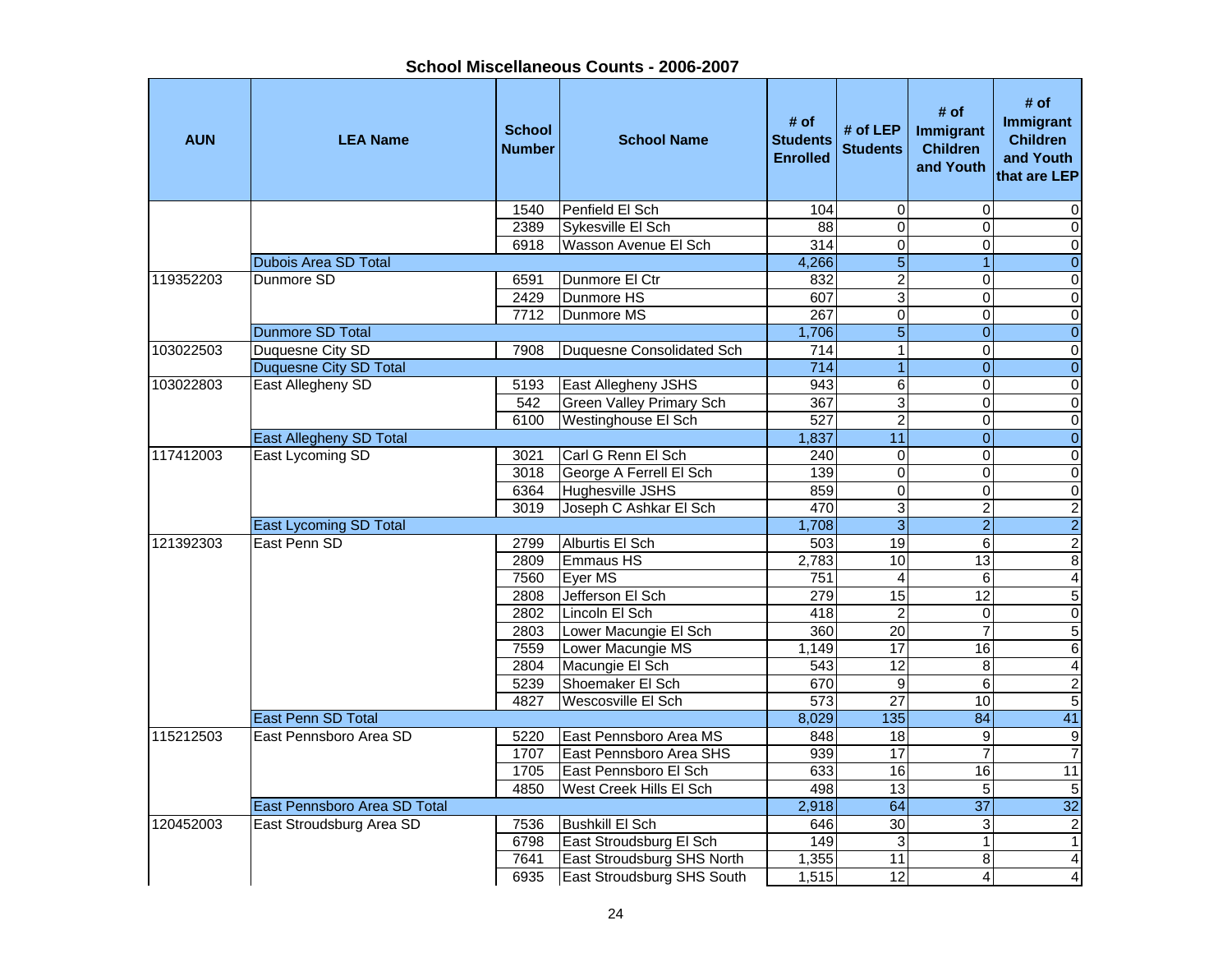| School Miscellaneous Counts - 2006-2007 |  |
|-----------------------------------------|--|
|-----------------------------------------|--|

| <b>AUN</b> | <b>LEA Name</b>                   | <b>School</b><br><b>Number</b> | <b>School Name</b>            | # of<br><b>Students</b><br><b>Enrolled</b> | # of $LEP$<br><b>Students</b> | # of<br>Immigrant<br><b>Children</b><br>and Youth | # of<br>Immigrant<br><b>Children</b><br>and Youth<br>that are LEP |
|------------|-----------------------------------|--------------------------------|-------------------------------|--------------------------------------------|-------------------------------|---------------------------------------------------|-------------------------------------------------------------------|
|            |                                   | 3204                           | J M Hill El Sch               | 605                                        | 26                            | 8                                                 | 2                                                                 |
|            |                                   | 7366                           | J T Lambert Intermediate Sch  | 1.097                                      | 5                             | $\overline{c}$                                    | $\overline{c}$                                                    |
|            |                                   | 7642                           | Lehman Intermediate School    | 895                                        | 10                            | $\overline{0}$                                    | $\overline{0}$                                                    |
|            |                                   | 3201                           | Middle Smithfield El Sch      | 825                                        | 54                            | $\overline{5}$                                    | $\overline{5}$                                                    |
|            |                                   | 7411                           | Resica El Sch                 | 698                                        | $\overline{12}$               | 6                                                 | $\overline{2}$                                                    |
|            |                                   | 3202                           | Smithfield El Sch             | 461                                        | $\overline{20}$               | $\overline{4}$                                    | $\overline{4}$                                                    |
|            | East Stroudsburg Area SD Total    |                                |                               | 8,246                                      | 183                           | $\overline{41}$                                   | $\overline{26}$                                                   |
| 113362303  | Eastern Lancaster County SD       | 2552                           | Blue Ball El Sch              | 422                                        | $\mathbf 0$                   | $\Omega$                                          | $\pmb{0}$                                                         |
|            |                                   | 2500                           | Brecknock El Sch              | 506                                        | 15                            | $\overline{0}$                                    | $\overline{\mathsf{o}}$                                           |
|            |                                   | 4926                           | Caernarvon El Sch             | 129                                        | $\mathbf 0$                   | $\mathbf 0$                                       | $\mathbf 0$                                                       |
|            |                                   | 7209<br>2554                   | Garden Spot MS                | 563                                        | 10<br>$\overline{22}$         | $\overline{c}$<br>$\overline{8}$                  | $\overline{2}$                                                    |
|            |                                   | 4707                           | <b>Garden Spot SHS</b>        | 1,224<br>605                               | 39                            | $\overline{7}$                                    | $\overline{7}$<br>$\overline{7}$                                  |
|            | Eastern Lancaster County SD Total |                                | <b>New Holland Elementary</b> | 3,449                                      | 86                            | $\overline{17}$                                   | 16                                                                |
| 113382303  | Eastern Lebanon County SD         | 6612                           | Eastern Lebanon Co MS         | 583                                        | $\,6$                         | $\overline{c}$                                    | $\mathbf{1}$                                                      |
|            |                                   | 2740                           | Eastern Lebanon Co SHS        | 831                                        | $\overline{5}$                | 3                                                 | 3                                                                 |
|            |                                   | 6611                           | Fort Zeller El Sch            | 249                                        | 7                             | 1                                                 | $\overline{1}$                                                    |
|            |                                   | 2735                           | Jackson El Sch                | 268                                        | $\overline{0}$                | 0                                                 | $\pmb{0}$                                                         |
|            |                                   | 2739                           | Myerstown El Sch              | 304                                        | $\mathbf 1$                   | $\mathbf{1}$                                      | $\mathbf{1}$                                                      |
|            |                                   | 2738                           | Schaefferstown El Sch         | $\overline{250}$                           | $\overline{2}$                | $\Omega$                                          | $\mathbf 0$                                                       |
|            | Eastern Lebanon County SD Total   |                                |                               | 2,485                                      | 21                            | $\overline{7}$                                    | $\boldsymbol{6}$                                                  |
| 112672203  | Eastern York SD                   | 4559                           | Canadochly El Sch             | 443                                        | $\mathbf 1$                   | $\mathbf 0$                                       | $\overline{0}$                                                    |
|            |                                   | 4564                           | Eastern York HS               | 807                                        | $\mathbf 0$                   | $\overline{0}$                                    | $\overline{\mathsf{o}}$                                           |
|            |                                   | 7439                           | Eastern York MS               | 636                                        | $\overline{1}$                | 0                                                 | $\pmb{0}$                                                         |
|            |                                   | 6285                           | Kreutz Creek El Sch           | 373                                        | $\overline{1}$                | $\mathbf{1}$                                      | $\overline{1}$                                                    |
|            |                                   | 4563                           | Wrightsville El Sch           | 389                                        | $\overline{2}$                | 1                                                 | $\mathbf{1}$                                                      |
|            | <b>Eastern York SD Total</b>      |                                |                               | 2,648                                      | $\overline{5}$                | $\overline{2}$                                    | $\overline{2}$                                                    |
| 120483302  | Easton Area SD                    | 4915                           | Cheston El Sch                | 526                                        | $\overline{52}$               | 9                                                 | $\boldsymbol{9}$                                                  |
|            |                                   | 3482                           | Easton Area HS                | 2,991                                      | 48                            | 40                                                | 40                                                                |
|            |                                   | 7008                           | Easton Area MS                | 1,278                                      | 57                            | $\overline{18}$                                   | 18                                                                |
|            |                                   | 3477                           | Forks El Sch                  | 538                                        | 14                            | $\mathbf{1}$                                      | $\overline{1}$                                                    |
|            |                                   | 3478                           | March El Sch                  | 271                                        | $\overline{22}$               | $\overline{24}$                                   | 16                                                                |
|            |                                   | 3473                           | Palmer El Sch                 | 766                                        | 56                            | $\overline{\mathbf{4}}$                           | $\overline{4}$                                                    |
|            |                                   | 5350                           | Paxinosa El Sch               | 567                                        | 76                            | 24                                                | 15                                                                |
|            |                                   | 6925                           | Shawnee MS                    | 1,481                                      | 46                            | 31                                                | $\overline{24}$                                                   |
|            |                                   | 5064                           | Tracy El Sch                  | $\overline{742}$                           | $\overline{34}$               | 9                                                 | $\boldsymbol{9}$                                                  |
|            | <b>Easton Area SD Total</b>       |                                |                               | 9,160                                      | 405                           | 160                                               | 136                                                               |
| 103023153  | Elizabeth Forward SD              | 136                            | Central El Sch                | 278                                        | 0                             | $\mathbf 0$                                       | $\mathbf 0$                                                       |
|            |                                   | 140                            | Elizabeth El Sch              | 127                                        | $\overline{1}$                | $\Omega$                                          | $\overline{\mathsf{o}}$                                           |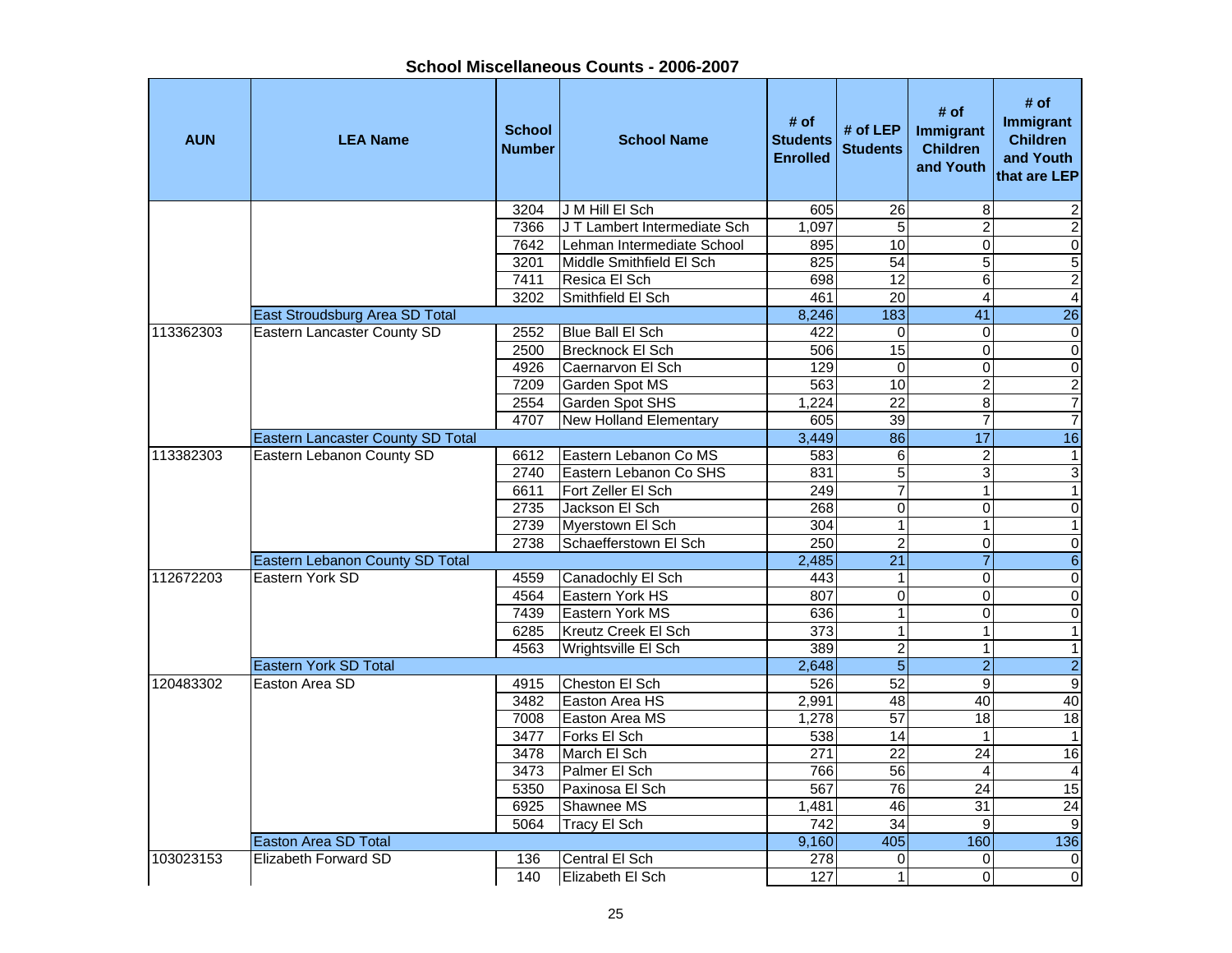| <b>AUN</b> | <b>LEA Name</b>                   | <b>School</b><br><b>Number</b> | <b>School Name</b>           | # of<br><b>Students</b><br><b>Enrolled</b> | # of LEP<br><b>Students</b> | # of<br>Immigrant<br><b>Children</b><br>and Youth | # of<br>Immigrant<br><b>Children</b><br>and Youth<br>that are LEP |
|------------|-----------------------------------|--------------------------------|------------------------------|--------------------------------------------|-----------------------------|---------------------------------------------------|-------------------------------------------------------------------|
|            |                                   | 4804                           | <b>Elizabeth Forward MS</b>  | 715                                        | $\mathbf 1$                 | $\mathbf 0$                                       | 0                                                                 |
|            |                                   | 144                            | <b>Elizabeth Forward SHS</b> | 1.019                                      | $\mathbf 0$                 | $\Omega$                                          | $\pmb{0}$                                                         |
|            |                                   | 7495                           | Greenock El Sch              | 205                                        | $\mathbf 0$                 | 0                                                 | $\pmb{0}$                                                         |
|            |                                   | 142                            | Mt Vernon El Sch             | 223                                        | $\overline{\mathsf{o}}$     | $\overline{0}$                                    | $\overline{\mathsf{o}}$                                           |
|            |                                   | 139                            | William Penn El Sch          | $\overline{279}$                           | $\overline{\mathsf{o}}$     | 0                                                 | $\overline{0}$                                                    |
|            | <b>Elizabeth Forward SD Total</b> |                                |                              | 2,846                                      | $\overline{2}$              | $\overline{0}$                                    | $\overline{0}$                                                    |
| 113362403  | Elizabethtown Area SD             | 2555                           | Bainbridge El Sch            | 269                                        | $\overline{0}$              | 0                                                 | $\overline{\mathbf{o}}$                                           |
|            |                                   | 2561                           | East High Street El Sch      | 593                                        | $\overline{22}$             | 8                                                 | $\overline{8}$                                                    |
|            |                                   | 6862                           | Elizabethtown Area MS        | 972                                        | $\overline{10}$             | $\overline{7}$                                    | $\overline{7}$                                                    |
|            |                                   | 2562                           | Elizabethtown Area SHS       | 1,335                                      | 11                          | 6                                                 | $\,6$                                                             |
|            |                                   | 2557                           | Fairview El Sch              | 136                                        | $\pmb{0}$                   | 0                                                 | $\overline{\mathsf{o}}$                                           |
|            |                                   | 2558                           | Mill Road El Sch             | 326                                        | $\overline{0}$              | 0                                                 | $\overline{\mathsf{o}}$                                           |
|            |                                   | 2559                           | <b>Rheems El Sch</b>         | 415                                        | $\overline{0}$              | 0                                                 | $\overline{0}$                                                    |
|            | Elizabethtown Area SD Total       |                                |                              | 4,046                                      | 43                          | $\overline{21}$                                   | $\overline{21}$                                                   |
| 119582503  | Elk Lake SD                       | 6417                           | Elk Lake El Sch              | 732                                        | 8                           | 8                                                 | $\overline{\mathbf{8}}$                                           |
|            |                                   | 6418                           | <b>Elk Lake JSHS</b>         | 747                                        | $\,6$                       | 6                                                 | $\sigma$                                                          |
|            | <b>Elk Lake SD Total</b>          |                                |                              | 1,479                                      | 14                          | $\overline{14}$                                   | 14                                                                |
| 104372003  | Ellwood City Area SD              | 2674                           | Hartman Sch                  | 325                                        | $\mathbf 0$                 | 0                                                 | $\overline{0}$                                                    |
|            |                                   | 2675                           | Lincoln JSHS                 | 988                                        | $\overline{1}$              | $\mathbf 0$                                       | $\overline{0}$                                                    |
|            |                                   | 2664                           | North Side Sch               | 369                                        | $\overline{0}$              | $\mathbf 0$                                       | $\overline{\mathsf{o}}$                                           |
|            |                                   | 2668                           | Perry Twp Sch                | 285                                        | $\mathbf 0$                 | 0                                                 | $\mathbf 0$                                                       |
|            |                                   | 2665                           | Walnut Ridge Sch             | 146                                        | $\mathbf 0$                 | 0                                                 | $\pmb{0}$                                                         |
|            | <b>Ellwood City Area SD Total</b> |                                |                              | 2,113                                      | $\overline{1}$              | $\mathbf{0}$                                      | $\pmb{0}$                                                         |
| 113362603  | Ephrata Area SD                   | 2564                           | Akron El Sch                 | 364                                        | $\overline{11}$             | 5                                                 | $\overline{4}$                                                    |
|            |                                   | 2568                           | Clay El Sch                  | 533                                        | $\overline{23}$             | 16                                                | 16                                                                |
|            |                                   | 6712                           | Ephrata MS                   | 947                                        | $\overline{23}$             | $\overline{7}$                                    | $\,6$                                                             |
|            |                                   | 6293                           | Ephrata SHS                  | 1,316                                      | 28                          | 0                                                 | $\overline{0}$                                                    |
|            |                                   | 2563                           | Fulton El Sch                | 355                                        | 11                          | $\overline{5}$                                    | $\overline{5}$                                                    |
|            |                                   | 2570                           | Highland El Sch              | 472                                        | 12                          | 0                                                 | $\pmb{0}$                                                         |
|            | Ephrata Area SD Total             |                                |                              | 3,987                                      | 108                         | 33                                                | 31                                                                |
| 105252602  | Erie City SD                      | 7842                           | <b>AEP/Transition Sch</b>    | 294                                        | 3                           | $\overline{2}$                                    | $\overline{2}$                                                    |
|            |                                   | 2000                           | Burton El Sch                | 293                                        | $\overline{39}$             | $\overline{23}$                                   | $\overline{23}$                                                   |
|            |                                   | 7294                           | Central HS                   | 962                                        | 19                          | 6                                                 | $\sqrt{3}$                                                        |
|            |                                   | 2001                           | Cleveland El Sch             | 616                                        | $\overline{22}$             | $\overline{25}$                                   | $\overline{22}$                                                   |
|            |                                   | 2021                           | Connell El Sch               | 710                                        | 13                          | 26                                                | $\Theta$                                                          |
|            |                                   | 2003                           | Diehl El Sch                 | 389                                        | 67                          | $\overline{34}$                                   | $\overline{34}$                                                   |
|            |                                   | 2026                           | <b>East SHS</b>              | 952                                        | 53                          | $\overline{35}$                                   | 31                                                                |
|            |                                   | 2004                           | Edison El Sch                | 345                                        | $\overline{25}$             | 22                                                | 13                                                                |
|            |                                   | 2022                           | Emerson-Gridley El Sch       | 468                                        | $\overline{14}$             | $\overline{7}$                                    | $\,6$                                                             |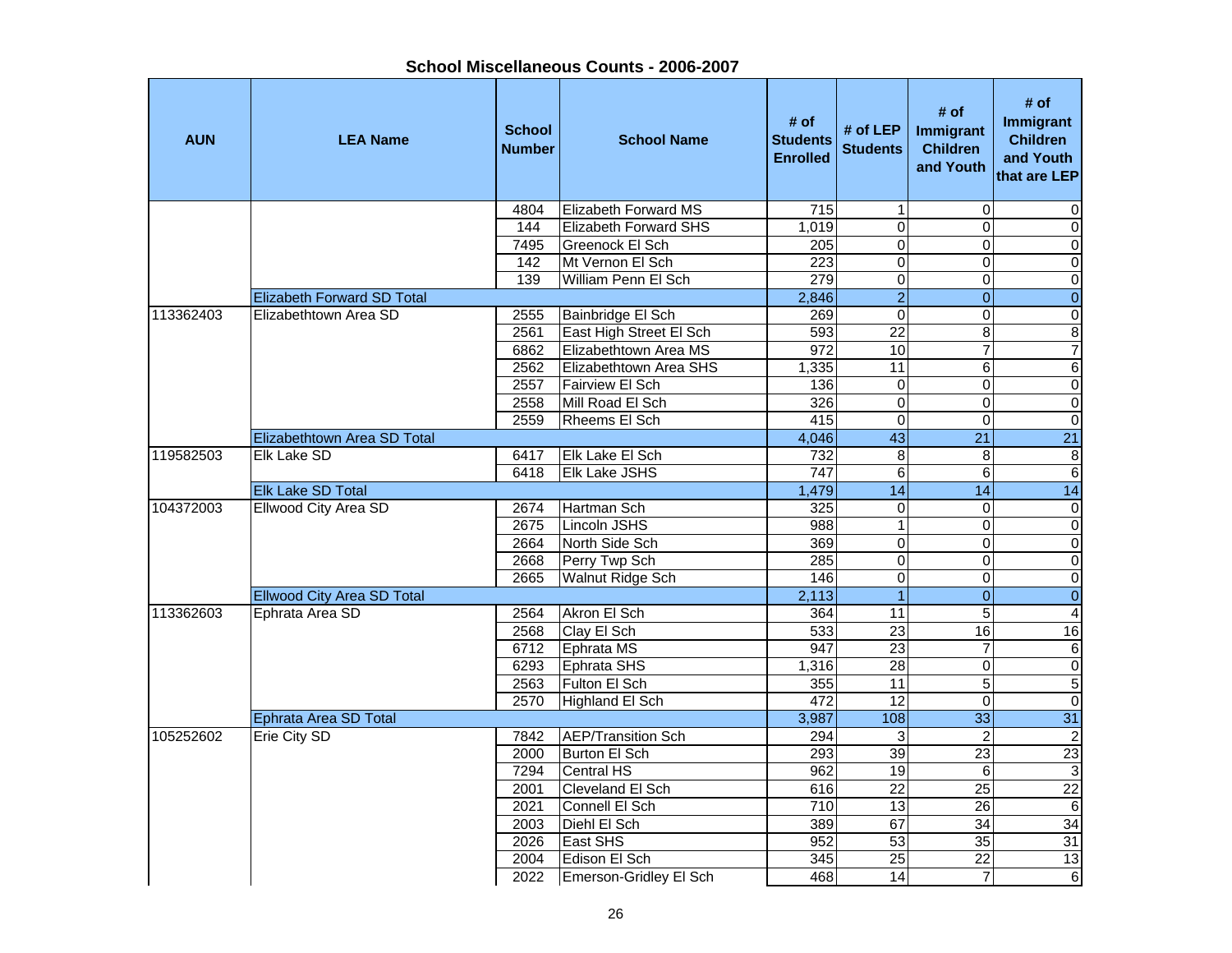|            |                                     |                                | SHOOL MISCENGHEOUS OOUNLS - ZOOO-ZOOT |                                            |                             |                                                   |                                                                   |
|------------|-------------------------------------|--------------------------------|---------------------------------------|--------------------------------------------|-----------------------------|---------------------------------------------------|-------------------------------------------------------------------|
| <b>AUN</b> | <b>LEA Name</b>                     | <b>School</b><br><b>Number</b> | <b>School Name</b>                    | # of<br><b>Students</b><br><b>Enrolled</b> | # of LEP<br><b>Students</b> | # of<br>Immigrant<br><b>Children</b><br>and Youth | # of<br>Immigrant<br><b>Children</b><br>and Youth<br>that are LEP |
|            |                                     | 2007                           | Glenwood El Sch                       | 416                                        | 13                          | 6                                                 | 3                                                                 |
|            |                                     | 2009                           | Harding El Sch                        | 616                                        | $\overline{10}$             | 3                                                 | 3                                                                 |
|            |                                     | 2010                           | Irving El Sch                         | 388                                        | $\overline{28}$             | 4                                                 | $\overline{4}$                                                    |
|            |                                     | 2011                           | Jefferson El Sch                      | 558                                        | 11                          | $\overline{2}$                                    | $\frac{2}{8}$                                                     |
|            |                                     | 2013                           | Lincoln El Sch                        | 489                                        | 27                          | $\overline{11}$                                   |                                                                   |
|            |                                     | 2016                           | McKinley El Sch                       | 451                                        | 39                          | $\overline{17}$                                   | 17                                                                |
|            |                                     | 7515                           | Northwest PA Collegiate Acaden        | 902                                        | 0                           | $\mathbf 0$                                       | $\overline{0}$                                                    |
|            |                                     | 7912                           | P E A C E Sch of Excellence           | 58                                         | $9\,$                       | 1                                                 | $\overline{1}$                                                    |
|            |                                     | 2018                           | Perry El Sch                          | 467                                        | 14                          | $\mathbf{1}$                                      | $\overline{1}$                                                    |
|            |                                     | 7035                           | Pfeiffer-Burleigh El Sch              | 655                                        | 50                          | $\overline{36}$                                   | 35                                                                |
|            |                                     | 2024                           | Roosevelt MS                          | 479                                        | 22                          | 8                                                 | 8                                                                 |
|            |                                     | 2027                           | <b>Strong Vincent HS</b>              | 912                                        | $\overline{19}$             | $\overline{13}$                                   | 12                                                                |
|            |                                     | 6959                           | Wayne MS                              | 556                                        | 49                          | 16                                                | 14                                                                |
|            |                                     | 2025                           | <b>Wilson MS</b>                      | 532                                        | 26                          | $\overline{15}$                                   | 14                                                                |
|            | <b>Erie City SD Total</b>           |                                |                                       | 12,508                                     | 572                         | 313                                               | 262                                                               |
| 124150001  | <b>Erin Dudley Forbes CS</b>        | 7680                           | Erin Dudley Forbes CS                 | 78                                         | 21                          | 0                                                 | $\mathbf 0$                                                       |
|            | <b>Erin Dudley Forbes CS Total</b>  |                                |                                       | 78                                         | $\overline{21}$             | $\boldsymbol{0}$                                  | $\overline{0}$                                                    |
| 126513100  | Eugenio Maria De Hostos CS          | 7564                           | Eugenio Maria DE Hostos CS            | $\overline{207}$                           | $\overline{77}$             | 8                                                 | $\overline{8}$                                                    |
|            | Eugenio Maria De Hostos CS Total    |                                |                                       | 207                                        | $\overline{77}$             | $\bf8$                                            | $\overline{8}$                                                    |
| 108053003  | Everett Area SD                     | 735                            | Breezewood El Sch                     | 126                                        | $\mathbf{1}$                | 0                                                 | $\overline{0}$                                                    |
|            |                                     | 737                            | Chaneysville-Cove El Sch              | 48                                         | 0                           | 0                                                 | $\overline{0}$                                                    |
|            |                                     | 7006                           | Everett Area El Sch                   | 497                                        | $\overline{0}$              | 0                                                 | $\overline{0}$                                                    |
|            |                                     | 7897                           | Everett Area HS                       | 550                                        | 0                           | 0                                                 | $\overline{0}$                                                    |
|            |                                     | 7898                           | Everett Area MS                       | 231                                        | 0                           | 0                                                 | $\overline{0}$                                                    |
|            |                                     | 734                            | Mann-Monroe El Sch                    | 105                                        | $\pmb{0}$                   | 0                                                 | $\overline{0}$                                                    |
|            | <b>Everett Area SD Total</b>        |                                |                                       | 1,557                                      | $\overline{1}$              | $\boldsymbol{0}$                                  | $\overline{0}$                                                    |
| 120450003  | <b>Evergreen Community CS</b>       | 7866                           | Evergreen Community CS                | $\overline{55}$                            | $\overline{\mathbf{c}}$     | $\overline{\mathbf{c}}$                           |                                                                   |
|            | <b>Evergreen Community CS Total</b> |                                |                                       | $\overline{55}$                            | $\overline{2}$              | $\overline{2}$                                    | $\frac{2}{2}$                                                     |
| 114062003  | <b>Exeter Township SD</b>           | 787                            | <b>Exeter Twp JHS</b>                 | $\overline{745}$                           | 4                           | $\mathbf{1}$                                      | $\overline{1}$                                                    |
|            |                                     | 788                            | <b>Exeter Twp SHS</b>                 | 1,398                                      | $\overline{\mathbf{c}}$     | $\overline{2}$                                    | $\frac{2}{0}$                                                     |
|            |                                     | 783                            | Jacksonwald El Sch                    | 715                                        | 8                           | 0                                                 |                                                                   |
|            |                                     | 786                            | Lorane El Sch                         | $\overline{517}$                           | 6                           | 0                                                 | $\overline{0}$                                                    |
|            |                                     | 6731                           | Martin Luther Lausch El Ctr           | 367                                        | <sub>0</sub>                | $\mathbf{0}$                                      | $\overline{0}$                                                    |
|            |                                     | 7755                           | <b>Reiffton Sch</b>                   | 659                                        | $\overline{\mathbf{4}}$     | $\pmb{0}$                                         | $\overline{0}$                                                    |
|            | <b>Exeter Township SD Total</b>     |                                |                                       | 4,401                                      | 24                          | $\ensuremath{\mathsf{3}}$                         | $\mathbf{3}$                                                      |
| 112013054  | Fairfield Area SD                   | 6270                           | Fairfield Area El Sch                 | 455                                        | $\mathbf{1}$                | 0                                                 | $\overline{0}$                                                    |
|            |                                     | 6269                           | Fairfield Area HS                     | 441                                        | 0                           | 0                                                 | $\overline{0}$                                                    |
|            |                                     | 7322                           | Fairfield Area MS                     | 414                                        | $\pmb{0}$                   | 0                                                 | $\overline{0}$                                                    |
|            | <b>Fairfield Area SD Total</b>      |                                |                                       | 1,310                                      | $\mathbf{1}$                | 0                                                 | $\overline{0}$                                                    |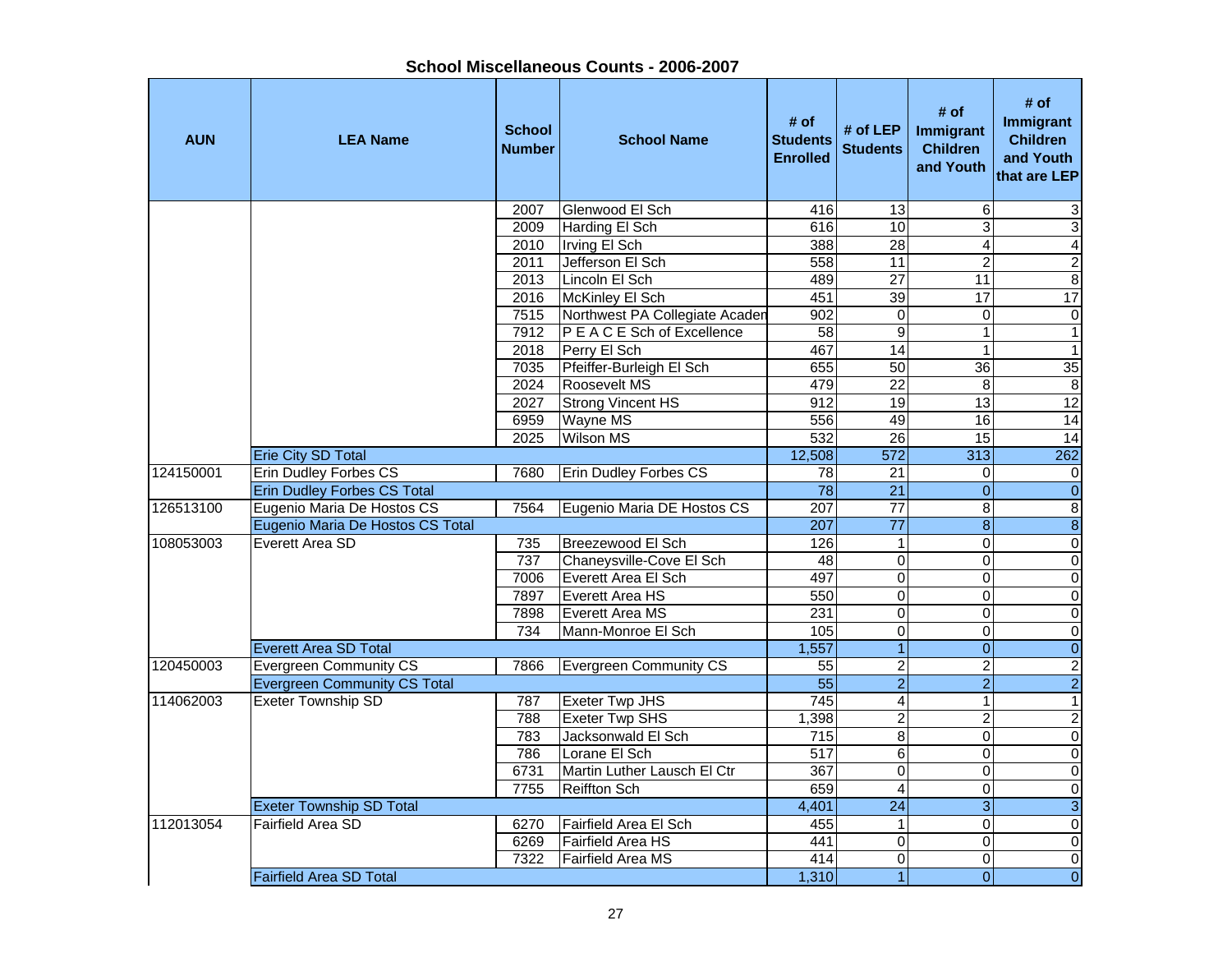| <b>AUN</b> | <b>LEA Name</b>                                        | <b>School</b><br><b>Number</b> | <b>School Name</b>              | # of<br><b>Students</b><br><b>Enrolled</b> | # of LEP $ $<br><b>Students</b> | # of<br>Immigrant<br><b>Children</b><br>and Youth | # of<br>Immigrant<br><b>Children</b><br>and Youth<br>that are LEP |
|------------|--------------------------------------------------------|--------------------------------|---------------------------------|--------------------------------------------|---------------------------------|---------------------------------------------------|-------------------------------------------------------------------|
| 105253303  | <b>Fairview SD</b>                                     | 7466                           | <b>Fairview El Sch</b>          | 538                                        | 4                               | $\Omega$                                          | 0                                                                 |
|            |                                                        | 6737                           | <b>Fairview HS</b>              | 578                                        | $\overline{3}$                  | $\Omega$                                          | $\mathbf 0$                                                       |
|            |                                                        | 2032                           | <b>Fairview MS</b>              | 560                                        | $\overline{2}$                  | 0                                                 | $\overline{0}$                                                    |
|            | <b>Fairview SD Total</b>                               |                                |                                 | 1,676                                      | $\overline{9}$                  | $\overline{0}$                                    | $\overline{0}$                                                    |
| 126513070  | Family CS                                              | 7557                           | <b>Family CS</b>                | 67                                         | $\pmb{0}$                       | $\mathbf 0$                                       | $\overline{0}$                                                    |
|            | <b>Family CS Total</b>                                 |                                |                                 | 67                                         | $\overline{0}$                  | $\overline{0}$                                    | $\overline{0}$                                                    |
| 112282004  | Fannett-Metal SD                                       | 6826                           | Fannett-Metal El Sch            | $\overline{248}$                           | $\mathbf 0$                     | $\Omega$                                          | $\overline{\mathsf{o}}$                                           |
|            |                                                        | 7508                           | <b>Fannett-Metal MS</b>         | 153                                        | $\mathbf 0$                     | $\Omega$                                          | $\overline{\mathsf{o}}$                                           |
|            |                                                        | 2201                           | Fannett-Metal SHS               | 189                                        | $\overline{0}$                  | $\Omega$                                          | $\pmb{0}$                                                         |
|            | Fannett-Metal SD Total                                 |                                |                                 | 590                                        | $\overline{0}$                  | $\Omega$                                          | $\boldsymbol{0}$                                                  |
| 104432503  | Farrell Area SD                                        | 7119                           | <b>Farrell Area ES/LMS</b>      | 597                                        | $\overline{\mathsf{o}}$         | $\Omega$                                          | $\overline{\mathsf{o}}$                                           |
|            |                                                        | 5248                           | <b>Farrell Area HS/UMS</b>      | 481                                        | 0                               | 0                                                 | $\pmb{0}$                                                         |
|            | <b>Farrell Area SD Total</b>                           |                                |                                 | 1,078                                      | $\overline{0}$                  | $\Omega$                                          | $\overline{0}$                                                    |
| 119350001  | Fell CS                                                | 7746                           | <b>Fell CS</b>                  | $\overline{275}$                           | $\overline{0}$                  | $\overline{0}$                                    | $\overline{0}$                                                    |
|            | <b>Fell CS Total</b>                                   |                                |                                 | 275                                        | $\overline{0}$                  | $\overline{0}$                                    | $\overline{0}$                                                    |
| 108112003  | Ferndale Area SD                                       | 1225                           | Ferndale Area JSHS              | 370<br>477                                 | $\pmb{0}$<br>$\overline{0}$     | $\mathbf 0$<br>$\mathbf 0$                        | $\overline{0}$                                                    |
|            |                                                        | 1223                           | Ferndale El Sch                 | 847                                        | $\overline{0}$                  |                                                   | $\overline{0}$                                                    |
| 100510000  | Ferndale Area SD Total                                 | 7744                           |                                 | 696                                        | $\pmb{0}$                       | $\overline{0}$<br>$\mathbf 0$                     | $\overline{0}$<br>$\overline{\mathsf{o}}$                         |
|            | First Phila CS For Literacy                            |                                | First Phila CS For Literacy     |                                            | $\overline{0}$                  | $\Omega$                                          |                                                                   |
| 114062503  | First Phila CS For Literacy Total<br>Fleetwood Area SD |                                | Andrew Maier El Sch             | 696                                        | $\overline{22}$                 | $\overline{4}$                                    | $\overline{0}$                                                    |
|            |                                                        | 791<br>789                     | Fleetwood El Sch                | 533<br>220                                 | $\overline{c}$                  | $\mathbf 0$                                       | $\overline{4}$<br>$\pmb{0}$                                       |
|            |                                                        | 6311                           | Fleetwood MS                    | 833                                        | $\overline{8}$                  | $\overline{2}$                                    |                                                                   |
|            |                                                        | 5023                           | Fleetwood SHS                   | 887                                        | $\overline{5}$                  | 3                                                 | $\overline{\mathbf{c}}$<br>$\overline{3}$                         |
|            |                                                        | 860                            | Richmond El Sch                 | 225                                        | $\overline{12}$                 | $\overline{2}$                                    | $\mathbf{1}$                                                      |
|            | <b>Fleetwood Area SD Total</b>                         |                                |                                 | 2,698                                      | 49                              | 11                                                | 10                                                                |
| 126510021  | Folk Arts-Cultural Treasures CS                        | 7857                           | Folk Arts-Cultural Treasures CS | 335                                        | 105                             | $\overline{55}$                                   | 42                                                                |
|            | <b>Folk Arts-Cultural Treasures CS Total</b>           |                                |                                 | 335                                        | 105                             | $\overline{55}$                                   | 42                                                                |
| 111292304  | Forbes Road SD                                         | 6840                           | Forbes Road El Sch              | $\overline{241}$                           | $\mathbf 0$                     | $\mathbf 0$                                       | $\pmb{0}$                                                         |
|            |                                                        | 2246                           | Forbes Road JSHS                | 229                                        | $\overline{0}$                  | $\mathbf 0$                                       | $\overline{0}$                                                    |
|            | <b>Forbes Road SD Total</b>                            |                                |                                 | 470                                        | $\overline{0}$                  | $\overline{0}$                                    | $\overline{0}$                                                    |
| 106272003  | Forest Area SD                                         | 6160                           | East Forest El Sch              | 128                                        | $\overline{\mathsf{o}}$         | $\mathbf 0$                                       | $\overline{\mathsf{o}}$                                           |
|            |                                                        | 6159                           | <b>East Forest JSHS</b>         | $\frac{1}{25}$                             | $\overline{\mathsf{o}}$         | $\mathbf 0$                                       | $\pmb{0}$                                                         |
|            |                                                        | 6701                           | West Forest El Sch              | 168                                        | $\overline{0}$                  | $\Omega$                                          | $\pmb{0}$                                                         |
|            |                                                        | 6161                           | <b>West Forest JSHS</b>         | 223                                        | $\mathbf 0$                     | $\Omega$                                          | $\pmb{0}$                                                         |
|            | <b>Forest Area SD Total</b>                            |                                |                                 | 644                                        | $\overline{0}$                  | $\Omega$                                          | $\boldsymbol{0}$                                                  |
| 119583003  | <b>Forest City Regional SD</b>                         | 6420                           | Forest City Regional El Sch     | 496                                        | $\overline{1}$                  | $\Omega$                                          | $\pmb{0}$                                                         |
|            |                                                        | 6419                           | <b>Forest City Regional HS</b>  | 435                                        | 0                               | $\Omega$                                          | $\mathbf 0$                                                       |
|            | <b>Forest City Regional SD Total</b>                   | 931                            | $\overline{1}$                  | $\overline{0}$                             | $\overline{0}$                  |                                                   |                                                                   |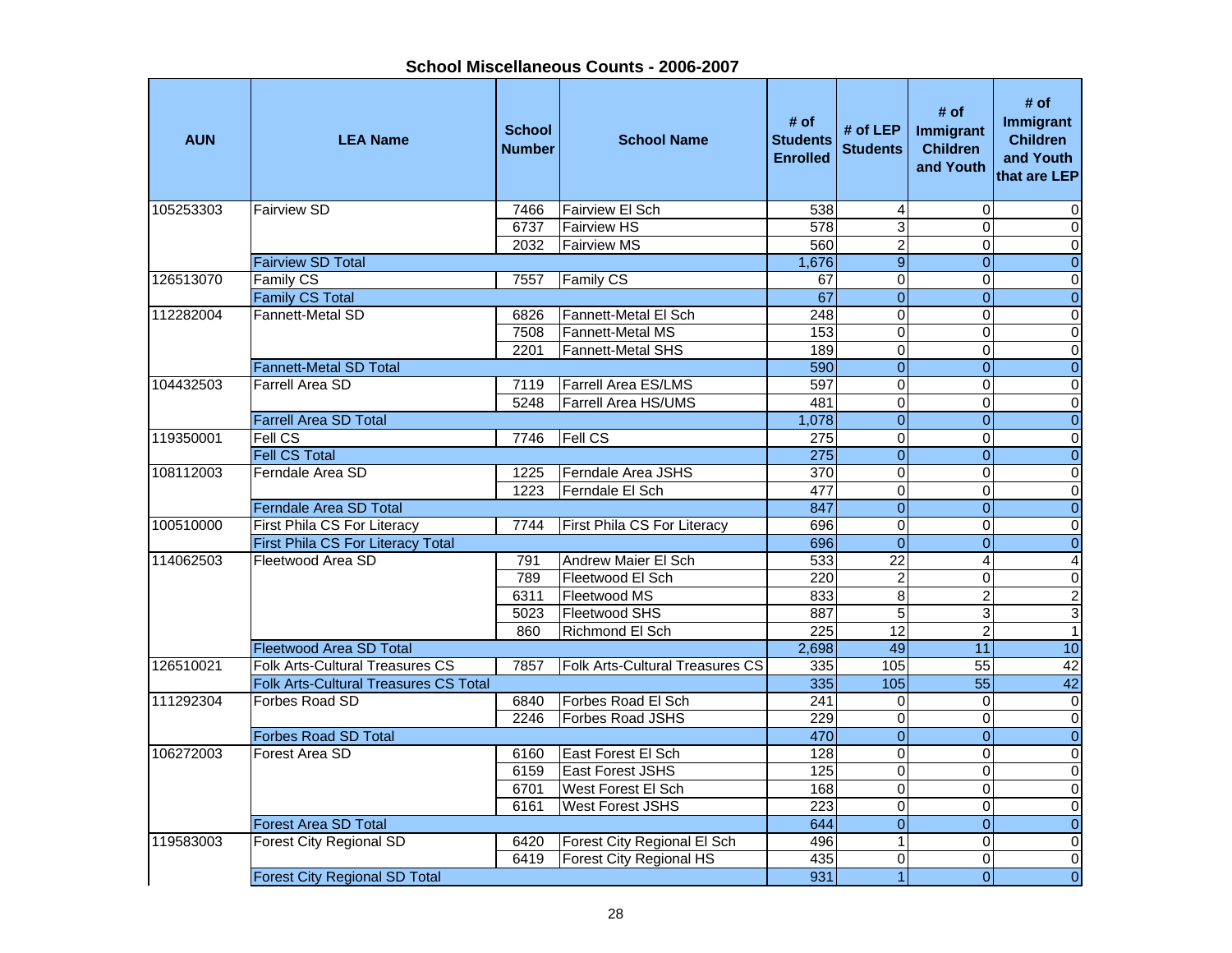**School Miscellaneous Counts - 2006-2007**

| <b>AUN</b> | <b>LEA Name</b>                   | <b>School</b><br><b>Number</b> | <b>School Name</b>           | # of<br><b>Students</b><br><b>Enrolled</b> | # of $LEP$<br><b>Students</b> | # of<br>Immigrant<br><b>Children</b><br>and Youth | # of<br>Immigrant<br><b>Children</b><br>and Youth<br>that are LEP |
|------------|-----------------------------------|--------------------------------|------------------------------|--------------------------------------------|-------------------------------|---------------------------------------------------|-------------------------------------------------------------------|
| 108112203  | <b>Forest Hills SD</b>            | 6899                           | Forest Hills El Sch          | 1,065                                      | 0                             | $\mathbf 0$                                       | 0                                                                 |
|            |                                   | 1191                           | <b>Forest Hills HS</b>       | 641                                        | $\overline{0}$                | $\Omega$                                          | $\mathbf 0$                                                       |
|            |                                   | 1287                           | <b>Forest Hills MS</b>       | 552                                        | $\overline{0}$                | $\mathbf 0$                                       | $\overline{0}$                                                    |
|            | <b>Forest Hills SD Total</b>      |                                |                              | 2,258                                      | $\overline{0}$                | $\overline{0}$                                    | $\overline{0}$                                                    |
| 101632403  | Fort Cherry SD                    | 7187                           | Fort Cherry El Ctr           | 580                                        | 0                             | $\mathbf 0$                                       | $\overline{0}$                                                    |
|            |                                   | 4242                           | Fort Cherry JSHS             | 627                                        | $\overline{0}$                | $\Omega$                                          | $\overline{\mathsf{o}}$                                           |
|            | Fort Cherry SD Total              |                                |                              | 1,207                                      | $\overline{0}$                | $\Omega$                                          | $\overline{0}$                                                    |
| 105253553  | Fort LeBoeuf SD                   | 5328                           | Fort LeBoeuf MS              | 581                                        | $\overline{0}$                | $\Omega$                                          | $\boldsymbol{0}$                                                  |
|            |                                   | 2037                           | Fort LeBoeuf SHS             | $\overline{731}$                           | $\overline{2}$                | 0                                                 | $\pmb{0}$                                                         |
|            |                                   | 5226                           | Mill Village El Sch          | 143                                        | $\mathbf{1}$                  | $\Omega$                                          | $\mathbf 0$                                                       |
|            |                                   | 2036                           | Robison El Sch               | 367                                        | $\overline{0}$                | $\Omega$                                          | $\overline{\mathsf{o}}$                                           |
|            |                                   | 2035                           | Waterford El Sch             | 457                                        | $\overline{0}$                | 0                                                 | $\pmb{0}$                                                         |
|            | <b>Fort LeBoeuf SD Total</b>      |                                |                              | 2,279                                      | $\overline{3}$                | $\overline{0}$                                    | $\overline{0}$                                                    |
| 103023912  | Fox Chapel Area SD                | 147                            | Dorseyville MS               | 1,056                                      | $\overline{4}$                | $\overline{6}$                                    | $\overline{2}$                                                    |
|            |                                   | 149                            | <b>Fairview El Sch</b>       | 341                                        | $\overline{2}$                | $\overline{2}$                                    | $\overline{1}$                                                    |
|            |                                   | 156                            | Fox Chapel Area SHS          | 1,620                                      | $\overline{6}$                | 3                                                 | $\overline{2}$                                                    |
|            |                                   | 6780                           | Hartwood El Sch              | 381                                        | $\overline{5}$                | $\overline{4}$                                    | $\overline{1}$                                                    |
|            |                                   | 153                            | Kerr El Sch                  | 501                                        | $\overline{3}$                | $\mathbf 1$                                       | $\overline{\mathsf{o}}$                                           |
|            |                                   | 461                            | Ohara El Sch                 | 692                                        | 19                            | 5                                                 | $\overline{4}$                                                    |
|            | Fox Chapel Area SD Total          |                                |                              | 4,591                                      | 39                            | 21                                                | 10                                                                |
| 106612203  | Franklin Area SD                  | 4667                           | Central El Sch               | 267                                        | $\mathbf{1}$                  | $\Omega$                                          | $\pmb{0}$                                                         |
|            |                                   | 4106                           | Franklin Area HS             | 802                                        | $\mathbf{1}$                  | $\Omega$                                          | $\pmb{0}$                                                         |
|            |                                   | 6984                           | Franklin Area MS             | 369                                        | $\overline{0}$                | 0                                                 | $\pmb{0}$                                                         |
|            |                                   | 4103                           | Polk El Sch                  | 145                                        | $\overline{0}$                | $\Omega$                                          | $\overline{\mathsf{o}}$                                           |
|            |                                   | 4101                           | Sandycreek El Sch            | 244                                        | $\overline{2}$                | $\mathbf 0$                                       | $\pmb{0}$                                                         |
|            |                                   | 4104                           | Seventh Street El Sch        | 127                                        | $\overline{2}$                | $\mathbf{0}$                                      | $\overline{\mathsf{o}}$                                           |
|            |                                   | 4102                           | Utica El Sch                 | 92                                         | $\overline{0}$                | $\mathbf 0$                                       | $\overline{\mathsf{o}}$                                           |
|            |                                   | 6166                           | Victory El Sch               | 235                                        | $\overline{2}$                | $\Omega$                                          | $\overline{\mathsf{o}}$                                           |
|            | Franklin Area SD Total            |                                |                              | 2,281                                      | $\overline{8}$                | $\overline{0}$                                    | $\overline{0}$                                                    |
| 107652603  | <b>Franklin Regional SD</b>       | 7602                           | Franklin Regional MS         | 931                                        | $\overline{2}$                | $\mathbf{1}$                                      | $\mathbf{1}$                                                      |
|            |                                   | 4360                           | <b>Franklin Regional SHS</b> | 1,261                                      | $\overline{4}$                | 3                                                 | ω                                                                 |
|            |                                   | 7163                           | Heritage El Sch              | 622                                        | $\overline{6}$                | 4                                                 | $\overline{3}$                                                    |
|            |                                   | 4354                           | Newlonsburg El Sch           | 245                                        | $\overline{2}$                | $\mathbf{1}$                                      | $\mathbf{1}$                                                      |
|            |                                   | 4357                           | Sloan El Sch                 | 692                                        | $\overline{3}$                | 0                                                 | $\pmb{0}$                                                         |
|            | <b>Franklin Regional SD Total</b> |                                |                              | 3,751                                      | $\overline{17}$               | $\boldsymbol{9}$                                  | $\infty$                                                          |
| 126513450  | Franklin Towne CHS                | 7666                           | Franklin Towne CHS           | 992                                        | $\overline{4}$                | $\mathbf 0$                                       | $\pmb{0}$                                                         |
|            | <b>Franklin Towne CHS Total</b>   |                                |                              | 992                                        | $\overline{4}$                | $\overline{0}$                                    | $\pmb{0}$                                                         |
| 101262903  | <b>Frazier SD</b>                 | 6687                           | Central El Sch               | 211                                        | $\overline{\mathbf{c}}$       | $\overline{c}$                                    | $\sqrt{2}$                                                        |
|            |                                   | 2126                           | <b>Frazier HS</b>            | 364                                        | $\overline{0}$                | 0                                                 | O                                                                 |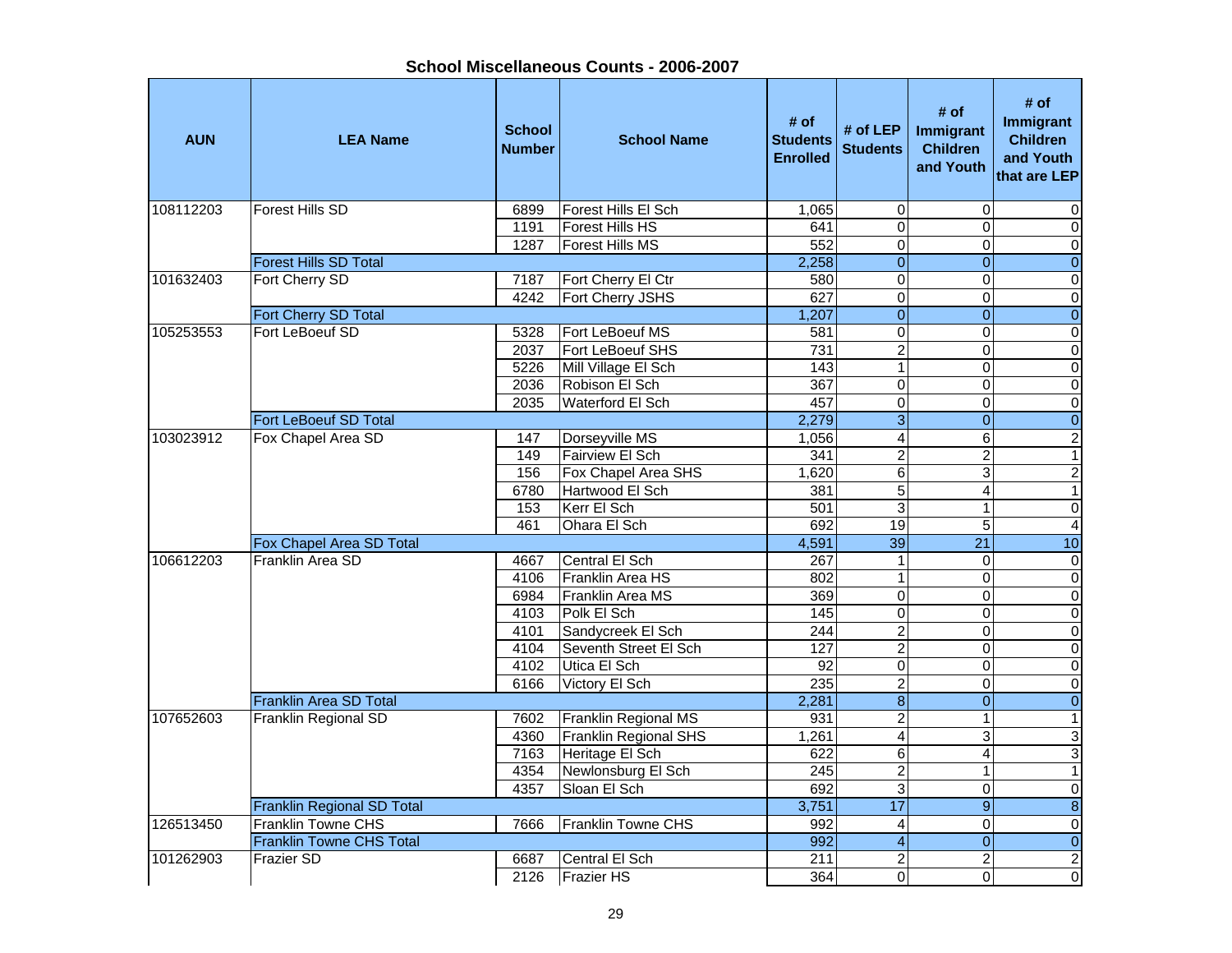| <b>AUN</b> | <b>LEA Name</b>                | <b>School</b><br><b>Number</b> | <b>School Name</b>            | # of<br><b>Students</b><br><b>Enrolled</b> | # of LEP<br><b>Students</b> | # of<br>Immigrant<br><b>Children</b><br>and Youth | # of<br><b>Immigrant</b><br><b>Children</b><br>and Youth<br>that are LEP |
|------------|--------------------------------|--------------------------------|-------------------------------|--------------------------------------------|-----------------------------|---------------------------------------------------|--------------------------------------------------------------------------|
|            |                                | 7176                           | <b>Frazier MS</b>             | 264                                        | $\pmb{0}$                   | $\Omega$                                          | 0                                                                        |
|            |                                | 6686                           | Perry El Sch                  | 292                                        | $\overline{1}$              | $\mathbf{1}$                                      | $\mathbf{1}$                                                             |
|            | <b>Frazier SD Total</b>        |                                |                               | 1,131                                      | $\overline{3}$              | 3                                                 | ω                                                                        |
| 127042853  | Freedom Area SD                | 7052                           | Big Knob El Sch               | 363                                        | $\overline{0}$              | $\Omega$                                          | $\pmb{0}$                                                                |
|            |                                | 7050                           | Conway El Sch                 | 203                                        | $\mathbf 0$                 | $\Omega$                                          | $\overline{0}$                                                           |
|            |                                | 7865                           | Freedom Area Intrmd Sch       | 250                                        | $\overline{0}$              | $\Omega$                                          | $\overline{0}$                                                           |
|            |                                | 6564                           | Freedom Area MS               | 270                                        | $\overline{0}$              | $\mathbf 0$                                       | $\overline{0}$                                                           |
|            |                                | 6563                           | Freedom Area SHS              | $\overline{572}$                           | $\overline{0}$              | $\mathbf 0$                                       | $\overline{\mathsf{o}}$                                                  |
|            | Freedom Area SD Total          |                                |                               | 1,658                                      | $\overline{0}$              | $\overline{0}$                                    | $\overline{0}$                                                           |
| 128033053  | Freeport Area SD               | 591                            | Buffalo El Sch                | 626                                        | $\mathbf 0$                 | $\mathbf 0$                                       | $\mathbf 0$                                                              |
|            |                                | 593                            | Freeport Area JHS             | 343                                        | $\overline{\mathsf{o}}$     | $\mathbf 0$                                       | $\overline{\mathsf{o}}$                                                  |
|            |                                | 594                            | <b>Freeport Area SHS</b>      | 626                                        | $\overline{0}$              | $\mathbf 0$                                       | $\overline{\mathsf{o}}$                                                  |
|            |                                | 590                            | Freeport Kdg Ctr              | 147                                        | $\overline{0}$              | $\Omega$                                          | $\overline{\mathsf{o}}$                                                  |
|            |                                | 592                            | South Buffalo El Sch          | 270                                        | $\overline{0}$              | $\overline{0}$                                    | $\overline{0}$                                                           |
|            | <b>Freeport Area SD Total</b>  |                                |                               | 2,012                                      | $\overline{0}$              | $\overline{0}$                                    | $\overline{0}$                                                           |
| 126513270  | <b>Freire CS</b>               | 7586                           | <b>Freire CS</b>              | 451                                        | $\mathbf{1}$                | $\mathbf{1}$                                      | $\overline{1}$                                                           |
|            | <b>Freire CS Total</b>         |                                |                               | 451                                        | $\overline{1}$              | $\overline{1}$                                    | $\overline{1}$                                                           |
| 109532804  | Galeton Area SD                | 6223                           | Galeton Area Sch              | 388                                        | $\overline{0}$              | 0                                                 | $\overline{\mathsf{o}}$                                                  |
|            | <b>Galeton Area SD Total</b>   |                                |                               | 388                                        | $\overline{0}$              | $\overline{0}$                                    | $\overline{0}$                                                           |
| 125234103  | <b>Garnet Valley SD</b>        | 7714                           | Bethel Springs El Sch         | 614                                        | $\overline{12}$             | $\overline{7}$                                    | $\overline{4}$                                                           |
|            |                                | 6506                           | Concord El Sch                | 745                                        | 15                          | 10                                                | $\overline{2}$                                                           |
|            |                                | 7486                           | Garnet Valley El Sch          | 758                                        | $\overline{12}$             | $\overline{7}$                                    | $\overline{4}$                                                           |
|            |                                | 1869                           | <b>Garnet Valley HS</b>       | 1,368                                      | $\overline{7}$              | 8                                                 | $\overline{7}$                                                           |
|            |                                | 7313                           | <b>Garnet Valley MS</b>       | 1,115                                      | 5                           | 5                                                 | $\overline{3}$                                                           |
|            | <b>Garnet Valley SD Total</b>  |                                |                               | 4,600                                      | $\overline{51}$             | $\overline{37}$                                   | 20                                                                       |
| 103024102  | Gateway SD                     | 157                            | Evergreen El Sch              | 288                                        | $\overline{5}$              | $\sqrt{5}$                                        | $\mathbf{1}$                                                             |
|            |                                | 167                            | <b>Gateway MS</b>             | 724                                        | $\boldsymbol{9}$            | 10                                                | $\,8\,$                                                                  |
|            |                                | 170                            | <b>Gateway SHS</b>            | 1,584                                      | $\overline{18}$             | $\overline{18}$                                   | 15                                                                       |
|            |                                | 161                            | Moss Side El Sch              | $\frac{276}{ }$                            | $\overline{22}$             | $\overline{23}$                                   | 19                                                                       |
|            |                                | 169                            | Moss Side MS                  | 642                                        | 16                          | 15                                                | 14                                                                       |
|            |                                | 168                            | Pitcairn El Sch               | 186                                        | $\mathbf{1}$                | $\Omega$                                          | $\pmb{0}$                                                                |
|            |                                | 5191                           | Ramsey El Sch                 | 330                                        | $\overline{7}$              | 8                                                 | $\overline{7}$                                                           |
|            |                                | 165                            | <b>University Park El Sch</b> | 264                                        | $\overline{5}$              | $\overline{2}$                                    | $\overline{0}$                                                           |
|            | <b>Gateway SD Total</b>        |                                |                               | 4,294                                      | $\overline{83}$             | $\overline{81}$                                   | 64                                                                       |
| 105253903  | General McLane SD              | 2038                           | Edinboro El Sch               | 411                                        | $\mathbf 0$                 | $\mathbf 0$                                       | $\pmb{0}$                                                                |
|            |                                | 2040                           | <b>General McLane HS</b>      | 839                                        | $\overline{0}$              | $\mathbf 0$                                       | $\overline{\mathsf{o}}$                                                  |
|            |                                | 5225                           | James W Parker MS             | 716                                        | $\overline{0}$              | $\mathbf 0$                                       | $\overline{\mathsf{o}}$                                                  |
|            |                                | 2039                           | McKean El Sch                 | 371                                        | $\overline{\mathsf{o}}$     | 0                                                 | $\overline{\mathsf{o}}$                                                  |
|            | <b>General McLane SD Total</b> |                                |                               | 2,337                                      | $\overline{0}$              | $\overline{0}$                                    | $\overline{0}$                                                           |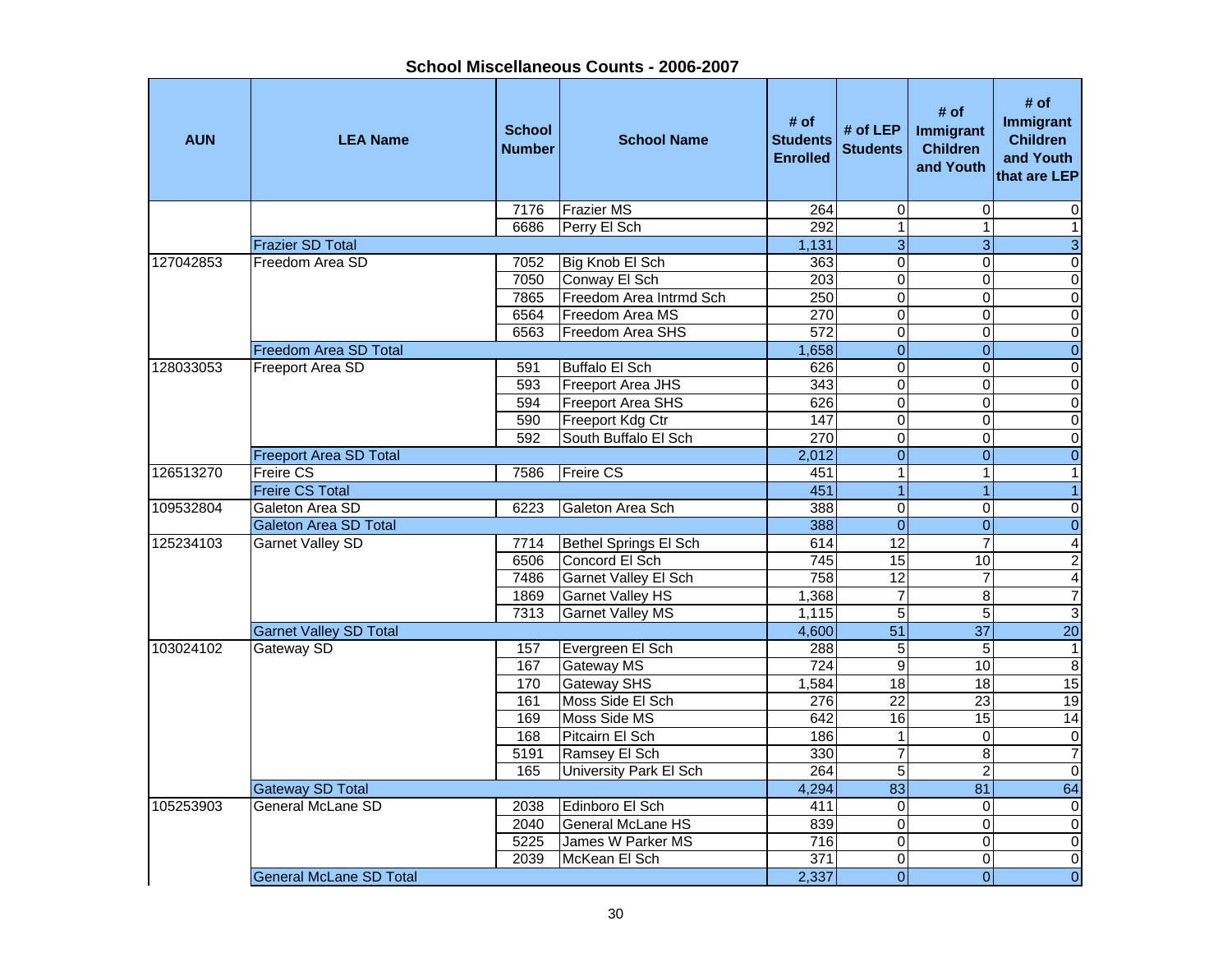**School Miscellaneous Counts - 2006-2007**

| <b>AUN</b> | <b>LEA Name</b>                                             | <b>School</b><br><b>Number</b> | <b>School Name</b>                          | # of<br><b>Students</b><br><b>Enrolled</b> | # of LEP<br><b>Students</b>        | # of<br>Immigrant<br><b>Children</b><br>and Youth | # of<br><b>Immigrant</b><br><b>Children</b><br>and Youth<br>that are LEP |
|------------|-------------------------------------------------------------|--------------------------------|---------------------------------------------|--------------------------------------------|------------------------------------|---------------------------------------------------|--------------------------------------------------------------------------|
| 126513260  | <b>Germantown Settlement CS</b>                             | 7585                           | <b>Germantown Settlement CS</b>             | 410                                        | 0                                  | $\mathbf 0$                                       | 0                                                                        |
|            | <b>Germantown Settlement CS Total</b>                       |                                |                                             | 410                                        | $\overline{0}$                     | $\mathbf{0}$                                      | $\overline{0}$                                                           |
| 112013753  | Gettysburg Area SD                                          | 9                              | Eisenhower El Sch                           | $\overline{242}$                           | $\overline{24}$                    | 9                                                 | $\overline{7}$                                                           |
|            |                                                             | $\overline{6}$                 | Franklin Twp El Sch                         | 269                                        | 17                                 | $\overline{2}$                                    | $\overline{2}$                                                           |
|            |                                                             | 6271                           | Gettysburg Area HS                          | 1,180                                      | $\overline{23}$                    | $\overline{30}$                                   | 16                                                                       |
|            |                                                             | 10                             | Gettysburg Area MS                          | 737                                        | $\overline{24}$                    | 17                                                | $\overline{9}$                                                           |
|            |                                                             | 5126                           | James Gettys El Sch                         | 392                                        | $\overline{33}$                    | $\overline{15}$                                   | $\overline{6}$                                                           |
|            |                                                             | 7592                           | Lincoln El Sch                              | 445                                        | $\overline{24}$                    | $\,6\,$                                           | $\overline{3}$                                                           |
|            | Gettysburg Area SD Total                                    |                                |                                             | 3,265                                      | 145                                | 79                                                | 43                                                                       |
| 105254053  | Girard SD                                                   | 2042                           | <b>Elk Valley El Sch</b>                    | 731                                        | 4                                  | $\mathbf{1}$                                      | $\mathbf{1}$                                                             |
|            |                                                             | 2043                           | <b>Girard HS</b>                            | 650                                        | $\mathbf{1}$                       | $\mathbf{1}$                                      | $\mathbf{1}$                                                             |
|            |                                                             | 6777                           | <b>Rice Avenue MS</b>                       | 659                                        | $\overline{0}$                     | $\mathbf 0$                                       | $\overline{\mathsf{o}}$                                                  |
|            | <b>Girard SD Total</b>                                      |                                |                                             | 2,040                                      | $\overline{5}$                     | $\overline{2}$                                    | $\overline{2}$                                                           |
| 110173003  | Glendale SD                                                 | 6952                           | Glendale El Sch                             | 432                                        | $\mathbf 0$                        | $\Omega$                                          | $\overline{\mathsf{o}}$                                                  |
|            |                                                             | 5219                           | <b>Glendale JSHS</b>                        | 431                                        | $\overline{0}$                     | $\mathbf 0$                                       | $\overline{\mathsf{o}}$                                                  |
|            | <b>Glendale SD Total</b>                                    |                                |                                             | 863                                        | $\overline{0}$                     | $\overline{0}$                                    | $\overline{0}$                                                           |
| 126513380  | Global Leadership Academy CS                                | 7639                           | <b>Global Leadership Academy CS</b>         | 418                                        | $\overline{0}$                     | 0                                                 | $\overline{0}$                                                           |
|            | <b>Global Leadership Academy CS Total</b>                   |                                |                                             | 418                                        | $\overline{0}$                     | $\Omega$                                          | $\overline{0}$                                                           |
| 114063003  | Governor Mifflin SD                                         | 793                            | Brecknock El Sch                            | 519                                        | $\overline{0}$                     | $\overline{0}$                                    | $\overline{\mathsf{o}}$                                                  |
|            |                                                             | 794                            | Cumru El Sch                                | 644                                        | 15                                 | 0                                                 | $\pmb{0}$                                                                |
|            |                                                             | 801                            | Governor Mifflin MS                         | 733                                        | 10                                 | 1                                                 | $\overline{1}$                                                           |
|            |                                                             | 802                            | Governor Mifflin SHS                        | 1,477                                      | 14                                 | 4                                                 | 4                                                                        |
|            |                                                             | 6794                           | Intermediate Sch                            | 906                                        | $\overline{2}$                     | $\Omega$                                          | $\overline{0}$                                                           |
| 124153510  | <b>Governor Mifflin SD Total</b>                            |                                |                                             | 4,279                                      | $\overline{41}$<br>$\overline{33}$ | $\overline{5}$                                    | $\overline{5}$                                                           |
|            | <b>Graystone Academy CS</b>                                 | 7728                           | <b>Graystone Academy CS</b>                 | 480                                        |                                    | 9                                                 | 9                                                                        |
|            | <b>Graystone Academy CS Total</b><br><b>Great Valley SD</b> |                                |                                             | 480                                        | $\overline{33}$                    | 9                                                 | $\overline{9}$                                                           |
| 124153503  |                                                             | 1368<br>7695                   | lCharlestown El Sch<br>General Wayne El Sch | 331<br>526                                 | 3<br>$\overline{7}$                | $\overline{0}$<br>5                               | $\overline{0}$<br>5                                                      |
|            |                                                             | 1424                           | <b>Great Valley HS</b>                      | 1,262                                      | 11                                 | 10                                                | $\overline{7}$                                                           |
|            |                                                             | 1422                           | <b>Great Valley MS</b>                      | 926                                        | 8                                  | 9                                                 | $6 \overline{}$                                                          |
|            |                                                             | 6479                           | Kathryn D. Markley El Sch                   | 526                                        | 17                                 | $\overline{17}$                                   | 11                                                                       |
|            |                                                             | 1461                           | Sugartown El Sch                            | 448                                        | $\overline{26}$                    | 6                                                 | $\,6$                                                                    |
|            | <b>Great Valley SD Total</b>                                |                                |                                             | 4,019                                      | $\overline{72}$                    | 47                                                | 35                                                                       |
| 108112502  | Greater Johnstown SD                                        | 5315                           | East Side El Sch                            | 728                                        | $\ensuremath{\mathsf{3}}$          | $\mathbf{1}$                                      | $\mathbf{1}$                                                             |
|            |                                                             | 1252                           | <b>Greater Johnstown MS</b>                 | 705                                        | 3                                  | $\pmb{0}$                                         | $\pmb{0}$                                                                |
|            |                                                             | 1251                           | <b>Greater Johnstown SHS</b>                | 1,051                                      | $\overline{\mathbf{4}}$            | $\Omega$                                          | $\pmb{0}$                                                                |
|            |                                                             | 1250                           | West Side El Sch                            | 755                                        | $\overline{6}$                     | 3                                                 | $\overline{3}$                                                           |
|            | <b>Greater Johnstown SD Total</b>                           |                                |                                             | 3,239                                      | 16                                 | $\overline{\mathbf{4}}$                           | $\overline{4}$                                                           |
| 107653102  | Greater Latrobe SD                                          | 4379                           | <b>Baggaley El Sch</b>                      | 654                                        | $\overline{2}$                     | $\Omega$                                          | $\pmb{0}$                                                                |
|            |                                                             |                                |                                             |                                            |                                    |                                                   |                                                                          |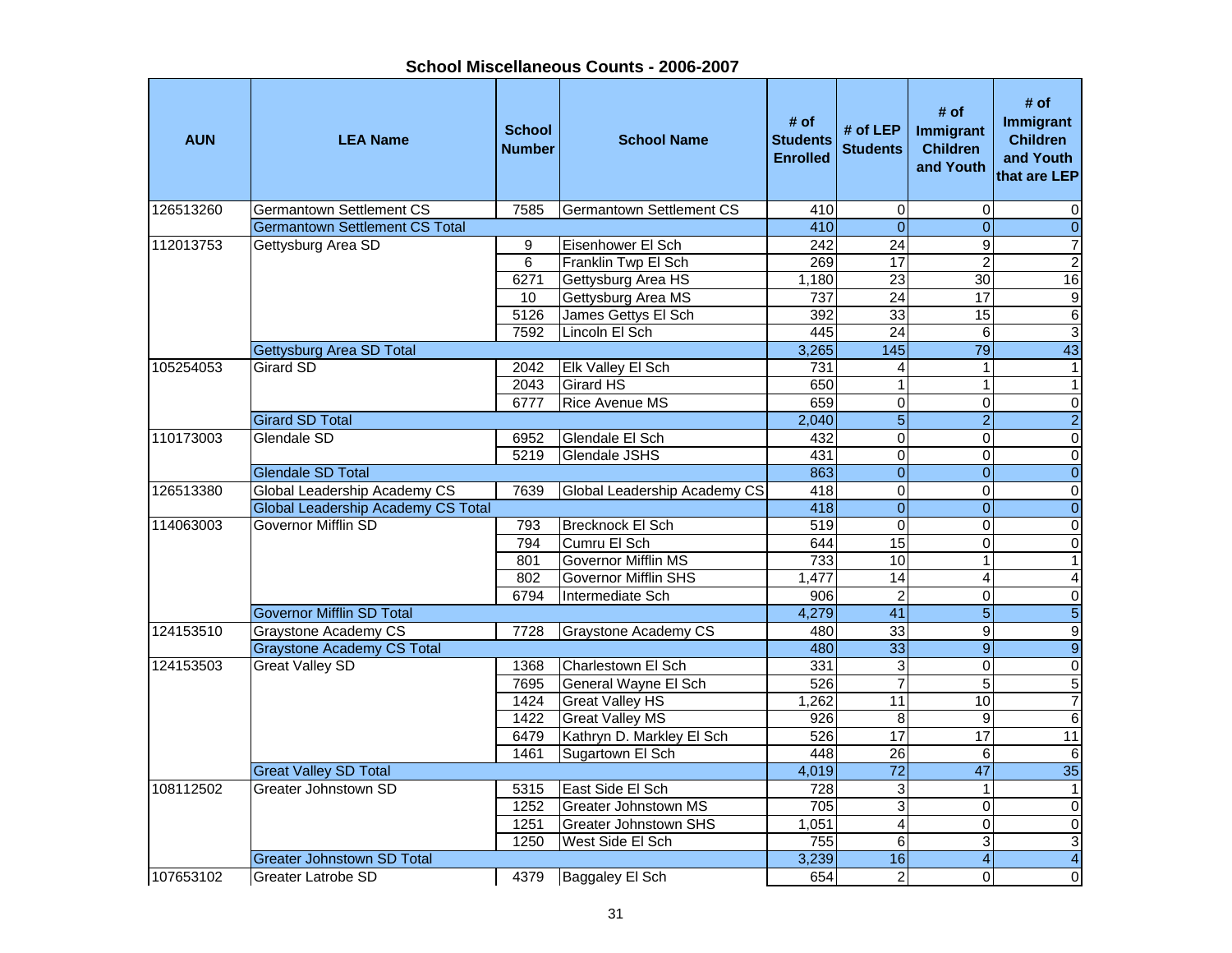| <b>AUN</b> | <b>LEA Name</b>                        | <b>School</b><br><b>Number</b> | <b>School Name</b>                | # of<br><b>Students</b><br><b>Enrolled</b> | # of $LEP$<br><b>Students</b> | # of<br>Immigrant<br><b>Children</b><br>and Youth | # of<br><b>Immigrant</b><br><b>Children</b><br>and Youth<br>that are LEP |
|------------|----------------------------------------|--------------------------------|-----------------------------------|--------------------------------------------|-------------------------------|---------------------------------------------------|--------------------------------------------------------------------------|
|            |                                        | 6957                           | <b>Greater Latrobe JHS</b>        | 1,130                                      | $\boldsymbol{2}$              | $\mathbf 0$                                       | 0                                                                        |
|            |                                        | 4845                           | <b>Greater Latrobe SHS</b>        | 1,061                                      | $\mathbf{1}$                  | $\Omega$                                          | $\Omega$                                                                 |
|            |                                        | 4386                           | Latrobe El Sch                    | 765                                        | 1                             | $\Omega$                                          | 0                                                                        |
|            |                                        | 4380                           | Mountain View El Sch              | 619                                        | $\overline{4}$                | $\Omega$                                          | 0                                                                        |
|            | <b>Greater Latrobe SD Total</b>        |                                |                                   | 4,229                                      | 10                            | $\overline{0}$                                    | $\overline{0}$                                                           |
| 118402603  | Greater Nanticoke Area SD              | 7768                           | <b>GNA El Ctr</b>                 | 451                                        | $\overline{7}$                | $\Omega$                                          | $\overline{0}$                                                           |
|            |                                        | 7610                           | Greater Nanticoke Area Ed Ctr     | 352                                        | $\overline{3}$                | 0                                                 | $\overline{0}$                                                           |
|            |                                        | 5242                           | <b>Greater Nanticoke Area SHS</b> | 952                                        | $\overline{5}$                | $\overline{0}$                                    | $\overline{0}$                                                           |
|            |                                        | 2933                           | J F Kennedy El Sch                | 153                                        | $\overline{5}$                | $\mathbf 0$                                       | $\overline{0}$                                                           |
|            |                                        | 2939                           | K M Smith El Sch                  | 307                                        | $\overline{\mathbf{4}}$       | $\overline{0}$                                    | $\mathbf 0$                                                              |
|            | <b>Greater Nanticoke Area SD Total</b> |                                |                                   | 2,215                                      | $\overline{24}$               | $\Omega$                                          | $\mathbf 0$                                                              |
| 126510005  | Green Woods CS                         | 7748                           | <b>Green Woods CS</b>             | 196                                        | 0                             | $\Omega$                                          | $\pmb{0}$                                                                |
|            | <b>Green Woods CS Total</b>            |                                |                                   | 196                                        | $\overline{0}$                | $\overline{0}$                                    | $\overline{0}$                                                           |
| 112283003  | Greencastle-Antrim SD                  | 2202                           | Greencastle-Antrim El Sch         | 633                                        | $\overline{4}$                | 1                                                 | $\overline{0}$                                                           |
|            |                                        | 5117                           | <b>Greencastle-Antrim MS</b>      | 680                                        | $\overline{0}$                | 1                                                 | $\overline{0}$                                                           |
|            |                                        | 7427                           | Greencastle-Antrim Pri Sch        | 639                                        | $\overline{2}$                | $\mathbf 0$                                       | $\pmb{0}$                                                                |
|            |                                        | 2206                           | Greencastle-Antrim SHS            | 935                                        | $\overline{1}$                | 10                                                | $\overline{1}$                                                           |
|            | Greencastle-Antrim SD Total            |                                |                                   | 2,887                                      | $\overline{7}$                | $\overline{12}$                                   | $\mathbf{1}$                                                             |
| 107653203  | <b>Greensburg Salem SD</b>             | 7329                           | Amos K Hutchinson El Sch          | 636                                        | 0                             | $\Omega$                                          | $\pmb{0}$                                                                |
|            |                                        | 4373                           | Greensburg-Salem HS               | 1,135                                      | $\overline{0}$                | $\Omega$                                          | $\mathbf 0$                                                              |
|            |                                        | 4372                           | Greensburg-Salem MS               | 717                                        | $\mathbf{1}$                  | $\Omega$                                          | $\pmb{0}$                                                                |
|            |                                        | 5166                           | Metzgar El Sch                    | 383                                        | $\overline{0}$                | $\Omega$                                          | $\overline{0}$                                                           |
|            |                                        | 5165                           | Nicely El Sch                     | $\overline{322}$                           | $\mathbf{1}$                  | $\overline{0}$                                    | 0                                                                        |
|            | <b>Greensburg Salem SD Total</b>       |                                |                                   | 3,193                                      | $\overline{2}$                | $\overline{0}$                                    | $\overline{0}$                                                           |
| 104432803  | Greenville Area SD                     | 3135                           | East El Sch                       | 356                                        | $\overline{2}$                | $\mathbf{1}$                                      | $\overline{1}$                                                           |
|            |                                        | 3137                           | <b>Greenville JSHS</b>            | 822                                        | $\overline{4}$                | $\mathbf 1$                                       | $\mathbf{1}$                                                             |
|            |                                        | 3133                           | Hempfield El Sch                  | 415                                        | $\overline{2}$                | $\mathbf 0$                                       | $\pmb{0}$                                                                |
|            | <b>Greenville Area SD Total</b>        |                                |                                   | 1,593                                      | $\overline{8}$                | $\overline{2}$                                    | $\overline{2}$                                                           |
| 115503004  | Greenwood SD                           | 7062                           | Greenwood El Sch                  | 449                                        | $\overline{2}$                | $\mathbf{1}$                                      | $\overline{1}$                                                           |
|            |                                        | 6341                           | Greenwood HS                      | 278                                        | $\overline{0}$                | $\Omega$                                          | $\pmb{0}$                                                                |
|            |                                        | 7468                           | Greenwood MS                      | 137                                        | $\overline{0}$                | $\mathbf 0$                                       | $\overline{0}$                                                           |
|            | Greenwood SD Total                     |                                |                                   | 864                                        | $\overline{2}$                |                                                   | $\overline{1}$                                                           |
| 104432903  | Grove City Area SD                     | 6125                           | George Jr Republic HS             | 356                                        | 10                            | $\overline{0}$                                    | $\mathbf 0$                                                              |
|            |                                        | 7316                           | George Jr Republic MS             | 79                                         | $\overline{5}$                | $\overline{0}$                                    | $\mathbf 0$                                                              |
|            |                                        | 3145                           | Grove City Area HS                | 813                                        | $\overline{2}$                | $\overline{0}$                                    | $\pmb{0}$                                                                |
|            |                                        | 3144                           | Grove City Area MS                | 365                                        | $\mathsf 0$                   | $\overline{0}$                                    | $\mathbf 0$                                                              |
|            |                                        | $\frac{1}{3143}$               | Highland El Sch                   | 339                                        | $\overline{0}$                | $\overline{0}$                                    | $\overline{0}$                                                           |
|            |                                        | 6844                           | <b>Hillview EI Sch</b>            | 694                                        | 0                             | $\Omega$                                          | $\mathbf 0$                                                              |
|            |                                        | 7120                           | Washington Kdg Ctr                | 175                                        | $\overline{0}$                | $\Omega$                                          | 0                                                                        |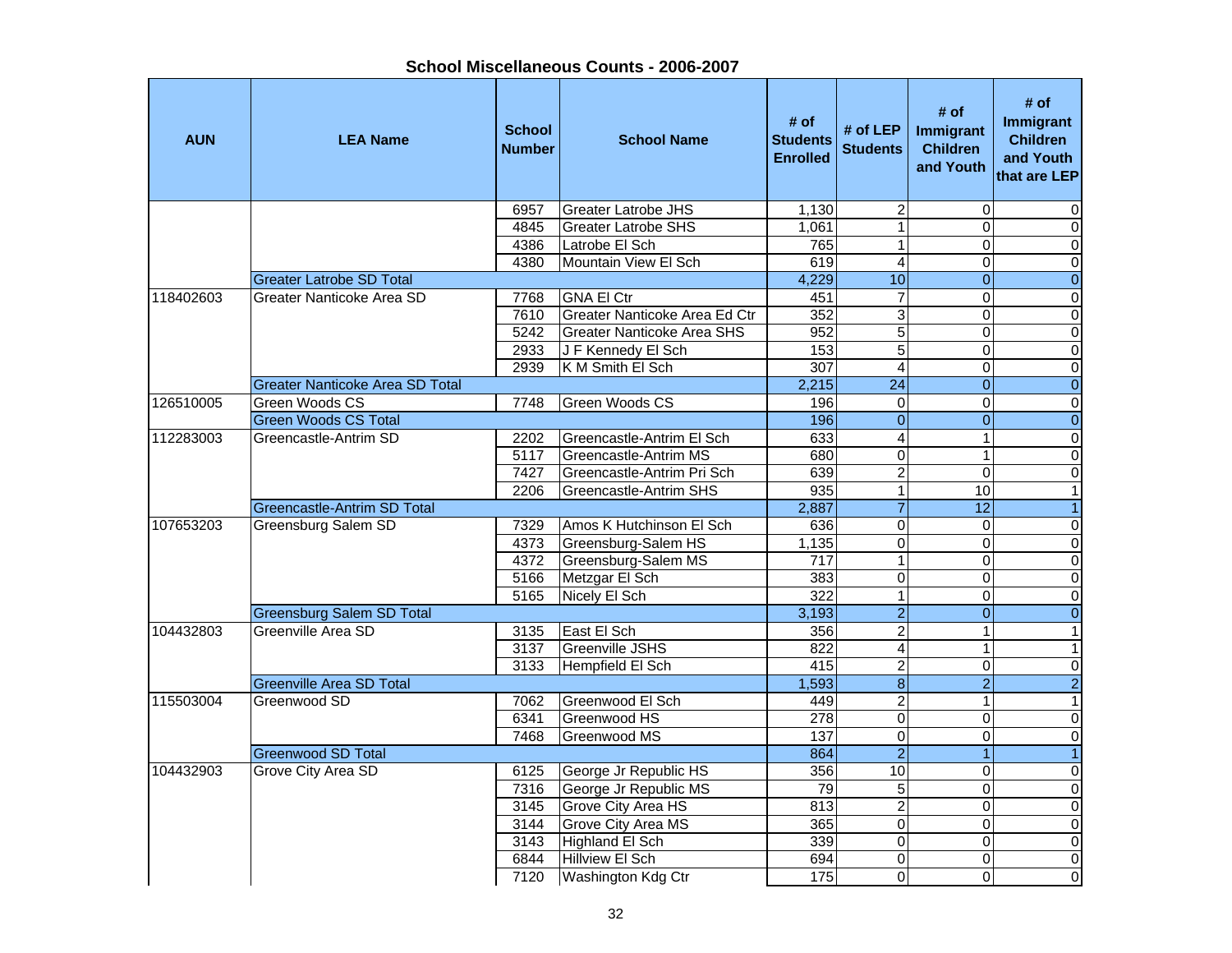**AUN LEA Name School NumberI**<br> **School Name** Students<br> **Enrolled** # of <br>**Students** # of LEP | Immigrant<br>
Enrolled | Students | Children and Youth **# of**<br> **t** Immigrant<br>
Children<br>
and Youth<br>
that are LEP Grove City Area SD Total 2,821 17 0 0 115222504 Halifax Area SD 1753 Enders-Fisherville El Sch 195 0 0 05038 Halifax Area El Sch 338 0 0 06330 Halifax Area HS 351 1 0 06331 Halifax Area MS 297 0 0 0 0 Halifax Area SD Total 1,181 1 0 0 114063503 Hamburg Area SD 808 Hamburg Area HS 889 2 2 2 7447 Hamburg Area Middle School | 657 | 4 0 0 0 0 807 Hamburg El Sch 441 3 0 0 0 809 Perry El Sch 390 8 0 0 804 Strausstown El Sch 138 0 0 0806 Upper Bern El Sch 172 3 0 0 Hamburg Area SD Total 2,687 20 2 2 103024603 | Hampton Township SD | 175 | Central El Sch | 532 | 1 | 0 0 0 5190 Hampton HS 1,091 2 0 0 0 179 Hampton MS 754 3 0 0 0 178 Poff El Sch 335 1 0 0176 Wyland El Sch 411 7 0 0 Hampton Township SD Total 3,123 14 0 0 118403003 Hanover Area SD 2891 Hanover Area JSHS 989 6 0 0 $\overline{\mathsf{o}}$ 7007 Hanover Area Memorial El Sch | 315 | 2 | 0 | 0 | 2887 Hanover Green El Sch 151 3 0 0 0 0 2888 Lee Park El Sch 285 1 0 02889 Lyndwood El Sch 311 2 0 0 Hanover Area SD Total 2,051 14 0 0 112672803 Hanover Public SD 4565 Clearview El Sch 234 23 0 0 $\overline{0}$ 4570 Hanover MS 536 38 9 94571 Hanover SHS 12 12 12 12 12 12 12 12 12 12 12 4566 Hanover Street El Sch 256 28 11 9 4568 Washington El Sch 140 9 1 1 1 1 1 1 Hanover Public SD Total 1,642 125 33 31 105254353 Harbor Creek SD 2047 Clark El Sch 268 1 0 02048 Harbor Creek Junior HS 1,066 3 0 0 0 0 2046 Klein El Sch 309 1 0 0 0 0 5227 Rolling Ridge El Sch 450 1 0 0 Harbor Creek SD Total 2,093 6 0 0 110173504 Harmony Area SD 17195 Harmony Area El Sch 187 0 0 0 0 0 1547 Harmony Area HS 85 0 0 0 7196 Harmony Area MS 89 0 0 0 0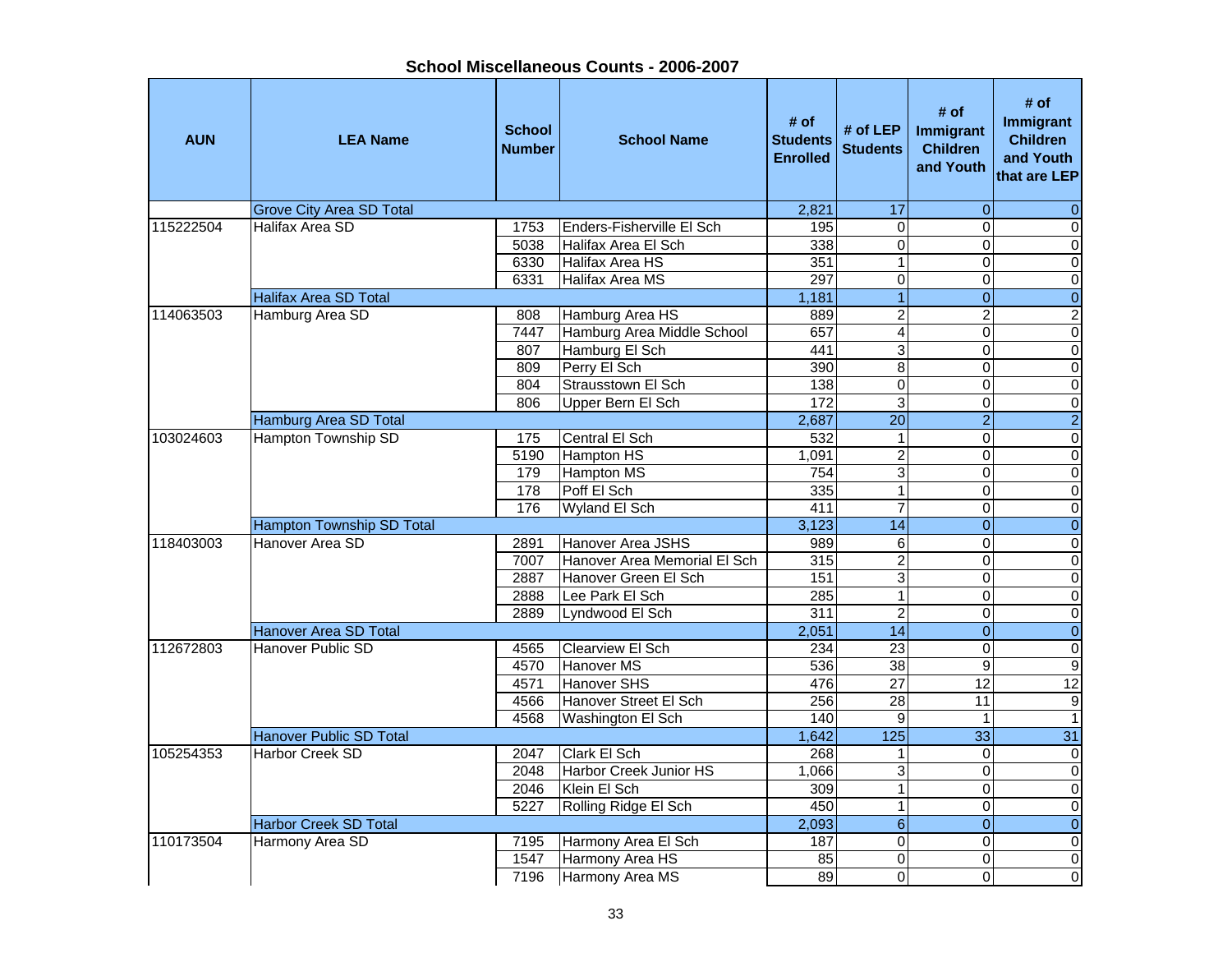| <b>AUN</b> | <b>LEA Name</b>                 | <b>School</b><br><b>Number</b> | <b>School Name</b>                | # of<br><b>Students</b><br><b>Enrolled</b> | # of LEP<br><b>Students</b> | # of<br><b>Immigrant</b><br><b>Children</b><br>and Youth | # of<br>Immigrant<br><b>Children</b><br>and Youth<br>that are LEP |
|------------|---------------------------------|--------------------------------|-----------------------------------|--------------------------------------------|-----------------------------|----------------------------------------------------------|-------------------------------------------------------------------|
|            | Harmony Area SD Total           |                                |                                   | 361                                        | $\pmb{0}$                   | 0                                                        | $\mathbf 0$                                                       |
| 115222752  | Harrisburg City SD              | 7899                           | <b>ACTS @ William Penn School</b> | 369                                        | $\overline{8}$              | $\overline{2}$                                           | $\overline{2}$                                                    |
|            |                                 | 1764                           | Benjamin Franklin Sch             | 545                                        | $\mathbf{1}$                | 1                                                        | $\overline{0}$                                                    |
|            |                                 | 1769                           | Camp Curtin Sch                   | 740                                        | $\overline{2}$              | 1                                                        | $\mathbf{1}$                                                      |
|            |                                 | 7900                           | Career Technology Academy         | 384                                        | 16                          | 1                                                        | 1                                                                 |
|            |                                 | 1765                           | Downey Sch                        | 553                                        | $\mathbf 0$                 | 0                                                        | $\overline{0}$                                                    |
|            |                                 | 1766                           | Foose Sch                         | 772                                        | 147                         | 6                                                        | $\overline{5}$                                                    |
|            |                                 | 1757                           | Hamilton Sch                      | 391                                        | $\overline{72}$             | $\overline{7}$                                           | $\overline{6}$                                                    |
|            |                                 | 6333                           | Harrisburg HS                     | 1,406                                      | 66                          | 3                                                        | $\overline{3}$                                                    |
|            |                                 | 7902                           | Harrisburg University of Science  | 359                                        | 8                           | 1                                                        | $\mathbf{1}$                                                      |
|            |                                 | 1758                           | Lincoln Sch                       | 337                                        | $\mathbf 0$                 | 0                                                        | $\boldsymbol{0}$                                                  |
|            |                                 | 1759                           | <b>Marshall Sch</b>               | 467                                        | $\overline{76}$             | $\overline{17}$                                          | 15                                                                |
|            |                                 | 7901                           | Math Science Academy @ Benja      | 182                                        | 9                           | 3                                                        | $\overline{3}$                                                    |
|            |                                 | 1767                           | Melrose Sch                       | 345                                        | $\pmb{0}$                   | $\mathbf 0$                                              | $\overline{0}$                                                    |
|            |                                 | 7623                           | Rowland Sch                       | 661                                        | 81                          | 11                                                       | $\overline{11}$                                                   |
|            |                                 | 7667                           | Scott Sch Early Childhood Ctr     | 545                                        | $\overline{81}$             | 6                                                        | 6                                                                 |
|            |                                 | 1761                           | Shimmell Sch                      | 48                                         | $\pmb{0}$                   | 0                                                        | $\overline{0}$                                                    |
|            |                                 | 1762                           | Steele Sch                        | 336                                        | 3                           | 0                                                        | $\overline{0}$                                                    |
|            | <b>Harrisburg City SD Total</b> |                                |                                   | 8,440                                      | 570                         | 59                                                       | 54                                                                |
| 123463603  | Hatboro-Horsham SD              | 5079                           | Blair Mill El Sch                 | 422                                        | 9                           | $\mathbf 0$                                              | $\pmb{0}$                                                         |
|            |                                 | 3268                           | Crooked Billet El Sch             | 269                                        | 0                           | 0                                                        | $\pmb{0}$                                                         |
|            |                                 | 3271                           | Hallowell El Sch                  | 393                                        | 3                           | 0                                                        | $\pmb{0}$                                                         |
|            |                                 | 3272                           | Hatboro-Horsham SHS               | 1,888                                      | $\overline{12}$             | 0                                                        | $\mathbf 0$                                                       |
|            |                                 | 6639                           | Keith Valley MS                   | 1,281                                      | $\sqrt{5}$                  | 5                                                        | $\mathbf 0$                                                       |
|            |                                 | 7600                           | Limekiln-Simmons El Sch           | 127                                        | $\overline{\mathsf{o}}$     | 0                                                        | $\overline{0}$                                                    |
|            |                                 | 3267                           | Pennypack El Sch                  | $\overline{224}$                           | 3                           | 0                                                        | $\overline{0}$                                                    |
|            |                                 | 3270                           | Simmons El Sch                    | 824                                        | $\overline{2}$              | 0                                                        | $\overline{0}$                                                    |
|            | Hatboro-Horsham SD Total        |                                |                                   | 5,428                                      | $\overline{34}$             | 5                                                        | $\overline{0}$                                                    |
| 125234502  | Haverford Township SD           | 1871                           | Chatham Park El Sch               | 605                                        | 14                          | $\overline{\mathbf{c}}$                                  | $\overline{2}$                                                    |
|            |                                 | 1876                           | Chestnutwold El Sch               | 387                                        | 2                           | 0                                                        | $\overline{0}$                                                    |
|            |                                 | 1877                           | Coopertown El Sch                 | 401                                        | $\overline{2}$              | $\overline{\mathbf{c}}$                                  | $\overline{c}$                                                    |
|            |                                 | 1878                           | <b>Haverford MS</b>               | 1,332                                      | 12                          | 8                                                        | $\overline{8}$                                                    |
|            |                                 | 1879                           | <b>Haverford SHS</b>              | 1,864                                      | 18                          | $\overline{11}$                                          | 11                                                                |
|            |                                 | 1874                           | Lynnewood El Sch                  | 471                                        | 10 <sup>1</sup>             | 0                                                        | $\pmb{0}$                                                         |
|            |                                 | 1875                           | Manoa El Sch                      | 485                                        | 6                           | 3                                                        | $\overline{3}$                                                    |
|            | Haverford Township SD Total     |                                |                                   | 5,545                                      | 64                          | 26                                                       | 26                                                                |
| 118403302  | Hazleton Area SD                | 7605                           | Arthur Street El Sch              | 431                                        | $\overline{70}$             | 32                                                       | 18                                                                |
|            |                                 | 7661                           | Drums EI/MS                       | 765                                        | 4                           | 6                                                        | $\mathbf 1$                                                       |
|            |                                 | 6718                           | Freeland El/MS                    | 940                                        | 24                          | 7                                                        | 7                                                                 |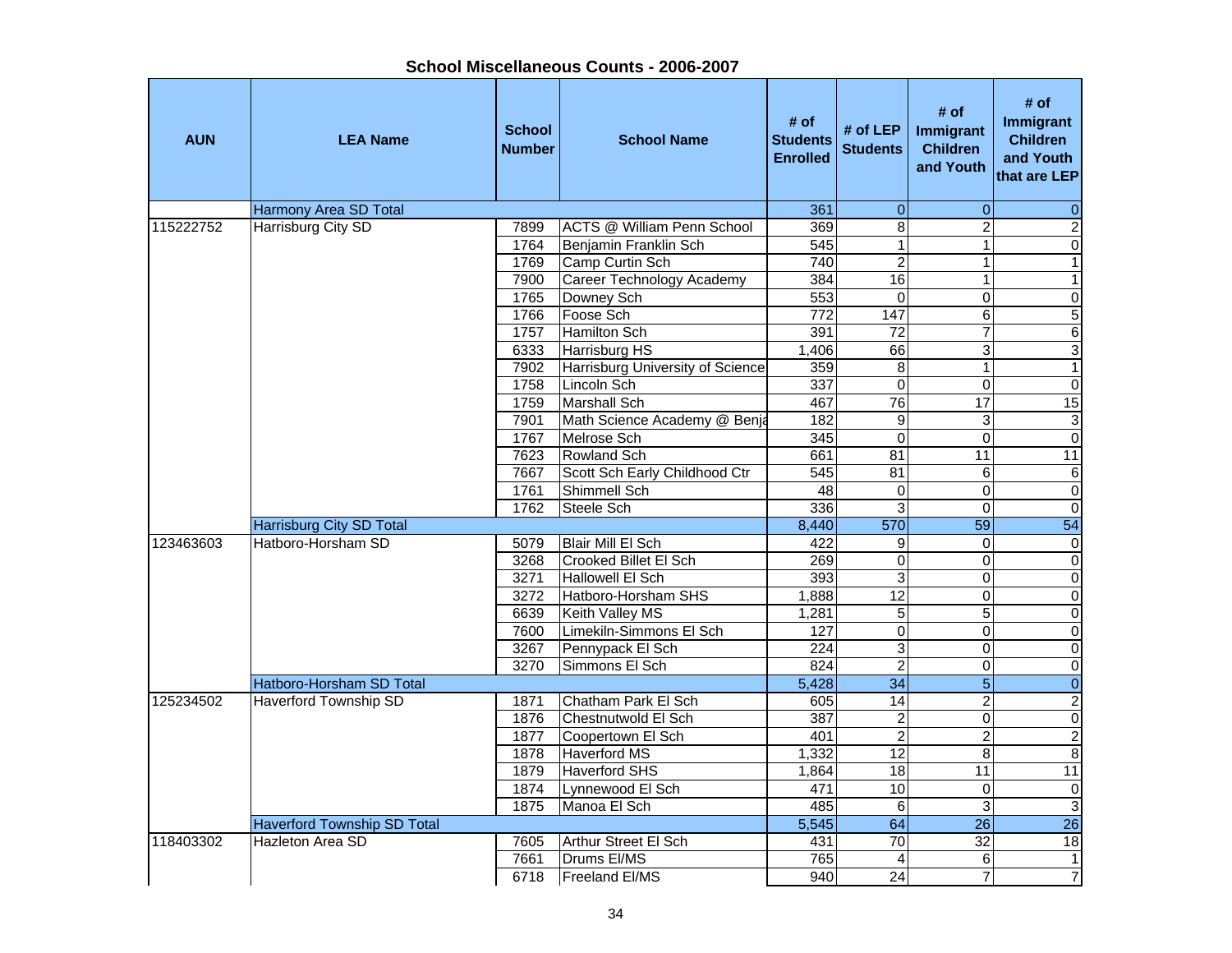| School Miscellaneous Counts - 2006-2007 |  |
|-----------------------------------------|--|
|-----------------------------------------|--|

| <b>AUN</b> | <b>LEA Name</b>                | <b>School</b><br><b>Number</b> | <b>School Name</b>         | # of<br><b>Students</b><br><b>Enrolled</b> | # of LEP<br><b>Students</b> | # of<br>Immigrant<br><b>Children</b><br>and Youth | # of<br>Immigrant<br><b>Children</b><br>and Youth<br>that are LEP |
|------------|--------------------------------|--------------------------------|----------------------------|--------------------------------------------|-----------------------------|---------------------------------------------------|-------------------------------------------------------------------|
|            |                                | 4855                           | Hazle El Sch               | 769                                        | $\frac{115}{115}$           | 63                                                | $\overline{57}$                                                   |
|            |                                | 7348                           | <b>Hazleton Area HS</b>    | 3,439                                      | 253                         | 178                                               | 140                                                               |
|            |                                | 6930                           | Heights Terrace El/MS      | 1,092                                      | 157                         | 74                                                | 62                                                                |
|            |                                | 7004                           | McAdoo-Kelayres El Sch     | 455                                        | $\overline{24}$             | 9                                                 | $\boldsymbol{9}$                                                  |
|            |                                | 7340                           | Valley El/MS               | 1,152                                      | $\overline{20}$             | $\overline{2}$                                    | $\overline{2}$                                                    |
|            |                                | 7569                           | <b>West Hazleton EI/MS</b> | 957                                        | 161                         | $\overline{71}$                                   | $\overline{71}$                                                   |
|            | <b>Hazleton Area SD Total</b>  |                                |                            | 10,000                                     | 828                         | 442                                               | 367                                                               |
| 113363103  | Hempfield SD                   | 5236                           | Centerville El Sch         | 456                                        | $\overline{29}$             | 18                                                | 10                                                                |
|            |                                | 5055                           | Centerville MS             | 693                                        | 30                          | $\overline{31}$                                   | 17                                                                |
|            |                                | 2574                           | East Petersburg El Sch     | 547                                        | $\overline{21}$             | 26                                                | $\overline{11}$                                                   |
|            |                                | 2577                           | Farmdale El Sch            | 498                                        | 8                           | $\mathbf 0$                                       | $\overline{\mathsf{o}}$                                           |
|            |                                | 2578                           | <b>Hempfield SHS</b>       | 2,429                                      | 49                          | $\overline{35}$                                   | $\overline{28}$                                                   |
|            |                                | 6294                           | Landisville Intrmd Ctr     | 442                                        | 31                          | 8                                                 | $\,6$                                                             |
|            |                                | 7421                           | Landisville MS             | 501                                        | 6                           | 21                                                | $\pmb{4}$                                                         |
|            |                                | 7442                           | Landisville Pri Ctr        | 581                                        | $\overline{25}$             | 9                                                 | $\overline{4}$                                                    |
|            |                                | 2576                           | Mountville El Sch          | 531                                        | 16                          | $\overline{13}$                                   | $\overline{5}$                                                    |
|            |                                | 2575                           | Rohrerstown El Sch         | 545                                        | 53                          | $\overline{20}$                                   | 20                                                                |
|            | Hempfield SD Total             |                                |                            | 7,223                                      | 268                         | 181                                               | 105                                                               |
| 107653802  | <b>Hempfield Area SD</b>       | 6851                           | Bovard El Sch              | 238                                        | 1                           | $\mathbf{1}$                                      | $\mathbf{1}$                                                      |
|            |                                | 7747                           | <b>Crossroads Sch</b>      | $\overline{22}$                            | $\overline{0}$              | $\mathbf 0$                                       | $\pmb{0}$                                                         |
|            |                                | 4393                           | East Hempfield El Sch      | 199                                        | $\mathbf 0$                 | 0                                                 | $\pmb{0}$                                                         |
|            |                                | 4389                           | Fort Allen El Sch          | 589                                        | $\mathbf 0$                 | 0                                                 | $\overline{\mathsf{o}}$                                           |
|            |                                | 7268                           | Harrold MS                 | 529                                        | $\overline{3}$              | $\overline{3}$                                    | $\overline{1}$                                                    |
|            |                                | 4404                           | Hempfield Area SHS         | $\overline{2,}043$                         | $\overline{2}$              | 4                                                 | $\mathbf{1}$                                                      |
|            |                                | 4394                           | Maxwell El Sch             | 427                                        | $\overline{0}$              | $\mathbf 0$                                       | $\overline{0}$                                                    |
|            |                                | 5359                           | Stanwood El Sch            | 584                                        | $\overline{0}$              | $\mathbf{1}$                                      | $\overline{\mathsf{o}}$                                           |
|            |                                | 7269                           | <b>Wendover MS</b>         | 491                                        | $\overline{0}$              | $\mathbf 0$                                       | $\overline{\mathsf{o}}$                                           |
|            |                                | 4399                           | West Hempfield El Sch      | 576                                        | $\overline{0}$              | $\overline{1}$                                    | $\overline{\mathsf{o}}$                                           |
|            |                                | 7270                           | West Hempfield MS          | 576                                        | $\overline{0}$              | 0                                                 | $\overline{0}$                                                    |
|            |                                | 4400                           | West Point El Sch          | $\overline{216}$                           | $\pmb{0}$                   | $\Omega$                                          | $\overline{\mathsf{o}}$                                           |
|            | <b>Hempfield Area SD Total</b> |                                |                            | 6,490                                      | $\overline{6}$              | 10                                                | $\overline{3}$                                                    |
| 104433303  | Hermitage SD                   | 3146                           | Artman El Sch              | 433                                        | $\overline{8}$              | $\mathbf{1}$                                      | $\mathbf{1}$                                                      |
|            |                                | 5247                           | Delahunty MS               | 331                                        | 3                           | 0                                                 | $\overline{0}$                                                    |
|            |                                | 3147                           | Hermitage El Sch           | 296                                        | $\overline{3}$              | 1                                                 | $\overline{1}$                                                    |
|            |                                | 3149                           | Hermitage MS               | 336                                        | $\mathbf 0$                 | $\mathbf 0$                                       | $\mathbf 0$                                                       |
|            |                                | 3150                           | <b>Hickory HS</b>          | 768                                        | $\overline{3}$              | $\overline{c}$                                    | $\overline{a}$                                                    |
|            | Hermitage SD Total             |                                |                            | 2,164                                      | 17                          | $\overline{4}$                                    | $\overline{\mathbf{4}}$                                           |
| 103024753  | <b>Highlands SD</b>            | 182                            | Fairmount El Sch           | 224                                        | $\mathbf 1$                 | $\mathbf 0$                                       | $\overline{\mathsf{o}}$                                           |
|            |                                | 180                            | Fawn El Sch                | 309                                        | $\overline{1}$              | $\Omega$                                          | $\overline{\mathsf{o}}$                                           |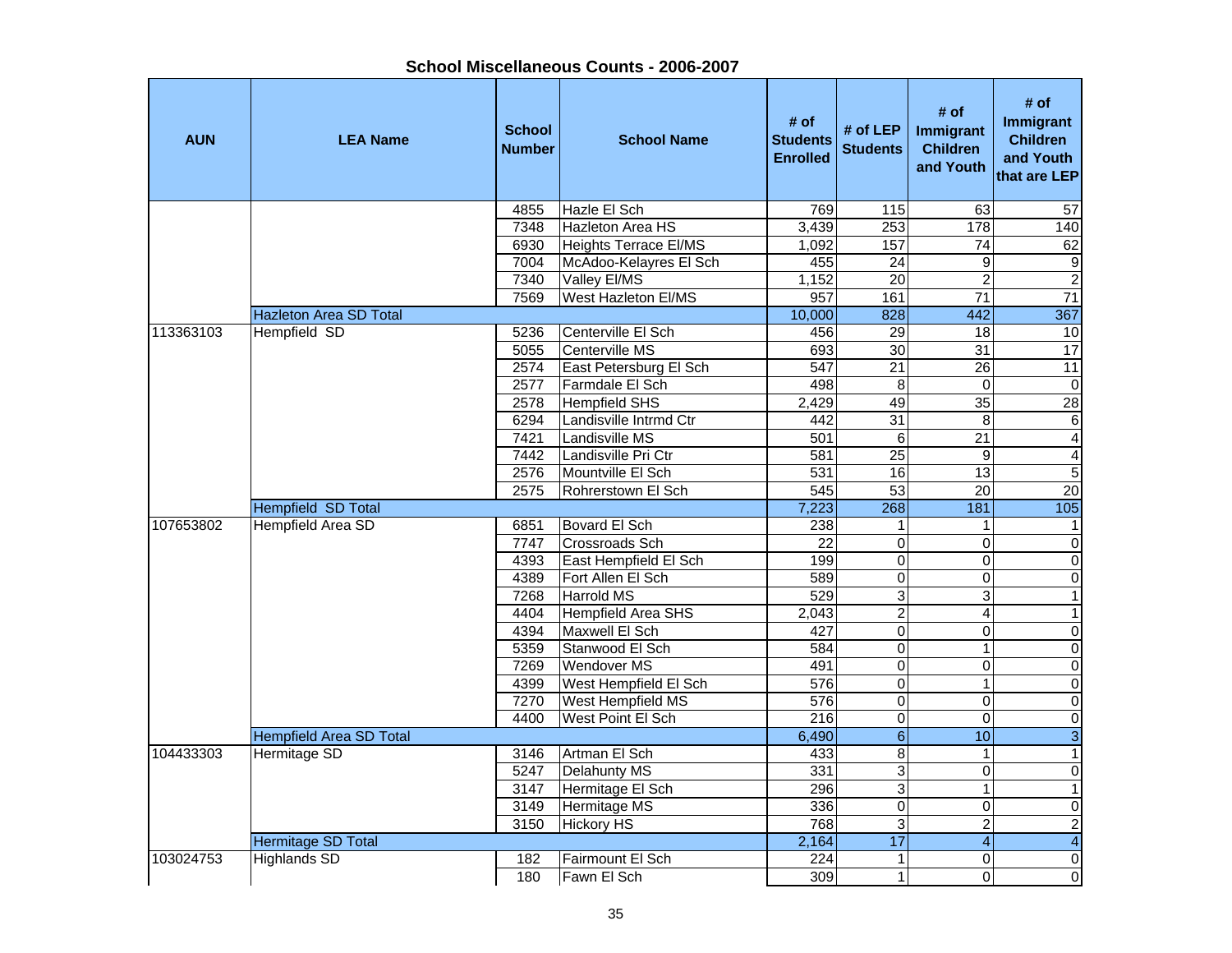| <b>AUN</b> | <b>LEA Name</b>                 | <b>School</b><br><b>Number</b> | <b>School Name</b>            | # of<br><b>Students</b><br><b>Enrolled</b> | # of $LEP$<br><b>Students</b> | # of<br>Immigrant<br><b>Children</b><br>and Youth | # of<br><b>Immigrant</b><br><b>Children</b><br>and Youth<br>that are LEP |
|------------|---------------------------------|--------------------------------|-------------------------------|--------------------------------------------|-------------------------------|---------------------------------------------------|--------------------------------------------------------------------------|
|            |                                 | 191                            | <b>Grandview El Sch</b>       | 474                                        | 7                             | $\mathbf 0$                                       | 0                                                                        |
|            |                                 | 190                            | Heights El Sch                | 265                                        | $\overline{\mathbf{4}}$       | $\Omega$                                          | $\Omega$                                                                 |
|            |                                 | 7202                           | <b>Highlands MS</b>           | 699                                        | 3                             | $\Omega$                                          | 0                                                                        |
|            |                                 | 5153                           | Highlands SHS                 | 872                                        | $\overline{2}$                | $\Omega$                                          | 0                                                                        |
|            | <b>Highlands SD Total</b>       |                                |                               | 2,843                                      | $\overline{18}$               | $\Omega$                                          | $\overline{0}$                                                           |
| 108073503  | Hollidaysburg Area SD           | 888                            | Allegheny El Sch #1           | 203                                        | $\overline{0}$                | $\Omega$                                          | $\overline{0}$                                                           |
|            |                                 | 7097                           | Charles W Longer El Sch       | 362                                        | $\overline{0}$                | 0                                                 | $\overline{0}$                                                           |
|            |                                 | 7381                           | Foot of Ten El Sch            | 544                                        | $\overline{5}$                | $\overline{5}$                                    | $\overline{5}$                                                           |
|            |                                 | 6195                           | Frankstown El Sch             | 671                                        | 18                            | $\overline{18}$                                   | $\overline{18}$                                                          |
|            |                                 | 927                            | Hollidaysburg Area JHS        | 913                                        | $\boldsymbol{2}$              | $\boldsymbol{2}$                                  | $\boldsymbol{2}$                                                         |
|            |                                 | 5207                           | Hollidaysburg Area SHS        | 970                                        | $\overline{2}$                | $\overline{c}$                                    | $\overline{2}$                                                           |
|            | Hollidaysburg Area SD Total     |                                |                               | 3,663                                      | $\overline{27}$               | $\overline{27}$                                   | $\overline{27}$                                                          |
| 128323303  | Homer-Center SD                 | 6797                           | Homer-Center El Sch           | 459                                        | 0                             | $\Omega$                                          | $\mathbf 0$                                                              |
|            |                                 | 2331                           | Homer-Center JSHS             | 494                                        | $\overline{0}$                | $\overline{0}$                                    | $\overline{0}$                                                           |
|            | <b>Homer-Center SD Total</b>    |                                |                               | 953                                        | $\overline{0}$                | $\overline{0}$                                    | $\overline{0}$                                                           |
| 126510003  | Hope CS                         | 7723                           | <b>Hope CS</b>                | 458                                        | $\overline{0}$                | $\mathbf 0$                                       | $\pmb{0}$                                                                |
|            | <b>Hope CS Total</b>            |                                |                               | 458                                        | $\overline{0}$                | $\overline{0}$                                    | $\overline{0}$                                                           |
| 127044103  | <b>Hopewell Area SD</b>         | 672                            | Hopewell El Sch               | 299                                        | $\overline{0}$                | $\overline{0}$                                    | $\overline{0}$                                                           |
|            |                                 | 674                            | <b>Hopewell JHS</b>           | 850                                        | $\mathbf{1}$                  | $\Omega$                                          | $\overline{0}$                                                           |
|            |                                 | 675                            | Hopewell SHS                  | 973                                        | $\mathbf{1}$                  | $\Omega$                                          | $\mathbf 0$                                                              |
|            |                                 | 671                            | Independence El Sch           | 195                                        | $\overline{2}$                | $\Omega$                                          | $\pmb{0}$                                                                |
|            |                                 | 7280                           | Margaret Ross El Sch          | 181                                        | $\overline{1}$                | $\Omega$                                          | $\overline{0}$                                                           |
|            |                                 | 669                            | Raccoon El Sch                | $\frac{1}{171}$                            | $\mathbf{1}$                  | $\mathbf 0$                                       | $\mathbf 0$                                                              |
|            | <b>Hopewell Area SD Total</b>   |                                |                               | 2,669                                      | $\overline{6}$                | $\overline{0}$                                    | $\overline{0}$                                                           |
| 111312503  | Huntingdon Area SD              | 2298                           | Brady-Henderson Mill Creek El | $\frac{1}{131}$                            | $\overline{0}$                | $\mathbf 0$                                       | $\overline{0}$                                                           |
|            |                                 | 5333                           | Huntingdon Area MS            | 529                                        | $\overline{0}$                | $\Omega$                                          | $\overline{0}$                                                           |
|            |                                 | 2305                           | Huntingdon Area SHS           | 786                                        | $\overline{0}$                | 0                                                 | $\overline{0}$                                                           |
|            |                                 | 2303                           | Jackson-Miller El Sch         | 65                                         | $\mathbf{1}$                  | $\Omega$                                          | $\overline{0}$                                                           |
|            |                                 | 7525                           | Southside El Sch              | 331                                        | $\overline{0}$                | $\Omega$                                          | $\overline{0}$                                                           |
|            |                                 | 7620                           | Standing Stone El Sch         | 434                                        | 1                             | $\Omega$                                          | $\overline{0}$                                                           |
|            | Huntingdon Area SD Total        |                                |                               | 2,276                                      | $\overline{2}$                | $\overline{0}$                                    | $\overline{0}$                                                           |
| 126513200  | Imani Education Circle CS       | 7579                           | Imani EducationI Circle CS    | 446                                        | $\overline{1}$                | $\mathbf{1}$                                      | $\mathbf{1}$                                                             |
|            | Imani Education Circle CS Total |                                |                               | 446                                        | $\overline{1}$                |                                                   | $\mathbf{1}$                                                             |
| 126512980  | Imhotep Institute CHS           | 7542                           | Imhotep Institute CHS         | 519                                        | 0                             | $\mathbf 0$                                       | 0                                                                        |
|            | Imhotep Institute CHS Total     |                                |                               | 519                                        | $\overline{0}$                | $\mathbf{0}$                                      | $\mathbf 0$                                                              |
| 126513510  | Independence CS                 | 7683                           | Independence CS               | 669                                        | 28                            | 7                                                 | $\overline{7}$                                                           |
|            | <b>Independence CS Total</b>    |                                |                               | 669                                        | $\overline{28}$               | $\overline{7}$                                    | $\overline{7}$                                                           |
| 128323703  | Indiana Area SD                 | 2314                           | lBen Franklin El Sch          | 423                                        | 11                            | 9                                                 | 3                                                                        |
|            |                                 | 4964                           | East Pike El Sch              | 395                                        | $\overline{2}$                | $\Omega$                                          | 0                                                                        |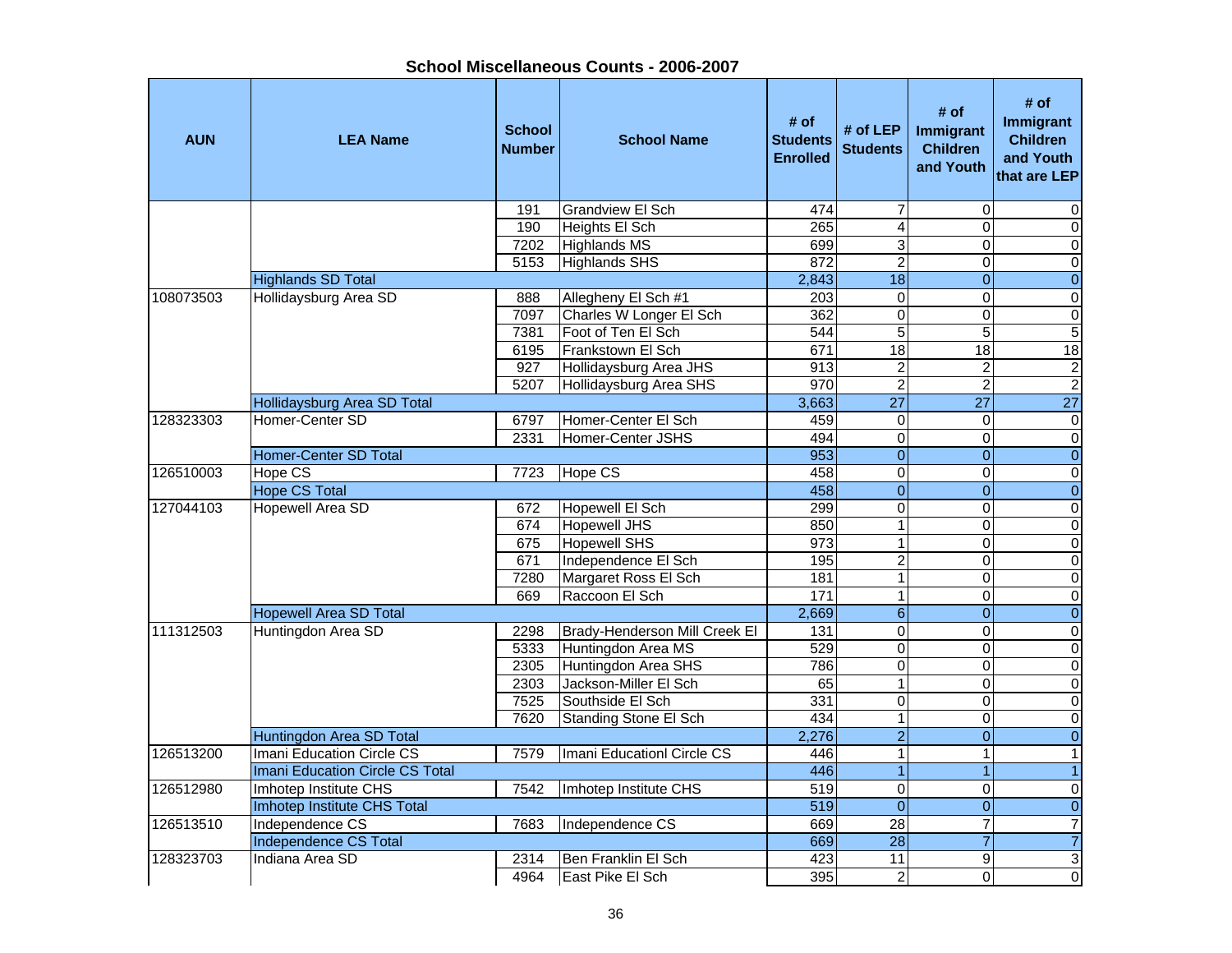**School Miscellaneous Counts - 2006-2007**

| <b>AUN</b> | <b>LEA Name</b>                    | <b>School</b><br><b>Number</b> | <b>School Name</b>           | # of<br><b>Students</b><br><b>Enrolled</b> | # of LEP<br><b>Students</b> | # of<br><b>Immigrant</b><br><b>Children</b><br>and Youth | # of<br><b>Immigrant</b><br><b>Children</b><br>and Youth<br>that are LEP |
|------------|------------------------------------|--------------------------------|------------------------------|--------------------------------------------|-----------------------------|----------------------------------------------------------|--------------------------------------------------------------------------|
|            |                                    | 2321                           | Eisenhower El Sch            | 296                                        | $\overline{11}$             | 1                                                        |                                                                          |
|            |                                    | 2322                           | Horace Mann El Sch           | 298                                        | 4                           | $\Omega$                                                 | $\mathbf 0$                                                              |
|            |                                    | 2324                           | Indiana Area JHS             | 751                                        | $\overline{8}$              | 0                                                        | $\mathsf{O}\xspace$                                                      |
|            |                                    | 2325                           | Indiana Area SHS             | 839                                        | $\overline{8}$              | $\Omega$                                                 | $\pmb{0}$                                                                |
|            | <b>Indiana Area SD Total</b>       |                                |                              | 3,002                                      | 44                          | 10                                                       | $\overline{\mathbf{4}}$                                                  |
| 115220001  | <b>Infinity CS</b>                 | 7765                           | <b>Infinity CS</b>           | 120                                        | $\mathbf 0$                 | $\Omega$                                                 | $\pmb{0}$                                                                |
|            | <b>Infinity CS Total</b>           |                                |                              | 120                                        | $\mathbf{0}$                | $\overline{0}$                                           | $\pmb{0}$                                                                |
| 125235103  | Interboro SD                       | 1881                           | Glenolden Sch                | 656                                        | $\boldsymbol{9}$            | $\overline{4}$                                           | 4                                                                        |
|            |                                    | 1885                           | Interboro SHS                | 1,372                                      | 8                           | 3                                                        | $\ensuremath{\mathsf{3}}$                                                |
|            |                                    | 7643                           | Kindergarten Academy         | 281                                        | $\overline{3}$              | 3                                                        | ω                                                                        |
|            |                                    | 1883                           | Norwood Sch                  | 603                                        | $\overline{4}$              | $\overline{2}$                                           | $\overline{2}$                                                           |
|            |                                    | 6508                           | <b>Prospect Park Sch</b>     | 605                                        | $\overline{5}$              | $\overline{5}$                                           | $\overline{5}$                                                           |
|            |                                    | 4847                           | Tinicum Sch                  | 348                                        | $\overline{0}$              | $\Omega$                                                 | $\overline{0}$                                                           |
|            | <b>Interboro SD Total</b>          |                                |                              | 3,865                                      | $\overline{29}$             | $\overline{17}$                                          | 17                                                                       |
| 105256553  | Iroquois SD                        | 2052                           | Iroquois El Sch              | 259                                        | $\overline{0}$              | 0                                                        | $\overline{\mathsf{o}}$                                                  |
|            |                                    | 4817                           | <b>Iroquois JSHS</b>         | 639                                        | $\mathbf 1$                 | 0                                                        | $\pmb{0}$                                                                |
|            |                                    | 2051                           | Wesleyville El Sch           | 374                                        | $\overline{0}$              | $\Omega$                                                 | $\overline{\mathsf{o}}$                                                  |
|            | <b>Iroquois SD Total</b>           |                                |                              | 1,272                                      | $\overline{1}$              | $\overline{0}$                                           | $\overline{0}$                                                           |
| 104433604  | Jamestown Area SD                  | 6127                           | Jamestown Area El Sch        | 311                                        | $\overline{0}$              | $\Omega$                                                 | $\overline{\mathsf{o}}$                                                  |
|            |                                    | 6126                           | Jamestown Area JSHS          | 331                                        | $\mathbf 0$                 | $\Omega$                                                 | $\mathsf{O}\xspace$                                                      |
|            | Jamestown Area SD Total            |                                |                              | 642                                        | $\overline{0}$              | $\Omega$                                                 | $\pmb{0}$                                                                |
| 107654103  | Jeannette City SD                  | 7405                           | Jeannette McKee El/MS        | 848                                        | $\mathbf 0$                 | 0                                                        | $\pmb{0}$                                                                |
|            |                                    | 4412                           | Jeannette SHS                | 427                                        | $\overline{0}$              | $\Omega$                                                 | $\pmb{0}$                                                                |
|            | Jeannette City SD Total            |                                |                              | 1,275                                      | $\mathbf{0}$                | $\Omega$                                                 | $\overline{0}$                                                           |
| 106333407  | Jefferson County-DuBois AVTS       | 5180                           | Jefferson County-DuBois AVTS | $\overline{371}$                           | $\overline{0}$              | $\Omega$                                                 | $\overline{\mathsf{o}}$                                                  |
|            | Jefferson County-DuBois AVTS Total |                                |                              | 371                                        | $\overline{0}$              | $\overline{0}$                                           | $\overline{0}$                                                           |
| 101303503  | Jefferson-Morgan SD                | 7029                           | Jefferson-Morgan El Sch      | 459                                        | $\mathbf 1$                 | $\mathbf 0$                                              | $\overline{\mathsf{o}}$                                                  |
|            |                                    | 2280                           | Jefferson-Morgan MS/HS       | 429                                        | $\overline{0}$              | $\mathbf 0$                                              | $\overline{0}$                                                           |
|            | Jefferson-Morgan SD Total          |                                |                              | 888                                        | $\overline{1}$              | $\mathbf{0}$                                             | $\overline{0}$                                                           |
| 123463803  | Jenkintown SD                      | 3276                           | Jenkintown El Sch            | 300                                        | $\overline{7}$              | $\overline{13}$                                          | $\overline{7}$                                                           |
|            |                                    | 3277                           | Jenkintown HS                | 188                                        | $\overline{4}$              | 3                                                        | 3                                                                        |
|            |                                    | 7598                           | Jenkintown MS                | 101                                        | $\overline{3}$              | $\overline{c}$                                           | $\overline{2}$                                                           |
|            | Jenkintown SD Total                |                                |                              | 589                                        | $\overline{14}$             | 18                                                       | $\overline{12}$                                                          |
| 117414003  | Jersey Shore Area SD               | 3031                           | Avis El Sch                  | 196                                        | $\pmb{0}$                   | $\Omega$                                                 | $\pmb{0}$                                                                |
|            |                                    | 5243                           | Jersey Shore Area El Sch     | 489                                        | $\mathbf 0$                 | $\Omega$                                                 | $\pmb{0}$                                                                |
|            |                                    | 3034                           | Jersey Shore Area SHS        | 947                                        | $\overline{4}$              | $\Omega$                                                 | $\overline{\mathsf{o}}$                                                  |
|            |                                    | 3033                           | Jersey Shore MS              | 711                                        | 0                           | $\Omega$                                                 | $\pmb{0}$                                                                |
|            |                                    | 6988                           | Nippenose Valley El Sch      | 256                                        | $\mathbf 0$                 | $\mathbf 0$                                              | $\overline{\mathsf{o}}$                                                  |
|            |                                    | 5060                           | Salladasburg El Sch          | 245                                        | $\overline{0}$              | 0                                                        | O                                                                        |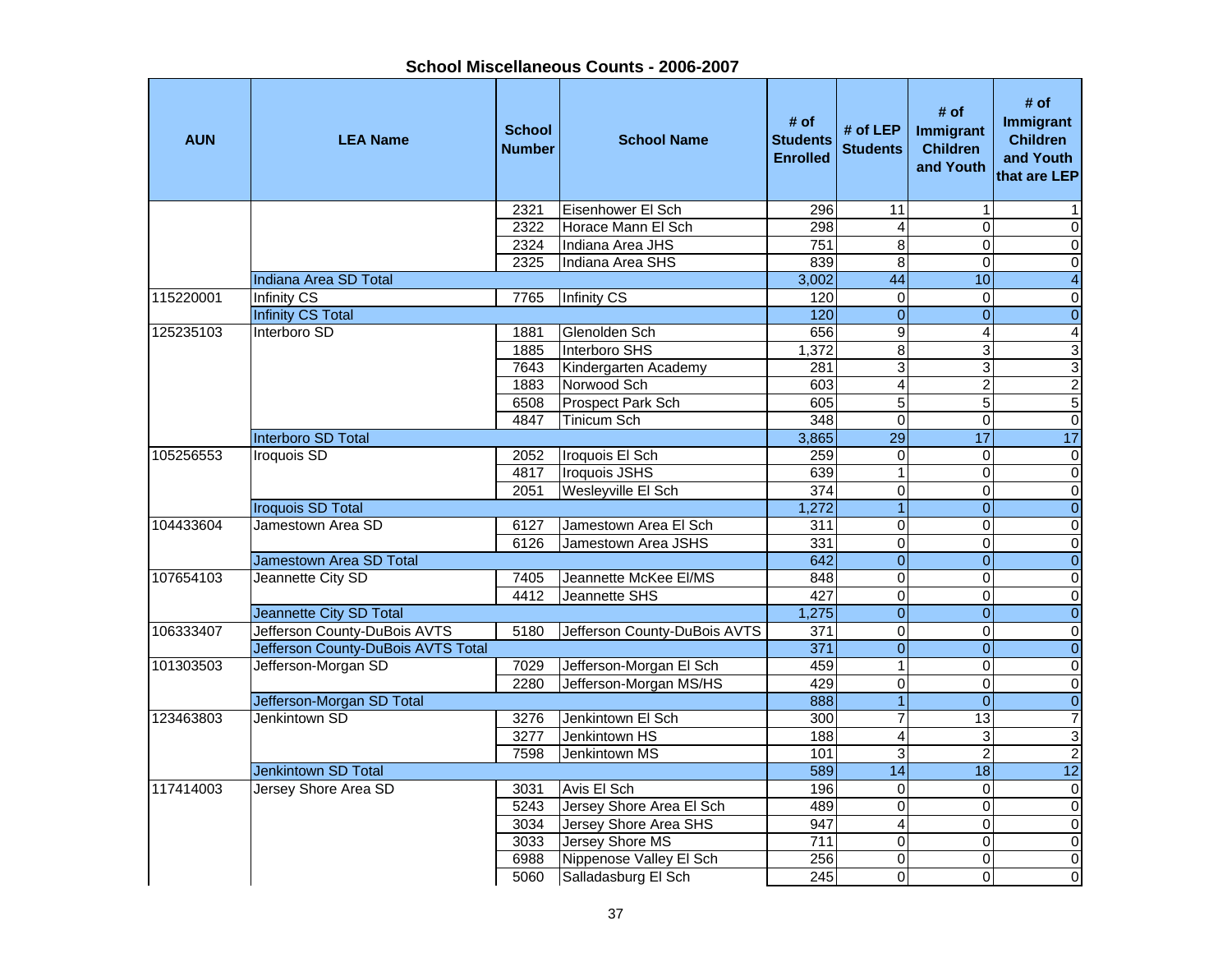| <b>AUN</b> | <b>LEA Name</b>                   | <b>School</b><br><b>Number</b> | <b>School Name</b>             | # of<br><b>Students</b><br><b>Enrolled</b> | # of LEP<br><b>Students</b> | # of<br>Immigrant<br><b>Children</b><br>and Youth | # of<br><b>Immigrant</b><br><b>Children</b><br>and Youth<br>that are LEP |
|------------|-----------------------------------|--------------------------------|--------------------------------|--------------------------------------------|-----------------------------|---------------------------------------------------|--------------------------------------------------------------------------|
|            | <b>Jersey Shore Area SD Total</b> |                                |                                | 2,844                                      | $\overline{\mathbf{4}}$     | $\mathbf 0$                                       | $\pmb{0}$                                                                |
| 121135003  | Jim Thorpe Area SD                | 1307                           | <b>Jim Thorpe Area SHS</b>     | 613                                        | $\overline{2}$              | $\overline{2}$                                    | $\overline{2}$                                                           |
|            |                                   | 6965                           | L B Morris El Sch              | 768                                        | $\overline{3}$              | $\overline{0}$                                    | $\overline{0}$                                                           |
|            |                                   | 7785                           | Penn/Kidder Campus             | 714                                        | $\overline{1}$              | $\overline{1}$                                    | $\overline{1}$                                                           |
|            | Jim Thorpe Area SD Total          |                                |                                | 2,095                                      | $\,6\,$                     | $\mathbf{3}$                                      | $\overline{3}$                                                           |
| 109243503  | Johnsonburg Area SD               | 5326                           | Johnsonburg Area El Sch        | 349                                        | $\overline{0}$              | $\overline{0}$                                    | $\overline{0}$                                                           |
|            |                                   | 6218                           | Johnsonburg Area HS            | $\overline{372}$                           | $\overline{2}$              | $\overline{0}$                                    | $\overline{0}$                                                           |
|            | Johnsonburg Area SD Total         |                                |                                | $\overline{721}$                           | $\overline{2}$              | $\overline{0}$                                    | $\overline{0}$                                                           |
| 111343603  | Juniata County SD                 | 2394                           | East Juniata JSHS              | 576                                        | $\mathsf 0$                 | $\overline{0}$                                    | $\overline{0}$                                                           |
|            |                                   | 2390                           | Fayette Twp El Sch             | 234                                        | $\mathsf 0$                 | $\mathbf 0$                                       | $\overline{0}$                                                           |
|            |                                   | 4947                           | Fermanagh-Mifflintown El Sch   | 238                                        | $\overline{24}$             | 15                                                | $\overline{7}$                                                           |
|            |                                   | 6255                           | <b>Juniata SHS</b>             | 637                                        | 13                          | 35                                                | 13                                                                       |
|            |                                   | 2399                           | Lack-Tuscarora El Sch          | 107                                        | 0                           | $\mathbf 0$                                       | $\overline{0}$                                                           |
|            |                                   | 2391                           | Monroe Twp El Sch              | $\overline{204}$                           | $\overline{0}$              | $\overline{0}$                                    | $\overline{0}$                                                           |
|            |                                   | 2395                           | Mountain View El Sch           | 207                                        | $\overline{0}$              | $\overline{0}$                                    | $\overline{0}$                                                           |
|            |                                   | 2392                           | Susquehanna Twp El Sch         | 63                                         | $\overline{0}$              | $\overline{0}$                                    | $\overline{0}$                                                           |
|            |                                   | 2393                           | Thompsontown-Delaware El Sch   | 117                                        | $\overline{0}$              | $\overline{0}$                                    | $\overline{0}$                                                           |
|            |                                   | 7220                           | <b>Tuscarora MS</b>            | 489                                        | $\overline{11}$             | $\overline{23}$                                   | $\overline{9}$                                                           |
|            |                                   | 2400                           | <b>Tuscarora Valley El Sch</b> | 136                                        | $\overline{0}$              | $\overline{0}$                                    | $\overline{0}$                                                           |
|            |                                   | 2396                           | Walker Twp El Sch              | 115                                        | $\mathbf 0$                 | $\mathbf 0$                                       | $\overline{0}$                                                           |
|            | Juniata County SD Total           |                                |                                | 3,123                                      | 48                          | $\overline{73}$                                   | $\overline{29}$                                                          |
| 111312804  | Juniata Valley SD                 | 5230                           | Juniata Valley El Sch          | 407                                        | $\mathsf 0$                 | $\mathbf 0$                                       | $\overline{0}$                                                           |
|            |                                   | 2308                           | Juniata Valley JSHS            | 393                                        | $\overline{1}$              | $\mathbf 0$                                       | $\overline{0}$                                                           |
|            | <b>Juniata Valley SD Total</b>    |                                |                                | 800                                        | $\overline{1}$              | $\overline{0}$                                    | $\overline{\mathbf{0}}$                                                  |
| 109422303  | Kane Area SD                      | 5244                           | <b>Chestnut Street El Sch</b>  | 507                                        | $\overline{0}$              | $\overline{0}$                                    | $\overline{0}$                                                           |
|            |                                   | 5245                           | Kane Area HS                   | 440                                        | $\overline{0}$              | $\mathsf 0$                                       | $\overline{0}$                                                           |
|            |                                   | 3100                           | Kane Area MS                   | 296                                        | $\overline{0}$              | $\overline{0}$                                    | $\overline{0}$                                                           |
|            |                                   | 3099                           | Mt Jewett El Sch               | 51                                         | $\overline{0}$              | $\overline{0}$                                    | $\overline{0}$                                                           |
|            | Kane Area SD Total                |                                |                                | 1,294                                      | $\overline{0}$              | $\overline{0}$                                    | $\overline{0}$                                                           |
| 104103603  | Karns City Area SD                | 4906                           | <b>Bruin El Sch</b>            | 209                                        | $\overline{0}$              | $\Omega$                                          | $\overline{0}$                                                           |
|            |                                   | 1153                           | Chicora El Sch                 | 466                                        | $\overline{2}$              | 0                                                 | $\overline{0}$                                                           |
|            |                                   | 1154                           | Karns City HS                  | 859                                        | $\overline{0}$              | $\overline{0}$                                    | $\overline{0}$                                                           |
|            |                                   | 7396                           | Sugarcreek El Sch              | 258                                        | $\overline{0}$              | $\overline{0}$                                    | $\overline{0}$                                                           |
|            | Karns City Area SD Total          |                                |                                | 1,792                                      | $\overline{2}$              | $\mathbf 0$                                       | $\overline{0}$                                                           |
| 124154003  | Kennett Consolidated SD           | 1401                           | Greenwood El Sch               | 654                                        | 48                          | $\overline{32}$                                   | $\overline{12}$                                                          |
|            |                                   | 6482                           | Kennett HS                     | 1,210                                      | $\overline{78}$             | $\overline{72}$                                   | 55                                                                       |
|            |                                   | 6834                           | Kennett MS                     | 985                                        | 91                          | 34                                                | $\overline{24}$                                                          |
|            |                                   | 6481                           | Mary D Lang El Sch             | 423                                        | $\overline{73}$             | 76                                                | 34                                                                       |
|            |                                   | 1400                           | New Garden El Sch              | 827                                        | 69                          | 89                                                | 34                                                                       |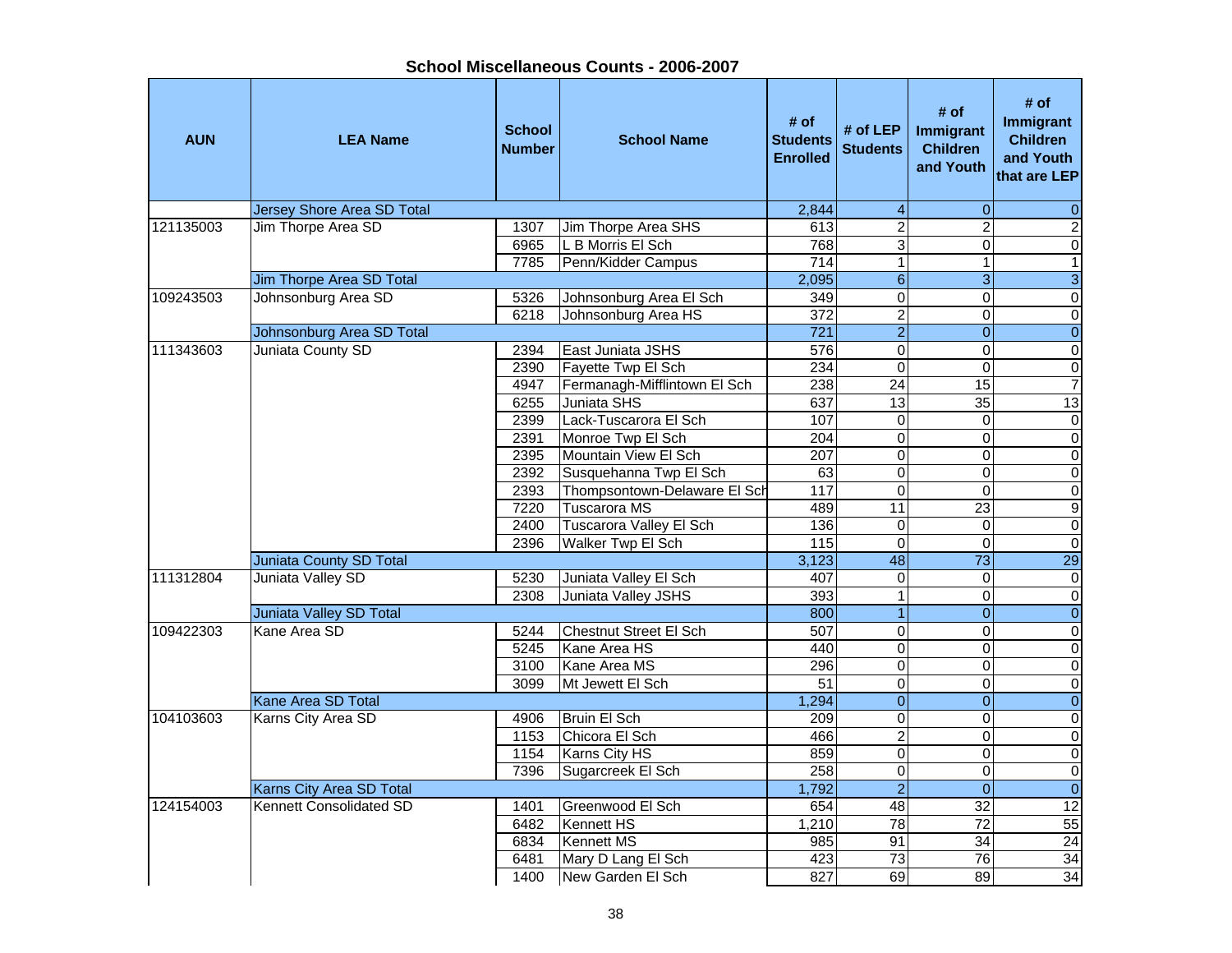| <b>AUN</b> | <b>LEA Name</b>                           | <b>School</b><br><b>Number</b> | <b>School Name</b>                 | # of<br><b>Students</b><br><b>Enrolled</b> | # of LEP<br><b>Students</b> | # of<br>Immigrant<br><b>Children</b><br>and Youth | # of<br>Immigrant<br><b>Children</b><br>and Youth<br>that are LEP |
|------------|-------------------------------------------|--------------------------------|------------------------------------|--------------------------------------------|-----------------------------|---------------------------------------------------|-------------------------------------------------------------------|
|            | <b>Kennett Consolidated SD Total</b>      |                                |                                    | 4,099                                      | 359                         | 303                                               | 159                                                               |
| 106166503  | Keystone SD                               | 6694                           | Keystone El Sch                    | 616                                        |                             | 1                                                 | 1                                                                 |
|            |                                           | 1486                           | <b>Keystone JSHS</b>               | 577                                        | $\Omega$                    | 0                                                 | 0                                                                 |
|            | <b>Keystone SD Total</b>                  |                                |                                    | 1,193                                      |                             | $\overline{1}$                                    | $\overline{1}$                                                    |
| 110183602  | <b>Keystone Central SD</b>                | 7795                           | <b>Bucktail Area MS</b>            | 118                                        | $\mathbf 0$                 | 0                                                 | 0                                                                 |
|            |                                           | 6241                           | <b>Bucktail HS</b>                 | 163                                        | $\overline{0}$              | 0                                                 | $\overline{0}$                                                    |
|            |                                           | 7589                           | Central Mountain HS                | 1,371                                      | 1                           | $\overline{0}$                                    | $\overline{0}$                                                    |
|            |                                           | 7590                           | <b>Central Mountain MS</b>         | 1,012                                      | $\overline{2}$              | $\Omega$                                          | $\overline{0}$                                                    |
|            |                                           | 4815                           | Dickey El Sch                      | 296                                        | $\mathbf 0$                 | $\overline{0}$                                    | $\overline{\mathsf{o}}$                                           |
|            |                                           | 1568                           | Lamar Twp El Sch                   | 120                                        | $\overline{0}$              | $\overline{0}$                                    | $\overline{0}$                                                    |
|            |                                           | 4917                           | Liberty Curtain El Sch             | 284                                        | $\Omega$                    | 0                                                 | $\overline{0}$                                                    |
|            |                                           | 1570                           | Mill Hall El Sch                   | 276                                        | 1                           | $\overline{0}$                                    | $\overline{\mathbf{0}}$                                           |
|            |                                           | 6242                           | Renovo El Sch                      | 208                                        | $\mathbf 0$                 | 0                                                 | $\overline{0}$                                                    |
|            |                                           | 6245                           | Robb El Sch                        | $\overline{423}$                           | $\overline{2}$              | 0                                                 | O                                                                 |
|            |                                           | 7474                           | Sugar Valley El Sch                | 78                                         | $\Omega$                    | $\overline{0}$                                    | O                                                                 |
|            |                                           | 1588                           | Woodward El Sch                    | 286                                        | 1                           | $\mathbf 0$                                       | $\overline{0}$                                                    |
|            | <b>Keystone Central SD Total</b>          |                                |                                    | 4,635                                      | $\overline{7}$              | $\mathbf 0$                                       | $\overline{0}$                                                    |
| 104432830  | <b>Keystone Education Center CS</b>       | 7506                           | Keystone Education Center CS       | 267                                        | $\overline{0}$              | 0                                                 | O                                                                 |
|            | <b>Keystone Education Center CS Total</b> |                                |                                    | 267                                        | $\overline{0}$              | $\mathbf 0$                                       | $\overline{0}$                                                    |
| 103025002  | Keystone Oaks SD                          | 7461                           | Dormont El Sch                     | 426                                        | 4                           | $\overline{2}$                                    | $\overline{2}$                                                    |
|            |                                           | 203                            | Fred L Aiken El Sch                | 211                                        | 3                           | $\overline{2}$                                    | $\overline{2}$                                                    |
|            |                                           | 5112                           | Keystone Oaks HS                   | 863                                        | 6                           | 6                                                 | $\overline{6}$                                                    |
|            |                                           | 7462                           | Keystone Oaks MS                   | 520                                        | $\overline{2}$              | $\overline{2}$                                    | $\overline{2}$                                                    |
|            |                                           | 204                            | Myrtle Ave Sch                     | 346                                        | 1                           | 0                                                 | $\overline{0}$                                                    |
|            | <b>Keystone Oaks SD Total</b>             |                                |                                    | 2,366                                      | 16                          | $\overline{12}$                                   | 12                                                                |
| 126510017  | Khepera CS                                | 7826                           | Khepera CS                         | 273                                        | $\Omega$                    | 0                                                 | $\overline{\mathsf{o}}$                                           |
|            | <b>Khepera CS Total</b>                   |                                |                                    | 273                                        | $\overline{0}$              | $\overline{0}$                                    | $\overline{0}$                                                    |
| 126510013  | <b>KIPP Academy Charter School</b>        | 7776                           | <b>KIPP Academy Charter School</b> | 292                                        | 6                           | $\mathbf 0$                                       | $\overline{0}$                                                    |
|            | <b>KIPP Academy Charter School Total</b>  |                                |                                    | 292                                        | $\sigma$                    | $\overline{0}$                                    | $\overline{0}$                                                    |
| 107654403  | Kiski Area SD                             | 7190                           | Allegheny-Hyde Park El Sch         | 647                                        | $\overline{0}$              | 0                                                 | $\overline{0}$                                                    |
|            |                                           | 6177                           | Bell Avon El Sch                   | 286                                        | $\Omega$                    | 0                                                 | $\mathsf{O}\xspace$                                               |
|            |                                           | 4431                           | Kiski Area HS                      | 1,455                                      | $\Omega$                    | $\mathbf 0$                                       | $\overline{0}$                                                    |
|            |                                           | 7189                           | Kiski Area IHS                     | 712                                        | $\Omega$                    | 0                                                 | $\overline{\mathsf{o}}$                                           |
|            |                                           | 4415                           | Laurel Point El Sch                | 113                                        | $\overline{0}$              | 0                                                 | $\mathsf{O}\xspace$                                               |
|            |                                           | 4516                           | Mamont El Sch                      | 289                                        | $\mathbf 0$                 | 0                                                 | $\mathsf{O}\xspace$                                               |
|            |                                           | 4519                           | North Washington El Sch            | 132                                        | 1                           | 1                                                 | $\overline{0}$                                                    |
|            |                                           | 7191                           | Vandergrift El Sch                 | 515                                        | $\overline{0}$              | 0                                                 | $\overline{0}$                                                    |
|            |                                           | 4520                           | Washington El Sch                  | 168                                        | $\overline{0}$              | 0                                                 | $\overline{0}$                                                    |
|            | Kiski Area SD Total                       |                                |                                    | 4,317                                      |                             |                                                   | $\overline{0}$                                                    |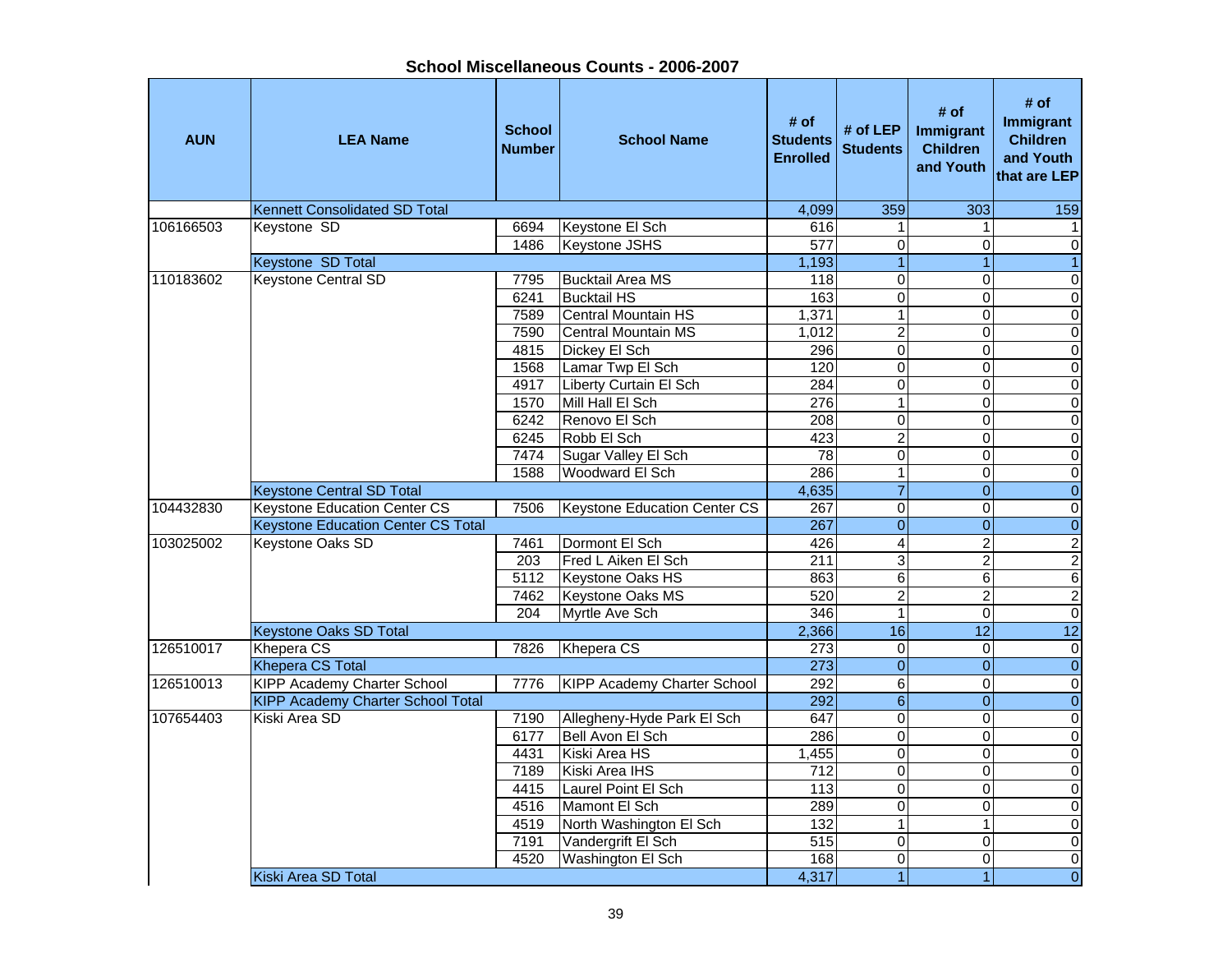**AUN LEA Name School NumberI**<br>**School Name** Budents Enrolled<br>Enrolled # of <br>**Students** # of LEP | Immigrant<br>
Enrolled | Students | Children and Youth **# of Immigrant Children and Youth that are LEP**114064003 Kutztown Area SD 6314 Albany El Sch 96 0 0 0 810 Greenwich-Lenhartsville El Sch | 188 | 2 0 0 0 0 6315 Kutztown Area MS 1982 12 12 12 3 13 13 13 13 14 12 816 Kutztown Area SHS 586 4 0 06316 Kutztown El Sch 325 4 0 0812 Maxatawny El Sch 104 0 0 0 Rutztown Area SD Total 2008 Contract to the Contract of the Contract of the Contract of the Contract of the Contract of the Contract of the Contract of the Contract of the Contract of the Contract of the Contract of the Co 113362940 La Academia CS 7538 La Academia CS 90 57 5 5La Academia CS Total 90 57 5 5126513110 |Laboratory CS | 7565 |Laboratory CS | 481| 0| 0| 0 Laboratory CS Total 2008 2009 12:00 12:00 12:00 12:00 12:00 12:00 12:00 12:00 12:00 12:00 12:00 12:00 12:00 12:0 119665003 Lackawanna Trail SD 14524 Lackawanna Trail El Ctr 1612 0 0 0 0 0 4528 Lackawanna Trail JSHS 675 0 0 0 0 Lackawanna Trail SD Total 1,287 0 0 0 119354603 Lakeland SD 6403 Lakeland El Sch 492 0 0 06404 Lakeland JSHS 821 0 0 07146 | Mayfield El Sch | 331 | 1 | 1 | 0 Lakeland SD Total 1, 1,644 1 1,644 1 1 1 1 1 1 1 1 1 1 1 1 1 0 118403903 Lake-Lehman SD 2924 Lake-Lehman JSHS 1,070 1 0 0 0 7060 Lake-Noxen El Sch 321 0 0 02922 Lehman-Jackson El Sch 484 1 0 02920 Ross El Sch 275 0 0 0 0 Lake-Lehman SD Total 2,150 2 0 0 104433903 Lakeview SD l 3155 Lakeview HS 3 0 0  $\overline{\mathsf{o}}$ 7069 Lakeview MS 410 0 0 03154 Oakview El Sch 483 1 0 0المال المسابق المسابق المسابق المسابق المسابق المسابق المسابق المسابق المسابق المسابق المسابق المسابق المسابق ا<br>المسابق المسابق المسابق المسابق المسابق المسابق المسابق المسابق المسابق المسابق المسابق المسابق المسابق المسا 113363603 Lampeter-Strasburg SD 2606 Hans Herr El Sch 906 19 6 6 2607 Lampeter-Strasburg SHS 1,111 7 4 4 6297 Martin Meylin MS 805 12 5 5 6298 Strasburg El Sch | 271 | 2 0 0 0 2601 Willow Street El Sch 228 0 0 0 0 0 0 Lampeter-Strasburg SD Total 3,321 40 15 15 15 113364002 Lancaster SD 7403 Buehrle Alternative Ed Sch 495 78 0 02598 Burrowes Sch 437 102 0 07182 Carter and MacRae El Sch 395 134 4 42599 Elizabeth R Martin El Sch 273 24 1 1 1 2581 Fulton El Sch 473 104 4 42589 George Washington El Sch 628 255 7 7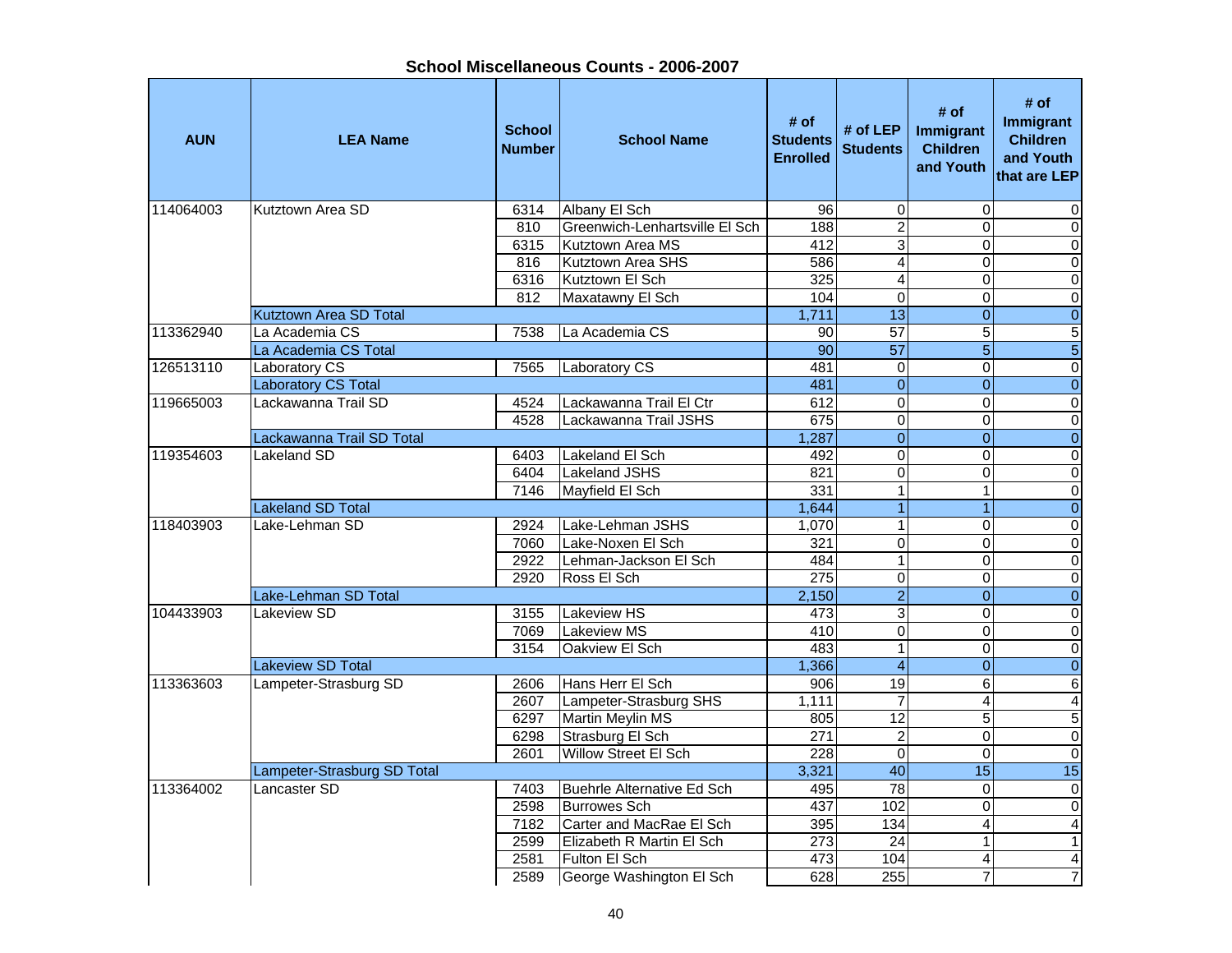|            |                                   |                                | SHOOL MISCENGHEOUS OOUNLS - ZOOO-ZOOT |                                            |                             |                                                   |                                                                   |
|------------|-----------------------------------|--------------------------------|---------------------------------------|--------------------------------------------|-----------------------------|---------------------------------------------------|-------------------------------------------------------------------|
| <b>AUN</b> | <b>LEA Name</b>                   | <b>School</b><br><b>Number</b> | <b>School Name</b>                    | # of<br><b>Students</b><br><b>Enrolled</b> | # of LEP<br><b>Students</b> | # of<br>Immigrant<br><b>Children</b><br>and Youth | # of<br>Immigrant<br><b>Children</b><br>and Youth<br>that are LEP |
|            |                                   | 2592                           | Hamilton El Sch                       | 416                                        | 94                          | 5                                                 | 5                                                                 |
|            |                                   | 2593                           | Hand MS                               | 526                                        | 187                         | $\overline{8}$                                    | $\overline{8}$                                                    |
|            |                                   | 2597                           | James Buchanan El Sch                 | 432                                        | 49                          | 5                                                 |                                                                   |
|            |                                   | 5056                           | King El Sch                           | 648                                        | 223                         | $\overline{7}$                                    | $\frac{5}{7}$                                                     |
|            |                                   | 2584                           | Lafayette El Sch                      | 518                                        | 97                          | $\pmb{0}$                                         | $\overline{0}$                                                    |
|            |                                   | 2595                           | Lincoln MS                            | 659                                        | 182                         | $\overline{7}$                                    | $\overline{7}$                                                    |
|            |                                   | 2596                           | McCaskey Campus                       | 3,011                                      | 544                         | $\overline{28}$                                   | 28                                                                |
|            |                                   | 6762                           | Price El Sch                          | 466                                        | 90                          | $\mathbf 3$                                       |                                                                   |
|            |                                   | 2594                           | Reynolds MS                           | 590                                        | 162                         | $\,6$                                             | $\frac{3}{6}$                                                     |
|            |                                   | 2587                           | Ross El Sch                           | $\overline{373}$                           | 93                          | 3                                                 | $\overline{3}$                                                    |
|            |                                   | 2590                           | Thomas Wharton El Sch                 | 243                                        | $\overline{17}$             | 1                                                 | $\overline{1}$                                                    |
|            |                                   | 2600                           | <b>Wheatland MS</b>                   | 675                                        | 105                         | 11                                                | 11                                                                |
|            |                                   | 2591                           | Wickersham El Sch                     | 492                                        | 132                         | 4                                                 | $\vert$                                                           |
|            | Lancaster SD Total                |                                |                                       | 11,750                                     | 2,672                       | 104                                               | 104                                                               |
| 104374003  | Laurel SD                         | 7001                           | Laurel El Sch                         | 712                                        | 1                           | 0                                                 | 0                                                                 |
|            |                                   | 2680                           | Laurel JSHS                           | 681                                        | 0                           | 0                                                 | $\overline{0}$                                                    |
|            | <b>Laurel SD Total</b>            |                                |                                       | 1,393                                      | $\mathbf{1}$                | $\mathbf 0$                                       | $\overline{0}$                                                    |
| 101264003  | Laurel Highlands SD               | 2146                           | Clark El Sch                          | 386                                        | 0                           | 0                                                 | $\overline{0}$                                                    |
|            |                                   | 2163                           | Hatfield El Sch                       | 405                                        | 0                           | 0                                                 | $\overline{0}$                                                    |
|            |                                   | 4700                           | Hutchinson El Sch                     | 320                                        | 0                           | 0                                                 | $\overline{0}$                                                    |
|            |                                   | 5146                           | Laurel Highlands MS                   | 890                                        | 1                           | $\mathbf 0$                                       | $\overline{0}$                                                    |
|            |                                   | 6600                           | Laurel Highlands SHS                  | 1,176                                      | $\mathbf{1}$                | 0                                                 | $\overline{0}$                                                    |
|            |                                   | 4820                           | Marshall El Sch                       | 394                                        | 2                           | 0                                                 | $\overline{0}$                                                    |
|            | Laurel Highlands SD Total         |                                |                                       | 3,571                                      | $\overline{\mathbf{4}}$     | $\mathbf 0$                                       | $\overline{0}$                                                    |
| 104374207  | Lawrence County CTC               | 4940                           | Lawrence County CTC                   | 346                                        | $\mathbf 0$                 | 0                                                 | $\overline{0}$                                                    |
|            | <b>Lawrence County CTC Total</b>  |                                |                                       | 346                                        |                             |                                                   |                                                                   |
| 113384603  | Lebanon SD                        | 6616                           | Harding El Sch                        | 605                                        | 54                          | 5                                                 | $\overline{\mathbf{5}}$                                           |
|            |                                   | 5337                           | Houck El Sch                          | 339                                        | $\overline{26}$             | $\overline{2}$                                    | $\overline{2}$                                                    |
|            |                                   | 2754                           | Lebanon MS                            | 1,016                                      | 134                         | 11                                                | 10                                                                |
|            |                                   | 5155                           | Lebanon SHS                           | 1,112                                      | 104                         | 19                                                | 17                                                                |
|            |                                   | 6894                           | Northwest El Sch                      | 750                                        | 141                         | $\boldsymbol{9}$                                  | ا صاد                                                             |
|            |                                   | 2746                           | Southeast El Sch                      | 299                                        | 40                          | $\overline{2}$                                    |                                                                   |
|            |                                   | 2743                           | Southwest El Sch                      | 310                                        | 15                          | 5                                                 | $\leq$                                                            |
|            | Lebanon SD Total                  |                                |                                       | 4,431                                      | 514                         | 53                                                | 44                                                                |
| 128034503  | Leechburg Area SD                 | 6579                           | David Leech El Sch                    | 367                                        | 0                           | 0                                                 | $\overline{0}$                                                    |
|            |                                   | 603                            | Leechburg Area HS                     | 238                                        | 0                           | 0                                                 | $\overline{0}$                                                    |
|            |                                   | 7478                           | Leechburg Area MS                     | 216                                        | 0                           | 0                                                 | $\overline{0}$                                                    |
|            | Leechburg Area SD Total           |                                |                                       | 821                                        | $\overline{0}$              | $\mathbf 0$                                       | $\overline{0}$                                                    |
| 120480002  | Lehigh Valley Academy Regional CS | 7681                           | Lehigh Valley Academy Regiona         | 582                                        | 8 <sup>1</sup>              | 0                                                 | $\overline{0}$                                                    |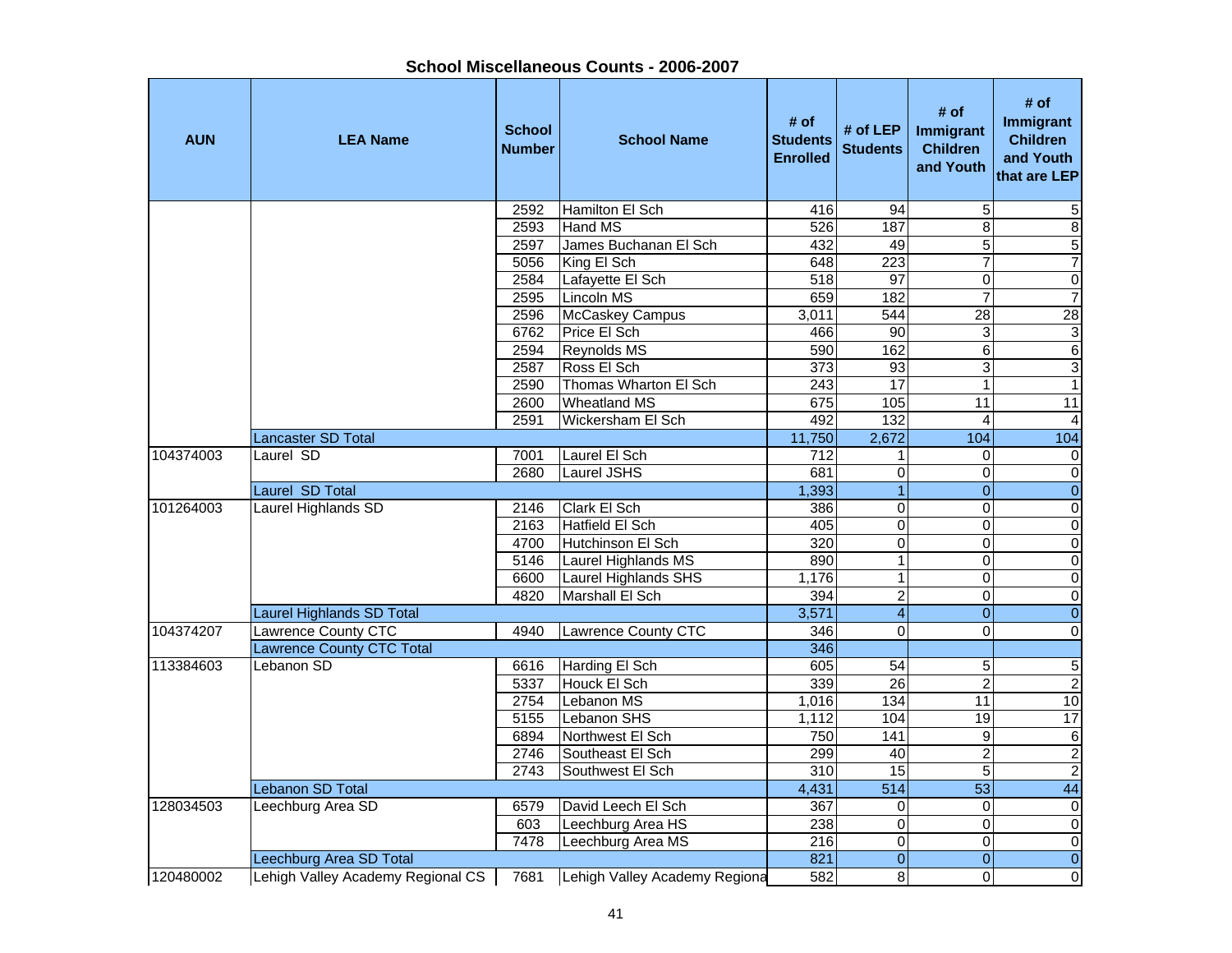**AUN LEA Name School NumberI**<br>**School Name** Budents Enrolled<br>Enrolled # of <br>**Students** # of LEP | Immigrant<br>
Enrolled | Students | Children and Youth **# of**<br> **t** Immigrant<br>
Children<br>
and Youth<br>
that are LEP Lehigh Valley Academy Regional CS Total 582 8 0 0 120483170 Lehigh Valley CHS for Performing Arts 7634 Lehigh Valley CHS for Performin the 423 or the comment of Lehigh Valley CHS for Performing Arts Total 423 0 0 0 121135503 Lehighton Area SD 1312 East Penn El Sch 134 0 0 0 0 0 1313 Franklin El Sch 316 8 0 01315 Lehighton Area HS 826 1 0 0 1314 Lehighton Area MS 715 3 0 0 1311 Mahoning El Sch 174 0 0 0 1310 Shull-David El Sch 269 2 0 0Lehighton Area SD Total 2,434 14 0 0 128034607 Lenape Tech 4807 Lenape Tech 442 0 0 0 Lenape Tech Total and the contract of the contract of the contract of the contract of the contract of the contract of the contract of the contract of the contract of the contract of the contract of the contract of the cont 116604003 Lewisburg Area SD 14665 Donald H Eichhorn MS 414 0 0 0 0 0 4084 Kelly El Sch 557 7 0 0 4085 Lewisburg HS 629 0 0 0 4081 Linntown El Sch 264 5 0 0Lewisburg Area SD Total 1,864 12 0 0 107654903 Ligonier Valley SD 6940 Laurel Valley El Sch 395 0 0 0 4437 Laurel Valley MS/HS 373 0 0 0 4442 Ligonier Valley HS 472 1 0 0 4440 Ligonier Valley MS 384 2 0 0 0 5361 Mellon El Sch 429 1 0 0Ligonier Valley SD Total 2,053 4 0 0 112673500 ILincoln CS I 7675 ILincoln CS 701 l 107 l 97 l 49 49 Lincoln CS Total 701 107 97 4949 127040002 Lincoln Park Performing Arts CS 7859 Lincoln Park Performing Arts CS 266 0 0 0 0 0 0 Lincoln Park Performing Arts CS Total 266 0 0 0 |116493503 |Line Mountain SD | 3529 |Dalmatia El Sch | 288 | 0| 0 | 0 | 3531 Leck Kill El Sch 112 0 0 03532 Line Mountain JSHS 611 1 1 16786 Trevorton El Sch 215 0 0 0Line Mountain SD Total 1,226 1 1 1 112015203 Littlestown Area SD 17784 Alloway Creek Intrmd Sch 342 3 2 2 14 Littlestown SHS 740 5 3 313 | Maple Avenue MS | 545 | 2 | 1 | 1 12 Rolling Acres El Sch 627 4 5 3<br>2.254 14 11 9 Littlestown Area SD Total 2,254 14 11 9 115224003 Lower Dauphin SD 1747 Conewago El Sch 201 0 3 0<br>1752 East Hanover El Sch 376 0 3 0 1752 East Hanover El Sch 376 0 3 3 0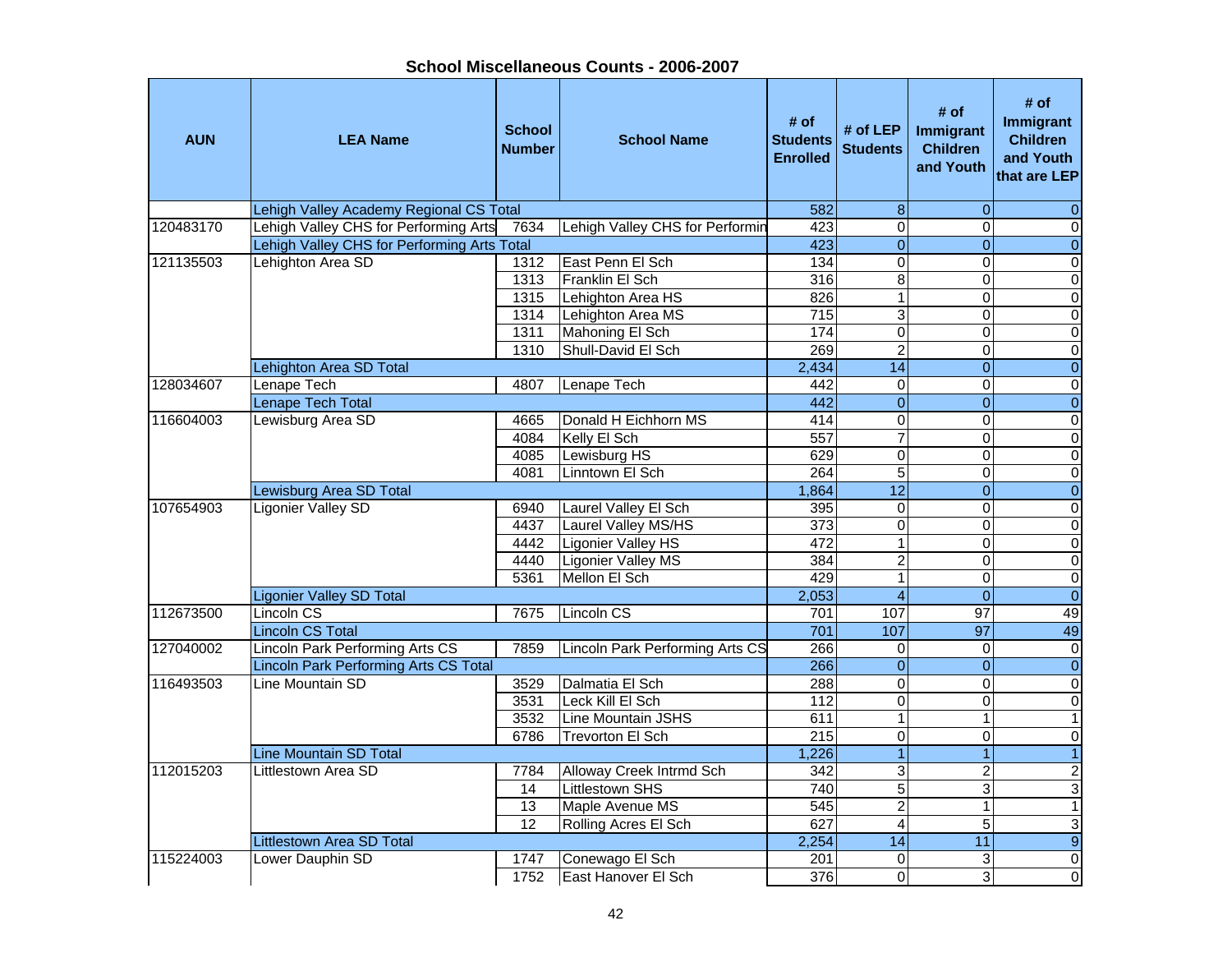| <b>AUN</b> | <b>LEA Name</b>                    | <b>School</b><br><b>Number</b> | <b>School Name</b>         | # of<br><b>Students</b><br><b>Enrolled</b> | # of LEP<br><b>Students</b> | # of<br>Immigrant<br><b>Children</b><br>and Youth | # of<br>Immigrant<br><b>Children</b><br>and Youth<br>that are LEP |
|------------|------------------------------------|--------------------------------|----------------------------|--------------------------------------------|-----------------------------|---------------------------------------------------|-------------------------------------------------------------------|
|            |                                    | 1775                           | Londonderry El Sch         | 405                                        | 4                           | 9                                                 |                                                                   |
|            |                                    | 1776                           | Lower Dauphin HS           | 1,275                                      | 3                           | $\overline{4}$                                    | $\overline{3}$                                                    |
|            |                                    | 7414                           | Lower Dauphin MS           | 953                                        | $\overline{\mathbf{4}}$     | 3                                                 | $\overline{3}$                                                    |
|            |                                    | 1774                           | Nye El Sch                 | 360                                        | $\overline{0}$              | $\overline{2}$                                    | $\overline{0}$                                                    |
|            |                                    | 7844                           | Price                      | $\overline{25}$                            | $\mathbf 0$                 | $\mathbf 0$                                       | $\overline{0}$                                                    |
|            |                                    | 1797                           | South Hanover El Sch       | 356                                        | $\mathbf{1}$                | $\overline{4}$                                    | $\overline{1}$                                                    |
|            | <b>Lower Dauphin SD Total</b>      |                                |                            | 3,951                                      | $\overline{12}$             | $\overline{28}$                                   | 11                                                                |
| 123464502  | <b>Lower Merion SD</b>             | 3293                           | Bala-Cynwyd MS             | 817                                        | $\boldsymbol{9}$            | 19                                                | 8                                                                 |
|            |                                    | 7597                           | Belmont Hills El Sch       | 436                                        | $\boldsymbol{9}$            | $\boldsymbol{9}$                                  | $\overline{5}$                                                    |
|            |                                    | 3286                           | Cynwyd Sch                 | 465                                        | 11                          | 16                                                | 8                                                                 |
|            |                                    | 3291                           | Gladwyne Sch               | 557                                        | 4                           | 18                                                | $\overline{4}$                                                    |
|            |                                    | 3296                           | <b>Harriton SHS</b>        | 842                                        | $\overline{7}$              | 18                                                | $\overline{6}$                                                    |
|            |                                    | 3295                           | Lower Merion HS            | 1,629                                      | $\overline{8}$              | $\overline{26}$                                   | $\overline{8}$                                                    |
|            |                                    | 3287                           | Merion El Sch              | 460                                        | $\overline{13}$             | 24                                                | $\overline{8}$                                                    |
|            |                                    | 3288                           | Penn Valley Sch            | 403                                        | 13                          | $\overline{20}$                                   | 12                                                                |
|            |                                    | 3289                           | Penn Wynne Sch             | 536                                        | 16                          | $\overline{12}$                                   | $\overline{5}$                                                    |
|            |                                    | 3294                           | Welsh Valley MS            | 791                                        | 15                          | 15                                                | 15                                                                |
|            | <b>Lower Merion SD Total</b>       |                                |                            | 6,936                                      | 105                         | 177                                               | 79                                                                |
| 123464603  | Lower Moreland Township SD         | 4960                           | Lower Moreland HS          | 696                                        | 5                           | 56                                                | $\mathbf 5$                                                       |
|            |                                    | 7212                           | Murray Avenue Sch          | 760                                        | 5                           | 30                                                | $\overline{4}$                                                    |
|            |                                    | 3297                           | Pine Road El Sch           | 570                                        | 36                          | 12                                                | $\overline{3}$                                                    |
|            | Lower Moreland Township SD Total   |                                |                            | 2,026                                      | 46                          | $\overline{98}$                                   | $\overline{12}$                                                   |
| 117414203  | <b>Loyalsock Township SD</b>       | 3036                           | Donald E. Schick Sch       | $\overline{573}$                           | $\overline{9}$              | $\Omega$                                          | $\overline{0}$                                                    |
|            |                                    | 3037                           | Loyalsock Twp MS           | 328                                        | 6                           | $\mathbf 0$                                       | $\mathbf 0$                                                       |
|            |                                    | 4828                           | Loyalsock Twp SHS          | 508                                        | 6                           | $\mathsf 0$                                       | $\overline{0}$                                                    |
|            | <b>Loyalsock Township SD Total</b> |                                |                            | 1,409                                      | $\overline{21}$             | $\overline{0}$                                    | $\overline{0}$                                                    |
| 129544503  | Mahanoy Area SD                    | 7223                           | Mahanoy Area El Sch        | 392                                        | 4                           | $\mathsf 0$                                       | $\overline{0}$                                                    |
|            |                                    | 7012                           | Mahanoy Area HS            | 390                                        | 3                           | $\mathbf 0$                                       | $\overline{0}$                                                    |
|            |                                    | 3902                           | Mahanoy Area MS            | $\overline{313}$                           | $\overline{5}$              | $\overline{0}$                                    | $\overline{0}$                                                    |
|            | Mahanoy Area SD Total              |                                |                            | 1,095                                      | $\overline{12}$             | $\overline{0}$                                    | $\overline{0}$                                                    |
| 102023030  | Manchester Academic CS             | 7549                           | Manchester Academic CS     | 183                                        | $\Omega$                    | 0                                                 | $\mathbf 0$                                                       |
|            | Manchester Academic CS Total       |                                |                            | 183                                        | $\overline{0}$              | $\overline{0}$                                    | $\overline{0}$                                                    |
| 113364403  | <b>Manheim Central SD</b>          | 2611                           | Burgard El Sch             | 535                                        | 12                          | 9                                                 | $\overline{9}$                                                    |
|            |                                    | 7356                           | Doe Run El Sch             | 382                                        | $\overline{14}$             | $\overline{2}$                                    | $\overline{2}$                                                    |
|            |                                    | 2616                           | Elm Tree El Sch            | 99                                         | $\pmb{0}$                   | $\mathbf 0$                                       | $\boldsymbol{0}$                                                  |
|            |                                    | 2617                           | Manheim Central MS         | 489                                        | $\overline{\mathbf{c}}$     | $\mathbf{1}$                                      | $\overline{1}$                                                    |
|            |                                    | 2618                           | <b>Manheim Central SHS</b> | 1,075                                      | $\overline{4}$              | $\overline{2}$                                    | $\overline{2}$                                                    |
|            |                                    | 2614                           | Mastersonville El Sch      | 98                                         | 0                           | 0                                                 | $\overline{0}$                                                    |
|            |                                    | 2615                           | Sporting Hill El Sch       | 93                                         | $\overline{0}$              | $\Omega$                                          | $\mathbf 0$                                                       |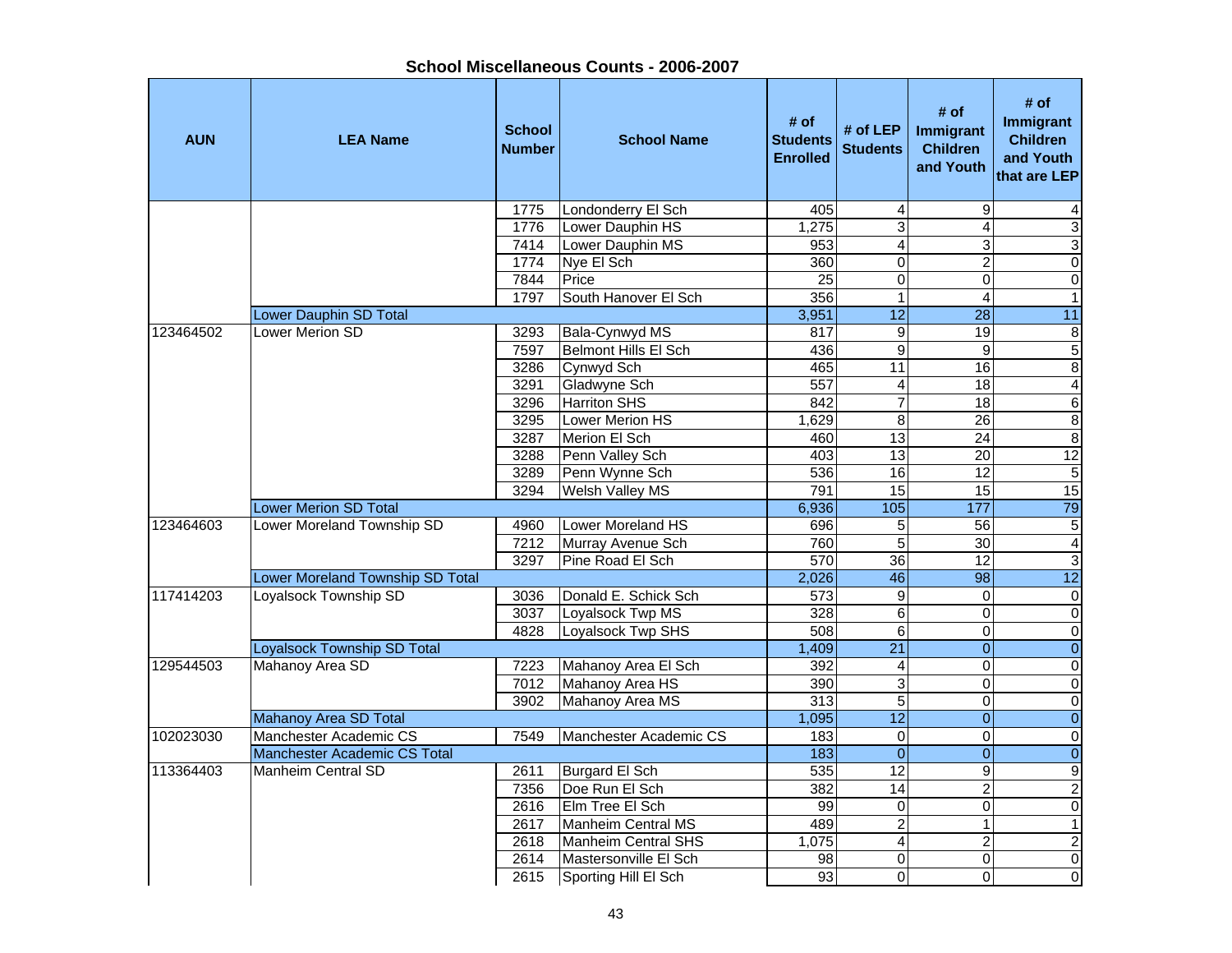**AUN LEA Name School NumberI**<br>**School Name** Budents Enrolled<br>Enrolled **# of LEP** # of # of # of **#** of **Immigrant**<br>d Students Children and Youth # of<br> **Immigrant**<br>
Children<br>
Children<br>
and Youth<br>
that are LEP 2610 Stiegel El Sch 289 0 0 0 Manheim Central SD Total 3,060 32 14 14 14 14 14 14 14 15 16 16 17 17 18 18 19 19 19 19 19 19 19 19 19 19 19 1 113364503 Manheim Township SD 2619 Brecht Sch 288 30 7 7 6733 Bucher Sch 282 41 6 42623 Manheim Twp HS 1,746 46 18 18 14 5114 | Manheim Twp MS | 939 | 91 | 937 | 5 7609 Neff 6 | 412 | 20 | 5 | 3 2621 Neff Sch 388 32 13 7 4708 Nitrauer Sch 615 42 14 91283 Reidenbaugh El Sch 15 523 31 15 6<br>12620 Schaeffer Sch 1380 18 9 4 2620 Schaeffer Sch Manheim Township SD Total 2002 12:00 12:00 12:00 12:00 12:00 12:00 12:00 12:00 12:00 12:00 13:00 13:00 13:00 1 126513480 Mariana Bracetti Academy CS 7672 Mariana Bracetti Academy CS 913 243 0 0 Mariana Bracetti Academy CS Total 913 243 0 0 128325203 | Marion Center Area SD | 7184 | Marion Center Area El Sch | 634 | 0 0 0 0 0 0 2339 Marion Center Area HS 514 0 0 06581 Marion Center Area MS 490 0 0 0Marion Center Area SD Total 1,638 0 0 0 126510014 | Maritime Academy Charter School | 7777 | Maritime Academy CS | 477 | 0 0 0 0 0 0 Maritime Academy Charter School Total 477 0 0 0 125235502 Marple Newtown SD 1898 Culbertson El Sch 416 5 2 2 2 1899 Loomis El Sch 13 144 15 13  $\overline{11}$ 1902 Marple Newtown SHS 1,217 11 15 5 1901 Paxon Hollow MS 1865 11 9 7 1894 Russell El Sch 365 13 0 01896 | Worrall El Sch | 331 | 331 | 35 | 5  $\overline{5}$ Marple Newtown SD Total 30 and 30 and 30 and 30 and 30 and 30 and 30 and 30 and 30 and 30 and 30 and 30 and 30 104105003 Mars Area SD 1155 Mars Area El Sch 645 2 0 05363 Mars Area MS 706 5 0 01158 | Mars Area Primary Ctr | 700 8 | 0 0 0 0 1159 Mars Area SHS 935 4 0 0Mars Area SD Total 2012 12:00 12:00 12:00 12:00 12:00 12:00 12:00 12:00 12:00 12:00 12:00 12:00 12:00 12:00 12:0 126510002 Mastery Charter High School | 7678 Mastery Charter High School | 421 0 0 0 0 0 Mastery Charter High School Total 421 0 0 0 126510022 Mastery CS-Shoemaker Campus 7909 Mastery CS-Shoemaker Campu 204 0 0 0 0 0 Mastery CS-Shoemaker Campus Total 204 0 0 0 126510023 Mastery CS-Thomas Campus 7910 Mastery CS - Thomas Campus 347 2 0 0 Mastery CS-Thomas Campus Total 347 2 0 126513230 Math Civics and Sciences CS 1 7582 Math Civics and Sciences CS 1 925 0 0 0 0 0 0 0 0 0 0 0 0 0 0 0 0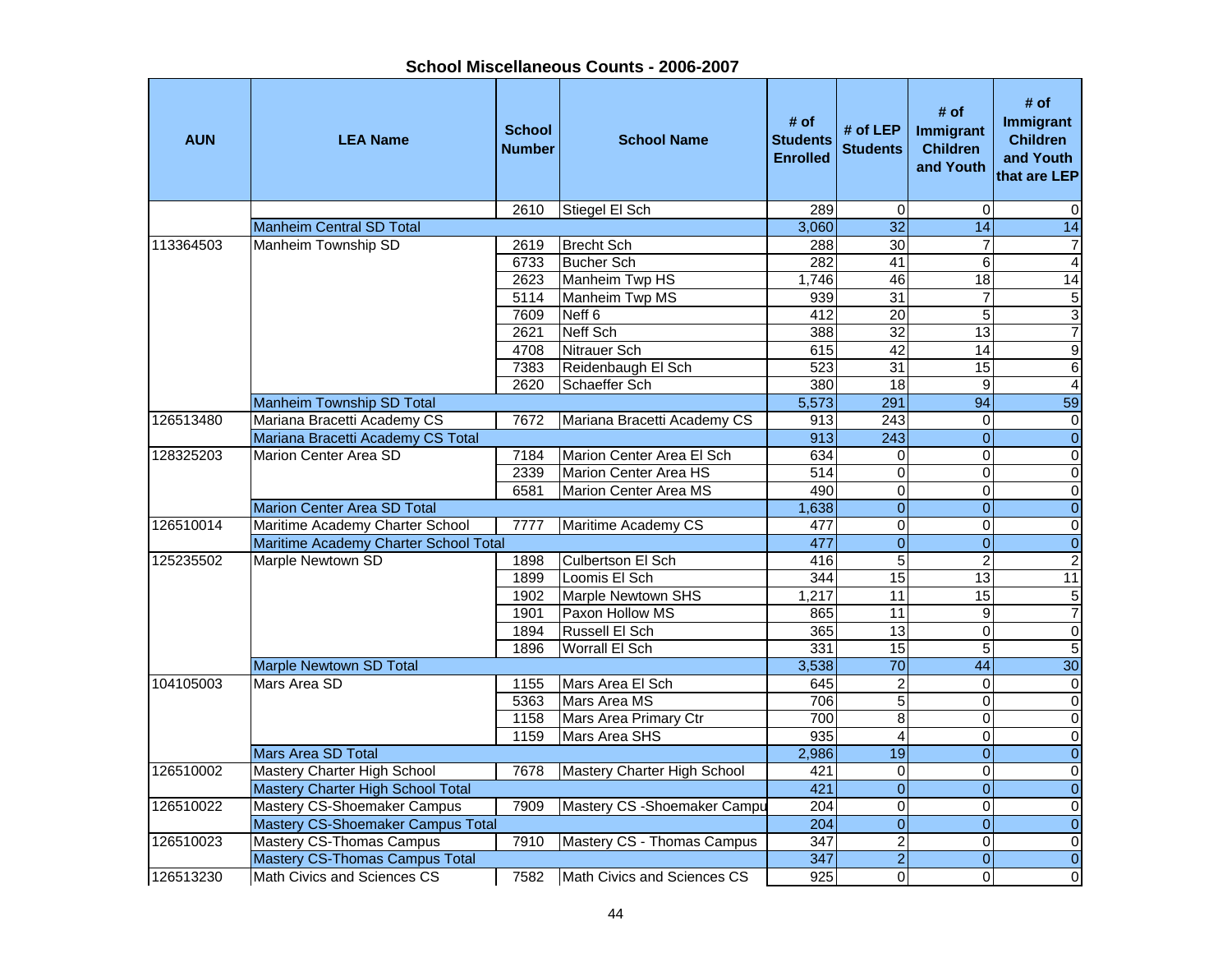**School Miscellaneous Counts - 2006-2007**

| $\mathbf{0}$<br>126513150<br>$\overline{0}$<br>$\mathbf 0$<br>Math Sci & Tech Community CS<br>7574<br>Math Sci & Tech Community CS<br>1,183<br>$\mathbf 0$<br>$\overline{0}$<br>$\overline{0}$<br>$\overline{0}$<br>Math Sci & Tech Community CS Total<br>1,183<br>101633903<br><b>McGuffey SD</b><br>4248<br>Claysville El Sch<br>643<br>$\mathbf 1$<br>$\Omega$<br>0<br>Joe Walker El Sch<br>$\overline{1}$<br>4244<br>275<br>$\mathbf{1}$<br>$\mathbf{1}$<br>$\overline{0}$<br>4249<br><b>McGuffey HS</b><br>706<br>0<br>0<br>$\overline{0}$<br>6976<br><b>McGuffey MS</b><br>554<br>0<br>0<br>$\overline{2}$<br>McGuffey SD Total<br>$\mathbf{1}$<br>2,178<br>$\overline{1}$<br>$\overline{1}$<br>McKeesport Area SD<br>Centennial El Sch<br>103026002<br>213<br>410<br>0<br>$\pmb{0}$<br>0<br>Cornell Intrmd Sch<br>$\Omega$<br>0<br>224<br>574 | <b>AUN</b> | <b>LEA Name</b>                          | <b>School</b><br><b>Number</b> | <b>School Name</b> | # of<br><b>Students</b><br><b>Enrolled</b> | # of LEP<br><b>Students</b> | # of<br>Immigrant<br><b>Children</b><br>and Youth | # of<br>Immigrant<br><b>Children</b><br>and Youth<br>that are LEP |
|------------------------------------------------------------------------------------------------------------------------------------------------------------------------------------------------------------------------------------------------------------------------------------------------------------------------------------------------------------------------------------------------------------------------------------------------------------------------------------------------------------------------------------------------------------------------------------------------------------------------------------------------------------------------------------------------------------------------------------------------------------------------------------------------------------------------------------------------------|------------|------------------------------------------|--------------------------------|--------------------|--------------------------------------------|-----------------------------|---------------------------------------------------|-------------------------------------------------------------------|
|                                                                                                                                                                                                                                                                                                                                                                                                                                                                                                                                                                                                                                                                                                                                                                                                                                                      |            | <b>Math Civics and Sciences CS Total</b> |                                |                    | 925                                        | $\mathbf{0}$                | $\Omega$                                          |                                                                   |
|                                                                                                                                                                                                                                                                                                                                                                                                                                                                                                                                                                                                                                                                                                                                                                                                                                                      |            |                                          |                                |                    |                                            |                             |                                                   |                                                                   |
|                                                                                                                                                                                                                                                                                                                                                                                                                                                                                                                                                                                                                                                                                                                                                                                                                                                      |            |                                          |                                |                    |                                            |                             |                                                   |                                                                   |
|                                                                                                                                                                                                                                                                                                                                                                                                                                                                                                                                                                                                                                                                                                                                                                                                                                                      |            |                                          |                                |                    |                                            |                             |                                                   |                                                                   |
|                                                                                                                                                                                                                                                                                                                                                                                                                                                                                                                                                                                                                                                                                                                                                                                                                                                      |            |                                          |                                |                    |                                            |                             |                                                   |                                                                   |
|                                                                                                                                                                                                                                                                                                                                                                                                                                                                                                                                                                                                                                                                                                                                                                                                                                                      |            |                                          |                                |                    |                                            |                             |                                                   |                                                                   |
|                                                                                                                                                                                                                                                                                                                                                                                                                                                                                                                                                                                                                                                                                                                                                                                                                                                      |            |                                          |                                |                    |                                            |                             |                                                   |                                                                   |
|                                                                                                                                                                                                                                                                                                                                                                                                                                                                                                                                                                                                                                                                                                                                                                                                                                                      |            |                                          |                                |                    |                                            |                             |                                                   |                                                                   |
|                                                                                                                                                                                                                                                                                                                                                                                                                                                                                                                                                                                                                                                                                                                                                                                                                                                      |            |                                          |                                |                    |                                            |                             |                                                   |                                                                   |
|                                                                                                                                                                                                                                                                                                                                                                                                                                                                                                                                                                                                                                                                                                                                                                                                                                                      |            |                                          |                                |                    |                                            |                             |                                                   |                                                                   |
| 7673<br>710                                                                                                                                                                                                                                                                                                                                                                                                                                                                                                                                                                                                                                                                                                                                                                                                                                          |            |                                          |                                | Founders Hall Sch  |                                            | $\pmb{0}$                   | $\Omega$                                          | $\boldsymbol{0}$                                                  |
| $\overline{0}$<br>$\overline{0}$<br>451<br>$\Omega$<br>222<br>George Washington Sch                                                                                                                                                                                                                                                                                                                                                                                                                                                                                                                                                                                                                                                                                                                                                                  |            |                                          |                                |                    |                                            |                             |                                                   |                                                                   |
| $\overline{0}$<br>499<br>McClure Intrmd Sch<br>338<br>$\mathbf{1}$<br>$\Omega$                                                                                                                                                                                                                                                                                                                                                                                                                                                                                                                                                                                                                                                                                                                                                                       |            |                                          |                                |                    |                                            |                             |                                                   |                                                                   |
| $\overline{\mathbf{2}}$<br>$\overline{0}$<br><b>McKeesport Area SHS</b><br>$\Omega$<br>6105<br>1,517                                                                                                                                                                                                                                                                                                                                                                                                                                                                                                                                                                                                                                                                                                                                                 |            |                                          |                                |                    |                                            |                             |                                                   |                                                                   |
| $\overline{2}$<br>White Oak El Sch<br>292<br>$\mathbf 0$<br>$\overline{0}$<br>498                                                                                                                                                                                                                                                                                                                                                                                                                                                                                                                                                                                                                                                                                                                                                                    |            |                                          |                                |                    |                                            |                             |                                                   |                                                                   |
| $\overline{6}$<br>$\overline{0}$<br>$\overline{0}$<br><b>McKeesport Area SD Total</b><br>4,292                                                                                                                                                                                                                                                                                                                                                                                                                                                                                                                                                                                                                                                                                                                                                       |            |                                          |                                |                    |                                            |                             |                                                   |                                                                   |
| <b>Broad Street El Sch</b><br>$\overline{0}$<br>$\overline{0}$<br>115216503<br>Mechanicsburg Area SD<br>$\overline{276}$<br>$\Omega$<br>1709                                                                                                                                                                                                                                                                                                                                                                                                                                                                                                                                                                                                                                                                                                         |            |                                          |                                |                    |                                            |                             |                                                   |                                                                   |
| 44<br>$\overline{21}$<br>7837<br>Elmwood El Sch<br>446<br>21                                                                                                                                                                                                                                                                                                                                                                                                                                                                                                                                                                                                                                                                                                                                                                                         |            |                                          |                                |                    |                                            |                             |                                                   |                                                                   |
| 5098<br>Mechanicsburg Area SHS<br>1,229<br>$\overline{31}$<br>$\,8\,$<br>8                                                                                                                                                                                                                                                                                                                                                                                                                                                                                                                                                                                                                                                                                                                                                                           |            |                                          |                                |                    |                                            |                             |                                                   |                                                                   |
| 17<br>1715<br>Mechanicsburg MS<br>894<br>4<br>$\overline{\mathbf{4}}$                                                                                                                                                                                                                                                                                                                                                                                                                                                                                                                                                                                                                                                                                                                                                                                |            |                                          |                                |                    |                                            |                             |                                                   |                                                                   |
| $\mathbf 0$<br>5021<br>Northside El Sch<br>253<br>3<br>0                                                                                                                                                                                                                                                                                                                                                                                                                                                                                                                                                                                                                                                                                                                                                                                             |            |                                          |                                |                    |                                            |                             |                                                   |                                                                   |
| $\mathsf{O}\xspace$<br>$\boldsymbol{0}$<br>1711<br>Shepherdstown El Sch<br>$\pmb{0}$<br>309                                                                                                                                                                                                                                                                                                                                                                                                                                                                                                                                                                                                                                                                                                                                                          |            |                                          |                                |                    |                                            |                             |                                                   |                                                                   |
| 0<br>Upper Allen El Sch<br>317<br>$\Omega$<br>$\pmb{0}$<br>4851                                                                                                                                                                                                                                                                                                                                                                                                                                                                                                                                                                                                                                                                                                                                                                                      |            |                                          |                                |                    |                                            |                             |                                                   |                                                                   |
| 95<br>$\overline{33}$<br>3,724<br>33<br>Mechanicsburg Area SD Total                                                                                                                                                                                                                                                                                                                                                                                                                                                                                                                                                                                                                                                                                                                                                                                  |            |                                          |                                |                    |                                            |                             |                                                   |                                                                   |
| Mercer Area SD<br>Mercer Area El Sch<br>738<br>$\Omega$<br>$\pmb{0}$<br>104435003<br>3157<br>1                                                                                                                                                                                                                                                                                                                                                                                                                                                                                                                                                                                                                                                                                                                                                       |            |                                          |                                |                    |                                            |                             |                                                   |                                                                   |
| 228<br>$\overline{0}$<br>7792<br>Mercer Area MS<br>1<br>$\Omega$                                                                                                                                                                                                                                                                                                                                                                                                                                                                                                                                                                                                                                                                                                                                                                                     |            |                                          |                                |                    |                                            |                             |                                                   |                                                                   |
| $\overline{0}$<br>3158<br><b>Mercer Area SHS</b><br>457<br>$\overline{0}$<br>$\Omega$                                                                                                                                                                                                                                                                                                                                                                                                                                                                                                                                                                                                                                                                                                                                                                |            |                                          |                                |                    |                                            |                             |                                                   |                                                                   |
| $\overline{2}$<br>$\overline{0}$<br><b>Mercer Area SD Total</b><br>1,423<br>$\overline{0}$                                                                                                                                                                                                                                                                                                                                                                                                                                                                                                                                                                                                                                                                                                                                                           |            |                                          |                                |                    |                                            |                             |                                                   |                                                                   |
| $\overline{13}$<br>7<br>$\overline{5}$<br>1,310<br>123465303<br>Methacton SD<br>Arcola Intrmd Sch<br>6716                                                                                                                                                                                                                                                                                                                                                                                                                                                                                                                                                                                                                                                                                                                                            |            |                                          |                                |                    |                                            |                             |                                                   |                                                                   |
| $\overline{3}$<br>6845<br>Arrowhead El Sch<br>434<br>10<br>3                                                                                                                                                                                                                                                                                                                                                                                                                                                                                                                                                                                                                                                                                                                                                                                         |            |                                          |                                |                    |                                            |                             |                                                   |                                                                   |
| 30<br>561<br>$\overline{22}$<br>11<br>7433<br>Audubon El Sch                                                                                                                                                                                                                                                                                                                                                                                                                                                                                                                                                                                                                                                                                                                                                                                         |            |                                          |                                |                    |                                            |                             |                                                   |                                                                   |
| 3303<br>Eagleville El Sch<br>421<br>16<br>$\overline{0}$<br>$\mathbf 1$                                                                                                                                                                                                                                                                                                                                                                                                                                                                                                                                                                                                                                                                                                                                                                              |            |                                          |                                |                    |                                            |                             |                                                   |                                                                   |
| Methacton HS<br>$\overline{17}$<br>$\overline{12}$<br>3305<br>13<br>1,813                                                                                                                                                                                                                                                                                                                                                                                                                                                                                                                                                                                                                                                                                                                                                                            |            |                                          |                                |                    |                                            |                             |                                                   |                                                                   |
| 5<br>Woodland El Sch<br>0<br>$\pmb{0}$<br>5252<br>424                                                                                                                                                                                                                                                                                                                                                                                                                                                                                                                                                                                                                                                                                                                                                                                                |            |                                          |                                |                    |                                            |                             |                                                   |                                                                   |
| $\overline{2}$<br>13<br>Worcester El Sch<br>6<br>7573<br>491                                                                                                                                                                                                                                                                                                                                                                                                                                                                                                                                                                                                                                                                                                                                                                                         |            |                                          |                                |                    |                                            |                             |                                                   |                                                                   |
| 33<br>Methacton SD Total<br>5,454<br>104<br>52                                                                                                                                                                                                                                                                                                                                                                                                                                                                                                                                                                                                                                                                                                                                                                                                       |            |                                          |                                |                    |                                            |                             |                                                   |                                                                   |
| $\overline{0}$<br>419<br>$\Omega$<br>$\overline{\mathsf{o}}$<br>108565203<br>Meyersdale Area SD<br>6208<br>Meyersdale Area El Sch                                                                                                                                                                                                                                                                                                                                                                                                                                                                                                                                                                                                                                                                                                                    |            |                                          |                                |                    |                                            |                             |                                                   |                                                                   |
| $\overline{0}$<br>0<br>3994<br>Meyersdale Area HS<br>342<br>$\Omega$                                                                                                                                                                                                                                                                                                                                                                                                                                                                                                                                                                                                                                                                                                                                                                                 |            |                                          |                                |                    |                                            |                             |                                                   |                                                                   |
| 221<br>$\overline{0}$<br>7613<br>$\mathbf 0$<br>Meyersdale Area MS<br>$\Omega$                                                                                                                                                                                                                                                                                                                                                                                                                                                                                                                                                                                                                                                                                                                                                                       |            |                                          |                                |                    |                                            |                             |                                                   |                                                                   |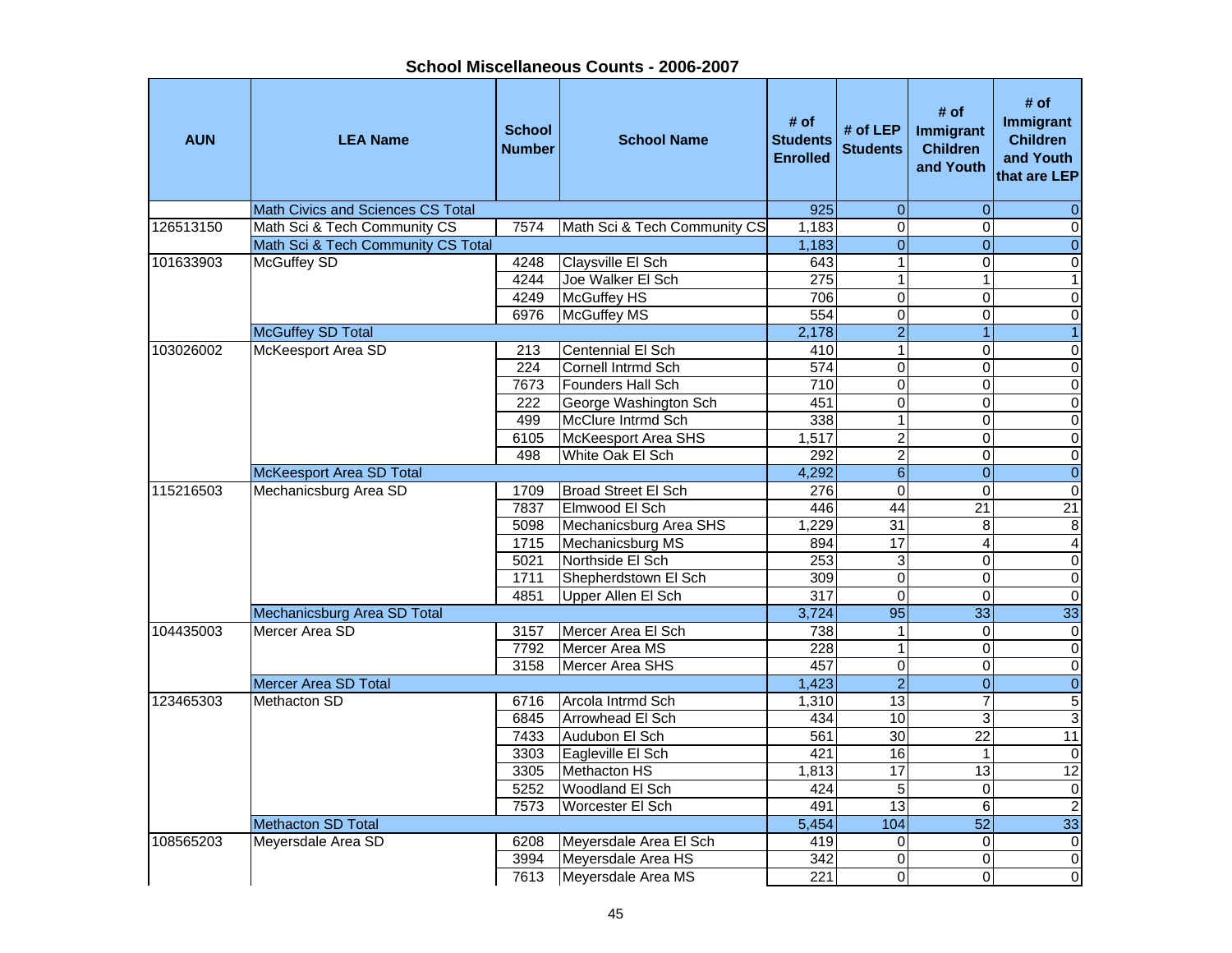| # of<br># of<br># of<br>Immigrant<br># of LEP<br><b>School</b><br>Immigrant<br><b>Children</b><br><b>AUN</b><br><b>LEA Name</b><br><b>School Name</b><br><b>Students</b><br><b>Children</b><br><b>Number</b><br><b>Students</b><br>and Youth<br><b>Enrolled</b><br>and Youth<br>Meyersdale Area SD Total<br>982<br>$\boldsymbol{0}$<br>0<br>$\overline{5}$<br>$\overline{2}$<br>Mid Valley SD<br>119355503<br>2423<br>Mid Valley El Ctr<br>760<br>$\overline{0}$<br>Mid Valley HS<br>556<br>$\mathbf 1$<br>7890<br>390<br>$\mathsf 0$<br>7891<br>Mid Valley MS<br>0<br>$6 \,$<br>$\overline{a}$<br>Mid Valley SD Total<br>1,706<br>3<br>Fink El Sch<br>115226003<br>Middletown Area SD<br>4685<br>208<br>1<br>$\overline{0}$<br>361<br>0<br>Kunkel El Sch<br>1788<br>$\overline{3}$<br>3<br>722<br>Middletown Area HS<br>1790<br>587<br>6<br>Middletown Area MS<br>1<br>1785<br>514<br>$\overline{\mathbf{4}}$<br>7756<br>Robert Reid El Sch<br>1<br>$\overline{6}$<br>2,392<br>16<br>6<br>Middletown Area SD Total<br>$\overline{0}$<br>0<br>116555003<br>Midd-West SD<br>Middleburg El Sch<br>0<br>3961<br>568<br>$\overline{0}$<br>Middleburg MS<br>355<br>$\mathsf 0$<br>7799<br>0<br>$\overline{c}$<br>$\pmb{0}$<br>Midd-West HS<br>774<br>3962<br>0<br>$\overline{0}$<br>$\overline{0}$<br>3960<br>Perry-West Perry El Sch<br>146<br>0<br>$\overline{0}$<br>260<br>0<br>0<br>West Beaver El Sch<br>6359<br>$\overline{0}$<br>$\overline{0}$<br>285<br>0<br>7807<br><b>West Snyder MS</b><br>$\overline{0}$<br>$\overline{2}$<br>Midd-West SD Total<br>2,388<br>$\overline{0}$<br>$\overline{2}$<br>$\overline{0}$<br>Midland EI/MS<br>0<br>127045303<br>Midland Borough SD<br>331<br>6566<br>$\overline{2}$<br>$\overline{0}$<br>$\overline{0}$<br>Midland Borough SD Total<br>331<br>Mifflin County SD<br>215<br>$\mathsf 0$<br>$\pmb{0}$<br>111444602<br>Armagh El Sch<br>0<br>3185<br>Brown El Sch<br>$\mathsf 0$<br>$\pmb{0}$<br>6257<br>180<br>0<br>17<br>6258<br>239<br>Buchanan El Sch<br>$\mathbf 0$<br>268<br>0<br>0<br>6261<br>East Derry El Sch<br>$\overline{0}$<br>534<br>$\mathbf 1$<br>0<br>7188<br>Highland Park Area El Sch<br>$\overline{0}$<br><b>Indian Valley MS</b><br>746<br>$\mathbf 1$<br>0<br>7171<br>$\overline{0}$<br>7170<br><b>Indian Valley SHS</b><br>$\mathbf 0$<br>0<br>1,090<br>12<br>3<br>Lewistown Area SHS<br>6887<br>924<br>572<br>0<br>7789<br>Lewistown El Sch<br>0<br>$\overline{9}$<br>6950<br><b>Lewistown MS</b><br>409<br>1<br>$\pmb{0}$<br>3196<br><b>Strodes Mills El Sch</b><br>403<br>0<br>$\overline{\mathsf{o}}$<br>204<br>0<br>6951<br>Strodes Mills MS<br>$\overline{143}$<br>6265<br>Union Twp El Sch<br>$\mathbf 0$<br>$\overline{0}$<br>40<br>$\overline{5}$<br>Mifflin County SD Total<br>5,927<br>Mifflinburg Area SD<br>0<br>0<br>116605003<br>Buffalo Cross Roads El Sch<br>70<br>4087<br>0<br>63<br>$\pmb{0}$<br>4088<br>Laurelton El Sch<br>353<br>$\boldsymbol{2}$<br>$\overline{\mathbf{c}}$<br>Mifflinburg Area Intrmd Sch<br>7863<br>$\overline{\mathbf{c}}$<br>Mifflinburg Area MS<br>560<br>6809<br>7<br>Mifflinburg Area SHS<br>796<br>4091<br>$\vert$<br>$\frac{4}{ }$ |  |  |  |                 |
|-----------------------------------------------------------------------------------------------------------------------------------------------------------------------------------------------------------------------------------------------------------------------------------------------------------------------------------------------------------------------------------------------------------------------------------------------------------------------------------------------------------------------------------------------------------------------------------------------------------------------------------------------------------------------------------------------------------------------------------------------------------------------------------------------------------------------------------------------------------------------------------------------------------------------------------------------------------------------------------------------------------------------------------------------------------------------------------------------------------------------------------------------------------------------------------------------------------------------------------------------------------------------------------------------------------------------------------------------------------------------------------------------------------------------------------------------------------------------------------------------------------------------------------------------------------------------------------------------------------------------------------------------------------------------------------------------------------------------------------------------------------------------------------------------------------------------------------------------------------------------------------------------------------------------------------------------------------------------------------------------------------------------------------------------------------------------------------------------------------------------------------------------------------------------------------------------------------------------------------------------------------------------------------------------------------------------------------------------------------------------------------------------------------------------------------------------------------------------------------------------------------------------------------------------------------------------------------------------------------------------------------------------------------------------------------------------------------------------------------------------------------------------------------------------------------------------------------------------------------------------------------------------------------------------------------------------------------------------------------------------------------------------------------------------------------------------------------------------------------------------------------------------------|--|--|--|-----------------|
|                                                                                                                                                                                                                                                                                                                                                                                                                                                                                                                                                                                                                                                                                                                                                                                                                                                                                                                                                                                                                                                                                                                                                                                                                                                                                                                                                                                                                                                                                                                                                                                                                                                                                                                                                                                                                                                                                                                                                                                                                                                                                                                                                                                                                                                                                                                                                                                                                                                                                                                                                                                                                                                                                                                                                                                                                                                                                                                                                                                                                                                                                                                                                     |  |  |  | that are LEP    |
|                                                                                                                                                                                                                                                                                                                                                                                                                                                                                                                                                                                                                                                                                                                                                                                                                                                                                                                                                                                                                                                                                                                                                                                                                                                                                                                                                                                                                                                                                                                                                                                                                                                                                                                                                                                                                                                                                                                                                                                                                                                                                                                                                                                                                                                                                                                                                                                                                                                                                                                                                                                                                                                                                                                                                                                                                                                                                                                                                                                                                                                                                                                                                     |  |  |  | $\mathbf 0$     |
|                                                                                                                                                                                                                                                                                                                                                                                                                                                                                                                                                                                                                                                                                                                                                                                                                                                                                                                                                                                                                                                                                                                                                                                                                                                                                                                                                                                                                                                                                                                                                                                                                                                                                                                                                                                                                                                                                                                                                                                                                                                                                                                                                                                                                                                                                                                                                                                                                                                                                                                                                                                                                                                                                                                                                                                                                                                                                                                                                                                                                                                                                                                                                     |  |  |  | $\overline{2}$  |
|                                                                                                                                                                                                                                                                                                                                                                                                                                                                                                                                                                                                                                                                                                                                                                                                                                                                                                                                                                                                                                                                                                                                                                                                                                                                                                                                                                                                                                                                                                                                                                                                                                                                                                                                                                                                                                                                                                                                                                                                                                                                                                                                                                                                                                                                                                                                                                                                                                                                                                                                                                                                                                                                                                                                                                                                                                                                                                                                                                                                                                                                                                                                                     |  |  |  | $\overline{0}$  |
|                                                                                                                                                                                                                                                                                                                                                                                                                                                                                                                                                                                                                                                                                                                                                                                                                                                                                                                                                                                                                                                                                                                                                                                                                                                                                                                                                                                                                                                                                                                                                                                                                                                                                                                                                                                                                                                                                                                                                                                                                                                                                                                                                                                                                                                                                                                                                                                                                                                                                                                                                                                                                                                                                                                                                                                                                                                                                                                                                                                                                                                                                                                                                     |  |  |  | $\overline{0}$  |
|                                                                                                                                                                                                                                                                                                                                                                                                                                                                                                                                                                                                                                                                                                                                                                                                                                                                                                                                                                                                                                                                                                                                                                                                                                                                                                                                                                                                                                                                                                                                                                                                                                                                                                                                                                                                                                                                                                                                                                                                                                                                                                                                                                                                                                                                                                                                                                                                                                                                                                                                                                                                                                                                                                                                                                                                                                                                                                                                                                                                                                                                                                                                                     |  |  |  | $\overline{2}$  |
|                                                                                                                                                                                                                                                                                                                                                                                                                                                                                                                                                                                                                                                                                                                                                                                                                                                                                                                                                                                                                                                                                                                                                                                                                                                                                                                                                                                                                                                                                                                                                                                                                                                                                                                                                                                                                                                                                                                                                                                                                                                                                                                                                                                                                                                                                                                                                                                                                                                                                                                                                                                                                                                                                                                                                                                                                                                                                                                                                                                                                                                                                                                                                     |  |  |  | $\mathbf{1}$    |
|                                                                                                                                                                                                                                                                                                                                                                                                                                                                                                                                                                                                                                                                                                                                                                                                                                                                                                                                                                                                                                                                                                                                                                                                                                                                                                                                                                                                                                                                                                                                                                                                                                                                                                                                                                                                                                                                                                                                                                                                                                                                                                                                                                                                                                                                                                                                                                                                                                                                                                                                                                                                                                                                                                                                                                                                                                                                                                                                                                                                                                                                                                                                                     |  |  |  | $\overline{0}$  |
|                                                                                                                                                                                                                                                                                                                                                                                                                                                                                                                                                                                                                                                                                                                                                                                                                                                                                                                                                                                                                                                                                                                                                                                                                                                                                                                                                                                                                                                                                                                                                                                                                                                                                                                                                                                                                                                                                                                                                                                                                                                                                                                                                                                                                                                                                                                                                                                                                                                                                                                                                                                                                                                                                                                                                                                                                                                                                                                                                                                                                                                                                                                                                     |  |  |  | $\overline{3}$  |
|                                                                                                                                                                                                                                                                                                                                                                                                                                                                                                                                                                                                                                                                                                                                                                                                                                                                                                                                                                                                                                                                                                                                                                                                                                                                                                                                                                                                                                                                                                                                                                                                                                                                                                                                                                                                                                                                                                                                                                                                                                                                                                                                                                                                                                                                                                                                                                                                                                                                                                                                                                                                                                                                                                                                                                                                                                                                                                                                                                                                                                                                                                                                                     |  |  |  | $\mathbf{1}$    |
|                                                                                                                                                                                                                                                                                                                                                                                                                                                                                                                                                                                                                                                                                                                                                                                                                                                                                                                                                                                                                                                                                                                                                                                                                                                                                                                                                                                                                                                                                                                                                                                                                                                                                                                                                                                                                                                                                                                                                                                                                                                                                                                                                                                                                                                                                                                                                                                                                                                                                                                                                                                                                                                                                                                                                                                                                                                                                                                                                                                                                                                                                                                                                     |  |  |  | $\mathbf{1}$    |
|                                                                                                                                                                                                                                                                                                                                                                                                                                                                                                                                                                                                                                                                                                                                                                                                                                                                                                                                                                                                                                                                                                                                                                                                                                                                                                                                                                                                                                                                                                                                                                                                                                                                                                                                                                                                                                                                                                                                                                                                                                                                                                                                                                                                                                                                                                                                                                                                                                                                                                                                                                                                                                                                                                                                                                                                                                                                                                                                                                                                                                                                                                                                                     |  |  |  |                 |
|                                                                                                                                                                                                                                                                                                                                                                                                                                                                                                                                                                                                                                                                                                                                                                                                                                                                                                                                                                                                                                                                                                                                                                                                                                                                                                                                                                                                                                                                                                                                                                                                                                                                                                                                                                                                                                                                                                                                                                                                                                                                                                                                                                                                                                                                                                                                                                                                                                                                                                                                                                                                                                                                                                                                                                                                                                                                                                                                                                                                                                                                                                                                                     |  |  |  |                 |
|                                                                                                                                                                                                                                                                                                                                                                                                                                                                                                                                                                                                                                                                                                                                                                                                                                                                                                                                                                                                                                                                                                                                                                                                                                                                                                                                                                                                                                                                                                                                                                                                                                                                                                                                                                                                                                                                                                                                                                                                                                                                                                                                                                                                                                                                                                                                                                                                                                                                                                                                                                                                                                                                                                                                                                                                                                                                                                                                                                                                                                                                                                                                                     |  |  |  |                 |
|                                                                                                                                                                                                                                                                                                                                                                                                                                                                                                                                                                                                                                                                                                                                                                                                                                                                                                                                                                                                                                                                                                                                                                                                                                                                                                                                                                                                                                                                                                                                                                                                                                                                                                                                                                                                                                                                                                                                                                                                                                                                                                                                                                                                                                                                                                                                                                                                                                                                                                                                                                                                                                                                                                                                                                                                                                                                                                                                                                                                                                                                                                                                                     |  |  |  |                 |
|                                                                                                                                                                                                                                                                                                                                                                                                                                                                                                                                                                                                                                                                                                                                                                                                                                                                                                                                                                                                                                                                                                                                                                                                                                                                                                                                                                                                                                                                                                                                                                                                                                                                                                                                                                                                                                                                                                                                                                                                                                                                                                                                                                                                                                                                                                                                                                                                                                                                                                                                                                                                                                                                                                                                                                                                                                                                                                                                                                                                                                                                                                                                                     |  |  |  |                 |
|                                                                                                                                                                                                                                                                                                                                                                                                                                                                                                                                                                                                                                                                                                                                                                                                                                                                                                                                                                                                                                                                                                                                                                                                                                                                                                                                                                                                                                                                                                                                                                                                                                                                                                                                                                                                                                                                                                                                                                                                                                                                                                                                                                                                                                                                                                                                                                                                                                                                                                                                                                                                                                                                                                                                                                                                                                                                                                                                                                                                                                                                                                                                                     |  |  |  |                 |
|                                                                                                                                                                                                                                                                                                                                                                                                                                                                                                                                                                                                                                                                                                                                                                                                                                                                                                                                                                                                                                                                                                                                                                                                                                                                                                                                                                                                                                                                                                                                                                                                                                                                                                                                                                                                                                                                                                                                                                                                                                                                                                                                                                                                                                                                                                                                                                                                                                                                                                                                                                                                                                                                                                                                                                                                                                                                                                                                                                                                                                                                                                                                                     |  |  |  |                 |
|                                                                                                                                                                                                                                                                                                                                                                                                                                                                                                                                                                                                                                                                                                                                                                                                                                                                                                                                                                                                                                                                                                                                                                                                                                                                                                                                                                                                                                                                                                                                                                                                                                                                                                                                                                                                                                                                                                                                                                                                                                                                                                                                                                                                                                                                                                                                                                                                                                                                                                                                                                                                                                                                                                                                                                                                                                                                                                                                                                                                                                                                                                                                                     |  |  |  |                 |
|                                                                                                                                                                                                                                                                                                                                                                                                                                                                                                                                                                                                                                                                                                                                                                                                                                                                                                                                                                                                                                                                                                                                                                                                                                                                                                                                                                                                                                                                                                                                                                                                                                                                                                                                                                                                                                                                                                                                                                                                                                                                                                                                                                                                                                                                                                                                                                                                                                                                                                                                                                                                                                                                                                                                                                                                                                                                                                                                                                                                                                                                                                                                                     |  |  |  |                 |
|                                                                                                                                                                                                                                                                                                                                                                                                                                                                                                                                                                                                                                                                                                                                                                                                                                                                                                                                                                                                                                                                                                                                                                                                                                                                                                                                                                                                                                                                                                                                                                                                                                                                                                                                                                                                                                                                                                                                                                                                                                                                                                                                                                                                                                                                                                                                                                                                                                                                                                                                                                                                                                                                                                                                                                                                                                                                                                                                                                                                                                                                                                                                                     |  |  |  |                 |
|                                                                                                                                                                                                                                                                                                                                                                                                                                                                                                                                                                                                                                                                                                                                                                                                                                                                                                                                                                                                                                                                                                                                                                                                                                                                                                                                                                                                                                                                                                                                                                                                                                                                                                                                                                                                                                                                                                                                                                                                                                                                                                                                                                                                                                                                                                                                                                                                                                                                                                                                                                                                                                                                                                                                                                                                                                                                                                                                                                                                                                                                                                                                                     |  |  |  |                 |
|                                                                                                                                                                                                                                                                                                                                                                                                                                                                                                                                                                                                                                                                                                                                                                                                                                                                                                                                                                                                                                                                                                                                                                                                                                                                                                                                                                                                                                                                                                                                                                                                                                                                                                                                                                                                                                                                                                                                                                                                                                                                                                                                                                                                                                                                                                                                                                                                                                                                                                                                                                                                                                                                                                                                                                                                                                                                                                                                                                                                                                                                                                                                                     |  |  |  |                 |
|                                                                                                                                                                                                                                                                                                                                                                                                                                                                                                                                                                                                                                                                                                                                                                                                                                                                                                                                                                                                                                                                                                                                                                                                                                                                                                                                                                                                                                                                                                                                                                                                                                                                                                                                                                                                                                                                                                                                                                                                                                                                                                                                                                                                                                                                                                                                                                                                                                                                                                                                                                                                                                                                                                                                                                                                                                                                                                                                                                                                                                                                                                                                                     |  |  |  |                 |
|                                                                                                                                                                                                                                                                                                                                                                                                                                                                                                                                                                                                                                                                                                                                                                                                                                                                                                                                                                                                                                                                                                                                                                                                                                                                                                                                                                                                                                                                                                                                                                                                                                                                                                                                                                                                                                                                                                                                                                                                                                                                                                                                                                                                                                                                                                                                                                                                                                                                                                                                                                                                                                                                                                                                                                                                                                                                                                                                                                                                                                                                                                                                                     |  |  |  | $\mathbf{1}$    |
|                                                                                                                                                                                                                                                                                                                                                                                                                                                                                                                                                                                                                                                                                                                                                                                                                                                                                                                                                                                                                                                                                                                                                                                                                                                                                                                                                                                                                                                                                                                                                                                                                                                                                                                                                                                                                                                                                                                                                                                                                                                                                                                                                                                                                                                                                                                                                                                                                                                                                                                                                                                                                                                                                                                                                                                                                                                                                                                                                                                                                                                                                                                                                     |  |  |  |                 |
|                                                                                                                                                                                                                                                                                                                                                                                                                                                                                                                                                                                                                                                                                                                                                                                                                                                                                                                                                                                                                                                                                                                                                                                                                                                                                                                                                                                                                                                                                                                                                                                                                                                                                                                                                                                                                                                                                                                                                                                                                                                                                                                                                                                                                                                                                                                                                                                                                                                                                                                                                                                                                                                                                                                                                                                                                                                                                                                                                                                                                                                                                                                                                     |  |  |  |                 |
|                                                                                                                                                                                                                                                                                                                                                                                                                                                                                                                                                                                                                                                                                                                                                                                                                                                                                                                                                                                                                                                                                                                                                                                                                                                                                                                                                                                                                                                                                                                                                                                                                                                                                                                                                                                                                                                                                                                                                                                                                                                                                                                                                                                                                                                                                                                                                                                                                                                                                                                                                                                                                                                                                                                                                                                                                                                                                                                                                                                                                                                                                                                                                     |  |  |  |                 |
|                                                                                                                                                                                                                                                                                                                                                                                                                                                                                                                                                                                                                                                                                                                                                                                                                                                                                                                                                                                                                                                                                                                                                                                                                                                                                                                                                                                                                                                                                                                                                                                                                                                                                                                                                                                                                                                                                                                                                                                                                                                                                                                                                                                                                                                                                                                                                                                                                                                                                                                                                                                                                                                                                                                                                                                                                                                                                                                                                                                                                                                                                                                                                     |  |  |  |                 |
|                                                                                                                                                                                                                                                                                                                                                                                                                                                                                                                                                                                                                                                                                                                                                                                                                                                                                                                                                                                                                                                                                                                                                                                                                                                                                                                                                                                                                                                                                                                                                                                                                                                                                                                                                                                                                                                                                                                                                                                                                                                                                                                                                                                                                                                                                                                                                                                                                                                                                                                                                                                                                                                                                                                                                                                                                                                                                                                                                                                                                                                                                                                                                     |  |  |  | $\overline{3}$  |
|                                                                                                                                                                                                                                                                                                                                                                                                                                                                                                                                                                                                                                                                                                                                                                                                                                                                                                                                                                                                                                                                                                                                                                                                                                                                                                                                                                                                                                                                                                                                                                                                                                                                                                                                                                                                                                                                                                                                                                                                                                                                                                                                                                                                                                                                                                                                                                                                                                                                                                                                                                                                                                                                                                                                                                                                                                                                                                                                                                                                                                                                                                                                                     |  |  |  | $\overline{0}$  |
|                                                                                                                                                                                                                                                                                                                                                                                                                                                                                                                                                                                                                                                                                                                                                                                                                                                                                                                                                                                                                                                                                                                                                                                                                                                                                                                                                                                                                                                                                                                                                                                                                                                                                                                                                                                                                                                                                                                                                                                                                                                                                                                                                                                                                                                                                                                                                                                                                                                                                                                                                                                                                                                                                                                                                                                                                                                                                                                                                                                                                                                                                                                                                     |  |  |  | $\mathbf{1}$    |
|                                                                                                                                                                                                                                                                                                                                                                                                                                                                                                                                                                                                                                                                                                                                                                                                                                                                                                                                                                                                                                                                                                                                                                                                                                                                                                                                                                                                                                                                                                                                                                                                                                                                                                                                                                                                                                                                                                                                                                                                                                                                                                                                                                                                                                                                                                                                                                                                                                                                                                                                                                                                                                                                                                                                                                                                                                                                                                                                                                                                                                                                                                                                                     |  |  |  | $\overline{0}$  |
|                                                                                                                                                                                                                                                                                                                                                                                                                                                                                                                                                                                                                                                                                                                                                                                                                                                                                                                                                                                                                                                                                                                                                                                                                                                                                                                                                                                                                                                                                                                                                                                                                                                                                                                                                                                                                                                                                                                                                                                                                                                                                                                                                                                                                                                                                                                                                                                                                                                                                                                                                                                                                                                                                                                                                                                                                                                                                                                                                                                                                                                                                                                                                     |  |  |  | $\overline{0}$  |
|                                                                                                                                                                                                                                                                                                                                                                                                                                                                                                                                                                                                                                                                                                                                                                                                                                                                                                                                                                                                                                                                                                                                                                                                                                                                                                                                                                                                                                                                                                                                                                                                                                                                                                                                                                                                                                                                                                                                                                                                                                                                                                                                                                                                                                                                                                                                                                                                                                                                                                                                                                                                                                                                                                                                                                                                                                                                                                                                                                                                                                                                                                                                                     |  |  |  | $\overline{0}$  |
|                                                                                                                                                                                                                                                                                                                                                                                                                                                                                                                                                                                                                                                                                                                                                                                                                                                                                                                                                                                                                                                                                                                                                                                                                                                                                                                                                                                                                                                                                                                                                                                                                                                                                                                                                                                                                                                                                                                                                                                                                                                                                                                                                                                                                                                                                                                                                                                                                                                                                                                                                                                                                                                                                                                                                                                                                                                                                                                                                                                                                                                                                                                                                     |  |  |  | $\overline{5}$  |
|                                                                                                                                                                                                                                                                                                                                                                                                                                                                                                                                                                                                                                                                                                                                                                                                                                                                                                                                                                                                                                                                                                                                                                                                                                                                                                                                                                                                                                                                                                                                                                                                                                                                                                                                                                                                                                                                                                                                                                                                                                                                                                                                                                                                                                                                                                                                                                                                                                                                                                                                                                                                                                                                                                                                                                                                                                                                                                                                                                                                                                                                                                                                                     |  |  |  | $\pmb{0}$       |
|                                                                                                                                                                                                                                                                                                                                                                                                                                                                                                                                                                                                                                                                                                                                                                                                                                                                                                                                                                                                                                                                                                                                                                                                                                                                                                                                                                                                                                                                                                                                                                                                                                                                                                                                                                                                                                                                                                                                                                                                                                                                                                                                                                                                                                                                                                                                                                                                                                                                                                                                                                                                                                                                                                                                                                                                                                                                                                                                                                                                                                                                                                                                                     |  |  |  | $\pmb{0}$       |
|                                                                                                                                                                                                                                                                                                                                                                                                                                                                                                                                                                                                                                                                                                                                                                                                                                                                                                                                                                                                                                                                                                                                                                                                                                                                                                                                                                                                                                                                                                                                                                                                                                                                                                                                                                                                                                                                                                                                                                                                                                                                                                                                                                                                                                                                                                                                                                                                                                                                                                                                                                                                                                                                                                                                                                                                                                                                                                                                                                                                                                                                                                                                                     |  |  |  | $\overline{2}$  |
|                                                                                                                                                                                                                                                                                                                                                                                                                                                                                                                                                                                                                                                                                                                                                                                                                                                                                                                                                                                                                                                                                                                                                                                                                                                                                                                                                                                                                                                                                                                                                                                                                                                                                                                                                                                                                                                                                                                                                                                                                                                                                                                                                                                                                                                                                                                                                                                                                                                                                                                                                                                                                                                                                                                                                                                                                                                                                                                                                                                                                                                                                                                                                     |  |  |  | $\overline{2}$  |
|                                                                                                                                                                                                                                                                                                                                                                                                                                                                                                                                                                                                                                                                                                                                                                                                                                                                                                                                                                                                                                                                                                                                                                                                                                                                                                                                                                                                                                                                                                                                                                                                                                                                                                                                                                                                                                                                                                                                                                                                                                                                                                                                                                                                                                                                                                                                                                                                                                                                                                                                                                                                                                                                                                                                                                                                                                                                                                                                                                                                                                                                                                                                                     |  |  |  | $\vert 4 \vert$ |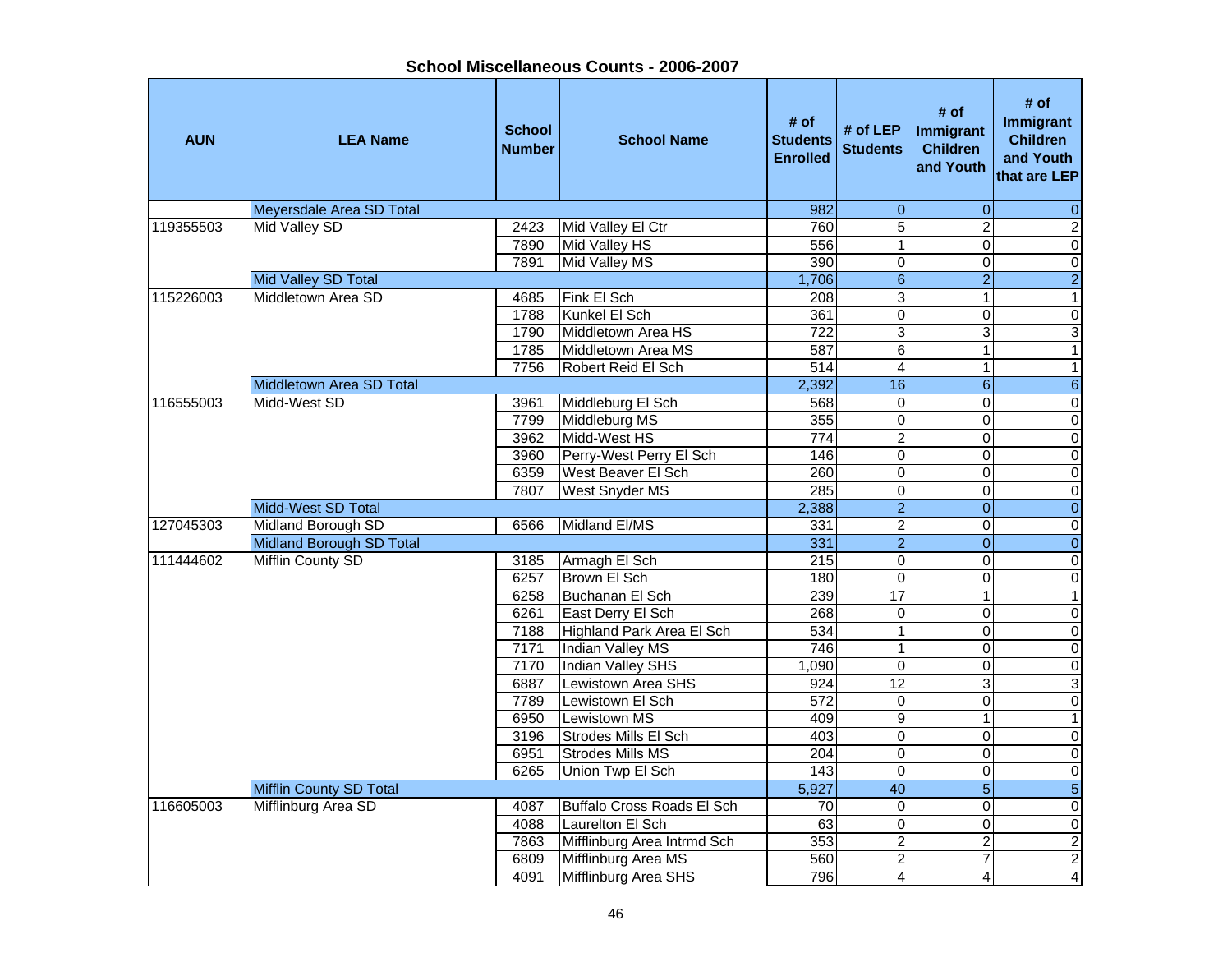| <b>AUN</b> | <b>LEA Name</b>                    | <b>School</b><br><b>Number</b> | <b>School Name</b>      | # of<br><b>Students</b><br><b>Enrolled</b> | # of LEP<br><b>Students</b> | # of<br>Immigrant<br><b>Children</b><br>and Youth | # of<br>Immigrant<br><b>Children</b><br>and Youth<br>that are LEP |
|------------|------------------------------------|--------------------------------|-------------------------|--------------------------------------------|-----------------------------|---------------------------------------------------|-------------------------------------------------------------------|
|            |                                    | 6360                           | Mifflinburg El Sch      | 418                                        | 3                           | 2                                                 | 2                                                                 |
|            |                                    | 4089                           | New Berlin El Sch       | 67                                         | $\overline{0}$              | $\mathbf 0$                                       | $\overline{0}$                                                    |
|            | Mifflinburg Area SD Total          |                                |                         | 2,327                                      | $\overline{11}$             | 15                                                | 10                                                                |
| 105257602  | Millcreek Township SD              | 2053                           | Asbury El Sch           | 572                                        | $\mathbf 0$                 | 0                                                 | $\pmb{0}$                                                         |
|            |                                    | 2054                           | Belle Valley El Sch     | 592                                        | 14                          | $\overline{5}$                                    | 5                                                                 |
|            |                                    | 4724                           | Chestnut Hill El Sch    | 435                                        | $\overline{5}$              | $\mathbf{1}$                                      | $\mathbf{1}$                                                      |
|            |                                    | 5329                           | <b>Grandview El Sch</b> | 620                                        | 13                          | 12                                                | G)                                                                |
|            |                                    | 4954                           | James S Wilson MS       | 530                                        | $\boldsymbol{2}$            | 0                                                 | $\pmb{0}$                                                         |
|            |                                    | 6711                           | McDowell IHS            | 1,300                                      | $\overline{9}$              | 0                                                 | $\mathbf 0$                                                       |
|            |                                    | 2063                           | McDowell SHS            | 1,209                                      | 8                           | $\Omega$                                          | $\mathbf 0$                                                       |
|            |                                    | 7471                           | North Coast School      | 51                                         | $\mathbf 0$                 | $\pmb{0}$                                         | $\overline{0}$                                                    |
|            |                                    | 2058                           | Ridgefield El Sch       | 263                                        | $\overline{7}$              | 3                                                 | $\overline{1}$                                                    |
|            |                                    | 2059                           | Tracy El Sch            | 553                                        | $\mathbf 0$                 | $\Omega$                                          | $\overline{0}$                                                    |
|            |                                    | 2060                           | Vernondale El Sch       | 221                                        | $\overline{1}$              | 0                                                 | $\overline{0}$                                                    |
|            |                                    | 7384                           | <b>Walnut Creek MS</b>  | 632                                        | $\overline{1}$              | $\mathbf 0$                                       | $\overline{0}$                                                    |
|            |                                    | 2062                           | <b>Westlake MS</b>      | 586                                        | $\overline{1}$              | $\mathbf{1}$                                      | $\overline{0}$                                                    |
|            | <b>Millcreek Township SD Total</b> |                                |                         | 7,564                                      | 61                          | $\overline{22}$                                   | 16                                                                |
| 115226103  | Millersburg Area SD                | 1793                           | Lenkerville El Sch      | 415                                        | $\overline{0}$              | $\mathbf 0$                                       | $\overline{\mathsf{o}}$                                           |
|            |                                    | 6682                           | Millersburg Area MS     | $\overline{225}$                           | $\overline{0}$              | 0                                                 | $\overline{0}$                                                    |
|            |                                    | 1794                           | Millersburg Area SHS    | 309                                        | $\overline{0}$              | $\mathbf 0$                                       | $\overline{\mathsf{o}}$                                           |
|            | Millersburg Area SD Total          |                                |                         | 949                                        | $\mathbf 0$                 | $\overline{0}$                                    | $\pmb{0}$                                                         |
| 116195004  | Millville Area SD                  | 7064                           | Millville Area El Sch   | 398                                        | $\overline{4}$              | $\mathbf{1}$                                      | $\mathbf{1}$                                                      |
|            |                                    | 1623                           | Millville Area JSHS     | 334                                        | $\mathbf{1}$                | $\Omega$                                          | $\mathbf 0$                                                       |
|            | Millville Area SD Total            |                                |                         | 732                                        | $\overline{5}$              | 1                                                 | $\mathbf{1}$                                                      |
| 116495003  | Milton Area SD                     | 5353                           | James F Baugher El Sch  | 544                                        | $\overline{40}$             | 3                                                 | ىن                                                                |
|            |                                    | 6863                           | Milton Area MS          | 536                                        | $\overline{24}$             | $\overline{3}$                                    | 3                                                                 |
|            |                                    | 3541                           | <b>Milton HS</b>        | 808                                        | 14                          | $\overline{5}$                                    | $\overline{5}$                                                    |
|            |                                    | 7034                           | Montandon El Sch        | 179                                        | $\overline{0}$              | $\mathbf 0$                                       | $\overline{\mathsf{o}}$                                           |
|            |                                    | 3537                           | White Deer El Sch       | 283                                        | $\overline{9}$              | 1                                                 | $\overline{1}$                                                    |
|            | <b>Milton Area SD Total</b>        |                                |                         | 2,350                                      | 87                          | $\overline{12}$                                   | 12                                                                |
| 129544703  | Minersville Area SD                | 4836                           | Early Childhood Edu Ctr | 162                                        | $\overline{1}$              | $\Omega$                                          | $\overline{\mathsf{o}}$                                           |
|            |                                    | 6699                           | Minersville Area El Ctr | 484                                        | $\mathbf 0$                 | 0                                                 | $\overline{\mathbf{o}}$                                           |
|            |                                    | 6583                           | Minersville Area JSHS   | 555                                        | $\mathbf 0$                 | $\pmb{0}$                                         | $\overline{\mathbf{0}}$                                           |
|            | Minersville Area SD Total          |                                |                         | 1,201                                      | $\overline{1}$              | $\mathbf{0}$                                      | $\pmb{0}$                                                         |
| 104375003  | Mohawk Area SD                     | 7108                           | Mohawk El Sch           | 846                                        | $\overline{3}$              | 3                                                 | $\ensuremath{\mathsf{3}}$                                         |
|            |                                    | 2686                           | Mohawk JSHS             | 940                                        | $\mathbf 0$                 | 0                                                 | $\mathbf 0$                                                       |
|            | Mohawk Area SD Total               |                                |                         | 1,786                                      | $\overline{3}$              | $\overline{3}$                                    | $\overline{3}$                                                    |
| 127045453  | Monaca SD                          | 682                            | Fifth Ward El Sch       | 89                                         | $\mathbf 0$                 | $\Omega$                                          | $\overline{\mathsf{o}}$                                           |
|            |                                    | 681                            | High School El          | 136                                        | $\overline{0}$              | $\Omega$                                          | $\mathbf 0$                                                       |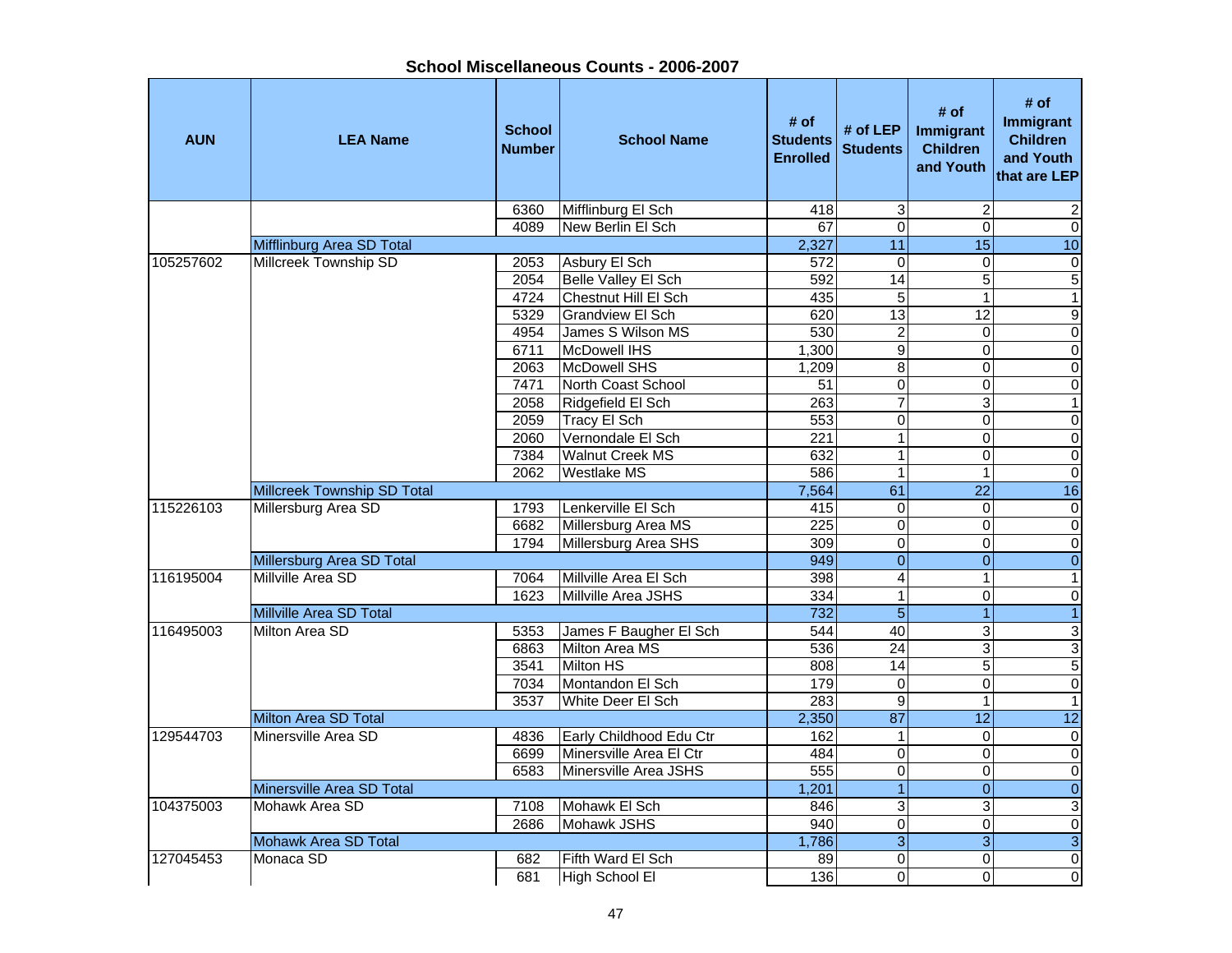**School Miscellaneous Counts - 2006-2007**

| <b>AUN</b> | <b>LEA Name</b>              | <b>School</b><br><b>Number</b> | <b>School Name</b>        | # of<br><b>Students</b><br><b>Enrolled</b> | # of $LEP$<br><b>Students</b> | # of<br><b>Immigrant</b><br><b>Children</b><br>and Youth | # of<br><b>Immigrant</b><br><b>Children</b><br>and Youth<br>that are LEP |
|------------|------------------------------|--------------------------------|---------------------------|--------------------------------------------|-------------------------------|----------------------------------------------------------|--------------------------------------------------------------------------|
|            |                              | 6979                           | Mangin El Sch             | 115                                        | $\overline{2}$                | $\Omega$                                                 | 0                                                                        |
|            |                              | 685                            | Monaca JSHS               | 380                                        | $\overline{0}$                | $\Omega$                                                 | $\overline{\mathsf{o}}$                                                  |
|            | Monaca SD Total              |                                |                           | 720                                        | $\overline{2}$                | $\overline{0}$                                           | $\overline{0}$                                                           |
| 107655803  | Monessen City SD             | 4444                           | Monessen El Ctr           | 406                                        | $\overline{1}$                | $\overline{0}$                                           | $\pmb{0}$                                                                |
|            |                              | 7399                           | Monessen MS               | 243                                        | $\overline{1}$                | 0                                                        | $\pmb{0}$                                                                |
|            |                              | 6181                           | Monessen SHS              | 353                                        | $\overline{3}$                | 0                                                        | $\overline{\mathsf{o}}$                                                  |
|            | Monessen City SD Total       |                                |                           | 1,002                                      | $\overline{5}$                | $\overline{0}$                                           | $\overline{0}$                                                           |
| 104105353  | Moniteau SD                  | 6605                           | Dassa McKinney El Sch     | 823                                        | $\mathbf 0$                   | $\mathbf 0$                                              | $\pmb{0}$                                                                |
|            |                              | 1164                           | Moniteau JSHS             | 840                                        | $\mathbf 0$                   | $\Omega$                                                 | $\mathsf{O}\xspace$                                                      |
|            | Moniteau SD Total            |                                |                           | 1,663                                      | $\overline{0}$                | $\mathbf{0}$                                             | $\pmb{0}$                                                                |
| 105250004  | Montessori Regional CS       | 7800                           | Montessori Regional CS    | 160                                        | $\mathbf 0$                   | $\Omega$                                                 | $\pmb{0}$                                                                |
|            | Montessori Regional CS Total |                                |                           | 160                                        | $\overline{0}$                | $\Omega$                                                 | $\overline{0}$                                                           |
| 117415004  | Montgomery Area SD           | 3038                           | Elimsport El Sch          | 100                                        | $\mathbf 0$                   | $\Omega$                                                 | $\overline{\mathsf{o}}$                                                  |
|            |                              | 3039                           | Montgomery El Sch         | 302                                        | $\overline{0}$                | $\Omega$                                                 | $\overline{0}$                                                           |
|            |                              | 7523                           | Montgomery MS             | 238                                        | $\overline{0}$                | 0                                                        | $\overline{0}$                                                           |
|            |                              | 3040                           | Montgomery SHS            | 310                                        | $\overline{0}$                | $\Omega$                                                 | $\overline{0}$                                                           |
|            | Montgomery Area SD Total     |                                |                           | 950                                        | $\overline{0}$                | $\overline{0}$                                           | $\overline{0}$                                                           |
| 103026303  | Montour SD                   | 7840                           | David E Williams Lower MS | 480                                        | $\overline{1}$                | $\Omega$                                                 | $\overline{\mathsf{o}}$                                                  |
|            |                              | 4805                           | David E Williams Upper MS | 528                                        | $\overline{2}$                | $\overline{\mathsf{o}}$                                  | $\overline{\mathsf{o}}$                                                  |
|            |                              | 6596                           | Forest Grove El Sch       | 553                                        | $\overline{3}$                | $\mathbf 0$                                              | $\pmb{0}$                                                                |
|            |                              | 234                            | Ingram El Sch             | 181                                        | $\overline{0}$                | $\Omega$                                                 | $\pmb{0}$                                                                |
|            |                              | 229                            | J W Burkett El Sch        | 329                                        | $\overline{6}$                | 0                                                        | $\mathbf 0$                                                              |
|            |                              | 5017                           | Montour HS                | 1,070                                      | 6                             | 0                                                        | $\pmb{0}$                                                                |
|            | Montour SD Total             |                                |                           | 3,141                                      | $\overline{18}$               | $\mathbf{0}$                                             | $\pmb{0}$                                                                |
| 117415103  | Montoursville Area SD        | 5343                           | C E McCall MS             | 609                                        | $\overline{3}$                | $\Omega$                                                 | $\overline{\mathsf{o}}$                                                  |
|            |                              | 3044                           | Loyalsock Valley El Sch   | 281                                        | $\overline{0}$                | $\Omega$                                                 | $\overline{0}$                                                           |
|            |                              | 3042                           | Lyter El Sch              | 421                                        | $\mathbf{1}$                  | $\Omega$                                                 | $\overline{0}$                                                           |
|            |                              | 3045                           | Montoursville Area SHS    | $\overline{741}$                           | $\overline{0}$                | $\Omega$                                                 | $\overline{\mathsf{o}}$                                                  |
|            | Montoursville Area SD Total  |                                |                           | 2,052                                      | $\overline{4}$                | $\Omega$                                                 | $\overline{0}$                                                           |
| 119584503  | Montrose Area SD             | 5354                           | Choconut Valley El Sch    | 364                                        | $\overline{0}$                | $\Omega$                                                 | $\overline{\mathsf{o}}$                                                  |
|            |                              | 6421                           | Lathrop Street El Sch     | 539                                        | $\overline{3}$                | $\overline{2}$                                           | $\mathbf{1}$                                                             |
|            |                              | 4044                           | Montrose Area JSHS        | 955                                        | $\overline{2}$                | 1                                                        | $\mathbf{1}$                                                             |
|            | Montrose Area SD Total       |                                |                           | 1,858                                      | $\overline{5}$                | $\overline{3}$                                           | $\overline{2}$                                                           |
| 103026343  | Moon Area SD                 | 5127                           | Allard El Sch             | 234                                        | $\overline{3}$                | $\overline{7}$                                           | $\overline{2}$                                                           |
|            |                              | 240                            | Bon Meade El Sch          | 595                                        | $\overline{3}$                | 5                                                        | $\overline{2}$                                                           |
|            |                              | 5299                           | Hyde El Sch               | $\overline{242}$                           | $\overline{3}$                | $\mathbf{1}$                                             | $\overline{1}$                                                           |
|            |                              | 7441                           | J H Brooks Sch            | 603                                        | $\overline{2}$                | 4                                                        | $\overline{2}$                                                           |
|            |                              | 7205                           | Moon MS                   | 916                                        | $\overline{2}$                | 3                                                        | $\mathbf{1}$                                                             |
|            |                              | 4951                           | Moon SHS                  | 1,220                                      | $\overline{6}$                | $\overline{6}$                                           | $\blacktriangle$                                                         |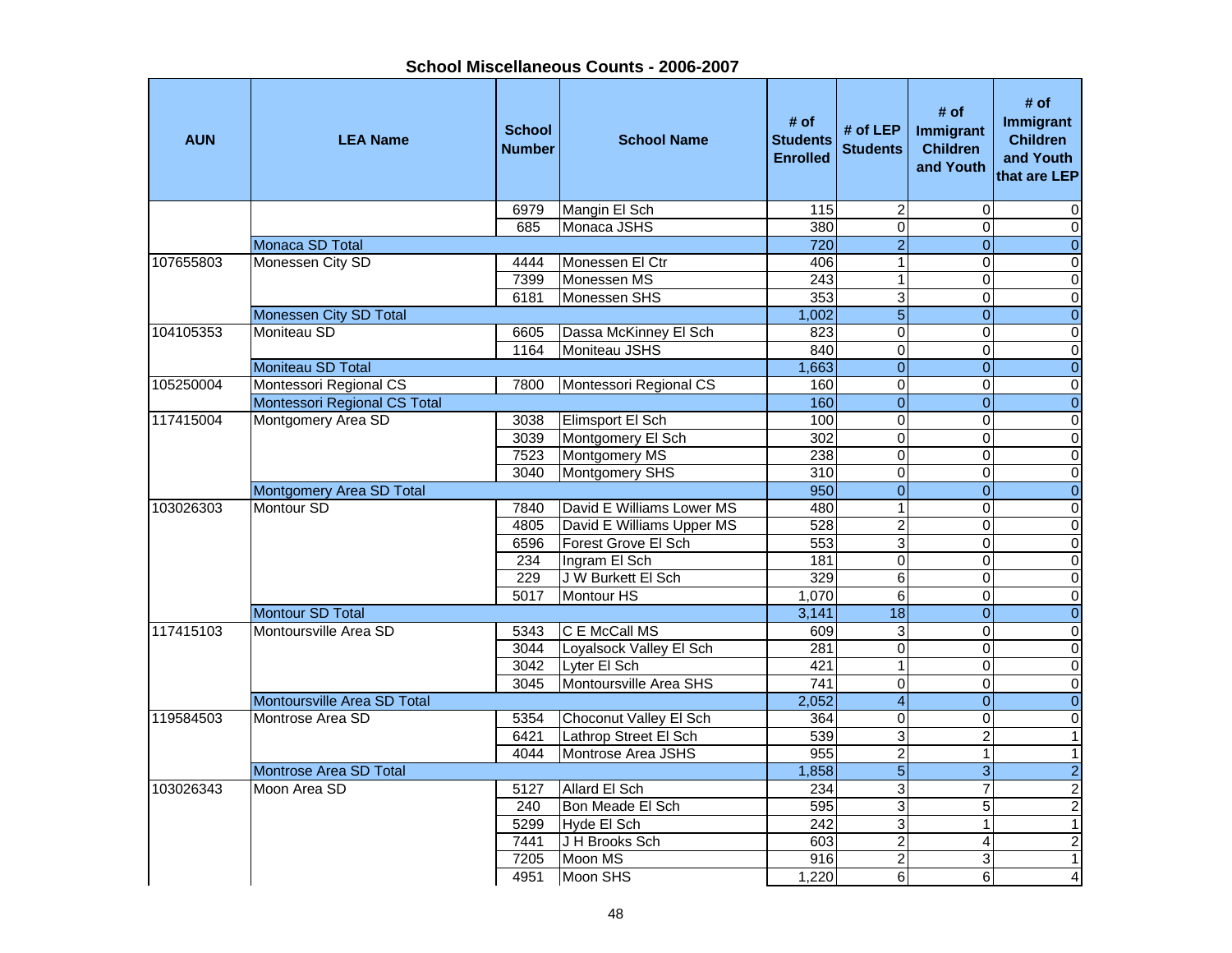**AUN LEA Name School NumberI**<br>**School Name** Budents Enrolled<br>Enrolled # of <br>**Students** # of LEP | **Immigrant**<br>
Enrolled | Students | Children and Youth **# of Immigrant Children and Youth that are LEP**Moon Area SD Total 3,810 19 26 12 122097203 Morrisville Borough SD 1058 Grandview El Sch 180 10 2 2 2 1061 M R Reiter El Sch 1236 17 2  $\overline{2}$ 1062 Morrisville Boro MS/HS 1501 13 13 11 11 11 Morrisville Borough SD Total 917 40 15 15 110175003 Moshannon Valley SD 6929 Moshannon Valley El Sch 486 0 0 0 1550 Moshannon Valley JSHS | 518 0 0 0 0 0 0 0 Moshannon Valley SD Total 1,004 0 0 0 116495103 Mount Carmel Area SD 7498 Mount Carmel Area El Sch 877 5 2 1 1 6936 Mount Carmel Area JSHS | 865 3 1 1 1 1 Mount Carmel Area SD Total 1,742 8 3 2 107655903 Mount Pleasant Area SD 4454 Donegal El Sch 218 0 0 0 4458 Mount Pleasant Area HS 795 795 7791 | Mount Pleasant Area JHS | 363 | 2 | 0 | 0 | 4455 Norvelt El Sch (1990) (1990) (1990) (1990) (1990) (1990) (1991) (1990) (1991) (1991) (1991) (1991) (1991) (1991) (1991) (1991) (1991) (1991) (1991) (1991) (1991) (1991) (1991) (1991) (1991) (1991) (1991) (1991) (1991) 4457 Ramsay El Sch 332 0 0 0 4453 Rumbaugh El Sch 222 1 0 0 Mount Pleasant Area SD Total 2,379 4 0 0 111316003 Mount Union Area SD 2295 Mapleton-Union El Sch 141 0 0 0 0 0 2297 Mount Union Area JH 715 3 0 0 0 7733 Mount Union-Kistler El Sch 329 0 0 02291 Shirley Twp El Sch 348 0 0 0 0 0 Mount Union Area SD Total 1,533 3 0 0 119584603 Mountain View SD 7339 Mountain View El Sch 651 0 0 0 $\overline{\mathsf{o}}$ 4049 Mountain View JSHS 682 0 0 0Mountain View SD Total 1,333 0 0 0 103026402 | Mt Lebanon SD 249 | Foster El Sch 289 7 7 7 7 251 Hoover El Sch 252 8 8 8 8 248 Howe El Sch 340 6 6 6 $\overline{5}$ 250 Jefferson El Sch 242 5 5 23 7535 Jefferson MS 1 588 23 23  $\overline{27}$ 246 Lincoln El Sch 397 27 27 247 Markham El Sch 338 5 5 57534 Mellon MS 679 9 9 9 $32$ 254 Mt Lebanon SHS 1,950 32 32 32<br>245 Washington El Sch 354 15 15 15 245 Washington El Sch 354 15 15 15 Mt Lebanon SD Total 5,429 137 114065503 Muhlenberg SD 4919 Muhlenberg El Ctr 1,372 97 6 6 6610 Muhlenberg HS 1,145 29 10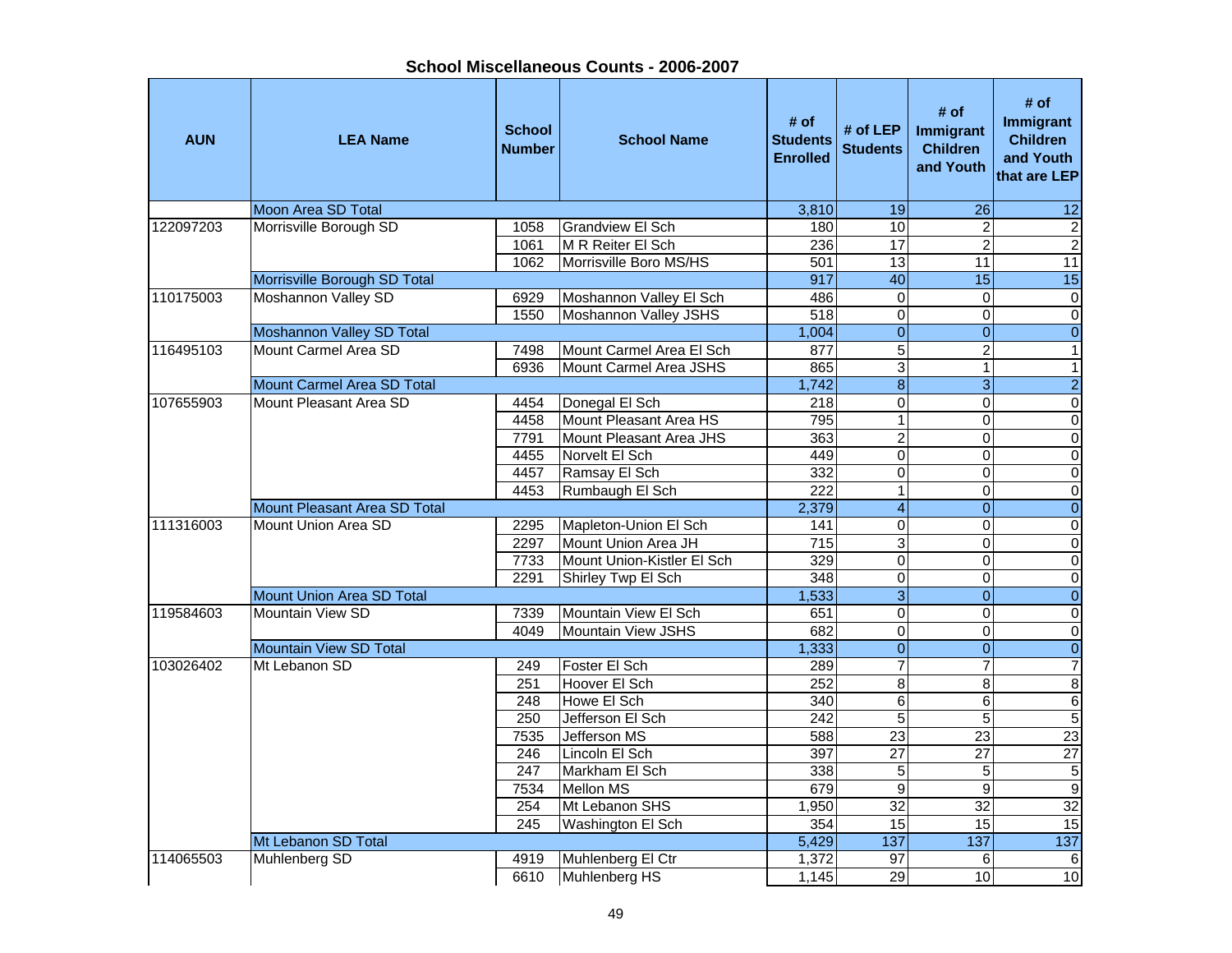**School Miscellaneous Counts - 2006-2007**

| <b>AUN</b> | <b>LEA Name</b>                     | <b>School</b><br><b>Number</b> | <b>School Name</b>         | # of<br><b>Students</b><br><b>Enrolled</b> | # of LEP<br><b>Students</b> | # of<br>Immigrant<br><b>Children</b><br>and Youth | # of<br>Immigrant<br><b>Children</b><br>and Youth<br>that are LEP |
|------------|-------------------------------------|--------------------------------|----------------------------|--------------------------------------------|-----------------------------|---------------------------------------------------|-------------------------------------------------------------------|
|            |                                     | 827                            | Muhlenberg MS              | 825                                        | 26                          | $\Omega$                                          | 0                                                                 |
|            | <b>Muhlenberg SD Total</b>          |                                |                            | 3,342                                      | 152                         | 16                                                | 16                                                                |
| 126513000  | Multi-Cultural Academy CS           | 7546                           | Multi-Cultural Academy CS  | 157                                        | $\boldsymbol{0}$            | $\mathbf{1}$                                      | $\pmb{0}$                                                         |
|            | Multi-Cultural Academy CS Total     |                                |                            | 157                                        | $\overline{0}$              | $\overline{1}$                                    | $\overline{0}$                                                    |
| 117415303  | Muncy SD                            | 3048                           | Muncy JSHS                 | 503                                        | $\overline{c}$              | $\mathbf 0$                                       | $\pmb{0}$                                                         |
|            |                                     | 3047                           | Ward L Myers El Sch        | 556                                        | $\overline{1}$              | 0                                                 | $\overline{0}$                                                    |
|            | Muncy SD Total                      |                                |                            | 1,059                                      | $\overline{3}$              | $\boldsymbol{0}$                                  | $\overline{0}$                                                    |
| 120484803  | Nazareth Area SD                    | 3488                           | Bushkill El Sch            | 621                                        | $\overline{c}$              | $\Omega$                                          | $\pmb{0}$                                                         |
|            |                                     | 6717                           | Lower Nazareth El Sch      | 675                                        | $\overline{7}$              | $\Omega$                                          | $\pmb{0}$                                                         |
|            |                                     | 3495                           | Nazareth Area HS           | 1,635                                      | $\overline{5}$              | $\Omega$                                          | $\pmb{0}$                                                         |
|            |                                     | 3494                           | Nazareth Area MS           | 1,149                                      | $\overline{4}$              | $\Omega$                                          | $\overline{0}$                                                    |
|            |                                     | 3493                           | Shafer El Sch              | 620                                        | $\overline{2}$              | 0                                                 | $\pmb{0}$                                                         |
|            | <b>Nazareth Area SD Total</b>       |                                |                            | 4,700                                      | $\overline{20}$             | $\overline{0}$                                    | $\overline{0}$                                                    |
| 122097502  | <b>Neshaminy SD</b>                 | 5154                           | <b>Buck El Sch</b>         | 449                                        | 3                           | 3                                                 | $\overline{\omega}$                                               |
|            |                                     | 1070                           | Everitt El Sch             | 377                                        | 16                          | 10                                                | $\overline{7}$                                                    |
|            |                                     | 4948                           | Heckman El Sch             | 525                                        | $\mathbf{1}$                | $\mathbf{1}$                                      | $\overline{1}$                                                    |
|            |                                     | 7128                           | Hoover El Sch              | 631                                        | $\overline{2}$              | 3                                                 | $\overline{1}$                                                    |
|            |                                     | 1069                           | Joseph E Ferderbar El Sch  | 553                                        | $\overline{13}$             | $\overline{25}$                                   | 13                                                                |
|            |                                     | 1065                           | Lower Southampton El Sch   | 433                                        | $\overline{17}$             | $\overline{28}$                                   | 17                                                                |
|            |                                     | 7380                           | Maple Point MS             | 985                                        | 8                           | 16                                                | $\bf 8$                                                           |
|            |                                     | 1071                           | Miller El Sch              | 435                                        | 5                           | 5                                                 | $\overline{4}$                                                    |
|            |                                     | 6455                           | Neshaminy HS               | 2,405                                      | 17                          | 38                                                | $\overline{16}$                                                   |
|            |                                     | 4679                           | <b>Neshaminy MS</b>        | 668                                        | 3                           | 6                                                 | $\boldsymbol{2}$                                                  |
|            |                                     | 1077                           | Poquessing MS              | 622                                        | $\overline{8}$              | 16                                                | 8                                                                 |
|            |                                     | 1076                           | Sandburg MS                | 683                                        | $\overline{\mathbf{4}}$     | 6                                                 | $\overline{\mathbf{4}}$                                           |
|            |                                     | 1072                           | Schweitzer El Sch          | 366                                        | $\overline{3}$              | 3                                                 | $\overline{2}$                                                    |
|            |                                     | 7732                           | Tawanka Learning Ctr       | 47                                         | $\overline{\mathsf{o}}$     | $\Omega$                                          | $\overline{0}$                                                    |
|            | <b>Neshaminy SD Total</b>           |                                |                            | 9,179                                      | 100                         | 160                                               | 86                                                                |
| 104375203  | Neshannock Township SD              | 2689                           | Neshannock JSHS            | 662                                        | $\pmb{0}$                   | $\mathbf 0$                                       | $\overline{\mathsf{o}}$                                           |
|            |                                     | 2688                           | Neshannock Memorial El Sch | 716                                        | $\pmb{0}$                   | 0                                                 | $\overline{0}$                                                    |
|            | <b>Neshannock Township SD Total</b> |                                |                            | 1,378                                      | $\overline{0}$              | $\overline{0}$                                    | $\overline{0}$                                                    |
| 127045653  | New Brighton Area SD                | 6720                           | New Brighton Area El Sch   | $\overline{772}$                           | $\overline{\phantom{0}}$    | $\mathbf 0$                                       | $\overline{\mathsf{o}}$                                           |
|            |                                     | 695                            | New Brighton Area HS       | 583                                        | $\pmb{0}$                   | $\mathbf 0$                                       | $\pmb{0}$                                                         |
|            |                                     | 694                            | New Brighton Area MS       | 446                                        | $\overline{0}$              | 0                                                 | $\pmb{0}$                                                         |
|            | New Brighton Area SD Total          |                                |                            | 1,801                                      | $\overline{1}$              | $\Omega$                                          | $\pmb{0}$                                                         |
| 104375302  | New Castle Area SD                  | 2701                           | Croton Pre-Kdg Ctr         | 115                                        | $\overline{c}$              | $\overline{c}$                                    | $\boldsymbol{2}$                                                  |
|            |                                     | 2691                           | Harry W Lockley Kdg Ctr    | 272                                        | $\overline{2}$              | $\Omega$                                          | $\pmb{0}$                                                         |
|            |                                     | 2699                           | John F Kennedy Sch         | 273                                        | $\boldsymbol{2}$            | $\overline{c}$                                    | $\mathbf{2}$                                                      |
|            |                                     | 2704                           | New Castle JSHS            | 1,659                                      | $\overline{4}$              | 4                                                 | $\overline{\mathbf{A}}$                                           |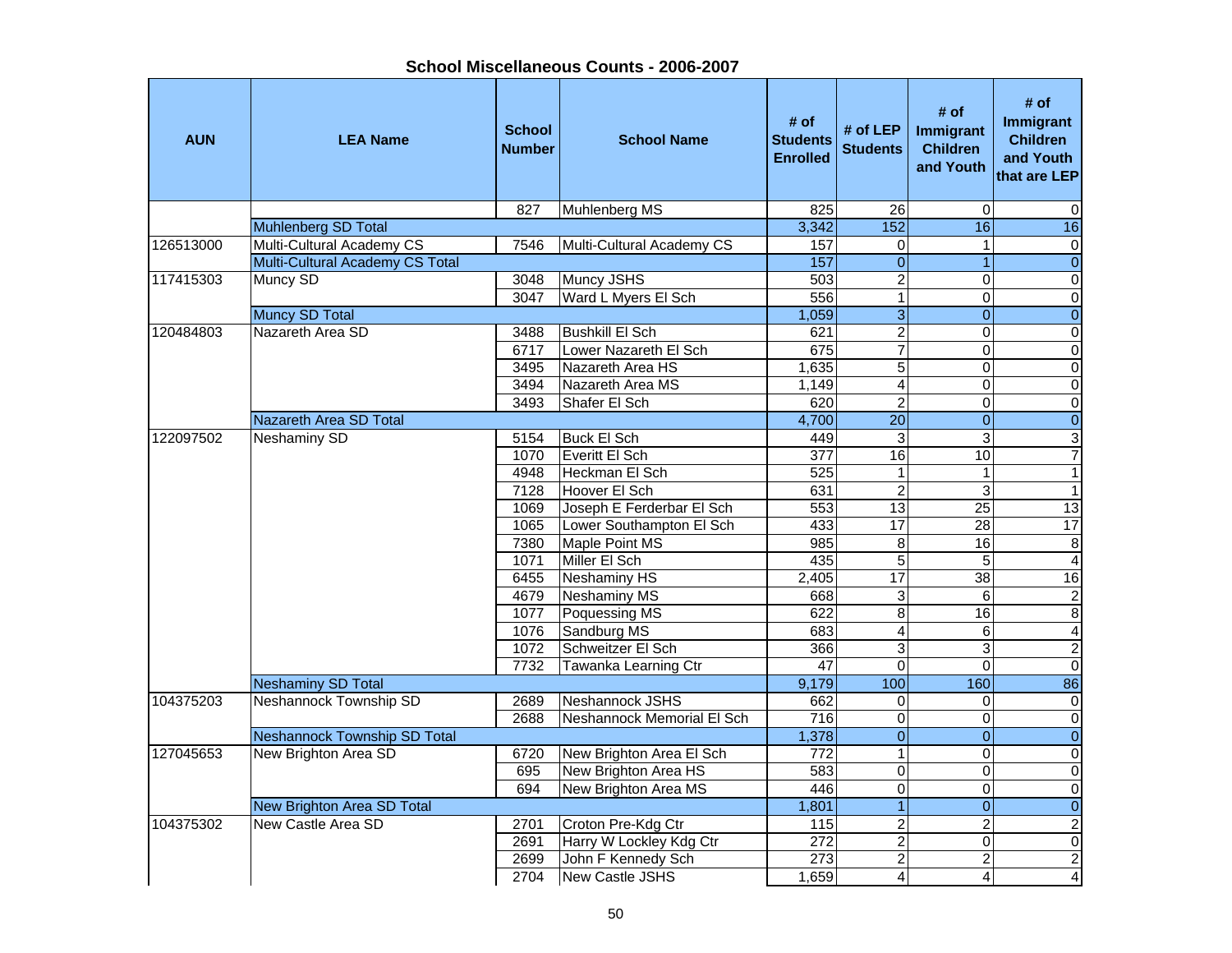**School Miscellaneous Counts - 2006-2007**

| <b>AUN</b> | <b>LEA Name</b>                                           | <b>School</b><br><b>Number</b> | <b>School Name</b>                     | # of<br><b>Students</b><br><b>Enrolled</b> | # of LEP<br><b>Students</b> | # of<br>Immigrant<br><b>Children</b><br>and Youth | # of<br>Immigrant<br><b>Children</b><br>and Youth<br>that are LEP |
|------------|-----------------------------------------------------------|--------------------------------|----------------------------------------|--------------------------------------------|-----------------------------|---------------------------------------------------|-------------------------------------------------------------------|
|            |                                                           | 2700                           | Thaddeus Stevens Sch                   | 295                                        | $\mathbf{1}$                | $\mathbf 0$                                       | 0                                                                 |
|            |                                                           | 7164                           | Washington Intrmd Sch                  | 800                                        | $\overline{0}$              | $\Omega$                                          | $\mathbf 0$                                                       |
|            |                                                           | 2697                           | West Side Sch                          | 228                                        | $\overline{0}$              | 0                                                 | $\overline{0}$                                                    |
|            | <b>New Castle Area SD Total</b>                           |                                |                                        | 3,642                                      | 11                          | $\overline{8}$                                    | $\overline{8}$                                                    |
| 126513420  | <b>New Foundations CS</b>                                 | 7649                           | <b>New Foundations CS</b>              | 487                                        | 7                           | $\mathbf 0$                                       | $\pmb{0}$                                                         |
|            | <b>New Foundations CS Total</b>                           |                                |                                        | 487                                        | $\overline{7}$              | $\overline{0}$                                    | $\overline{0}$                                                    |
| 122097604  | New Hope-Solebury SD                                      | 1084                           | New Hope-Solebury HS                   | 444                                        | $\overline{6}$              | 6                                                 | $\overline{\mathbf{A}}$                                           |
|            |                                                           | 1082                           | New Hope-Solebury Lower EI So          | 336                                        | 5                           | $\overline{\mathbf{4}}$                           | $\overline{\mathbf{4}}$                                           |
|            |                                                           | 7561                           | New Hope-Solebury MS                   | 363                                        | $\overline{3}$              | 3                                                 | ω                                                                 |
|            |                                                           | 7830                           | New Hope-Solebury Upper El So          | 323                                        | $\overline{7}$              | 3                                                 | $\ensuremath{\mathsf{3}}$                                         |
|            | New Hope-Solebury SD Total                                |                                |                                        | 1,466                                      | $\overline{21}$             | 16                                                | 14                                                                |
| 107656303  | New Kensington-Arnold SD                                  | 5167                           | <b>Berkey Sch</b><br>Fort Crawford Sch | 341                                        | 0                           | $\Omega$                                          | $\pmb{0}$                                                         |
|            |                                                           | 4463                           |                                        | 196                                        | $\overline{0}$              | $\Omega$                                          | $\overline{0}$                                                    |
|            |                                                           | 4462                           | <b>Greenwald Memorial Sch</b>          | 246<br>274                                 | $\overline{2}$              | $\overline{0}$                                    | $\overline{0}$                                                    |
|            |                                                           | 4466                           | <b>Martin Sch</b>                      |                                            | $\overline{1}$              | $\overline{\mathsf{o}}$                           | $\overline{\mathsf{o}}$                                           |
|            |                                                           | 6184<br>4469                   | <b>Valley MS</b>                       | 546<br>701                                 | $\pmb{0}$<br>$\overline{0}$ | 0<br>$\Omega$                                     | $\overline{\mathsf{o}}$<br>$\overline{0}$                         |
|            |                                                           |                                | <b>Valley SHS</b>                      | 2,304                                      | $\overline{3}$              | $\boldsymbol{0}$                                  |                                                                   |
| 126510018  | New Kensington-Arnold SD Total<br>New Media Technology CS | 7829                           | New Media Technology CS                | 367                                        | $\pmb{0}$                   | $\mathbf 0$                                       | $\overline{0}$<br>$\overline{\mathsf{o}}$                         |
|            |                                                           |                                |                                        | 367                                        | $\overline{0}$              | $\overline{0}$                                    | $\overline{0}$                                                    |
| 115504003  | New Media Technology CS Total                             |                                | Newport El Sch                         |                                            | $\mathbf 0$                 | $\Omega$                                          | $\pmb{0}$                                                         |
|            | Newport SD                                                | 5260<br>3583                   | Newport JSHS                           | 608<br>587                                 | $\overline{2}$              | $\Omega$                                          | $\mathbf 0$                                                       |
|            | <b>Newport SD Total</b>                                   |                                |                                        | 1,195                                      | $\overline{2}$              | $\Omega$                                          | $\pmb{0}$                                                         |
| 110143120  | <b>Nittany Valley CS</b>                                  | 7566                           | <b>Nittany Valley CS</b>               | 48                                         | $\overline{0}$              | $\Omega$                                          | $\overline{0}$                                                    |
|            | <b>Nittany Valley CS Total</b>                            |                                |                                        | 48                                         | $\overline{0}$              | $\mathbf{0}$                                      | $\overline{0}$                                                    |
| 123465602  | Norristown Area SD                                        | 3263                           | Cole Manor El Sch                      | 402                                        | 44                          | $\overline{26}$                                   | $\overline{19}$                                                   |
|            |                                                           | 3265                           | <b>East Norriton MS</b>                | 840                                        | 51                          | $\overline{35}$                                   | $\overline{27}$                                                   |
|            |                                                           | 3321                           | Eisenhower MS                          | 641                                        | 59                          | 42                                                | 36                                                                |
|            |                                                           | 5080                           | Gotwals El Sch                         | $\overline{320}$                           | $\overline{94}$             | 59                                                | 49                                                                |
|            |                                                           | 3318                           | Hancock El Sch                         | 366                                        | $\overline{37}$             | $\overline{17}$                                   | 15                                                                |
|            |                                                           | 3408                           | Marshall Street El Sch                 | 515                                        | 62                          | $\overline{44}$                                   | 34                                                                |
|            |                                                           | 6729                           | Norristown Area HS                     | 1,852                                      | $\frac{111}{11}$            | $\overline{82}$                                   | 82                                                                |
|            |                                                           | 5253                           | Paul V Fly El Sch                      | 525                                        | 39                          | 30                                                | $\overline{23}$                                                   |
|            |                                                           | 6998                           | Roosevelt Altern Sch                   | 182                                        | 10                          | $\overline{7}$                                    | $\overline{7}$                                                    |
|            |                                                           | 3320                           | <b>Stewart MS</b>                      | 552                                        | 46                          | 33                                                | 28                                                                |
|            |                                                           | 7364                           | Whitehall El Sch                       | 423                                        | 56                          | 31                                                | 29                                                                |
|            | Norristown Area SD Total                                  |                                |                                        | 6,618                                      | 609                         | 406                                               | 349                                                               |
| 103026852  | North Allegheny SD                                        | 263                            | Bradford Woods El Sch                  | 422                                        | $\overline{2}$              | 2                                                 | $\overline{c}$                                                    |
|            |                                                           | 5108                           | <b>Carson MS</b>                       | 672                                        | 16                          | 15                                                | 15                                                                |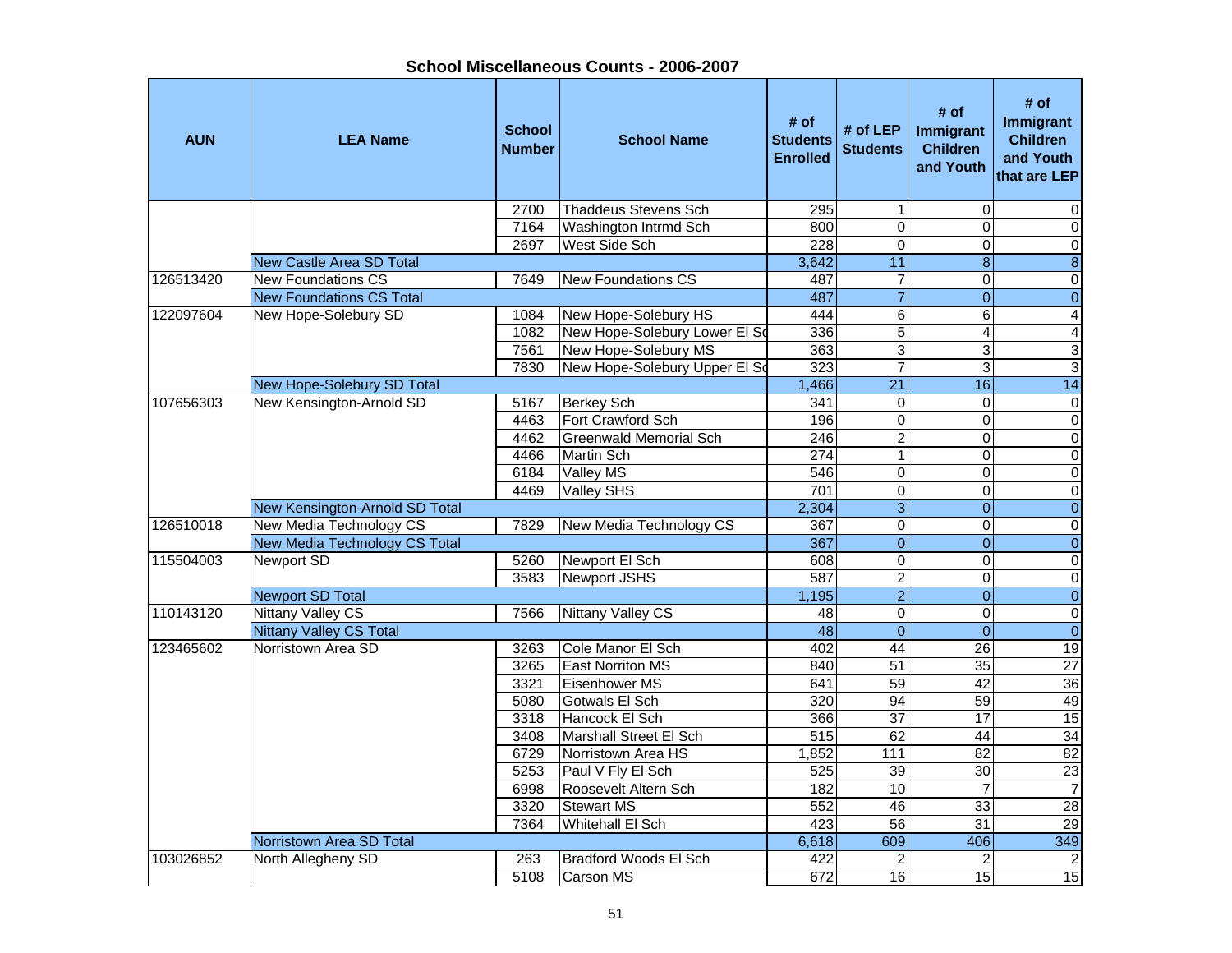| <b>AUN</b> | <b>LEA Name</b>               | <b>School</b><br><b>Number</b> | <b>School Name</b>         | # of<br><b>Students</b><br><b>Enrolled</b> | # of LEP<br><b>Students</b> | # of<br>Immigrant<br><b>Children</b><br>and Youth | # of<br>Immigrant<br><b>Children</b><br>and Youth<br>that are LEP |
|------------|-------------------------------|--------------------------------|----------------------------|--------------------------------------------|-----------------------------|---------------------------------------------------|-------------------------------------------------------------------|
|            |                               | 265                            | Franklin El Sch            | 376                                        | $\overline{c}$              | 0                                                 | $\mathbf 0$                                                       |
|            |                               | 6603                           | Hosack El Sch              | 405                                        | 14                          | 13                                                | 13                                                                |
|            |                               | 266                            | Ingomar El Sch             | 428                                        | $\mathsf 0$                 | 0                                                 | $\overline{0}$                                                    |
|            |                               | 270                            | Ingomar MS                 | $\overline{515}$                           | $\overline{0}$              | $\overline{0}$                                    | $\overline{0}$                                                    |
|            |                               | 7346                           | Marshall El Sch            | 701                                        | $\overline{7}$              | 5                                                 | $\frac{5}{4}$                                                     |
|            |                               | 7379                           | <b>Marshall MS</b>         | 664                                        | $\overline{6}$              | $\overline{\mathbf{4}}$                           |                                                                   |
|            |                               | 268                            | McKnight El Sch            | 719                                        | 15                          | $\overline{9}$                                    | $\overline{9}$                                                    |
|            |                               | 271                            | North Allegheny IHS        | 1,372                                      | $\overline{7}$              | 6                                                 | $\overline{6}$                                                    |
|            |                               | 6793                           | North Allegheny SHS        | 1,349                                      | $\mathbf 1$                 | $\mathbf 0$                                       | $\overline{0}$                                                    |
|            |                               | 269                            | Peebles El Sch             | 389                                        | $\overline{7}$              | $\overline{2}$                                    | $\overline{2}$                                                    |
|            | North Allegheny SD Total      |                                |                            | 8,012                                      | $\overline{77}$             | 56                                                | 56                                                                |
| 106167504  | North Clarion County SD       | 5139                           | North Clarion Co El Sch    | $\overline{317}$                           | $\overline{0}$              | $\pmb{0}$                                         | $\overline{0}$                                                    |
|            |                               | 1489                           | North Clarion Co JSHS      | 354                                        | $\overline{0}$              | $\overline{0}$                                    | $\overline{0}$                                                    |
|            | North Clarion County SD Total |                                |                            | 671                                        | $\overline{0}$              | $\mathbf 0$                                       | $\overline{0}$                                                    |
| 105258303  | North East SD                 | 4946                           | Earle C Davis Primary      | 369                                        | $\overline{2}$              | 1                                                 | $\overline{1}$                                                    |
|            |                               | 6145                           | North East HS              | 655                                        | $\overline{0}$              | $\overline{0}$                                    | $\overline{0}$                                                    |
|            |                               | 6144                           | North East Intrmd El       | 381                                        | $\overline{\mathsf{o}}$     | $\overline{0}$                                    | $\overline{0}$                                                    |
|            |                               | 7360                           | North East MS              | 470                                        | $\overline{0}$              | $\overline{0}$                                    | $\overline{0}$                                                    |
|            | <b>North East SD Total</b>    |                                |                            | 1,875                                      | $\overline{2}$              | $\mathbf{1}$                                      | $\overline{1}$                                                    |
| 103026902  | North Hills SD                | 286                            | Highcliff El Sch           | 200                                        | $\overline{0}$              | 0                                                 | $\overline{0}$                                                    |
|            |                               | 4869                           | McIntyre El Sch            | 261                                        | $\mathsf 0$                 | 0                                                 | $\overline{0}$                                                    |
|            |                               | 6106                           | North Hills JHS            | 1,132                                      | 8                           | 0                                                 | $\overline{0}$                                                    |
|            |                               | 7101                           | North Hills SHS            | 1,334                                      | $\overline{7}$              | 0                                                 | $\overline{0}$                                                    |
|            |                               | 287                            | Northway El Sch            | 238                                        | 19                          | 19                                                | 19                                                                |
|            |                               | 282                            | Perrysville El Sch         | 242                                        | $\mathbf{1}$                | $\pmb{0}$                                         | $\overline{0}$                                                    |
|            |                               | 291                            | Ross El Sch                | 550                                        | 10                          | $\overline{7}$                                    | $\overline{4}$                                                    |
|            |                               | 285                            | Seville El Sch             | 194                                        | $\mathbf{1}$                | $\mathbf 0$                                       | $\overline{0}$                                                    |
|            |                               | 290                            | West View El Sch           | 520                                        | $\overline{0}$              | $\overline{0}$                                    | $\overline{0}$                                                    |
|            | <b>North Hills SD Total</b>   |                                |                            | 4,671                                      | 46                          | $\overline{26}$                                   | 23                                                                |
| 123465702  | North Penn SD                 | 7406                           | <b>Bridle Path El Sch</b>  | 594                                        | 17                          | $\overline{5}$                                    | $\frac{2}{3}$                                                     |
|            |                               | 6907                           | <b>General Nash El Sch</b> | 455                                        | $\overline{3}$              | 3                                                 |                                                                   |
|            |                               | 7314                           | Gwynedd Square El Sch      | 494                                        | 12                          | $\sqrt{5}$                                        |                                                                   |
|            |                               | 4831                           | Gwyn-Nor El Sch            | 595                                        | 26                          | 12                                                | $\frac{9}{9}$                                                     |
|            |                               | 5344                           | Hatfield El Sch            | 463                                        | 61                          | 14                                                |                                                                   |
|            |                               | 3379                           | Inglewood El Sch           | 441                                        | 50                          | 7                                                 | $\overline{7}$                                                    |
|            |                               | 3309                           | Knapp El Sch               | 623                                        | 48                          | 20                                                | 12                                                                |
|            |                               | 3275                           | Kulp El Sch                | 453                                        | 12                          | 10                                                | $\frac{5}{9}$                                                     |
|            |                               | 4830                           | Montgomery El Sch          | 689                                        | $\overline{17}$             | 10                                                |                                                                   |
|            |                               | 5345                           | North Penn SHS             | 3,409                                      | 75                          | $\overline{37}$                                   | $\overline{27}$                                                   |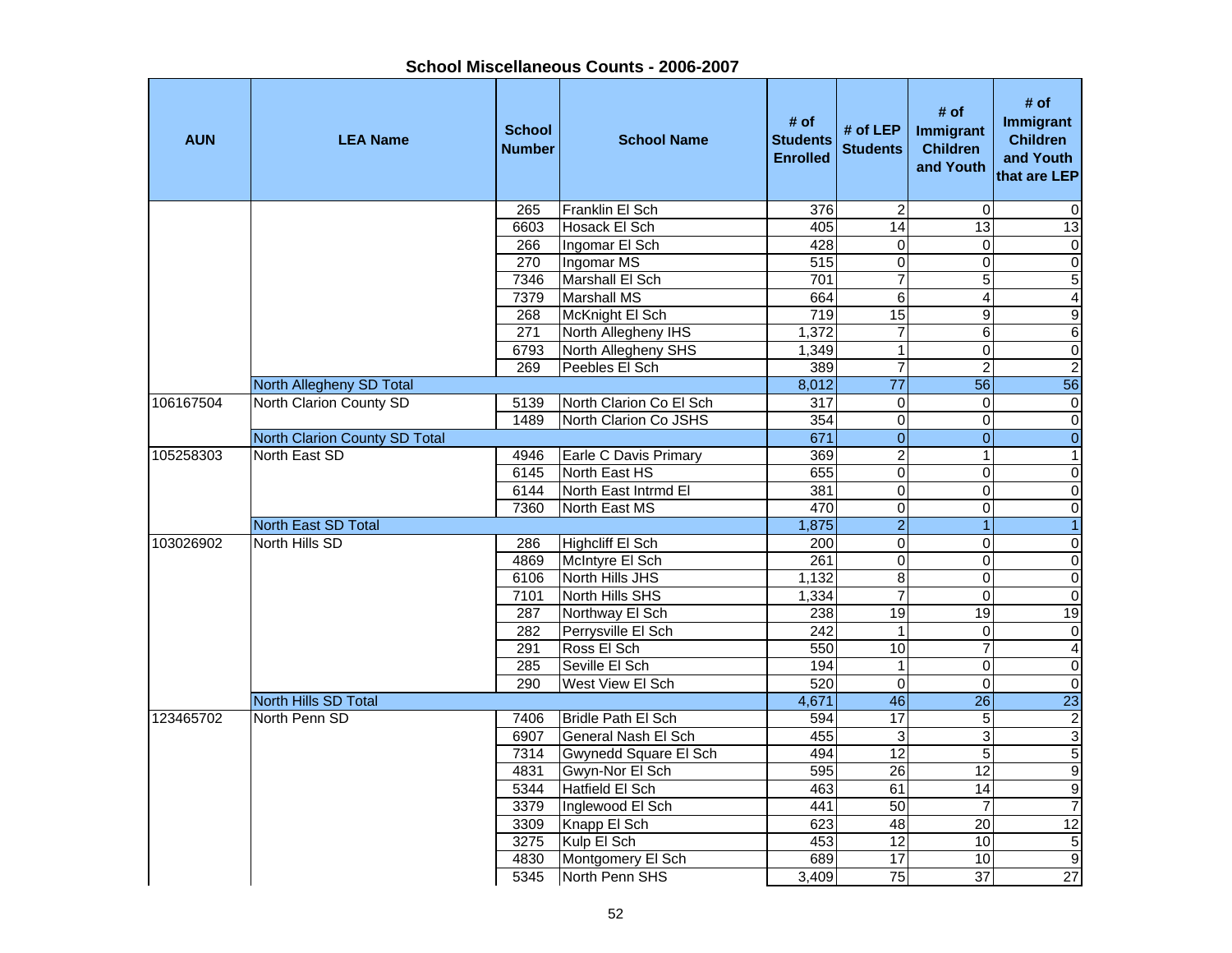| <b>AUN</b> | <b>LEA Name</b>             | <b>School</b><br><b>Number</b> | <b>School Name</b>        | # of<br><b>Students</b><br><b>Enrolled</b> | # of LEP<br><b>Students</b> | # of<br>Immigrant<br><b>Children</b><br>and Youth | # of<br>Immigrant<br><b>Children</b><br>and Youth<br>that are LEP |
|------------|-----------------------------|--------------------------------|---------------------------|--------------------------------------------|-----------------------------|---------------------------------------------------|-------------------------------------------------------------------|
|            |                             | 3325                           | North Wales El Sch        | 409                                        | 3                           | $\overline{c}$                                    | 1                                                                 |
|            |                             | 3280                           | Oak Park El Sch           | 492                                        | 45                          | 5                                                 | $\sqrt{5}$                                                        |
|            |                             | 3322                           | Pennbrook MS              | 856                                        | 5                           | 5                                                 | $\overline{4}$                                                    |
|            |                             | 3324                           | Penndale MS               | 1,371                                      | 19                          | 15                                                | 13                                                                |
|            |                             | 3323                           | Pennfield MS              | 848                                        | 16                          | $\overline{7}$                                    | $\boldsymbol{7}$                                                  |
|            |                             | 7407                           | <b>Walton Farm El Sch</b> | 539                                        | 13                          | $\overline{5}$                                    | 5                                                                 |
|            |                             | 3278                           | York Avenue El Sch        | 287                                        | 15                          | $\overline{2}$                                    | $\mathbf{1}$                                                      |
|            | North Penn SD Total         |                                |                           | 13,018                                     | 437                         | 164                                               | 124                                                               |
| 119356503  | North Pocono SD             | 2447                           | Academy Street School     | 350                                        | $\mathbf 0$                 | $\mathbf 0$                                       | $\mathbf 0$                                                       |
|            |                             | 2444                           | Jefferson El Sch          | 388                                        | $\mathbf 0$                 | 0                                                 | $\pmb{0}$                                                         |
|            |                             | 7409                           | Moscow El Ctr             | 682                                        | $\mathbf{1}$                | $\mathbf{1}$                                      | $\mathbf{1}$                                                      |
|            |                             | 2446                           | North Pocono HS           | 1,039                                      | $\mathbf 0$                 | $\Omega$                                          | $\overline{\mathsf{o}}$                                           |
|            |                             | 5233                           | North Pocono MS           | 799                                        | $\mathbf 0$                 | 0                                                 | $\pmb{0}$                                                         |
|            | North Pocono SD Total       |                                |                           | 3,258                                      | $\overline{1}$              | $\overline{1}$                                    | $\overline{1}$                                                    |
| 129545003  | North Schuylkill SD         | 6974                           | Ashland Area El Sch       | 485                                        | $\overline{c}$              | $\Omega$                                          | $\pmb{0}$                                                         |
|            |                             | 6973                           | Frackville Area El Sch    | 382                                        | $\overline{2}$              | $\Omega$                                          | $\overline{\mathsf{o}}$                                           |
|            |                             | 3883                           | North Schuylkill JSHS     | 1,073                                      | $\overline{2}$              | 1                                                 | $\overline{1}$                                                    |
|            |                             | 6584                           | Ringtown El Sch           | 153                                        | $\overline{0}$              | $\Omega$                                          | $\pmb{0}$                                                         |
|            | North Schuylkill SD Total   |                                |                           | 2,093                                      | $\overline{6}$              | 1                                                 | $\overline{1}$                                                    |
| 108565503  | North Star SD               | 4837                           | North Star Central El Sch | 353                                        | $\overline{1}$              | 0                                                 | $\pmb{0}$                                                         |
|            |                             | 7499                           | North Star East El Sch    | 280                                        | $\overline{0}$              | $\mathbf 0$                                       | $\pmb{0}$                                                         |
|            |                             | 7259                           | North Star East MS        | 224                                        | $\pmb{0}$                   | $\mathbf 0$                                       | $\overline{0}$                                                    |
|            |                             | 3988                           | North Star HS             | 447                                        | $\overline{0}$              | $\Omega$                                          | $\overline{\mathsf{o}}$                                           |
|            | North Star SD Total         |                                |                           | 1,304                                      | $\overline{1}$              | $\overline{0}$                                    | $\pmb{0}$                                                         |
| 120484903  | Northampton Area SD         | 5062                           | George Wolf El Sch        | 720                                        | $\overline{8}$              | $\mathbf{1}$                                      | $\mathbf{1}$                                                      |
|            |                             | 3499                           | Lehigh Twp El Sch         | 672                                        | $\overline{9}$              | 0                                                 | $\pmb{0}$                                                         |
|            |                             | 3500                           | Moore Twp El Sch          | 596                                        | $\overline{3}$              | $\Omega$                                          | $\pmb{0}$                                                         |
|            |                             | 3505                           | Northampton Area HS       | 2,016                                      | 12                          | 5                                                 | $\overline{5}$                                                    |
|            |                             | 7430                           | Northampton Borough El    | 894                                        | 18                          | $\overline{5}$                                    | $\overline{5}$                                                    |
|            |                             | 5258                           | Northampton MS            | 944                                        | 8                           | $\overline{2}$                                    | $\overline{2}$                                                    |
|            | Northampton Area SD Total   |                                |                           | 5,842                                      | $\overline{58}$             | $\overline{13}$                                   | 13                                                                |
| 117083004  | Northeast Bradford SD       | 5209                           | Northeast Bradford El Sch | 473                                        | $\pmb{0}$                   | $\mathbf 0$                                       | $\pmb{0}$                                                         |
|            |                             | 964                            | Northeast Bradford JSHS   | 418                                        | $\pmb{0}$                   | $\overline{\mathbf{o}}$                           | $\overline{0}$                                                    |
|            | Northeast Bradford SD Total |                                |                           | 891                                        | $\overline{0}$              | $\overline{0}$                                    | $\overline{0}$                                                    |
| 112674403  | Northeastern York SD        | 4572                           | Conewago El Sch           | 287                                        | 10                          | 0                                                 | $\pmb{0}$                                                         |
|            |                             | 7375                           | Mt Wolf Early Lc          | 344                                        | 5                           | $\mathbf{1}$                                      | $\mathbf{1}$                                                      |
|            |                             | 4578                           | Northeastern MS           | 565                                        | $\overline{5}$              | $\overline{c}$                                    | $\overline{2}$                                                    |
|            |                             | 4577                           | Northeastern SHS          | 1,016                                      | $\overline{7}$              | 5                                                 | 5                                                                 |
|            |                             | 5272                           | Orendorf El Sch           | 526                                        | 4                           | $\Omega$                                          | $\mathbf 0$                                                       |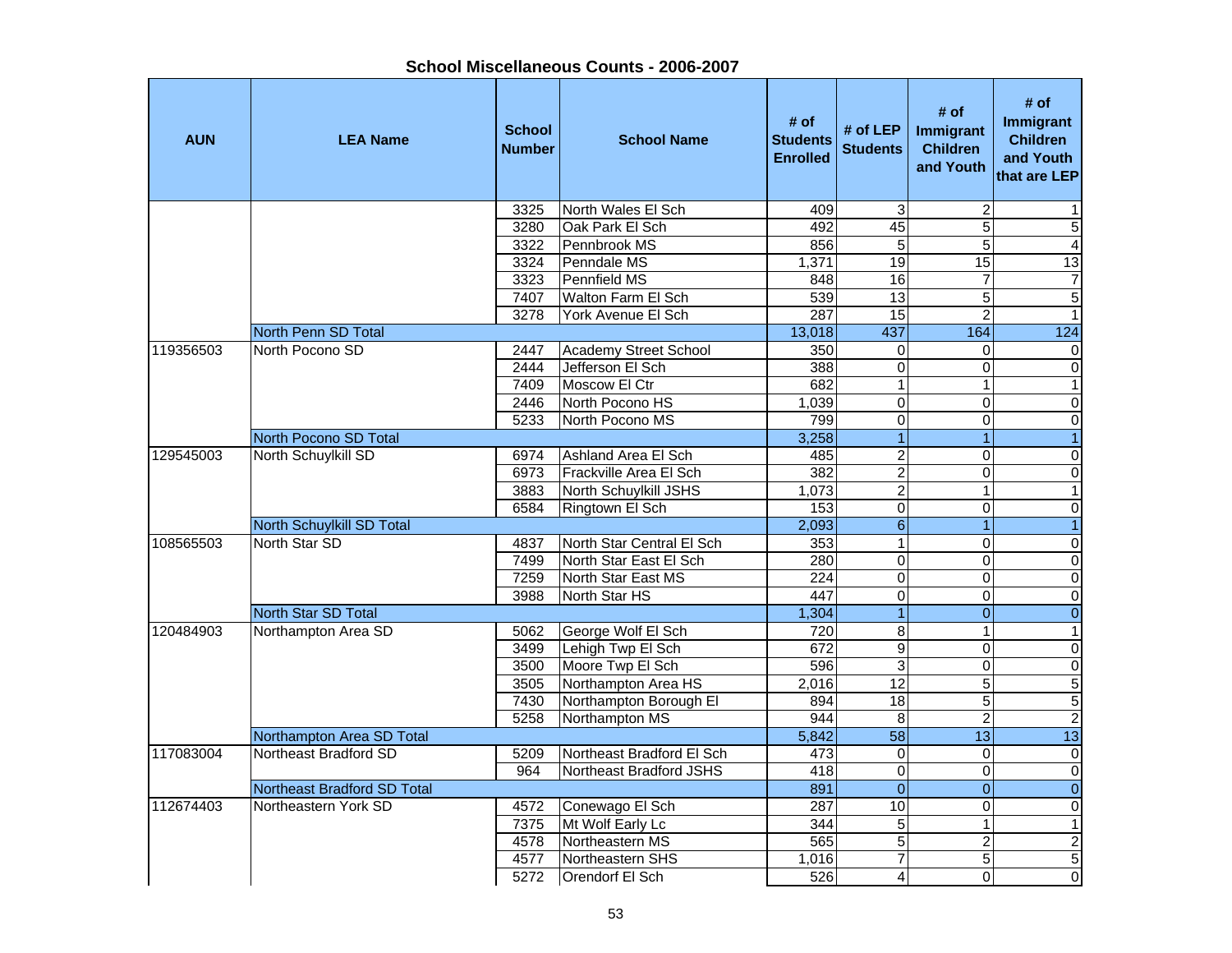**School Miscellaneous Counts - 2006-2007**

| <b>AUN</b> | <b>LEA Name</b>                                         | <b>School</b><br><b>Number</b> | <b>School Name</b>                        | # of<br><b>Students</b><br><b>Enrolled</b> | # of $LEP$<br><b>Students</b>    | # of<br>Immigrant<br><b>Children</b><br>and Youth | # of<br>Immigrant<br><b>Children</b><br>and Youth<br>that are LEP |
|------------|---------------------------------------------------------|--------------------------------|-------------------------------------------|--------------------------------------------|----------------------------------|---------------------------------------------------|-------------------------------------------------------------------|
|            |                                                         | 7644                           | Spring Forge Intrd Sch                    | 533                                        | 3                                | $\mathbf 0$                                       | 0                                                                 |
|            |                                                         | 4576                           | York Haven El Sch                         | 250                                        | 6                                | $\mathbf{1}$                                      | $\mathbf{1}$                                                      |
|            | Northeastern York SD Total                              |                                |                                           | 3,521                                      | 40                               | 9                                                 | $\boldsymbol{9}$                                                  |
| 108056004  | Northern Bedford County SD                              | 7167                           | Northern Bedford Co El Sch                | 569                                        | 3                                | $\Omega$                                          | $\mathbf 0$                                                       |
|            |                                                         | 747                            | Northern Bedford Co MS/SHS                | 630                                        | $\overline{\mathbf{0}}$          | $\Omega$<br>$\overline{0}$                        | $\overline{\mathsf{o}}$                                           |
|            | Northern Bedford County SD Total<br>Northern Cambria SD |                                |                                           | 1,199                                      | $\overline{3}$                   |                                                   | $\overline{0}$                                                    |
| 108114503  |                                                         | 6859                           | Northern Cambria El Sch                   | 453                                        | $\overline{2}$                   | $\overline{0}$                                    | $\overline{0}$                                                    |
|            |                                                         | 6201                           | Northern Cambria HS                       | 404<br>385                                 | $\mathbf 0$<br>$\overline{1}$    | $\mathbf 0$                                       | $\overline{\mathsf{o}}$                                           |
|            |                                                         | 6860                           | Northern Cambria MS                       |                                            |                                  | $\mathbf 0$                                       | $\overline{\mathsf{o}}$                                           |
|            | Northern Cambria SD Total                               |                                |                                           | 1,242                                      | $\overline{3}$                   | $\mathbf{0}$                                      | $\overline{0}$                                                    |
| 113385003  | Northern Lebanon SD                                     | 2758                           | East Hanover El Sch                       | 208<br>294                                 | $\overline{8}$<br>$\overline{7}$ | $\mathbf 0$<br>0                                  | $\pmb{0}$                                                         |
|            |                                                         | 2755                           | Fredericksburg El Sch<br>Jonestown El Sch |                                            | $\overline{7}$                   | $\Omega$                                          | $\overline{\mathsf{o}}$<br>$\overline{\mathsf{o}}$                |
|            |                                                         | 2757<br>2756                   | Lickdale El Sch                           | 437<br>292                                 | 10                               | $\Omega$                                          | $\overline{\mathsf{o}}$                                           |
|            |                                                         | 7392                           | Northern Lebanon MS                       | 428                                        | $\overline{4}$                   | $\Omega$                                          | $\pmb{0}$                                                         |
|            |                                                         | 2760                           | Northern Lebanon SHS                      | 851                                        | $\overline{5}$                   | $\mathbf 0$                                       | $\pmb{0}$                                                         |
|            | Northern Lebanon SD Total                               |                                |                                           | 2,510                                      | 41                               | $\Omega$                                          | $\overline{0}$                                                    |
| 121394503  | Northern Lehigh SD                                      | 6829                           | Northern Lehigh MS                        | 325                                        | $\overline{2}$                   | 0                                                 | $\pmb{0}$                                                         |
|            |                                                         | 2818                           | Northern Lehigh SHS                       | 699                                        | $\overline{5}$                   | $\mathbf 0$                                       | $\pmb{0}$                                                         |
|            |                                                         | 2813                           | Peters El Sch                             | 428                                        | $\overline{14}$                  | $\overline{\mathbf{4}}$                           | $\mathbf 0$                                                       |
|            |                                                         | 6727                           | Slatington El Sch                         | 583                                        | 16                               | 0                                                 | $\pmb{0}$                                                         |
|            | Northern Lehigh SD Total                                |                                |                                           | 2,035                                      | $\overline{37}$                  | $\overline{4}$                                    | $\pmb{0}$                                                         |
| 109535504  | Northern Potter SD                                      | 6931                           | Northern Potter Childrens Sch             | 331                                        | $\mathbf 0$                      | $\Omega$                                          | $\pmb{0}$                                                         |
|            |                                                         | 3875                           | Northern Potter JSHS                      | 318                                        | $\pmb{0}$                        | $\Omega$                                          | $\mathbf 0$                                                       |
|            | <b>Northern Potter SD Total</b>                         |                                |                                           | 649                                        | $\overline{0}$                   | $\Omega$                                          | $\overline{0}$                                                    |
| 117596003  | Northern Tioga SD                                       | 6371                           | Clark Wood El Sch                         | 325                                        | $\overline{0}$                   | $\Omega$                                          | $\overline{\mathsf{o}}$                                           |
|            |                                                         | 4058                           | Cowanesque Valley JSHS                    | 367                                        | $\overline{0}$                   | $\Omega$                                          | $\overline{0}$                                                    |
|            |                                                         | 6372                           | <b>Elkland Area HS</b>                    | 318                                        | $\overline{0}$                   | $\Omega$                                          | $\overline{0}$                                                    |
|            |                                                         | 4060                           | <b>Russell B Walter El Sch</b>            | 476                                        | 0                                | $\Omega$                                          | $\pmb{0}$                                                         |
|            |                                                         | 4057                           | <b>Westfield Area El Sch</b>              | 368                                        | $\overline{0}$                   | $\mathbf 0$                                       | $\overline{0}$                                                    |
|            |                                                         | 6373                           | <b>Williamson SHS</b>                     | 558                                        | $\overline{2}$                   | 0                                                 | $\overline{\mathsf{o}}$                                           |
|            | Northern Tioga SD Total                                 |                                |                                           | 2,412                                      | $\overline{2}$                   | $\Omega$                                          | $\overline{0}$                                                    |
| 115674603  | Northern York County SD                                 | 4579                           | Dillsburg El Sch                          | 429                                        | $\mathbf{1}$                     | 1                                                 | $\mathbf{1}$                                                      |
|            |                                                         | 4581                           | Northern El Sch                           | 290                                        | $\overline{0}$                   | $\Omega$                                          | $\pmb{0}$                                                         |
|            |                                                         | 6345                           | Northern HS                               | 1,068                                      | $\mathbf 0$                      | 0                                                 | $\mathbf 0$                                                       |
|            |                                                         | 6346                           | Northern MS                               | 776                                        | $\overline{2}$                   | $\overline{2}$                                    | $\overline{2}$                                                    |
|            |                                                         | 7572                           | South Mountain El Sch                     | 441                                        | 3                                | 3                                                 | $\overline{3}$                                                    |
|            |                                                         | 4580                           | <b>Wellsville Campus</b>                  | 186                                        | $\pmb{0}$                        | $\mathbf 0$                                       | $\overline{0}$                                                    |
|            | Northern York County SD Total                           |                                |                                           | 3,190                                      | $\overline{6}$                   | $\overline{6}$                                    | $\sigma$                                                          |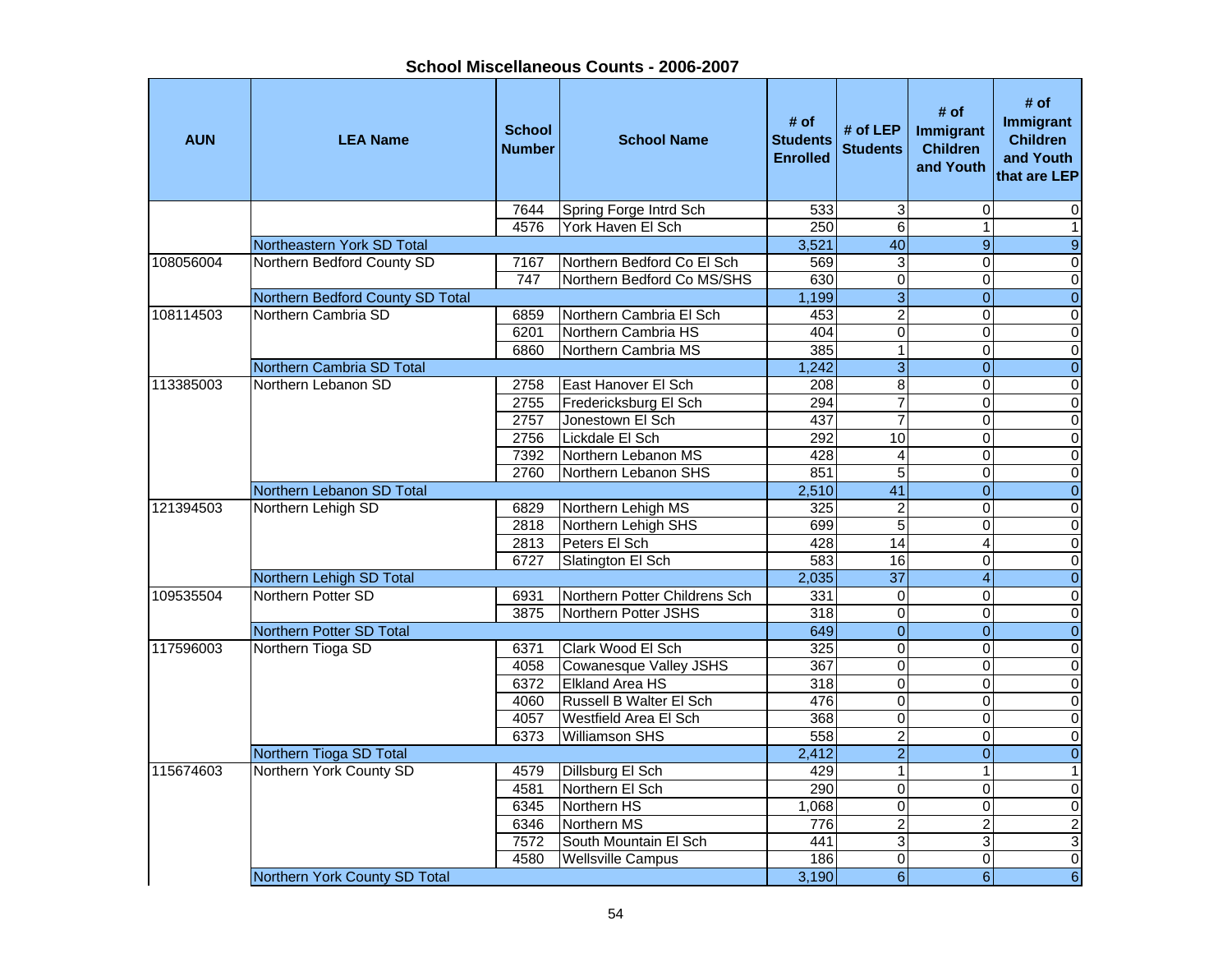**School Miscellaneous Counts - 2006-2007**

| <b>AUN</b> | <b>LEA Name</b>                   | <b>School</b><br><b>Number</b> | <b>School Name</b>           | # of<br><b>Students</b><br><b>Enrolled</b> | # of LEP<br><b>Students</b> | # of<br>Immigrant<br><b>Children</b><br>and Youth | # of<br>Immigrant<br><b>Children</b><br>and Youth<br>that are LEP |
|------------|-----------------------------------|--------------------------------|------------------------------|--------------------------------------------|-----------------------------|---------------------------------------------------|-------------------------------------------------------------------|
| 103026873  | Northgate SD                      | 30                             | Avalon El Sch                | 233                                        | $\pmb{0}$                   | $\mathbf 0$                                       | 0                                                                 |
|            |                                   | 6977                           | <b>Bellevue El Sch</b>       | 425                                        | $\overline{6}$              | 3                                                 | $\overline{3}$                                                    |
|            |                                   | $\overline{53}$                | Northgate MSHS               | 734                                        | $\overline{0}$              | $\pmb{0}$                                         | $\overline{0}$                                                    |
|            | Northgate SD Total                |                                |                              | 1,392                                      | $\overline{6}$              | $\overline{3}$                                    | $\overline{3}$                                                    |
| 102023080  | Northside Urban Pathways CS       | 7562                           | Northside Urban Pathways CS  | 283                                        | 0                           | $\Omega$                                          | $\overline{0}$                                                    |
|            | Northside Urban Pathways CS Total |                                |                              | 283                                        | $\overline{0}$              | $\Omega$                                          | $\overline{0}$                                                    |
| 118406003  | Northwest Area SD                 | 2957                           | <b>Garrison Memorial Sch</b> | 155                                        | $\overline{2}$              | $\Omega$                                          | $\overline{0}$                                                    |
|            |                                   | 2955                           | Hunlock Creek Sch            | 299                                        | $\mathbf{1}$                | $\Omega$                                          | $\pmb{0}$                                                         |
|            |                                   | 2956                           | Huntington Mills Sch         | 282                                        | 0                           | $\Omega$                                          | $\mathbf 0$                                                       |
|            |                                   | 2958                           | Northwest Area HS            | 698                                        | 0                           | $\Omega$                                          | 0                                                                 |
|            | Northwest Area SD Total           |                                |                              | 1,434                                      | $\overline{3}$              | $\mathbf{0}$                                      | $\mathbf 0$                                                       |
| 105258503  | Northwestern SD                   | 5144                           | Northwestern El Sch          | 466                                        | 0                           | $\Omega$                                          | $\pmb{0}$                                                         |
|            |                                   | 6146                           | Northwestern MS              | 459                                        | 1                           | $\Omega$                                          | $\mathbf 0$                                                       |
|            |                                   | 6745                           | Northwestern SHS             | 616                                        | 0                           | $\Omega$                                          | 0                                                                 |
|            |                                   | 2070                           | Springfield El Sch           | 255                                        | 0                           | $\Omega$                                          | 0                                                                 |
|            | Northwestern SD Total             |                                |                              | 1,796                                      | $\mathbf{1}$                | $\mathbf{0}$                                      | $\mathbf 0$                                                       |
| 121394603  | Northwestern Lehigh SD            | 6449                           | Northwestern Lehigh El Sch   | 415                                        | $\overline{6}$              | $\Omega$                                          | $\pmb{0}$                                                         |
|            |                                   | 2821                           | Northwestern Lehigh HS       | 816                                        | $\overline{\mathbf{c}}$     | $\overline{c}$                                    | $\overline{\mathbf{c}}$                                           |
|            |                                   | 7353                           | Northwestern Lehigh MS       | 737                                        | $\overline{4}$              | 1                                                 | $\overline{1}$                                                    |
|            |                                   | 2819                           | Weisenberg El Sch            | 416                                        | $\overline{0}$              | $\Omega$                                          | $\pmb{0}$                                                         |
|            | Northwestern Lehigh SD Total      |                                |                              | 2,384                                      | $\overline{12}$             | $\overline{3}$                                    | $\overline{3}$                                                    |
| 126510019  | Northwood Academy CS              | 7856                           | Northwood Academy CS         | 659                                        | 1                           | $\mathbf 0$                                       | $\overline{0}$                                                    |
|            | Northwood Academy CS Total        |                                |                              | 659                                        | $\overline{1}$              | $\overline{0}$                                    | $\overline{0}$                                                    |
| 107656502  | Norwin SD                         | 7758                           | Hillcrest Intermediate Sch   | 792                                        | $\mathbf{1}$                | $\Omega$                                          | $\pmb{0}$                                                         |
|            |                                   | 4482                           | <b>Norwin MS</b>             | 867                                        | $\overline{1}$              | $\mathbf 0$                                       | $\overline{0}$                                                    |
|            |                                   | 4717                           | <b>Norwin SHS</b>            | 1,712                                      | $\overline{1}$              | $\mathbf 0$                                       | $\overline{0}$                                                    |
|            |                                   | 4474                           | Scull El Sch                 | 485                                        | $\overline{2}$              | $\Omega$                                          | $\overline{0}$                                                    |
|            |                                   | 7757                           | Sheridan Terrace El Sch      | 450                                        | $\overline{1}$              | $\mathbf 0$                                       | $\overline{0}$                                                    |
|            |                                   | 5270                           | Stewartsville El Sch         | 460                                        | $\overline{0}$              | $\Omega$                                          | $\overline{0}$                                                    |
|            |                                   | 7716                           | Sunset Valley El Sch         | 474                                        | $\overline{0}$              | $\mathbf 0$                                       | $\overline{0}$                                                    |
|            | Norwin SD Total                   |                                |                              | 5,240                                      | $\overline{6}$              | $\overline{0}$                                    | $\overline{0}$                                                    |
| 126513440  | Nueva Esperanza Academy CS        | 7665                           | Nueva Esperanza Academy CS   | 626                                        | 98                          | 91                                                | 91                                                                |
|            | Nueva Esperanza Academy CS Total  |                                |                              | 626                                        | $\overline{98}$             | $\overline{91}$                                   | 91                                                                |
| 124156503  | Octorara Area SD                  | 1414                           | Octorara Area HS             | 870                                        | 10                          | 14                                                | 10                                                                |
|            |                                   | 1413                           | Octorara El Sch              | 576                                        | 10                          | 9                                                 | $\overline{5}$                                                    |
|            |                                   | 6484                           | Octorara MS                  | 637                                        | 12                          | $\overline{7}$                                    | $\overline{5}$                                                    |
|            |                                   | 7656                           | Octorara Primary LC          | $\overline{577}$                           | $\overline{14}$             | 12                                                | $\overline{0}$                                                    |
|            | Octorara Area SD Total            |                                |                              | 2,660                                      | 46                          | $\overline{42}$                                   | $\overline{20}$                                                   |
| 106616203  | Oil City Area SD                  | 4115                           | Hasson Heights Sch           | 567                                        | 3                           | $\Omega$                                          | $\mathsf{O}\xspace$                                               |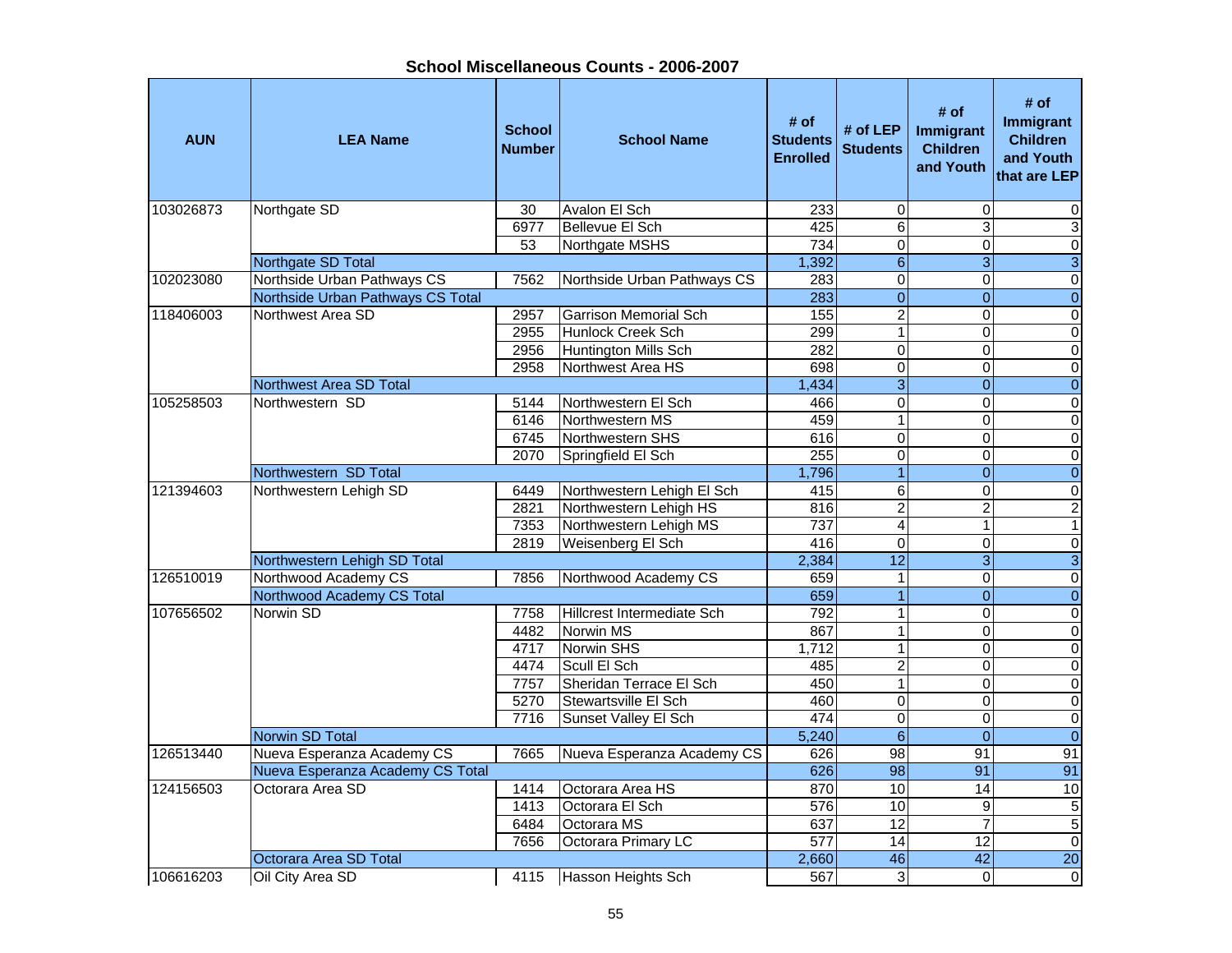| <b>AUN</b> | <b>LEA Name</b>                            | <b>School</b><br><b>Number</b> | <b>School Name</b>             | # of<br><b>Students</b><br><b>Enrolled</b> | # of $LEP$<br><b>Students</b> | # of<br>Immigrant<br><b>Children</b><br>and Youth | # of<br><b>Immigrant</b><br><b>Children</b><br>and Youth<br>that are LEP |
|------------|--------------------------------------------|--------------------------------|--------------------------------|--------------------------------------------|-------------------------------|---------------------------------------------------|--------------------------------------------------------------------------|
|            |                                            | 4109                           | <b>Oakland Sch</b>             | 115                                        | $\mathbf 0$                   | $\mathbf 0$                                       | 0                                                                        |
|            |                                            | 7215                           | Oil City Area MS               | 540                                        | $\overline{1}$                | $\Omega$                                          | $\mathbf 0$                                                              |
|            |                                            | 4931                           | Oil City SHS                   | 857                                        | $\mathbf{0}$                  | $\Omega$                                          | $\pmb{0}$                                                                |
|            |                                            | 4112                           | Seventh Street Sch             | 165                                        | $\overline{0}$                | $\Omega$                                          | $\pmb{0}$                                                                |
|            |                                            | 4116                           | <b>Smedley Street Sch</b>      | 194                                        | 5                             | $\Omega$                                          | $\pmb{0}$                                                                |
|            | Oil City Area SD Total                     |                                |                                | 2,438                                      | $\overline{9}$                | $\overline{0}$                                    | $\overline{0}$                                                           |
| 119356603  | Old Forge SD                               | 2448                           | Old Forge El Sch               | 428                                        | $\overline{2}$                | $\mathbf 0$                                       | $\overline{\mathsf{o}}$                                                  |
|            |                                            | 2449                           | Old Forge JSHS                 | 472                                        | $\overline{3}$                | $\mathbf{1}$                                      | $\mathbf{1}$                                                             |
|            | Old Forge SD Total                         |                                |                                | 900                                        | $\overline{5}$                | $\overline{1}$                                    | $\overline{1}$                                                           |
| 114066503  | Oley Valley SD                             | 7378                           | Oley Valley El Sch             | 854                                        | $\overline{\mathbf{4}}$       | 0                                                 | $\pmb{0}$                                                                |
|            |                                            | 6319                           | Oley Valley MS                 | 488                                        | $\overline{2}$                | $\mathbf 0$                                       | $\pmb{0}$                                                                |
|            |                                            | 6318                           | <b>Oley Valley SHS</b>         | 715                                        | 4                             | 0                                                 | $\pmb{0}$                                                                |
|            | <b>Oley Valley SD Total</b>                |                                |                                | 2,057                                      | 10                            | $\mathbf{0}$                                      | $\overline{0}$                                                           |
| 109537504  | Oswayo Valley SD                           | 3876                           | Oswayo Valley El Sch           | 239                                        | $\overline{c}$                | $\Omega$                                          | $\pmb{0}$                                                                |
|            |                                            | 3877                           | Oswayo Valley HS               | 166                                        | $\overline{0}$                | $\Omega$                                          | $\pmb{0}$                                                                |
|            |                                            | 7753                           | <b>Oswayo Valley MS</b>        | 128                                        | $\mathbf{1}$                  | $\Omega$                                          | $\pmb{0}$                                                                |
|            | Oswayo Valley SD Total                     |                                |                                | 533                                        | $\overline{3}$                | $\overline{0}$                                    | $\overline{0}$                                                           |
| 109426003  | Otto-Eldred SD                             | 3106                           | Otto-Eldred El Sch             | 396                                        | $\overline{1}$                | $\overline{0}$                                    | $\overline{\mathsf{o}}$                                                  |
|            |                                            | 3107                           | <b>Otto-Eldred JSHS</b>        | 391                                        | $\pmb{0}$                     | $\mathbf 0$                                       | $\overline{0}$                                                           |
|            | Otto-Eldred SD Total                       |                                |                                | 787                                        | $\overline{1}$                | $\overline{0}$                                    | $\overline{0}$                                                           |
| 124156603  | Owen J Roberts SD                          | 7304                           | <b>East Coventry El Sch</b>    | 582                                        | $\overline{7}$                | 0                                                 | $\pmb{0}$                                                                |
|            |                                            | 7197                           | French Creek El Sch            | 405                                        | $\overline{0}$                | $\mathbf 0$                                       | $\overline{\mathsf{o}}$                                                  |
|            |                                            | 6487                           | North Coventry El Sch          | 610                                        | $\overline{4}$                | $\overline{4}$                                    | $\overline{2}$                                                           |
|            |                                            | 1406                           | Owen J Roberts HS              | 1,365                                      | $\overline{c}$                | $\Omega$                                          | $\pmb{0}$                                                                |
|            |                                            | 5010                           | Owen J Roberts MS              | 1,070                                      | $\overline{6}$                | $\overline{4}$                                    | $\overline{4}$                                                           |
|            |                                            | 7198                           | Vincent El Sch                 | $\overline{574}$                           | 3                             | $\Omega$                                          | $\pmb{0}$                                                                |
|            | Owen J Roberts SD Total                    |                                |                                | 4,606                                      | $\overline{22}$               | 8                                                 | $\overline{6}$                                                           |
| 124156703  | <b>Oxford Area SD</b>                      | 7358                           | <b>Elk Ridge School</b>        | 498                                        | $\overline{55}$               | $\overline{25}$                                   | $\overline{24}$                                                          |
|            |                                            | 6624                           | Jordan Bank Sch                | 523                                        | $\overline{80}$               | $\overline{28}$                                   | 28                                                                       |
|            |                                            | 6623                           | Nottingham Sch                 | 789                                        | 129                           | 35                                                | 31                                                                       |
|            |                                            | 1420                           | <b>Oxford Area HS</b>          | 1,145                                      | 31                            | 78                                                | 30                                                                       |
|            |                                            | 1418                           | Penn's Grove Sch               | 558                                        | $\overline{58}$               | 41                                                | 41                                                                       |
|            | <b>Oxford Area SD Total</b>                |                                |                                | 3,513                                      | $\frac{1}{353}$               | 207                                               | 154                                                                      |
| 103020001  | PA Learners Online Regional Cyber C:       | 7690                           | PA Learners Online Regional Cy | 582                                        | $\pmb{0}$                     | $\mathbf 0$                                       | $\mathbf 0$                                                              |
|            | PA Learners Online Regional Cyber CS Total |                                |                                | 582                                        | $\mathbf 0$                   | $\Omega$                                          | $\overline{0}$                                                           |
| 122098003  | Palisades SD                               | 7063                           | Durham-Nockamixon El Sch       | 261                                        | $\overline{c}$                | $\Omega$                                          | $\pmb{0}$                                                                |
|            |                                            | 1094                           | Palisades HS                   | 743                                        | $\mathbf 0$                   | $\Omega$                                          | $\pmb{0}$                                                                |
|            |                                            | 7312                           | Palisades MS                   | 529                                        | $\mathbf{1}$                  | $\Omega$                                          | $\pmb{0}$                                                                |
|            |                                            | 1091                           | Springfield El Sch             | 250                                        | $\overline{1}$                | $\Omega$                                          | O                                                                        |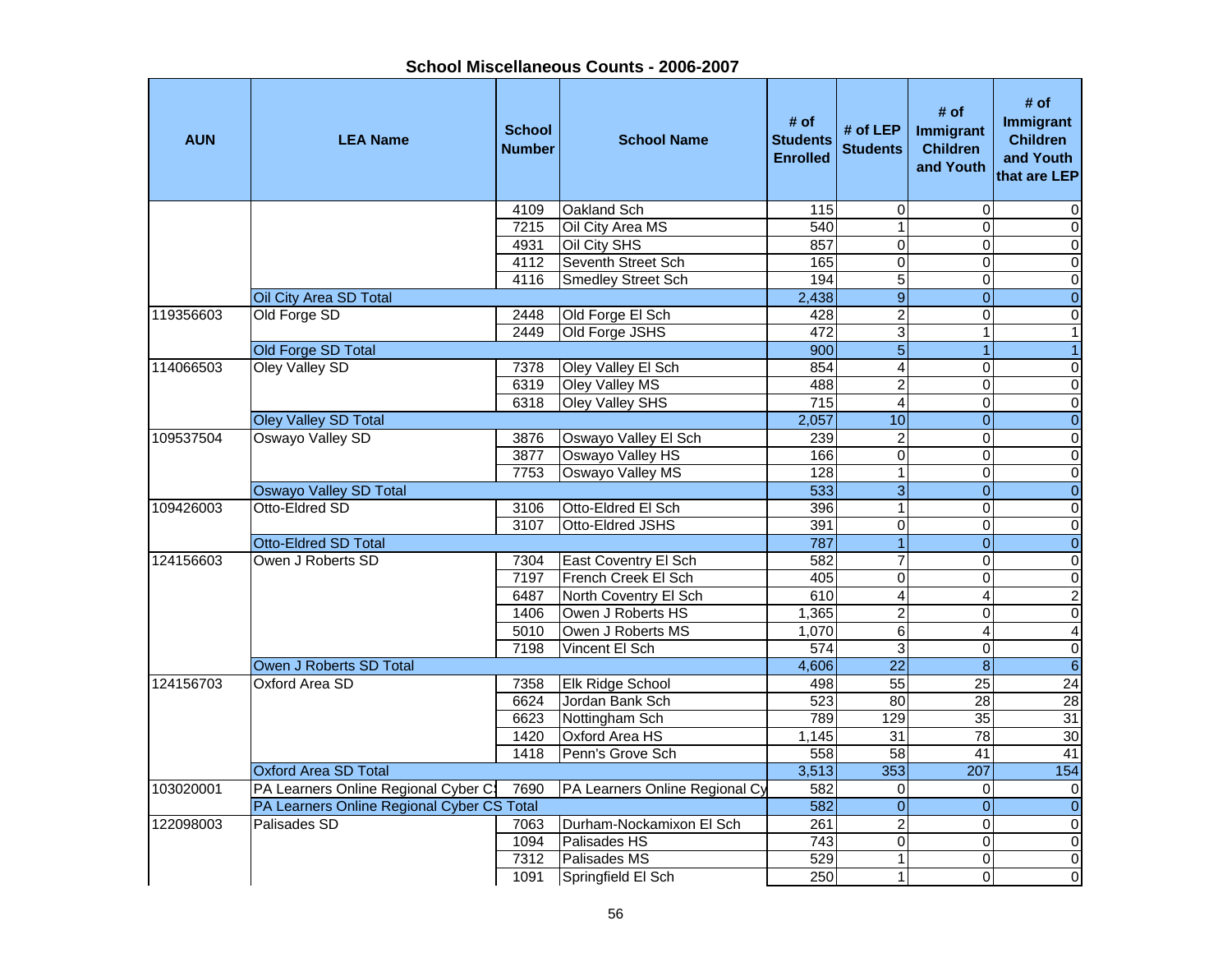Ŧ

| <b>AUN</b> | <b>LEA Name</b>           | <b>School</b><br><b>Number</b> | <b>School Name</b>       | # of<br><b>Students</b><br><b>Enrolled</b> | # of LEP<br><b>Students</b> | # of<br>Immigrant<br><b>Children</b><br>and Youth | # of<br><b>Immigrant</b><br><b>Children</b><br>and Youth<br>that are LEP |
|------------|---------------------------|--------------------------------|--------------------------|--------------------------------------------|-----------------------------|---------------------------------------------------|--------------------------------------------------------------------------|
|            |                           | 6456                           | Tinicum El Sch           | 257                                        | 1                           | $\mathbf 0$                                       | 0                                                                        |
|            | <b>Palisades SD Total</b> |                                |                          | 2,040                                      | $\overline{5}$              | $\Omega$                                          | $\overline{0}$                                                           |
| 121136503  | Palmerton Area SD         | 4734                           | Palmerton Area HS        | 605                                        | $\overline{3}$              | $\Omega$                                          | $\pmb{0}$                                                                |
|            |                           | 7140                           | Palmerton Area JHS       | 368                                        | $\overline{0}$              | 0                                                 | $\pmb{0}$                                                                |
|            |                           | 7172                           | S S Palmer El Sch        | 721                                        | $\overline{7}$              | $\mathbf 0$                                       | $\pmb{0}$                                                                |
|            |                           | 1319                           | Towamensing El Sch       | 385                                        | $\overline{1}$              | $\overline{0}$                                    | O                                                                        |
|            | Palmerton Area SD Total   |                                |                          | 2,079                                      | $\overline{11}$             | $\overline{0}$                                    | $\overline{0}$                                                           |
| 113385303  | Palmyra Area SD           | 2761                           | Forge Road El Sch        | 411                                        | $\overline{\mathbf{c}}$     | 0                                                 | $\pmb{0}$                                                                |
|            |                           | 4904                           | Northside El Sch         | 528                                        | $\mathbf{1}$                | 0                                                 | $\mathsf{O}\xspace$                                                      |
|            |                           | 2765                           | Palmyra Area MS          | 727                                        | 6                           | $\overline{c}$                                    | $\pmb{0}$                                                                |
|            |                           | 2766                           | Palmyra Area SHS         | 1,005                                      | 6                           | 0                                                 | $\mathbf 0$                                                              |
|            |                           | 2764                           | Pine Street El Sch       | 471                                        | 7                           | $\overline{2}$                                    | $\pmb{0}$                                                                |
|            | Palmyra Area SD Total     |                                |                          | 3,142                                      | $\overline{22}$             | $\overline{4}$                                    | $\overline{0}$                                                           |
| 121136603  | Panther Valley SD         | 1322                           | Panther Valley El Sch    | 826                                        | 4                           | $\Omega$                                          | $\pmb{0}$                                                                |
|            |                           | 1323                           | Panther Valley MS        | 361                                        | $\overline{4}$              | 0                                                 | $\overline{0}$                                                           |
|            |                           | 6693                           | Panther Valley SHS       | 555                                        | $\overline{0}$              | $\mathbf 0$                                       | $\overline{\mathsf{o}}$                                                  |
|            | Panther Valley SD Total   |                                |                          | 1,742                                      | $\overline{8}$              | $\overline{0}$                                    | $\overline{0}$                                                           |
| 121395103  | <b>Parkland SD</b>        | 2824                           | Cetronia Sch             | 600                                        | $\overline{20}$             | 5                                                 | دن                                                                       |
|            |                           | 4672                           | Fogelsville Sch          | 588                                        | 14                          | 11                                                | $\overline{7}$                                                           |
|            |                           | 2823                           | Ironton Sch              | 539                                        | $\overline{9}$              | $\overline{2}$                                    | $\overline{c}$                                                           |
|            |                           | 6801                           | Kernsville Sch           | 568                                        | $\overline{6}$              | 5                                                 | $\mathbf{1}$                                                             |
|            |                           | 2827                           | Kratzer Sch              | 388                                        | 19                          | $\overline{7}$                                    | $\overline{\mathbf{4}}$                                                  |
|            |                           | 7604                           | Orefield MS              | 1,232                                      | $\overline{c}$              | 5                                                 | $\overline{2}$                                                           |
|            |                           | 2829                           | Parkland SHS             | 3,173                                      | 26                          | 21                                                | 14                                                                       |
|            |                           | 2826                           | Parkway Manor Sch        | 622                                        | $\overline{24}$             | $\overline{18}$                                   | $\overline{8}$                                                           |
|            |                           | 2825                           | Schnecksville Sch        | 459                                        | $\overline{2}$              | $\overline{2}$                                    | $\overline{1}$                                                           |
|            |                           | 7603                           | Springhouse MS           | 912                                        | 12                          | $\overline{12}$                                   | 10                                                                       |
|            | Parkland SD Total         |                                |                          | 9,081                                      | 134                         | $\overline{88}$                                   | 52                                                                       |
| 120485603  | Pen Argyl Area SD         | 6439                           | Pen Argyl Area HS        | 654                                        | 3                           | 3                                                 | $\ensuremath{\mathsf{3}}$                                                |
|            |                           | 3511                           | Plainfield El Sch        | 486                                        | $\overline{7}$              | $\overline{7}$                                    | $\overline{7}$                                                           |
|            |                           | 5351                           | Wind Gap MS              | 775                                        | 7                           | $\overline{7}$                                    | $\overline{7}$                                                           |
|            | Pen Argyl Area SD Total   |                                |                          | 1,915                                      | $\overline{17}$             | $\overline{17}$                                   | 17                                                                       |
| 108116003  | Penn Cambria SD           | 1213                           | Penn Cambria HS          | 663                                        | $\mathbf 0$                 | $\Omega$                                          | $\pmb{0}$                                                                |
|            |                           | 7139                           | Penn Cambria Intrmd Sch  | 235                                        | $\overline{0}$              | $\Omega$                                          | $\overline{\mathbf{o}}$                                                  |
|            |                           | 6990                           | Penn Cambria MS          | 388                                        | $\mathbf 0$                 | 0                                                 | $\mathbf 0$                                                              |
|            |                           | 6202                           | Penn Cambria Pre-Primary | $\overline{262}$                           | $\overline{0}$              | $\mathbf 0$                                       | $\pmb{0}$                                                                |
|            |                           | 1255                           | Penn Cambria Primary Sch | 236                                        | $\overline{0}$              | $\overline{0}$                                    | $\overline{0}$                                                           |
|            | Penn Cambria SD Total     |                                |                          | 1,784                                      | $\overline{\mathbf{O}}$     | $\overline{0}$                                    | $\overline{0}$                                                           |
| 103027352  | Penn Hills SD             | 5171                           | Dible El Sch             | 505                                        | $\mathbf{1}$                | 0                                                 | O                                                                        |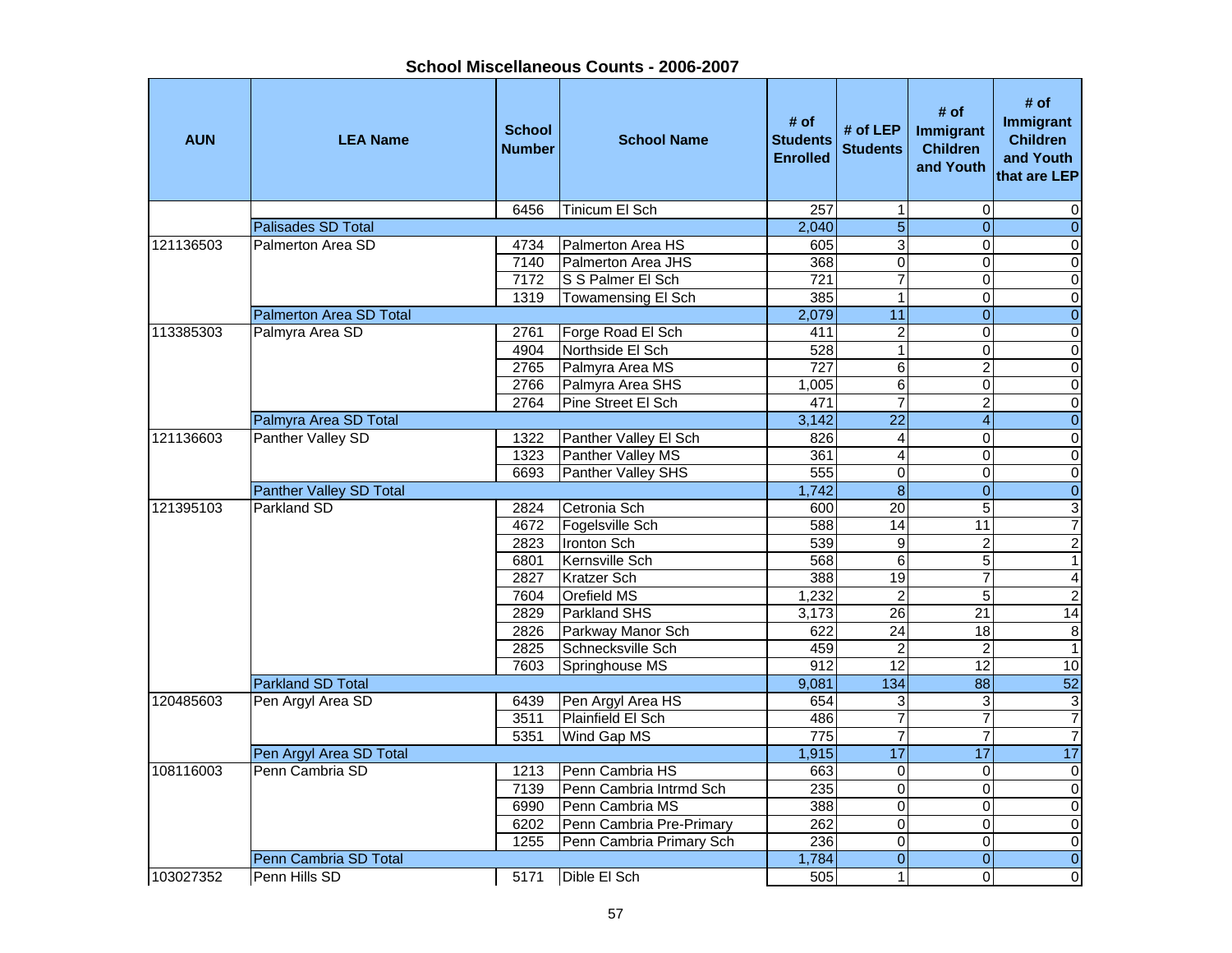| <b>AUN</b> | <b>LEA Name</b>           | <b>School</b><br><b>Number</b> | <b>School Name</b>            | # of<br><b>Students</b><br><b>Enrolled</b> | # of LEP<br><b>Students</b> | # of<br><b>Immigrant</b><br><b>Children</b><br>and Youth | # of<br>Immigrant<br><b>Children</b><br>and Youth<br>that are LEP |
|------------|---------------------------|--------------------------------|-------------------------------|--------------------------------------------|-----------------------------|----------------------------------------------------------|-------------------------------------------------------------------|
|            |                           | 305                            | Forbes El Sch                 | 376                                        | 4                           | $\Omega$                                                 | $\Omega$                                                          |
|            |                           | 5019                           | <b>Linton MS</b>              | 1,769                                      | $\overline{4}$              | $\overline{0}$                                           | $\overline{0}$                                                    |
|            |                           | 297                            | Penn Hebron El Academy        | 477                                        | $\overline{4}$              | 0                                                        | $\overline{0}$                                                    |
|            |                           | 309                            | Penn Hills SHS                | 1,430                                      | 5                           | 0                                                        | $\overline{0}$                                                    |
|            |                           | 4663                           | Shenandoah El Sch             | 247                                        | $\overline{1}$              | $\overline{0}$                                           | $\overline{0}$                                                    |
|            |                           | 306                            | Washington El Sch             | 372                                        | $\overline{2}$              | 0                                                        | $\overline{0}$                                                    |
|            |                           | 302                            | William Penn El Sch           | 214                                        | $\overline{1}$              | $\overline{0}$                                           | $\overline{0}$                                                    |
|            | Penn Hills SD Total       |                                |                               | 5,390                                      | $\overline{22}$             | $\overline{0}$                                           | $\overline{0}$                                                    |
| 113365203  | Penn Manor SD             | 7141                           | Central Manor El Sch          | 466                                        | 14                          | 0                                                        | $\mathbf 0$                                                       |
|            |                           | 2516                           | Conestoga El Sch              | 286                                        | $\mathbf{1}$                | 0                                                        | $\overline{0}$                                                    |
|            |                           | 2629                           | Eshleman El Sch               | 310                                        | 4                           | 0                                                        | $\overline{0}$                                                    |
|            |                           | 2626                           | Hambright El Sch              | 402                                        | 16                          | 0                                                        | $\overline{0}$                                                    |
|            |                           | 2627                           | Letort El Sch                 | 305                                        | $\overline{\mathbf{4}}$     | $\overline{0}$                                           | $\overline{0}$                                                    |
|            |                           | 7410                           | <b>Manor Middle School</b>    | 500                                        | $\mathbf{1}$                | 0                                                        | $\overline{0}$                                                    |
|            |                           | 2628                           | Martic El Sch                 | 374                                        | $\overline{2}$              | $\overline{0}$                                           | $\overline{0}$                                                    |
|            |                           | 5238                           | <b>Marticville MS</b>         | 365                                        | $\overline{1}$              | 0                                                        | $\overline{0}$                                                    |
|            |                           | 2633                           | Penn Manor HS                 | 1,920                                      | $\overline{9}$              | $\overline{0}$                                           | $\overline{0}$                                                    |
|            |                           | 2634                           | Pequea El Sch                 | 372                                        | $\overline{4}$              | $\overline{0}$                                           | $\overline{0}$                                                    |
|            | Penn Manor SD Total       |                                |                               | 5,300                                      | $\overline{56}$             | $\mathbf 0$                                              | $\overline{0}$                                                    |
| 105204703  | Penncrest SD              | 1630                           | Cambridge Springs El Sch      | 527                                        | $\pmb{0}$                   | 0                                                        | $\overline{0}$                                                    |
|            |                           | 1629                           | <b>Cambridge Springs JSHS</b> | 617                                        | $\overline{1}$              | $\overline{0}$                                           | $\overline{0}$                                                    |
|            |                           | 1640                           | Cussewago El Sch              | 106                                        | $\pmb{0}$                   | $\mathsf 0$                                              | $\overline{0}$                                                    |
|            |                           | 6137                           | Maplewood El Sch              | 665                                        | $\overline{0}$              | $\overline{0}$                                           | $\overline{0}$                                                    |
|            |                           | 6942                           | Maplewood JSHS                | 695                                        | 0                           | 0                                                        | $\overline{0}$                                                    |
|            |                           | 7278                           | Saegertown El Sch             | 642                                        | $\overline{5}$              | $\overline{0}$                                           | $\overline{0}$                                                    |
|            |                           | 6136                           | Saegertown JSHS               | 637                                        | $\overline{2}$              | $\overline{0}$                                           | $\overline{0}$                                                    |
|            | <b>Penncrest SD Total</b> |                                |                               | 3,889                                      | $\overline{8}$              | $\mathbf 0$                                              | $\overline{0}$                                                    |
| 125236903  | Penn-Delco SD             | 1911                           | Aston El Sch                  | 442                                        | $\overline{\overline{3}}$   | $\overline{2}$                                           | $\overline{2}$                                                    |
|            |                           | 1910                           | Coebourn El Sch               | 270                                        | 5                           | $\overline{2}$                                           | $\overline{2}$                                                    |
|            |                           | 5143                           | Northley MS                   | 762                                        | $\overline{2}$              | $\mathbf{1}$                                             | $\overline{1}$                                                    |
|            |                           | 1912                           | Parkside El Sch               | 281                                        | $\overline{6}$              | $\mathbf{1}$                                             | $\overline{1}$                                                    |
|            |                           | 5223                           | Pennell El Sch                | 418                                        | $\overline{3}$              | 1                                                        | $\overline{1}$                                                    |
|            |                           | 1915                           | Sun Valley HS                 | 1,165                                      | $\overline{2}$              | $\overline{2}$                                           | $\overline{2}$                                                    |
|            | Penn-Delco SD Total       |                                |                               | 3,338                                      | $\overline{21}$             | $\overline{9}$                                           | $\overline{9}$                                                    |
| 122098103  | Pennridge SD              | 1053                           | Bedminster El Sch             | 573                                        | $\overline{24}$             | $\overline{17}$                                          | 17                                                                |
|            |                           | 1054                           | Deibler El Sch                | 490                                        | 4                           | 0                                                        | $\pmb{0}$                                                         |
|            |                           | 1055                           | Grasse El Sch                 | 494                                        | $\overline{\mathbf{4}}$     | $\mathbf{1}$                                             | $\overline{1}$                                                    |
|            |                           | 1097                           | Patricia A Guth El Sch        | 514                                        | 5                           | $\overline{\mathbf{c}}$                                  | $\overline{2}$                                                    |
|            |                           | 4681                           | Pennridge Central MS          | 629                                        | 8                           | $\overline{7}$                                           | $\overline{7}$                                                    |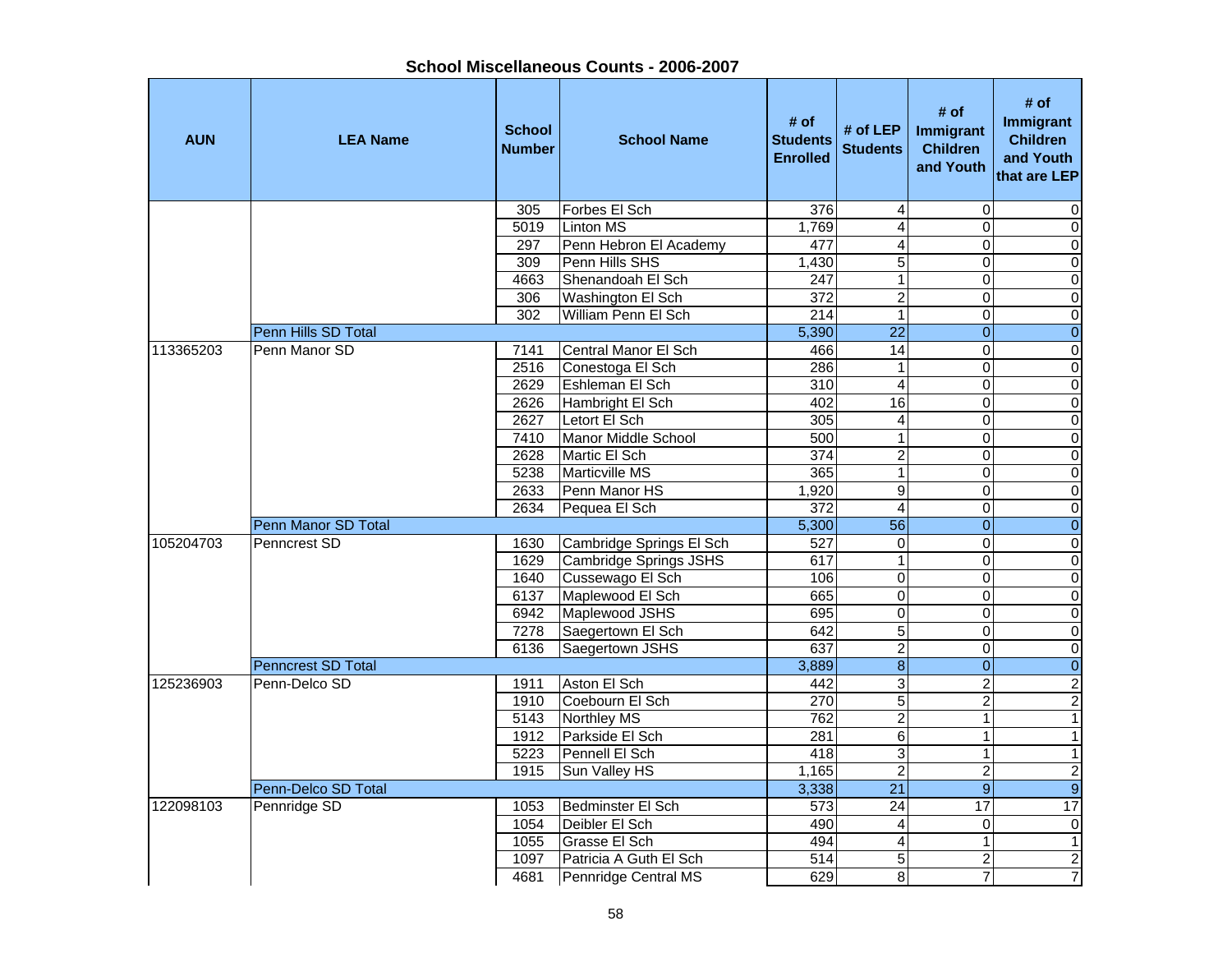| School Miscellaneous Counts - 2006-2007 |  |
|-----------------------------------------|--|
|-----------------------------------------|--|

| <b>AUN</b> | <b>LEA Name</b>                              | <b>School</b><br><b>Number</b> | <b>School Name</b>              | # of<br><b>Students</b><br><b>Enrolled</b> | # of LEP<br><b>Students</b> | # of<br>Immigrant<br><b>Children</b><br>and Youth | # of<br>Immigrant<br><b>Children</b><br>and Youth<br>that are LEP |
|------------|----------------------------------------------|--------------------------------|---------------------------------|--------------------------------------------|-----------------------------|---------------------------------------------------|-------------------------------------------------------------------|
|            |                                              | 1100                           | Pennridge HS                    | 2,406                                      | 15                          | $\overline{13}$                                   | 13                                                                |
|            |                                              | 1099                           | Pennridge South MS              | 490                                        | $\mathbf{1}$                | 1                                                 | $\mathbf{1}$                                                      |
|            |                                              | 1098                           | Sellersville El Sch             | 621                                        | $\overline{0}$              | 0                                                 | $\overline{\mathsf{o}}$                                           |
|            |                                              | 1052                           | Seylar El Sch                   | 553                                        | $\overline{1}$              | 0                                                 | $\pmb{0}$                                                         |
|            |                                              | 7260                           | West Rockhill El Sch            | 482                                        | $\overline{1}$              | 1                                                 | $\mathbf{1}$                                                      |
|            | Pennridge SD Total                           |                                |                                 | 7,252                                      | 63                          | $\overline{42}$                                   | 42                                                                |
| 128326303  | Penns Manor Area SD                          | 7028                           | Penns Manor Area El Sch         | 498                                        | $\overline{0}$              | $\Omega$                                          | $\boldsymbol{0}$                                                  |
|            |                                              | 2345                           | Penns Manor Area JSHS           | 503                                        | $\mathbf 0$                 | $\Omega$                                          | $\pmb{0}$                                                         |
|            | Penns Manor Area SD Total                    |                                |                                 | 1,001                                      | $\overline{0}$              | $\mathbf{0}$                                      | $\boldsymbol{0}$                                                  |
| 110147003  | Penns Valley Area SD                         | 1347                           | Centre Hall-Potter El Sch       | 243                                        | $\overline{3}$              | $\overline{c}$                                    | $\sqrt{2}$                                                        |
|            |                                              | 1346                           | Miles Township El Sch           | 107                                        | $\overline{2}$              | $\mathbf 0$                                       | $\overline{0}$                                                    |
|            |                                              | 6847                           | Penns Valley Area El and Intrmd | 468                                        | $\overline{5}$              | $\mathbf 0$                                       | $\overline{0}$                                                    |
|            |                                              | 6231                           | Penns Valley Area JSHS          | 831                                        | $\overline{6}$              | 0                                                 | $\overline{\mathsf{o}}$                                           |
|            | Penns Valley Area SD Total                   |                                |                                 | 1,649                                      | 16                          | $\overline{2}$                                    | $\overline{2}$                                                    |
| 122098202  | Pennsbury SD                                 | 7519                           | Afton El Sch                    | 599                                        | $\overline{12}$             | 4                                                 | 4                                                                 |
|            |                                              | 7308                           | Charles H Boehm MS              | 770                                        | 3                           | $\mathbf 0$                                       | $\pmb{0}$                                                         |
|            |                                              | 4853                           | Edgewood El Sch                 | 764                                        | $\overline{22}$             | $\mathbf{1}$                                      | $\mathbf{1}$                                                      |
|            |                                              | 1111                           | Eleanor Roosevelt El Sch        | 522                                        | $\overline{7}$              | $\overline{\mathbf{c}}$                           | $\overline{a}$                                                    |
|            |                                              | 7465                           | Fallsington El Sch              | 153                                        | 3                           | 1                                                 | $\mathbf{1}$                                                      |
|            |                                              | 1109                           | Makefield El Sch                | 495                                        | $\overline{2}$              | $\mathbf{1}$                                      | $\overline{1}$                                                    |
|            |                                              | 1107                           | Manor El Sch                    | 405                                        | 10                          | 6                                                 | $\,6$                                                             |
|            |                                              | 1106                           | Oxford Valley El Sch            | 481                                        | $\overline{18}$             | 8                                                 | $\bf 8$                                                           |
|            |                                              | 1101                           | Penn Valley El Sch              | 327                                        | $\boldsymbol{9}$            | $\mathbf{1}$                                      | $\mathbf{1}$                                                      |
|            |                                              | 4682                           | Pennsbury HS                    | 3,598                                      | 13                          | 8                                                 | $\infty$                                                          |
|            |                                              | 1116                           | Pennwood MS                     | 1,000                                      | 5                           | $\mathbf{1}$                                      | $\mathbf{1}$                                                      |
|            |                                              | 1102                           | Quarry Hill El Sch              | 642                                        | $\overline{7}$              | 4                                                 | $\overline{4}$                                                    |
|            |                                              | 1104                           | Village Park El Sch             | 280                                        | $\overline{14}$             | 10                                                | $\overline{10}$                                                   |
|            |                                              | 1112                           | Walt Disney El Sch              | 363                                        | 10                          | 5                                                 | 5                                                                 |
|            |                                              | 1113                           | <b>William Penn MS</b>          | 973                                        | $\overline{7}$              | $\overline{2}$                                    | $\overline{2}$                                                    |
|            | Pennsbury SD Total                           |                                |                                 | 11,372                                     | 142                         | 54                                                | 54                                                                |
| 127043430  | Pennsylvania Cyber CS                        | 7650                           | Pennsylvania Cyber CS           | 5,872                                      | $\mathbf 0$                 | $\mathbf 0$                                       | $\overline{0}$                                                    |
|            | Pennsylvania Cyber CS Total                  |                                |                                 | 5,872                                      | $\mathbf 0$                 | $\mathbf{0}$                                      | $\overline{0}$                                                    |
| 115220003  | Pennsylvania Distance Learning CS            | 7821                           | Pennsylvania Distance Learning  | 533                                        | $\pmb{0}$                   | $\mathbf 0$                                       | $\overline{\mathsf{o}}$                                           |
|            | Pennsylvania Distance Learning CS Total      |                                |                                 | 533                                        | $\overline{0}$              | $\overline{0}$                                    | $\overline{0}$                                                    |
| 124150004  | Pennsylvania Leadership Charter Scho         | 7819                           | Pennsylvania Leadership CS      | 1,703                                      | 20                          | $\mathbf 0$                                       | $\pmb{0}$                                                         |
|            | Pennsylvania Leadership Charter School Total |                                |                                 | 1,703                                      | $\overline{20}$             | $\overline{0}$                                    | $\overline{0}$                                                    |
| 123460001  | Pennsylvania Virtual CS                      | 7687                           | Pennsylvania Virtual CS         | 3,842                                      | $\overline{5}$              | 0                                                 | $\pmb{0}$                                                         |
|            | Pennsylvania Virtual CS Total                |                                |                                 | 3,842                                      | $\overline{5}$              | $\Omega$                                          | $\overline{0}$                                                    |
| 107657103  | Penn-Trafford SD                             | 6185                           | Harrison Park El Sch            | 511                                        | $\mathbf{1}$                | $\Omega$                                          | $\pmb{0}$                                                         |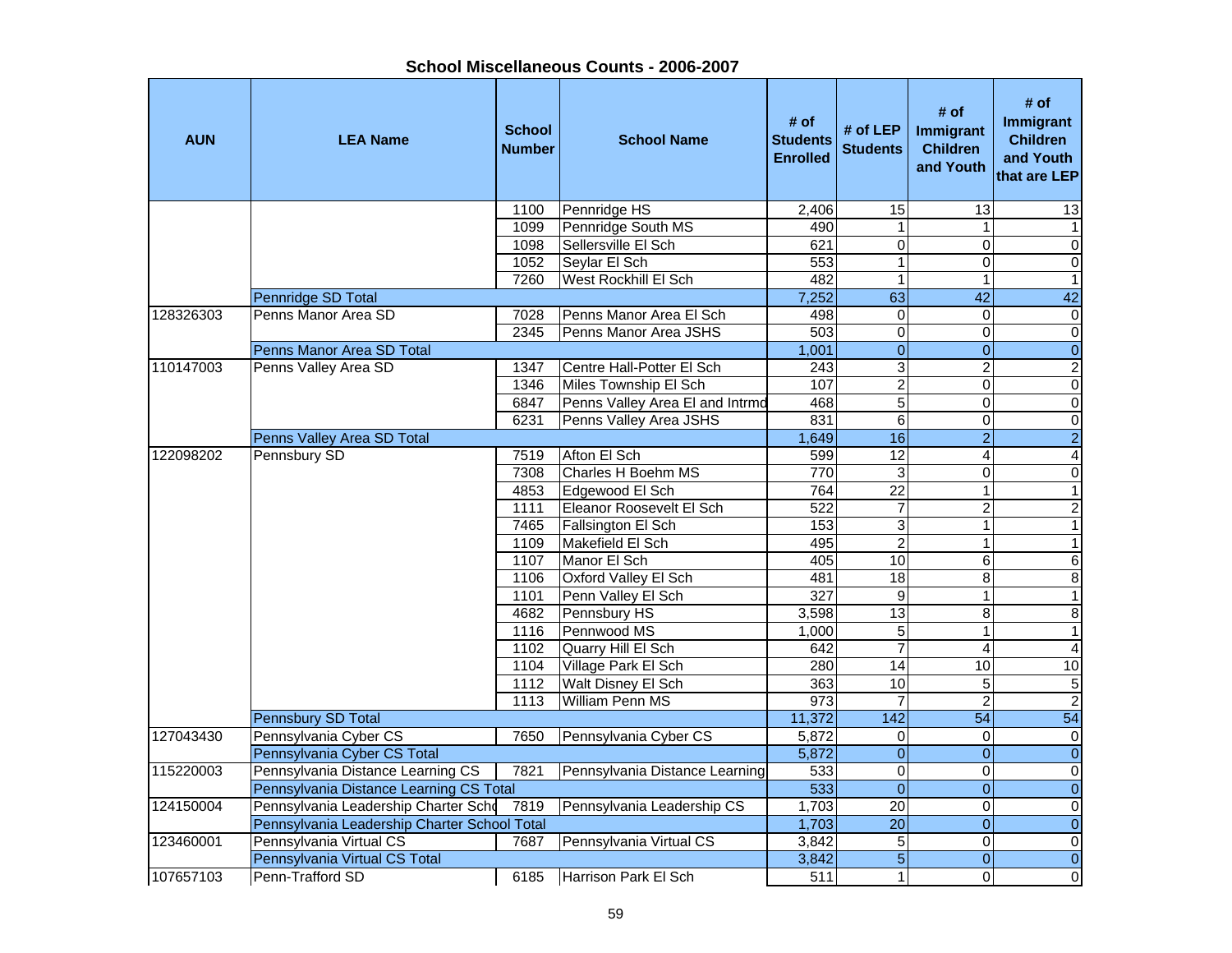| <b>AUN</b> | <b>LEA Name</b>                      | <b>School</b><br><b>Number</b> | <b>School Name</b>             | # of<br><b>Students</b><br><b>Enrolled</b> | # of LEP<br><b>Students</b> | # of<br>Immigrant<br><b>Children</b><br>and Youth | # of<br>Immigrant<br><b>Children</b><br>and Youth<br>that are LEP |
|------------|--------------------------------------|--------------------------------|--------------------------------|--------------------------------------------|-----------------------------|---------------------------------------------------|-------------------------------------------------------------------|
|            |                                      | 6186                           | Level Green El Sch             | 330                                        | $\mathbf 0$                 | $\mathbf 0$                                       | 0                                                                 |
|            |                                      | 4490                           | McCullough El Sch              | 412                                        | 4                           | $\overline{0}$                                    | $\overline{0}$                                                    |
|            |                                      | 4492                           | Penn MS                        | 713                                        | $\mathbf{1}$                | $\overline{0}$                                    | $\overline{0}$                                                    |
|            |                                      | 6648                           | Penn Trafford HS               | 1,508                                      | $\mathbf{1}$                | $\mathbf{0}$                                      | $\overline{0}$                                                    |
|            |                                      | 6187                           | Sunrise El Sch                 | 505                                        | $\overline{2}$              | $\mathbf 0$                                       | $\overline{0}$                                                    |
|            |                                      | 7111                           | <b>Trafford El Sch</b>         | 161                                        | $\mathbf{1}$                | $\mathbf 0$                                       | $\overline{0}$                                                    |
|            |                                      | 6189                           | <b>Trafford MS</b>             | 434                                        | $\overline{0}$              | 0                                                 | $\overline{0}$                                                    |
|            | Penn-Trafford SD Total               |                                |                                | 4,574                                      | 10                          | $\mathbf 0$                                       | $\mathbf 0$                                                       |
| 126510004  | People for People CS                 | 7685                           | People for People CS           | 545                                        | $\mathbf 0$                 | $\mathsf 0$                                       | $\boldsymbol{0}$                                                  |
|            | People for People CS Total           |                                |                                | 545                                        | $\overline{0}$              | $\overline{0}$                                    | $\mathbf 0$                                                       |
| 113365303  | Pequea Valley SD                     | 2635                           | Leacock El Sch                 | 208                                        | $\mathbf{1}$                | $\mathbf 2$                                       | $\mathbf{1}$                                                      |
|            |                                      | 2647                           | Paradise El Sch                | 179                                        | 5                           | $\overline{5}$                                    | $\overline{4}$                                                    |
|            |                                      | 2649                           | Pequea Valley HS               | 648                                        | 4                           | $\overline{4}$                                    | $\overline{\mathbf{4}}$                                           |
|            |                                      | 6300                           | Pequea Valley Intrmd Sch       | 447                                        | $\mathbf{1}$                | $\overline{2}$                                    | $\overline{1}$                                                    |
|            |                                      | 2648                           | Salisbury El Sch               | 382                                        | $\mathbf{1}$                | $\mathbf{1}$                                      | $\overline{0}$                                                    |
|            | Pequea Valley SD Total               |                                |                                | 1,864                                      | $\overline{12}$             | $\overline{14}$                                   | 10                                                                |
| 123466103  | Perkiomen Valley SD                  | 7459                           | Evergreen El Sch               | 698                                        | 3                           | $\mathbf 0$                                       | $\overline{0}$                                                    |
|            |                                      | 3328                           | Perkiomen Valley HS            | 1,477                                      | 13                          | $\overline{4}$                                    | $\overline{4}$                                                    |
|            |                                      | 3326                           | Perkiomen Valley MS-East       | $\overline{742}$                           | 3                           | $\mathbf 0$                                       | $\mathbf 0$                                                       |
|            |                                      | 7794                           | Perkiomen Valley MS-West       | 578                                        | $\overline{2}$              | $\mathbf 0$                                       | $\mathbf 0$                                                       |
|            |                                      | 7766                           | Schwenksville El Sch           | 534                                        | $\overline{7}$              | $\mathsf 0$                                       | $\mathbf 0$                                                       |
|            |                                      | 7554                           | Skippack El Sch                | 822                                        | 17                          | $\overline{c}$                                    | $\overline{2}$                                                    |
|            |                                      | 3327                           | South El Sch                   | 671                                        | $\overline{7}$              | $\overline{4}$                                    | $\overline{\mathbf{4}}$                                           |
|            | Perkiomen Valley SD Total            |                                |                                | 5,522                                      | 52                          | 10                                                | 10                                                                |
| 105250001  | Perseus House CS of Excellence       | 7770                           | Perseus House CS of Excellence | 408                                        | $\sqrt{5}$                  | $\mathbf 0$                                       | $\pmb{0}$                                                         |
|            | Perseus House CS of Excellence Total |                                |                                | 408                                        | $\overline{5}$              | $\Omega$                                          | $\overline{0}$                                                    |
| 101636503  | Peters Township SD                   | 7594                           | Bower Hill El Sch              | 772                                        | $\overline{6}$              | $\mathbf 0$                                       | $\overline{0}$                                                    |
|            |                                      | 7393                           | McMurray El Sch                | 1,004                                      | $\overline{1}$              | $\overline{0}$                                    | $\overline{0}$                                                    |
|            |                                      | 5083                           | Peters Twp HS                  | 1,429                                      | $\overline{6}$              | $\overline{0}$                                    | $\overline{0}$                                                    |
|            |                                      | 4256                           | Peters Twp MS                  | 646                                        | $\mathbf{1}$                | $\mathsf 0$                                       | $\overline{0}$                                                    |
|            |                                      | 4255                           | Pleasant Valley El Sch         | 485                                        | $\mathbf{1}$                | $\mathbf 0$                                       | $\overline{0}$                                                    |
|            | <b>Peters Township SD Total</b>      |                                |                                | 4,336                                      | $\overline{15}$             | $\mathbf{0}$                                      | $\overline{0}$                                                    |
| 126513280  | Philadelphia Academy CS              | 7587                           | Philadelphia Academy CS        | 1,198                                      | $\pmb{0}$                   | $\pmb{0}$                                         | $\pmb{0}$                                                         |
|            | Philadelphia Academy CS Total        |                                |                                | 1,198                                      | $\overline{0}$              | $\overline{0}$                                    | $\mathbf 0$                                                       |
| 126515001  | Philadelphia City SD                 | 7904                           | Academy at Palumbo             | 116                                        | $\mathbf 0$                 | $\pmb{0}$                                         | $\mathbf 0$                                                       |
|            |                                      | 7256                           | Adaire Alexander Sch           | 474                                        | 18                          | 15                                                | 8                                                                 |
|            |                                      | 3617                           | Alcorn James Sch               | 641                                        | $\overline{5}$              | $\pmb{0}$                                         | $\overline{0}$                                                    |
|            |                                      | 5292                           | Allen Dr Ethel Sch             | 404                                        | $\mathbf 0$                 | $\Omega$                                          | $\mathbf 0$                                                       |
|            |                                      | 3758                           | Allen Ethan Sch                | 903                                        | 90                          | $\overline{29}$                                   | 29                                                                |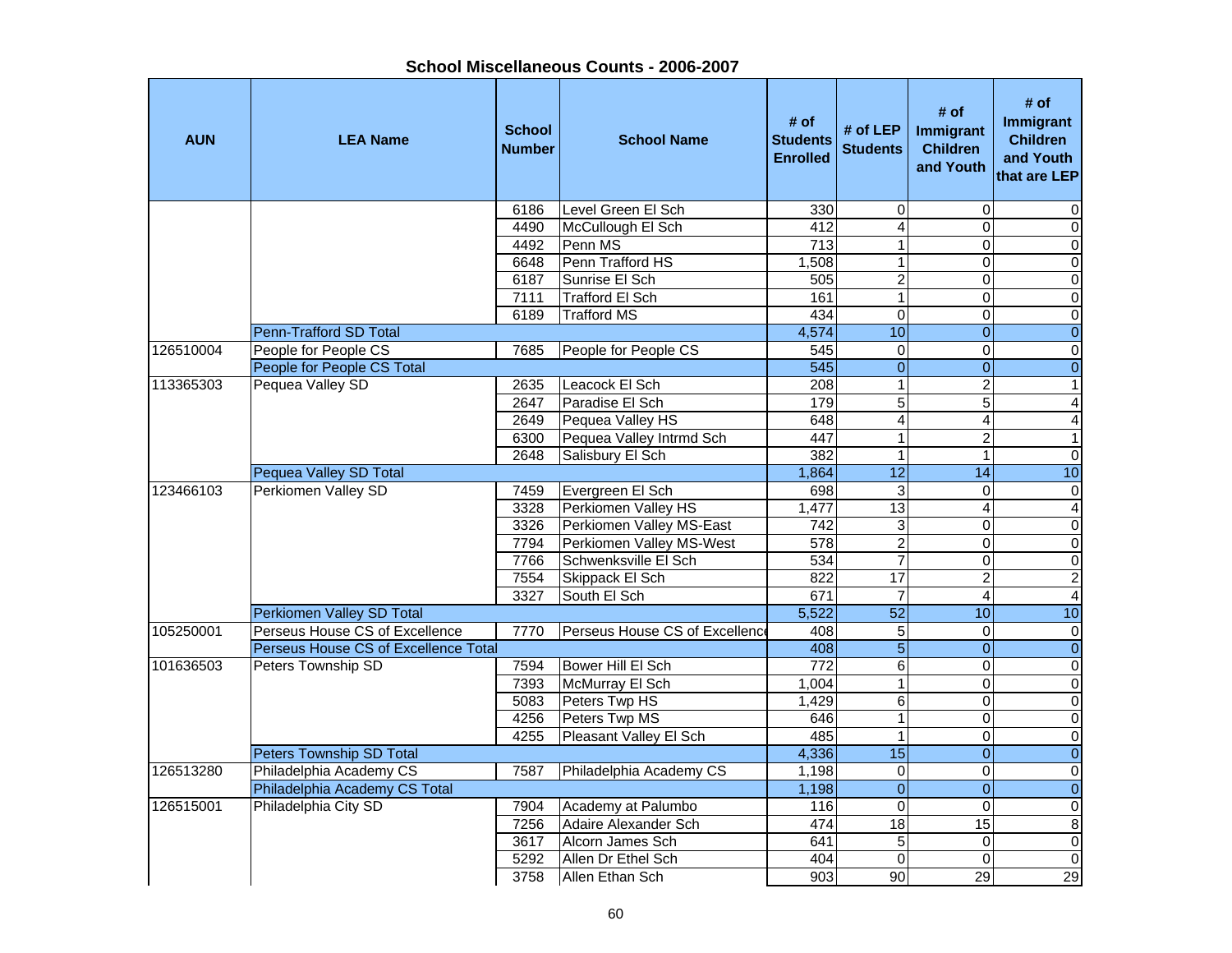| <b>AUN</b> | <b>LEA Name</b> | <b>School</b><br><b>Number</b> | <b>School Name</b>            | # of<br><b>Students</b><br><b>Enrolled</b> | # of LEP<br><b>Students</b> | # of<br><b>Immigrant</b><br><b>Children</b><br>and Youth | # of<br><b>Immigrant</b><br><b>Children</b><br>and Youth<br>that are LEP |
|------------|-----------------|--------------------------------|-------------------------------|--------------------------------------------|-----------------------------|----------------------------------------------------------|--------------------------------------------------------------------------|
|            |                 | 6823                           | Amy At Martin                 | 385                                        | 0                           | $\Omega$                                                 | 0                                                                        |
|            |                 | 7024                           | Amy NW                        | $\overline{232}$                           | $\overline{1}$              | $\Omega$                                                 | $\mathsf{O}\xspace$                                                      |
|            |                 | 3804                           | Anderson Add B Sch            | 482                                        | $\mathbf{1}$                | $\mathbf{1}$                                             | $\mathbf{1}$                                                             |
|            |                 | 3805                           | <b>Arthur Chester A Sch</b>   | 237                                        | $\mathbf 0$                 | $\Omega$                                                 | $\overline{0}$                                                           |
|            |                 | 3618                           | Bache-Martin Sch              | 508                                        | $\overline{27}$             | 6                                                        | $\overline{5}$                                                           |
|            |                 | 6824                           | Baldi C C A MS                | 1,209                                      | $\mathbf{1}$                | $\pmb{0}$                                                | $\overline{0}$                                                           |
|            |                 | 7237                           | <b>Barratt Norris S MS</b>    | 475                                        | $\overline{27}$             | 9                                                        | $\overline{9}$                                                           |
|            |                 | 7919                           | Barry Comm John Sch           | 260                                        | $\mathbf 0$                 | $\mathbf 0$                                              | $\overline{0}$                                                           |
|            |                 | 3732                           | Barton Clara Sch              | 730                                        | 120                         | 39                                                       | 39                                                                       |
|            |                 | 3847                           | Bartram John - Main           | 1,713                                      | 126                         | 91                                                       | 86                                                                       |
|            |                 | 7238                           | Beeber Dimner MS              | 695                                        | 13                          | $\mathbf{1}$                                             | $\mathbf{1}$                                                             |
|            |                 | 5183                           | Bethune Mary McLeod Sch       | 675                                        | 54                          | $\overline{14}$                                          | 12                                                                       |
|            |                 | 3733                           | <b>Birney Gen Davis B Sch</b> | 636                                        | $\overline{37}$             | $\overline{7}$                                           | $\overline{7}$                                                           |
|            |                 | 3662                           | Blaine James G Sch            | 474                                        | $\pmb{0}$                   | $\overline{\mathbf{o}}$                                  | $\overline{0}$                                                           |
|            |                 | 3663                           | Blankenburg Rudolph Sch       | 442                                        | $\overline{3}$              | $\overline{0}$                                           | $\overline{\mathsf{o}}$                                                  |
|            |                 | 3792                           | <b>Bluford Guion El Sch</b>   | 672                                        | $\overline{9}$              | ω                                                        | $\overline{3}$                                                           |
|            |                 | 7070                           | <b>Bodine William W HS</b>    | 521                                        | 12                          | $\overline{7}$                                           | $\overline{6}$                                                           |
|            |                 | 3840                           | Bok Edw W Technical High Scho | 936                                        | 8                           | $\overline{10}$                                          | 7                                                                        |
|            |                 | 3638                           | Boone Daniel Sch              | 437                                        | $\overline{14}$             | $\overline{c}$                                           | $\overline{2}$                                                           |
|            |                 | 3620                           | Bregy F Amedee Sch            | 463                                        | $\mathbf{1}$                | $\pmb{0}$                                                | $\overline{0}$                                                           |
|            |                 | 3745                           | <b>Bridesburg Sch</b>         | 409                                        | $\mathbf 0$                 | $\mathbf 0$                                              | $\overline{0}$                                                           |
|            |                 | 3684                           | Brown Henry A Sch             | 414                                        | 115                         | 26                                                       | 18                                                                       |
|            |                 | 6529                           | Brown Joseph H Sch            | 603                                        | $\overline{29}$             | 44                                                       | $\overline{22}$                                                          |
|            |                 | 3601                           | Bryant William C Sch          | 735                                        | $\mathbf 0$                 | $\mathbf 0$                                              | $\mathbf 0$                                                              |
|            |                 | 7230                           | Carnell Laura H Sch           | 1,313                                      | 127                         | 75                                                       | 65                                                                       |
|            |                 | 4728                           | <b>Carroll Charles Sch</b>    | 252                                        | $\overline{18}$             | $\overline{7}$                                           | $\overline{7}$                                                           |
|            |                 | 7023                           | Carver HS                     | 669                                        | 15                          | $\mathbf 0$                                              | $\overline{0}$                                                           |
|            |                 | 3664                           | Cassidy Lewis C AC Plus Sch   | 648                                        | $\overline{2}$              | $\overline{2}$                                           | $\overline{2}$                                                           |
|            |                 | 3602                           | Catharine Joseph Sch          | $\overline{727}$                           | 79                          | $\overline{36}$                                          | 33                                                                       |
|            |                 | 7404                           | Cayuga School                 | 423                                        | $\frac{111}{11}$            | $\boldsymbol{9}$                                         | $\overline{9}$                                                           |
|            |                 | 3848                           | <b>Central HS</b>             | 2,223                                      | 66                          | $\overline{21}$                                          | $\overline{8}$                                                           |
|            |                 | 7783                           | CEP/Allegheny                 | 338                                        | $\overline{2}$              | $\overline{\mathbf{o}}$                                  | $\overline{0}$                                                           |
|            |                 | 7676                           | <b>CEP/Hunting Park</b>       | 1,125                                      | 57                          | $\sigma$                                                 | $\overline{4}$                                                           |
|            |                 | 3622                           | Childs George W Sch           | 477                                        | 95                          | 24                                                       | $\overline{24}$                                                          |
|            |                 | 6767                           | <b>Clemente Roberto MS</b>    | 1,069                                      | $\overline{153}$            | 14                                                       | $\overline{14}$                                                          |
|            |                 | 3666                           | <b>Cleveland Grover Sch</b>   | 490                                        | $\mathbf 0$                 | $\mathbf 0$                                              | $\pmb{0}$                                                                |
|            |                 | 4733                           | Clymer George Sch             | 582                                        | 17                          | 6                                                        | $\overline{3}$                                                           |
|            |                 | 3782                           | Comegys Benjamin B Sch        | 598                                        | 2                           | $\mathbf{1}$                                             | $\overline{1}$                                                           |
|            |                 | 3760                           | Comly Watson Sch              | 370                                        | $\overline{7}$              | $\overline{2}$                                           | $\overline{2}$                                                           |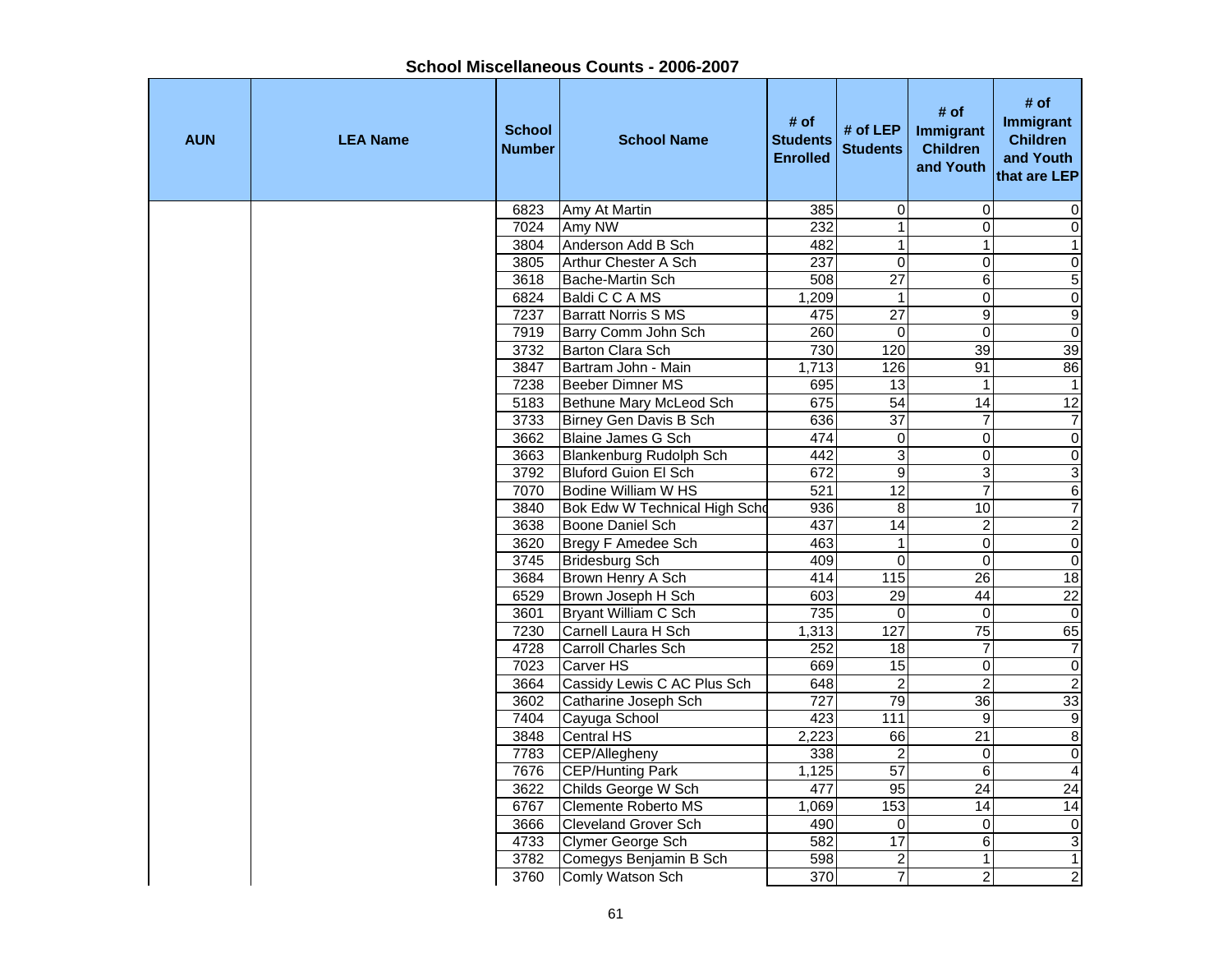| <b>AUN</b> | <b>LEA Name</b> | <b>School</b><br><b>Number</b> | <b>School Name</b>                  | # of<br><b>Students</b><br><b>Enrolled</b> | # of LEP<br><b>Students</b> | # of<br><b>Immigrant</b><br><b>Children</b><br>and Youth | # of<br><b>Immigrant</b><br><b>Children</b><br>and Youth<br>that are LEP |
|------------|-----------------|--------------------------------|-------------------------------------|--------------------------------------------|-----------------------------|----------------------------------------------------------|--------------------------------------------------------------------------|
|            |                 | 7781                           | <b>Communications Technology HS</b> | 466                                        | 5                           | $\overline{c}$                                           | 2                                                                        |
|            |                 | 7905                           | <b>Constitution HS</b>              | 95                                         | $\overline{2}$              | $\overline{0}$                                           | $\overline{0}$                                                           |
|            |                 | 6525                           | <b>Conwell Russell MS</b>           | 871                                        | $\overline{58}$             | 3                                                        | $\overline{3}$                                                           |
|            |                 | 7239                           | Cooke Jay MS                        | 638                                        | 52                          | $\overline{6}$                                           | 5                                                                        |
|            |                 | 5122                           | Cook-Wissahickon Sch                | 431                                        | $\Omega$                    | $\Omega$                                                 | $\overline{0}$                                                           |
|            |                 | 5123                           | Cramp William Sch                   | 730                                        | $\overline{203}$            | 16                                                       | 10                                                                       |
|            |                 | 6996                           | <b>Creative and Performing Arts</b> | 647                                        | $\mathbf 0$                 | $\Omega$                                                 | $\mathbf 0$                                                              |
|            |                 | 3736                           | Creighton Thomas Sch                | 897                                        | 163                         | 53                                                       | 46                                                                       |
|            |                 | 3762                           | Crossan Kennedy C Sch               | 330                                        | 9                           | $\mathbf 1$                                              | $\mathbf{1}$                                                             |
|            |                 | 6763                           | Daroff Samuel Sch                   | 852                                        | $\mathbf 0$                 | $\mathbf 0$                                              | $\mathbf 0$                                                              |
|            |                 | 3706                           | Day Anna B Sch                      | 497                                        | $\overline{4}$              | $\mathbf 0$                                              | $\boldsymbol{0}$                                                         |
|            |                 | 7175                           | DeBurgos Bilingual Magnet MS        | 887                                        | 217                         | $\overline{7}$                                           | $\overline{5}$                                                           |
|            |                 | 4727                           | Decatur Stephen Sch                 | 826                                        | $\overline{98}$             | 40                                                       | 32                                                                       |
|            |                 | 3786                           | <b>Dick William Sch</b>             | 358                                        | $\mathbf 0$                 | $\Omega$                                                 | $\overline{0}$                                                           |
|            |                 | 3763                           | <b>Disston Hamilton Sch</b>         | 890                                        | 33                          | 13                                                       | $\overline{9}$                                                           |
|            |                 | 3841                           | Dobbins AVT HS                      | 1,111                                      | $\mathbf 1$                 | $\mathbf 0$                                              | $\overline{0}$                                                           |
|            |                 | 3726                           | Dobson James Sch                    | 255                                        | $\overline{2}$              | $\overline{0}$                                           | $\overline{0}$                                                           |
|            |                 | 3787                           | Douglas Stephen A Sch               | 225                                        | $\overline{9}$              | $\mathbf{1}$                                             | $\overline{1}$                                                           |
|            |                 | 3624                           | Douglass Frederick Sch              | 553                                        | $\overline{0}$              | $\mathbf 0$                                              | $\overline{0}$                                                           |
|            |                 | 3604                           | Drew Charles R Sch                  | 338                                        | $\overline{35}$             | $\overline{23}$                                          | $\overline{20}$                                                          |
|            |                 | 5040                           | Duckrey Tanner Sch                  | 486                                        | $\mathbf 0$                 | $\overline{0}$                                           | $\overline{\mathsf{o}}$                                                  |
|            |                 | 3687                           | Dunbar Paul L Sch                   | 403                                        | $\mathbf 0$                 | $\overline{\mathsf{o}}$                                  | $\overline{\mathsf{O}}$                                                  |
|            |                 | 3849                           | Edison HS/Fareira Skills            | 2,488                                      | 421                         | $\overline{70}$                                          | 69                                                                       |
|            |                 | 3708                           | Edmonds Franklin S Sch              | 627                                        | $\Omega$                    | $\Omega$                                                 | $\mathbf 0$                                                              |
|            |                 | 3737                           | Edmunds Henry R Sch                 | 1,225                                      | 84                          | 45                                                       | 32                                                                       |
|            |                 | 3688                           | <b>Elkin Lewis Sch</b>              | 1,077                                      | 354                         | $\overline{14}$                                          | 14                                                                       |
|            |                 | 3738                           | Ellwood Sch                         | 449                                        | $\overline{7}$              | 3                                                        | $\overline{\omega}$                                                      |
|            |                 | 3709                           | Emlen Eleanor C Sch                 | 644                                        | $\overline{4}$              | $\mathbf{1}$                                             | $\overline{1}$                                                           |
|            |                 | 5039                           | <b>Fairhill Sch</b>                 | 644                                        | 81                          | 21                                                       | $\overline{9}$                                                           |
|            |                 | 7235                           | Farrell Louis H Sch                 | 873                                        | $\frac{175}{175}$           | 95                                                       | 95                                                                       |
|            |                 | 7226                           | Fell D Newlin Sch                   | 470                                        | 67                          | 38                                                       | 31                                                                       |
|            |                 | 3816                           | Fels Samuel HS                      | 1,547                                      | 128                         | $\overline{90}$                                          | 78                                                                       |
|            |                 | 3751                           | Feltonville Intermediate School     | 827                                        | $\frac{111}{11}$            | $\overline{27}$                                          | $\overline{25}$                                                          |
|            |                 | 7368                           | Feltonville Sch of Arts & Science   | 828                                        | $\overline{54}$             | 30                                                       | $\overline{27}$                                                          |
|            |                 | 3690                           | Ferguson Joseph C Sch               | 473                                        | $\overline{75}$             | 12                                                       | 10                                                                       |
|            |                 | 3739                           | Finletter Thomas K Sch              | 986                                        | 45                          | $\overline{17}$                                          | 17                                                                       |
|            |                 | 6913                           | <b>Fitler Academics Plus</b>        | 356                                        | $\Omega$                    | $\Omega$                                                 | $\mathbf 0$                                                              |
|            |                 | 3781                           | Fitzpatrick Aloysius L Sch          | 776                                        | $\overline{77}$             | $\overline{34}$                                          | $\overline{28}$                                                          |
|            |                 | 7240                           | <b>Fitzsimons Thomas HS</b>         | 558                                        | $\Omega$                    | $\Omega$                                                 | $\overline{0}$                                                           |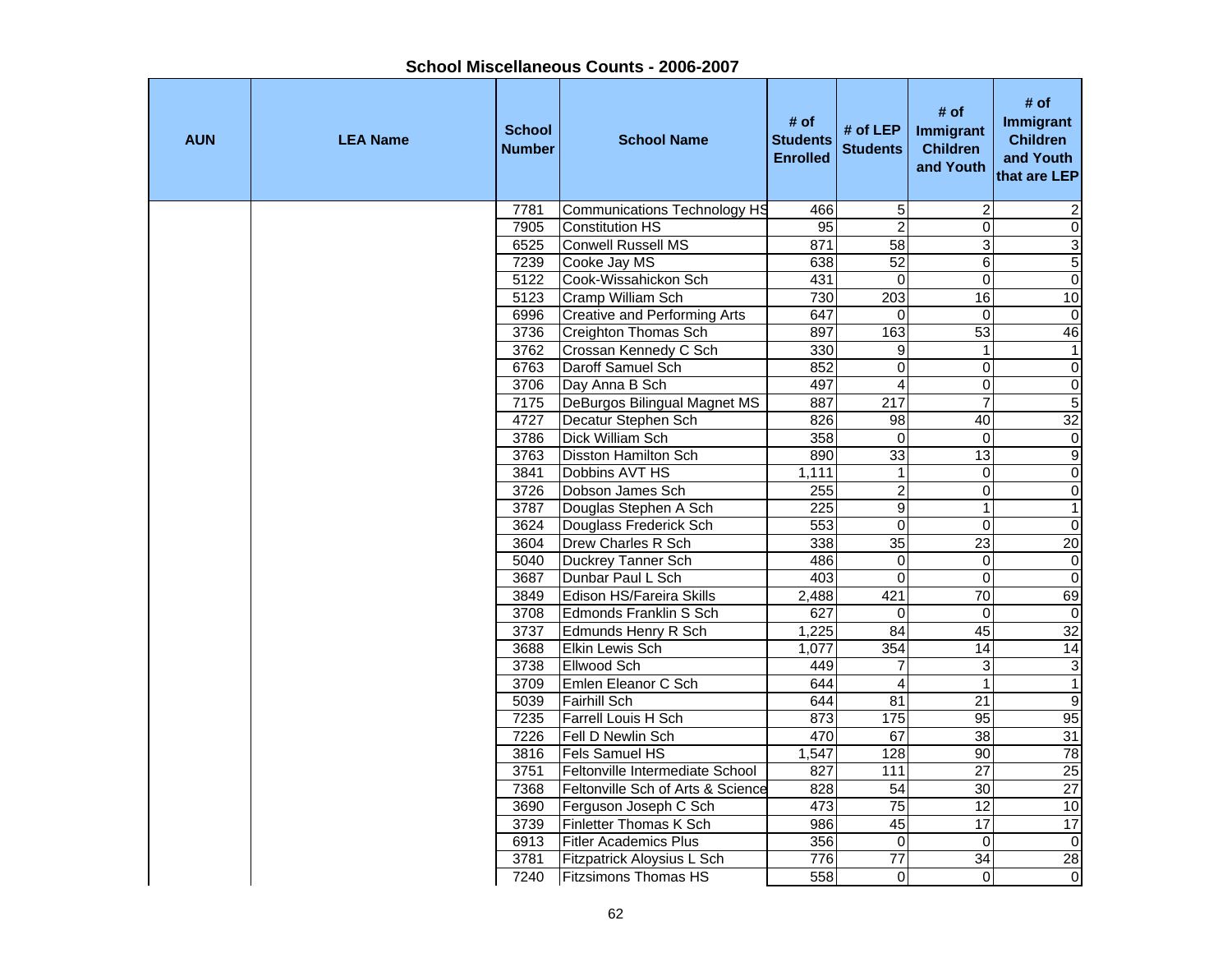| <b>AUN</b> | <b>LEA Name</b> | <b>School</b><br><b>Number</b> | <b>School Name</b>                           | # of<br><b>Students</b><br><b>Enrolled</b> | # of LEP<br><b>Students</b>      | # of<br>Immigrant<br><b>Children</b><br>and Youth | # of<br><b>Immigrant</b><br><b>Children</b><br>and Youth<br>that are LEP |
|------------|-----------------|--------------------------------|----------------------------------------------|--------------------------------------------|----------------------------------|---------------------------------------------------|--------------------------------------------------------------------------|
|            |                 | 3764                           | Forrest Edwin Sch                            | 856                                        | 56                               | 35                                                | $\overline{28}$                                                          |
|            |                 | 3765                           | Fox Chase Sch                                | 358                                        | 35                               | 32                                                | $\overline{22}$                                                          |
|            |                 | 3803                           | Frank Anne Sch                               | 993                                        | 126                              | 122                                               | 101                                                                      |
|            |                 | 3850                           | <b>Frankford HS</b>                          | 1,945                                      | 100                              | 40                                                | 40                                                                       |
|            |                 | 3851                           | Franklin Benjamin HS                         | $\overline{778}$                           | $\overline{37}$                  | 10                                                | 10                                                                       |
|            |                 | 7231                           | Franklin Benjamin Sch                        | 1,134                                      | 196                              | 63                                                | 63                                                                       |
|            |                 | 6822                           | <b>Franklin LC</b>                           | 720                                        | $\overline{9}$                   | 9                                                 | $\,6\,$                                                                  |
|            |                 | 3791                           | Fulton Robert Sch                            | 390                                        | $\mathbf{1}$                     | $\mathbf{1}$                                      | $\overline{1}$                                                           |
|            |                 | 3818                           | Furness Horace HS                            | 864                                        | $\frac{155}{155}$                | 102                                               | 93                                                                       |
|            |                 | 7664                           | Gamp                                         | 492                                        | $\mathbf 0$                      | $\Omega$                                          | $\mathbf 0$                                                              |
|            |                 | 3852                           | Germantown HS                                | 1,332                                      | $\mathbf{1}$                     | $\mathbf 0$                                       | $\boldsymbol{0}$                                                         |
|            |                 | 3625                           | Gideon Edward Sch                            | 379                                        | $\overline{0}$                   | $\mathbf 0$                                       | $\overline{0}$                                                           |
|            |                 | 7241                           | Gillespie Eliz D MS                          | 394                                        | $\overline{2}$                   | $\overline{0}$                                    | $\overline{0}$                                                           |
|            |                 | 3776                           | Girard Stephen Sch                           | 547                                        | 114                              | 25                                                | 19                                                                       |
|            |                 | 3843                           | Girls HS                                     | 1,147                                      | 51                               | 3                                                 | $\overline{2}$                                                           |
|            |                 | 3668                           | <b>Gompers Samuel Sch</b>                    | 411                                        | 4                                | $\mathbf 0$                                       | $\overline{0}$                                                           |
|            |                 | 3853                           | <b>Gratz Simon HS</b>                        | 1,327                                      | $\overline{1}$                   | $\overline{0}$                                    | $\overline{0}$                                                           |
|            |                 | 4726                           | Greenberg Joseph Sch                         | 650                                        | 45                               | 22                                                | 19                                                                       |
|            |                 | 5186                           | <b>Greenfield Albert M Sch</b>               | 560                                        | $\overline{7}$                   | $\overline{12}$                                   | $\,6\,$                                                                  |
|            |                 | 5120                           | Hackett Horatio B Sch                        | 425                                        | $\overline{11}$                  | $\overline{\mathbf{4}}$                           | $\overline{0}$                                                           |
|            |                 | 5185                           | <b>Hamilton Andrew Sch</b>                   | 688                                        | $\mathbf 0$                      | $\mathbf 0$                                       | $\overline{0}$                                                           |
|            |                 | 5041                           | Hancock John Sch                             | 472                                        | $\pmb{0}$                        | $\overline{\mathsf{o}}$                           | $\overline{0}$                                                           |
|            |                 | 7242                           | Harding Warren G MS                          | 1,103                                      | $\overline{59}$                  | 11                                                | $\overline{11}$                                                          |
|            |                 | 6528                           | Harrington Avery D Sch                       | 481                                        | 3                                | $\overline{c}$                                    | $\sqrt{2}$                                                               |
|            |                 | 3793                           | Harrison William H Sch                       | 243                                        | $\overline{0}$                   | $\overline{\mathsf{o}}$                           | $\overline{0}$                                                           |
|            |                 | 3608                           | <b>Harrity William F Sch</b>                 | 760                                        | $\overline{1}$                   | $\overline{0}$                                    | $\overline{\mathsf{o}}$                                                  |
|            |                 | 5125                           | Hartranft John F Sch                         | 528                                        | 38                               | $\overline{5}$                                    | 5                                                                        |
|            |                 | 3712                           | Henry Charles W Sch                          | 524                                        | $\overline{0}$                   | $\Omega$                                          | $\overline{0}$                                                           |
|            |                 | 5187<br>7229                   | <b>Heston Edward Sch</b>                     | 510<br>272                                 | $\overline{4}$                   | $\overline{4}$                                    | $\overline{3}$<br>$\overline{0}$                                         |
|            |                 |                                | Hill J E/Freedman Samson                     |                                            | $\overline{0}$<br>$\overline{0}$ | $\mathbf 0$<br>$\mathbf 0$                        |                                                                          |
|            |                 | 3806<br>3766                   | Hill Leslie P Sch<br><b>Holme Thomas Sch</b> | 415<br>596                                 | 35                               | $\overline{19}$                                   | $\overline{0}$<br>14                                                     |
|            |                 |                                |                                              |                                            | $\overline{240}$                 |                                                   |                                                                          |
|            |                 | 3742<br>3713                   | <b>Hopkinson Francis Sch</b>                 | 1,130<br>556                               | $\mathbf{1}$                     | $\overline{29}$<br>$\mathbf{1}$                   | $\overline{26}$<br>$\mathbf{1}$                                          |
|            |                 | 3743                           | Houston Henry E Sch<br>Howe Julia Ward Sch   | 333                                        | $\overline{\mathbf{4}}$          |                                                   | $\overline{\omega}$                                                      |
|            |                 | 3807                           | Huey Samuel B Sch                            | 791                                        | 5                                | 4<br>3                                            | $\overline{3}$                                                           |
|            |                 | 3693                           | Hunter William H Sch                         | 568                                        | 130                              | 22                                                | 15                                                                       |
|            |                 | 3642                           | Jackson Andrew Sch                           | $\overline{383}$                           | $\overline{38}$                  | 34                                                | 29                                                                       |
|            |                 | 7227                           | Jenks Abram Sch                              | $\overline{371}$                           | $\Omega$                         | $\Omega$                                          | $\overline{0}$                                                           |
|            |                 |                                |                                              |                                            |                                  |                                                   |                                                                          |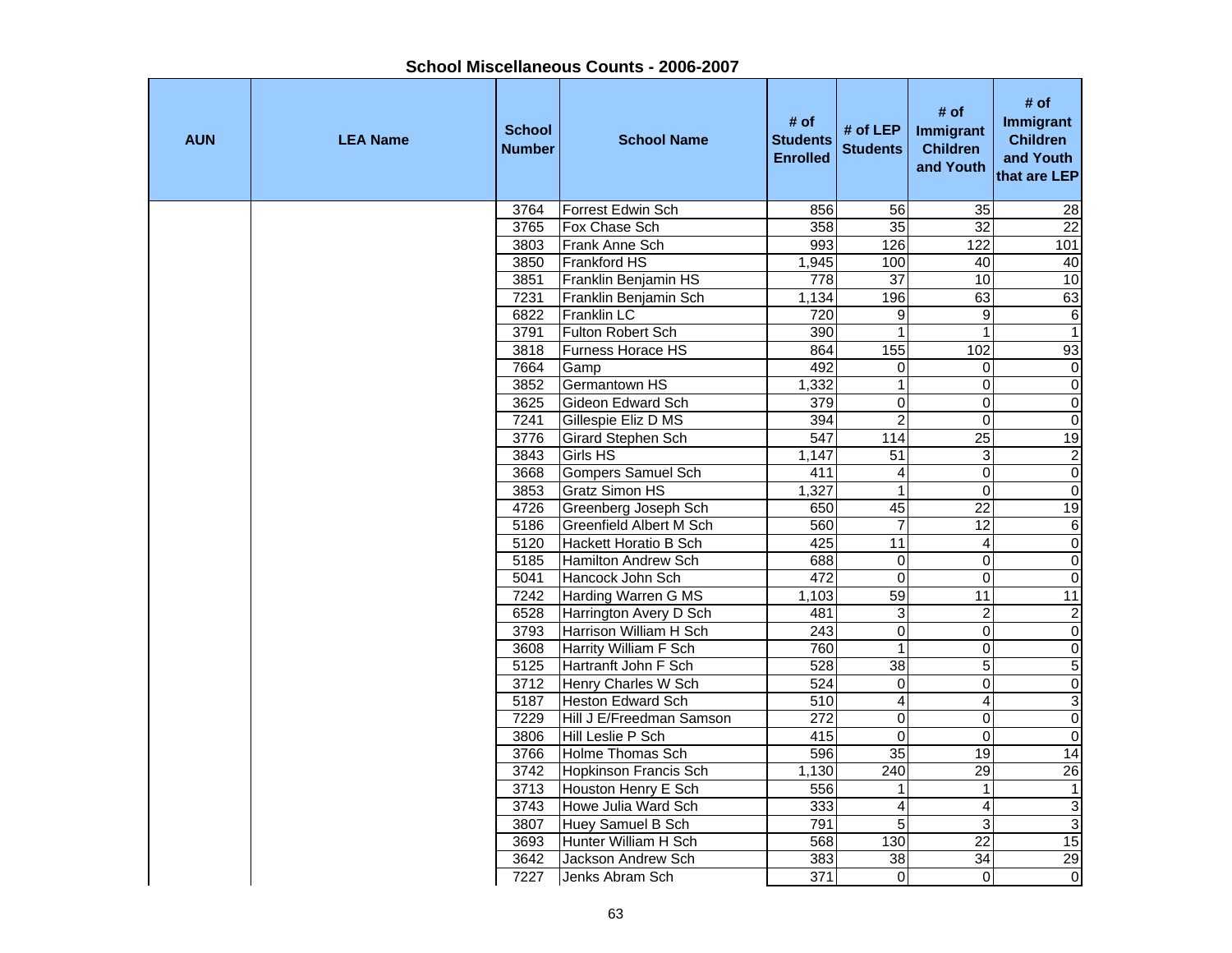| <b>AUN</b> | <b>LEA Name</b> | <b>School</b><br><b>Number</b> | <b>School Name</b>               | # of<br><b>Students</b><br><b>Enrolled</b> | # of LEP<br><b>Students</b> | # of<br><b>Immigrant</b><br><b>Children</b><br>and Youth | # of<br><b>Immigrant</b><br><b>Children</b><br>and Youth<br>that are LEP |
|------------|-----------------|--------------------------------|----------------------------------|--------------------------------------------|-----------------------------|----------------------------------------------------------|--------------------------------------------------------------------------|
|            |                 | 3714                           | Jenks John S Sch                 | 454                                        | $\overline{7}$              | $\overline{c}$                                           | 2                                                                        |
|            |                 | 7243                           | Jones John Paul MS               | 917                                        | 113                         | $\overline{15}$                                          | 15                                                                       |
|            |                 | 3645                           | Kearny Gen Philip Sch            | 413                                        | 0                           | 0                                                        | $\mathbf 0$                                                              |
|            |                 | 3626                           | Kelley William D Sch             | 438                                        | $\overline{0}$              | $\overline{0}$                                           | $\overline{0}$                                                           |
|            |                 | 5294                           | Kelly John B Sch                 | 750                                        | $\overline{\mathbf{4}}$     | 3                                                        | $\overline{3}$                                                           |
|            |                 | 3795                           | Kenderton Sch                    | 450                                        | $\pmb{0}$                   | $\overline{0}$                                           | $\overline{0}$                                                           |
|            |                 | 7852                           | Kensington Creative & Performir  | 381                                        | $\overline{27}$             | 9                                                        | $\overline{9}$                                                           |
|            |                 | 7855                           | Kensington Culinary Arts         | 426                                        | 12                          | $\overline{\mathbf{4}}$                                  | $\overline{4}$                                                           |
|            |                 | 7851                           | Kensington Intern Business, Fina | 467                                        | 52                          | $\boldsymbol{8}$                                         | $\bf 8$                                                                  |
|            |                 | 7228                           | Key Francis Scott Sch            | 341                                        | 133                         | 36                                                       | 35                                                                       |
|            |                 | 6675                           | King Martin Luther HS            | 1,659                                      | 20                          | 32                                                       | 18                                                                       |
|            |                 | 3715                           | Kinsey John L Sch                | 505                                        | $\overline{2}$              | $\overline{2}$                                           | $\overline{2}$                                                           |
|            |                 | 3647                           | Kirkbride Eliza B Sch            | 368                                        | 189                         | $\overline{73}$                                          | 59                                                                       |
|            |                 | 6825                           | La Brum Gen J Harry MS           | 336                                        | 3                           | $\overline{\mathbf{c}}$                                  | $\overline{2}$                                                           |
|            |                 | 3670                           | Lamberton Robert E Sch           | 692                                        | $\overline{18}$             | $\overline{7}$                                           | $\overline{7}$                                                           |
|            |                 | 7810                           | Lamberton Robert HS              | 391                                        | 8                           | $\overline{2}$                                           | $\overline{2}$                                                           |
|            |                 | 7811                           | Lankenau HS                      | 300                                        | $\overline{0}$              | $\overline{0}$                                           | $\overline{0}$                                                           |
|            |                 | 3744                           | Lawton Henry W Sch               | 663                                        | 38                          | 13                                                       | $\overline{9}$                                                           |
|            |                 | 6530                           | Lea Henry C Sch                  | 428                                        | 60                          | 32                                                       | 28                                                                       |
|            |                 | 3822                           | Leeds Morris E MS                | 350                                        | $\overline{3}$              | $\overline{2}$                                           | $\overline{2}$                                                           |
|            |                 | 3671                           | Leidy Joseph Sch                 | 300                                        | $6\phantom{1}6$             | $\mathbf 0$                                              | $\overline{\mathsf{o}}$                                                  |
|            |                 | 3716                           | Levering William Sch             | 313                                        | $\overline{15}$             | $\overline{7}$                                           | $\overline{5}$                                                           |
|            |                 | 6764                           | Lewis Ada H MS                   | 261                                        | $\Omega$                    | $\mathbf 0$                                              | $\pmb{0}$                                                                |
|            |                 | 3845                           | Lincoln HS                       | 1,970                                      | $\overline{47}$             | 66                                                       | 42                                                                       |
|            |                 | 3717                           | Lingelbach Anna L Sch            | 414                                        | 0                           | $\overline{0}$                                           | $\overline{\mathsf{o}}$                                                  |
|            |                 | 4732                           | Locke Alain Sch                  | 401                                        | $\overline{1}$              | $\overline{0}$                                           | $\overline{0}$                                                           |
|            |                 | 4961                           | Loesche William H Sch            | 783                                        | 195                         | 135                                                      | 124                                                                      |
|            |                 | 3718                           | Logan James Sch                  | 548                                        | 16                          | 6                                                        | $\overline{6}$                                                           |
|            |                 | 6533                           | Longstreth William C Sch         | 574                                        | $\overline{2}$              | $\overline{2}$                                           | $\mathbf{1}$                                                             |
|            |                 | 7232                           | Lowell James R Sch               | 1,030                                      | 265                         | 23                                                       | $\overline{23}$                                                          |
|            |                 | 3694                           | Ludlow James R Sch               | 349                                        | 17                          | $\overline{3}$                                           | $\overline{3}$                                                           |
|            |                 | 3672                           | Mann William B Sch               | 466                                        | $\mathbf{1}$                | 3                                                        | $\overline{1}$                                                           |
|            |                 | 3797                           | Marshall John Sch                | 452                                        | 26                          | 6                                                        | $\overline{6}$                                                           |
|            |                 | 7521                           | Marshall Thurgood                | 699                                        | 46                          | 11                                                       | $\overline{11}$                                                          |
|            |                 | 3842                           | Mastbaum Jules E AVTS            | 1,073                                      | 10                          | 3                                                        | $\mathbf{1}$                                                             |
|            |                 | 3808                           | Masterman Julia R Sec Sch        | 1,219                                      | $\pmb{0}$                   | $\Omega$                                                 | $\overline{\mathsf{O}}$                                                  |
|            |                 | 3769                           | Mayfair Sch                      | 839                                        | 147                         | $\overline{90}$                                          | 80                                                                       |
|            |                 | 3648                           | McCall Gen George A Sch          | 509                                        | 102                         | 62                                                       | 58                                                                       |
|            |                 | 3719                           | McCloskey John F Sch             | 424                                        | 0                           | $\Omega$                                                 | $\overline{0}$                                                           |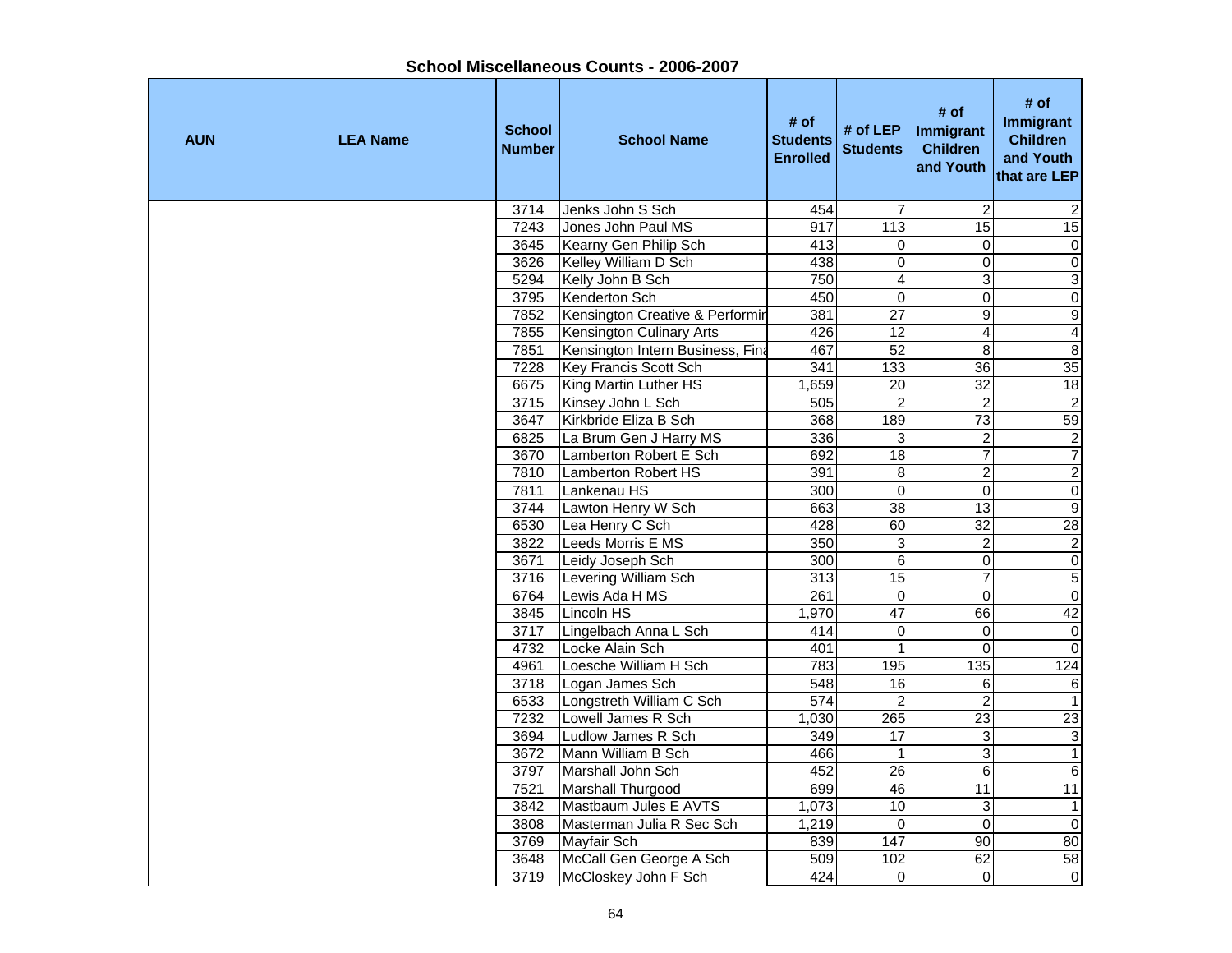| <b>AUN</b> | <b>LEA Name</b> | <b>School</b><br><b>Number</b> | <b>School Name</b>           | # of<br><b>Students</b><br><b>Enrolled</b> | # of LEP<br><b>Students</b> | # of<br>Immigrant<br><b>Children</b><br>and Youth | # of<br><b>Immigrant</b><br><b>Children</b><br>and Youth<br>that are LEP |
|------------|-----------------|--------------------------------|------------------------------|--------------------------------------------|-----------------------------|---------------------------------------------------|--------------------------------------------------------------------------|
|            |                 | 6534                           | McClure Alexander K Sch      | 576                                        | 162                         | 17                                                | 17                                                                       |
|            |                 | 3629                           | McDaniel Delaplaine Sch      | 460                                        | $\Omega$                    | $\mathbf 0$                                       | $\overline{\mathsf{o}}$                                                  |
|            |                 | 5293                           | McKinley William Sch         | 430                                        | $\overline{41}$             | $\overline{2}$                                    | $\overline{2}$                                                           |
|            |                 | 3611                           | McMichael Morton Sch         | 590                                        | $\mathbf 0$                 | $\overline{0}$                                    | $\overline{\mathsf{o}}$                                                  |
|            |                 | 3630                           | Meade Gen George C Sch       | 521                                        | $\mathbf{1}$                | $\overline{2}$                                    | $\overline{0}$                                                           |
|            |                 | 6768                           | <b>Meehan Austin MS</b>      | 846                                        | $\overline{41}$             | 15                                                | 15                                                                       |
|            |                 | 3649                           | Meredith William M Sch       | 425                                        | $\pmb{0}$                   | $\mathbf 0$                                       | $\overline{\mathsf{o}}$                                                  |
|            |                 | 7022                           | Middle Years Alternative     | 291                                        | $\mathbf{1}$                | $\mathbf 0$                                       | $\overline{\mathsf{o}}$                                                  |
|            |                 | 3720                           | Mifflin Thomas Sch           | 319                                        | $\mathsf 0$                 | $\mathbf 0$                                       | $\pmb{0}$                                                                |
|            |                 | 3809                           | Miller E S Sch               | 537                                        | 11                          | 3                                                 | $\ensuremath{\mathsf{3}}$                                                |
|            |                 | 3798                           | Mitchell El Sch              | 554                                        | $\mathbf{1}$                | $\mathbf{1}$                                      | $\mathbf{1}$                                                             |
|            |                 | 3697                           | Moffet John Sch              | 455                                        | 79                          | 11                                                | $\overline{7}$                                                           |
|            |                 | 3770                           | Moore J Hampton Sch          | 1,050                                      | 94                          | 65                                                | 55                                                                       |
|            |                 | 4868                           | Morris Robert Sch            | 475                                        | $\overline{2}$              | $\mathbf 0$                                       | $\mathbf 0$                                                              |
|            |                 | 3749                           | Morrison Andrew J Sch        | 872                                        | $\overline{98}$             | $\overline{11}$                                   | $\overline{11}$                                                          |
|            |                 | 6535                           | Morton Thomas G Sch          | 842                                        | $\frac{115}{115}$           | $\overline{52}$                                   | 52                                                                       |
|            |                 | 7815                           | <b>Motivation HS</b>         | $\overline{212}$                           | $\ensuremath{\mathsf{3}}$   | $\boldsymbol{2}$                                  | $\overline{c}$                                                           |
|            |                 | 7522                           | Munoz-Marin Luis             | 923                                        | 304                         | $\overline{12}$                                   | Θ                                                                        |
|            |                 | 3650                           | Nebinger George W Sch        | 281                                        | 49                          | 16                                                | 16                                                                       |
|            |                 | 3855                           | Northeast HS                 | 3,519                                      | 373                         | 270                                               | 226                                                                      |
|            |                 | 3750                           | Olney El Sch                 | 793                                        | 186                         | 53                                                | 49                                                                       |
|            |                 | 7853                           | Olney HS East                | 851                                        | 70                          | 39                                                | 34                                                                       |
|            |                 | 7854                           | Olney HS West                | 842                                        | 95                          | 28                                                | 28                                                                       |
|            |                 | 6960                           | Overbrook Edu Ctr            | 308                                        | 18                          | $\mathbf{1}$                                      | $\mathbf{1}$                                                             |
|            |                 | 7472                           | Overbrook Elementary School  | 358                                        | $\mathbf{1}$                | $\mathbf 0$                                       | $\overline{0}$                                                           |
|            |                 | 3857                           | Overbrook HS                 | 1,809                                      | $\overline{2}$              | $\mathbf{1}$                                      | $\mathbf{1}$                                                             |
|            |                 | 6548                           | Parkway Northwest            | 277                                        | 0                           | $\mathbf 0$                                       | $\overline{0}$                                                           |
|            |                 | 7808                           | Parkway West                 | 350                                        | $\mathbf{1}$                | $\Omega$                                          | $\pmb{0}$                                                                |
|            |                 | 7782                           | Parkway-Center City          | 330                                        | 3                           | $\mathbf{1}$                                      | $\mathbf{1}$                                                             |
|            |                 | 3721                           | Pastorius Francis P Sch      | 624                                        | $\mathbf{1}$                | $\overline{c}$                                    | $\mathbf{1}$                                                             |
|            |                 | 3613                           | Patterson John M Sch         | 836                                        | 124                         | 66                                                | 61                                                                       |
|            |                 | 7780                           | Paul Robeson HS for Human Se | 287                                        | 4                           | $\mathbf{1}$                                      | $\mathbf{1}$                                                             |
|            |                 | 3675                           | Peirce Thomas M Sch          | 400                                        | $\mathbf 0$                 | $\mathbf 0$                                       | $\overline{\mathsf{o}}$                                                  |
|            |                 | 3799                           | Peirce William S MS          | 302                                        | $\mathbf 0$                 | $\Omega$                                          | $\overline{\mathsf{o}}$                                                  |
|            |                 | 7706                           | Penn Alexander Sch           | 531                                        | 34                          | $\overline{25}$                                   | $\overline{21}$                                                          |
|            |                 | 7244                           | Penn Treaty MS               | 704                                        | $\overline{97}$             | $\overline{7}$                                    | ເກ                                                                       |
|            |                 | 3858                           | Penn William HS              | 841                                        | 3                           | $\Omega$                                          | $\overline{\mathsf{o}}$                                                  |
|            |                 | 3722                           | Pennell Joseph Sch           | 500                                        | 0                           | $\overline{0}$                                    | $\overline{\mathsf{o}}$                                                  |
|            |                 | 6539                           | Pennypacker Samuel Sch       | 525                                        | $\overline{1}$              | $\overline{2}$                                    | $\overline{\mathsf{o}}$                                                  |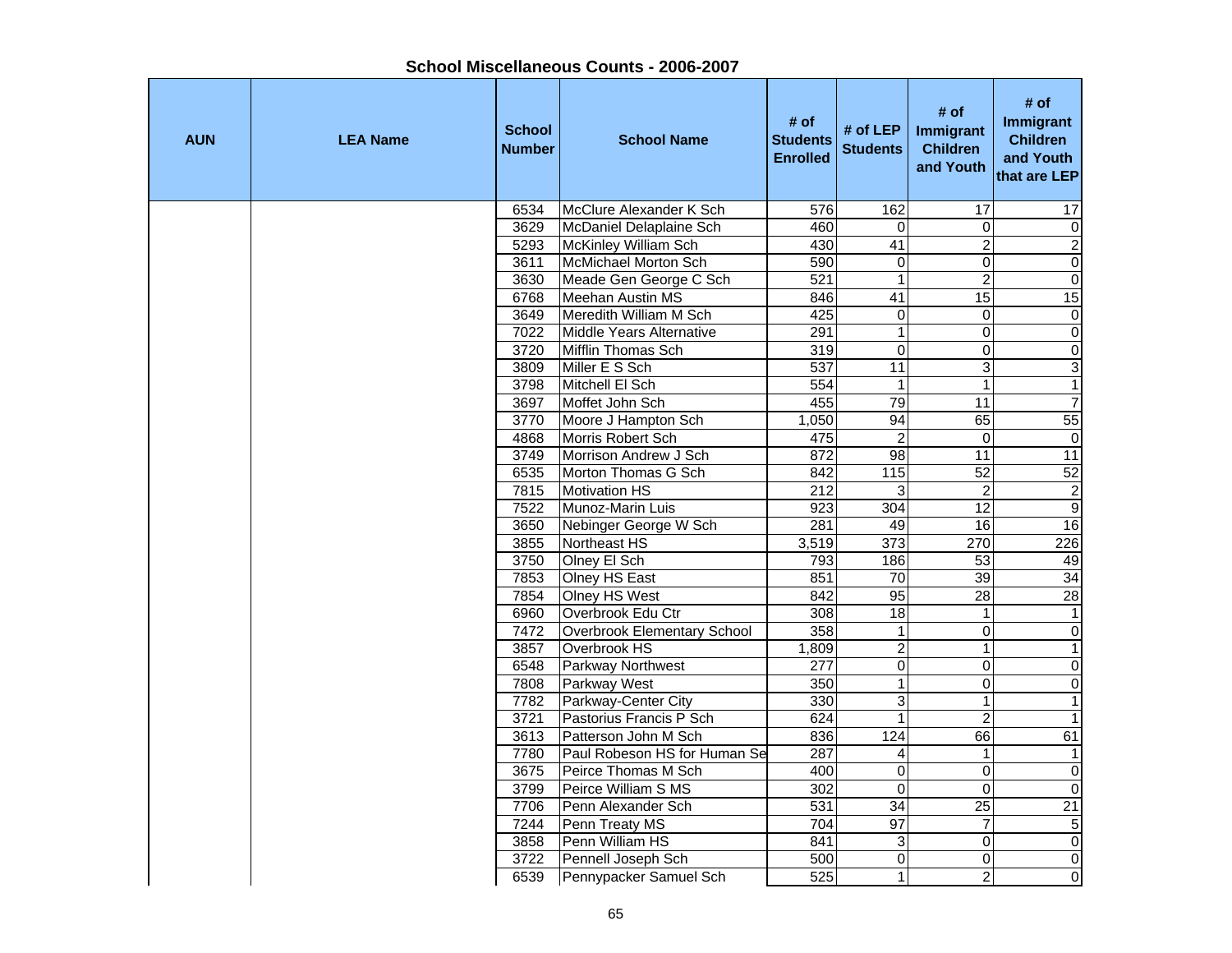| <b>AUN</b> | <b>LEA Name</b> | <b>School</b><br><b>Number</b> | <b>School Name</b>                     | # of<br><b>Students</b><br><b>Enrolled</b> | # of LEP<br><b>Students</b>        | # of<br>Immigrant<br><b>Children</b><br>and Youth | # of<br><b>Immigrant</b><br><b>Children</b><br>and Youth<br>that are LEP |
|------------|-----------------|--------------------------------|----------------------------------------|--------------------------------------------|------------------------------------|---------------------------------------------------|--------------------------------------------------------------------------|
|            |                 | 3616                           | Penrose Sch                            | 654                                        | 6                                  | 9                                                 | 5                                                                        |
|            |                 | 6821                           | Pepper George MS                       | 837                                        | $\overline{77}$                    | $\overline{53}$                                   | 51                                                                       |
|            |                 | 7814                           | Philadelphia HS for Business &         | 163                                        | 1                                  | $\overline{0}$                                    | $\mathbf 0$                                                              |
|            |                 | 7850                           | Philadelphia Military Acad at Elve     | 195                                        | $\overline{2}$                     | $\overline{0}$                                    | $\overline{0}$                                                           |
|            |                 | 7812                           | Philadelphia Military Acad at Lee      | 289                                        | $\overline{1}$                     | $\mathbf{1}$                                      | $\overline{1}$                                                           |
|            |                 | 5184                           | Pickett Clarence E MS                  | 323                                        | $\overline{0}$                     | $\overline{0}$                                    | $\overline{0}$                                                           |
|            |                 | 3801                           | Pollock Robert B Sch                   | 607                                        | 114                                | 65                                                | 48                                                                       |
|            |                 | 5121                           | Potter-Thomas Sch                      | 606                                        | 172                                | 14                                                | $\pmb{0}$                                                                |
|            |                 | 3783                           | Powel Samuel Sch                       | 254                                        | $\overline{c}$                     | 0                                                 | $\boldsymbol{0}$                                                         |
|            |                 | 6540                           | Pratt Anna B Sch                       | 434                                        | $\mathbf 0$                        | $\mathbf 0$                                       | $\mathsf{O}\xspace$                                                      |
|            |                 | 6765                           | <b>Prince Hall</b>                     | 501                                        | $\mathsf 0$                        | $\mathbf 0$                                       | $\overline{0}$                                                           |
|            |                 | 3632                           | Reynolds Gen John F Sch                | 483                                        | $\Omega$                           | $\Omega$                                          | $\overline{0}$                                                           |
|            |                 | 3771                           | Rhawnhurst Sch                         | 524                                        | 157                                | $\overline{135}$                                  | 94                                                                       |
|            |                 | 3614                           | Rhoads James Sch                       | $\overline{517}$                           | $\mathbf 0$                        | $\overline{0}$                                    | $\overline{0}$                                                           |
|            |                 | 6522                           | Rhodes E Washington MS                 | 667                                        | $\mathbf 0$                        | 0                                                 | $\overline{0}$                                                           |
|            |                 | 3701                           | Richmond Sch                           | 662                                        | 57                                 | 30                                                | 24                                                                       |
|            |                 | 3824                           | Roosevelt Theodore MS                  | $\overline{373}$                           | 202                                | 144                                               | 133                                                                      |
|            |                 | 3724                           | Rowen William Sch                      | 491                                        | $\Omega$                           | $\Omega$                                          | $\Omega$                                                                 |
|            |                 | 3844                           | Roxborough HS                          | 1,049                                      | 24                                 | $\overline{12}$                                   | $\overline{12}$                                                          |
|            |                 | 5042                           | Rush Benjamin MS                       | 253                                        | $\overline{24}$                    | $\overline{4}$                                    | 4                                                                        |
|            |                 | 3861                           | Saul W B Agricultural School           | 539                                        | $\boldsymbol{2}$                   | $\mathbf{1}$                                      | $\mathbf{1}$                                                             |
|            |                 | 7245                           | Sayre William L MS                     | 655                                        | $\pmb{0}$                          | $\mathbf 0$                                       | $\pmb{0}$                                                                |
|            |                 | 7903                           | School of the Future                   | 162                                        | 3                                  | $\Omega$                                          | $\overline{0}$                                                           |
|            |                 | 7906                           | Science Leadership Academy             | 109                                        | $\overline{2}$                     | $\overline{c}$                                    | $\overline{c}$                                                           |
|            |                 | 3653                           | Sharswood George Sch                   | 473                                        | 23                                 | 6                                                 | $\overline{6}$                                                           |
|            |                 | 7246                           | Shaw Anna H MS                         | 434                                        | $\overline{15}$                    | 7                                                 | $\overline{7}$                                                           |
|            |                 | 3725                           | Shawmont Sch                           | 592                                        | $\mathbf{1}$<br>143                | $\overline{2}$<br>$\overline{2}$                  | $\overline{0}$                                                           |
|            |                 | 3702<br>3800                   | Sheppard Isaac Sch                     | 330                                        |                                    |                                                   | $\overline{2}$<br>11                                                     |
|            |                 |                                | Sheridan Sch                           | 903<br>210                                 | 165<br>29                          | 13                                                |                                                                          |
|            |                 | 7809                           | Sheridan West                          |                                            | 44                                 | $\overline{2}$<br>13                              | $\mathbf 0$<br>10                                                        |
|            |                 | 3752                           | <b>Smedley Franklin Sch</b>            | 638<br>451                                 |                                    |                                                   | $\overline{0}$                                                           |
|            |                 | 3634                           | Smith Walter G Sch                     |                                            | $\overline{2}$<br>$\overline{227}$ | $\Omega$<br>71                                    | 70                                                                       |
|            |                 | 3773                           | Solis-Cohen Solomon Sch                | 1,054<br>1,316                             | $\overline{224}$                   | 176                                               | 168                                                                      |
|            |                 | 3859<br>3654                   | South Philadelphia HS<br>Southwark Sch | 546                                        | 125                                | 106                                               | $\overline{72}$                                                          |
|            |                 | 3655                           | Spring Garden Sch                      | 297                                        | 3                                  | $\Omega$                                          | $\mathbf 0$                                                              |
|            |                 | 7234                           | <b>Spruance Gilbert Sch</b>            | 1,321                                      | 159                                | $\overline{96}$                                   | 89                                                                       |
|            |                 | 3635                           | Stanton Edwin M Sch                    | 226                                        | 8                                  | $\overline{c}$                                    | $\mathbf{1}$                                                             |
|            |                 | 6541                           | Stanton M Hall Sch                     | 464                                        | $\overline{3}$                     | $\overline{0}$                                    | 0                                                                        |
|            |                 |                                |                                        |                                            |                                    |                                                   |                                                                          |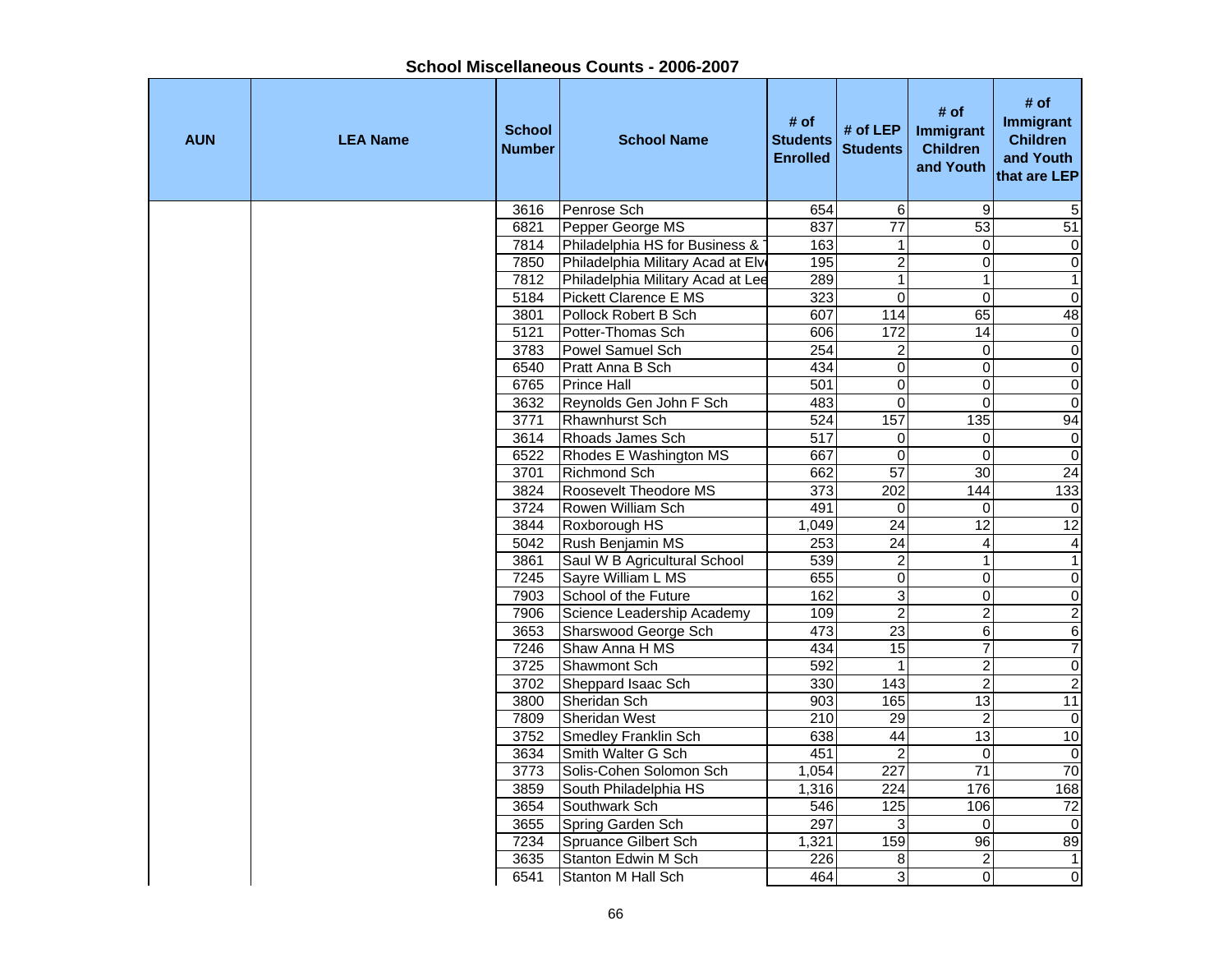|            |                                          |                                | SHOOL MISCCHAHGOUS OOUHLS - ZUUU-ZUU I |                                            |                             |                                                   |                                                                   |
|------------|------------------------------------------|--------------------------------|----------------------------------------|--------------------------------------------|-----------------------------|---------------------------------------------------|-------------------------------------------------------------------|
| <b>AUN</b> | <b>LEA Name</b>                          | <b>School</b><br><b>Number</b> | <b>School Name</b>                     | # of<br><b>Students</b><br><b>Enrolled</b> | # of LEP<br><b>Students</b> | # of<br>Immigrant<br><b>Children</b><br>and Youth | # of<br>Immigrant<br><b>Children</b><br>and Youth<br>that are LEP |
|            |                                          | 4963                           | Stearne Allen M Sch                    | 563                                        | 42                          | 3                                                 |                                                                   |
|            |                                          | 3727                           | <b>Steel Edward Sch</b>                | 527                                        | 4                           | 3                                                 | $\frac{2}{3}$                                                     |
|            |                                          | 7248                           | Stetson John B MS                      | 762                                        | 234                         | $\overline{13}$                                   | 10                                                                |
|            |                                          | 7255                           | <b>Strawberry Mansion HS</b>           | 574                                        | $\Omega$                    | 0                                                 |                                                                   |
|            |                                          | 3753                           | Sullivan James J Sch                   | $\overline{721}$                           | 48                          | $\overline{7}$                                    | $\frac{0}{7}$                                                     |
|            |                                          | 7249                           | Sulzberger Mayer MS                    | 581                                        | 3                           | $\mathbf 0$                                       | $\overline{0}$                                                    |
|            |                                          | 7072                           | Swenson Arts & Technology HS           | 702                                        | $\overline{22}$             | 3                                                 |                                                                   |
|            |                                          | 3657                           | Taggart John H Sch                     | 471                                        | 105                         | 39                                                | $\frac{2}{39}$                                                    |
|            |                                          | 3755                           | Taylor Bayard Sch                      | 626                                        | 170                         | $\overline{7}$                                    | $\overline{6}$                                                    |
|            |                                          | 3832                           | Tilden William T MS                    | 565                                        | $\overline{22}$             | 24                                                | 19                                                                |
|            |                                          | 6521                           | Turner John P MS                       | 363                                        | $\overline{c}$              | $\mathbf 0$                                       | $\overline{\mathbf{0}}$                                           |
|            |                                          | 6523                           | University City HS                     | 1,514                                      | $\overline{23}$             | $\overline{13}$                                   | 13                                                                |
|            |                                          | 3658                           | Vare Abigail Sch                       | 396                                        | 57                          | 13                                                | 12                                                                |
|            |                                          | 7251                           | Vare Edwin H MS                        | 462                                        | 38                          | $\overline{7}$                                    | $\overline{7}$                                                    |
|            |                                          | 7252                           | Vaux Roberts HS                        | 393                                        | 0                           | $\pmb{0}$                                         |                                                                   |
|            |                                          | 3835                           | Wagner Gen Louis MS                    | 691                                        | 6                           | 4                                                 | $\circ$ $\circ$                                                   |
|            |                                          | 7225                           | Waring Laura W Sch                     | 254                                        | $\overline{30}$             | $\mathbf 0$                                       |                                                                   |
|            |                                          | 6527                           | <b>Washington George HS</b>            | 2,175                                      | 199                         | 162                                               | 142                                                               |
|            |                                          | 3659                           | Washington George Sch                  | 362                                        | 66                          | 13                                                | $\overline{11}$                                                   |
|            |                                          | 7663                           | Washington Grover Jr Sch               | 1,084                                      | 141                         | 29                                                | 28                                                                |
|            |                                          | 3615                           | Washington Martha Sch                  | 322                                        | $\overline{2}$              | $\overline{c}$                                    | $\mathbf{1}$                                                      |
|            |                                          | 5124                           | <b>Webster Sch</b>                     | 979                                        | 86                          | 16                                                | 10                                                                |
|            |                                          | 3703                           | Welsh John Sch                         | 647                                        | 67                          | 6                                                 | $\overline{6}$                                                    |
|            |                                          | 3860                           | West Philadelphia HS                   | 2,277                                      | 39                          | 12                                                | $\overline{4}$                                                    |
|            |                                          | 3681                           | Whittier John G Sch                    | 564                                        | $\boldsymbol{2}$            | $\boldsymbol{0}$                                  | $\overline{0}$                                                    |
|            |                                          | 3728                           | <b>Widener Memorial Sch</b>            | 180                                        | $\overline{\mathbf{0}}$     | $\boldsymbol{0}$                                  | $\overline{0}$                                                    |
|            |                                          | 6544                           | <b>Willard Frances E Sch</b>           | 882                                        | 152                         | 4                                                 | $\overline{4}$                                                    |
|            |                                          | 3775                           | <b>Wilson Alexander Sch</b>            | $\overline{347}$                           | $\overline{26}$             | 10                                                | 10                                                                |
|            |                                          | 7253                           | Wilson Woodrow MS                      | 1,190                                      | $\frac{1}{12}$              | $\overline{78}$                                   | 70                                                                |
|            |                                          | 3731                           | Wister John Sch                        | 447                                        | 2                           | 0                                                 | $\overline{\mathbf{0}}$                                           |
|            |                                          | 5188                           | Wright Richard R Sch                   | 444                                        | 0                           | $\mathbf 0$                                       | $\overline{0}$                                                    |
|            |                                          | 7233                           | Ziegler William H Sch                  | 424                                        | $\overline{51}$             | $\overline{24}$                                   | 20                                                                |
|            | Philadelphia City SD Total               |                                |                                        | 174,335                                    | 12,913                      | 4,605                                             | 3,947                                                             |
| 126510009  | Philadelphia Electrical & Tech CHS       | 7737                           | Philadelphia Electrical & Tech Cl      | 604                                        | 3                           | 0                                                 | 0                                                                 |
|            | Philadelphia Electrical & Tech CHS Total |                                |                                        | 604                                        | 3                           | 0                                                 | $\pmb{0}$                                                         |
| 126512850  | Philadelphia Harambee Inst CS            | 7511                           | Philadelphia Harambee Inst CS          | 493                                        | 0                           | 0                                                 | $\overline{0}$                                                    |
|            | Philadelphia Harambee Inst CS Total      |                                |                                        | 493                                        | $\overline{0}$              | $\overline{0}$                                    | $\overline{0}$                                                    |
| 126510016  | Philadelphia Montessori CS               | 7828                           | Philadelphia Montessori CS             | 136                                        | $\mathbf 0$                 | 0                                                 | $\overline{0}$                                                    |
|            | Philadelphia Montessori CS Total         |                                |                                        | 136                                        | 0                           | 0                                                 | $\overline{0}$                                                    |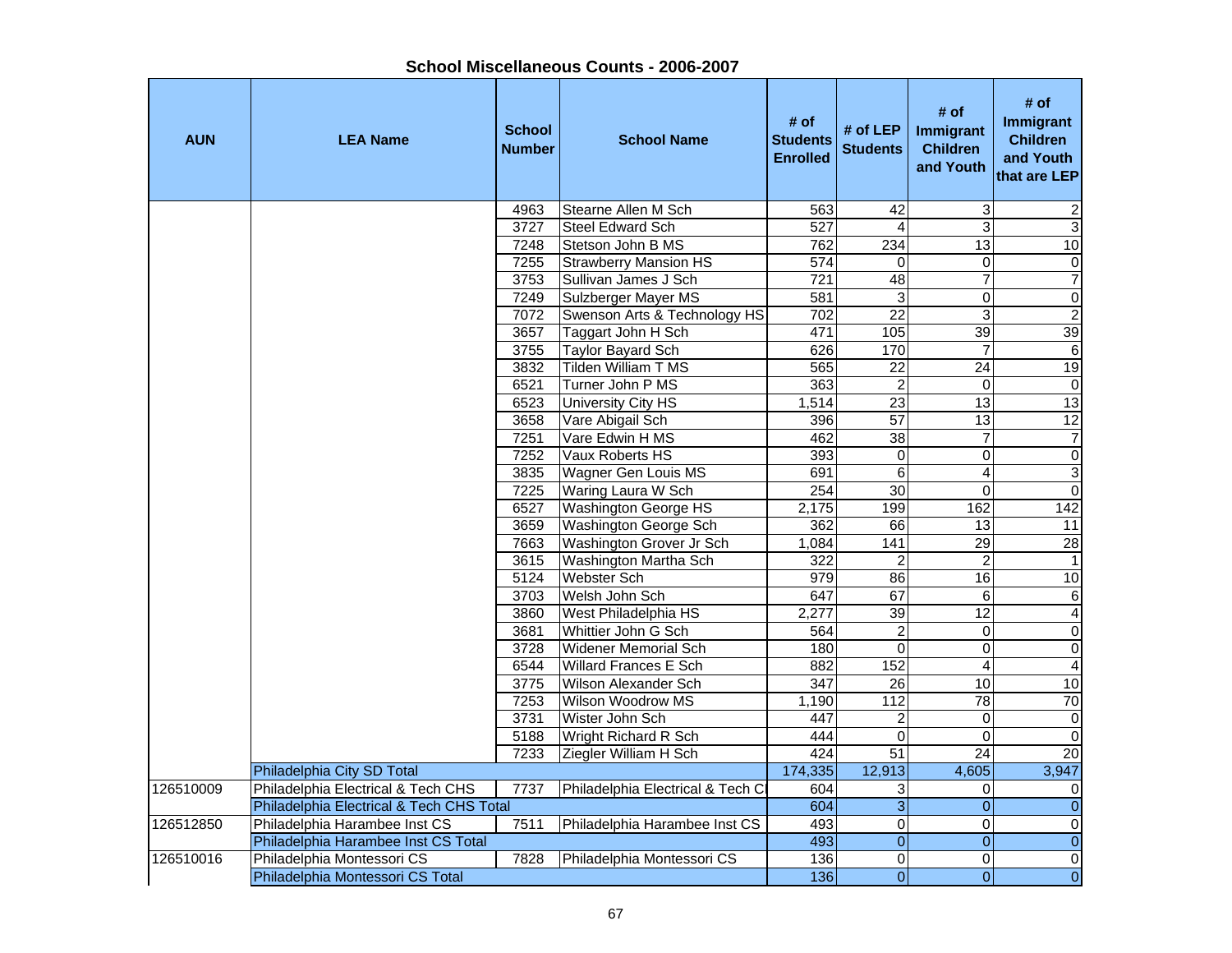**School Miscellaneous Counts - 2006-2007**

| <b>AUN</b> | <b>LEA Name</b>                       | <b>School</b><br><b>Number</b> | <b>School Name</b>                   | # of<br><b>Students</b><br><b>Enrolled</b> | # of LEP<br><b>Students</b> | # of<br>Immigrant<br><b>Children</b><br>and Youth | # of<br>Immigrant<br><b>Children</b><br>and Youth<br>that are LEP |
|------------|---------------------------------------|--------------------------------|--------------------------------------|--------------------------------------------|-----------------------------|---------------------------------------------------|-------------------------------------------------------------------|
| 126513400  | Philadelphia Performing Arts CS       | 7647                           | Philadelphia Performing Arts CS      | 459                                        | 0                           | $\mathbf 0$                                       | 0                                                                 |
|            | Philadelphia Performing Arts CS Total |                                |                                      | 459                                        | $\mathbf 0$                 | $\Omega$                                          | $\overline{0}$                                                    |
| 110177003  | Philipsburg-Osceola Area SD           | 5140                           | North Lincoln Hill El Sch            | 345                                        | $\overline{\mathsf{o}}$     | $\Omega$                                          | $\pmb{0}$                                                         |
|            |                                       | 6239                           | Osceola Mills El Sch                 | $\overline{317}$                           | $\overline{2}$              | 0                                                 | $\pmb{0}$                                                         |
|            |                                       | 1555                           | Philipsburg El Sch                   | 389                                        | $\overline{0}$              | $\Omega$                                          | $\pmb{0}$                                                         |
|            |                                       | 1560                           | Philipsburg-Osceola Area HS          | 634                                        | $\mathbf{1}$                | $\mathbf 0$                                       | $\overline{\mathbf{o}}$                                           |
|            |                                       | 1559                           | Philipsburg-Osceola JHS              | 350                                        | $\overline{3}$              | $\Omega$                                          | $\pmb{0}$                                                         |
|            | Philipsburg-Osceola Area SD Total     |                                |                                      | 2,035                                      | $\,$ 6 $\,$                 | $\Omega$                                          | $\overline{0}$                                                    |
| 124157203  | Phoenixville Area SD                  | 1430                           | <b>Barkley El Sch</b>                | 383                                        | 31                          | $\overline{14}$                                   | $\overline{14}$                                                   |
|            |                                       | 1396                           | East Pikeland El Sch                 | $\overline{337}$                           | 3                           | 3                                                 | $\sqrt{3}$                                                        |
|            |                                       | 1426                           | Phoenixville Area HS                 | 1,031                                      | 15                          | $\overline{15}$                                   | 15                                                                |
|            |                                       | 7213                           | Phoenixville Area Kdg Ctr            | 230                                        | $\overline{0}$              | $\mathbf 0$                                       | $\overline{0}$                                                    |
|            |                                       | 1425                           | Phoenixville Area MS                 | 739                                        | 14                          | 11                                                | 11                                                                |
|            |                                       | 4841                           | Schuylkill El Sch                    | 558                                        | $\overline{7}$              | $\overline{4}$                                    | $\overline{4}$                                                    |
|            | Phoenixville Area SD Total            |                                |                                      | 3,278                                      | $\overline{70}$             | 47                                                | 47                                                                |
| 129546003  | Pine Grove Area SD                    | 3910                           | Pine Grove Area HS                   | 562                                        | $\mathbf{1}$                | $\Omega$                                          | $\overline{0}$                                                    |
|            |                                       | 5262                           | Pine Grove Area MS                   | 539                                        | $\overline{0}$              | $\mathbf 0$                                       | $\overline{\mathsf{o}}$                                           |
|            |                                       | 3909                           | Pine Grove El Sch                    | 610                                        | $\overline{1}$              | 0                                                 | $\overline{\mathsf{o}}$                                           |
|            | <b>Pine Grove Area SD Total</b>       |                                |                                      | 1,711                                      | $\overline{2}$              | $\mathbf{0}$                                      | $\overline{0}$                                                    |
| 103021003  | Pine-Richland SD                      | 312                            | Hance El Sch                         | 610                                        | $\overline{4}$              | $\Omega$                                          | $\pmb{0}$                                                         |
|            |                                       | 315                            | Pine-Richland HS                     | 1,385                                      | $\overline{2}$              | $\mathbf 0$                                       | $\mathbf 0$                                                       |
|            |                                       | 314                            | Pine-Richland MS                     | 1,027                                      | 5                           | $\mathbf 0$                                       | $\pmb{0}$                                                         |
|            |                                       | 7416                           | Richland El Sch                      | 668                                        | $\overline{2}$              | $\Omega$                                          | $\mathbf 0$                                                       |
|            |                                       | 313                            | Wexford El Sch                       | 640                                        | $\mathbf{1}$                | $\mathbf 0$                                       | $\pmb{0}$                                                         |
|            | Pine-Richland SD Total                |                                |                                      | 4,330                                      | $\overline{14}$             | $\overline{0}$                                    | $\overline{0}$                                                    |
| 102027451  | Pittsburgh SD                         | 409                            | <b>Allderdice HS</b>                 | 1,678                                      | $\pmb{0}$                   | $\overline{0}$                                    | $\overline{\mathbf{o}}$                                           |
|            |                                       | 7615                           | Allegheny Trad El Acad               | 409                                        | $\overline{\mathsf{o}}$     | $\mathbf 0$                                       | $\overline{\mathsf{o}}$                                           |
|            |                                       | 7616                           | Allegheny Trad Mid Acad              | 315                                        | $\overline{0}$              | $\Omega$                                          | $\overline{0}$                                                    |
|            |                                       | 7878                           | Arlington El Sch                     | 532                                        | $\mathbf 0$                 | $\Omega$                                          | $\overline{\mathbf{o}}$                                           |
|            |                                       | 7889                           | Arsenal El Sch                       | 248                                        | 40                          | 50                                                | $\overline{\mathbf{8}}$                                           |
|            |                                       | 7886                           | <b>Arsenal MS</b>                    | 548                                        | $\overline{21}$             | $\overline{24}$                                   | 18                                                                |
|            |                                       | 7501                           | Banksville El Sch                    | 242                                        | 3                           | 1                                                 | $\overline{0}$                                                    |
|            |                                       | 6019                           | Beechwood El Sch                     | 359                                        | $\overline{32}$             | 6                                                 | $\overline{3}$                                                    |
|            |                                       | 6915                           | <b>Brashear HS</b>                   | 1,217                                      | $\mathbf 0$                 | $\overline{2}$                                    | $\pmb{0}$                                                         |
|            |                                       | 7868                           | <b>Brookline El Sch</b>              | $\overline{553}$                           | $\overline{0}$              | $\mathbf{1}$                                      | $\overline{\mathsf{o}}$                                           |
|            |                                       | 326                            | Carmalt Academy of Sci & Tech        | 583                                        | $\overline{0}$              | $\mathbf 0$                                       | $\overline{\mathbf{o}}$                                           |
|            |                                       | 412                            | <b>Carrick HS</b>                    | 1,108                                      | $\mathbf 0$                 | $\Omega$                                          | $\pmb{0}$                                                         |
|            |                                       | 7913                           | <b>Chartiers Early Childhood Sch</b> | $\overline{75}$                            | $\mathbf 0$                 | $\Omega$                                          | $\overline{0}$                                                    |
|            |                                       | 6022                           | Colfax El Sch                        | 611                                        | 33                          | 30                                                | 26                                                                |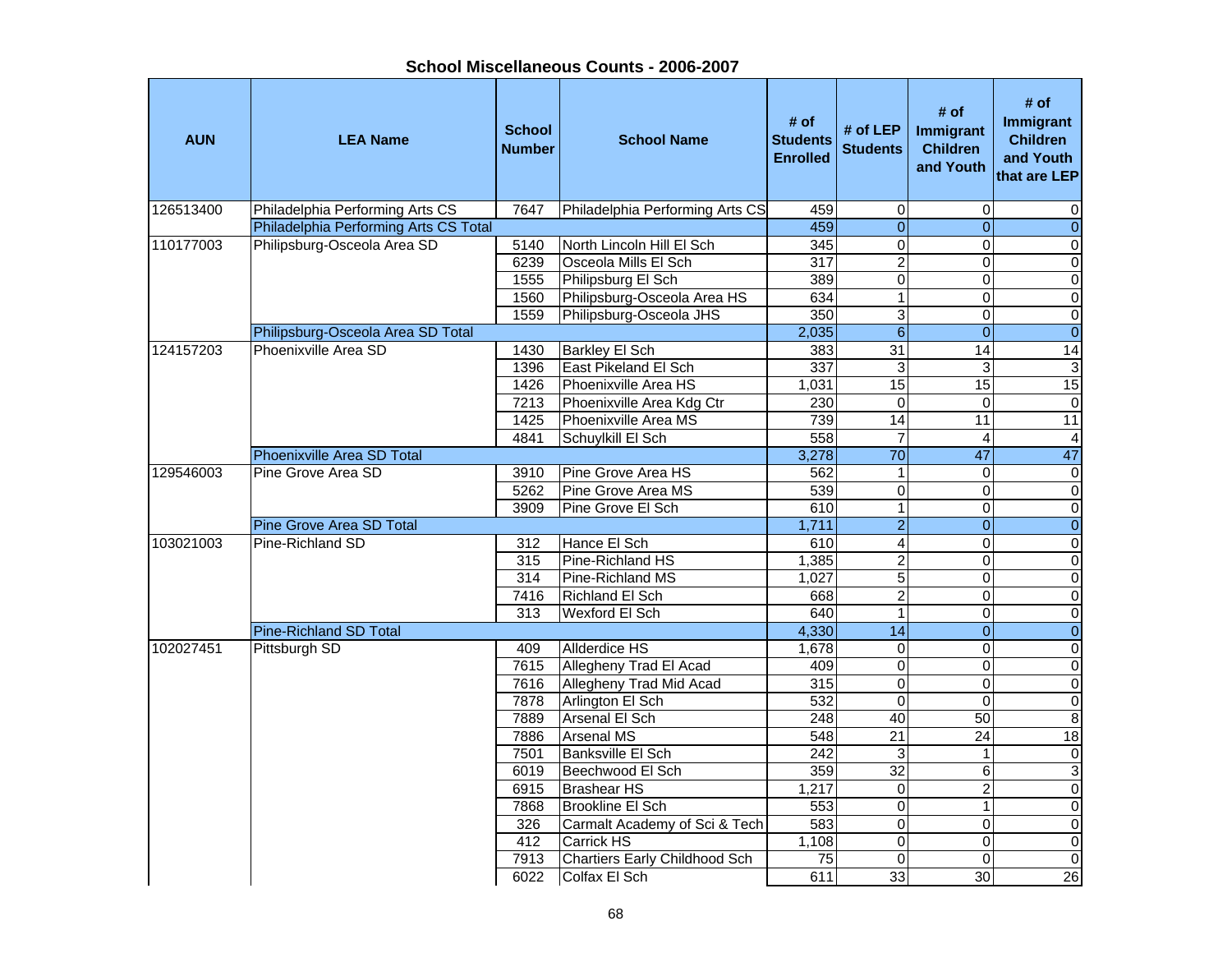| <b>AUN</b> | <b>LEA Name</b> | <b>School</b><br><b>Number</b> | <b>School Name</b>                  | # of<br><b>Students</b><br><b>Enrolled</b> | # of LEP<br><b>Students</b> | # of<br>Immigrant<br><b>Children</b><br>and Youth | # of<br><b>Immigrant</b><br><b>Children</b><br>and Youth<br>that are LEP |
|------------|-----------------|--------------------------------|-------------------------------------|--------------------------------------------|-----------------------------|---------------------------------------------------|--------------------------------------------------------------------------|
|            |                 | 330                            | Concord El Sch                      | 314                                        | $\mathbf 0$                 | $\mathbf 0$                                       | 0                                                                        |
|            |                 | 6811                           | Conroy Ed Ctr                       | 212                                        | $\overline{0}$              | $\mathbf 0$                                       | $\mathsf{O}\xspace$                                                      |
|            |                 | 6024                           | <b>Dilworth Traditional Academy</b> | 421                                        | $\overline{c}$              | $\mathbf{1}$                                      | $\mathbf{1}$                                                             |
|            |                 | 7869                           | Faison Helen S Arts Academy         | 949                                        | $\overline{0}$              | $\Omega$                                          | $\pmb{0}$                                                                |
|            |                 | 7879                           | Fort Pitt El Sch                    | 473                                        | $\mathsf 0$                 | 0                                                 | 0                                                                        |
|            |                 | 6030                           | Frick Intl Studies Academy          | 537                                        | $\mathsf 0$                 | $\overline{2}$                                    | $\overline{\mathsf{o}}$                                                  |
|            |                 | 6026                           | Fulton Academy of Science           | 312                                        | $\overline{0}$              | $\mathbf{1}$                                      | $\pmb{0}$                                                                |
|            |                 | 400                            | Grandview El Sch                    | 298                                        | $\mathbf 0$                 | $\mathbf 0$                                       | $\pmb{0}$                                                                |
|            |                 | 6028                           | Greenfield El Sch                   | 503                                        | 38                          | 23                                                | 17                                                                       |
|            |                 | 7914                           | Homewood Early Childhood Sch        | 146                                        | $\pmb{0}$                   | $\pmb{0}$                                         | $\boldsymbol{0}$                                                         |
|            |                 | 7880                           | King M L El Sch                     | 724                                        | $\mathsf 0$                 | $\mathbf{1}$                                      | $\pmb{0}$                                                                |
|            |                 | 415                            | Langley HS                          | 621                                        | $\overline{0}$              | $\mathbf{1}$                                      | $\overline{0}$                                                           |
|            |                 | 6042                           | Liberty El Sch                      | 387                                        | 8                           | 11                                                | $\overline{5}$                                                           |
|            |                 | 7870                           | Lincoln El Tech Academy             | 631                                        | $\pmb{0}$                   | $\mathbf 0$                                       | $\overline{0}$                                                           |
|            |                 | 6044                           | Linden El Sch                       | 398                                        | $\overline{0}$              | $\Omega$                                          | $\overline{0}$                                                           |
|            |                 | 7871                           | Manchester El Sch                   | 309                                        | $\overline{0}$              | $\Omega$                                          | $\pmb{0}$                                                                |
|            |                 | 7915                           | McCleary Early Childhood Sch        | 87                                         | $\overline{0}$              | $\mathbf 0$                                       | $\overline{0}$                                                           |
|            |                 | 6047                           | McNaugher Sp Ed Ctr                 | 84                                         | $\overline{0}$              | $\mathbf 0$                                       | $\overline{\mathsf{o}}$                                                  |
|            |                 | 7881                           | Mifflin El Sch                      | 471                                        | $\overline{0}$              | $\mathbf 0$                                       | $\overline{0}$                                                           |
|            |                 | 7872                           | Miller African-Centered Academy     | 360                                        | $\overline{0}$              | 3                                                 | $\mathbf 0$                                                              |
|            |                 | 363                            | Minadeo El Sch                      | 620                                        | $\overline{22}$             | $\overline{17}$                                   | $\overline{7}$                                                           |
|            |                 | 365                            | Morrow El Sch                       | 472                                        | 0                           | $\mathbf{1}$                                      | $\pmb{0}$                                                                |
|            |                 | 7882                           | Murray El Sch                       | 477                                        | $\overline{0}$              | $\mathbf 0$                                       | $\mathbf 0$                                                              |
|            |                 | 7883                           | Northview El Sch                    | 423                                        | $\mathsf 0$                 | $\mathbf 0$                                       | $\mathbf 0$                                                              |
|            |                 | 422                            | <b>Oliver HS</b>                    | 768                                        | $\pmb{0}$                   | $\overline{0}$                                    | $\overline{\mathsf{o}}$                                                  |
|            |                 | 7443                           | <b>Options Center</b>               | 35                                         | $\overline{0}$              | $\overline{0}$                                    | $\overline{0}$                                                           |
|            |                 | 424                            | Peabody HS                          | 585                                        | $\overline{0}$              | $\overline{0}$                                    | $\overline{0}$                                                           |
|            |                 | 416                            | <b>Perry Traditional Academy</b>    | 942                                        | $\overline{0}$              | $\pmb{0}$                                         | $\overline{0}$                                                           |
|            |                 | 395                            | Phillips El Sch                     | 283                                        | $\overline{1}$              | $\overline{2}$                                    | $\overline{0}$                                                           |
|            |                 | 6664                           | Pioneer Ed Ctr                      | $\overline{71}$                            | $\overline{0}$              | $\pmb{0}$                                         | $\overline{0}$                                                           |
|            |                 | 7692                           | Pittsburgh Classical Academy        | 342                                        | $\overline{0}$              | $\overline{2}$                                    | $\overline{0}$                                                           |
|            |                 | 7103                           | Pittsburgh HS Creat & Per Arts      | 530                                        | $\overline{0}$              | $\mathbf{1}$                                      | $\overline{\mathsf{o}}$                                                  |
|            |                 | 351                            | Pittsburgh Montessori El Sch        | 300                                        | $\mathsf 0$                 | $\mathbf 0$                                       | $\overline{0}$                                                           |
|            |                 | 6080                           | Rogers Ctr Creat & Per Arts         | 316                                        | $\overline{0}$              | $\mathbf 0$                                       | $\boldsymbol{0}$                                                         |
|            |                 | 7887                           | Rooney Arthur J MS                  | 320                                        | $\mathsf 0$                 | 0                                                 | $\pmb{0}$                                                                |
|            |                 | 7742                           | Roosevelt El Sch                    | 447                                        | $\mathsf 0$                 | $\mathbf{1}$                                      | $\overline{\mathsf{o}}$                                                  |
|            |                 | 7873                           | Schaeffer El Sch                    | 456                                        | $\Omega$                    | $\Omega$                                          | $\mathbf 0$                                                              |
|            |                 | 425                            | Schenley HS                         | 1,160                                      | 69                          | 56                                                | $\overline{47}$                                                          |
|            |                 | 379                            | <b>Schiller Classical Academy</b>   | 314                                        | 0                           | $\Omega$                                          | $\mathsf{O}\xspace$                                                      |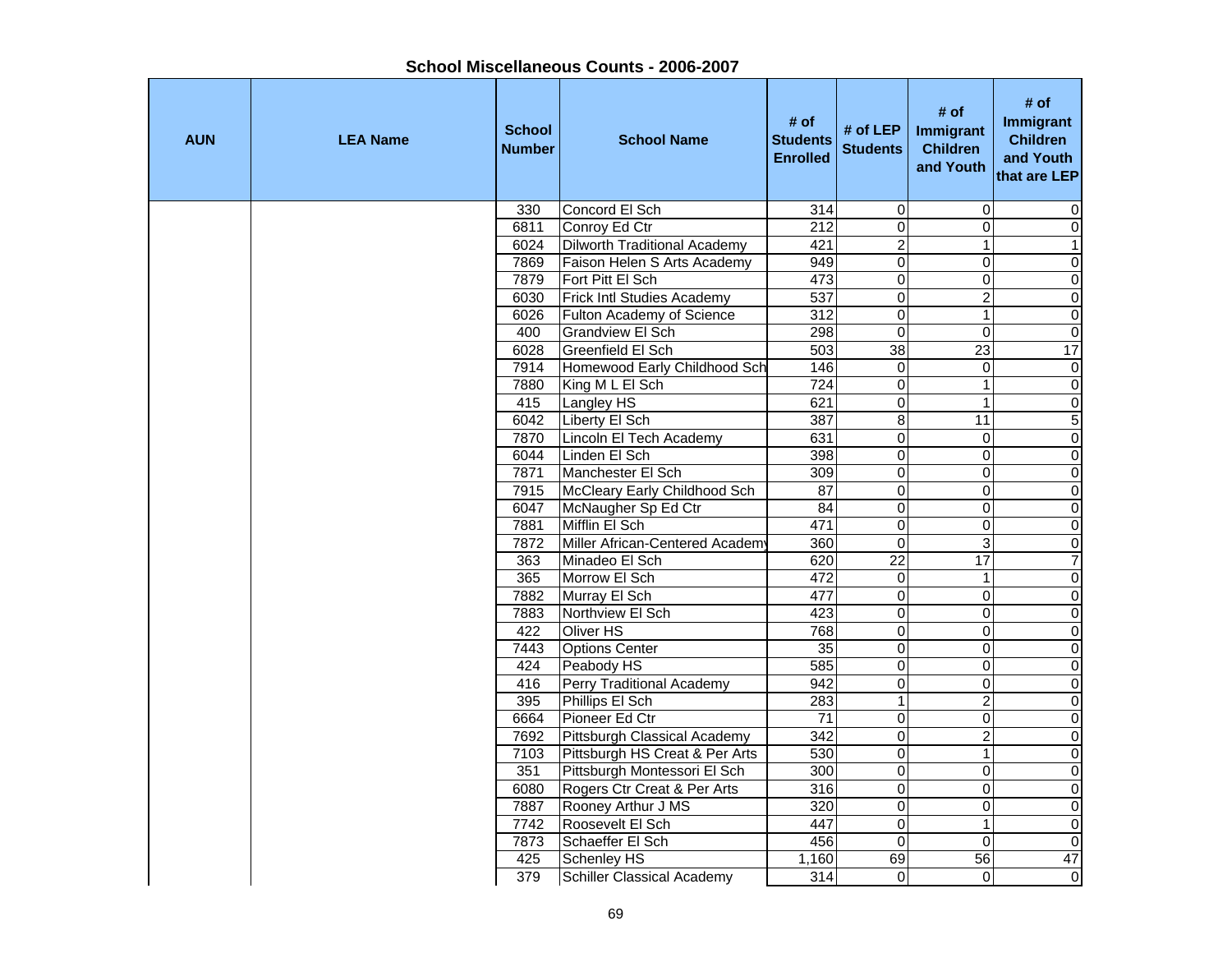| <b>AUN</b> | <b>LEA Name</b>                 | <b>School</b><br><b>Number</b> | <b>School Name</b>                | # of<br><b>Students</b><br><b>Enrolled</b> | # of LEP<br><b>Students</b> | # of<br>Immigrant<br><b>Children</b><br>and Youth | # of<br>Immigrant<br><b>Children</b><br>and Youth<br>that are LEP |
|------------|---------------------------------|--------------------------------|-----------------------------------|--------------------------------------------|-----------------------------|---------------------------------------------------|-------------------------------------------------------------------|
|            |                                 | 7693                           | South Brook MS                    | 421                                        | $\mathbf 0$                 | 1                                                 | 0                                                                 |
|            |                                 | 7888                           | South Hills MS                    | 522                                        | $\overline{11}$             | $\overline{12}$                                   | $\bf 8$                                                           |
|            |                                 | 7916                           | Spring Garden Early Childhood S   | 92                                         | 0                           | 0                                                 | $\overline{0}$                                                    |
|            |                                 | 7362                           | Spring Hill El Sch                | 248                                        | $\overline{0}$              | 0                                                 | $\overline{0}$                                                    |
|            |                                 | 7039                           | <b>Sterrett Classical Academy</b> | 389                                        | $\overline{0}$              | 1                                                 | $\overline{0}$                                                    |
|            |                                 | 7874                           | Stevens Thaddeus El Sch           | 379                                        | $\overline{0}$              | $\mathbf 0$                                       | $\overline{0}$                                                    |
|            |                                 | 6873                           | <b>Student Achievement Ctr</b>    | 180                                        | $\overline{0}$              | $\overline{0}$                                    | $\overline{0}$                                                    |
|            |                                 | 7884                           | Sunnyside El Sch                  | 437                                        | $\pmb{0}$                   | 0                                                 | $\overline{0}$                                                    |
|            |                                 | 7875                           | Vann Robert Lee El Sch            | 284                                        | $\mathsf 0$                 | $\Omega$                                          | $\mathbf 0$                                                       |
|            |                                 | 7876                           | Weil A Leo Technology Inst        | 410                                        | $\overline{0}$              | 0                                                 | $\overline{0}$                                                    |
|            |                                 | 7694                           | West Liberty El Sch               | 265                                        | $\mathbf 0$                 | 0                                                 | $\overline{0}$                                                    |
|            |                                 | 420                            | Westinghouse HS                   | 458                                        | $\overline{0}$              | 0                                                 | $\overline{0}$                                                    |
|            |                                 | 7877                           | Westwood El Sch                   | 368                                        | $\overline{0}$              | 1                                                 | $\overline{0}$                                                    |
|            |                                 | 7885                           | <b>Whittier El Sch</b>            | 295                                        | $\mathsf 0$                 | 0                                                 | $\overline{0}$                                                    |
|            |                                 | 7502                           | Woolslair El Sch                  | 270                                        | 10                          | $\Omega$                                          | $\overline{0}$                                                    |
|            | Pittsburgh SD Total             |                                |                                   | 30,594                                     | 290                         | 252                                               | 140                                                               |
| 118406602  | Pittston Area SD                | 2943                           | Ben Franklin Kdg Ctr              | 217                                        | $\pmb{0}$                   | 0                                                 | $\pmb{0}$                                                         |
|            |                                 | 6385                           | Pittston Area MS                  | 730                                        | $\overline{2}$              | 0                                                 | $\pmb{0}$                                                         |
|            |                                 | 7730                           | Pittston Area Pri Ctr             | 448                                        | $\overline{2}$              | 0                                                 | $\overline{0}$                                                    |
|            |                                 | 5058                           | Pittston Area SHS                 | 1,081                                      | 3                           | 0                                                 | $\mathbf 0$                                                       |
|            |                                 | 6622                           | Pittston City Intrmd Ctr          | 710                                        | $\boldsymbol{2}$            | $\pmb{0}$                                         | $\mathbf 0$                                                       |
|            | <b>Pittston Area SD Total</b>   |                                |                                   | 3,186                                      | $\boldsymbol{9}$            | $\mathbf 0$                                       | $\mathbf 0$                                                       |
| 120455203  | Pleasant Valley SD              | 3208                           | Chestnuthill El Sch               | 218                                        | 6                           | 0                                                 | $\mathbf 0$                                                       |
|            |                                 | 3207                           | Eldred El Sch                     | 234                                        | 3                           | 0                                                 | $\mathbf 0$                                                       |
|            |                                 | 7434                           | Pleasant Valley El Sch            | 1,398                                      | 35                          | 4                                                 | $\overline{4}$                                                    |
|            |                                 | 3210                           | Pleasant Valley HS                | 1,760                                      | $\overline{9}$              | 7                                                 | $\overline{7}$                                                    |
|            |                                 | 7660                           | Pleasant Valley Intrmd Sch        | 1,642                                      | $\overline{13}$             | 1                                                 | $\overline{1}$                                                    |
|            |                                 | 7183                           | Pleasant Valley MS                | 1,101                                      | $\overline{7}$              | 4                                                 | $\overline{\mathbf{4}}$                                           |
|            |                                 | 3209                           | Polk El Sch                       | 415                                        | $\overline{12}$             | 0                                                 | $\overline{0}$                                                    |
|            | <b>Pleasant Valley SD Total</b> |                                |                                   | 6,768                                      | 85                          | 16                                                | 16                                                                |
| 103027503  | Plum Borough SD                 | 427                            | Center El Sch                     | 465                                        | $\mathbf{1}$                | $\overline{\mathbf{c}}$                           | $\mathbf{1}$                                                      |
|            |                                 | 432                            | Holiday Park El Sch               | 464                                        | $\overline{2}$              | 0                                                 | $\overline{0}$                                                    |
|            |                                 | 5105                           | <b>Oblock JHS</b>                 | 689                                        | $\mathbf 0$                 | 0                                                 | $\overline{0}$                                                    |
|            |                                 | 7193                           | Pivik El Sch                      | 514                                        | $\overline{2}$              | $\overline{c}$                                    | $\frac{2}{0}$                                                     |
|            |                                 | 435                            | Plum SHS                          | 1,479                                      | 3                           | 0                                                 |                                                                   |
|            |                                 | 433                            | Regency Park El Sch               | 284                                        | $\overline{2}$              | $\mathbf 0$                                       | $\mathbf 0$                                                       |
|            |                                 | 4901                           | Stevenson El Sch                  | 414                                        | 1                           | 3                                                 | $\mathbf{1}$                                                      |
|            | Plum Borough SD Total           |                                |                                   | 4,309                                      | $\overline{11}$             | $\overline{7}$                                    | $\overline{4}$                                                    |
| 120450002  | Pocono Mountain Charter School  | 7771                           | Pocono Mountain Charter Schod     | 333                                        | 0                           | 0                                                 | 0                                                                 |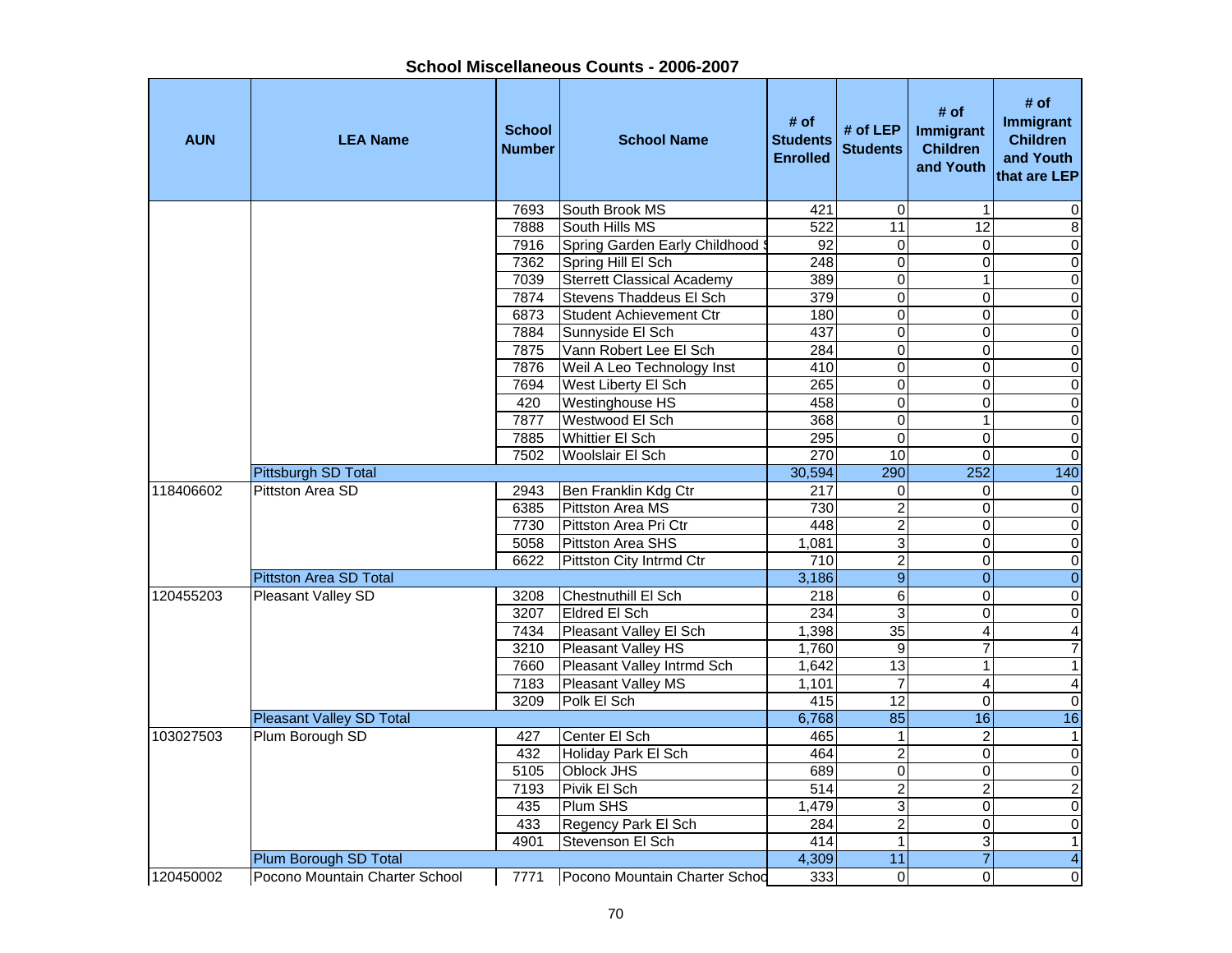| <b>AUN</b> | <b>LEA Name</b>                      | <b>School</b><br><b>Number</b> | <b>School Name</b>           | # of<br><b>Students</b><br><b>Enrolled</b> | # of LEP<br><b>Students</b> | # of<br>Immigrant<br><b>Children</b><br>and Youth | # of<br>Immigrant<br><b>Children</b><br>and Youth<br>that are LEP |
|------------|--------------------------------------|--------------------------------|------------------------------|--------------------------------------------|-----------------------------|---------------------------------------------------|-------------------------------------------------------------------|
|            | Pocono Mountain Charter School Total |                                |                              | 333                                        | $\overline{0}$              | $\pmb{0}$                                         | $\pmb{0}$                                                         |
| 120455403  | Pocono Mountain SD                   | 3212                           | <b>Barrett El Ctr</b>        | 554                                        | 26                          | $\overline{2}$                                    | $\overline{2}$                                                    |
|            |                                      | 7482                           | Clear Run El Ctr             | 905                                        | 95                          | 6                                                 | $\overline{6}$                                                    |
|            |                                      | 7483                           | Clear Run Intrmd Sch         | 1,055                                      | 10                          | $\mathbf{1}$                                      | $\overline{1}$                                                    |
|            |                                      | 3213                           | Coolbaugh El Ctr             | 651                                        | 67                          | $\overline{2}$                                    | $\overline{2}$                                                    |
|            |                                      | 7318                           | Coolbaugh LC                 | 206                                        | 61                          | $\overline{8}$                                    | $\bf 8$                                                           |
|            |                                      | 6432                           | Pocono El Ctr                | 878                                        | 48                          | $\overline{7}$                                    | $\overline{7}$                                                    |
|            |                                      | 3216                           | Pocono Mountain East HS/Acad | 2,087                                      | 16                          | $\overline{11}$                                   | 11                                                                |
|            |                                      | 7738                           | Pocono Mountain West HS      | 1,673                                      | $\overline{21}$             | 9                                                 | $\boldsymbol{9}$                                                  |
|            |                                      | 7867                           | Pocono Mountain West JHS     | 1,112                                      | $\overline{10}$             | 5                                                 | $\overline{5}$                                                    |
|            |                                      | 7739                           | Swiftwater El Ctr            | 1,072                                      | $\overline{87}$             | $\overline{7}$                                    | $\overline{7}$                                                    |
|            |                                      | 7740                           | Swiftwater Interm Sch        | 819                                        | 9                           | 4                                                 | $\overline{4}$                                                    |
|            |                                      | 3214                           | Tobyhanna El Ctr             | $\overline{716}$                           | 19                          | $\overline{2}$                                    | $\overline{2}$                                                    |
|            | Pocono Mountain SD Total             |                                |                              | 11,728                                     | 469                         | 64                                                | 64                                                                |
| 109426303  | Port Allegany SD                     | 7055                           | Port Allegany El Sch         | 500                                        | 0                           | 0                                                 | $\overline{0}$                                                    |
|            |                                      | 3111                           | Port Allegany JSHS           | 551                                        | 0                           | 0                                                 | $\overline{0}$                                                    |
|            | Port Allegany SD Total               |                                |                              | 1,051                                      | $\overline{0}$              | $\overline{0}$                                    | $\overline{0}$                                                    |
| 108116303  | Portage Area SD                      | 1269                           | Portage Area El Sch          | 316                                        | $\overline{\mathsf{o}}$     | $\mathbf 0$                                       | $\overline{0}$                                                    |
|            |                                      | 1270                           | Portage Area HS              | 389                                        | $\overline{0}$              | $\overline{0}$                                    | $\overline{0}$                                                    |
|            |                                      | 6857                           | Portage Area MS              | 275                                        | $\mathbf 0$                 | 0                                                 | $\overline{0}$                                                    |
|            | Portage Area SD Total                |                                |                              | 980                                        | $\overline{0}$              | $\overline{0}$                                    | $\overline{0}$                                                    |
| 123466303  | Pottsgrove SD                        | 3334                           | Lower Pottsgrove El Sch      | 662                                        | 29                          | $\overline{9}$                                    | $\overline{9}$                                                    |
|            |                                      | 6746                           | Pottsgrove MS                | 793                                        | $\overline{\mathbf{4}}$     | $\mathbf{1}$                                      | $\mathbf{1}$                                                      |
|            |                                      | 3338                           | Pottsgrove SHS               | 996                                        | $\overline{5}$              | $\overline{3}$                                    | $\overline{3}$                                                    |
|            |                                      | 3337                           | Ringing Rocks El Sch         | 398                                        | $\mathbf{1}$                | 1                                                 | $\overline{1}$                                                    |
|            |                                      | 3336                           | West Pottsgrove El Sch       | 385                                        | $\overline{0}$              | $\overline{0}$                                    | $\overline{0}$                                                    |
|            | Pottsgrove SD Total                  |                                |                              | 3,234                                      | 39                          | 14                                                | 14                                                                |
| 123466403  | Pottstown SD                         | 3345                           | Barth El Sch                 | 322                                        | $\overline{7}$              | $\overline{c}$                                    | $\overline{2}$                                                    |
|            |                                      | 5110                           | Edgewood El Sch              | 269                                        | $\overline{8}$              | $\mathbf{1}$                                      | $\overline{1}$                                                    |
|            |                                      | 3339                           | Franklin El Sch              | 339                                        | 3                           | 0                                                 | $\overline{0}$                                                    |
|            |                                      | 3341                           | Lincoln El Sch               | 375                                        | $\overline{3}$              | 0                                                 | $\overline{0}$                                                    |
|            |                                      | 3346                           | Pottstown MS                 | 726                                        | 15                          | $\overline{7}$                                    | $\overline{7}$                                                    |
|            |                                      | 3348                           | Pottstown SHS                | 874                                        | 13                          | $\overline{7}$                                    | $\overline{7}$                                                    |
|            |                                      | 3342                           | Rupert El Sch                | 312                                        | $\overline{7}$              | $\overline{2}$                                    | $\overline{2}$                                                    |
|            | Pottstown SD Total                   |                                |                              | 3,217                                      | $\overline{56}$             | $\overline{19}$                                   | 19                                                                |
| 129546103  | Pottsville Area SD                   | 3915                           | Clarke El Ctr                | 1,063                                      | $\overline{\mathcal{I}}$    | 0                                                 | $\pmb{0}$                                                         |
|            |                                      | 5265                           | Lengel MS                    | 804                                        | 3                           | $\overline{0}$                                    | $\overline{0}$                                                    |
|            |                                      | 3924                           | Pottsville Area HS           | 1,228                                      | $\overline{6}$              | $\overline{2}$                                    | $\overline{c}$                                                    |
|            | Pottsville Area SD Total             |                                |                              | 3,095                                      | 16                          | $\overline{2}$                                    | $\overline{2}$                                                    |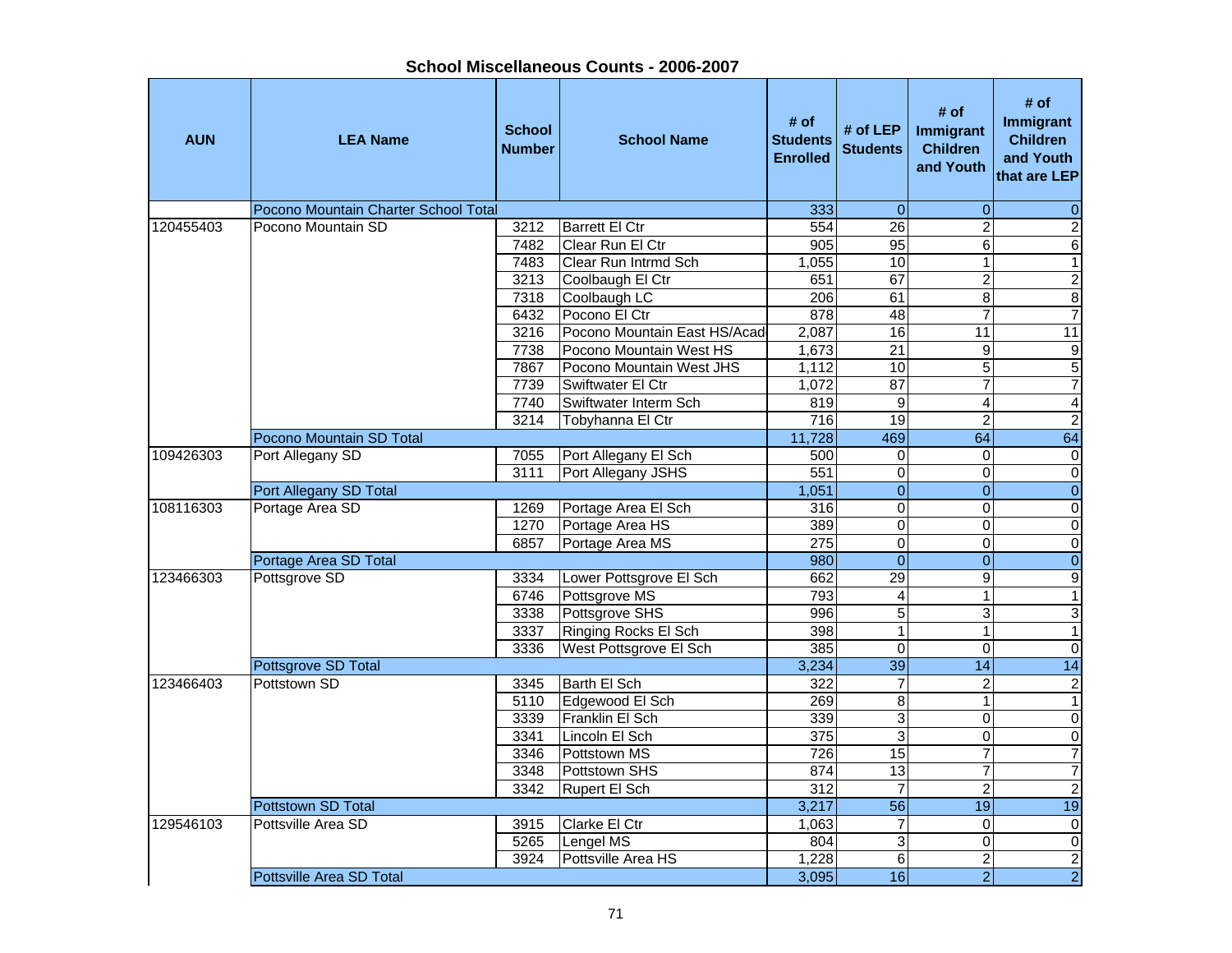**School Miscellaneous Counts - 2006-2007**

| <b>AUN</b> | <b>LEA Name</b>                                          | <b>School</b><br><b>Number</b> | <b>School Name</b>                          | # of<br><b>Students</b><br><b>Enrolled</b> | # of $LEP$<br><b>Students</b> | # of<br>Immigrant<br><b>Children</b><br>and Youth | # of<br>Immigrant<br><b>Children</b><br>and Youth<br>that are LEP |
|------------|----------------------------------------------------------|--------------------------------|---------------------------------------------|--------------------------------------------|-------------------------------|---------------------------------------------------|-------------------------------------------------------------------|
| 126512960  | <b>Preparatory CS</b>                                    | 7540                           | <b>Preparatory CS</b>                       | 601                                        | $\boldsymbol{2}$              | 9                                                 | 1                                                                 |
|            | <b>Preparatory CS Total</b>                              |                                |                                             | 601                                        | $\overline{2}$                | $\overline{9}$                                    | $\overline{1}$                                                    |
| 103020005  | Propel CS-East                                           | 7848                           | Propel CS-East                              | 250                                        | $\overline{1}$                | $\mathbf 0$                                       | $\pmb{0}$                                                         |
|            | <b>Propel CS-East Total</b>                              |                                |                                             | 250                                        | $\overline{1}$                | $\overline{0}$                                    | $\overline{0}$                                                    |
| 103020002  | Propel CS-Homestead                                      | 7772                           | Propel CS-Homestead                         | 401                                        | $\pmb{0}$<br>$\overline{0}$   | $\mathbf 0$<br>$\overline{0}$                     | $\pmb{0}$                                                         |
|            | <b>Propel CS-Homestead Total</b><br>Propel CS-McKeesport |                                |                                             | 401                                        | $\overline{0}$                | $\Omega$                                          | $\overline{0}$<br>$\overline{\mathsf{o}}$                         |
| 103020003  | <b>Propel CS-McKeesport Total</b>                        | 7831                           | Propel CS-McKeesport                        | 236<br>236                                 | $\overline{0}$                | $\pmb{0}$                                         | $\overline{0}$                                                    |
| 106338003  | Punxsutawney Area SD                                     | 2377                           | Bell Twp El Sch                             | $\overline{127}$                           | $\overline{0}$                | $\Omega$                                          | $\pmb{0}$                                                         |
|            |                                                          | 2373                           | Jenks Hill El Sch                           | 106                                        | $\overline{2}$                | $\Omega$                                          | $\pmb{0}$                                                         |
|            |                                                          | 2375                           | Longview El Sch                             | 97                                         | $\overline{0}$                | $\Omega$                                          | $\overline{0}$                                                    |
|            |                                                          | 2378                           | Mapleview El Sch                            | 206                                        | $\mathbf 0$                   | 0                                                 | $\pmb{0}$                                                         |
|            |                                                          | 2374                           | Mary A Wilson El Sch                        | 260                                        | $\overline{0}$                | $\Omega$                                          | $\overline{\mathsf{o}}$                                           |
|            |                                                          | 2376                           | Parkview El Sch                             | 105                                        | $\overline{0}$                | $\overline{0}$                                    | $\overline{\mathsf{o}}$                                           |
|            |                                                          | 6165                           | Punxsutawney Area HS                        | 925                                        | $\overline{1}$                | $\mathbf{0}$                                      | $\overline{\mathsf{o}}$                                           |
|            |                                                          | 7524                           | Punxsutawney Area MS                        | 692                                        | $\pmb{0}$                     | $\mathbf 0$                                       | $\overline{\mathsf{o}}$                                           |
|            |                                                          | 2379                           | West End El Sch                             | 100                                        | $\overline{0}$                | $\mathbf 0$                                       | $\overline{0}$                                                    |
|            | Punxsutawney Area SD Total                               |                                |                                             | 2,618                                      | $\overline{3}$                | $\overline{0}$                                    | $\overline{0}$                                                    |
| 128327303  | Purchase Line SD                                         | 2350                           | Purchase Line JSHS                          | 555                                        | $\overline{1}$                | $\overline{0}$                                    | $\overline{0}$                                                    |
|            |                                                          | 6892                           | Purchase Line North El Sch                  | 158                                        | $\overline{0}$                | $\Omega$                                          | $\overline{\mathsf{o}}$                                           |
|            |                                                          | 6893                           | Purchase Line South El Sch                  | 457                                        | $\mathsf 0$                   | $\Omega$                                          | $\pmb{0}$                                                         |
|            | <b>Purchase Line SD Total</b>                            |                                |                                             | 1,170                                      | $\overline{1}$                | $\overline{0}$                                    | $\overline{0}$                                                    |
| 103027753  | Quaker Valley SD                                         | 6108                           | Edgeworth El Sch                            | 523                                        | $\overline{c}$                | $\overline{7}$                                    | $\mathbf 0$                                                       |
|            |                                                          | 6852                           | Osborne El Sch                              | $\overline{312}$                           | $\overline{7}$                | 3                                                 | $\overline{\mathsf{o}}$                                           |
|            |                                                          | 448                            | Quaker Valley HS                            | 612                                        | 4                             | $\overline{3}$                                    | $\pmb{0}$                                                         |
|            |                                                          | 447                            | Quaker Valley MS                            | 469                                        | $\overline{5}$                | $\overline{2}$                                    | $\overline{1}$                                                    |
|            | <b>Quaker Valley SD Total</b>                            |                                |                                             | 1,916                                      | $\overline{18}$               | $\overline{15}$                                   | $\overline{1}$                                                    |
| 122098403  | <b>Quakertown Community SD</b>                           | 1118                           | Haycock El Sch                              | 115                                        | $\overline{0}$                | $\overline{3}$                                    | $\overline{\mathsf{o}}$                                           |
|            |                                                          | 6781                           | <b>Milford MS</b>                           | 470                                        | 3                             | 4                                                 | دن                                                                |
|            |                                                          | 1122                           | Neidig El Sch                               | 339                                        | $\overline{\mathsf{o}}$       | $\mathbf{1}$                                      | $\overline{0}$                                                    |
|            |                                                          | 7836                           | Pfaff El Sch                                | 462                                        | $\overline{1}$                | 1                                                 | $\overline{1}$                                                    |
|            |                                                          | 7835                           | <b>Quakertown Community Freshm</b>          | 422                                        | $\overline{2}$                | 1                                                 | $\overline{\mathsf{o}}$                                           |
|            |                                                          | 1128                           | Quakertown Community SHS                    | 1,327                                      | $\overline{9}$                | $\infty$                                          | $\overline{7}$                                                    |
|            |                                                          | 5132                           | Quakertown El Sch                           | 283                                        | $\overline{34}$               | 18                                                | 17                                                                |
|            |                                                          | 1121<br>4965                   | Richland El Sch                             | 359<br>838                                 | $\mathbf 2$<br>8              | $\Omega$<br>19                                    | $\pmb{0}$<br>$\sqrt{5}$                                           |
|            |                                                          | 1123                           | <b>Strayer MS</b><br>Tohickon Valley El Sch | 393                                        | $\mathbf 0$                   | 6                                                 | $\pmb{0}$                                                         |
|            |                                                          | 7630                           | <b>Trumbauersville El Sch</b>               | 497                                        | $\overline{c}$                | $\overline{7}$                                    | $\sqrt{2}$                                                        |
|            | <b>Quakertown Community SD Total</b>                     |                                |                                             | 5,505                                      | 61                            | 68                                                | 35                                                                |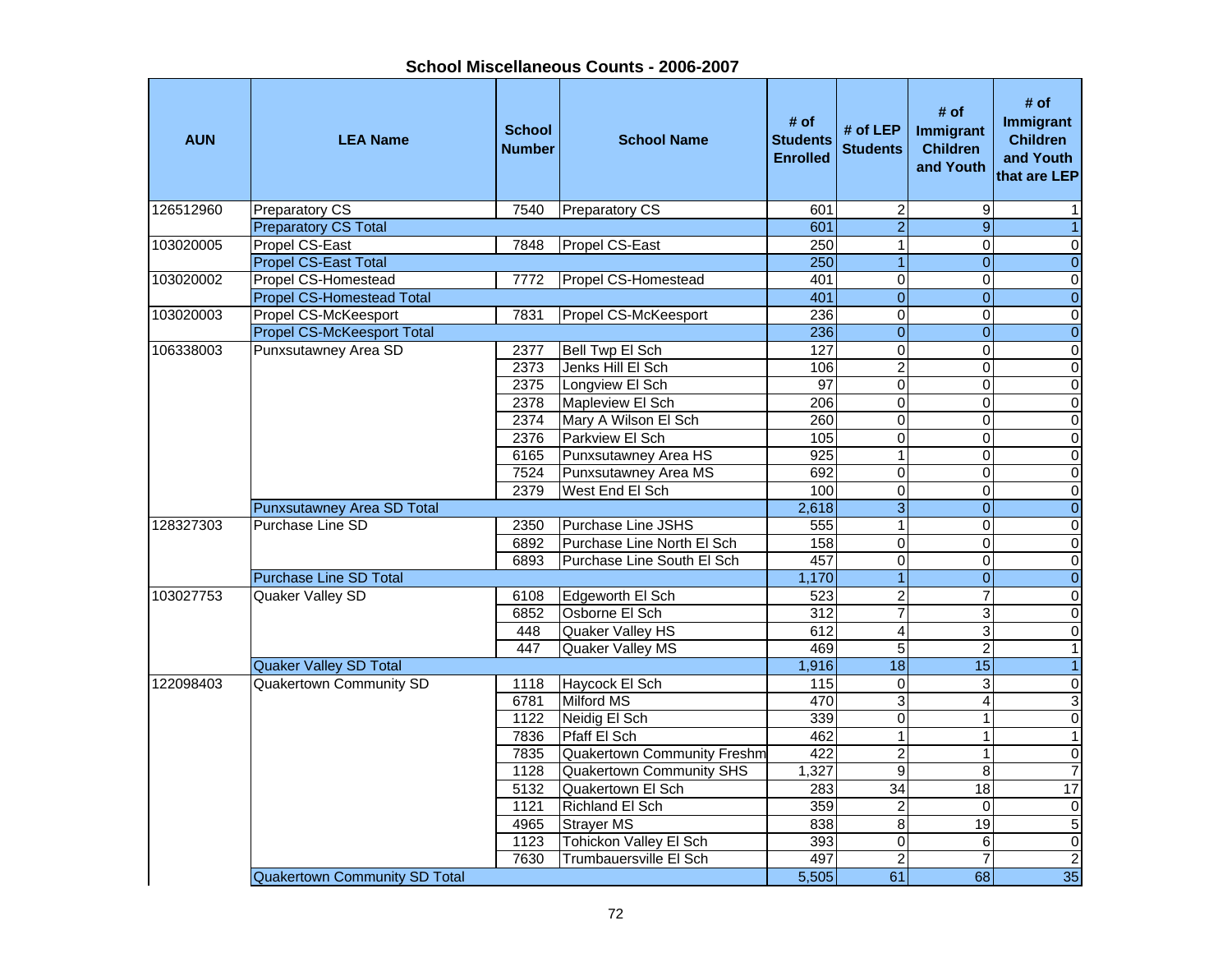| <b>AUN</b> | <b>LEA Name</b>               | <b>School</b><br><b>Number</b> | <b>School Name</b>            | # of<br><b>Students</b><br><b>Enrolled</b> | # of LEP<br><b>Students</b> | # of<br><b>Immigrant</b><br><b>Children</b><br>and Youth | # of<br>Immigrant<br><b>Children</b><br>and Youth<br>that are LEP |  |
|------------|-------------------------------|--------------------------------|-------------------------------|--------------------------------------------|-----------------------------|----------------------------------------------------------|-------------------------------------------------------------------|--|
| 125237603  | Radnor Township SD            | 6510                           | Ithan El Sch                  | 497                                        | 52                          | 84                                                       | 47                                                                |  |
|            |                               | 7697                           | Radnor El Sch                 | $\overline{543}$                           | $\overline{8}$              | $\overline{16}$                                          | $\overline{7}$                                                    |  |
|            |                               | 6511                           | Radnor MS                     | 884                                        | $\overline{20}$             | $\overline{32}$                                          | $\overline{20}$                                                   |  |
|            |                               | 1921                           | Radnor SHS                    | 1,210                                      | 16                          | 9                                                        | $\overline{9}$                                                    |  |
|            |                               | 6512                           | Wayne El Sch                  | 523                                        | $\overline{17}$             | $\overline{9}$                                           | $\overline{9}$                                                    |  |
|            | Radnor Township SD Total      |                                |                               | 3,657                                      | $\overline{113}$            | 150                                                      | 92                                                                |  |
| 114067002  | Reading SD                    | 840                            | Amanda E Stout El Sch         | 730                                        | 130                         | $\overline{37}$                                          | $\overline{28}$                                                   |  |
|            |                               | 844                            | Glenside El Sch               | 630                                        | 46                          | $\overline{7}$                                           | $\overline{3}$                                                    |  |
|            |                               | 852                            | Lauers Park El Sch            | 810                                        | 168                         | 32                                                       | $\overline{21}$                                                   |  |
|            |                               | 851                            | Millmont El Sch               | 150                                        | 3                           | $\mathbf 0$                                              | $\boldsymbol{0}$                                                  |  |
|            |                               | 858                            | Northeast MS                  | 1,097                                      | 134                         | 58                                                       | 55                                                                |  |
|            |                               | 5206                           | Northwest El Sch              | 810                                        | 128                         | 25                                                       | 17                                                                |  |
|            |                               | 856                            | Northwest MS                  | 1,004                                      | 108                         | $\overline{38}$                                          | 34                                                                |  |
|            |                               | 859                            | <b>Reading SHS</b>            | 4,733                                      | 527                         | 202                                                      | 190                                                               |  |
|            |                               | 845                            | Riverside El Sch              | 895                                        | $\overline{131}$            | 44                                                       |                                                                   |  |
|            |                               | 5028                           | Sixteenth & Haak El Sch       | 623                                        | 45                          | $\overline{12}$                                          | $\frac{35}{9}$                                                    |  |
|            |                               | 855                            | Southern MS                   | 765                                        | 138                         | 52                                                       | 48                                                                |  |
|            |                               | 857                            | Southwest MS                  | 642                                        | 84                          | $\overline{24}$                                          | 23                                                                |  |
|            |                               | 5026                           | Tenth & Green El Sch          | 827                                        | 167                         | $\overline{52}$                                          | 32                                                                |  |
|            |                               | 7484                           | Tenth & Penn El Sch           | 518                                        | 138                         | 25                                                       | 16                                                                |  |
|            |                               | 5027                           | Thirteenth & Green El Sch     | 598                                        | 89                          | 18                                                       | 10                                                                |  |
|            |                               | 832                            | Thirteenth & Union El Sch     | 965                                        | 124                         | 32                                                       | $\overline{20}$                                                   |  |
|            |                               | 833                            | Thomas H Ford El Sch          | 814                                        | 63                          | 8                                                        | $\overline{6}$                                                    |  |
|            |                               | 5025                           | Twelfth & Marion El Sch       | $\overline{5}14$                           | $\overline{70}$             | 26                                                       | 18                                                                |  |
|            |                               | 831                            | Tyson-Schoener El Sch         | 695                                        | 149                         | $\overline{20}$                                          | $\overline{9}$                                                    |  |
|            | <b>Reading SD Total</b>       |                                |                               | 17,820                                     | 2,442                       | $\overline{712}$                                         | 574                                                               |  |
| 112675503  | Red Lion Area SD              | 4592                           | Chanceford El Sch             | 233                                        | 0                           | 0                                                        | 0                                                                 |  |
|            |                               | 6837                           | <b>Clearview El Sch</b>       | 309                                        | $\mathbf{1}$                | 0                                                        | $\overline{0}$                                                    |  |
|            |                               | 4596                           | Edgar Moore El Sch            | 355                                        | $\mathsf 0$                 | 0                                                        | $\overline{0}$                                                    |  |
|            |                               | 4593                           | Locust Grove El Sch           | 532                                        | 8                           | 0                                                        | $\pmb{0}$                                                         |  |
|            |                               | 4595                           | Mazie Gable El Sch            | 510                                        | $\overline{14}$             | 0                                                        | $\overline{0}$                                                    |  |
|            |                               | 4589                           | N Hopewell-Winterstown El Sch | 318                                        | $\pmb{0}$                   | $\mathsf 0$                                              | $\overline{0}$                                                    |  |
|            |                               | 5362                           | Pleasant View El Sch          | 465                                        | $\overline{2}$              | $\mathbf{0}$                                             | $\overline{\mathbf{0}}$                                           |  |
|            |                               | 4597                           | Red Lion Area JHS             | 988                                        | $\mathsf 0$                 | $\mathbf 0$                                              | $\mathbf 0$                                                       |  |
|            |                               | 4598                           | Red Lion Area SHS             | 1,761                                      | $\mathbf{1}$                | $\mathsf 0$                                              | $\mathbf 0$                                                       |  |
|            |                               | 7319                           | Windsor Manor El Sch          | 293                                        | 0                           | $\mathsf 0$                                              | $\mathbf 0$                                                       |  |
|            | <b>Red Lion Area SD Total</b> |                                |                               | 5,764                                      | $\overline{26}$             | $\mathbf 0$                                              | $\overline{0}$                                                    |  |
| 106168003  | Redbank Valley SD             | 1491                           | Mahoning El Sch               | 152                                        | 0                           | 0                                                        | $\pmb{0}$                                                         |  |
|            |                               | 1494                           | New Bethlehem-S Bethlehem El  | 255                                        | 0                           | 0                                                        | $\overline{0}$                                                    |  |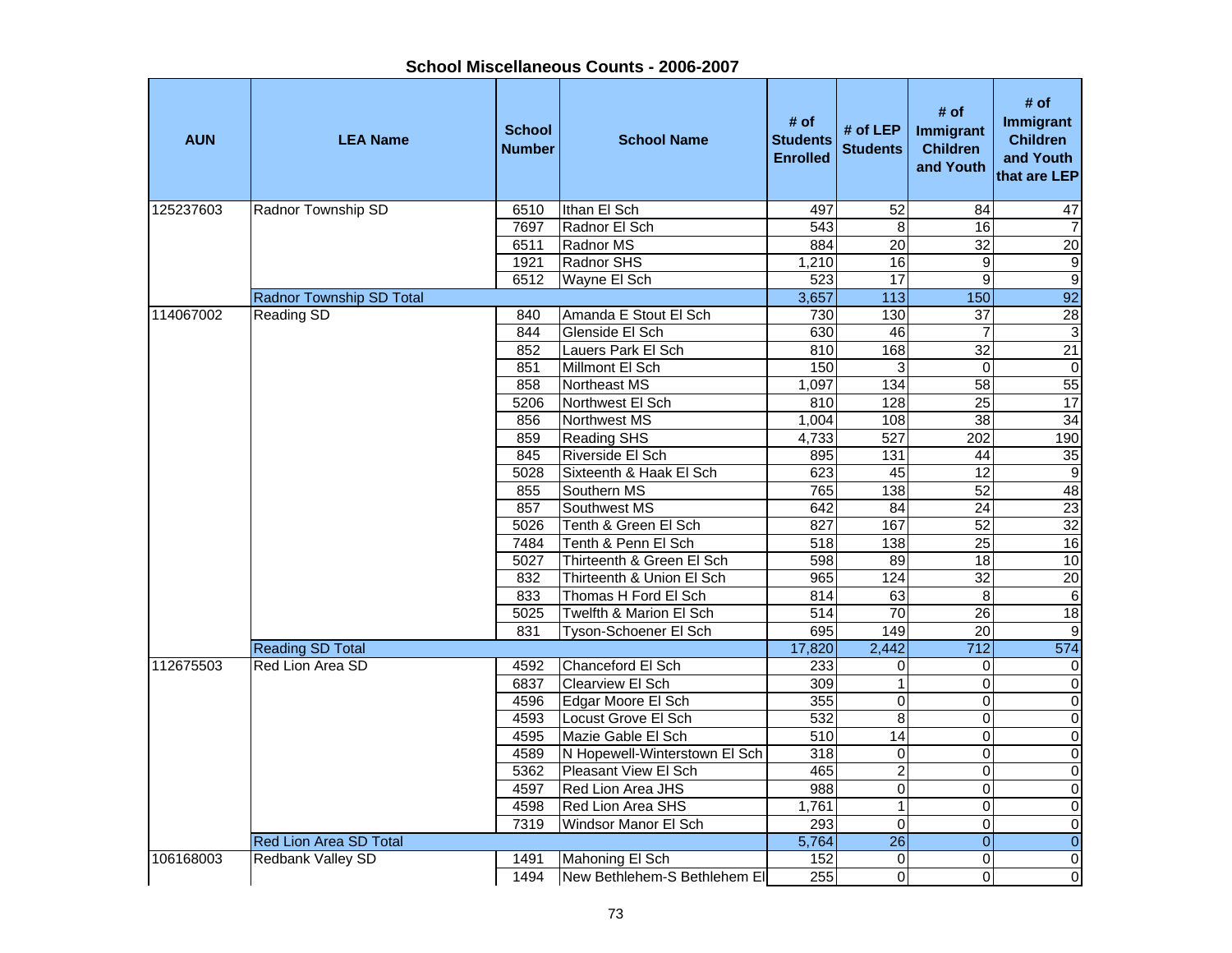**School Miscellaneous Counts - 2006-2007**

| <b>AUN</b> | <b>LEA Name</b>                           | <b>School</b><br><b>Number</b> | <b>School Name</b>                  | # of<br><b>Students</b><br><b>Enrolled</b> | # of LEP<br><b>Students</b>    | # of<br>Immigrant<br><b>Children</b><br>and Youth | # of<br><b>Immigrant</b><br><b>Children</b><br>and Youth<br>that are LEP |
|------------|-------------------------------------------|--------------------------------|-------------------------------------|--------------------------------------------|--------------------------------|---------------------------------------------------|--------------------------------------------------------------------------|
|            |                                           | 1495                           | Redbank Valley HS                   | 642                                        | $\mathbf 0$                    | $\Omega$                                          | 0                                                                        |
|            |                                           | 1493                           | Redbank-Hawthorn El Sch             | 229                                        | 0                              | $\Omega$                                          | $\Omega$                                                                 |
|            | <b>Redbank Valley SD Total</b>            |                                |                                     | 1,278                                      | $\overline{0}$                 | $\overline{0}$                                    | $\overline{0}$                                                           |
| 102020002  | Renaissance Acad Pgh Alt of Hope CS       | 7745                           | Renaissance Acad Pgh Alt of Ho      | 226                                        | $\overline{0}$                 | $\overline{0}$                                    | $\mathbf 0$                                                              |
|            | Renaissance Acad Pgh Alt of Hope CS Total |                                |                                     | 226                                        | $\overline{0}$                 | $\Omega$                                          | $\overline{0}$                                                           |
| 124153350  | Renaissance Academy-Edison CS             | 7636                           | Renaissance Academy-Edison C        | 911                                        | $\overline{5}$                 | $\Omega$                                          | $\overline{\mathsf{o}}$                                                  |
|            | Renaissance Academy-Edison CS Total       |                                |                                     | 911                                        | $\overline{5}$                 | $\Omega$                                          | $\overline{0}$                                                           |
| 126513290  | Renaissance Advantage CS                  | 7588                           | Renaissance Advantage CS            | 840                                        | $\mathbf 0$                    | $\mathbf 0$                                       | $\pmb{0}$                                                                |
|            | Renaissance Advantage CS Total            |                                |                                     | 840                                        | $\overline{0}$                 | $\overline{0}$                                    | $\overline{0}$                                                           |
| 126513240  | Renaissance CS                            | 7583                           | Renaissance CS                      | 217                                        | $\mathbf 0$                    | 0                                                 | $\pmb{0}$                                                                |
|            | <b>Renaissance CS Total</b>               |                                |                                     | 217                                        | $\overline{0}$                 | $\overline{0}$                                    | $\boldsymbol{0}$                                                         |
| 104435303  | Reynolds SD                               | 3164                           | Reynolds El Sch                     | 683                                        | $\overline{\mathsf{o}}$        | 0                                                 | $\overline{\mathsf{o}}$                                                  |
|            |                                           | 3165                           | <b>Reynolds JSHS</b>                | 692                                        | $\pmb{0}$                      | $\mathbf 0$                                       | $\overline{\mathsf{o}}$                                                  |
|            | <b>Reynolds SD Total</b>                  |                                |                                     | 1,375                                      | $\overline{0}$                 | $\overline{0}$                                    | $\overline{0}$                                                           |
| 126510008  | <b>Richard Allen Preparatory CS</b>       | 7684                           | <b>Richard Allen Preparatory CS</b> | 409                                        | $\overline{\mathsf{o}}$        | $\Omega$                                          | $\overline{\mathsf{o}}$                                                  |
|            | <b>Richard Allen Preparatory CS Total</b> |                                |                                     | 409                                        | $\mathbf{0}$                   | $\overline{0}$                                    | $\overline{0}$                                                           |
| 108116503  | <b>Richland SD</b>                        | 1278                           | <b>Richland El Sch</b>              | 691                                        | $\overline{\mathbf{4}}$        | $\overline{2}$                                    | $\overline{2}$                                                           |
|            |                                           | 1279                           | <b>Richland MS</b>                  | 219                                        | $\mathbf{1}$                   | $\Omega$                                          | $\overline{0}$                                                           |
|            |                                           | 5214                           | <b>Richland SHS</b>                 | 695                                        | $\pmb{0}$                      | $\mathbf 0$                                       | $\overline{0}$                                                           |
|            | <b>Richland SD Total</b>                  |                                |                                     | 1,605                                      | $\overline{5}$                 | $\overline{2}$                                    | $\overline{2}$                                                           |
| 109246003  | Ridgway Area SD                           | 7413                           | Francis S. Grandinetti El Sch       | 443                                        | $\mathbf{1}$                   | $\Omega$                                          | $\pmb{0}$                                                                |
|            |                                           | 1989                           | Ridgway Area HS                     | 334                                        | $\overline{1}$                 | $\overline{0}$                                    | $\overline{0}$                                                           |
|            |                                           | 6805                           | Ridgway Area MS                     | $\overline{267}$                           | $\overline{0}$                 | $\overline{0}$                                    | $\pmb{0}$                                                                |
|            | <b>Ridgway Area SD Total</b>              |                                |                                     | 1,044                                      | $\overline{2}$                 | $\mathbf{0}$                                      | $\overline{0}$                                                           |
| 125237702  | <b>Ridley SD</b>                          | 1925                           | Amosland El Sch                     | 500                                        | 3                              | $\overline{23}$                                   | $\overline{3}$                                                           |
|            |                                           | 5043                           | Eddystone El Sch                    | $\overline{205}$                           | $\overline{\mathsf{o}}$        | $\overline{c}$                                    | $\pmb{0}$                                                                |
|            |                                           | 1926                           | Edgewood El Sch                     | $\overline{347}$                           | $\mathbf{1}$                   | 3                                                 | $\overline{1}$                                                           |
|            |                                           | 1928                           | <b>Grace Park El Sch</b>            | 309                                        | $\overline{1}$                 | $\mathbf{1}$                                      | $\overline{1}$                                                           |
|            |                                           | 4705                           | Lakeview El Sch                     | 412                                        | $\overline{2}$                 | $\overline{7}$                                    | $\overline{2}$                                                           |
|            |                                           | 1930                           | Leedom El Sch                       | 288                                        | $\overline{2}$                 | $\mathbf{1}$                                      | $\overline{\mathsf{o}}$                                                  |
|            |                                           | 1934                           | <b>Ridley HS</b>                    | 2,143                                      | $\overline{7}$                 | $\overline{4}$                                    | $\overline{1}$                                                           |
|            |                                           | 7218                           | <b>Ridley MS</b>                    | 1,366                                      | $\overline{7}$                 | 6                                                 | دن                                                                       |
|            |                                           | 1932                           | Woodlyn El Sch                      | 288                                        | $\overline{5}$                 | $\overline{7}$                                    | $\sqrt{2}$                                                               |
|            | <b>Ridley SD Total</b>                    |                                |                                     | 5,858                                      | $\overline{28}$                | 54                                                | $\overline{13}$                                                          |
| 101637002  | Ringgold SD                               | 4270                           | <b>Carroll MS</b>                   | 297                                        | $\mathbf 0$                    | $\mathbf{0}$                                      | $\boldsymbol{0}$                                                         |
|            |                                           | 7018<br>4271                   | Donora El Ctr<br><b>Finley MS</b>   | 351                                        | $\mathbf{1}$<br>$\overline{4}$ | $\mathbf{1}$                                      | $\mathbf{1}$                                                             |
|            |                                           |                                |                                     | 534                                        |                                | 4                                                 | $\overline{a}$                                                           |
|            |                                           | 4268                           | Gastonville El Ctr                  | 383                                        | $\mathbf{1}$<br>$\overline{1}$ | 0<br>1                                            | $\mathbf 0$<br>$\overline{1}$                                            |
|            |                                           | 7017                           | Monongahela El Ctr                  | 617                                        |                                |                                                   |                                                                          |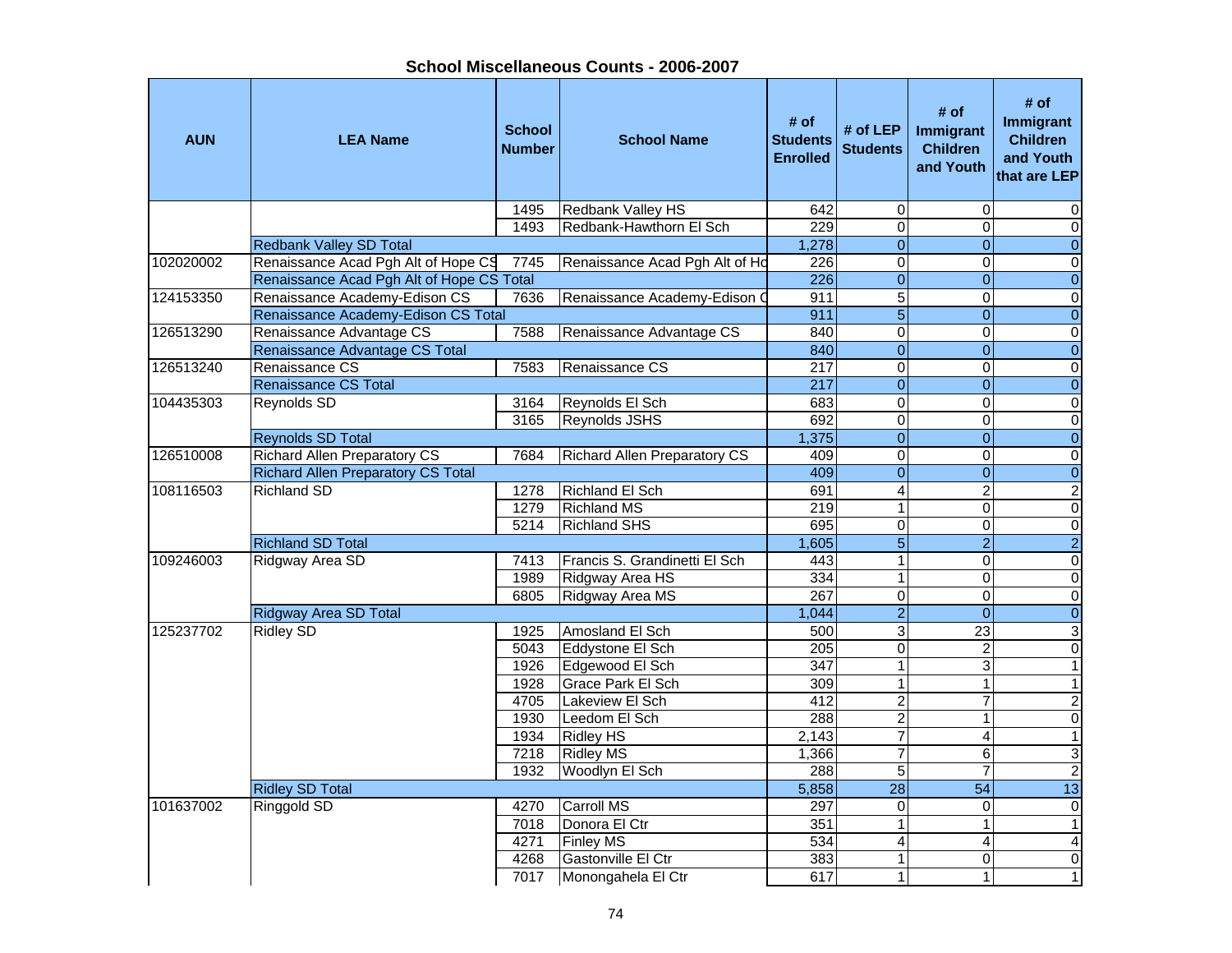Ť.

| <b>AUN</b> | <b>LEA Name</b>                          | <b>School</b><br><b>Number</b> | <b>School Name</b>           | # of<br><b>Students</b><br><b>Enrolled</b> | # of $LEP$<br><b>Students</b> | # of<br>Immigrant<br><b>Children</b><br>and Youth | # of<br><b>Immigrant</b><br><b>Children</b><br>and Youth<br>that are LEP |
|------------|------------------------------------------|--------------------------------|------------------------------|--------------------------------------------|-------------------------------|---------------------------------------------------|--------------------------------------------------------------------------|
|            |                                          | 7019                           | Ringgold SHS                 | 1,158                                      | $\overline{c}$                | $\overline{c}$                                    | $\overline{2}$                                                           |
|            | <b>Ringgold SD Total</b>                 |                                |                              | 3,340                                      | $\overline{9}$                | $\overline{8}$                                    | $\infty$                                                                 |
| 119357003  | Riverside SD                             | 5093                           | Riverside El Sch East        | 440                                        | $\overline{5}$                | $\overline{2}$                                    | $\overline{2}$                                                           |
|            |                                          | 6748                           | <b>Riverside El Sch West</b> | 332                                        | 12                            | $\overline{2}$                                    | $\overline{2}$                                                           |
|            |                                          | 2496                           | <b>Riverside JSHS</b>        | 762                                        | 10                            | 4                                                 | 4                                                                        |
|            | Riverside SD Total                       |                                |                              | 1,534                                      | $\overline{27}$               | $\overline{8}$                                    | $\overline{8}$                                                           |
| 127045853  | <b>Riverside Beaver County SD</b>        | 700                            | <b>Riverside HS</b>          | 673                                        | $\boldsymbol{0}$              | 0                                                 | $\pmb{0}$                                                                |
|            |                                          | 7285                           | Riverside Intrmd Ctr         | 397                                        | $\mathbf 0$                   | $\mathbf 0$                                       | $\pmb{0}$                                                                |
|            |                                          | 696                            | <b>Riverside MS</b>          | 270                                        | $\mathsf 0$                   | $\Omega$                                          | $\mathsf{O}\xspace$                                                      |
|            |                                          | 698                            | <b>Riverside Primary Ctr</b> | 442                                        | $\pmb{0}$                     | $\mathbf 0$                                       | $\pmb{0}$                                                                |
|            | <b>Riverside Beaver County SD Total</b>  |                                |                              | 1,782                                      | $\mathbf 0$                   | $\overline{0}$                                    | $\pmb{0}$                                                                |
| 103028203  | <b>Riverview SD</b>                      | 6928                           | <b>Riverview HS</b>          | 612                                        | $\overline{3}$                | 3                                                 | $\pmb{0}$                                                                |
|            |                                          | 295                            | Tenth Street El Sch          | 364                                        | $\overline{0}$                | $\Omega$                                          | $\overline{\mathsf{o}}$                                                  |
|            |                                          | 6109                           | Verner El Sch                | 190                                        | $\overline{0}$                | $\Omega$                                          | $\overline{0}$                                                           |
|            | <b>Riverview SD Total</b>                |                                |                              | 1,166                                      | $\overline{3}$                | 3 <sup>1</sup>                                    | $\pmb{0}$                                                                |
| 105252920  | Robert Benjamin Wiley Community CS       | 7532                           | Robert Benjamin Wiley Commur | 329                                        | $\overline{\mathsf{o}}$       | $\mathbf 0$                                       | $\overline{0}$                                                           |
|            | Robert Benjamin Wiley Community CS Total |                                |                              | 329                                        | $\overline{0}$                | $\overline{0}$                                    | $\overline{0}$                                                           |
| 121393330  | Roberto Clemente CS                      | 7629                           | Roberto Clemente CS          | 231                                        | 31                            | 9                                                 | $\overline{9}$                                                           |
|            | <b>Roberto Clemente CS Total</b>         |                                |                              | 231                                        | $\overline{31}$               | $\overline{9}$                                    | $\overline{9}$                                                           |
| 127046903  | Rochester Area SD                        | 7333                           | Rochester Area El Sch        | 406                                        | 3                             | 3                                                 | $\overline{3}$                                                           |
|            |                                          | 712                            | Rochester Area HS            | 346                                        | $\mathbf 0$                   | $\mathbf{1}$                                      | $\pmb{0}$                                                                |
|            |                                          | 7401                           | Rochester Area MS            | 265                                        | $\mathsf 0$                   | 0                                                 | $\mathbf 0$                                                              |
|            | Rochester Area SD Total                  |                                |                              | 1,017                                      | $\overline{3}$                | $\overline{4}$                                    | $\omega$                                                                 |
| 108566303  | Rockwood Area SD                         | 3996                           | Kingwood El Sch              | 98                                         | $\pmb{0}$                     | $\mathbf 0$                                       | $\pmb{0}$                                                                |
|            |                                          | 6209                           | Rockwood Area El Sch         | 330                                        | $\overline{0}$                | $\Omega$                                          | $\overline{0}$                                                           |
|            |                                          | 6210                           | Rockwood Area JSHS           | 453                                        | $\overline{0}$                | 0                                                 | $\overline{\mathbf{o}}$                                                  |
|            | Rockwood Area SD Total                   |                                |                              | 881                                        | $\overline{0}$                | $\Omega$                                          | $\overline{0}$                                                           |
| 125237903  | Rose Tree Media SD                       | 1940                           | Glenwood El Sch              | 413                                        | 12                            | 10                                                | 10                                                                       |
|            |                                          | 7365                           | Indian Lane El Sch           | 428                                        | 8                             | $\overline{7}$                                    | $\boldsymbol{7}$                                                         |
|            |                                          | 6514                           | Media El Sch                 | 437                                        | 15                            | $\overline{15}$                                   | 15                                                                       |
|            |                                          | 1942                           | Penncrest HS                 | 1,348                                      | 16                            | 12                                                | 12                                                                       |
|            |                                          | 1937                           | Rose Tree El Sch             | 334                                        | 14                            | 11                                                | 11                                                                       |
|            |                                          | 6625                           | Springton Lake MS            | $\overline{937}$                           | 10                            | 6                                                 | $\,6$                                                                    |
|            | Rose Tree Media SD Total                 |                                |                              | 3,897                                      | $\overline{75}$               | 61                                                | 61                                                                       |
| 126510001  | <b>Russell Byers CS</b>                  | 7677                           | <b>Russell Byers CS</b>      | 400                                        | $\mathbf 0$                   | $\mathbf{0}$                                      | 0                                                                        |
|            | <b>Russell Byers CS Total</b>            |                                |                              | 400                                        | $\overline{0}$                | $\overline{0}$                                    | $\overline{0}$                                                           |
| 129546803  | Saint Clair Area SD                      | 3930                           | Saint Clair Area El/MS       | 568                                        | $\overline{4}$                | $\overline{2}$                                    | $\overline{1}$                                                           |
|            | Saint Clair Area SD Total                |                                |                              | 568                                        | $\overline{\mathbf{A}}$       | $\overline{2}$                                    | $\overline{1}$                                                           |
| 109248003  | Saint Marys Area SD                      | 1978                           | Bennetts Valley El Sch       | 128                                        | $\mathbf 0$                   | $\Omega$                                          | $\pmb{0}$                                                                |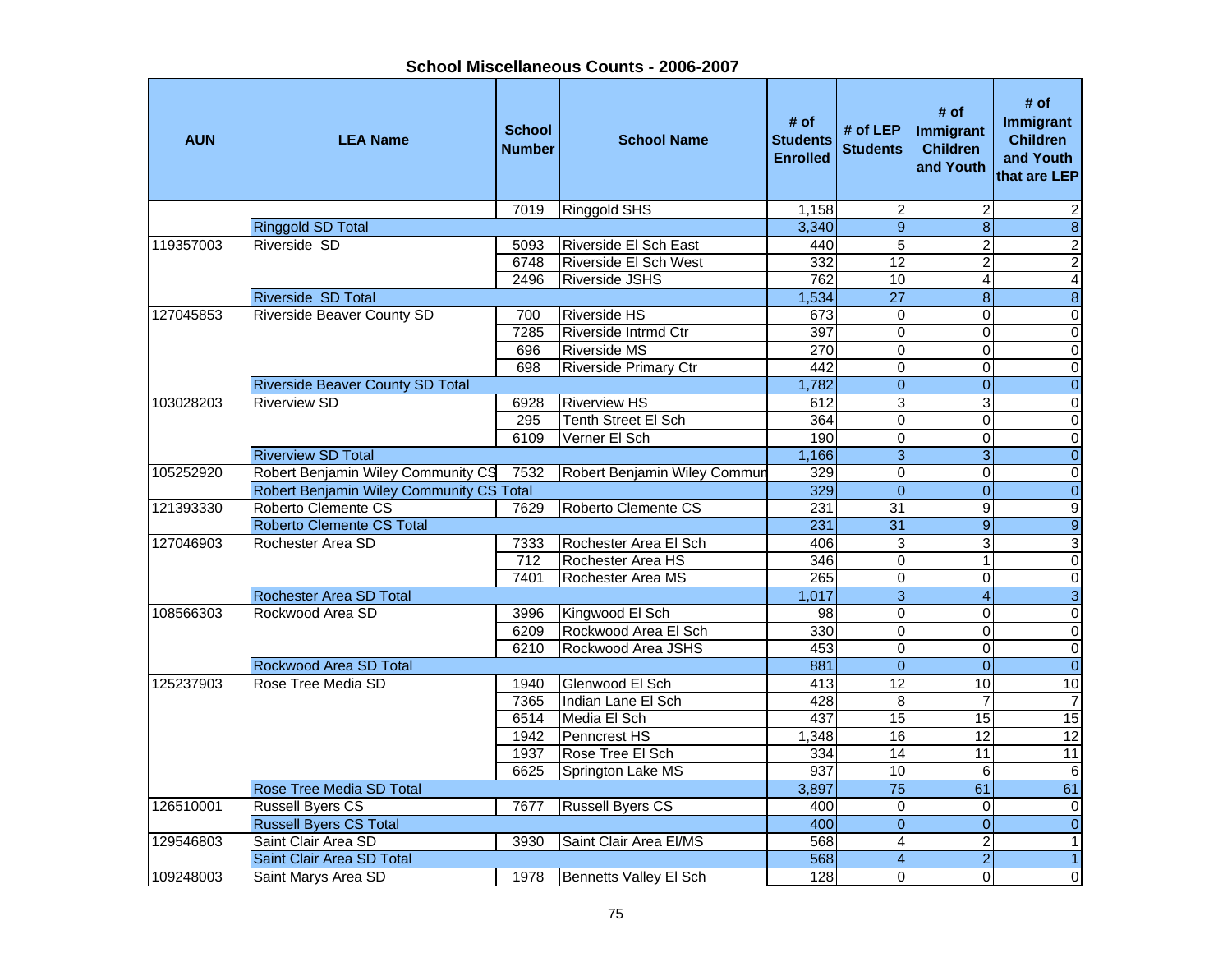**School Miscellaneous Counts - 2006-2007**

| <b>AUN</b> | <b>LEA Name</b>                | <b>School</b><br><b>Number</b> | <b>School Name</b>           | # of<br><b>Students</b><br><b>Enrolled</b> | # of LEP<br><b>Students</b> | # of<br><b>Immigrant</b><br><b>Children</b><br>and Youth | # of<br><b>Immigrant</b><br><b>Children</b><br>and Youth<br>that are LEP |
|------------|--------------------------------|--------------------------------|------------------------------|--------------------------------------------|-----------------------------|----------------------------------------------------------|--------------------------------------------------------------------------|
|            |                                | 1991                           | Fox Twp El Sch               | 221                                        | $\mathbf 0$                 | 0                                                        | 0                                                                        |
|            |                                | 6697                           | South St Marys Street El Sch | 630                                        | $\overline{1}$              | $\Omega$                                                 | $\mathbf 0$                                                              |
|            |                                | 1992                           | St Marys Area MS             | 576                                        | $\overline{1}$              | $\Omega$                                                 | $\mathsf{O}\xspace$                                                      |
|            |                                | 5169                           | St Marys Area SHS            | 894                                        | $\overline{1}$              | 0                                                        | $\pmb{0}$                                                                |
|            | Saint Marys Area SD Total      |                                |                              | 2,449                                      | $\overline{3}$              | $\boldsymbol{0}$                                         | $\boldsymbol{0}$                                                         |
| 121395603  | <b>Salisbury Township SD</b>   | 6864                           | Harry S Truman El Sch        | 399                                        | $\overline{53}$             | $\overline{2}$                                           | $\overline{2}$                                                           |
|            |                                | 5365                           | Salisbury MS                 | 585                                        | $\overline{37}$             | 3                                                        | $\overline{3}$                                                           |
|            |                                | 2833                           | Salisbury SHS                | 528                                        | 12                          | $\overline{c}$                                           | $\overline{c}$                                                           |
|            |                                | 2832                           | Western Salisbury El Sch     | 295                                        | $\overline{22}$             | $\mathbf{1}$                                             | $\mathbf{1}$                                                             |
|            | Salisbury Township SD Total    |                                |                              | 1,807                                      | 124                         | $\bf{8}$                                                 | $\bf 8$                                                                  |
| 108567004  | Salisbury-Elk Lick SD          | 6818                           | Salisbury-Elk Lick El Sch    | 137                                        | $\mathbf 0$                 | $\Omega$                                                 | $\pmb{0}$                                                                |
|            |                                | 4002                           | Salisbury-Elk Lick JSHS      | $\overline{204}$                           | $\overline{0}$              | $\Omega$                                                 | $\pmb{0}$                                                                |
|            | Salisbury-Elk Lick SD Total    |                                |                              | 341                                        | $\mathbf{0}$                | $\Omega$                                                 | $\overline{0}$                                                           |
| 124150005  | Sankofa Academy CS             | 7834                           | Sankofa Academy CS           | 30                                         | $\mathbf 0$                 | $\Omega$                                                 | $\pmb{0}$                                                                |
|            | Sankofa Academy CS Total       |                                |                              | $\overline{30}$                            | $\overline{0}$              | $\overline{0}$                                           | $\pmb{0}$                                                                |
| 120486003  | Saucon Valley SD               | 3485                           | Saucon Valley El Sch         | 1,014                                      | 10                          | 6                                                        | 3                                                                        |
|            |                                | 7210                           | Saucon Valley MS             | 596                                        | $\overline{3}$              | $\overline{4}$                                           | 3                                                                        |
|            |                                | 5352                           | Saucon Valley SHS            | 808                                        | $\overline{1}$              | $\Omega$                                                 | $\overline{\mathsf{o}}$                                                  |
|            | <b>Saucon Valley SD Total</b>  |                                |                              | 2,418                                      | 14                          | 10                                                       | $\sigma$                                                                 |
| 117086003  | Sayre Area SD                  | 4949                           | Litchfield Twp El Sch        | 89                                         | $\mathbf 0$                 | 0                                                        | $\pmb{0}$                                                                |
|            |                                | 965                            | Sayre Area HS                | 567                                        | $\mathbf 0$                 | $\Omega$                                                 | $\pmb{0}$                                                                |
|            |                                | 6713                           | Snyder El Sch                | 569                                        | $\mathbf 0$                 | 0                                                        | $\pmb{0}$                                                                |
|            | Sayre Area SD Total            |                                |                              | 1,225                                      | $\mathbf{0}$                | $\Omega$                                                 | $\boldsymbol{0}$                                                         |
| 122093140  | School Lane CS                 | 7568                           | School Lane CS               | 545                                        | 27                          | $\mathbf 0$                                              | $\pmb{0}$                                                                |
|            | <b>School Lane CS Total</b>    |                                |                              | 545                                        | $\overline{27}$             | $\overline{0}$                                           | $\overline{0}$                                                           |
| 129547303  | Schuylkill Haven Area SD       | 7331                           | Schuylkill Haven El Ctr      | 545                                        | $\overline{2}$              | 0                                                        | $\overline{0}$                                                           |
|            |                                | 3935                           | Schuylkill Haven MS          | $\overline{327}$                           | $\overline{2}$              | $\Omega$                                                 | $\overline{0}$                                                           |
|            |                                | 5264                           | Schuylkill Haven SHS         | 592                                        | $\overline{2}$              | $\Omega$                                                 | $\overline{\mathsf{o}}$                                                  |
|            | Schuylkill Haven Area SD Total |                                |                              | 1,464                                      | $\overline{6}$              | $\Omega$                                                 | $\overline{0}$                                                           |
| 114067503  | <b>Schuylkill Valley SD</b>    | 7429                           | Schuylkill Valley El Sch     | 837                                        | $\overline{16}$             | $\Omega$                                                 | $\overline{\mathsf{o}}$                                                  |
|            |                                | 864                            | Schuylkill Valley HS         | 675                                        | $\overline{6}$              | 0                                                        | $\pmb{0}$                                                                |
|            |                                | 6888                           | Schuylkill Valley Middle Sch | 488                                        | $\overline{5}$              | $\Omega$                                                 | $\overline{0}$                                                           |
|            | Schuylkill Valley SD Total     |                                |                              | 2,000                                      | $\overline{27}$             | $\mathbf{0}$                                             | $\overline{0}$                                                           |
| 119357402  | Scranton SD                    | 5149                           | Charles Sumner #18           | 334                                        | $\overline{5}$              | $\overline{2}$                                           | $\overline{2}$                                                           |
|            |                                | 2474                           | Frances Willard #32          | 634                                        | $\overline{17}$             | 3                                                        | $\overline{\omega}$                                                      |
|            |                                | 2476                           | George Bancroft #34          | 248                                        | $\overline{21}$             | 8                                                        | 3                                                                        |
|            |                                | 2455                           | John Adams #4                | $\overline{224}$                           | 52                          | $\overline{25}$                                          | $\overline{25}$                                                          |
|            |                                | 4736                           | John F. Kennedy #7           | 325                                        | 60                          | 3                                                        | $\overline{3}$                                                           |
|            |                                | 4858                           | John G Whittier #2           | 337                                        | $\overline{22}$             | 12                                                       | 12                                                                       |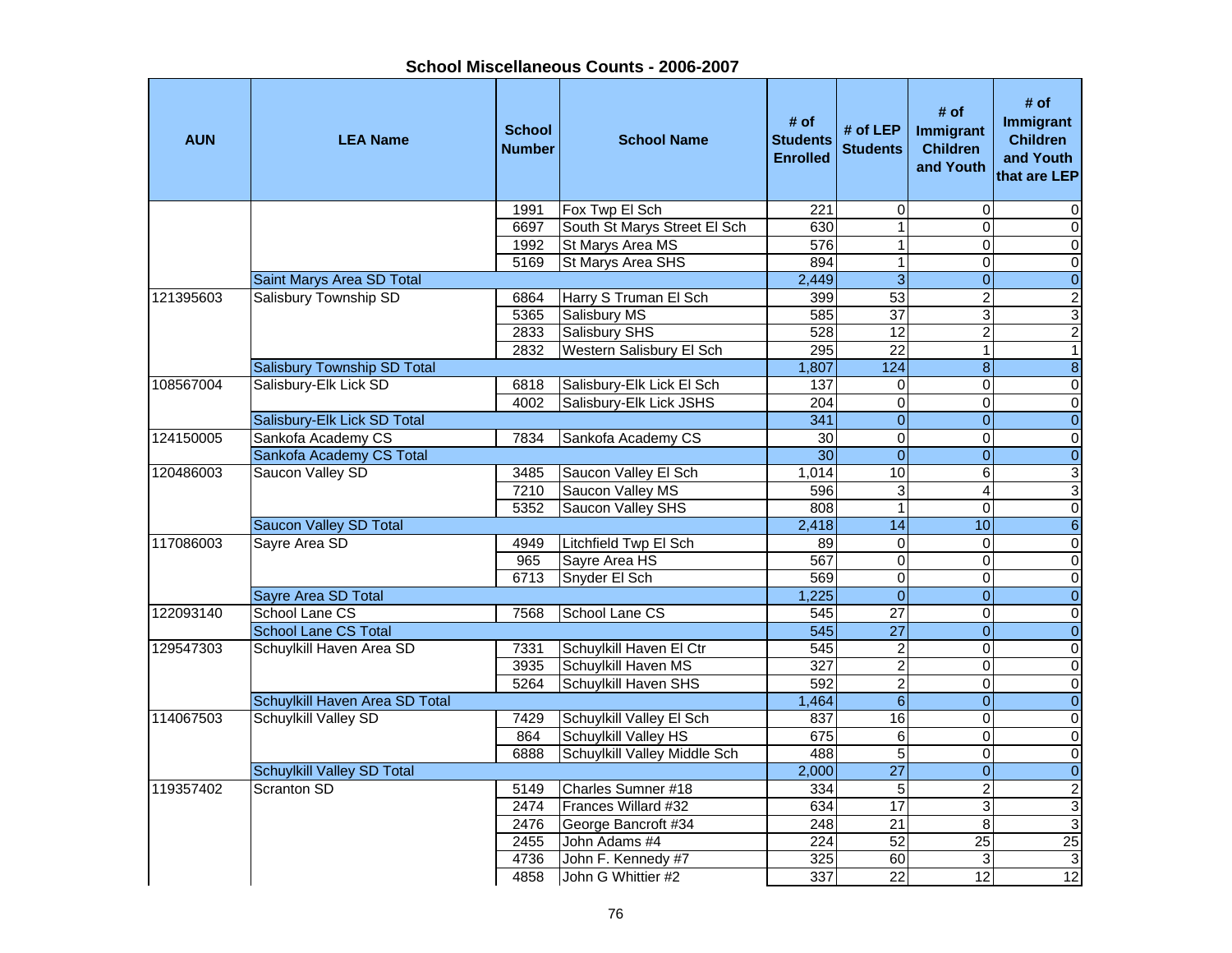| <b>AUN</b> | <b>LEA Name</b>                    | <b>School</b><br>Number | <b>School Name</b>            | # of<br><b>Students</b><br><b>Enrolled</b> | # of LEP<br><b>Students</b> | # of<br><b>Immigrant</b><br><b>Children</b><br>and Youth | # of<br>Immigrant<br><b>Children</b><br>and Youth<br>that are LEP |
|------------|------------------------------------|-------------------------|-------------------------------|--------------------------------------------|-----------------------------|----------------------------------------------------------|-------------------------------------------------------------------|
|            |                                    | 2482                    | John J. Audubon #42           | 306                                        | 38                          | 15                                                       | 15                                                                |
|            |                                    | 2481                    | John Marshall #41             | 384                                        | $\overline{6}$              | 1                                                        | $\mathbf{1}$                                                      |
|            |                                    | 6971                    | Lincoln-Jackson #14           | 260                                        | $\overline{14}$             | 10                                                       | 10                                                                |
|            |                                    | 6970                    | <b>McNichols Plaza</b>        | 435                                        | $\overline{80}$             | 23                                                       | 20                                                                |
|            |                                    | 5232                    | Neil Armstrong #40            | 536                                        | 23                          | 6                                                        | $\overline{6}$                                                    |
|            |                                    | 7700                    | Northeast Intrmd Sch          | 852                                        | 72                          | $\overline{41}$                                          | 41                                                                |
|            |                                    | 4952                    | Robert Morris #27             | 366                                        | 4                           | $\overline{\mathbf{c}}$                                  | $\overline{2}$                                                    |
|            |                                    | 6413                    | Scranton HS                   | 1,912                                      | 134                         | 85                                                       | 85                                                                |
|            |                                    | 2487                    | South Scranton Intrmd Sch     | 519                                        | $\overline{30}$             | 16                                                       | 16                                                                |
|            |                                    | 2489                    | West Scranton HS              | 1,058                                      | $\overline{20}$             | 19                                                       | 19                                                                |
|            |                                    | 6791                    | West Scranton Intrmd Sch      | 786                                        | 9                           | 3                                                        | $\overline{3}$                                                    |
|            |                                    | 4857                    | William Prescott #38          | 286                                        | $\overline{28}$             | $\overline{23}$                                          | 23                                                                |
|            | <b>Scranton SD Total</b>           |                         |                               | 9,802                                      | 635                         | 297                                                      | 289                                                               |
| 116557103  | Selinsgrove Area SD                | 3965                    | Jackson-Penn El Sch           | 184                                        | 7                           | 0                                                        | 0                                                                 |
|            |                                    | 3969                    | Selinsgrove Area HS           | 1,020                                      | $\overline{10}$             | 5                                                        | $\frac{5}{3}$                                                     |
|            |                                    | 6817                    | Selinsgrove Area MS           | 657                                        | 7                           | 3                                                        |                                                                   |
|            |                                    | 3968                    | Selinsgrove El Sch            | $\overline{341}$                           | $\overline{13}$             | 1                                                        | $\overline{1}$                                                    |
|            |                                    | 7507                    | Selinsgrove Intrmd Sch        | 560                                        | $\overline{11}$             | $\overline{c}$                                           | $\overline{2}$                                                    |
|            | Selinsgrove Area SD Total          |                         |                               | 2,762                                      | 48                          | $\overline{11}$                                          | 11                                                                |
| 104107903  | Seneca Valley SD                   | 1178                    | Connoquenessing Valley El Sch | 790                                        | 4                           | 3                                                        | $\ensuremath{\mathsf{3}}$                                         |
|            |                                    | 1180                    | Evans City El Sch             | 595                                        | 3                           | 1                                                        | 1                                                                 |
|            |                                    | 7488                    | Evans City MS                 | 501                                        | $\mathbf{1}$                | 0                                                        | $\boldsymbol{0}$                                                  |
|            |                                    | 4907                    | Haine El Sch                  | 819                                        | 11                          | 6                                                        | 6                                                                 |
|            |                                    | 7489                    | Haine MS                      | 636                                        | $\overline{c}$              | 1                                                        | $\mathbf{1}$                                                      |
|            |                                    | 1179                    | Rowan El Sch                  | 735                                        | $\overline{6}$              | 4                                                        | $\overline{\mathbf{4}}$                                           |
|            |                                    | 7412                    | Seneca Valley IHS             | 1,143                                      | $\mathbf{1}$                | 0                                                        | $\overline{0}$                                                    |
|            |                                    | 5311                    | Seneca Valley MS              | 1,204                                      | $\mathbf{1}$                | 0                                                        | $\overline{0}$                                                    |
|            |                                    | 1183                    | Seneca Valley SHS             | 1,086                                      | 0                           | 0                                                        | $\overline{0}$                                                    |
|            | Seneca Valley SD Total             |                         |                               | 7,509                                      | $\overline{29}$             | $\overline{15}$                                          | 15                                                                |
| 108567204  | Shade-Central City SD              | 6594                    | Cairnbrook El Sch             | 311                                        | 1                           | 1                                                        | 1                                                                 |
|            |                                    | 4006                    | Shade JSHS                    | 289                                        | $\mathbf 0$                 | 0                                                        | $\overline{0}$                                                    |
|            | <b>Shade-Central City SD Total</b> |                         |                               | 600                                        | $\overline{1}$              |                                                          | $\overline{1}$                                                    |
| 103028302  | Shaler Area SD                     | 4696                    | <b>Burchfield El Sch</b>      | 482                                        | $\mathbf 1$                 | $\overline{0}$                                           | $\overline{0}$                                                    |
|            |                                    | 457                     | Jeffery El Sch                | 261                                        | 0                           | 0                                                        | $\mathbf 0$                                                       |
|            |                                    | 5101                    | Marzolf El Sch                | 479                                        | 0                           | 0                                                        | $\pmb{0}$                                                         |
|            |                                    | 4843                    | Reserve El Sch                | 226                                        | $\mathbf{1}$                | 1                                                        | $\mathbf{1}$                                                      |
|            |                                    | 458                     | Rogers El Sch                 | 287                                        | $\mathbf{1}$                | 0                                                        | $\pmb{0}$                                                         |
|            |                                    | 460                     | Shaler Area HS                | 1,499                                      | 6                           | 3                                                        | $\ensuremath{\mathsf{3}}$                                         |
|            |                                    | 7558                    | Shaler Area Imtrmd Sch        | 905                                        | 1                           | 1                                                        | $\mathbf{1}$                                                      |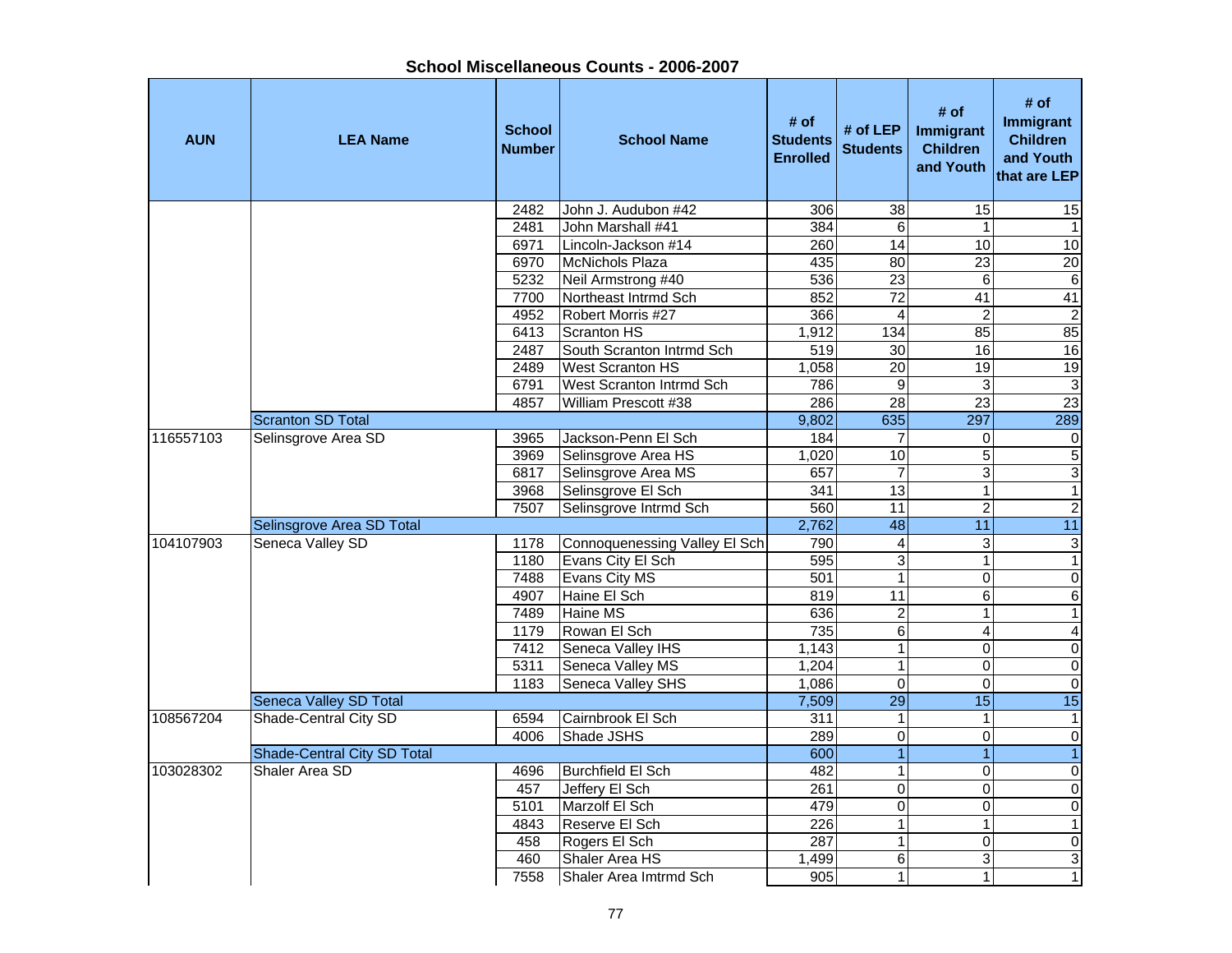| <b>AUN</b> | <b>LEA Name</b>                  | <b>School</b><br><b>Number</b> | <b>School Name</b>            | # of<br><b>Students</b><br><b>Enrolled</b> | # of $LEP$<br><b>Students</b> | # of<br>Immigrant<br><b>Children</b><br>and Youth | # of<br>Immigrant<br><b>Children</b><br>and Youth<br>that are LEP |
|------------|----------------------------------|--------------------------------|-------------------------------|--------------------------------------------|-------------------------------|---------------------------------------------------|-------------------------------------------------------------------|
|            |                                  | 7002                           | Shaler Area MS                | 1,214                                      | 5                             | $\overline{2}$                                    | 2                                                                 |
|            | <b>Shaler Area SD Total</b>      |                                |                               | 5,353                                      | $\overline{15}$               | $\overline{7}$                                    | $\overline{7}$                                                    |
| 116496503  | Shamokin Area SD                 | 7009                           | Shamokin Area El Sch          | 1,311                                      | $\overline{c}$                | $\Omega$                                          | 0                                                                 |
|            |                                  | 7893                           | Shamokin Area HS              | 806                                        | $\overline{1}$                | $\Omega$                                          | 0                                                                 |
|            |                                  | 7892                           | Shamokin Area MS              | 442                                        | 0                             | $\Omega$                                          | $\mathbf 0$                                                       |
|            | <b>Shamokin Area SD Total</b>    |                                |                               | 2,559                                      | $\overline{3}$                | $\overline{0}$                                    | $\overline{0}$                                                    |
| 108567404  | Shanksville-Stonycreek SD        | 7397                           | Shanksville-Stonycreek El Sch | 184                                        | $\overline{0}$                | $\overline{0}$                                    | 0                                                                 |
|            |                                  | 6800                           | Shanksville-Stonycreek HS     | 156                                        | $\overline{0}$                | $\mathbf 0$                                       | $\pmb{0}$                                                         |
|            |                                  | 7398                           | Shanksville-Stonycreek MS     | 114                                        | $\overline{0}$                | $\overline{0}$                                    | $\overline{0}$                                                    |
|            | Shanksville-Stonycreek SD Total  |                                |                               | 454                                        | $\overline{0}$                | $\overline{0}$                                    | $\overline{0}$                                                    |
| 104435603  | Sharon City SD                   | 3173                           | Case Avenue El Sch            | 543                                        | $\overline{2}$                | $\overline{0}$                                    | $\overline{0}$                                                    |
|            |                                  | 3170                           | Musser El Sch                 | 357                                        | $\overline{2}$                | $\Omega$                                          | $\overline{0}$                                                    |
|            |                                  | 5246                           | Sharon MS/HS                  | 1,087                                      | 18                            | $\overline{c}$                                    | $\overline{2}$                                                    |
|            |                                  | 3171                           | West Hill El Sch              | 284                                        | 8                             | $\overline{2}$                                    | $\overline{2}$                                                    |
|            | Sharon City SD Total             |                                |                               | 2,271                                      | $\overline{30}$               | $\overline{4}$                                    | $\overline{4}$                                                    |
| 104435703  | Sharpsville Area SD              | 7705                           | Sharpsville Area El Sch       | 601                                        | 1                             | 0                                                 | 0                                                                 |
|            |                                  | 7387                           | Sharpsville Area MS           | 312                                        | $\overline{0}$                | $\Omega$                                          | $\overline{0}$                                                    |
|            |                                  | 3124                           | Sharpsville Area SHS          | 467                                        | $\overline{0}$                | $\overline{0}$                                    | $\overline{0}$                                                    |
|            | <b>Sharpsville Area SD Total</b> |                                |                               | 1,380                                      | $\overline{1}$                | $\overline{0}$                                    | $\overline{0}$                                                    |
| 129547203  | Shenandoah Valley SD             | 3938                           | Shenandoah Valley El Sch      | 582                                        | $\overline{31}$               | 8                                                 | $\overline{7}$                                                    |
|            |                                  | 3940                           | Shenandoah Valley JSHS        | 530                                        | $\overline{18}$               | $\overline{5}$                                    | $\overline{5}$                                                    |
|            | Shenandoah Valley SD Total       |                                |                               | 1,112                                      | 49                            | 13                                                | $\overline{12}$                                                   |
| 104376203  | Shenango Area SD                 | 2706                           | Shenango El Sch               | 694                                        | $\overline{5}$                | $\overline{0}$                                    | $\pmb{0}$                                                         |
|            |                                  | 2708                           | Shenango HS                   | 668                                        | $\mathbf{1}$                  | $\mathbf 0$                                       | $\mathbf 0$                                                       |
|            | Shenango Area SD Total           |                                |                               | 1,362                                      | $\overline{6}$                | $\boldsymbol{0}$                                  | $\overline{0}$                                                    |
| 116496603  | Shikellamy SD                    | 7741                           | Chief Shikellamy Sch          | 319                                        | 6                             | 5                                                 | $\overline{5}$                                                    |
|            |                                  | 6357                           | <b>Grace S Beck Sch</b>       | 221                                        | $\overline{3}$                | $\mathbf{1}$                                      | $\mathbf{1}$                                                      |
|            |                                  | 3567                           | Oaklyn Sch                    | 349                                        | $\overline{0}$                | $\Omega$                                          | $\pmb{0}$                                                         |
|            |                                  | 3549                           | <b>Priestley Sch</b>          | 403                                        | $\overline{2}$                | $\overline{2}$                                    | $\overline{0}$                                                    |
|            |                                  | 3552                           | <b>Rice MS</b>                | $\frac{1}{334}$                            | $\overline{5}$                | 4                                                 | $\overline{3}$                                                    |
|            |                                  | 3569                           | Shikellamy HS                 | 1,079                                      | $\overline{8}$                | 3                                                 | $\overline{3}$                                                    |
|            |                                  | 3568                           | <b>Sunbury MS</b>             | 399                                        | $\overline{2}$                | $\Omega$                                          | $\overline{0}$                                                    |
|            | Shikellamy SD Total              |                                |                               | 3,104                                      | $\overline{26}$               | 15                                                | $\overline{12}$                                                   |
| 115218003  | Shippensburg Area SD             | 1724                           | Grace B Luhrs Univ Elem       | 115                                        | $\mathsf 0$                   | $\mathbf 0$                                       | $\pmb{0}$                                                         |
|            |                                  | 1726                           | James Burd El Sch             | 668                                        | $\overline{2}$                | $\Omega$                                          | $\pmb{0}$                                                         |
|            |                                  | 1725                           | Nancy Grayson El Sch          | 722                                        | 6                             | $\overline{4}$                                    | $\overline{\mathbf{4}}$                                           |
|            |                                  | 1729                           | Shippensburg Area MS          | 848                                        | $\overline{1}$                | $\Omega$                                          | $\pmb{0}$                                                         |
|            |                                  | 5221                           | Shippensburg Area SHS         | 1,043                                      | 3                             | $\Omega$                                          | $\mathbf 0$                                                       |
|            | Shippensburg Area SD Total       |                                |                               | 3,396                                      | $\overline{12}$               | $\overline{4}$                                    | $\overline{4}$                                                    |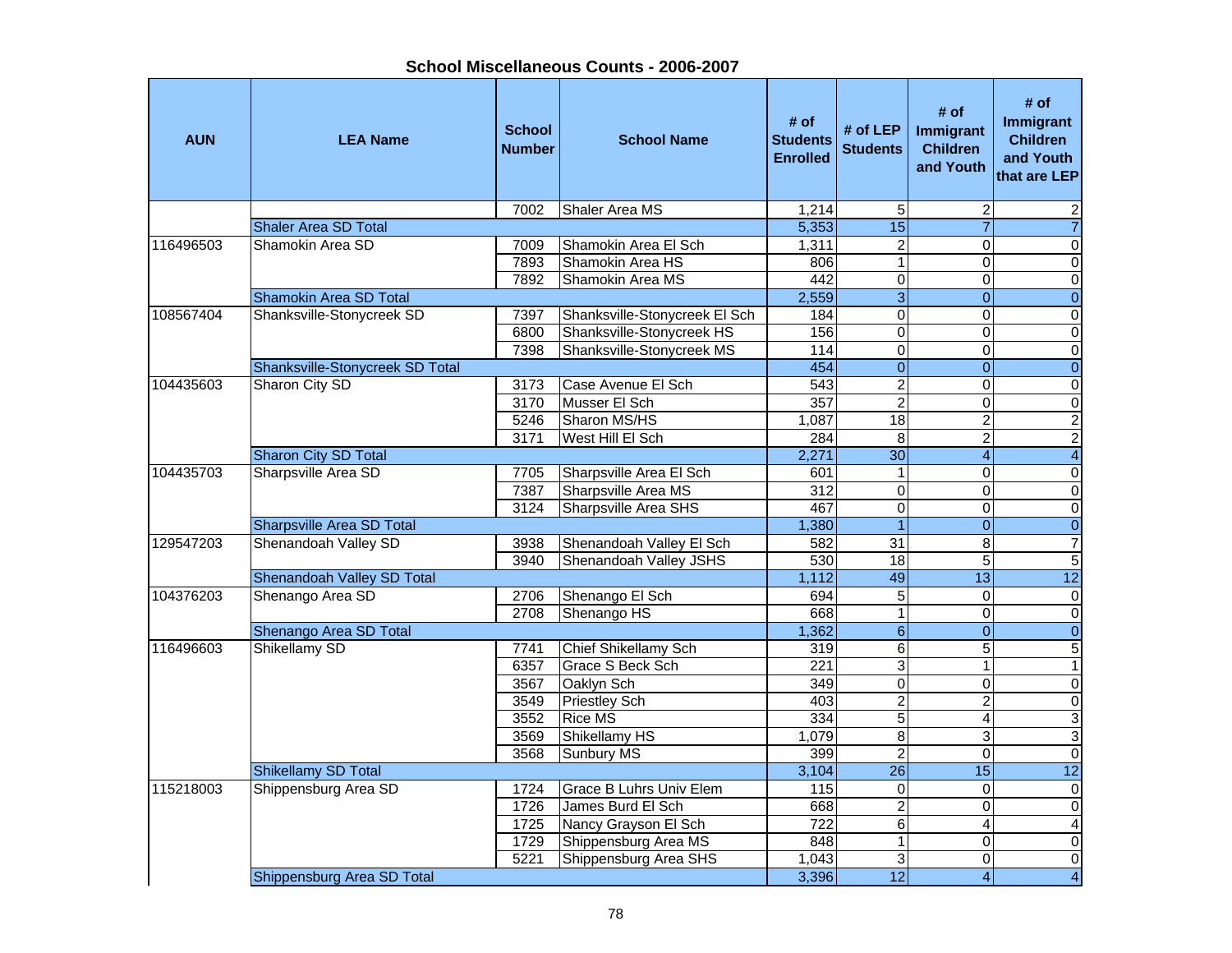| <b>AUN</b> | <b>LEA Name</b>                         | <b>School</b><br><b>Number</b> | <b>School Name</b>              | # of<br><b>Students</b><br><b>Enrolled</b> | # of LEP<br><b>Students</b> | # of<br>Immigrant<br><b>Children</b><br>and Youth | # of<br><b>Immigrant</b><br><b>Children</b><br>and Youth<br>that are LEP |
|------------|-----------------------------------------|--------------------------------|---------------------------------|--------------------------------------------|-----------------------------|---------------------------------------------------|--------------------------------------------------------------------------|
| 104107503  | <b>Slippery Rock Area SD</b>            | 1167                           | Har-Mer El Sch                  | 135                                        | 0                           | 0                                                 | 0                                                                        |
|            |                                         | 1169                           | Moraine El Sch                  | 443                                        | $\Omega$                    | $\Omega$                                          | $\pmb{0}$                                                                |
|            |                                         | 1171                           | Slippery Rock Area El Sch       | 428                                        | $\overline{4}$              | $\mathbf 0$                                       | $\pmb{0}$                                                                |
|            |                                         | 1172                           | <b>Slippery Rock Area HS</b>    | 788                                        | $\overline{2}$              | $\mathbf{0}$                                      | $\mathbf 0$                                                              |
|            |                                         | 6647                           | <b>Slippery Rock Area MS</b>    | 619                                        | $\overline{0}$              | $\mathbf 0$                                       | $\overline{\mathsf{o}}$                                                  |
|            | <b>Slippery Rock Area SD Total</b>      |                                |                                 | 2,413                                      | $\overline{6}$              | $\overline{0}$                                    | $\overline{0}$                                                           |
| 109427503  | Smethport Area SD                       | 3116                           | Smethport Area El Sch           | 496                                        | $\overline{0}$              | $\mathbf 0$                                       | $\overline{\mathsf{o}}$                                                  |
|            |                                         | 3117                           | Smethport Area JSHS             | 476                                        | $\overline{0}$              | $\mathbf 0$                                       | $\overline{\mathsf{o}}$                                                  |
|            | <b>Smethport Area SD Total</b>          |                                |                                 | 972                                        | $\overline{0}$              | $\overline{0}$                                    | $\boldsymbol{0}$                                                         |
| 113367003  | Solanco SD                              | 2656                           | Bart-Colerain El Sch            | 285                                        | $\mathbf{1}$                | $\mathbf{1}$                                      | $\mathbf{1}$                                                             |
|            |                                         | 7354                           | Clermont El Sch                 | 541                                        | $\overline{6}$              | $\overline{5}$                                    | $\overline{5}$                                                           |
|            |                                         | 2654                           | Providence El Sch               | 366                                        | $\overline{1}$              | $\mathbf{1}$                                      | $\overline{1}$                                                           |
|            |                                         | 2655                           | Quarryville El Sch              | 494                                        | $\overline{3}$              | 1                                                 | $\mathbf{1}$                                                             |
|            |                                         | 2657                           | Smith MS                        | 453                                        | $\overline{0}$              | $\mathbf 0$                                       | $\overline{\mathsf{o}}$                                                  |
|            |                                         | 2658                           | Solanco HS                      | 1,381                                      | 7                           | 5                                                 | 5                                                                        |
|            |                                         | 5054                           | <b>Swift MS</b>                 | 436                                        | $\overline{2}$              | 1                                                 | $\mathbf{1}$                                                             |
|            | Solanco SD Total                        |                                |                                 | 3,956                                      | $\overline{20}$             | $\overline{14}$                                   | $\overline{14}$                                                          |
| 108567703  | Somerset Area SD                        | 7481                           | Eagle View El Sch               | 535                                        | $\mathbf{1}$                | $\Omega$                                          | $\overline{0}$                                                           |
|            |                                         | 4012                           | Friedens El Sch                 | 178                                        | $\overline{0}$              | $\mathbf 0$                                       | $\overline{\mathsf{o}}$                                                  |
|            |                                         | 4009                           | Maple Ridge El Sch              | 515                                        | $\overline{8}$              | $\overline{1}$                                    | $\overline{1}$                                                           |
|            |                                         | 4011                           | Sipesville El Sch               | 71                                         | 0                           | $\mathbf 0$                                       | $\pmb{0}$                                                                |
|            |                                         | 4014                           | Somerset Area JHS               | 610                                        | $\overline{1}$              | $\overline{0}$                                    | $\pmb{0}$                                                                |
|            |                                         | 4015                           | Somerset Area SHS               | 680                                        | $\mathbf{1}$                | 0                                                 | $\mathsf{O}\xspace$                                                      |
|            | Somerset Area SD Total                  |                                |                                 | 2,589                                      | $\overline{11}$             | $\overline{1}$                                    | $\overline{1}$                                                           |
| 123467103  | Souderton Area SD                       | 3357                           | E M Crouthamel El Sch           | 338                                        | $\overline{48}$             | 6                                                 | 5                                                                        |
|            |                                         | 3266                           | Franconia El Sch                | 512                                        | 38                          | 4                                                 | $\overline{\mathbf{r}}$                                                  |
|            |                                         | 4721                           | <b>Indian Crest JHS</b>         | 1,037                                      | 17                          | $\overline{9}$                                    | 8                                                                        |
|            |                                         | 4722                           | <b>Indian Valley MS</b>         | 1,100                                      | $\overline{22}$             | 7                                                 | $\overline{7}$                                                           |
|            |                                         | 3306                           | Lower Salford El Sch            | 425                                        | 17                          | $\overline{5}$                                    | $\overline{\mathbf{A}}$                                                  |
|            |                                         | 7262                           | Oak Ridge El Sch                | 557                                        | $\overline{20}$             | 1                                                 | $\mathbf{1}$                                                             |
|            |                                         | 3350                           | Salford Hills El Sch            | 364                                        | 6                           | $\overline{2}$                                    | $\overline{2}$                                                           |
|            |                                         | 3354                           | Souderton Area SHS              | 1,607                                      | $\overline{29}$             | $\overline{74}$                                   | $\overline{28}$                                                          |
|            |                                         | 7752                           | Vernfield El Sch                | 444                                        | 12                          | 5                                                 | $\ensuremath{\mathsf{3}}$                                                |
|            |                                         | 4900                           | West Broad Street El Sch        | 507                                        | $\overline{38}$             | 5                                                 | $\overline{5}$                                                           |
|            | Souderton Area SD Total                 |                                |                                 | 6,891                                      | 247                         | 118                                               | 67                                                                       |
| 123463370  | Souderton CS Collaborative              | 7638                           | Souderton CS Collaborative      | 140                                        | 3                           | 0                                                 | $\mathsf{O}\xspace$                                                      |
|            | <b>Souderton CS Collaborative Total</b> |                                |                                 | 140                                        | $\overline{3}$              | $\overline{0}$                                    | $\overline{0}$                                                           |
| 103028653  | South Allegheny SD                      | 438                            | South Allegheny Early Childhood | 234                                        | $\Omega$                    | $\Omega$                                          | $\pmb{0}$                                                                |
|            |                                         | 7751                           | South Allegheny El Sch          | 566                                        | 0                           | $\Omega$                                          | $\mathbf 0$                                                              |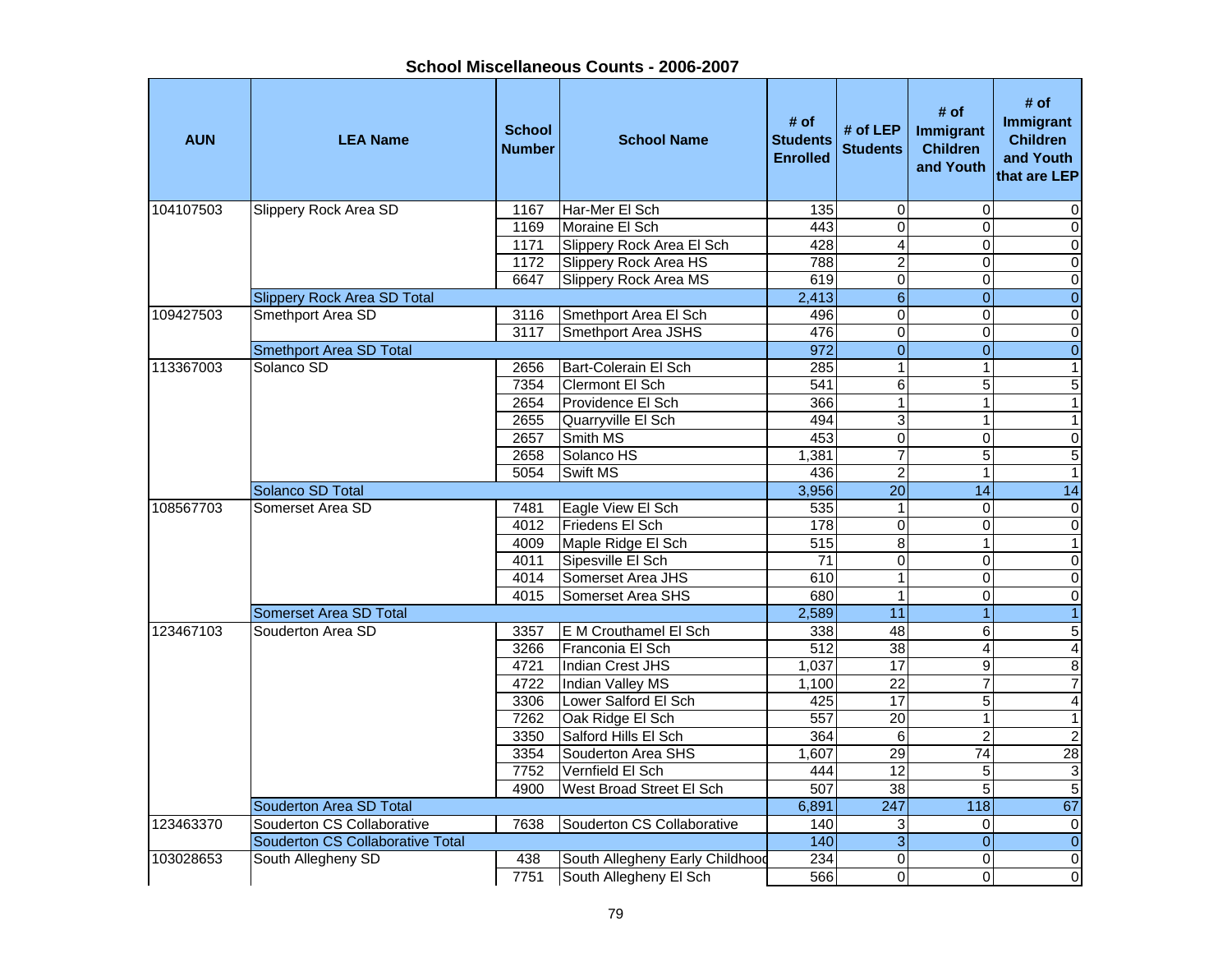| School Miscellaneous Counts - 2006-2007 |  |
|-----------------------------------------|--|
|-----------------------------------------|--|

| 440<br>884<br>3<br>$\overline{c}$<br>2<br>$\overline{3}$<br>$\overline{2}$<br>$\overline{2}$<br>South Allegheny SD Total<br>1,684<br>South Butler County SD<br>$\overline{1}$<br>$\overline{0}$<br>104107803<br>1177<br>Knoch HS<br>1,039<br>$\Omega$<br>Knoch MS<br>$\overline{0}$<br>7460<br>681<br>0<br>$\mathsf{O}\xspace$<br>South Butler Intermediate EL Scl<br>$\overline{0}$<br>7718<br>420<br>$\pmb{0}$<br>$\mathbf 0$<br>746<br>$\overline{0}$<br>O<br>7717<br>South Butler Primary Sch<br>4<br>$\overline{1}$<br>$\overline{0}$<br>2,886<br>$\overline{\mathbf{4}}$<br>South Butler County SD Total<br>$\overline{4}$<br>South Eastern SD<br>112676203<br>Delta-Peach Bottom El Sch<br>$\mathbf 0$<br>$\pmb{0}$<br>4599<br>335<br>$\mathbf{1}$<br>$\mathsf 0$<br>Fawn Area El Sch<br>290<br>0<br>4601<br>Kennard-Dale HS<br>$\mathbf 1$<br>$\pmb{0}$<br>4602<br>1,021<br>0<br>$\mathbf{1}$<br>$\mathbf 0$<br>South Eastern MS West<br>$\Omega$<br>6832<br>552<br>$\overline{1}$<br>7699<br>553<br>0<br>$\pmb{0}$<br>South Eastern MS-East<br>$\overline{0}$<br>536<br>3<br>4600<br>Stewartstown El Sch<br>$\Omega$<br>11<br>$\overline{0}$<br>South Eastern SD Total<br>3,287<br>$\mathbf{0}$<br>$\overline{3}$<br>4<br>$\overline{4}$<br>103028703<br>South Fayette Township SD<br>7490<br>South Fayette MS<br>654<br>13<br>$\overline{9}$<br>468<br>South Fayette Twp El Sch<br>19<br>829<br>$\overline{2}$<br>$\overline{2}$<br>$\overline{1}$<br>470<br>South Fayette Twp HS<br>622<br>19<br>$\overline{25}$<br>13<br>South Fayette Township SD Total<br>2,105<br>South Middleton SD<br>749<br>$\overline{7}$<br>$\overline{6}$<br>115218303<br>6328<br><b>Boiling Springs HS</b><br>8<br>Iron Forge Educnl Ctr<br>306<br>$\mathbf{1}$<br>$\mathbf{1}$<br>6853<br>$\mathbf{1}$<br>W.G. Rice El Sch<br>$\overline{9}$<br>$\overline{8}$<br>9<br>1730<br>628<br>$\overline{11}$<br>6<br>$\,6\,$<br>7611<br>Yellow Breeches MS<br>553<br>$\overline{28}$<br>$\overline{21}$<br>South Middleton SD Total<br>2,236<br>24<br>South Park SD<br>3<br>103028753<br>7682<br>South Park Elem Center<br>752<br>3<br>$\ensuremath{\mathsf{3}}$<br>$\overline{2}$<br>$\overline{\mathsf{o}}$<br>South Park MS<br>698<br>$\Omega$<br>6906<br>3<br>$\overline{1}$<br>467<br>South Park SHS<br>$\overline{771}$<br>1<br>$\overline{8}$<br>$\overline{4}$<br>South Park SD Total<br>2,221<br>$\overline{4}$<br>127047404<br>$\overline{0}$<br>$\overline{\mathsf{o}}$<br>South Side Area SD<br>South Side El Sch<br>$\Omega$<br>6568<br>544<br>South Side HS<br>$\mathbf 0$<br>$\Omega$<br>$\pmb{0}$<br>714<br>452<br>$\overline{0}$<br>$\overline{\mathbf{o}}$<br>South Side MS<br>293<br>0<br>6937<br>$\overline{0}$<br>$\overline{0}$<br>South Side Area SD Total<br>1,289<br>$\Omega$<br>South Western SD<br>7<br>112676403<br>Baresville El Sch<br>$\pmb{0}$<br>495<br>$\Omega$<br>4603<br>$\overline{0}$<br>$\overline{0}$<br>151<br>$\Omega$<br>4605<br>Manheim El Sch<br>$\overline{7}$<br>6641<br>Markle Intrmd Sch<br>$\mathbf{1}$<br>988<br>$\mathbf{1}$<br>$\overline{5}$<br>$\mathbf 0$<br>4606<br>Park Hills El Sch<br>520<br>0<br>$\overline{4}$<br>South Western SHS<br>$\mathbf 0$<br>$\mathsf{O}\xspace$<br>4608<br>1,374<br>4607<br>$\overline{1}$<br>$\overline{1}$<br>West Manheim El Sch<br>562<br>1<br>$\overline{2}$<br>$\overline{24}$<br>$\overline{2}$<br>South Western SD Total<br>4,090 | <b>AUN</b> | <b>LEA Name</b>            | <b>School</b><br><b>Number</b> | <b>School Name</b>    | # of<br><b>Students</b><br><b>Enrolled</b> | # of $LEP$<br><b>Students</b> | # of<br>Immigrant<br><b>Children</b><br>and Youth | # of<br><b>Immigrant</b><br><b>Children</b><br>and Youth<br>that are LEP |
|-------------------------------------------------------------------------------------------------------------------------------------------------------------------------------------------------------------------------------------------------------------------------------------------------------------------------------------------------------------------------------------------------------------------------------------------------------------------------------------------------------------------------------------------------------------------------------------------------------------------------------------------------------------------------------------------------------------------------------------------------------------------------------------------------------------------------------------------------------------------------------------------------------------------------------------------------------------------------------------------------------------------------------------------------------------------------------------------------------------------------------------------------------------------------------------------------------------------------------------------------------------------------------------------------------------------------------------------------------------------------------------------------------------------------------------------------------------------------------------------------------------------------------------------------------------------------------------------------------------------------------------------------------------------------------------------------------------------------------------------------------------------------------------------------------------------------------------------------------------------------------------------------------------------------------------------------------------------------------------------------------------------------------------------------------------------------------------------------------------------------------------------------------------------------------------------------------------------------------------------------------------------------------------------------------------------------------------------------------------------------------------------------------------------------------------------------------------------------------------------------------------------------------------------------------------------------------------------------------------------------------------------------------------------------------------------------------------------------------------------------------------------------------------------------------------------------------------------------------------------------------------------------------------------------------------------------------------------------------------------------------------------------------------------------------------------------------------------------------------------------------------------------------------------------------------------------------------------------------------------------------------------------------------------------------------------------------------------------------------------------------------------------------------------|------------|----------------------------|--------------------------------|-----------------------|--------------------------------------------|-------------------------------|---------------------------------------------------|--------------------------------------------------------------------------|
|                                                                                                                                                                                                                                                                                                                                                                                                                                                                                                                                                                                                                                                                                                                                                                                                                                                                                                                                                                                                                                                                                                                                                                                                                                                                                                                                                                                                                                                                                                                                                                                                                                                                                                                                                                                                                                                                                                                                                                                                                                                                                                                                                                                                                                                                                                                                                                                                                                                                                                                                                                                                                                                                                                                                                                                                                                                                                                                                                                                                                                                                                                                                                                                                                                                                                                                                                                                                                   |            |                            |                                | South Allegheny MS/HS |                                            |                               |                                                   |                                                                          |
|                                                                                                                                                                                                                                                                                                                                                                                                                                                                                                                                                                                                                                                                                                                                                                                                                                                                                                                                                                                                                                                                                                                                                                                                                                                                                                                                                                                                                                                                                                                                                                                                                                                                                                                                                                                                                                                                                                                                                                                                                                                                                                                                                                                                                                                                                                                                                                                                                                                                                                                                                                                                                                                                                                                                                                                                                                                                                                                                                                                                                                                                                                                                                                                                                                                                                                                                                                                                                   |            |                            |                                |                       |                                            |                               |                                                   |                                                                          |
|                                                                                                                                                                                                                                                                                                                                                                                                                                                                                                                                                                                                                                                                                                                                                                                                                                                                                                                                                                                                                                                                                                                                                                                                                                                                                                                                                                                                                                                                                                                                                                                                                                                                                                                                                                                                                                                                                                                                                                                                                                                                                                                                                                                                                                                                                                                                                                                                                                                                                                                                                                                                                                                                                                                                                                                                                                                                                                                                                                                                                                                                                                                                                                                                                                                                                                                                                                                                                   |            |                            |                                |                       |                                            |                               |                                                   |                                                                          |
|                                                                                                                                                                                                                                                                                                                                                                                                                                                                                                                                                                                                                                                                                                                                                                                                                                                                                                                                                                                                                                                                                                                                                                                                                                                                                                                                                                                                                                                                                                                                                                                                                                                                                                                                                                                                                                                                                                                                                                                                                                                                                                                                                                                                                                                                                                                                                                                                                                                                                                                                                                                                                                                                                                                                                                                                                                                                                                                                                                                                                                                                                                                                                                                                                                                                                                                                                                                                                   |            |                            |                                |                       |                                            |                               |                                                   |                                                                          |
|                                                                                                                                                                                                                                                                                                                                                                                                                                                                                                                                                                                                                                                                                                                                                                                                                                                                                                                                                                                                                                                                                                                                                                                                                                                                                                                                                                                                                                                                                                                                                                                                                                                                                                                                                                                                                                                                                                                                                                                                                                                                                                                                                                                                                                                                                                                                                                                                                                                                                                                                                                                                                                                                                                                                                                                                                                                                                                                                                                                                                                                                                                                                                                                                                                                                                                                                                                                                                   |            |                            |                                |                       |                                            |                               |                                                   |                                                                          |
|                                                                                                                                                                                                                                                                                                                                                                                                                                                                                                                                                                                                                                                                                                                                                                                                                                                                                                                                                                                                                                                                                                                                                                                                                                                                                                                                                                                                                                                                                                                                                                                                                                                                                                                                                                                                                                                                                                                                                                                                                                                                                                                                                                                                                                                                                                                                                                                                                                                                                                                                                                                                                                                                                                                                                                                                                                                                                                                                                                                                                                                                                                                                                                                                                                                                                                                                                                                                                   |            |                            |                                |                       |                                            |                               |                                                   |                                                                          |
|                                                                                                                                                                                                                                                                                                                                                                                                                                                                                                                                                                                                                                                                                                                                                                                                                                                                                                                                                                                                                                                                                                                                                                                                                                                                                                                                                                                                                                                                                                                                                                                                                                                                                                                                                                                                                                                                                                                                                                                                                                                                                                                                                                                                                                                                                                                                                                                                                                                                                                                                                                                                                                                                                                                                                                                                                                                                                                                                                                                                                                                                                                                                                                                                                                                                                                                                                                                                                   |            |                            |                                |                       |                                            |                               |                                                   |                                                                          |
|                                                                                                                                                                                                                                                                                                                                                                                                                                                                                                                                                                                                                                                                                                                                                                                                                                                                                                                                                                                                                                                                                                                                                                                                                                                                                                                                                                                                                                                                                                                                                                                                                                                                                                                                                                                                                                                                                                                                                                                                                                                                                                                                                                                                                                                                                                                                                                                                                                                                                                                                                                                                                                                                                                                                                                                                                                                                                                                                                                                                                                                                                                                                                                                                                                                                                                                                                                                                                   |            |                            |                                |                       |                                            |                               |                                                   |                                                                          |
|                                                                                                                                                                                                                                                                                                                                                                                                                                                                                                                                                                                                                                                                                                                                                                                                                                                                                                                                                                                                                                                                                                                                                                                                                                                                                                                                                                                                                                                                                                                                                                                                                                                                                                                                                                                                                                                                                                                                                                                                                                                                                                                                                                                                                                                                                                                                                                                                                                                                                                                                                                                                                                                                                                                                                                                                                                                                                                                                                                                                                                                                                                                                                                                                                                                                                                                                                                                                                   |            |                            |                                |                       |                                            |                               |                                                   |                                                                          |
|                                                                                                                                                                                                                                                                                                                                                                                                                                                                                                                                                                                                                                                                                                                                                                                                                                                                                                                                                                                                                                                                                                                                                                                                                                                                                                                                                                                                                                                                                                                                                                                                                                                                                                                                                                                                                                                                                                                                                                                                                                                                                                                                                                                                                                                                                                                                                                                                                                                                                                                                                                                                                                                                                                                                                                                                                                                                                                                                                                                                                                                                                                                                                                                                                                                                                                                                                                                                                   |            |                            |                                |                       |                                            |                               |                                                   |                                                                          |
|                                                                                                                                                                                                                                                                                                                                                                                                                                                                                                                                                                                                                                                                                                                                                                                                                                                                                                                                                                                                                                                                                                                                                                                                                                                                                                                                                                                                                                                                                                                                                                                                                                                                                                                                                                                                                                                                                                                                                                                                                                                                                                                                                                                                                                                                                                                                                                                                                                                                                                                                                                                                                                                                                                                                                                                                                                                                                                                                                                                                                                                                                                                                                                                                                                                                                                                                                                                                                   |            |                            |                                |                       |                                            |                               |                                                   |                                                                          |
|                                                                                                                                                                                                                                                                                                                                                                                                                                                                                                                                                                                                                                                                                                                                                                                                                                                                                                                                                                                                                                                                                                                                                                                                                                                                                                                                                                                                                                                                                                                                                                                                                                                                                                                                                                                                                                                                                                                                                                                                                                                                                                                                                                                                                                                                                                                                                                                                                                                                                                                                                                                                                                                                                                                                                                                                                                                                                                                                                                                                                                                                                                                                                                                                                                                                                                                                                                                                                   |            |                            |                                |                       |                                            |                               |                                                   |                                                                          |
|                                                                                                                                                                                                                                                                                                                                                                                                                                                                                                                                                                                                                                                                                                                                                                                                                                                                                                                                                                                                                                                                                                                                                                                                                                                                                                                                                                                                                                                                                                                                                                                                                                                                                                                                                                                                                                                                                                                                                                                                                                                                                                                                                                                                                                                                                                                                                                                                                                                                                                                                                                                                                                                                                                                                                                                                                                                                                                                                                                                                                                                                                                                                                                                                                                                                                                                                                                                                                   |            |                            |                                |                       |                                            |                               |                                                   |                                                                          |
|                                                                                                                                                                                                                                                                                                                                                                                                                                                                                                                                                                                                                                                                                                                                                                                                                                                                                                                                                                                                                                                                                                                                                                                                                                                                                                                                                                                                                                                                                                                                                                                                                                                                                                                                                                                                                                                                                                                                                                                                                                                                                                                                                                                                                                                                                                                                                                                                                                                                                                                                                                                                                                                                                                                                                                                                                                                                                                                                                                                                                                                                                                                                                                                                                                                                                                                                                                                                                   |            |                            |                                |                       |                                            |                               |                                                   |                                                                          |
|                                                                                                                                                                                                                                                                                                                                                                                                                                                                                                                                                                                                                                                                                                                                                                                                                                                                                                                                                                                                                                                                                                                                                                                                                                                                                                                                                                                                                                                                                                                                                                                                                                                                                                                                                                                                                                                                                                                                                                                                                                                                                                                                                                                                                                                                                                                                                                                                                                                                                                                                                                                                                                                                                                                                                                                                                                                                                                                                                                                                                                                                                                                                                                                                                                                                                                                                                                                                                   |            |                            |                                |                       |                                            |                               |                                                   |                                                                          |
|                                                                                                                                                                                                                                                                                                                                                                                                                                                                                                                                                                                                                                                                                                                                                                                                                                                                                                                                                                                                                                                                                                                                                                                                                                                                                                                                                                                                                                                                                                                                                                                                                                                                                                                                                                                                                                                                                                                                                                                                                                                                                                                                                                                                                                                                                                                                                                                                                                                                                                                                                                                                                                                                                                                                                                                                                                                                                                                                                                                                                                                                                                                                                                                                                                                                                                                                                                                                                   |            |                            |                                |                       |                                            |                               |                                                   |                                                                          |
|                                                                                                                                                                                                                                                                                                                                                                                                                                                                                                                                                                                                                                                                                                                                                                                                                                                                                                                                                                                                                                                                                                                                                                                                                                                                                                                                                                                                                                                                                                                                                                                                                                                                                                                                                                                                                                                                                                                                                                                                                                                                                                                                                                                                                                                                                                                                                                                                                                                                                                                                                                                                                                                                                                                                                                                                                                                                                                                                                                                                                                                                                                                                                                                                                                                                                                                                                                                                                   |            |                            |                                |                       |                                            |                               |                                                   |                                                                          |
|                                                                                                                                                                                                                                                                                                                                                                                                                                                                                                                                                                                                                                                                                                                                                                                                                                                                                                                                                                                                                                                                                                                                                                                                                                                                                                                                                                                                                                                                                                                                                                                                                                                                                                                                                                                                                                                                                                                                                                                                                                                                                                                                                                                                                                                                                                                                                                                                                                                                                                                                                                                                                                                                                                                                                                                                                                                                                                                                                                                                                                                                                                                                                                                                                                                                                                                                                                                                                   |            |                            |                                |                       |                                            |                               |                                                   |                                                                          |
|                                                                                                                                                                                                                                                                                                                                                                                                                                                                                                                                                                                                                                                                                                                                                                                                                                                                                                                                                                                                                                                                                                                                                                                                                                                                                                                                                                                                                                                                                                                                                                                                                                                                                                                                                                                                                                                                                                                                                                                                                                                                                                                                                                                                                                                                                                                                                                                                                                                                                                                                                                                                                                                                                                                                                                                                                                                                                                                                                                                                                                                                                                                                                                                                                                                                                                                                                                                                                   |            |                            |                                |                       |                                            |                               |                                                   |                                                                          |
|                                                                                                                                                                                                                                                                                                                                                                                                                                                                                                                                                                                                                                                                                                                                                                                                                                                                                                                                                                                                                                                                                                                                                                                                                                                                                                                                                                                                                                                                                                                                                                                                                                                                                                                                                                                                                                                                                                                                                                                                                                                                                                                                                                                                                                                                                                                                                                                                                                                                                                                                                                                                                                                                                                                                                                                                                                                                                                                                                                                                                                                                                                                                                                                                                                                                                                                                                                                                                   |            |                            |                                |                       |                                            |                               |                                                   |                                                                          |
|                                                                                                                                                                                                                                                                                                                                                                                                                                                                                                                                                                                                                                                                                                                                                                                                                                                                                                                                                                                                                                                                                                                                                                                                                                                                                                                                                                                                                                                                                                                                                                                                                                                                                                                                                                                                                                                                                                                                                                                                                                                                                                                                                                                                                                                                                                                                                                                                                                                                                                                                                                                                                                                                                                                                                                                                                                                                                                                                                                                                                                                                                                                                                                                                                                                                                                                                                                                                                   |            |                            |                                |                       |                                            |                               |                                                   |                                                                          |
|                                                                                                                                                                                                                                                                                                                                                                                                                                                                                                                                                                                                                                                                                                                                                                                                                                                                                                                                                                                                                                                                                                                                                                                                                                                                                                                                                                                                                                                                                                                                                                                                                                                                                                                                                                                                                                                                                                                                                                                                                                                                                                                                                                                                                                                                                                                                                                                                                                                                                                                                                                                                                                                                                                                                                                                                                                                                                                                                                                                                                                                                                                                                                                                                                                                                                                                                                                                                                   |            |                            |                                |                       |                                            |                               |                                                   |                                                                          |
|                                                                                                                                                                                                                                                                                                                                                                                                                                                                                                                                                                                                                                                                                                                                                                                                                                                                                                                                                                                                                                                                                                                                                                                                                                                                                                                                                                                                                                                                                                                                                                                                                                                                                                                                                                                                                                                                                                                                                                                                                                                                                                                                                                                                                                                                                                                                                                                                                                                                                                                                                                                                                                                                                                                                                                                                                                                                                                                                                                                                                                                                                                                                                                                                                                                                                                                                                                                                                   |            |                            |                                |                       |                                            |                               |                                                   |                                                                          |
|                                                                                                                                                                                                                                                                                                                                                                                                                                                                                                                                                                                                                                                                                                                                                                                                                                                                                                                                                                                                                                                                                                                                                                                                                                                                                                                                                                                                                                                                                                                                                                                                                                                                                                                                                                                                                                                                                                                                                                                                                                                                                                                                                                                                                                                                                                                                                                                                                                                                                                                                                                                                                                                                                                                                                                                                                                                                                                                                                                                                                                                                                                                                                                                                                                                                                                                                                                                                                   |            |                            |                                |                       |                                            |                               |                                                   |                                                                          |
|                                                                                                                                                                                                                                                                                                                                                                                                                                                                                                                                                                                                                                                                                                                                                                                                                                                                                                                                                                                                                                                                                                                                                                                                                                                                                                                                                                                                                                                                                                                                                                                                                                                                                                                                                                                                                                                                                                                                                                                                                                                                                                                                                                                                                                                                                                                                                                                                                                                                                                                                                                                                                                                                                                                                                                                                                                                                                                                                                                                                                                                                                                                                                                                                                                                                                                                                                                                                                   |            |                            |                                |                       |                                            |                               |                                                   |                                                                          |
|                                                                                                                                                                                                                                                                                                                                                                                                                                                                                                                                                                                                                                                                                                                                                                                                                                                                                                                                                                                                                                                                                                                                                                                                                                                                                                                                                                                                                                                                                                                                                                                                                                                                                                                                                                                                                                                                                                                                                                                                                                                                                                                                                                                                                                                                                                                                                                                                                                                                                                                                                                                                                                                                                                                                                                                                                                                                                                                                                                                                                                                                                                                                                                                                                                                                                                                                                                                                                   |            |                            |                                |                       |                                            |                               |                                                   |                                                                          |
|                                                                                                                                                                                                                                                                                                                                                                                                                                                                                                                                                                                                                                                                                                                                                                                                                                                                                                                                                                                                                                                                                                                                                                                                                                                                                                                                                                                                                                                                                                                                                                                                                                                                                                                                                                                                                                                                                                                                                                                                                                                                                                                                                                                                                                                                                                                                                                                                                                                                                                                                                                                                                                                                                                                                                                                                                                                                                                                                                                                                                                                                                                                                                                                                                                                                                                                                                                                                                   |            |                            |                                |                       |                                            |                               |                                                   |                                                                          |
|                                                                                                                                                                                                                                                                                                                                                                                                                                                                                                                                                                                                                                                                                                                                                                                                                                                                                                                                                                                                                                                                                                                                                                                                                                                                                                                                                                                                                                                                                                                                                                                                                                                                                                                                                                                                                                                                                                                                                                                                                                                                                                                                                                                                                                                                                                                                                                                                                                                                                                                                                                                                                                                                                                                                                                                                                                                                                                                                                                                                                                                                                                                                                                                                                                                                                                                                                                                                                   |            |                            |                                |                       |                                            |                               |                                                   |                                                                          |
|                                                                                                                                                                                                                                                                                                                                                                                                                                                                                                                                                                                                                                                                                                                                                                                                                                                                                                                                                                                                                                                                                                                                                                                                                                                                                                                                                                                                                                                                                                                                                                                                                                                                                                                                                                                                                                                                                                                                                                                                                                                                                                                                                                                                                                                                                                                                                                                                                                                                                                                                                                                                                                                                                                                                                                                                                                                                                                                                                                                                                                                                                                                                                                                                                                                                                                                                                                                                                   |            |                            |                                |                       |                                            |                               |                                                   |                                                                          |
|                                                                                                                                                                                                                                                                                                                                                                                                                                                                                                                                                                                                                                                                                                                                                                                                                                                                                                                                                                                                                                                                                                                                                                                                                                                                                                                                                                                                                                                                                                                                                                                                                                                                                                                                                                                                                                                                                                                                                                                                                                                                                                                                                                                                                                                                                                                                                                                                                                                                                                                                                                                                                                                                                                                                                                                                                                                                                                                                                                                                                                                                                                                                                                                                                                                                                                                                                                                                                   |            |                            |                                |                       |                                            |                               |                                                   |                                                                          |
|                                                                                                                                                                                                                                                                                                                                                                                                                                                                                                                                                                                                                                                                                                                                                                                                                                                                                                                                                                                                                                                                                                                                                                                                                                                                                                                                                                                                                                                                                                                                                                                                                                                                                                                                                                                                                                                                                                                                                                                                                                                                                                                                                                                                                                                                                                                                                                                                                                                                                                                                                                                                                                                                                                                                                                                                                                                                                                                                                                                                                                                                                                                                                                                                                                                                                                                                                                                                                   |            |                            |                                |                       |                                            |                               |                                                   |                                                                          |
|                                                                                                                                                                                                                                                                                                                                                                                                                                                                                                                                                                                                                                                                                                                                                                                                                                                                                                                                                                                                                                                                                                                                                                                                                                                                                                                                                                                                                                                                                                                                                                                                                                                                                                                                                                                                                                                                                                                                                                                                                                                                                                                                                                                                                                                                                                                                                                                                                                                                                                                                                                                                                                                                                                                                                                                                                                                                                                                                                                                                                                                                                                                                                                                                                                                                                                                                                                                                                   |            |                            |                                |                       |                                            |                               |                                                   |                                                                          |
|                                                                                                                                                                                                                                                                                                                                                                                                                                                                                                                                                                                                                                                                                                                                                                                                                                                                                                                                                                                                                                                                                                                                                                                                                                                                                                                                                                                                                                                                                                                                                                                                                                                                                                                                                                                                                                                                                                                                                                                                                                                                                                                                                                                                                                                                                                                                                                                                                                                                                                                                                                                                                                                                                                                                                                                                                                                                                                                                                                                                                                                                                                                                                                                                                                                                                                                                                                                                                   |            |                            |                                |                       |                                            |                               |                                                   |                                                                          |
|                                                                                                                                                                                                                                                                                                                                                                                                                                                                                                                                                                                                                                                                                                                                                                                                                                                                                                                                                                                                                                                                                                                                                                                                                                                                                                                                                                                                                                                                                                                                                                                                                                                                                                                                                                                                                                                                                                                                                                                                                                                                                                                                                                                                                                                                                                                                                                                                                                                                                                                                                                                                                                                                                                                                                                                                                                                                                                                                                                                                                                                                                                                                                                                                                                                                                                                                                                                                                   |            |                            |                                |                       |                                            |                               |                                                   |                                                                          |
|                                                                                                                                                                                                                                                                                                                                                                                                                                                                                                                                                                                                                                                                                                                                                                                                                                                                                                                                                                                                                                                                                                                                                                                                                                                                                                                                                                                                                                                                                                                                                                                                                                                                                                                                                                                                                                                                                                                                                                                                                                                                                                                                                                                                                                                                                                                                                                                                                                                                                                                                                                                                                                                                                                                                                                                                                                                                                                                                                                                                                                                                                                                                                                                                                                                                                                                                                                                                                   |            |                            |                                |                       |                                            |                               |                                                   |                                                                          |
|                                                                                                                                                                                                                                                                                                                                                                                                                                                                                                                                                                                                                                                                                                                                                                                                                                                                                                                                                                                                                                                                                                                                                                                                                                                                                                                                                                                                                                                                                                                                                                                                                                                                                                                                                                                                                                                                                                                                                                                                                                                                                                                                                                                                                                                                                                                                                                                                                                                                                                                                                                                                                                                                                                                                                                                                                                                                                                                                                                                                                                                                                                                                                                                                                                                                                                                                                                                                                   |            |                            |                                |                       |                                            |                               |                                                   |                                                                          |
|                                                                                                                                                                                                                                                                                                                                                                                                                                                                                                                                                                                                                                                                                                                                                                                                                                                                                                                                                                                                                                                                                                                                                                                                                                                                                                                                                                                                                                                                                                                                                                                                                                                                                                                                                                                                                                                                                                                                                                                                                                                                                                                                                                                                                                                                                                                                                                                                                                                                                                                                                                                                                                                                                                                                                                                                                                                                                                                                                                                                                                                                                                                                                                                                                                                                                                                                                                                                                   |            |                            |                                |                       |                                            |                               |                                                   |                                                                          |
|                                                                                                                                                                                                                                                                                                                                                                                                                                                                                                                                                                                                                                                                                                                                                                                                                                                                                                                                                                                                                                                                                                                                                                                                                                                                                                                                                                                                                                                                                                                                                                                                                                                                                                                                                                                                                                                                                                                                                                                                                                                                                                                                                                                                                                                                                                                                                                                                                                                                                                                                                                                                                                                                                                                                                                                                                                                                                                                                                                                                                                                                                                                                                                                                                                                                                                                                                                                                                   | 117416103  | South Williamsport Area SD | 3054                           | Central El Sch        | 493                                        | $\overline{2}$                | $\Omega$                                          | $\overline{\mathsf{o}}$                                                  |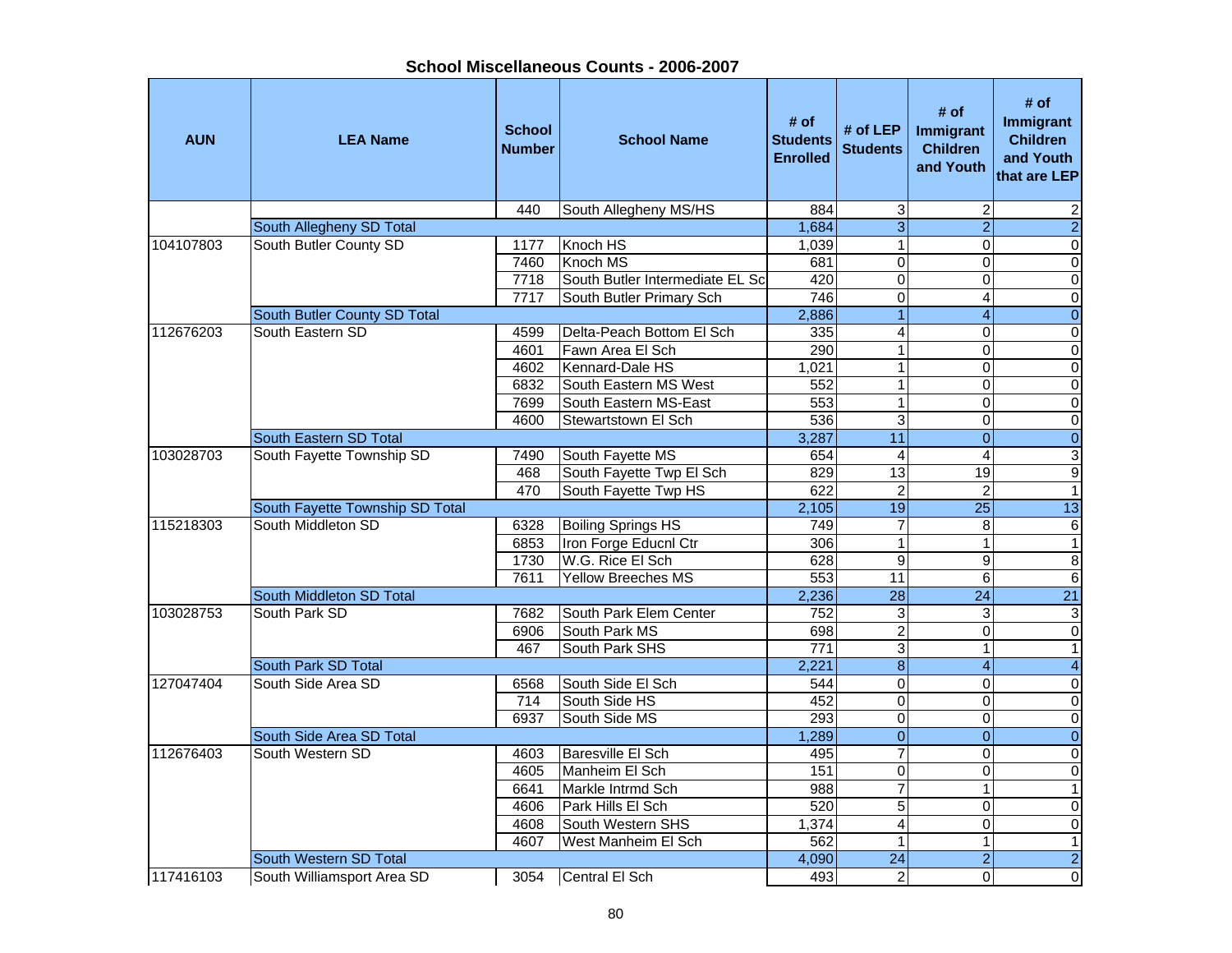| <b>AUN</b> | <b>LEA Name</b>                     | <b>School</b><br><b>Number</b> | <b>School Name</b>           | # of<br><b>Students</b><br><b>Enrolled</b> | # of $LEP$<br><b>Students</b> | # of<br>Immigrant<br><b>Children</b><br>and Youth | # of<br><b>Immigrant</b><br><b>Children</b><br>and Youth<br>that are LEP |
|------------|-------------------------------------|--------------------------------|------------------------------|--------------------------------------------|-------------------------------|---------------------------------------------------|--------------------------------------------------------------------------|
|            |                                     | 7719                           | Rommelt El Sch               | 204                                        | $\mathbf{1}$                  | $\mathbf 0$                                       | 0                                                                        |
|            |                                     | 3056                           | South Williamsport Area JSHS | 723                                        | $\overline{2}$                | $\Omega$                                          | $\pmb{0}$                                                                |
|            | South Williamsport Area SD Total    |                                |                              | 1,420                                      | $\overline{5}$                | $\overline{0}$                                    | $\overline{0}$                                                           |
| 125238402  | Southeast Delco SD                  | 6516                           | <b>Academy Park HS</b>       | 1,299                                      | $\overline{22}$               | 22                                                | $\overline{22}$                                                          |
|            |                                     | 1861                           | Darby Twp Sch                | 910                                        | 11                            | 13                                                | 11                                                                       |
|            |                                     | 6505                           | Delcroft Sch                 | $\overline{578}$                           | 11                            | 14                                                | 11                                                                       |
|            |                                     | 6501                           | Harris Sch                   | 673                                        | $\overline{26}$               | $\overline{25}$                                   | 25                                                                       |
|            |                                     | 1943                           | Sharon Hill Sch              | 543                                        | 21                            | 22                                                | $\overline{20}$                                                          |
|            | Southeast Delco SD Total            |                                |                              | 4,003                                      | 91                            | 96                                                | 89                                                                       |
| 101306503  | Southeastern Greene SD              | 2271                           | Bobtown El Sch               | 380                                        | $\mathbf 0$                   | $\Omega$                                          | $\pmb{0}$                                                                |
|            |                                     | 2284                           | Mapletown JSHS               | 339                                        | $\mathbf 0$                   | $\mathbf 0$                                       | $\overline{0}$                                                           |
|            | Southeastern Greene SD Total        |                                |                              | 719                                        | $\overline{0}$                | $\overline{0}$                                    | $\overline{0}$                                                           |
| 116197503  | Southern Columbia Area SD           | 6900                           | Hartman El Ctr               | 540                                        | $\overline{0}$                | $\Omega$                                          | $\overline{0}$                                                           |
|            |                                     | 1627                           | Southern Columbia HS         | 458                                        | $\overline{0}$                | $\Omega$                                          | $\overline{\mathsf{o}}$                                                  |
|            |                                     | 7668                           | Southern Columbia MS         | 449                                        | $\overline{0}$                | 0                                                 | $\pmb{0}$                                                                |
|            | Southern Columbia Area SD Total     |                                |                              | 1,447                                      | $\overline{0}$                | $\overline{0}$                                    | $\overline{0}$                                                           |
| 111297504  | Southern Fulton SD                  | 7391                           | Southern Fulton El Sch       | 487                                        | $\overline{2}$                | $\Omega$                                          | $\overline{\mathsf{o}}$                                                  |
|            |                                     | 2253                           | Southern Fulton JSHS         | 427                                        | $\mathbf 0$                   | 0                                                 | $\pmb{0}$                                                                |
|            | Southern Fulton SD Total            |                                |                              | 914                                        | $\overline{2}$                | $\overline{0}$                                    | $\pmb{0}$                                                                |
| 111317503  | Southern Huntingdon County SD       | 2309                           | Rockhill El Sch              | 179                                        | $\mathbf 0$                   | $\Omega$                                          | $\pmb{0}$                                                                |
|            |                                     | 2310                           | Shade Gap El Sch             | 124                                        | $\mathbf 0$                   | $\Omega$                                          | $\pmb{0}$                                                                |
|            |                                     | 2313                           | Southern Huntingdon Co HS/MS | 752                                        | $\mathbf 0$                   | 0                                                 | $\mathbf 0$                                                              |
|            |                                     | 2312                           | Spring Farms El Sch          | 194                                        | $\overline{0}$                | $\Omega$                                          | $\pmb{0}$                                                                |
|            |                                     | 2311                           | Trough Creek Valley El Sch   | 114                                        | $\mathbf 0$                   | $\Omega$                                          | $\pmb{0}$                                                                |
|            | Southern Huntingdon County SD Total |                                |                              | 1,363                                      | $\overline{0}$                | $\overline{0}$                                    | $\overline{0}$                                                           |
| 121395703  | Southern Lehigh SD                  | 5240                           | Hopewell El Sch              | 538                                        | $\overline{2}$                | $\mathbf{1}$                                      | $\overline{1}$                                                           |
|            |                                     | 2838                           | Liberty Bell El Sch          | 517                                        | $\overline{9}$                | $\overline{c}$                                    | $\overline{2}$                                                           |
|            |                                     | 2837                           | Lower Milford El Sch         | 289                                        | $\overline{0}$                | $\mathbf 0$                                       | $\overline{\mathsf{o}}$                                                  |
|            |                                     | 4808                           | Southern Lehigh MS           | 743                                        | 3                             | 1                                                 | $\mathbf{1}$                                                             |
|            |                                     | 2839                           | Southern Lehigh SHS          | 1,024                                      | $\overline{2}$                | $\overline{2}$                                    | $\overline{2}$                                                           |
|            | Southern Lehigh SD Total            |                                |                              | 3,111                                      | 16                            | $6\phantom{a}$                                    | $\,$ 6 $\,$                                                              |
| 117597003  | Southern Tioga SD                   | 4070                           | <b>Blossburg El Sch</b>      | 329                                        | $\mathbf 0$                   | $\Omega$                                          | $\pmb{0}$                                                                |
|            |                                     | 4062                           | Liberty El Sch               | 273                                        | $\mathbf{1}$                  | 0                                                 | $\mathbf 0$                                                              |
|            |                                     | 4064                           | Liberty JSHS                 | 262                                        | $\mathbf 0$                   | $\Omega$                                          | $\pmb{0}$                                                                |
|            |                                     | 4068                           | Mansfield JSHS               | 537                                        | $\overline{c}$                | $\Omega$                                          | $\pmb{0}$                                                                |
|            |                                     | 4071                           | North Penn JSHS              | $\overline{307}$                           | $\overline{0}$                | $\Omega$                                          | $\pmb{0}$                                                                |
|            |                                     | 4839                           | Warren L Miller El Sch       | 472                                        | $\overline{4}$                | $\Omega$                                          | $\pmb{0}$                                                                |
|            | Southern Tioga SD Total             |                                |                              | 2,180                                      | $\overline{7}$                | $\overline{0}$                                    | $\overline{0}$                                                           |
| 112676503  | Southern York County SD             | 4613                           | Friendship El Sch            | 423                                        | $\overline{5}$                | $\Omega$                                          | $\overline{\mathsf{o}}$                                                  |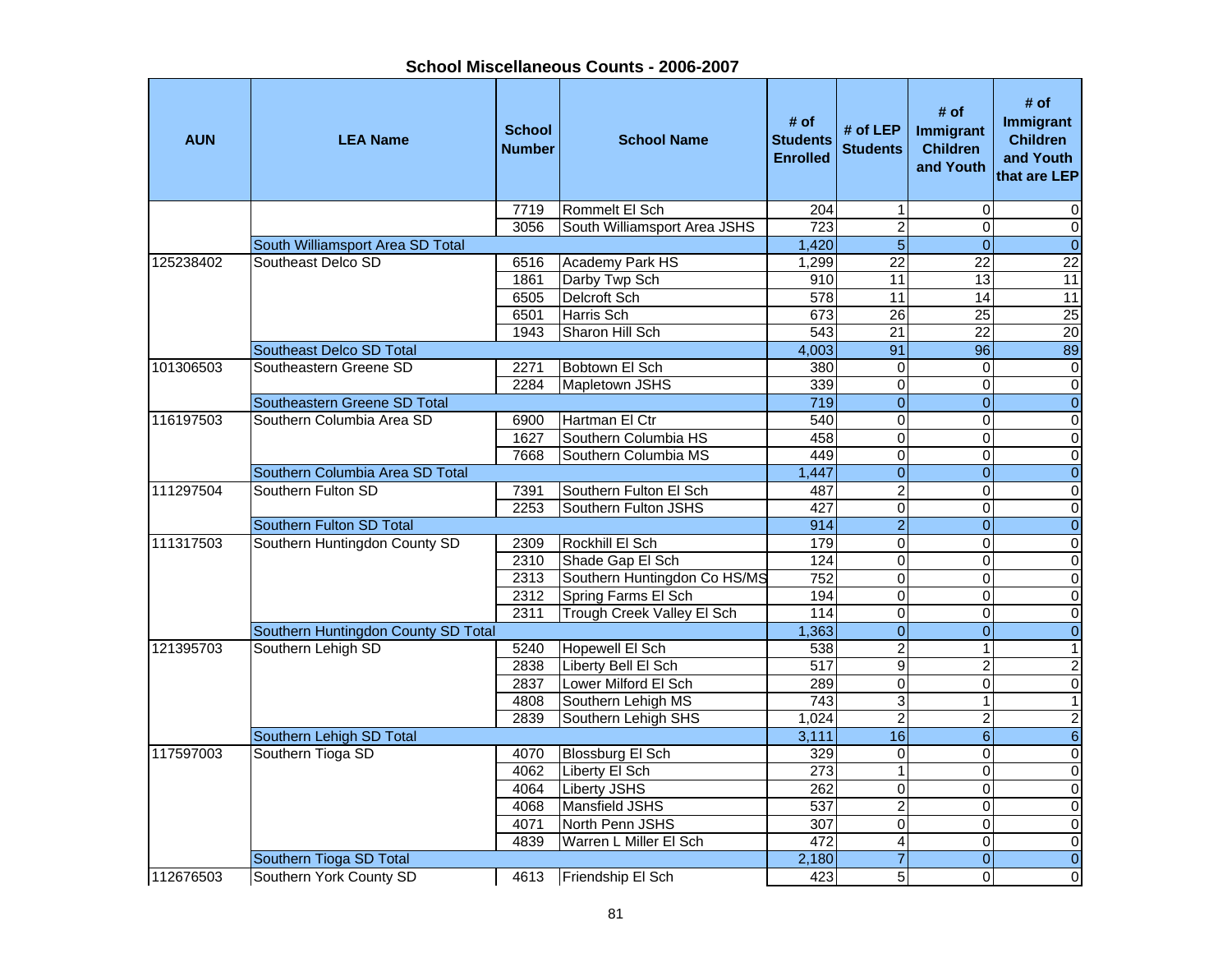| <b>AUN</b> | <b>LEA Name</b>               | <b>School</b><br><b>Number</b> | <b>School Name</b>             | # of<br><b>Students</b><br><b>Enrolled</b> | # of LEP<br><b>Students</b> | # of<br>Immigrant<br><b>Children</b><br>and Youth | # of<br><b>Immigrant</b><br><b>Children</b><br>and Youth<br>that are LEP |
|------------|-------------------------------|--------------------------------|--------------------------------|--------------------------------------------|-----------------------------|---------------------------------------------------|--------------------------------------------------------------------------|
|            |                               | 7556                           | Shrewsbury El Sch              | 617                                        | 5                           | $\Omega$                                          | 0                                                                        |
|            |                               | 6692                           | Southern El Sch                | 600                                        | 6                           | $\Omega$                                          | $\mathbf 0$                                                              |
|            |                               | 6286                           | Southern MS                    | 495                                        | $\mathbf 0$                 | $\Omega$                                          | $\pmb{0}$                                                                |
|            |                               | 4614                           | Susquehannock HS               | 1,127                                      | $\overline{2}$              | $\overline{0}$                                    | $\mathbf 0$                                                              |
|            | Southern York County SD Total |                                |                                | 3,262                                      | $\overline{18}$             | $\mathbf{0}$                                      | $\overline{0}$                                                           |
| 107657503  | Southmoreland SD              | 6190                           | Alverton El Sch                | 269                                        | $\overline{2}$              | $\Omega$                                          | $\overline{\mathsf{o}}$                                                  |
|            |                               | 4496                           | Ruffsdale El Sch               | 114                                        | $\overline{1}$              | 0                                                 | $\overline{0}$                                                           |
|            |                               | 6932                           | Southmoreland El Sch           | 687                                        | $\overline{\mathbf{4}}$     | 5                                                 | $\ensuremath{\mathsf{3}}$                                                |
|            |                               | 4502                           | Southmoreland JHS              | 371                                        | $\overline{1}$              | $\overline{c}$                                    | $\mathbf{1}$                                                             |
|            |                               | 6191                           | Southmoreland SHS              | 768                                        | 3                           | 3                                                 | $\ensuremath{\mathsf{3}}$                                                |
|            | Southmoreland SD Total        |                                |                                | 2,209                                      | 11                          | 10                                                | $\overline{7}$                                                           |
| 103023410  | Spectrum CS                   | 7648                           | Spectrum CS                    | 32                                         | $\mathbf 0$                 | $\Omega$                                          | $\overline{0}$                                                           |
|            | <b>Spectrum CS Total</b>      |                                |                                | $\overline{32}$                            |                             |                                                   |                                                                          |
| 108077503  | <b>Spring Cove SD</b>         | 941                            | Central HS                     | 661                                        | $\boldsymbol{0}$            | $\mathbf 0$                                       | $\pmb{0}$                                                                |
|            |                               | 934                            | East Freedom El Sch            | 175                                        | $\overline{0}$              | $\Omega$                                          | $\pmb{0}$                                                                |
|            |                               | 936                            | Martinsburg El Sch             | 312                                        | $\overline{2}$              | $\Omega$                                          | $\overline{0}$                                                           |
|            |                               | 939                            | Roaring Spring El Sch          | 293                                        | $\mathbf 0$                 | $\Omega$                                          | $\overline{\mathsf{o}}$                                                  |
|            |                               | 5130                           | Spring Cove MS                 | 460                                        | $\overline{0}$              | 0                                                 | $\overline{0}$                                                           |
|            | <b>Spring Cove SD Total</b>   |                                |                                | 1,901                                      | $\overline{2}$              | $\overline{0}$                                    | $\overline{0}$                                                           |
| 112676703  | Spring Grove Area SD          | 4617                           | New Salem El Sch               | 396                                        | $\overline{0}$              | $\mathbf 0$                                       | $\pmb{0}$                                                                |
|            |                               | 4620                           | Paradise El Sch                | 378                                        | $\mathbf 0$                 | 0                                                 | $\mathbf 0$                                                              |
|            |                               | 4622                           | Spring Grove Area Intrmd Sch   | 592                                        | 5                           | $\mathbf{1}$                                      | $\mathbf{1}$                                                             |
|            |                               | 6725                           | Spring Grove Area MS           | 631                                        | $\overline{2}$              | $\overline{c}$                                    | $\overline{c}$                                                           |
|            |                               | 4623                           | Spring Grove Area SHS          | 1,240                                      | $\overline{4}$              | 4                                                 | $\overline{4}$                                                           |
|            |                               | 4618                           | Spring Grove El Sch            | 580                                        | 14                          | $\mathbf{1}$                                      | $\overline{1}$                                                           |
|            | Spring Grove Area SD Total    |                                |                                | 3,817                                      | $\overline{25}$             | 8                                                 | $\overline{\mathbf{8}}$                                                  |
| 125238502  | Springfield SD                | 1949                           | <b>Richardson MS</b>           | 1,045                                      | $\overline{9}$              | $\overline{9}$                                    | $\overline{9}$                                                           |
|            |                               | 6518                           | Sabold El Sch                  | 585                                        | 14                          | 11                                                | 11                                                                       |
|            |                               | 6519                           | Scenic Hills El Sch            | 585                                        | 8                           | 6                                                 | $\,6$                                                                    |
|            |                               | 1950                           | Springfield HS                 | 1,178                                      | $\overline{c}$              | $\overline{c}$                                    | $\overline{2}$                                                           |
|            | Springfield SD Total          |                                |                                | 3,393                                      | 33                          | $\overline{28}$                                   | $\overline{28}$                                                          |
| 123467203  | Springfield Township SD       | 3368                           | Springfield Twp El Sch-Enfield | 400                                        | 10                          | $\overline{c}$                                    | $\sqrt{2}$                                                               |
|            |                               | 3370                           | Springfield Twp El Sch-Erdenhm | 372                                        | 10                          | 6                                                 | $\,6$                                                                    |
|            |                               | 3376                           | Springfield Twp HS             | 834                                        | $\overline{7}$              | $\mathbf{1}$                                      | $\mathbf{1}$                                                             |
|            |                               | 3375                           | Springfield Twp MS             | 461                                        | $\overline{5}$              | $\mathbf{1}$                                      | $\mathbf{1}$                                                             |
|            | Springfield Township SD Total |                                |                                | 2,067                                      | $\overline{32}$             | 10                                                | $\overline{10}$                                                          |
| 123467303  | Spring-Ford Area SD           | 7321                           | <b>Brooke El Sch</b>           | 567                                        | $\overline{14}$             | 10                                                | 10                                                                       |
|            |                               | 3358                           | Limerick El Sch                | 469                                        | $\mathbf{1}$                | $\mathbf{1}$                                      | $\boldsymbol{0}$                                                         |
|            |                               | 4809                           | Oaks El Sch                    | 556                                        | $\overline{14}$             | $\overline{4}$                                    | $\overline{4}$                                                           |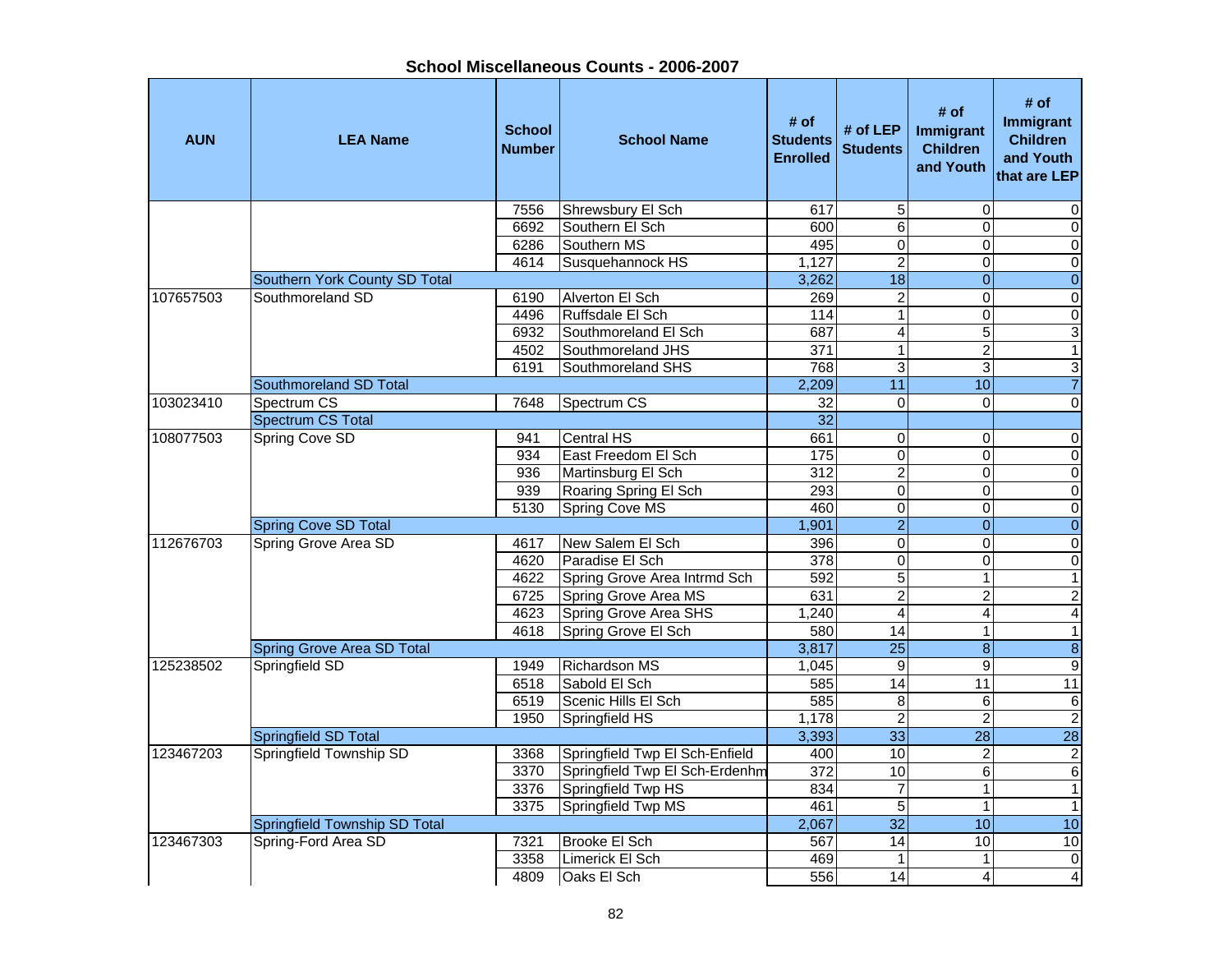| <b>AUN</b> | <b>LEA Name</b>              | <b>School</b><br><b>Number</b> | <b>School Name</b>             | # of<br><b>Students</b><br><b>Enrolled</b> | # of LEP<br><b>Students</b> | # of<br>Immigrant<br><b>Children</b><br>and Youth | # of<br>Immigrant<br><b>Children</b><br>and Youth<br>that are LEP |
|------------|------------------------------|--------------------------------|--------------------------------|--------------------------------------------|-----------------------------|---------------------------------------------------|-------------------------------------------------------------------|
|            |                              | 3364                           | Royersford El Sch              | 431                                        | $\overline{\mathbf{c}}$     |                                                   |                                                                   |
|            |                              | 7458                           | Spring City El Sch             | $\overline{142}$                           | $\overline{2}$              | 0                                                 | $\pmb{0}$                                                         |
|            |                              | 3365                           | Spring-Ford Intrmd Sch 5th/6th | 1,211                                      | $\overline{3}$              | 3                                                 | $\overline{3}$                                                    |
|            |                              | 7817                           | Spring-Ford MS 7th Grade Ctr   | 587                                        | 3                           | 3                                                 | 3                                                                 |
|            |                              | 7818                           | Spring-Ford MS 8th Grade Ctr   | 516                                        | $\mathbf 1$                 | 0                                                 | $\overline{0}$                                                    |
|            |                              | 3367                           | Spring-Ford SHS 10-12 Gr Ctr   | 1,504                                      | $\overline{3}$              | $\overline{\mathbf{c}}$                           | $\overline{1}$                                                    |
|            |                              | 7599                           | Spring-Ford SHS 9th Grade Ctr  | 563                                        | $\overline{2}$              | $\overline{2}$                                    | $\overline{2}$                                                    |
|            |                              | 7763                           | Upper Providence El Sch        | 720                                        | $\mathsf 0$                 | $\overline{c}$                                    | $\overline{0}$                                                    |
|            | Spring-Ford Area SD Total    |                                |                                | 7,266                                      | 45                          | 28                                                | $\overline{24}$                                                   |
| 110148002  | State College Area SD        | 1358                           | Boalsburg/Panorama Village El  | 314                                        | 16                          | 15                                                | 15                                                                |
|            |                              | 1354                           | Corl Street El Sch             | 252                                        | $\overline{12}$             | 11                                                | 11                                                                |
|            |                              | 1356                           | Easterly Parkway El Sch        | 366                                        | $\overline{28}$             | 4                                                 | 4                                                                 |
|            |                              | 1350                           | Ferguson Twp El Sch            | 312                                        | 3                           | 3                                                 | $\overline{3}$                                                    |
|            |                              | 7735                           | Gray's Woods El Sch            | 424                                        | 4                           | 4                                                 | $\overline{4}$                                                    |
|            |                              | 1357                           | Houserville/Lemont El Sch      | 372                                        | $\overline{3}$              | 3                                                 | $\overline{3}$                                                    |
|            |                              | 7426                           | <b>Mount Nittany MS</b>        | 760                                        | 13                          | $\overline{13}$                                   | 13                                                                |
|            |                              | 6233                           | Park Forest El Sch             | 456                                        | 11                          | $\overline{9}$                                    | $\overline{9}$                                                    |
|            |                              | 6234                           | Park Forest MS                 | 847                                        | $\overline{22}$             | $\overline{20}$                                   | $\overline{20}$                                                   |
|            |                              | 1359                           | Radio Park El Sch              | 444                                        | 40                          | 36                                                | 36                                                                |
|            |                              | 1364                           | State College Area HS          | 2,685                                      | 60                          | 52                                                | 52                                                                |
|            | State College Area SD Total  |                                |                                | 7,232                                      | 212                         | 170                                               | 170                                                               |
| 103028833  | Steel Valley SD              | 193                            | <b>Barrett El Sch</b>          | 275                                        | 9                           | 6                                                 | 6                                                                 |
|            |                              | 256                            | Franklin Primary Ctr           | 113                                        | $\mathsf 0$                 | 0                                                 | $\pmb{0}$                                                         |
|            |                              | 259                            | Park El Sch                    | 368                                        | $\mathbf 1$                 |                                                   | $\mathbf{1}$                                                      |
|            |                              | 260                            | Steel Valley MS                | 482                                        | $\overline{5}$              | 0                                                 | $\overline{0}$                                                    |
|            |                              | 196                            | <b>Steel Valley SHS</b>        | 676                                        | 3                           | 0                                                 | $\overline{0}$                                                    |
|            | <b>Steel Valley SD Total</b> |                                |                                | 1,914                                      | $\overline{18}$             | $\overline{7}$                                    | $\overline{7}$                                                    |
| 115228003  | Steelton-Highspire SD        | 1799                           | Steelton-Highspire El Sch      | 667                                        | 20                          | 8                                                 | $\overline{8}$                                                    |
|            |                              | 1801                           | Steelton-Highspire HS          | 573                                        | $\overline{7}$              | $\overline{7}$                                    | $\overline{7}$                                                    |
|            | Steelton-Highspire SD Total  |                                |                                | 1,240                                      | $\overline{27}$             | 15                                                | 15                                                                |
| 103028853  | Sto-Rox SD                   | 475                            | Foster Kindergarten Ctr        | 124                                        | 0                           | 0                                                 | $\overline{0}$                                                    |
|            |                              | 7505                           | Sto-Rox El Sch                 | 561                                        | ω                           | 0                                                 | $\overline{0}$                                                    |
|            |                              | 477                            | Sto-Rox HS                     | 507                                        | $\overline{0}$              | $\overline{0}$                                    | $\overline{0}$                                                    |
|            |                              | 7606                           | Sto-Rox MS                     | 306                                        | $\mathsf 0$                 | 0                                                 | $\mathbf 0$                                                       |
|            | Sto-Rox SD Total             |                                |                                | 1,498                                      | $\overline{\omega}$         | $\overline{0}$                                    | $\overline{0}$                                                    |
| 120456003  | Stroudsburg Area SD          | 7123                           | Arlington Heights El Sch       | 269                                        | 24                          | 4                                                 | $\mathbf{1}$                                                      |
|            |                              | 3221                           | <b>B F Morey El Sch</b>        | 262                                        | $\overline{25}$             | $\overline{\mathbf{c}}$                           | $\overline{2}$                                                    |
|            |                              | 3219                           | Clearview El Sch               | 213                                        | $\overline{23}$             | 4                                                 | $\overline{3}$                                                    |
|            |                              | 3223                           | Hamilton Twp El Sch            | 264                                        | 8                           | $\overline{a}$                                    | $\mathbf{1}$                                                      |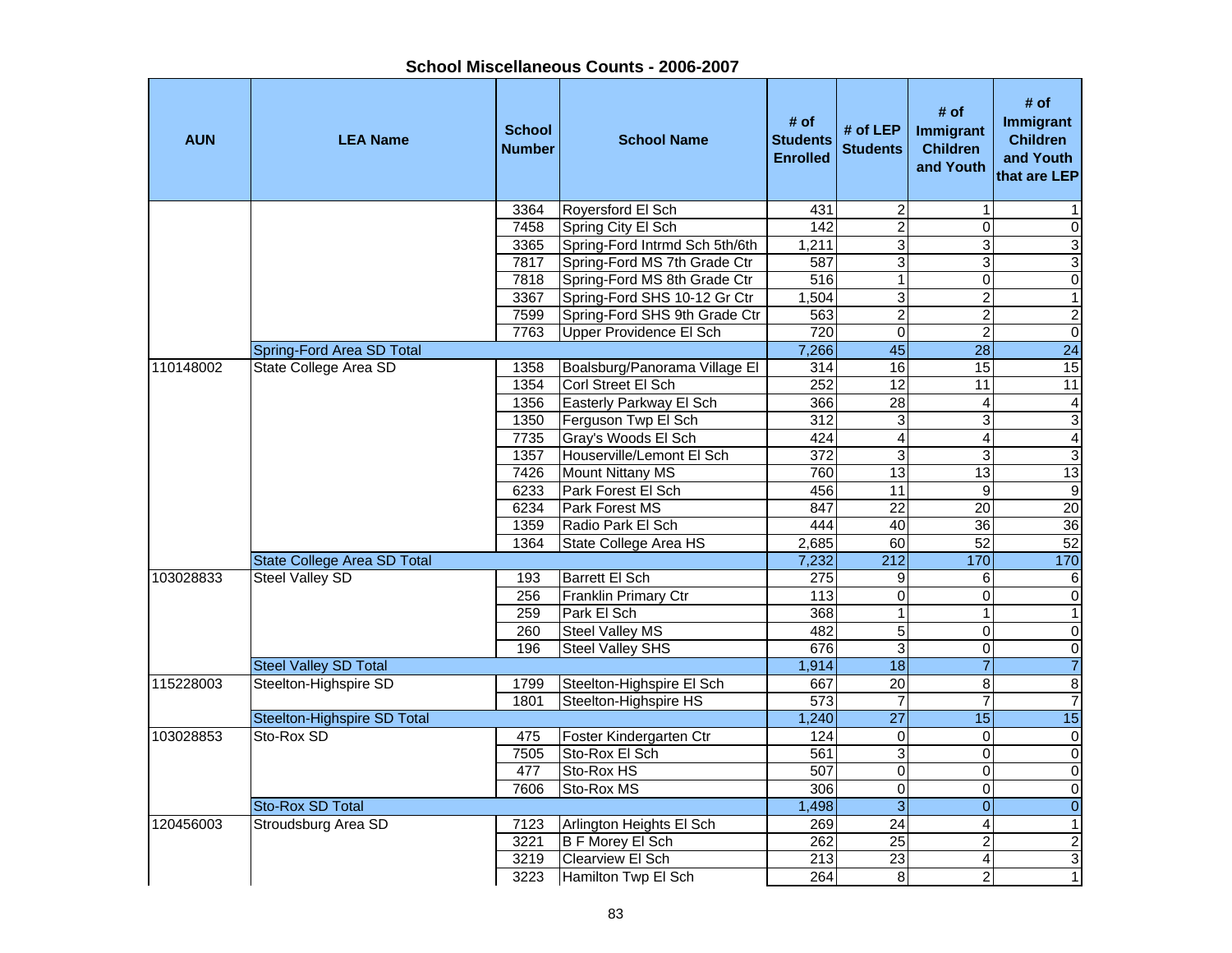| School Miscellaneous Counts - 2006-2007 |  |
|-----------------------------------------|--|
|-----------------------------------------|--|

| <b>AUN</b> | <b>LEA Name</b>                       | <b>School</b><br><b>Number</b> | <b>School Name</b>           | # of<br><b>Students</b><br><b>Enrolled</b> | # of LEP<br><b>Students</b> | # of<br>Immigrant<br><b>Children</b><br>and Youth | # of<br>Immigrant<br><b>Children</b><br>and Youth<br>that are LEP |
|------------|---------------------------------------|--------------------------------|------------------------------|--------------------------------------------|-----------------------------|---------------------------------------------------|-------------------------------------------------------------------|
|            |                                       | 3224                           | Stroudsburg HS               | 1,453                                      | 26                          | 12                                                | 12                                                                |
|            |                                       | 6683                           | Stroudsburg Intrmd El Sch    | 862                                        | $\overline{17}$             | $\mathbf{1}$                                      | $\mathbf{1}$                                                      |
|            |                                       | 7593                           | Stroudsburg JHS              | 1,051                                      | $\overline{15}$             | $\overline{8}$                                    | $\bf 8$                                                           |
|            |                                       | 7839                           | <b>Stroudsburg MS</b>        | 1,371                                      | $\overline{25}$             | 9                                                 | 9                                                                 |
|            |                                       | 3222                           | W H Ramsey El Sch            | 146                                        | 15                          | 9                                                 | $\overline{2}$                                                    |
|            | <b>Stroudsburg Area SD Total</b>      |                                |                              | 5,891                                      | 178                         | $\overline{51}$                                   | 39                                                                |
| 101833400  | <b>Sugar Valley Rural CS</b>          | 7635                           | <b>Sugar Valley Rural CS</b> | 220                                        | $\overline{0}$              | $\Omega$                                          | $\overline{\mathsf{o}}$                                           |
|            | <b>Sugar Valley Rural CS Total</b>    |                                |                              | 220                                        | $\mathbf{0}$                | $\mathbf{0}$                                      | $\overline{0}$                                                    |
| 117576303  | <b>Sullivan County SD</b>             | 5159                           | Sullivan Co El Sch           | $\overline{209}$                           | $\mathbf 0$                 | $\Omega$                                          | $\pmb{0}$                                                         |
|            |                                       | 4030                           | Sullivan Co JSHS             | 396                                        | $\mathbf 0$                 | 0                                                 | $\pmb{0}$                                                         |
|            |                                       | 4028                           | Turnpike Area El Sch         | 134                                        | $\pmb{0}$                   | $\mathbf{1}$                                      | $\overline{\mathsf{o}}$                                           |
|            | <b>Sullivan County SD Total</b>       |                                |                              | 739                                        | $\overline{0}$              | 1                                                 | $\overline{0}$                                                    |
| 116493130  | Susq-Cyber CS                         | 7567                           | Susq-Cyber CS                | 146                                        | $\mathsf 0$                 | $\Omega$                                          | $\pmb{0}$                                                         |
|            | Susq-Cyber CS Total                   |                                |                              | 146                                        | $\overline{0}$              | $\overline{\mathbf{0}}$                           | $\overline{0}$                                                    |
| 119586503  | Susquehanna Community SD              | 6885                           | Susquehanna Community El Sch | 521                                        | 0                           | $\mathbf{1}$                                      | $\pmb{0}$                                                         |
|            |                                       | 4054                           | Susquehanna Community JSHS   | 464                                        | $\overline{0}$              | $\Omega$                                          | $\overline{\mathsf{o}}$                                           |
|            | <b>Susquehanna Community SD Total</b> |                                |                              | 985                                        | $\overline{0}$              | 1                                                 | $\overline{0}$                                                    |
| 115228303  | Susquehanna Township SD               | 1803                           | Anna L Carter Kdg Ctr        | 186                                        | $\overline{6}$              | $\overline{5}$                                    | $\overline{2}$                                                    |
|            |                                       | 4945                           | Sara Lindemuth El Sch        | 455                                        | $\overline{6}$              | 16                                                | $\overline{2}$                                                    |
|            |                                       | 1806                           | Susquehanna Twp HS           | 1,022                                      | $\overline{8}$              | 8                                                 | 8                                                                 |
|            |                                       | 1805                           | Susquehanna Twp MS           | 811                                        | $\overline{3}$              | 3                                                 | ω                                                                 |
|            |                                       | 1802                           | Thomas W Holtzman Jr El Sch  | 696                                        | $\,6$                       | 27                                                | $\overline{\mathbf{4}}$                                           |
|            | Susquehanna Township SD Total         |                                |                              | 3,170                                      | $\overline{29}$             | 59                                                | 19                                                                |
| 115506003  | Susquenita SD                         | 6608                           | Susquenita El Sch            | 684                                        | $\boldsymbol{2}$            | $\Omega$                                          | $\mathbf 0$                                                       |
|            |                                       | 3589                           | Susquenita HS                | 749                                        | $\mathbf 0$                 | $\overline{0}$                                    | $\pmb{0}$                                                         |
|            |                                       | 7367                           | Susquenita MS                | 673                                        | $\overline{1}$              | $\mathbf{1}$                                      | $\overline{1}$                                                    |
|            | Susquenita SD Total                   |                                |                              | 2,106                                      | $\overline{3}$              | 1                                                 | $\mathbf{1}$                                                      |
| 115223050  | Sylvan Heights Science CS             | 7551                           | Sylvan Heights Science CS    | $\overline{219}$                           | $\overline{6}$              | $\pmb{0}$                                         | $\overline{0}$                                                    |
|            | Sylvan Heights Science CS Total       |                                |                              | 219                                        | $\overline{6}$              | $\overline{0}$                                    | $\overline{0}$                                                    |
| 129547603  | Tamaqua Area SD                       | 6588                           | Rush El Sch                  | 132                                        | $\pmb{0}$                   | $\Omega$                                          | $\overline{0}$                                                    |
|            |                                       | 7662                           | Tamaqua Area MS              | 510                                        | 12                          | 6                                                 | $\overline{6}$                                                    |
|            |                                       | 5070                           | Tamaqua Area SHS             | 735                                        | $\overline{12}$             | 6                                                 | $6 \overline{}$                                                   |
|            |                                       | 7031                           | Tamaqua El Sch               | 548                                        | 12                          | 6                                                 | $\overline{6}$                                                    |
|            |                                       | 3948                           | West Penn Twp El Sch         | 252                                        | $\overline{0}$              | $\Omega$                                          | $\pmb{0}$                                                         |
|            | Tamaqua Area SD Total                 |                                |                              | 2,177                                      | $\overline{36}$             | $\overline{18}$                                   | $\overline{18}$                                                   |
| 105620001  | <b>Tidioute Community CS</b>          | 7833                           | <b>Tidioute Community CS</b> | 275                                        | $\pmb{0}$                   | $\mathbf 0$                                       | $\pmb{0}$                                                         |
|            | <b>Tidioute Community CS Total</b>    |                                |                              | 275                                        | $\overline{0}$              | $\overline{0}$                                    | $\overline{0}$                                                    |
| 106617203  | <b>Titusville Area SD</b>             | 7363                           | Early Childhood Lc           | 310                                        | $\mathbf{1}$                | $\mathbf 0$                                       | $\pmb{0}$                                                         |
|            |                                       | 1666                           | Hydetown El Sch              | $\overline{223}$                           | $\overline{\mathsf{o}}$     | $\Omega$                                          | $\overline{\mathsf{o}}$                                           |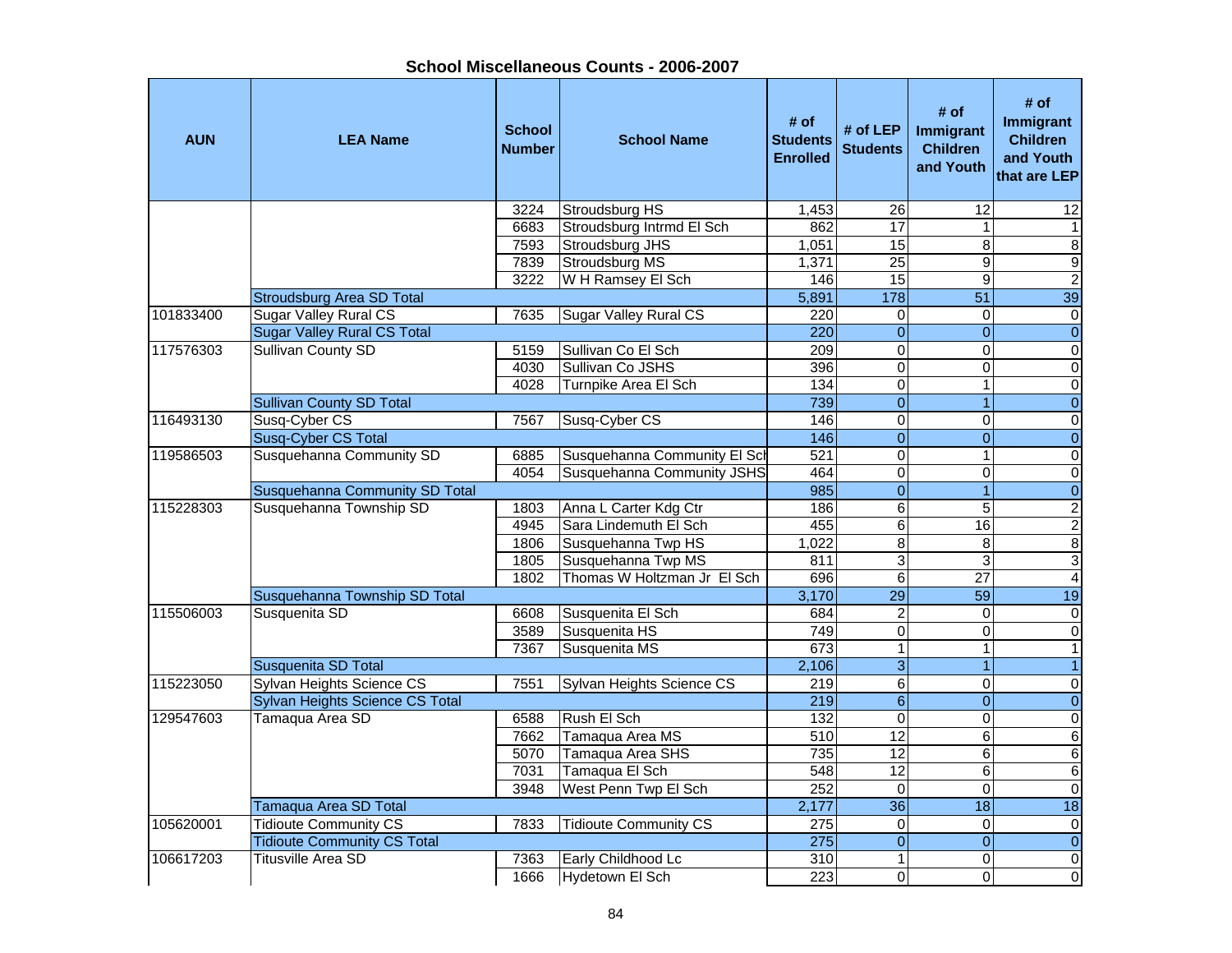| School Miscellaneous Counts - 2006-2007 |  |
|-----------------------------------------|--|
|-----------------------------------------|--|

| <b>AUN</b> | <b>LEA Name</b>                     | <b>School</b><br><b>Number</b> | <b>School Name</b>          | # of<br><b>Students</b><br><b>Enrolled</b> | # of LEP<br><b>Students</b> | # of<br>Immigrant<br><b>Children</b><br>and Youth | # of<br><b>Immigrant</b><br><b>Children</b><br>and Youth<br>that are LEP |
|------------|-------------------------------------|--------------------------------|-----------------------------|--------------------------------------------|-----------------------------|---------------------------------------------------|--------------------------------------------------------------------------|
|            |                                     | 1663                           | Main Street El Sch          | 320                                        | $\overline{2}$              | $\Omega$                                          | $\mathbf 0$                                                              |
|            |                                     | 6168                           | Pleasantville El Sch        | 198                                        | $\overline{0}$              | $\Omega$                                          | $\overline{\mathsf{o}}$                                                  |
|            |                                     | 7601                           | <b>Titusville MS</b>        | 480                                        | $\overline{1}$              | $\overline{\mathsf{o}}$                           | $\overline{\mathsf{o}}$                                                  |
|            |                                     | 1668                           | <b>Titusville SHS</b>       | 697                                        | $\overline{0}$              | 0                                                 | $\overline{\mathsf{o}}$                                                  |
|            | <b>Titusville Area SD Total</b>     |                                |                             | 2,228                                      | $\overline{4}$              | $\mathbf{0}$                                      | $\overline{0}$                                                           |
| 117086503  | Towanda Area SD                     | 4811                           | Morrow El Sch               | 389                                        | 3                           | 3                                                 | $\overline{3}$                                                           |
|            |                                     | 7862                           | Towanda Area El Sch         | 458                                        | $\overline{0}$              | 0                                                 | $\pmb{0}$                                                                |
|            |                                     | 5208                           | Towanda Area JSHS           | 900                                        | $\overline{c}$              | $\overline{c}$                                    | $\overline{\mathbf{c}}$                                                  |
|            | <b>Towanda Area SD Total</b>        |                                |                             | 1,747                                      | $\overline{5}$              | $\overline{5}$                                    | $\overline{5}$                                                           |
| 124157802  | Tredyffrin-Easttown SD              | 4690                           | Beaumont El Sch             | 449                                        | $\overline{7}$              | 3                                                 | 3                                                                        |
|            |                                     | 1423                           | Conestoga SHS               | 1,962                                      | 15                          | 5                                                 | $\overline{5}$                                                           |
|            |                                     | 1434                           | Devon El Sch                | 409                                        | 16                          | 3                                                 | 3                                                                        |
|            |                                     | 1439                           | Hillside El Sch             | 452                                        | $\boldsymbol{9}$            | 3                                                 | $\overline{3}$                                                           |
|            |                                     | 1440                           | New Eagle El Sch            | 409                                        | $\overline{5}$              | $\overline{2}$                                    | $\overline{2}$                                                           |
|            |                                     | 1421                           | Tredyffrin-Easttown MS      | 945                                        | 13                          | $\overline{6}$                                    | $6 \overline{}$                                                          |
|            |                                     | 1438                           | Valley Forge El Sch         | 471                                        | 16                          | 6                                                 | $\overline{6}$                                                           |
|            |                                     | 4689                           | Valley Forge MS             | 916                                        | $\overline{4}$              | $\overline{2}$                                    | $\overline{2}$                                                           |
|            | <b>Tredyffrin-Easttown SD Total</b> |                                |                             | 6,013                                      | 85                          | 30                                                | $\overline{30}$                                                          |
| 101638003  | <b>Trinity Area SD</b>              | 4276                           | <b>Trinity East El Sch</b>  | 403                                        | 6                           | 6                                                 | $\,6$                                                                    |
|            |                                     | 6638                           | <b>Trinity MS</b>           | 839                                        | $\overline{0}$              | 0                                                 | $\pmb{0}$                                                                |
|            |                                     | 7402                           | <b>Trinity North El Sch</b> | 415                                        | $\mathbf{1}$                | $\mathbf{1}$                                      | $\mathbf{1}$                                                             |
|            |                                     | 6012                           | <b>Trinity SHS</b>          | 1,261                                      | $\mathbf 0$                 | $\pmb{0}$                                         | $\pmb{0}$                                                                |
|            |                                     | 7424                           | Trinity South El Sch        | 322                                        | $\mathbf 0$                 | $\Omega$                                          | $\mathbf 0$                                                              |
|            |                                     | 7388                           | Trinity West El Sch         | 399                                        | $\mathbf 0$                 | $\Omega$                                          | $\pmb{0}$                                                                |
|            | <b>Trinity Area SD Total</b>        |                                |                             | 3,639                                      | $\overline{7}$              | $\overline{7}$                                    | $\overline{7}$                                                           |
| 129547803  | <b>Tri-Valley SD</b>                | 3955                           | Hegins-Hubley El Sch        | 330                                        | $\overline{4}$              | 3                                                 | $\overline{3}$                                                           |
|            |                                     | 3954                           | Mahantongo El Sch           | 112                                        | $\overline{0}$              | $\Omega$                                          | $\overline{0}$                                                           |
|            |                                     | 3957                           | <b>Tri-Valley JSHS</b>      | 476                                        | $\overline{1}$              | 1                                                 | $\overline{1}$                                                           |
|            | <b>Tri-Valley SD Total</b>          |                                |                             | 918                                        | $\overline{5}$              | $\overline{4}$                                    | $\overline{4}$                                                           |
| 117086653  | <b>Troy Area SD</b>                 | 999                            | <b>Troy Area MS</b>         | 554                                        | $\overline{0}$              | $\mathbf 0$                                       | $\overline{\mathsf{o}}$                                                  |
|            |                                     | 1000                           | <b>Troy Area SHS</b>        | 594                                        | $\overline{0}$              | $\mathbf 0$                                       | $\overline{\mathsf{o}}$                                                  |
|            |                                     | 5304                           | Troy El Ctr East            | 162                                        | $\overline{0}$              | 0                                                 | $\overline{\mathsf{o}}$                                                  |
|            |                                     | 996                            | W R Croman El Sch           | 296                                        | $\mathbf 0$                 | $\mathbf 0$                                       | $\overline{\mathsf{o}}$                                                  |
|            |                                     | 994                            | Wells Twp El Sch            | $\overline{95}$                            | $\mathbf 0$                 | 0                                                 | $\mathbf 0$                                                              |
|            | <b>Troy Area SD Total</b>           |                                |                             | 1,701                                      | $\overline{0}$              | $\mathbf{0}$                                      | $\boldsymbol{0}$                                                         |
| 114068003  | Tulpehocken Area SD                 | 6321                           | Bethel El Sch               | 417                                        | $\overline{22}$             | $\Omega$                                          | $\pmb{0}$                                                                |
|            |                                     | 6322                           | Penn Bernville El Sch       | 395                                        | 11                          | $\Omega$                                          | $\overline{\mathsf{o}}$                                                  |
|            |                                     | 4670                           | Tulpehocken JSHS            | 861                                        | 14                          | $\Omega$                                          | $\mathbf 0$                                                              |
|            | Tulpehocken Area SD Total           |                                |                             | 1,673                                      | $\overline{47}$             | $\Omega$                                          | $\overline{0}$                                                           |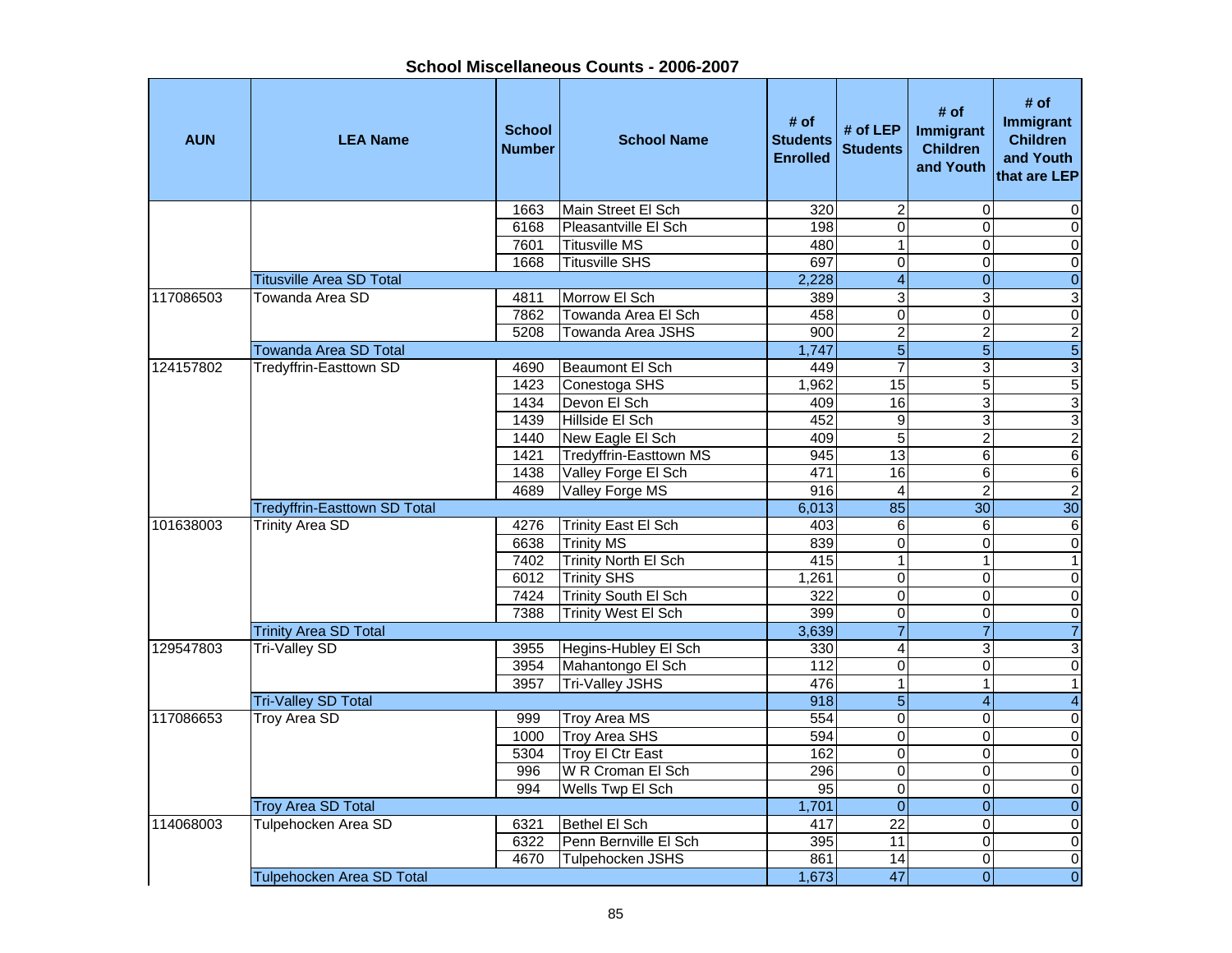**AUN LEA Name School NumberI**<br> **School Name** Students<br> **Enrolled # of LEP** # of # of # of **#** of **Immigrant**<br>d Students Children and Youth # of<br> **Immigrant**<br>
Children<br>
Children<br>
and Youth<br>
that are LEP 118667503 Tunkhannock Area SD 6991 Evans Falls El Sch 262 0 0 06993 Mehoopany El Sch 204 0 0 0 6992 Mill City El Sch 234 0 0 0 6396 Roslund El Sch 365 1 0 05271 Tunkhannock HS 1,009 3 0 0 0 4536 Tunkhannock MS 1.007 4 4 4 4 Tunkhannock Area SD Total 3,081 8 4 4 108568404 Turkeyfoot Valley Area SD 6215 Turkeyfoot Valley Area El Sch 215 1 0 0 6216 Turkeyfoot Valley Area JSHS 155 0 0 0 0 0 Turkeyfoot Valley Area SD Total 370 1 0 0 111440001 Tuscarora Blended Learning CS 7762 Tuscarora Blended Learning CS 168 0 0 0 Tuscarora Blended Learning CS Total 168 0 0 0 112286003 Tuscarora SD 6280 James Buchanan HS 857 1 1 16281 James Buchanan MS 599 6 0 0 0 6282 Mercersburg El Sch 321 3 0 0 2221 Montgomery El Sch 259 0 0 0 2222 Mountain View El Sch 266 2 0 0 0 0 2226 St Thomas El Sch 390 4 0 0 0 Tuscarora SD Total 2,692 16 1 1 108058003 Tussey Mountain SD 748 Defiance Gr Sch 145 0 0 0 0 0 751 Robertsdale Gr Sch 155 0 0 0 0 0 752 Saxton-Liberty Gr Sch 1 350 4 0 0 0 753 Tussey Mountain JSHS 576 0 0 0 Tussey Mountain SD Total 1,226 4 0 0 114068103 Twin Valley SD 872 Honey Brook El Ctr 558 7 1 1 1 868 Robeson El Ctr 469 0 0 0 $\overline{0}$ 5029 Twin Valley El Ctr  $\begin{array}{ccc} | & 514 & 1 & 0 \\ \end{array}$ 873 Twin Valley HS 1,116 4 0 0 0 7328 Twin Valley MS 765 1 0 0 Twin Valley SD Total 3,422 13 1 1 108078003 Tyrone Area SD 7614 Tyrone Area El Sch 657 2 0 0 949 Tyrone Area HS 618 3 0 0 0 7518 Tyrone Area MS 585 0 0 0 Tyrone Area SD Total 2008 Contract the Contract of Contract of Contract of Contract of Contract of Contract of Contract of Contract of Contract of Contract of Contract of Contract of Contract of Contract of Contract of Con 106169003 Union SD 5033 Rimersburg El Sch 167 0 0 0 5034 Sligo El Sch 197 0 0 0 1501 Union HS 375 0 Union SD Total 739 0 0 0104377003 Union Area SD 2712 Union Area HS 264 0 0 0 0 0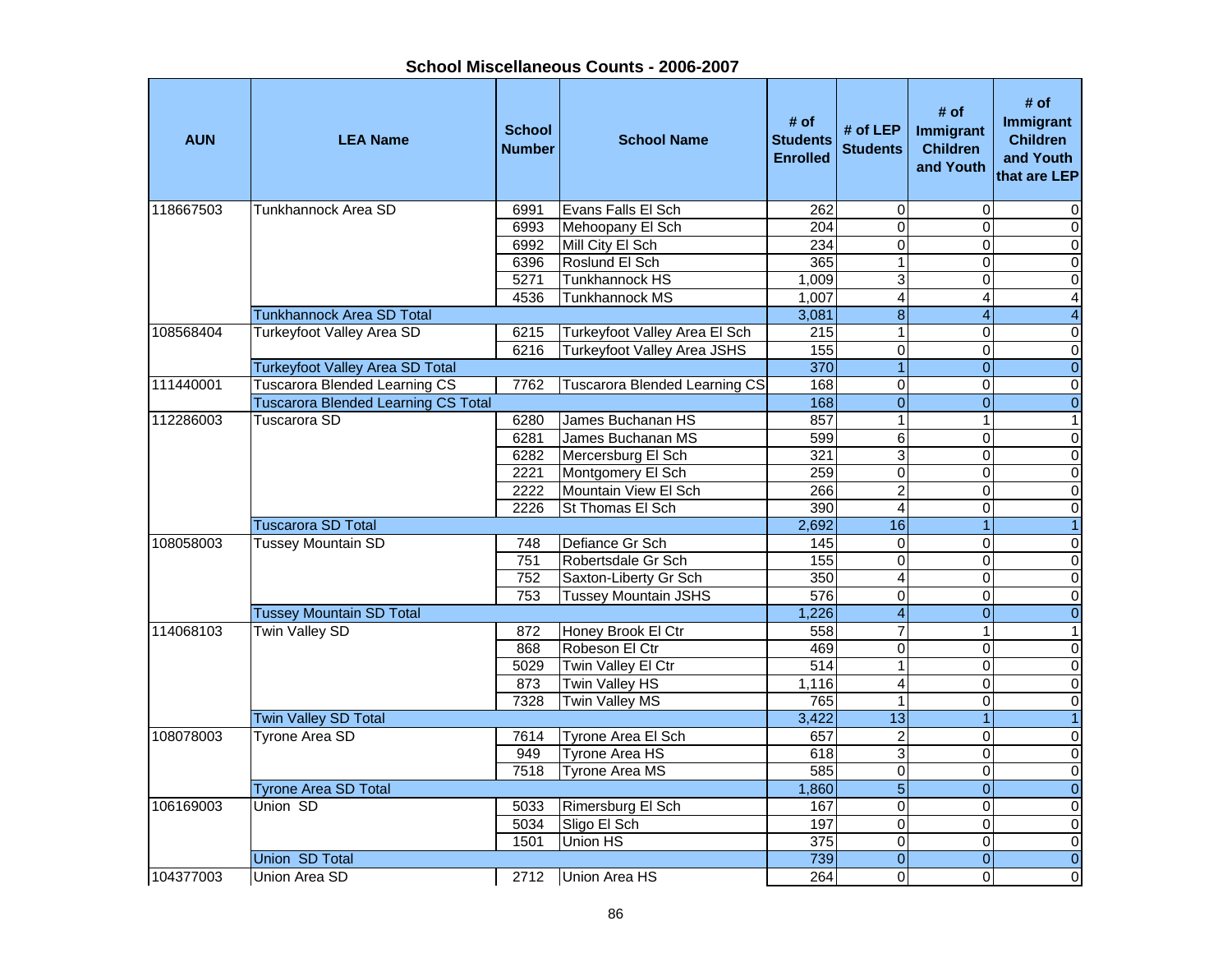| <b>AUN</b> | <b>LEA Name</b>                     | <b>School</b><br><b>Number</b> | <b>School Name</b>           | # of<br><b>Students</b><br><b>Enrolled</b> | # of $LEP$<br><b>Students</b> | # of<br>Immigrant<br><b>Children</b><br>and Youth | # of<br><b>Immigrant</b><br><b>Children</b><br>and Youth<br>that are LEP |
|------------|-------------------------------------|--------------------------------|------------------------------|--------------------------------------------|-------------------------------|---------------------------------------------------|--------------------------------------------------------------------------|
|            |                                     | 7083                           | Union Area MS                | $\overline{278}$                           | $\boldsymbol{0}$              | $\mathbf 0$                                       | 0                                                                        |
|            |                                     | 2709                           | <b>Union Memorial El Sch</b> | 331                                        | $\overline{2}$                | $\Omega$                                          | $\pmb{0}$                                                                |
|            | <b>Union Area SD Total</b>          |                                |                              | 873                                        | $\overline{2}$                | $\overline{0}$                                    | $\boldsymbol{0}$                                                         |
| 105259103  | Union City Area SD                  | 6795                           | Union City El Sch            | 607                                        | $\overline{2}$                | $\mathbf{1}$                                      | $\mathbf{1}$                                                             |
|            |                                     | 2075                           | Union City HS                | 387                                        | $\mathbf 0$                   | $\Omega$                                          | $\pmb{0}$                                                                |
|            |                                     | 7289                           | Union City MS                | 311                                        | $\overline{1}$                | $\Omega$                                          | $\overline{0}$                                                           |
|            | <b>Union City Area SD Total</b>     |                                |                              | 1,305                                      | $\overline{3}$                | 1                                                 | $\overline{1}$                                                           |
| 101268003  | Uniontown Area SD                   | 6933                           | A J McMullen Sch             | 215                                        | $\mathbf 0$                   | $\Omega$                                          | $\overline{\mathsf{o}}$                                                  |
|            |                                     | 2182                           | Ben Franklin Sch             | 530                                        | $\overline{1}$                | $\overline{0}$                                    | $\overline{\mathsf{o}}$                                                  |
|            |                                     | 6007                           | Franklin Sch                 | 153                                        | $\pmb{0}$                     | 0                                                 | $\pmb{0}$                                                                |
|            |                                     | 7100                           | Lafayette Sch                | 598                                        | $\overline{\mathsf{o}}$       | $\mathbf 0$                                       | $\overline{\mathsf{o}}$                                                  |
|            |                                     | 2137                           | <b>Marclay Sch</b>           | 143                                        | $\overline{0}$                | $\Omega$                                          | $\overline{\mathsf{o}}$                                                  |
|            |                                     | 2139                           | Menallen Sch                 | 431                                        | $\overline{1}$                | $\Omega$                                          | $\overline{\mathsf{o}}$                                                  |
|            |                                     | 2184                           | Uniontown Area SHS           | 1,078                                      | $\mathbf 1$                   | $\Omega$                                          | $\overline{\mathsf{o}}$                                                  |
|            |                                     | 2185                           | <b>Wharton Sch</b>           | 243                                        | $\overline{0}$                | $\Omega$                                          | $\pmb{0}$                                                                |
|            | <b>Uniontown Area SD Total</b>      |                                |                              | 3,391                                      | $\overline{3}$                | $\overline{0}$                                    | $\pmb{0}$                                                                |
| 124158503  | Unionville-Chadds Ford SD           | 1441                           | Chadds Ford El Sch           | 276                                        | $\overline{1}$                | $\Omega$                                          | $\overline{0}$                                                           |
|            |                                     | 6719                           | Charles F Patton MS          | 1,046                                      | $\overline{6}$                | $\overline{6}$                                    | 3                                                                        |
|            |                                     | 7214                           | Hillendale El Sch            | 380                                        | $\overline{1}$                | $\mathbf{1}$                                      | $\overline{1}$                                                           |
|            |                                     | 7736                           | Pocopson El Sch              | 596                                        | $\overline{2}$                | $\overline{2}$                                    | $\overline{2}$                                                           |
|            |                                     | 1442                           | Unionville El Sch            | 467                                        | $\overline{5}$                | $\mathbf{1}$                                      | $\overline{1}$                                                           |
|            |                                     | 1443                           | Unionville HS                | 1,328                                      | $\overline{5}$                | $\overline{4}$                                    | $\overline{2}$                                                           |
|            | Unionville-Chadds Ford SD Total     |                                |                              | 4,093                                      | $\overline{20}$               | 14                                                | $\overline{9}$                                                           |
| 128328003  | <b>United SD</b>                    | 6680                           | United El Sch                | 654                                        | $\mathbf 0$                   | $\Omega$                                          | $\pmb{0}$                                                                |
|            |                                     | 2358                           | United JSHS                  | 620                                        | $\overline{0}$                | $\Omega$                                          | $\overline{\mathsf{o}}$                                                  |
|            | <b>United SD Total</b>              |                                |                              | 1,274                                      | $\overline{0}$                | $\Omega$                                          | $\overline{0}$                                                           |
| 126513210  | <b>Universal Institute CS</b>       | 7580                           | Universal Institute CS       | 639                                        | 3                             | 5                                                 | $\ensuremath{\mathsf{3}}$                                                |
|            | <b>Universal Institute CS Total</b> |                                |                              | 639                                        | $\overline{3}$                | $\overline{5}$                                    | $\overline{3}$                                                           |
| 112018523  | <b>Upper Adams SD</b>               | 18                             | Arendtsville El Sch          | 187                                        | $\overline{25}$               | 4                                                 | $\overline{\mathbf{A}}$                                                  |
|            |                                     | 19                             | Bendersville El Sch          | 225                                        | 30                            | ω                                                 | $\overline{2}$                                                           |
|            |                                     | 20                             | Biglerville El Sch           | 422                                        | 52                            | 19                                                | 13                                                                       |
|            |                                     | 21                             | <b>Biglerville HS</b>        | 610                                        | $\overline{27}$               | 10                                                | $\overline{4}$                                                           |
|            |                                     | 7437                           | <b>Upper Adams MS</b>        | 296                                        | $\overline{11}$               | $\overline{4}$                                    | $\overline{4}$                                                           |
|            | <b>Upper Adams SD Total</b>         |                                |                              | 1,740                                      | $\frac{145}{145}$             | 40                                                | 27                                                                       |
| 125239452  | <b>Upper Darby SD</b>               | 1959                           | Aronimink El Sch             | 311                                        | 15                            | 17                                                | $\boldsymbol{9}$                                                         |
|            |                                     | 1970                           | Beverly Hills MS             | 1,509                                      | 96                            | 109                                               | 49                                                                       |
|            |                                     | 1960                           | Bywood El Sch                | 753                                        | 120                           | $\overline{32}$                                   | $\overline{32}$                                                          |
|            |                                     | 1971                           | <b>Drexel Hill MS</b>        | 1,436                                      | 17                            | 19                                                | $\bf 8$                                                                  |
|            |                                     | 1964                           | Garrettford El Sch           | 562                                        | $\overline{20}$               | 13                                                | 7                                                                        |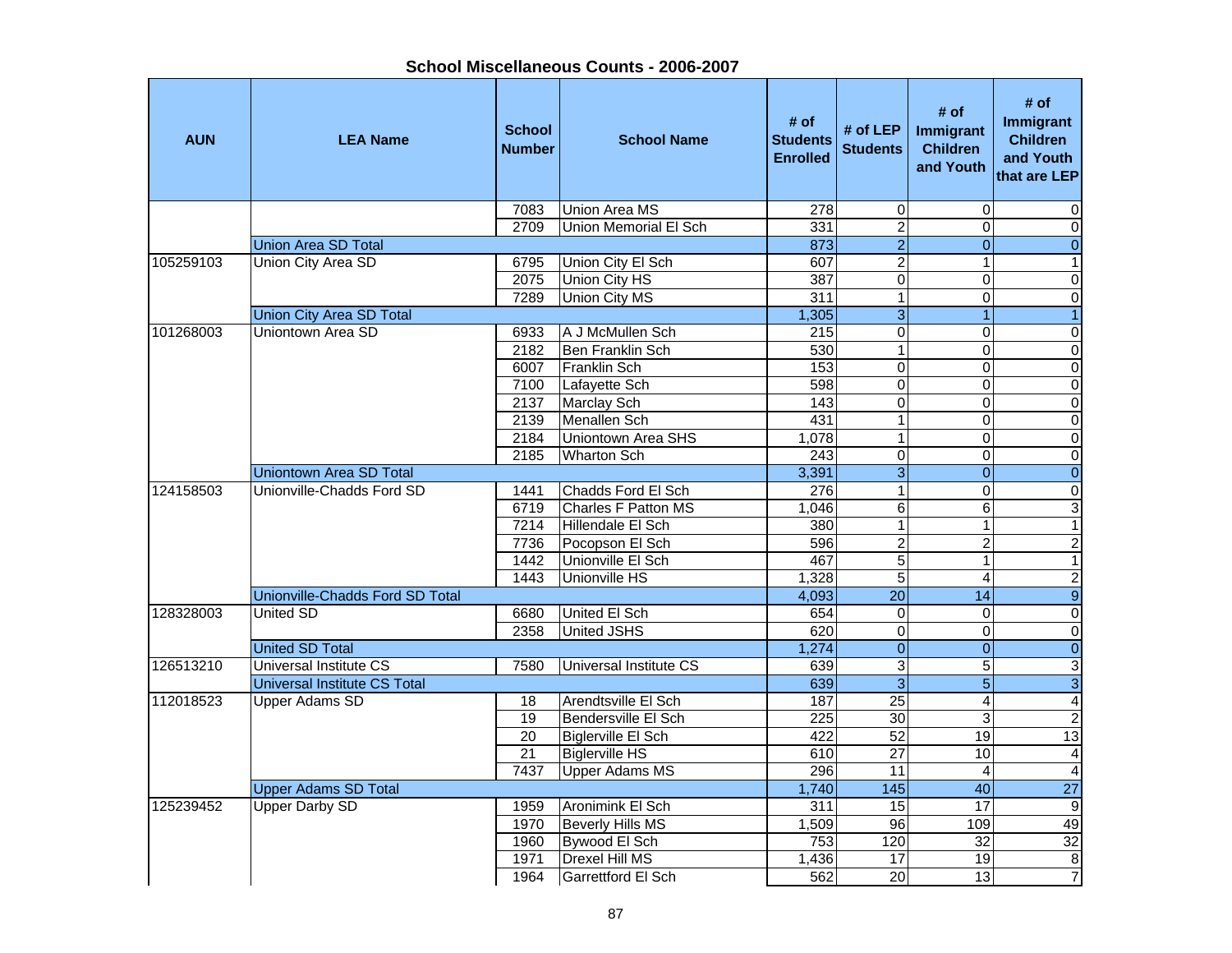| <b>AUN</b> | <b>LEA Name</b>                         | <b>School</b><br><b>Number</b> | <b>School Name</b>                | # of<br><b>Students</b><br><b>Enrolled</b> | # of $LEP$<br><b>Students</b> | # of<br>Immigrant<br><b>Children</b><br>and Youth | # of<br><b>Immigrant</b><br><b>Children</b><br>and Youth<br>that are LEP |
|------------|-----------------------------------------|--------------------------------|-----------------------------------|--------------------------------------------|-------------------------------|---------------------------------------------------|--------------------------------------------------------------------------|
|            |                                         | 1965                           | <b>Highland Park El Sch</b>       | 690                                        | 102                           | 57                                                | 46                                                                       |
|            |                                         | 1966                           | Hillcrest El Sch                  | 599                                        | 8                             | $\sqrt{5}$                                        | 4                                                                        |
|            |                                         | 7359                           | Primos El Sch                     | 405                                        | 12                            | $\infty$                                          | $6 \overline{}$                                                          |
|            |                                         | 1968                           | Stonehurst Hills El Sch           | 735                                        | 45                            | $\overline{34}$                                   | $\overline{24}$                                                          |
|            |                                         | 7480                           | <b>Upper Darby Kdg Ctr</b>        | 572                                        | $\mathbf 0$                   | $\Omega$                                          | $\mathbf 0$                                                              |
|            |                                         | 1972                           | <b>Upper Darby SHS</b>            | 4,003                                      | 159                           | 178                                               | 64                                                                       |
|            |                                         | 7845                           | <b>Walter M Senkow El Sch</b>     | 244                                        | $\overline{58}$               | 14                                                | 10                                                                       |
|            |                                         | 1969                           | <b>Westbrook Park El Sch</b>      | 474                                        | 14                            | 7                                                 | $\overline{4}$                                                           |
|            | <b>Upper Darby SD Total</b>             |                                |                                   | 12,293                                     | 666                           | 493                                               | 263                                                                      |
| 115229003  | Upper Dauphin Area SD                   | 7263                           | Upper Dauphin Area El Sch         | 485                                        | $\mathbf{1}$                  | $\Omega$                                          | $\mathbf 0$                                                              |
|            |                                         | 6340                           | Upper Dauphin Area HS             | 390                                        | $\mathbf 0$                   | $\pmb{0}$                                         | $\overline{\mathsf{o}}$                                                  |
|            |                                         | 6339                           | <b>Upper Dauphin Area MS</b>      | 407                                        | $\overline{0}$                | $\mathbf 0$                                       | $\overline{0}$                                                           |
|            | <b>Upper Dauphin Area SD Total</b>      |                                |                                   | 1,282                                      | $\overline{1}$                | $\mathbf{0}$                                      | $\overline{0}$                                                           |
| 123468303  | <b>Upper Dublin SD</b>                  | 3385                           | <b>Fitzwater El Sch</b>           | 431                                        | 14                            | ω                                                 | ω                                                                        |
|            |                                         | 5251                           | Fort Washington El Sch            | 477                                        | $\overline{4}$                | 3                                                 | $\mathbf{1}$                                                             |
|            |                                         | 3382                           | Jarrettown El Sch                 | 466                                        | $\,6$                         | 3                                                 | $\overline{2}$                                                           |
|            |                                         | 7652                           | Maple Glen El Sch                 | 442                                        | 15                            | $\overline{17}$                                   | $\Theta$                                                                 |
|            |                                         | 4943                           | Sandy Run MS                      | 1.035                                      | $\overline{18}$               | $\overline{15}$                                   | $\overline{11}$                                                          |
|            |                                         | 5078                           | <b>Upper Dublin HS</b>            | 1,563                                      | 16                            | 18                                                | 12                                                                       |
|            | <b>Upper Dublin SD Total</b>            |                                |                                   | 4,414                                      | $\overline{73}$               | 59                                                | 35                                                                       |
| 123468402  | <b>Upper Merion Area SD</b>             | 6468                           | Bridgeport El Sch                 | 278                                        | 10                            | 13                                                | $\overline{\mathbf{4}}$                                                  |
|            |                                         | 4832                           | Caley El Sch                      | 412                                        | $\overline{12}$               | 20                                                | ω                                                                        |
|            |                                         | 3389                           | Candlebrook El Sch                | 359                                        | 10                            | $\overline{25}$                                   | $\infty$                                                                 |
|            |                                         | 3391                           | Roberts El Sch                    | 289                                        | $\overline{7}$                | $\overline{7}$                                    | $\overline{3}$                                                           |
|            |                                         | 3395                           | <b>Upper Merion HS</b>            | 1,139                                      | 35                            | 26                                                | 17                                                                       |
|            |                                         | 3394                           | <b>Upper Merion MS</b>            | 1,113                                      | 26                            | $\overline{38}$                                   | $\overline{24}$                                                          |
|            | <b>Upper Merion Area SD Total</b>       |                                |                                   | 3,590                                      | 100                           | 129                                               | 59                                                                       |
| 123468503  | <b>Upper Moreland Township SD</b>       | 3401                           | <b>Upper Moreland HS</b>          | 1,075                                      | $\overline{30}$               | 17                                                | 17                                                                       |
|            |                                         | 7798                           | Upper Moreland Intermediate So    | 692                                        | $\overline{14}$               | $\overline{7}$                                    | $\boldsymbol{7}$                                                         |
|            |                                         | 5249                           | <b>Upper Moreland MS</b>          | 764                                        | 8                             | $\overline{c}$                                    | $\sqrt{2}$                                                               |
|            |                                         | 7797                           | <b>Upper Moreland Primary Sch</b> | 599                                        | $\overline{21}$               | $\overline{5}$                                    | $\overline{5}$                                                           |
|            | <b>Upper Moreland Township SD Total</b> |                                |                                   | 3,130                                      | $\overline{73}$               | 31                                                | $\overline{31}$                                                          |
| 123468603  | <b>Upper Perkiomen SD</b>               | 7073                           | Hereford El Sch                   | 537                                        | 3                             | $\mathbf{1}$                                      | $\mathbf{1}$                                                             |
|            |                                         | 7264                           | Marlborough El Sch                | 619                                        | $\overline{2}$                | $\mathbf 0$                                       | $\overline{\mathsf{o}}$                                                  |
|            |                                         | 5081                           | <b>Upper Perkiomen HS</b>         | 1,040                                      | $\overline{\mathbf{4}}$       | 3                                                 | $\mathbf{1}$                                                             |
|            |                                         | 3406                           | Upper Perkiomen MS                | 1,055                                      | 8                             | $\overline{c}$                                    | $\overline{2}$                                                           |
|            | <b>Upper Perkiomen SD Total</b>         |                                |                                   | 3,251                                      | 17                            | $6\phantom{a}$                                    | $\overline{4}$                                                           |
| 103029203  | <b>Upper Saint Clair SD</b>             | 5195                           | <b>Baker El Sch</b>               | 434                                        | 3                             | 9                                                 | $\overline{c}$                                                           |
|            |                                         | 5196                           | Boyce MS                          | 634                                        | 5                             | 5                                                 | 3                                                                        |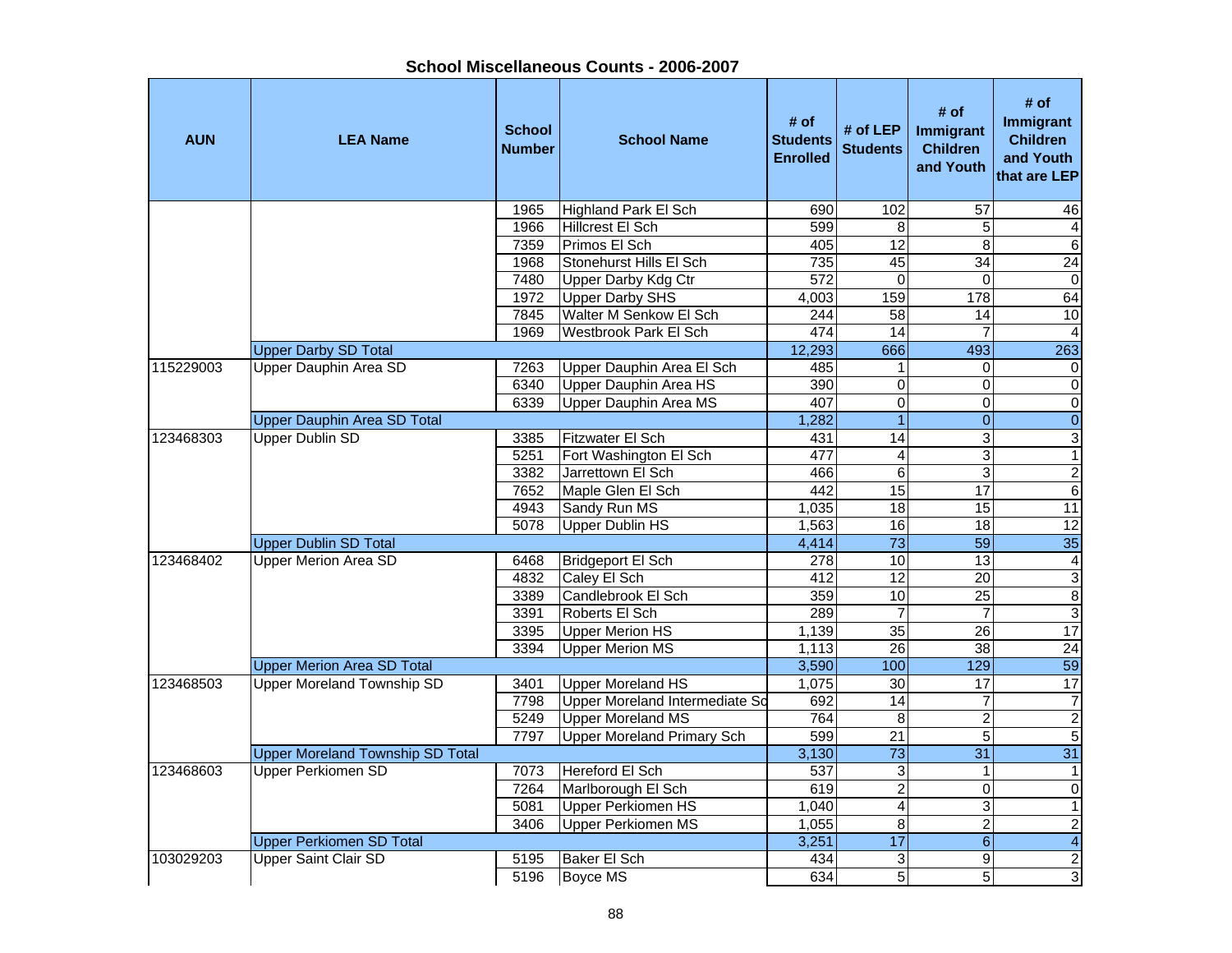| School Miscellaneous Counts - 2006-2007 |  |
|-----------------------------------------|--|
|-----------------------------------------|--|

| <b>AUN</b> | <b>LEA Name</b>                                        | <b>School</b><br><b>Number</b> | <b>School Name</b>              | # of<br><b>Students</b><br><b>Enrolled</b> | # of LEP<br><b>Students</b> | # of<br>Immigrant<br><b>Children</b><br>and Youth | # of<br>Immigrant<br><b>Children</b><br>and Youth<br>that are LEP |
|------------|--------------------------------------------------------|--------------------------------|---------------------------------|--------------------------------------------|-----------------------------|---------------------------------------------------|-------------------------------------------------------------------|
|            |                                                        | 490                            | Eisenhower El Sch               | 507                                        | 9                           | $\overline{11}$                                   | 2                                                                 |
|            |                                                        | 491                            | Fort Couch MS                   | 662                                        | $\overline{4}$              | 3                                                 | دن                                                                |
|            |                                                        | 4859                           | <b>Streams El Sch</b>           | 447                                        | 10                          | 19                                                | $\infty$                                                          |
|            |                                                        | 492                            | <b>Upper Saint Clair HS</b>     | 1,431                                      | 11                          | $\overline{2}$                                    | $\overline{2}$                                                    |
|            | <b>Upper Saint Clair SD Total</b>                      |                                |                                 | 4,115                                      | $\overline{42}$             | 49                                                | 20                                                                |
| 103023090  | Urban League of Pittsburgh CS                          | 7563                           | Urban League of Pittsburgh CS   | $\overline{212}$                           | $\mathbf 0$                 | 0                                                 | $\pmb{0}$                                                         |
|            | <b>Urban League of Pittsburgh CS Total</b>             |                                |                                 | $\overline{212}$                           | $\overline{0}$              | $\overline{0}$                                    | $\overline{0}$                                                    |
| 106618603  | <b>Valley Grove SD</b>                                 | 4122                           | Cooperstown El Sch              | 89                                         | $\pmb{0}$                   | $\mathbf 0$                                       | 0                                                                 |
|            |                                                        | 4125                           | Rocky Grove El Sch              | 309                                        | $\overline{1}$              | 1                                                 | $\mathbf{1}$                                                      |
|            |                                                        | 4126                           | Rocky Grove JSHS                | 442                                        | $\mathbf 0$                 | $\Omega$                                          | $\pmb{0}$                                                         |
|            |                                                        | 5161                           | Sugarcreek Intrm Sch            | 142                                        | $\mathbf 0$                 | $\Omega$                                          | $\pmb{0}$                                                         |
|            | <b>Valley Grove SD Total</b>                           |                                |                                 | 982                                        | $\overline{1}$              | 1                                                 | $\overline{1}$                                                    |
| 119358403  | <b>Valley View SD</b>                                  | 6776                           | Valley View El Ctr              | 538                                        | $\mathbf 0$                 | $\Omega$                                          | $\mathbf 0$                                                       |
|            |                                                        | 6775                           | Valley View HS                  | 825                                        | $\overline{1}$              | $\mathbf{1}$                                      | $\mathbf{1}$                                                      |
|            |                                                        | 7487                           | Valley View Intrmd Sch          | 609                                        | $\overline{0}$              | $\overline{0}$                                    | $\overline{\mathsf{o}}$                                           |
|            |                                                        | 7283                           | <b>Valley View MS</b>           | 620                                        | $\overline{0}$              | $\Omega$                                          | $\mathbf 0$                                                       |
|            | <b>Valley View SD Total</b>                            |                                |                                 | 2,592                                      | $\overline{1}$              | 1                                                 | $\overline{1}$                                                    |
| 125232900  | Village CS of Chester-Upland                           | 7530                           | Village CS of Chester-Upland    | 495                                        | $\overline{4}$              | $\mathbf 0$                                       | $\overline{\mathsf{o}}$                                           |
|            | Village CS of Chester-Upland Total                     |                                |                                 | 495                                        | $\overline{4}$              | $\mathbf{0}$                                      | $\overline{0}$                                                    |
| 120480001  | Vitalistic Therapeutic CS                              | 7679                           | Vitalistic Therapeutic CS       | 105                                        | 35                          | 0                                                 | $\pmb{0}$                                                         |
|            | Vitalistic Therapeutic CS Total                        |                                |                                 | 105                                        | 35                          | $\overline{0}$                                    | $\pmb{0}$                                                         |
| 126513220  | Wakisha CS                                             | 7581                           | Wakisha CS                      | 381                                        | 0                           | $\mathbf 0$                                       | $\pmb{0}$                                                         |
|            | <b>Wakisha CS Total</b>                                |                                |                                 | 381                                        | $\mathbf 0$                 | $\Omega$                                          | $\pmb{0}$                                                         |
| 119648303  | Wallenpaupack Area SD                                  | 7773                           | Hawley Kindergarten Ctr         | 76                                         | $\mathbf 0$                 | $\Omega$                                          | $\pmb{0}$                                                         |
|            |                                                        | 4310                           | <b>Wallenpaupack Area HS</b>    | 1,482                                      | $\overline{0}$              | $\mathbf{1}$                                      | $\pmb{0}$                                                         |
|            |                                                        | 6956                           | <b>Wallenpaupack Area MS</b>    | 928                                        | $\overline{4}$              | $\overline{2}$                                    | $\overline{2}$                                                    |
|            |                                                        | 7169                           | Wallenpaupack North Intrmd Sch  | 687                                        | $\overline{1}$              | $\mathbf{1}$                                      | $\overline{\mathsf{o}}$                                           |
|            |                                                        | 7417                           | Wallenpaupack Pri Sch           | 497                                        | $\overline{4}$              | $\overline{2}$                                    | $\overline{1}$                                                    |
|            |                                                        | 4305                           | Wallenpaupack South El Sch      | 483                                        | $\overline{4}$              | $\overline{2}$                                    | $\overline{\mathsf{o}}$                                           |
|            | <b>Wallenpaupack Area SD Total</b>                     |                                |                                 | 4,153                                      | $\overline{13}$             | $\bf 8$                                           | $\overline{3}$                                                    |
| 125239603  | Wallingford-Swarthmore SD                              | 1951                           | Kid's Place the                 | $\overline{203}$                           | $\overline{2}$              | $\Omega$                                          | $\pmb{0}$                                                         |
|            |                                                        | 1905                           | Nether Providence El Sch        | 333                                        | $\overline{2}$              | 0                                                 | $\pmb{0}$                                                         |
|            |                                                        | 5287                           | Strath Haven HS                 | 1,318                                      | $\overline{2}$              | $\mathbf 0$                                       | $\pmb{0}$                                                         |
|            |                                                        | 1908                           | Strath Haven MS                 | 856                                        | 5                           | 0                                                 | $\pmb{0}$                                                         |
|            |                                                        | 1952                           | Swarthmore-Rutledge Sch         | 451                                        | 5                           | $\Omega$                                          | $\pmb{0}$                                                         |
|            |                                                        | 1906                           | Wallingford El Sch              | 417                                        | $\overline{c}$              | $\Omega$                                          | $\pmb{0}$                                                         |
|            | Wallingford-Swarthmore SD Total                        |                                |                                 | 3,578                                      | 18                          | $\Omega$<br>$\mathbf{1}$                          | $\overline{0}$                                                    |
| 126513490  | Walter D. Palmer Leadership Learning                   | 7674                           | Walter D. Palmer Leadership Lea | 727                                        | 3<br>$\overline{3}$         |                                                   | 1                                                                 |
|            | Walter D. Palmer Leadership Learning Partners CS Total |                                |                                 | 727                                        |                             | 1                                                 | $\mathbf{1}$                                                      |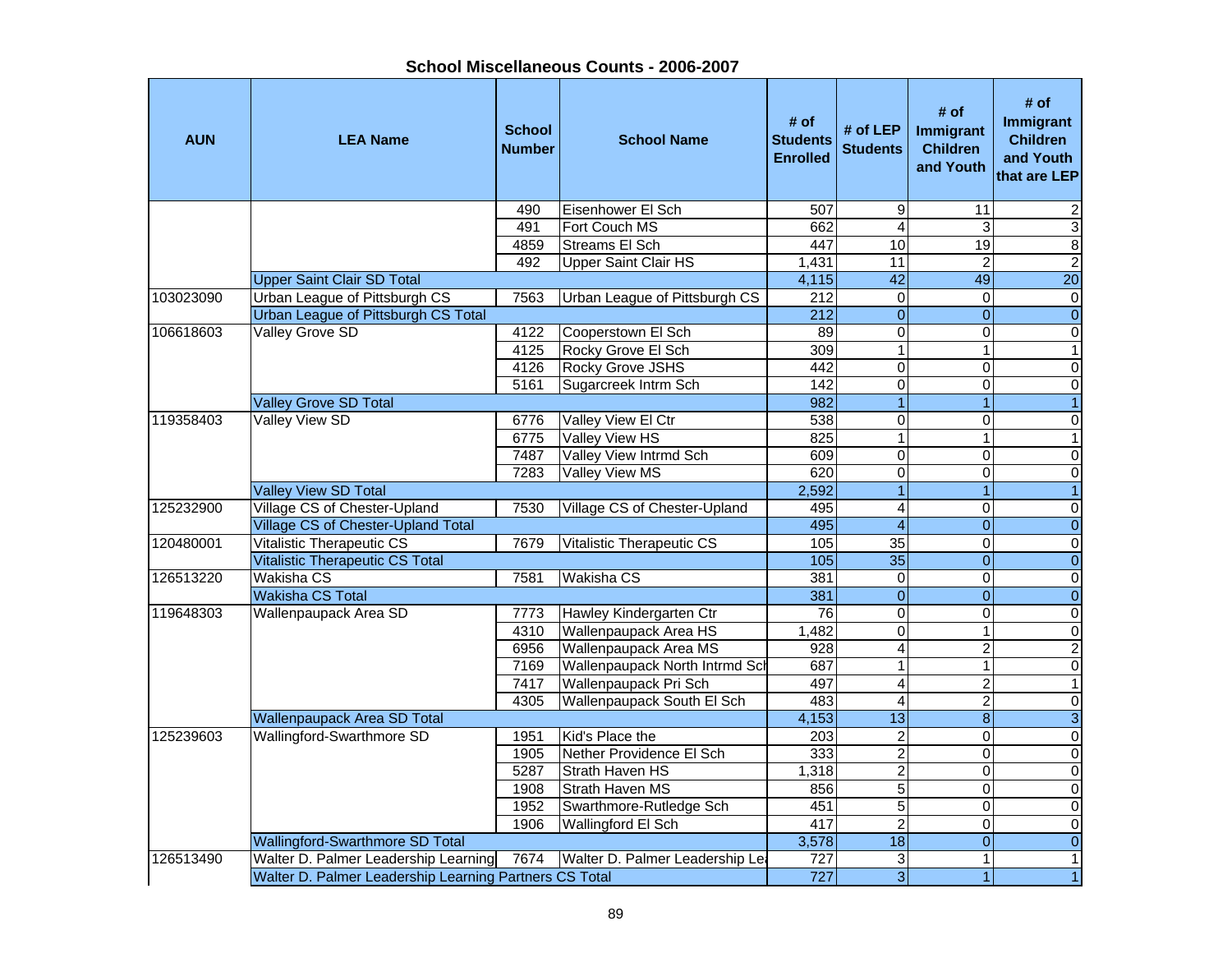| <b>AUN</b> | <b>LEA Name</b>                | <b>School</b><br><b>Number</b> | <b>School Name</b>         | # of<br><b>Students</b><br><b>Enrolled</b> | # of LEP<br><b>Students</b> | # of<br><b>Immigrant</b><br><b>Children</b><br>and Youth | # of<br>Immigrant<br><b>Children</b><br>and Youth<br>that are LEP |
|------------|--------------------------------|--------------------------------|----------------------------|--------------------------------------------|-----------------------------|----------------------------------------------------------|-------------------------------------------------------------------|
| 105628302  | <b>Warren County SD</b>        | 6149                           | Allegheny Valley El Sch    | 140                                        | $\pmb{0}$                   | 0                                                        | 0                                                                 |
|            |                                | 4148                           | Beaty-Warren MS            | 586                                        | $\mathbf{1}$                | $\overline{0}$                                           | $\overline{0}$                                                    |
|            |                                | 4143                           | Eisenhower M/HS            | 591                                        | $\overline{2}$              | 0                                                        | $\overline{0}$                                                    |
|            |                                | 4140                           | Russell El Sch             | 300                                        | $\overline{0}$              | 0                                                        | $\overline{0}$                                                    |
|            |                                | 4145                           | Sheffield El Sch           | 132                                        | $\overline{0}$              | $\overline{0}$                                           | $\overline{0}$                                                    |
|            |                                | 4146                           | Sheffield M/HS             | 387                                        | O                           | 0                                                        | $\overline{0}$                                                    |
|            |                                | 6150                           | South Street Early LC      | 388                                        | $\overline{0}$              | $\overline{0}$                                           | $\overline{0}$                                                    |
|            |                                | 4142                           | Sugar Grove El Sch         | 259                                        | 0                           | 0                                                        | $\overline{0}$                                                    |
|            |                                | 7843                           | Warren Area El Ctr         | 694                                        | $\overline{2}$              | 0                                                        | $\overline{0}$                                                    |
|            |                                | 4149                           | Warren Area HS             | 937                                        | $\mathbf 0$                 | 0                                                        | $\overline{0}$                                                    |
|            |                                | 4133                           | Youngsville El/MS          | 668                                        | 0                           | 0                                                        | $\overline{0}$                                                    |
|            |                                | 4135                           | Youngsville HS             | 411                                        | $\overline{1}$              | $\overline{0}$                                           | $\overline{0}$                                                    |
|            | <b>Warren County SD Total</b>  |                                |                            | 5,493                                      | $\overline{6}$              | $\overline{0}$                                           | $\overline{0}$                                                    |
| 116498003  | <b>Warrior Run SD</b>          | 3572                           | Turbotville El Sch         | 258                                        | 0                           | $\mathbf 0$                                              | $\overline{0}$                                                    |
|            |                                | 5103                           | <b>Warrior Run HS</b>      | 601                                        | $\overline{1}$              | $\overline{0}$                                           | $\overline{0}$                                                    |
|            |                                | 3575                           | <b>Warrior Run MS</b>      | 564                                        | $\mathbf 0$                 | 0                                                        | $\overline{0}$                                                    |
|            |                                | 3574                           | Watsontown El Sch          | 357                                        | $\overline{1}$              | $\overline{0}$                                           | $\overline{0}$                                                    |
|            | <b>Warrior Run SD Total</b>    |                                |                            | 1,780                                      | $\overline{2}$              | $\overline{0}$                                           | $\overline{0}$                                                    |
| 113369003  | <b>Warwick SD</b>              | 2661                           | John Beck El Sch           | 580                                        | $\overline{7}$              | 1                                                        | $\mathbf{1}$                                                      |
|            |                                | 7420                           | John R Bonfield El Sch     | 608                                        | 19                          | $\overline{2}$                                           | $\overline{2}$                                                    |
|            |                                | 4823                           | Kissel Hill El Sch         | 606                                        | 15                          | $\mathbf{1}$                                             | $\mathbf{1}$                                                      |
|            |                                | 2660                           | Lititz El Sch              | 618                                        | 4                           | 0                                                        | $\overline{0}$                                                    |
|            |                                | 5336                           | <b>Warwick MS</b>          | 746                                        | $\overline{5}$              | 0                                                        | $\overline{0}$                                                    |
|            |                                | 2663                           | <b>Warwick SHS</b>         | 1,545                                      | 6                           | 1                                                        | $\overline{1}$                                                    |
|            | <b>Warwick SD Total</b>        |                                |                            | 4,703                                      | 56                          | $\overline{5}$                                           | $\overline{5}$                                                    |
| 101638803  | Washington SD                  | 4286                           | Washington HS              | 585                                        | $\overline{0}$              | $\overline{0}$                                           | $\overline{0}$                                                    |
|            |                                | 7456                           | Washington Park El Sch     | 767                                        | 6                           | 3                                                        | $\overline{3}$                                                    |
|            |                                | 6912                           | <b>Washington Park MS</b>  | 435                                        | $\overline{2}$              | $\overline{2}$                                           | $\frac{2}{5}$                                                     |
|            | <b>Washington SD Total</b>     |                                |                            | 1,787                                      | $\infty$                    | $\overline{5}$                                           |                                                                   |
| 105259703  | <b>Wattsburg Area SD</b>       | 6148                           | Seneca HS                  | 525                                        | $\overline{1}$              | $\overline{0}$                                           | $\overline{0}$                                                    |
|            |                                | 7475                           | Wattsburg Area El Ctr      | 568                                        | $\overline{0}$              | $\overline{0}$                                           | $\overline{0}$                                                    |
|            |                                | 6654                           | <b>Wattsburg Area MS</b>   | 522                                        | $\overline{0}$              | $\overline{0}$                                           | $\overline{0}$                                                    |
|            | <b>Wattsburg Area SD Total</b> |                                |                            | 1,615                                      | $\overline{1}$              | $\overline{0}$                                           | $\overline{0}$                                                    |
| 119648703  | Wayne Highlands SD             | 6424                           | Damascus Area Sch          | 368                                        | $\overline{0}$              | 0                                                        | $\overline{0}$                                                    |
|            |                                | 4295                           | Honesdale HS               | 1,056                                      | $\mathbf 0$                 | $\mathsf 0$                                              | $\overline{0}$                                                    |
|            |                                | 7446                           | Lakeside Elementary School | 475                                        | $\overline{0}$              | $\overline{0}$                                           | $\overline{0}$                                                    |
|            |                                | 6425                           | <b>Preston Sch</b>         | 213                                        | $\overline{0}$              | 0                                                        | $\overline{0}$                                                    |
|            |                                | 4291                           | Stourbridge Primary Ctr    | 472                                        | $\overline{4}$              | $\overline{0}$                                           | $\overline{0}$                                                    |
|            |                                | 6865                           | <b>Wayne Highlands MS</b>  | 585                                        | $\overline{3}$              | $\mathbf{1}$                                             | $\mathbf{1}$                                                      |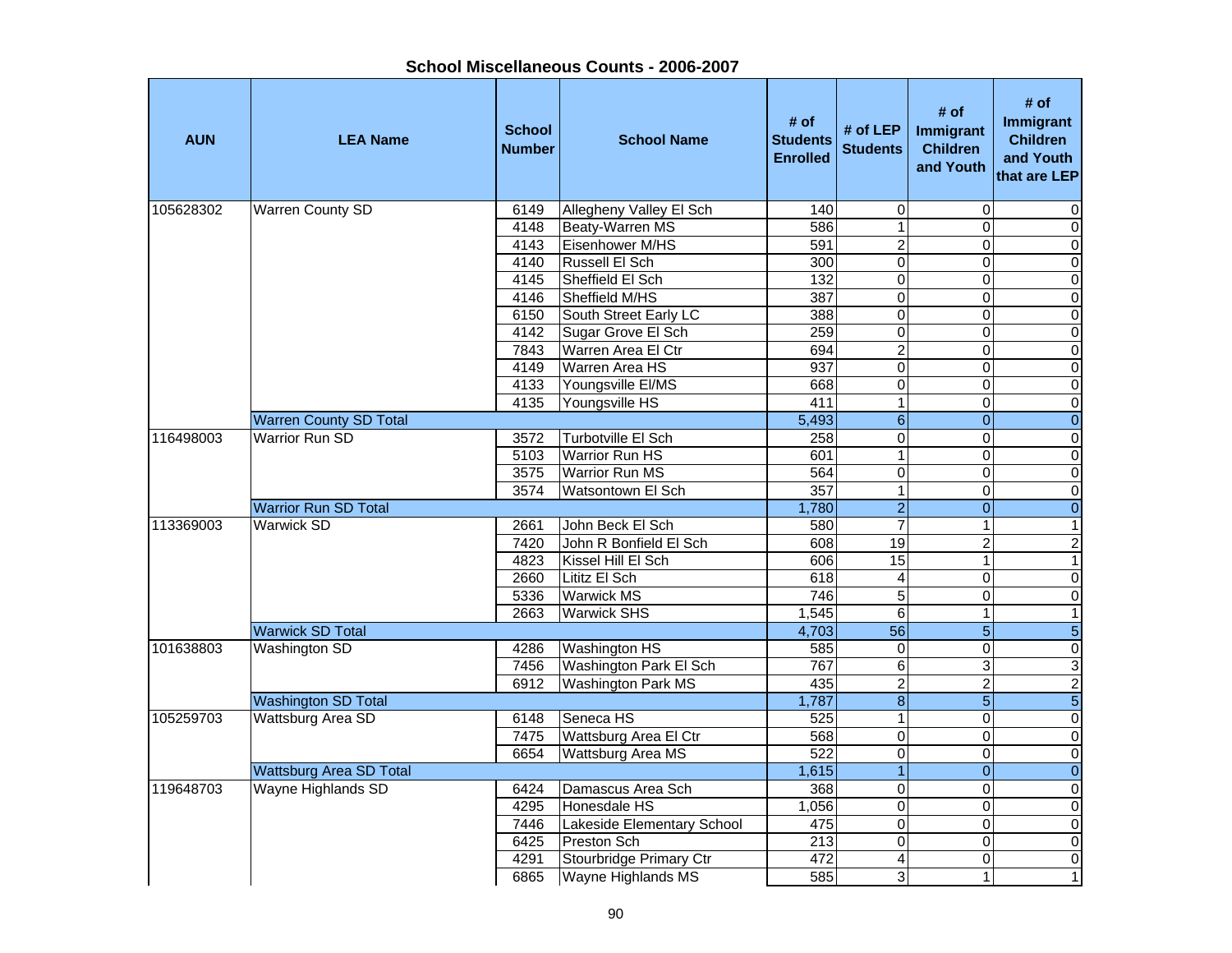| <b>AUN</b> | <b>LEA Name</b>                  | <b>School</b><br><b>Number</b> | <b>School Name</b>            | # of<br><b>Students</b><br><b>Enrolled</b> | # of LEP<br><b>Students</b> | # of<br>Immigrant<br><b>Children</b><br>and Youth | # of<br>Immigrant<br><b>Children</b><br>and Youth<br>that are LEP |
|------------|----------------------------------|--------------------------------|-------------------------------|--------------------------------------------|-----------------------------|---------------------------------------------------|-------------------------------------------------------------------|
|            | <b>Wayne Highlands SD Total</b>  |                                |                               | 3,169                                      | $\overline{7}$              |                                                   |                                                                   |
| 112289003  | Waynesboro Area SD               | 2233                           | Fairview Avenue El Sch        | 724                                        | $\overline{0}$              | 0                                                 | 0                                                                 |
|            |                                  | 2234                           | Hooverville El Sch            | 328                                        | 0                           | 0                                                 | $\overline{0}$                                                    |
|            |                                  | 2238                           | Mowrey El Sch                 | 591                                        | 0                           | 0                                                 | $\overline{0}$                                                    |
|            |                                  | 5330                           | Summitview El Sch             | 604                                        | $\overline{12}$             | 4                                                 | $\overline{2}$                                                    |
|            |                                  | 5331                           | Waynesboro Area MS            | $\overline{613}$                           | 4                           | 1                                                 | $\mathbf{1}$                                                      |
|            |                                  | 2243                           | Waynesboro Area SHS           | 1,363                                      | $\mathbf{1}$                | 0                                                 | $\overline{0}$                                                    |
|            | Waynesboro Area SD Total         |                                |                               | 4,223                                      | $\overline{17}$             | $\overline{5}$                                    | $\overline{3}$                                                    |
| 121139004  | Weatherly Area SD                | 6446                           | Weatherly Area El Sch         | 310                                        | 0                           | 0                                                 | $\overline{0}$                                                    |
|            |                                  | 6838                           | Weatherly Area MS             | 187                                        | $\mathbf{1}$                | 0                                                 | $\overline{0}$                                                    |
|            |                                  | 1327                           | Weatherly Area SHS            | 261                                        | 3                           | 0                                                 | $\overline{0}$                                                    |
|            | <b>Weatherly Area SD Total</b>   |                                |                               | 758                                        | $\overline{\mathbf{4}}$     | $\overline{0}$                                    | $\overline{0}$                                                    |
| 117598503  | <b>Wellsboro Area SD</b>         | 4075                           | Charlotte Lappla El Sch       | $\overline{223}$                           | $\mathbf{1}$                | 0                                                 | $\overline{0}$                                                    |
|            |                                  | 5095                           | Don Gill El Sch               | 328                                        | $\overline{c}$              | 0                                                 | $\pmb{0}$                                                         |
|            |                                  | 4079                           | Rock L Butler MS              | 469                                        | $\overline{0}$              | 0                                                 | $\overline{0}$                                                    |
|            |                                  | 4080                           | Wellsboro Area HS             | 551                                        | $\overline{2}$              | 0                                                 | $\overline{0}$                                                    |
|            | <b>Wellsboro Area SD Total</b>   |                                |                               | 1,571                                      | $\overline{5}$              | $\overline{0}$                                    | $\overline{0}$                                                    |
| 103029403  | West Allegheny SD                |                                | Donaldson Elem Sch            | 419                                        |                             | 0                                                 |                                                                   |
|            |                                  | 7760                           |                               |                                            | 3<br>$\mathbf{1}$           |                                                   | $\pmb{0}$                                                         |
|            |                                  | 5366                           | McKee El Sch                  | 578                                        |                             | 0                                                 | $\overline{0}$                                                    |
|            |                                  | 6895                           | West Allegheny MS             | 769                                        | 3                           | 0                                                 | $\pmb{0}$                                                         |
|            |                                  | 509                            | West Allegheny SHS            | 1,019                                      | $\overline{2}$              | $\Omega$                                          | $\mathbf 0$                                                       |
|            |                                  | 5367                           | Wilson El Sch                 | 482                                        | $\mathbf 1$                 | 0                                                 | $\pmb{0}$                                                         |
|            | <b>West Allegheny SD Total</b>   |                                |                               | 3,267                                      | 10                          | $\overline{0}$                                    | $\overline{0}$                                                    |
| 110179003  | West Branch Area SD              | 6599                           | West Branch Area El Sch       | 675                                        | $\pmb{0}$                   | 0                                                 | $\mathbf 0$                                                       |
|            |                                  | 1566                           | West Branch Area JSHS         | 633                                        | $\pmb{0}$                   | 0                                                 | $\overline{0}$                                                    |
|            | <b>West Branch Area SD Total</b> |                                |                               | 1,308                                      | $\mathbf{0}$                | $\overline{0}$                                    | $\overline{0}$                                                    |
| 124159002  | West Chester Area SD             | 1452                           | E N Peirce MS                 | 904                                        | 10                          | 5                                                 | $\overline{5}$                                                    |
|            |                                  | 1392                           | East Bradford El Sch          | 450                                        | $\overline{21}$             | 11                                                | 11                                                                |
|            |                                  | 1395                           | East Goshen El Sch            | 550                                        | $\overline{19}$             | 9                                                 | $\overline{6}$                                                    |
|            |                                  | 1456                           | Exton El Sch                  | 543                                        | $\overline{21}$             | 5                                                 | 5                                                                 |
|            |                                  | 1454                           | Fern Hill El Sch              | 472                                        | 30                          | 6                                                 | $\overline{5}$                                                    |
|            |                                  | 4812                           | Glen Acres El Sch             | 535                                        | $\overline{32}$             | 15                                                | 15                                                                |
|            |                                  | 6910                           | Hillsdale El Sch              | 571                                        | $\overline{24}$             | 16                                                | 10                                                                |
|            |                                  | 5137                           | J R Fugett MS                 | 956                                        | $\overline{25}$             | 13                                                | 13                                                                |
|            |                                  | 1457                           | Mary C Howse El Sch           | 500                                        | $\overline{21}$             | 10                                                | $\overline{8}$                                                    |
|            |                                  | 4813                           | Penn Wood El Sch              | 474                                        | 29                          | $\boldsymbol{9}$                                  | 6                                                                 |
|            |                                  | 7324                           | Sarah W Starkweather El Sch   | 604                                        | $\overline{22}$             | 9                                                 | $\overline{7}$                                                    |
|            |                                  | 1451                           | Stetson MS                    | 927                                        | 17                          | 4                                                 | $\mathbf{1}$                                                      |
|            |                                  | 7894                           | West Chester Bayard Rustin HS | 968                                        | 13                          | 13                                                | 10                                                                |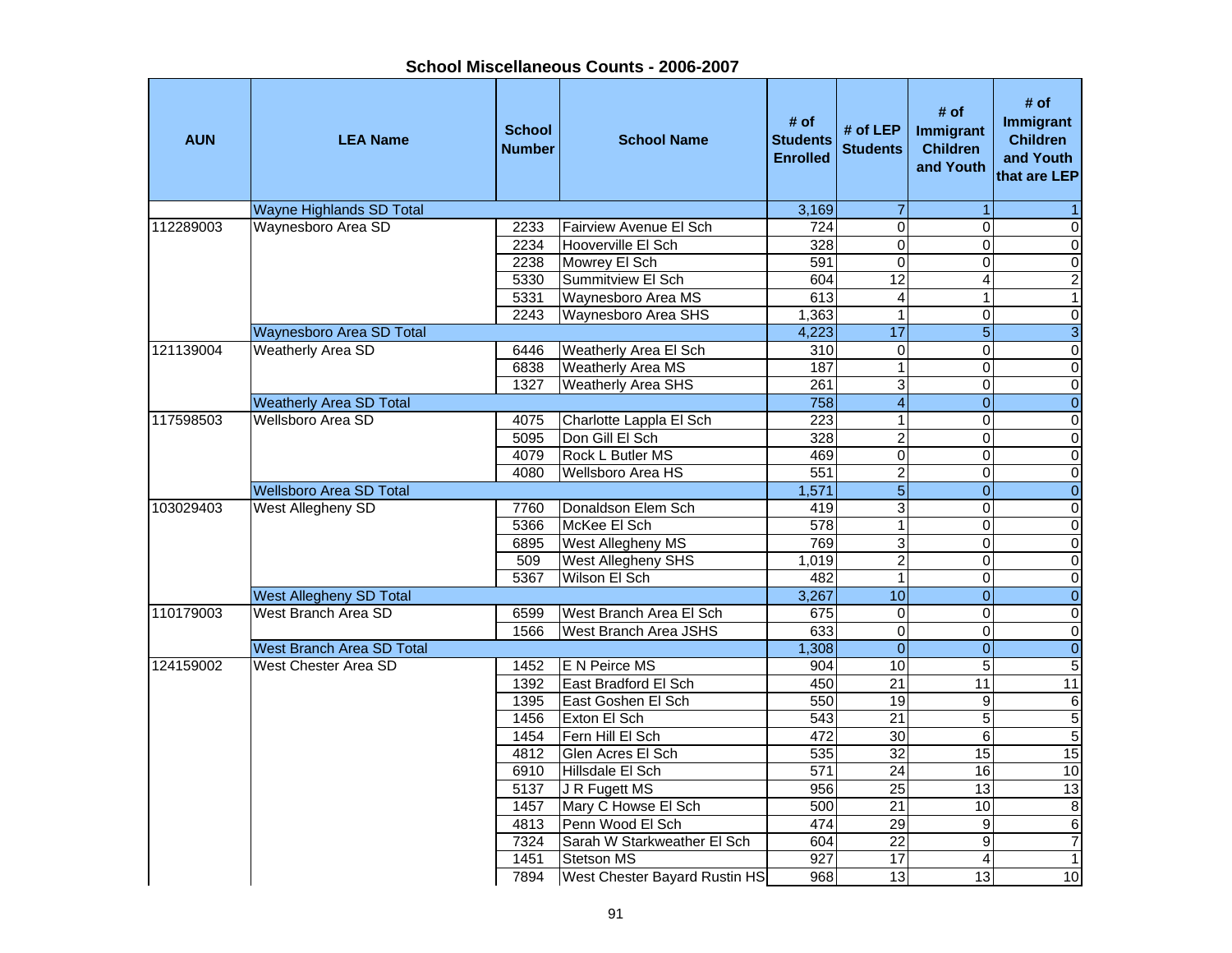**School Miscellaneous Counts - 2006-2007**

| <b>West Chester East HS</b><br>6734<br>1,498<br>$\overline{39}$<br>$\overline{22}$<br>18<br><b>West Chester Henderson HS</b><br>1453<br>1,402<br>22<br>6<br>$\ensuremath{\mathsf{3}}$<br>14<br>ω<br>3<br>1458<br>Westtown-Thornbury El Sch<br>419<br>11,773<br>126<br>359<br>156<br><b>West Chester Area SD Total</b><br><b>West Greene SD</b><br>101308503<br><b>Graysville El Sch</b><br>267<br>5332<br>0<br>$\pmb{0}$<br>0<br>$\overline{0}$<br>$\overline{0}$<br>Springhill-Freeport El Sch<br>74<br>$\Omega$<br>2287<br><b>West Greene HS</b><br>$\mathbf 0$<br>$\overline{\mathsf{o}}$<br>7136<br>296<br>0<br>$\overline{0}$<br>7496<br>$\pmb{0}$<br><b>West Greene MS</b><br>241<br>$\Omega$<br>$\overline{0}$<br>$\overline{0}$<br>$\boldsymbol{0}$<br><b>West Greene SD Total</b><br>878<br>$\mathbf{1}$<br>103029553<br>West Jefferson Hills SD<br>Gill Hall El Sch<br>$\mathbf{1}$<br>$\mathbf{1}$<br>516<br>264<br>$\overline{1}$<br>7382<br>Jefferson El Sch<br>583<br>$\mathbf{1}$<br>$\mathbf{1}$<br>$\overline{3}$<br>$\overline{c}$<br>McClellan El Sch<br>335<br>$\overline{2}$<br>519<br>$\overline{3}$<br>$\overline{3}$<br>Pleasant Hills MS<br>3<br>4867<br>640<br>Thomas Jefferson HS<br>$\overline{1}$<br>$\overline{0}$<br>$\overline{0}$<br>523<br>1,049<br>$\overline{9}$<br>$\overline{7}$<br>$\overline{7}$<br>West Jefferson Hills SD Total<br>2,871<br>West Middlesex Area SD<br>Luther W Low El Sch<br>$\overline{0}$<br>104437503<br>$\pmb{0}$<br>$\mathbf 0$<br>6803<br>334 |
|---------------------------------------------------------------------------------------------------------------------------------------------------------------------------------------------------------------------------------------------------------------------------------------------------------------------------------------------------------------------------------------------------------------------------------------------------------------------------------------------------------------------------------------------------------------------------------------------------------------------------------------------------------------------------------------------------------------------------------------------------------------------------------------------------------------------------------------------------------------------------------------------------------------------------------------------------------------------------------------------------------------------------------------------------------------------------------------------------------------------------------------------------------------------------------------------------------------------------------------------------------------------------------------------------------------------------------------------------------------------------------------------------------------------------------------------------------------------------------------------------------------|
|                                                                                                                                                                                                                                                                                                                                                                                                                                                                                                                                                                                                                                                                                                                                                                                                                                                                                                                                                                                                                                                                                                                                                                                                                                                                                                                                                                                                                                                                                                               |
|                                                                                                                                                                                                                                                                                                                                                                                                                                                                                                                                                                                                                                                                                                                                                                                                                                                                                                                                                                                                                                                                                                                                                                                                                                                                                                                                                                                                                                                                                                               |
|                                                                                                                                                                                                                                                                                                                                                                                                                                                                                                                                                                                                                                                                                                                                                                                                                                                                                                                                                                                                                                                                                                                                                                                                                                                                                                                                                                                                                                                                                                               |
|                                                                                                                                                                                                                                                                                                                                                                                                                                                                                                                                                                                                                                                                                                                                                                                                                                                                                                                                                                                                                                                                                                                                                                                                                                                                                                                                                                                                                                                                                                               |
|                                                                                                                                                                                                                                                                                                                                                                                                                                                                                                                                                                                                                                                                                                                                                                                                                                                                                                                                                                                                                                                                                                                                                                                                                                                                                                                                                                                                                                                                                                               |
|                                                                                                                                                                                                                                                                                                                                                                                                                                                                                                                                                                                                                                                                                                                                                                                                                                                                                                                                                                                                                                                                                                                                                                                                                                                                                                                                                                                                                                                                                                               |
|                                                                                                                                                                                                                                                                                                                                                                                                                                                                                                                                                                                                                                                                                                                                                                                                                                                                                                                                                                                                                                                                                                                                                                                                                                                                                                                                                                                                                                                                                                               |
|                                                                                                                                                                                                                                                                                                                                                                                                                                                                                                                                                                                                                                                                                                                                                                                                                                                                                                                                                                                                                                                                                                                                                                                                                                                                                                                                                                                                                                                                                                               |
|                                                                                                                                                                                                                                                                                                                                                                                                                                                                                                                                                                                                                                                                                                                                                                                                                                                                                                                                                                                                                                                                                                                                                                                                                                                                                                                                                                                                                                                                                                               |
|                                                                                                                                                                                                                                                                                                                                                                                                                                                                                                                                                                                                                                                                                                                                                                                                                                                                                                                                                                                                                                                                                                                                                                                                                                                                                                                                                                                                                                                                                                               |
|                                                                                                                                                                                                                                                                                                                                                                                                                                                                                                                                                                                                                                                                                                                                                                                                                                                                                                                                                                                                                                                                                                                                                                                                                                                                                                                                                                                                                                                                                                               |
|                                                                                                                                                                                                                                                                                                                                                                                                                                                                                                                                                                                                                                                                                                                                                                                                                                                                                                                                                                                                                                                                                                                                                                                                                                                                                                                                                                                                                                                                                                               |
|                                                                                                                                                                                                                                                                                                                                                                                                                                                                                                                                                                                                                                                                                                                                                                                                                                                                                                                                                                                                                                                                                                                                                                                                                                                                                                                                                                                                                                                                                                               |
|                                                                                                                                                                                                                                                                                                                                                                                                                                                                                                                                                                                                                                                                                                                                                                                                                                                                                                                                                                                                                                                                                                                                                                                                                                                                                                                                                                                                                                                                                                               |
|                                                                                                                                                                                                                                                                                                                                                                                                                                                                                                                                                                                                                                                                                                                                                                                                                                                                                                                                                                                                                                                                                                                                                                                                                                                                                                                                                                                                                                                                                                               |
|                                                                                                                                                                                                                                                                                                                                                                                                                                                                                                                                                                                                                                                                                                                                                                                                                                                                                                                                                                                                                                                                                                                                                                                                                                                                                                                                                                                                                                                                                                               |
| $\overline{0}$<br>$\overline{0}$<br>Oakview El Sch<br>288<br>$\mathbf 0$<br>7307                                                                                                                                                                                                                                                                                                                                                                                                                                                                                                                                                                                                                                                                                                                                                                                                                                                                                                                                                                                                                                                                                                                                                                                                                                                                                                                                                                                                                              |
| $\overline{0}$<br>$\overline{0}$<br>6129<br><b>West Middlesex JSHS</b><br>$\overline{574}$<br>0<br>$\overline{0}$<br>$\overline{0}$<br><b>West Middlesex Area SD Total</b>                                                                                                                                                                                                                                                                                                                                                                                                                                                                                                                                                                                                                                                                                                                                                                                                                                                                                                                                                                                                                                                                                                                                                                                                                                                                                                                                    |
| 1,196<br>$\overline{0}$<br>West Mifflin Area SD<br>$\overline{2}$<br>$\Omega$                                                                                                                                                                                                                                                                                                                                                                                                                                                                                                                                                                                                                                                                                                                                                                                                                                                                                                                                                                                                                                                                                                                                                                                                                                                                                                                                                                                                                                 |
| 103029603<br>$\pmb{0}$<br>Clara Barton El Sch<br>238<br>528<br>$\overline{2}$<br>532<br>Homeville El Sch<br>508<br>$\Omega$                                                                                                                                                                                                                                                                                                                                                                                                                                                                                                                                                                                                                                                                                                                                                                                                                                                                                                                                                                                                                                                                                                                                                                                                                                                                                                                                                                                   |
| $\mathbf 0$<br>$\overline{1}$<br>526<br>289<br>New Emerson El Sch<br>$\Omega$                                                                                                                                                                                                                                                                                                                                                                                                                                                                                                                                                                                                                                                                                                                                                                                                                                                                                                                                                                                                                                                                                                                                                                                                                                                                                                                                                                                                                                 |
| $\pmb{0}$<br>$\overline{0}$<br>$\pmb{0}$<br>New England El Sch<br>279<br>$\Omega$<br>4953                                                                                                                                                                                                                                                                                                                                                                                                                                                                                                                                                                                                                                                                                                                                                                                                                                                                                                                                                                                                                                                                                                                                                                                                                                                                                                                                                                                                                     |
| $\overline{2}$<br>$\overline{\mathsf{o}}$<br>536<br>West Mifflin Area HS<br>1.130<br>$\Omega$                                                                                                                                                                                                                                                                                                                                                                                                                                                                                                                                                                                                                                                                                                                                                                                                                                                                                                                                                                                                                                                                                                                                                                                                                                                                                                                                                                                                                 |
| 752<br>$\overline{3}$<br>535<br>West Mifflin Area MS<br>$\mathbf{1}$<br>$\mathbf{1}$                                                                                                                                                                                                                                                                                                                                                                                                                                                                                                                                                                                                                                                                                                                                                                                                                                                                                                                                                                                                                                                                                                                                                                                                                                                                                                                                                                                                                          |
| 10<br><b>West Mifflin Area SD Total</b><br>3,196<br>$\overline{1}$<br>$\overline{1}$                                                                                                                                                                                                                                                                                                                                                                                                                                                                                                                                                                                                                                                                                                                                                                                                                                                                                                                                                                                                                                                                                                                                                                                                                                                                                                                                                                                                                          |
| 126513020<br>West Oak Lane CS<br>West Oak Lane CS<br>643<br>$\mathbf 0$<br>$\mathbf 0$<br>$\pmb{0}$<br>7548                                                                                                                                                                                                                                                                                                                                                                                                                                                                                                                                                                                                                                                                                                                                                                                                                                                                                                                                                                                                                                                                                                                                                                                                                                                                                                                                                                                                   |
| $\overline{0}$<br>$\overline{0}$<br>$\overline{0}$<br>643<br><b>West Oak Lane CS Total</b>                                                                                                                                                                                                                                                                                                                                                                                                                                                                                                                                                                                                                                                                                                                                                                                                                                                                                                                                                                                                                                                                                                                                                                                                                                                                                                                                                                                                                    |
| 115508003<br>$\overline{0}$<br>$\overline{0}$<br>$\overline{\mathsf{o}}$<br>West Perry SD<br><b>Blain El Sch</b><br>303<br>6344                                                                                                                                                                                                                                                                                                                                                                                                                                                                                                                                                                                                                                                                                                                                                                                                                                                                                                                                                                                                                                                                                                                                                                                                                                                                                                                                                                               |
| $\overline{2}$<br>Carroll El Sch<br>$\overline{0}$<br>3594<br>498<br>$\mathbf 0$                                                                                                                                                                                                                                                                                                                                                                                                                                                                                                                                                                                                                                                                                                                                                                                                                                                                                                                                                                                                                                                                                                                                                                                                                                                                                                                                                                                                                              |
| $\overline{0}$<br>$\overline{0}$<br>Hidden Valley Emotional Suppor<br>$\overline{25}$<br>0<br>7703                                                                                                                                                                                                                                                                                                                                                                                                                                                                                                                                                                                                                                                                                                                                                                                                                                                                                                                                                                                                                                                                                                                                                                                                                                                                                                                                                                                                            |
| $\overline{0}$<br>$\overline{0}$<br>4920<br>New Bloomfield El Sch<br>429<br>0                                                                                                                                                                                                                                                                                                                                                                                                                                                                                                                                                                                                                                                                                                                                                                                                                                                                                                                                                                                                                                                                                                                                                                                                                                                                                                                                                                                                                                 |
| $\overline{1}$<br>$\overline{\mathsf{o}}$<br>$\mathbf 0$<br>3597<br><b>West Perry MS</b><br>670                                                                                                                                                                                                                                                                                                                                                                                                                                                                                                                                                                                                                                                                                                                                                                                                                                                                                                                                                                                                                                                                                                                                                                                                                                                                                                                                                                                                               |
| $\overline{0}$<br>$\Omega$<br>$\pmb{0}$<br>3596<br><b>West Perry SHS</b><br>928                                                                                                                                                                                                                                                                                                                                                                                                                                                                                                                                                                                                                                                                                                                                                                                                                                                                                                                                                                                                                                                                                                                                                                                                                                                                                                                                                                                                                               |
| $\overline{3}$<br>$\boldsymbol{0}$<br>West Perry SD Total<br>2,853<br>$\Omega$                                                                                                                                                                                                                                                                                                                                                                                                                                                                                                                                                                                                                                                                                                                                                                                                                                                                                                                                                                                                                                                                                                                                                                                                                                                                                                                                                                                                                                |
| $\mathbf 0$<br>126510006<br>West Phila. Achievement CES<br>West Phila. Achievement CES<br>346<br>$\Omega$<br>$\pmb{0}$<br>7722                                                                                                                                                                                                                                                                                                                                                                                                                                                                                                                                                                                                                                                                                                                                                                                                                                                                                                                                                                                                                                                                                                                                                                                                                                                                                                                                                                                |
| $\overline{0}$<br>West Phila. Achievement CES Total<br>346<br>$\Omega$<br>$\boldsymbol{0}$                                                                                                                                                                                                                                                                                                                                                                                                                                                                                                                                                                                                                                                                                                                                                                                                                                                                                                                                                                                                                                                                                                                                                                                                                                                                                                                                                                                                                    |
| 115219002<br><b>West Shore SD</b><br>Allen MS<br>495<br>$\mathbf{1}$<br>$\Omega$<br>$\mathbf 0$<br>1741                                                                                                                                                                                                                                                                                                                                                                                                                                                                                                                                                                                                                                                                                                                                                                                                                                                                                                                                                                                                                                                                                                                                                                                                                                                                                                                                                                                                       |
| $\overline{27}$<br>$\overline{9}$<br>1732<br>Cedar Cliff HS<br>1,513<br>9                                                                                                                                                                                                                                                                                                                                                                                                                                                                                                                                                                                                                                                                                                                                                                                                                                                                                                                                                                                                                                                                                                                                                                                                                                                                                                                                                                                                                                     |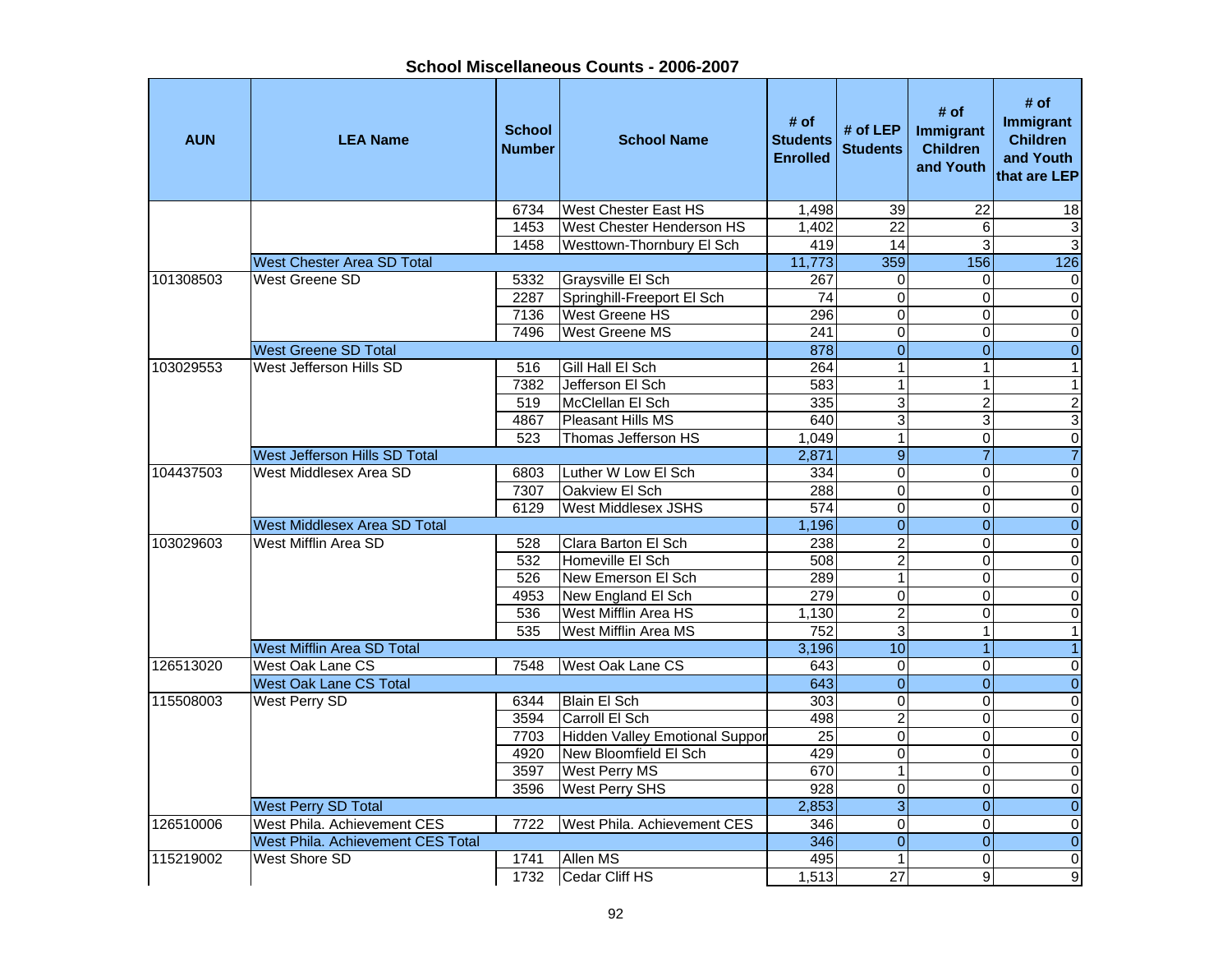| <b>AUN</b> | <b>LEA Name</b>                                   | <b>School</b><br>Number | <b>School Name</b>              | # of<br><b>Students</b><br><b>Enrolled</b> | # of $LEP$<br><b>Students</b> | # of<br><b>Immigrant</b><br><b>Children</b><br>and Youth | # of<br>Immigrant<br><b>Children</b><br>and Youth<br>that are LEP |
|------------|---------------------------------------------------|-------------------------|---------------------------------|--------------------------------------------|-------------------------------|----------------------------------------------------------|-------------------------------------------------------------------|
|            |                                                   | 7395                    | <b>Crossroads MS</b>            | 629                                        | 1                             | 0                                                        | 0                                                                 |
|            |                                                   | 4588                    | <b>Fairview El Sch</b>          | 234                                        | $\overline{6}$                | 0                                                        | $\overline{0}$                                                    |
|            |                                                   | 4583                    | Fishing Creek El Sch            | 449                                        | 6                             | 1                                                        | 1                                                                 |
|            |                                                   | 1736                    | <b>Highland El Sch</b>          | 450                                        | 11                            | 0                                                        | $\pmb{0}$                                                         |
|            |                                                   | 1716                    | Hillside El Sch                 | 415                                        | 4                             | 0                                                        | $\overline{0}$                                                    |
|            |                                                   | 1740                    | Lemoyne MS                      | 407                                        | $\overline{18}$               | 4                                                        | $\overline{4}$                                                    |
|            |                                                   | 1735                    | Lower Allen El Sch              | 164                                        | 4                             | 0                                                        | $\overline{0}$                                                    |
|            |                                                   | 4584                    | Mt Zion El Sch                  | 202                                        | $\overline{c}$                | 0                                                        | $\overline{0}$                                                    |
|            |                                                   | 1718                    | New Cumberland MS               | 363                                        | 3                             | 0                                                        | $\overline{0}$                                                    |
|            |                                                   | 4585                    | Newberry El Sch                 | 432                                        | 0                             | 0                                                        | $\overline{0}$                                                    |
|            |                                                   | 4704                    | Red Land SHS                    | 1,303                                      | 0                             | 0                                                        | $\mathbf 0$                                                       |
|            |                                                   | 7332                    | Red Mill El Sch                 | 622                                        | $\overline{2}$                | 0                                                        | $\overline{0}$                                                    |
|            |                                                   | 1738                    | Rossmoyne El Sch                | 167                                        | $\overline{4}$                | 0                                                        | $\overline{0}$                                                    |
|            |                                                   | 1734                    | Washington Heights El Sch       | 378                                        | $\overline{52}$               | 12                                                       | 12                                                                |
|            | <b>West Shore SD Total</b>                        |                         |                                 | 8,223                                      | $\overline{141}$              | $\overline{26}$                                          | $\overline{26}$                                                   |
| 118408707  | West Side AVTS                                    | 5059                    | <b>West Side AVTS</b>           | 439                                        | 0                             | 0                                                        | $\pmb{0}$                                                         |
|            | <b>West Side AVTS Total</b>                       |                         |                                 | 439                                        | $\overline{0}$                | $\overline{0}$                                           | $\overline{0}$                                                    |
| 112678503  | West York Area SD                                 | 4625                    | Lincolnway El Sch               | 490                                        | $\overline{7}$                | 0                                                        | $\pmb{0}$                                                         |
|            |                                                   | 4627                    | Loucks El Sch                   | 236                                        | $\overline{10}$               | $\overline{2}$                                           | $\overline{2}$                                                    |
|            |                                                   | 4629                    | Trimmer El Sch                  | 473                                        | $\mathbf{1}$                  | 1                                                        | 1                                                                 |
|            |                                                   | 4626                    | Wallace El Sch                  | 210                                        | 0                             | 0                                                        | 0                                                                 |
|            |                                                   | 6705                    | West York Area HS               | 927                                        | $\overline{c}$                | 5                                                        | 0                                                                 |
|            |                                                   | 7286                    | West York Area MS               | 835                                        | 3                             | 3                                                        | $\mathbf{1}$                                                      |
|            | West York Area SD Total                           |                         |                                 | 3,171                                      | $\overline{23}$               | 11                                                       | $\overline{\mathbf{4}}$                                           |
| 127049303  | Western Beaver County SD                          | 715                     | Fairview El Sch                 | 309                                        | 0                             | $\mathbf 0$                                              | $\overline{0}$                                                    |
|            |                                                   | 718                     | Snyder El Sch                   | 137                                        | $\mathbf{1}$                  | 0                                                        | $\overline{0}$                                                    |
|            |                                                   | 719                     | Western Beaver Co JSHS          | 443                                        | 0                             | 0                                                        | $\overline{0}$                                                    |
|            | <b>Western Beaver County SD Total</b>             |                         |                                 | 889                                        | $\overline{1}$                | $\overline{0}$                                           | $\overline{0}$                                                    |
| 123469007  | <b>Western Center for Technical Studies</b>       | 4959                    | Western Center for Technical St | 291                                        | 0                             | 0                                                        | $\overline{0}$                                                    |
|            | <b>Western Center for Technical Studies Total</b> |                         |                                 | 291                                        | $\mathbf 0$                   | $\overline{0}$                                           | $\overline{0}$                                                    |
| 119648903  | Western Wayne SD                                  | 6426                    | Hamlin El Ctr                   | 395                                        | $\overline{2}$                | 0                                                        | $\overline{0}$                                                    |
|            |                                                   | 6703                    | Lake Ariel El Sch               | 299                                        | $\overline{2}$                | 0                                                        | $\overline{0}$                                                    |
|            |                                                   | 6704                    | Western Wayne HS                | 787                                        | $6 \overline{6}$              | 1                                                        | $\overline{1}$                                                    |
|            |                                                   | 7341                    | Western Wayne MS                | 545                                        | ω                             | 0                                                        | $\mathbf 0$                                                       |
|            |                                                   | 4311                    | Wilson El Sch                   | 486                                        | $\mathbf{1}$                  | 0                                                        | $\pmb{0}$                                                         |
|            | Western Wayne SD Total                            |                         |                                 | 2,512                                      | 14                            | $\mathbf{1}$                                             | $\mathbf{1}$                                                      |
| 108118503  | <b>Westmont Hilltop SD</b>                        | 1290                    | Westmont Hilltop El Sch         | 582                                        | 4                             | 0                                                        | $\pmb{0}$                                                         |
|            |                                                   | 1293                    | Westmont Hilltop HS             | 615                                        | $\overline{0}$                | 0                                                        | $\pmb{0}$                                                         |
|            |                                                   | 1292                    | Westmont Hilltop MS             | 561                                        | 1                             | 0                                                        | $\overline{0}$                                                    |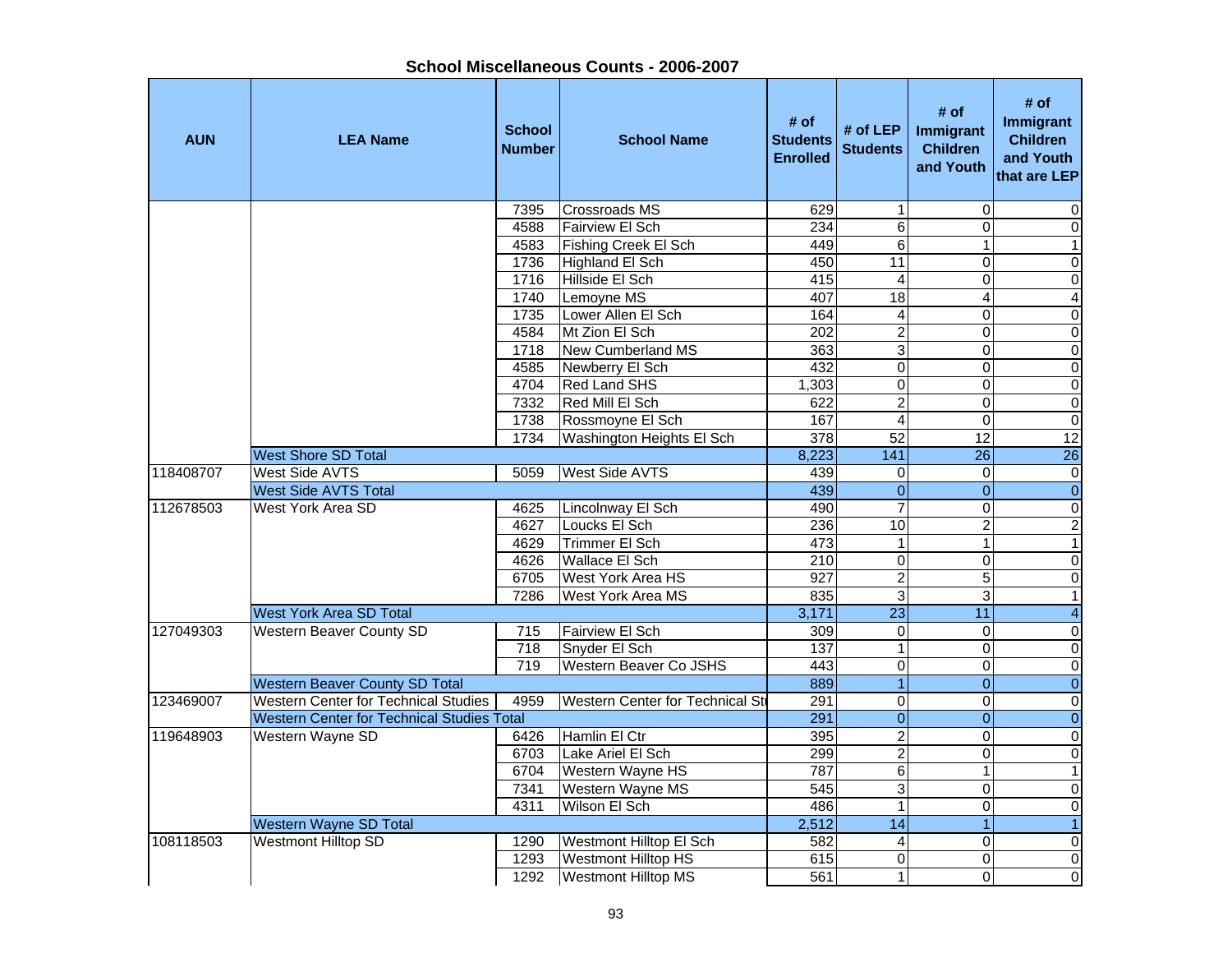| <b>AUN</b> | <b>LEA Name</b>                     | <b>School</b><br><b>Number</b> | <b>School Name</b>            | # of<br><b>Students</b><br><b>Enrolled</b> | # of LEP<br><b>Students</b> | # of<br>Immigrant<br><b>Children</b><br>and Youth | # of<br>Immigrant<br><b>Children</b><br>and Youth<br>that are LEP |
|------------|-------------------------------------|--------------------------------|-------------------------------|--------------------------------------------|-----------------------------|---------------------------------------------------|-------------------------------------------------------------------|
|            | <b>Westmont Hilltop SD Total</b>    |                                |                               | 1,758                                      | $\overline{5}$              | $\pmb{0}$                                         | $\overline{0}$                                                    |
| 121397803  | <b>Whitehall-Coplay SD</b>          | 6983                           | Clarence M Gockley El Sch     | 542                                        | 70                          | 15                                                | 13                                                                |
|            |                                     | 6841                           | George D Steckel El Sch       | 905                                        | 80                          | 18                                                | 16                                                                |
|            |                                     | 2848                           | <b>Whitehall HS</b>           | 1,497                                      | $\overline{26}$             | $\overline{11}$                                   | 11                                                                |
|            |                                     | 5241                           | Whitehall-Coplay MS           | 1,380                                      | 27                          | $\overline{15}$                                   | 13                                                                |
|            | <b>Whitehall-Coplay SD Total</b>    |                                |                               | 4,324                                      | 203                         | 59                                                | 53                                                                |
| 125230002  | <b>Widener Partnership CS</b>       | 7907                           | <b>Widener Partnership CS</b> | 89                                         | 0                           | $\Omega$                                          | $\pmb{0}$                                                         |
|            | <b>Widener Partnership CS Total</b> |                                |                               | 89                                         | $\overline{0}$              | $\overline{0}$                                    | $\overline{0}$                                                    |
| 118408852  | Wilkes-Barre Area SD                | 5152                           | Daniel J Flood El Sch         | 530                                        | 61                          | 8                                                 | $\overline{8}$                                                    |
|            |                                     | 2995                           | Dodson El Sch                 | 459                                        | $\overline{41}$             | 3                                                 |                                                                   |
|            |                                     | 6924                           | Dr David W Kistler El Sch     | 912                                        | 61                          | $\overline{8}$                                    | $\frac{3}{8}$                                                     |
|            |                                     | 3009                           | <b>Elmer L Meyers JSHS</b>    | 939                                        | 30                          | $\overline{9}$                                    | $\overline{8}$                                                    |
|            |                                     | 3008                           | <b>G A R Memorial JSHS</b>    | 889                                        | 19                          | $\overline{6}$                                    | $\overline{6}$                                                    |
|            |                                     | 6923                           | Heights/Murray El Sch         | 654                                        | 43                          | 4                                                 | $\overline{4}$                                                    |
|            |                                     | 3007                           | James M Coughlin JSHS         | 1,074                                      | 18                          | 10                                                | 10                                                                |
|            |                                     | 7492                           | Solomon/Plains El Sch         | 849                                        | 3                           |                                                   | $\mathbf{1}$                                                      |
|            |                                     | 7497                           | Solomon/Plains JHS            | 540                                        | $\overline{17}$             | $\overline{2}$                                    | $\overline{2}$                                                    |
|            | <b>Wilkes-Barre Area SD Total</b>   |                                |                               | 6,846                                      | 293                         | $\overline{51}$                                   | 50                                                                |
| 103029803  | Wilkinsburg Borough SD              | 550                            | Johnston El Sch               | 193                                        | 0                           | 0                                                 | $\overline{0}$                                                    |
|            |                                     | 5106                           | Kelly El Sch                  | 333                                        | 0                           | 0                                                 | $\overline{0}$                                                    |
|            |                                     | 553                            | Turner El Sch                 | 301                                        | o                           | $\overline{0}$                                    | $\overline{0}$                                                    |
|            |                                     | 554                            | <b>Wilkinsburg MS</b>         | 199                                        | $\mathsf 0$                 | 0                                                 | $\mathbf 0$                                                       |
|            |                                     | 555                            | Wilkinsburg SHS               | 397                                        | $\mathbf{1}$                | $\mathbf{1}$                                      | $\mathbf{1}$                                                      |
|            | Wilkinsburg Borough SD Total        |                                |                               | 1,423                                      | $\overline{1}$              | $\overline{1}$                                    | $\overline{1}$                                                    |
| 125239652  | William Penn SD                     | 6509                           | Aldan Magnet School           | 344                                        | $\overline{2}$              | $\sqrt{5}$                                        | $\pmb{0}$                                                         |
|            |                                     | 1887                           | Ardmore Avenue Sch            | 481                                        | $\overline{8}$              | $\overline{2}$                                    | $\overline{0}$                                                    |
|            |                                     | 7385                           | <b>Bell Avenue School</b>     | 311                                        | $\overline{0}$              | 3                                                 | $\overline{0}$                                                    |
|            |                                     | 1856                           | Colwyn El Sch                 | 162                                        | $\overline{0}$              | $\overline{4}$                                    | $\overline{0}$                                                    |
|            |                                     | 1890                           | East Lansdowne El Sch         | 338                                        | $\overline{2}$              | $\overline{9}$                                    | $\overline{0}$                                                    |
|            |                                     | 7020                           | Park Lane El Sch              | 412                                        | 69                          | $\overline{5}$                                    | $\overline{0}$                                                    |
|            |                                     | 7917                           | Penn Wood 9th Grade Academy   | 448                                        | 16                          | 13                                                | $\overline{0}$                                                    |
|            |                                     | 7918                           | Penn Wood MS                  | 866                                        | 16                          | 0                                                 | $\overline{0}$                                                    |
|            |                                     | 1892                           | Penn Wood SHS                 | 1,158                                      | 57                          | 0                                                 | $\overline{0}$                                                    |
|            |                                     | 1974                           | W B Evans Magnet Sch          | 353                                        | 1                           | $\overline{c}$                                    | $\overline{0}$                                                    |
|            |                                     | 1857                           | <b>Walnut Street Sch</b>      | 558                                        | $\mathbf{1}$                | $\overline{\mathbf{4}}$                           | $\overline{0}$                                                    |
|            | <b>William Penn SD Total</b>        |                                |                               | 5,431                                      | $\overline{172}$            | 47                                                | $\overline{0}$                                                    |
| 129548803  | <b>Williams Valley SD</b>           | 7357                           | Williams Valley El Sch        | 555                                        | $\overline{2}$              | $\overline{5}$                                    | $\overline{2}$                                                    |
|            |                                     | 3914                           | Williams Valley JSHS          | 555                                        | $\overline{1}$              | $\overline{0}$                                    | $\overline{0}$                                                    |
|            | <b>Williams Valley SD Total</b>     |                                |                               | 1,110                                      | $\overline{3}$              | $\overline{5}$                                    | $\overline{2}$                                                    |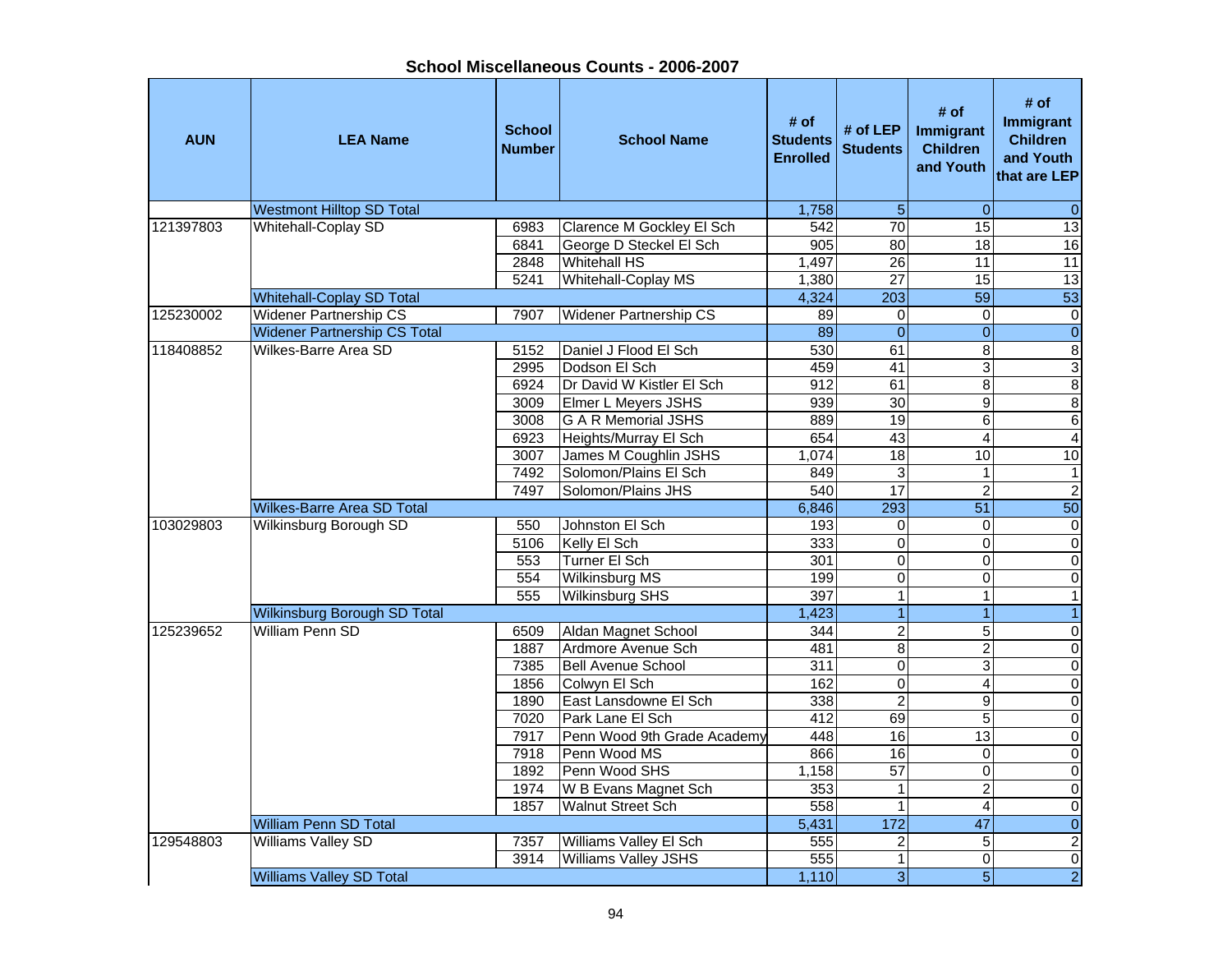| School Miscellaneous Counts - 2006-2007 |  |
|-----------------------------------------|--|
|-----------------------------------------|--|

| <b>AUN</b> | <b>LEA Name</b>                        | <b>School</b><br><b>Number</b> | <b>School Name</b>                            | # of<br><b>Students</b><br><b>Enrolled</b> | # of LEP<br><b>Students</b> | # of<br>Immigrant<br><b>Children</b><br>and Youth | # of<br><b>Immigrant</b><br><b>Children</b><br>and Youth<br>that are LEP |
|------------|----------------------------------------|--------------------------------|-----------------------------------------------|--------------------------------------------|-----------------------------|---------------------------------------------------|--------------------------------------------------------------------------|
| 108079004  | <b>Williamsburg Community SD</b>       | 950                            | Williamsburg Community El Sch                 | 277                                        | $\mathbf 0$                 | $\Omega$                                          | 0                                                                        |
|            |                                        | 951                            | <b>Williamsburg Community JSHS</b>            | $\overline{275}$                           | $\overline{0}$              | $\Omega$                                          | $\mathbf 0$                                                              |
|            | <b>Williamsburg Community SD Total</b> |                                |                                               | 552                                        |                             |                                                   |                                                                          |
| 117417202  | <b>Williamsport Area SD</b>            | 3057                           | Cochran El Sch                                | 538                                        | 5                           | $\mathbf 0$                                       | $\pmb{0}$                                                                |
|            |                                        | 3073                           | <b>Curtin MS</b>                              | 437                                        | $\overline{0}$              | $\Omega$                                          | $\overline{\mathsf{o}}$                                                  |
|            |                                        | 6367                           | Hepburn-Lycoming El Sch                       | 411                                        | $\overline{0}$              | $\Omega$                                          | $\overline{\mathsf{o}}$                                                  |
|            |                                        | 3058                           | Jackson El Sch                                | 579                                        | $\overline{0}$              | 0                                                 | $\overline{\mathsf{o}}$                                                  |
|            |                                        | 6861                           | <b>Lycoming Valley MS</b>                     | 491                                        | $\mathbf{1}$                | $\mathbf 0$                                       | $\mathbf 0$                                                              |
|            |                                        | 3074                           | Roosevelt MS                                  | 451                                        | $\overline{0}$              | $\mathbf 0$                                       | $\mathbf 0$                                                              |
|            |                                        | 3070                           | Round Hills El Sch                            | 312                                        | $\overline{0}$              | $\mathbf 0$                                       | $\mathbf 0$                                                              |
|            |                                        | 3062                           | Sheridan El Sch                               | 259                                        | $\overline{\mathsf{o}}$     | $\mathbf 0$                                       | $\overline{0}$                                                           |
|            |                                        | 7061                           | Stevens El Sch                                | 369                                        | $\overline{0}$              | 0                                                 | $\overline{\mathbf{o}}$                                                  |
|            |                                        | 7701                           | Williamsport Area Alternative Scl             | 0                                          | $\mathbf 0$                 | $\Omega$                                          | $\pmb{0}$                                                                |
|            |                                        | 6368                           | Williamsport Area SHS                         | 1,941                                      | 12                          | $\mathbf 0$                                       | $\pmb{0}$                                                                |
|            | <b>Williamsport Area SD Total</b>      |                                |                                               | 5,788                                      | $\overline{18}$             | $\overline{0}$                                    | $\pmb{0}$                                                                |
| 104378003  | Wilmington Area SD                     | 4864                           | East Lawrence El Sch                          | 79                                         | 0                           | $\mathbf 0$                                       | $\pmb{0}$                                                                |
|            |                                        | 6963                           | New Wilmington El Sch                         | 305                                        | $\overline{0}$              | $\Omega$                                          | $\overline{0}$                                                           |
|            |                                        | 4865                           | Pulaski El Sch                                | 129                                        | $\mathsf 0$                 | $\mathbf 0$                                       | $\pmb{0}$                                                                |
|            |                                        | 2721                           | Wilmington Area HS                            | 530                                        | $\overline{1}$              | $\mathbf 0$                                       | $\pmb{0}$                                                                |
|            |                                        | 7352                           | Wilmington Area MS                            | 476                                        | $\overline{c}$              | 0                                                 | $\mathbf 0$                                                              |
|            | Wilmington Area SD Total               |                                |                                               | 1,519                                      | 3                           | $\overline{0}$                                    | $\pmb{0}$                                                                |
| 114069103  | Wilson SD                              | 6773                           | Cornwall Terrace El Sch                       | 641                                        | $\overline{37}$             | 6                                                 | $\,6$                                                                    |
|            |                                        | 7864                           | Green Valley El Sch                           | 466                                        | 13                          | 6                                                 | $\,6$                                                                    |
|            |                                        | 880                            | Lincoln Park El Sch                           | 133                                        | 6                           | $\Omega$                                          | $\pmb{0}$                                                                |
|            |                                        | 7659                           | Shiloh Hills El Sch                           | 419                                        | 19                          | $\Omega$                                          | $\overline{\mathsf{o}}$                                                  |
|            |                                        | 7436                           | Spring Ridge El Sch                           | 435                                        | $\overline{19}$             | $\boldsymbol{9}$                                  | $\overline{9}$<br>$\overline{0}$                                         |
|            |                                        | 882                            | West Wyomissing El Sch<br>Whitfield El Sch    | 209<br>587                                 | 6<br>$\overline{23}$        | $\Omega$<br>$\overline{4}$                        |                                                                          |
|            |                                        | 883<br>6981                    |                                               | 749                                        | $\overline{14}$             | $\Omega$                                          | $\overline{\mathbf{A}}$<br>$\overline{0}$                                |
|            |                                        | 6980                           | <b>Wilson Central JHS</b><br><b>Wilson HS</b> |                                            | $\overline{24}$             | $\overline{18}$                                   | 18                                                                       |
|            |                                        | 6982                           | Wilson Southern JHS                           | 1,383<br>677                               | $\overline{21}$             | 5                                                 | $\overline{5}$                                                           |
|            | Wilson SD Total                        |                                |                                               | 5,699                                      |                             | 48                                                | 48                                                                       |
|            | Wilson Area SD                         |                                |                                               | 243                                        | 182<br>30                   | $\mathbf{3}$                                      | $\mathbf{1}$                                                             |
| 120488603  |                                        | 3516<br>6785                   | Avona El Sch<br>Philip F Lauer MS             | 514                                        | $\overline{7}$              | 3                                                 | $\ensuremath{\mathsf{3}}$                                                |
|            |                                        | 3520                           | Williams Township El Sch                      |                                            | $\mathbf 0$                 | $\pmb{0}$                                         | $\overline{\mathsf{o}}$                                                  |
|            |                                        | 3522                           | Wilson Area HS                                | 335<br>760                                 | 13                          | 9                                                 | $\overline{9}$                                                           |
|            |                                        | 7053                           | Wilson Borough El Sch                         | $\overline{377}$                           | $\mathbf 0$                 | $\mathbf 0$                                       | $\overline{\mathsf{o}}$                                                  |
|            | <b>Wilson Area SD Total</b>            |                                |                                               | 2,229                                      | 50                          | 15                                                | 13                                                                       |
|            |                                        |                                | Windber Area HS                               |                                            | $\mathbf 0$                 | $\Omega$                                          |                                                                          |
| 108569103  | Windber Area SD                        | 4026                           |                                               | 457                                        |                             |                                                   | $\pmb{0}$                                                                |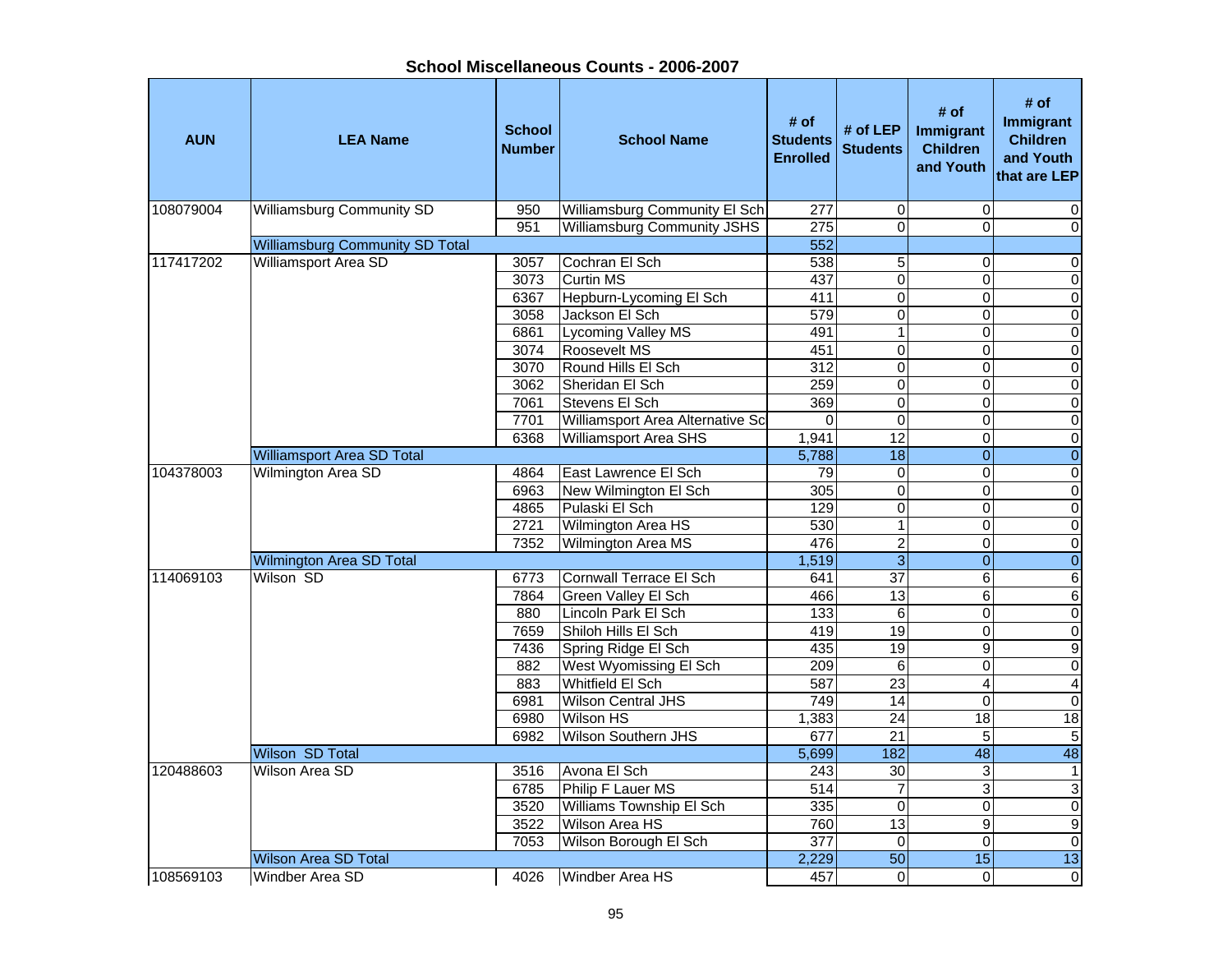**School Miscellaneous Counts - 2006-2007**

| <b>AUN</b> | <b>LEA Name</b>                      | <b>School</b><br><b>Number</b> | <b>School Name</b>             | # of<br><b>Students</b><br><b>Enrolled</b> | # of LEP<br><b>Students</b> | # of<br>Immigrant<br><b>Children</b><br>and Youth | # of<br><b>Immigrant</b><br><b>Children</b><br>and Youth<br>that are LEP |
|------------|--------------------------------------|--------------------------------|--------------------------------|--------------------------------------------|-----------------------------|---------------------------------------------------|--------------------------------------------------------------------------|
|            |                                      | 7145                           | Windber Area MS                | 346                                        | $\mathbf{1}$                | $\Omega$                                          | 0                                                                        |
|            |                                      | 7500                           | Windber El Sch                 | 602                                        | $\mathbf 0$                 | $\Omega$                                          | $\mathbf 0$                                                              |
|            | <b>Windber Area SD Total</b>         |                                |                                | 1,405                                      | $\overline{1}$              | $\overline{0}$                                    | $\overline{0}$                                                           |
| 126510007  | Wissahickon CS                       | 7724                           | <b>Wissahickon CS</b>          | 411                                        | $\overline{0}$              | $\Omega$                                          | $\pmb{0}$                                                                |
|            | <b>Wissahickon CS Total</b>          |                                |                                | 411                                        | $\overline{0}$              | $\Omega$                                          | $\overline{0}$                                                           |
| 123469303  | Wissahickon SD                       | 6470                           | <b>Blue Bell El Sch</b>        | 430                                        | $\overline{20}$             | 16                                                | $\overline{7}$                                                           |
|            |                                      | 7491                           | Lower Gwynedd El Sch           | 457                                        | 14                          | 10                                                | $\infty$                                                                 |
|            |                                      | 4914                           | Mattison Avenue El Sch         | 141                                        | $\overline{21}$             | 8                                                 | 5                                                                        |
|            |                                      | 6835                           | Shady Grove El Sch             | 542                                        | $\overline{24}$             | 13                                                | $\overline{9}$                                                           |
|            |                                      | 3414                           | Stony Creek El Sch             | 406                                        | $\overline{28}$             | $\overline{15}$                                   | 10                                                                       |
|            |                                      | 3245                           | Wissahickon MS                 | 1,080                                      | $\overline{26}$             | 34                                                | 19                                                                       |
|            |                                      | 3247                           | <b>Wissahickon SHS</b>         | 1,492                                      | 35                          | 49                                                | $\overline{23}$                                                          |
|            | <b>Wissahickon SD Total</b>          |                                |                                | 4,548                                      | 168                         | 145                                               | 81                                                                       |
| 110143310  | <b>Wonderland CS</b>                 | 7626                           | <b>Wonderland CS</b>           | $\overline{28}$                            | $\mathbf 0$                 | 1                                                 | $\overline{0}$                                                           |
|            | <b>Wonderland CS Total</b>           |                                |                                | 28                                         | $\overline{0}$              | $\overline{1}$                                    | $\overline{0}$                                                           |
| 103029902  | <b>Woodland Hills SD</b>             | 6969                           | Dickson Intrmd Sch             | 407                                        | $\mathbf 3$                 | $\overline{c}$                                    | $\overline{2}$                                                           |
|            |                                      | 132                            | Edgewood Primary Sch           | 591                                        | $\overline{4}$              | $\mathbf{1}$                                      | $\overline{1}$                                                           |
|            |                                      | 274                            | Fairless Intrmd Sch            | 393                                        | $\overline{2}$              | $\overline{2}$                                    | $\overline{2}$                                                           |
|            |                                      | 449                            | Rankin Intrmd Sch              | 266                                        | $\pmb{0}$                   | $\overline{0}$                                    | $\overline{\mathsf{o}}$                                                  |
|            |                                      | 104                            | Shaffer Primary Sch            | $\overline{312}$                           | $\overline{3}$              | $\overline{2}$                                    | $\overline{2}$                                                           |
|            |                                      | 106                            | <b>Wilkins Primary Sch</b>     | 508                                        | $\overline{2}$              | $\mathbf 0$                                       | $\overline{\mathsf{o}}$                                                  |
|            |                                      | 6116                           | <b>Woodland Hills JHS-East</b> | 279                                        | $\overline{0}$              | $\mathbf 0$                                       | $\pmb{0}$                                                                |
|            |                                      | 483                            | <b>Woodland Hills JHS-West</b> | 574                                        | $\mathbf{1}$                | 0                                                 | $\pmb{0}$                                                                |
|            |                                      | 107                            | <b>Woodland Hills SHS</b>      | 1,827                                      | $\overline{\mathbf{4}}$     | 1                                                 | $\mathbf{1}$                                                             |
|            | <b>Woodland Hills SD Total</b>       |                                |                                | 5,157                                      | 19                          | $\bf{8}$                                          | $\infty$                                                                 |
| 126512860  | <b>World Communications CS</b>       | 7512                           | <b>World Communications CS</b> | 446                                        | $\pmb{0}$                   | $\Omega$                                          | $\pmb{0}$                                                                |
|            | <b>World Communications CS Total</b> |                                |                                | 446                                        | $\overline{0}$              | $\pmb{0}$                                         | $\boldsymbol{0}$                                                         |
| 117089003  | <b>Wyalusing Area SD</b>             | 1001                           | Camptown El Sch                | 124                                        | $\mathbf 0$                 | $\Omega$                                          | $\overline{\mathsf{o}}$                                                  |
|            |                                      | 1004                           | Laceyville El Sch              | 141                                        | $\mathbf 0$                 | $\Omega$                                          | $\pmb{0}$                                                                |
|            |                                      | 1002                           | New Albany El Sch              | 119                                        | $\mathbf 0$                 | $\Omega$                                          | $\overline{0}$                                                           |
|            |                                      | 1003                           | <b>Wyalusing El Sch</b>        | 352                                        | 6                           | 0                                                 | $\pmb{0}$                                                                |
|            |                                      | 1005                           | <b>Wyalusing Valley JSHS</b>   | 693                                        | $\overline{3}$              | $\Omega$                                          | $\overline{\mathsf{o}}$                                                  |
|            | <b>Wyalusing Area SD Total</b>       |                                |                                | 1,429                                      | $\overline{9}$              | $\overline{\mathbf{O}}$                           | $\overline{0}$                                                           |
| 118409203  | Wyoming Area SD                      | 2875                           | Kennedy El Ctr                 | 230                                        | $\mathbf 0$                 | $\Omega$                                          | $\pmb{0}$                                                                |
|            |                                      | 7273                           | Montgomery Avenue El Sch       | 477                                        | $\overline{2}$              | $\Omega$                                          | $\mathbf 0$                                                              |
|            |                                      | 6388                           | Sara J Dymond El Sch           | $\overline{227}$                           | $\overline{2}$              | 0                                                 | $\pmb{0}$                                                                |
|            |                                      | 2874                           | Tenth Street El Sch            | 358                                        | $\overline{1}$              | 0                                                 | $\overline{\mathsf{o}}$                                                  |
|            |                                      | 6390                           | <b>Wyoming Area Sec Ctr</b>    | 1,269                                      | $\overline{5}$              | $\Omega$                                          | $\overline{\mathsf{o}}$                                                  |
|            | <b>Wyoming Area SD Total</b>         |                                |                                | 2,561                                      | 10                          | $\overline{0}$                                    | $\overline{0}$                                                           |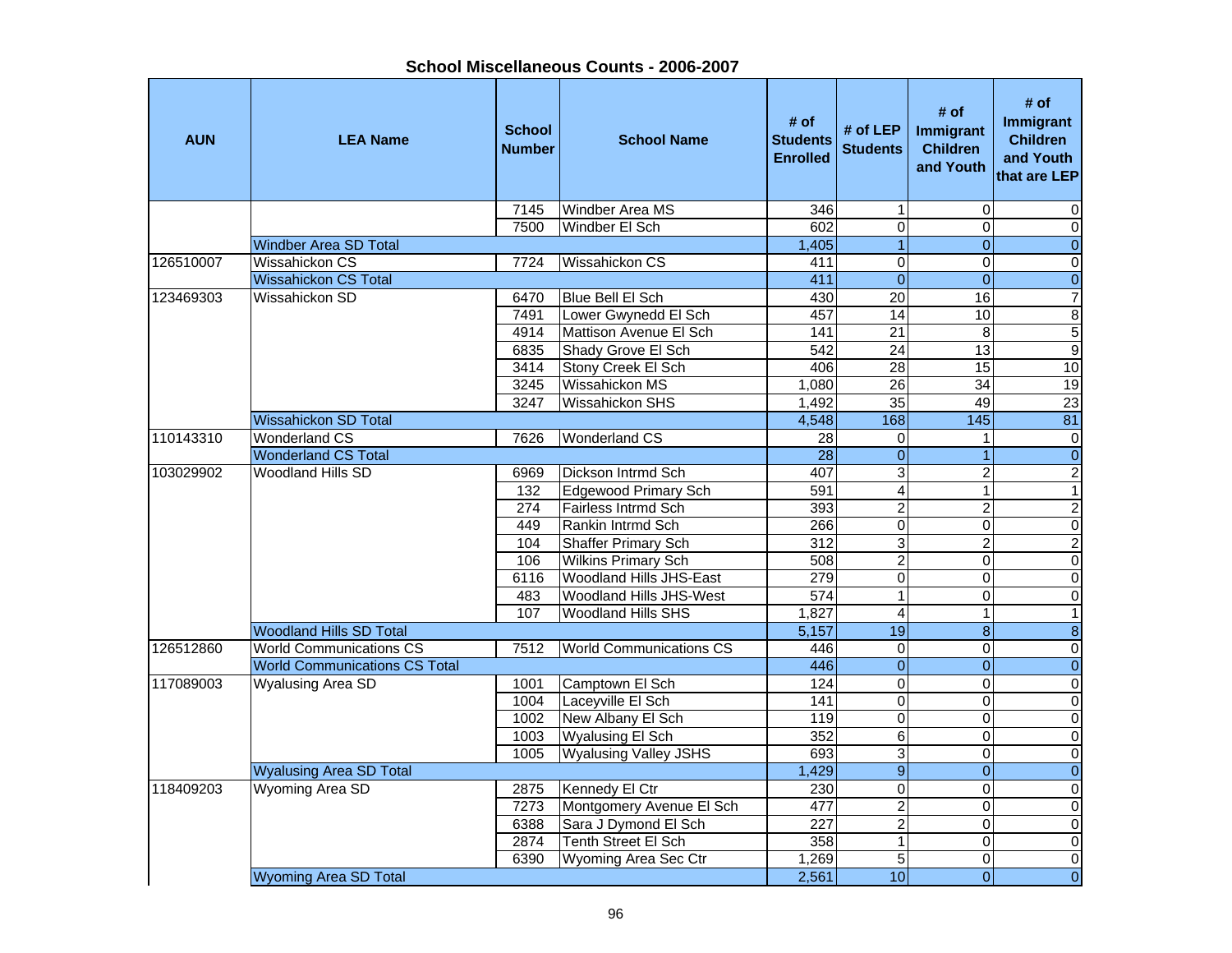| <b>AUN</b> | <b>LEA Name</b>                           | <b>School</b><br><b>Number</b> | <b>School Name</b>             | # of<br><b>Students</b><br><b>Enrolled</b> | # of LEP<br><b>Students</b> | # of<br><b>Immigrant</b><br><b>Children</b><br>and Youth | # of<br>Immigrant<br><b>Children</b><br>and Youth<br>that are LEP |
|------------|-------------------------------------------|--------------------------------|--------------------------------|--------------------------------------------|-----------------------------|----------------------------------------------------------|-------------------------------------------------------------------|
| 118409302  | <b>Wyoming Valley West SD</b>             | 6392                           | Chester Street El Sch          | 256                                        | 0                           | $\mathbf 0$                                              | 0                                                                 |
|            |                                           | 2878                           | Dana El Ctr                    | 555                                        | $\overline{0}$              | $\overline{0}$                                           | $\overline{0}$                                                    |
|            |                                           | 6903                           | Main El Ctr                    | 419                                        | $\overline{0}$              | $\overline{0}$                                           | $\overline{0}$                                                    |
|            |                                           | 2915                           | Pringle Street El Sch          | 108                                        | $\overline{0}$              | $\overline{0}$                                           | $\overline{0}$                                                    |
|            |                                           | 2917                           | Schuyler Avenue El Sch         | 257                                        | $\mathbf{1}$                | $\overline{0}$                                           | $\overline{0}$                                                    |
|            |                                           | 6987                           | State El Ctr                   | 543                                        | $\overline{0}$              | $\Omega$                                                 | $\overline{0}$                                                    |
|            |                                           | 2918                           | Third Avenue El Sch            | 152                                        | 11                          | 0                                                        | $\overline{0}$                                                    |
|            |                                           | 6986                           | Wyoming Valley West MS         | 1,274                                      | $\overline{7}$              | $\mathbf 0$                                              | $\mathbf 0$                                                       |
|            |                                           | 6391                           | <b>Wyoming Valley West SHS</b> | 1,517                                      | 9                           | 0                                                        | $\pmb{0}$                                                         |
|            | Wyoming Valley West SD Total              |                                |                                | 5,081                                      | $\overline{28}$             | $\overline{0}$                                           | $\overline{\textbf{0}}$                                           |
| 114069353  | Wyomissing Area SD                        | 885                            | West Reading El Ctr            | 300                                        | 10                          | $\mathbf{1}$                                             | $\mathbf{1}$                                                      |
|            |                                           | 887                            | <b>Wyomissing Area JSHS</b>    | 930                                        | $\overline{9}$              | $\overline{4}$                                           | $\overline{c}$                                                    |
|            |                                           | 886                            | <b>Wyomissing Hills El Ctr</b> | 642                                        | 25                          | $\overline{8}$                                           | $\overline{4}$                                                    |
|            | <b>Wyomissing Area SD Total</b>           |                                |                                | 1,872                                      | 44                          | $\overline{13}$                                          | $\overline{7}$                                                    |
| 112679002  | <b>York City SD</b>                       | 4645                           | Davis Sch                      | 411                                        | 55                          | $\overline{7}$                                           | $\overline{6}$                                                    |
|            |                                           | 4631                           | Devers Sch                     | 561                                        | 132                         | $\overline{7}$                                           | $\overline{6}$                                                    |
|            |                                           | 4646                           | <b>Edgar Fahs Smith MS</b>     | 780                                        | 86                          | $\overline{20}$                                          | 19                                                                |
|            |                                           | 4642                           | Ferguson Sch                   | 394                                        | 80                          | 10                                                       | $\overline{9}$                                                    |
|            |                                           | 4632                           | Goode Sch                      | 653                                        | 147                         | $\overline{13}$                                          | 13                                                                |
|            |                                           | 4644                           | Hannah Penn MS                 | 904                                        | 118                         | 19                                                       | 16                                                                |
|            |                                           | 4634                           | Jackson Sch                    | 464                                        | 176                         | 6                                                        |                                                                   |
|            |                                           | 4638                           | <b>McKinley Sch</b>            | 417                                        | 79                          | 3                                                        | $\frac{6}{3}$                                                     |
|            |                                           | 4647                           | William Penn SHS               | 1,586                                      | 144                         | 33                                                       | 32                                                                |
|            | <b>York City SD Total</b>                 |                                |                                | 6,170                                      | 1,017                       | $\frac{118}{118}$                                        | $\frac{110}{110}$                                                 |
| 112679107  | York Co School of Technology              | 5168                           | York Co School of Technology   | 1,469                                      | $\overline{75}$             | 0                                                        | 0                                                                 |
|            | <b>York Co School of Technology Total</b> |                                |                                | 1,469                                      | $\overline{75}$             | $\overline{0}$                                           | $\overline{0}$                                                    |
| 112679403  | <b>York Suburban SD</b>                   | 4648                           | East York El Sch               | 508                                        | 17                          | $\overline{0}$                                           | $\overline{0}$                                                    |
|            |                                           | 6688                           | Indian Rock El Sch             | 325                                        | $\bf 8$                     | 0                                                        | $\overline{0}$                                                    |
|            |                                           | 4653                           | Valley View Ctr                | 386                                        | $\overline{32}$             | 0                                                        | $\overline{0}$                                                    |
|            |                                           | 4657                           | York Suburban MS               | 676                                        | $\overline{23}$             | $\Omega$                                                 | $\overline{0}$                                                    |
|            |                                           | 4658                           | York Suburban SHS              | 856                                        | $\overline{28}$             | 0                                                        | $\overline{0}$                                                    |
|            | <b>York Suburban SD Total</b>             |                                |                                | 2,751                                      | 108                         | $\overline{0}$                                           | $\overline{0}$                                                    |
| 107658903  | Yough SD                                  | 4512                           | H W Good El Sch                | 334                                        | 0                           | $\mathbf 0$                                              | $\pmb{0}$                                                         |
|            |                                           | 4507                           | Mendon El Sch                  | 305                                        | $\overline{0}$              | 0                                                        | $\overline{0}$                                                    |
|            |                                           | 4966                           | West Newton El Sch             | 204                                        | 0                           | 0                                                        | $\mathbf 0$                                                       |
|            |                                           | 4508                           | Yough Intrmd/MS Sch            | 786                                        | $\overline{0}$              | $\mathbf 0$                                              | $\overline{0}$                                                    |
|            |                                           | 4735                           | Yough SHS                      | 846                                        | $\overline{0}$              | $\overline{0}$                                           | $\overline{0}$                                                    |
|            | <b>Yough SD Total</b>                     |                                |                                | 2,475                                      | $\overline{0}$              | $\overline{0}$                                           | $\overline{0}$                                                    |
| 126513250  | Young Scholars CS                         | 7584                           | Young Scholars CS              | 207                                        | 0                           | 0                                                        | 0                                                                 |